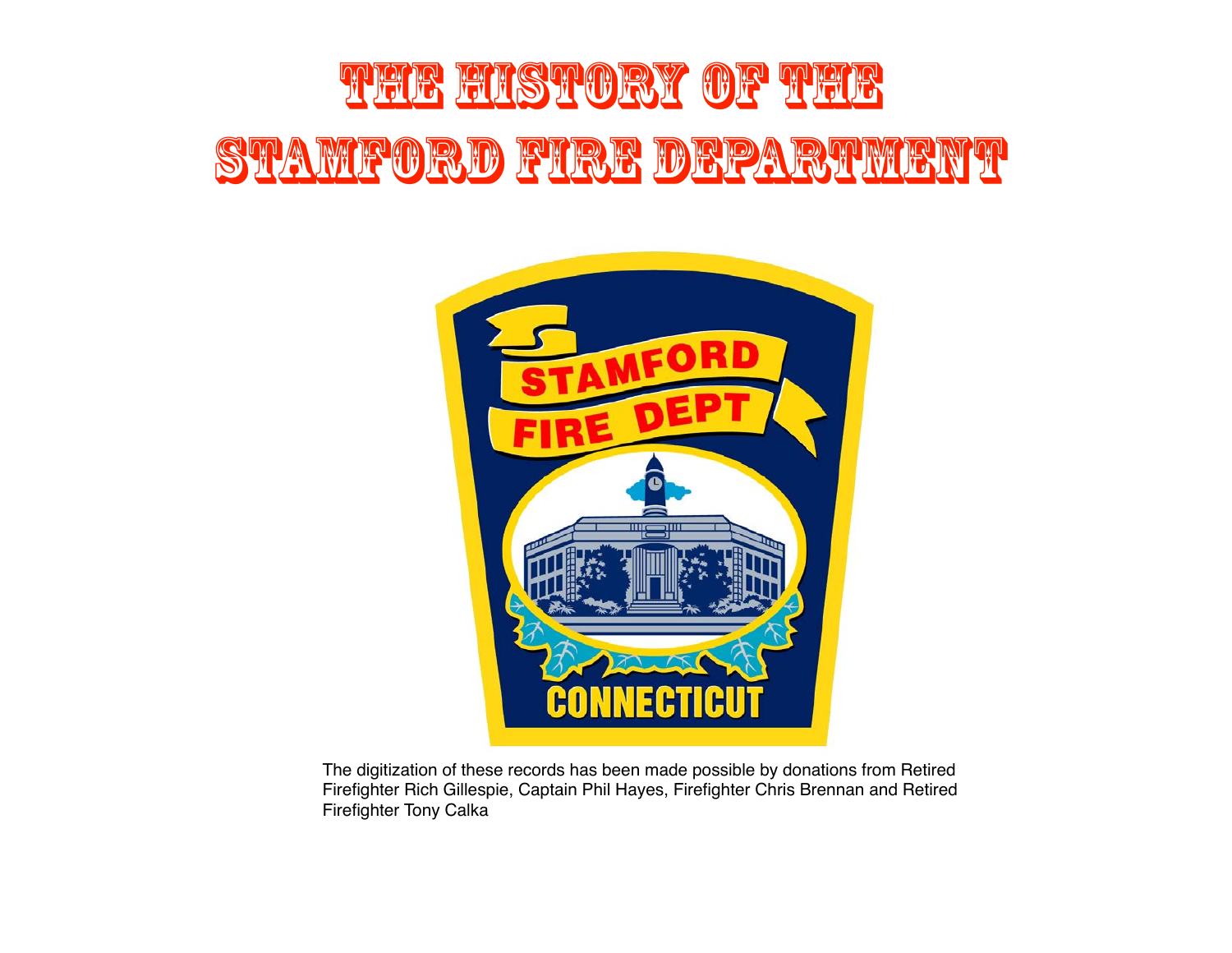These records are a compilation of the following documents.

- Recorded Historical Events Ledger of The Stamford Fire Department
- A Partial Listing of Interesting and Major Fire In Stamford, CT Compiled by Robert D Towne, Stamford Historical Society, July 23, 1993
- Stamford Fire Department Records of Historic Origins and Events Compiled by Robert D Towne, Stamford Historical Society July 24, 1993
- Historical Events Recorded by Captain Philip Hayes, Stamford Fire Department

The full and complete version of this document also has reference and source notes.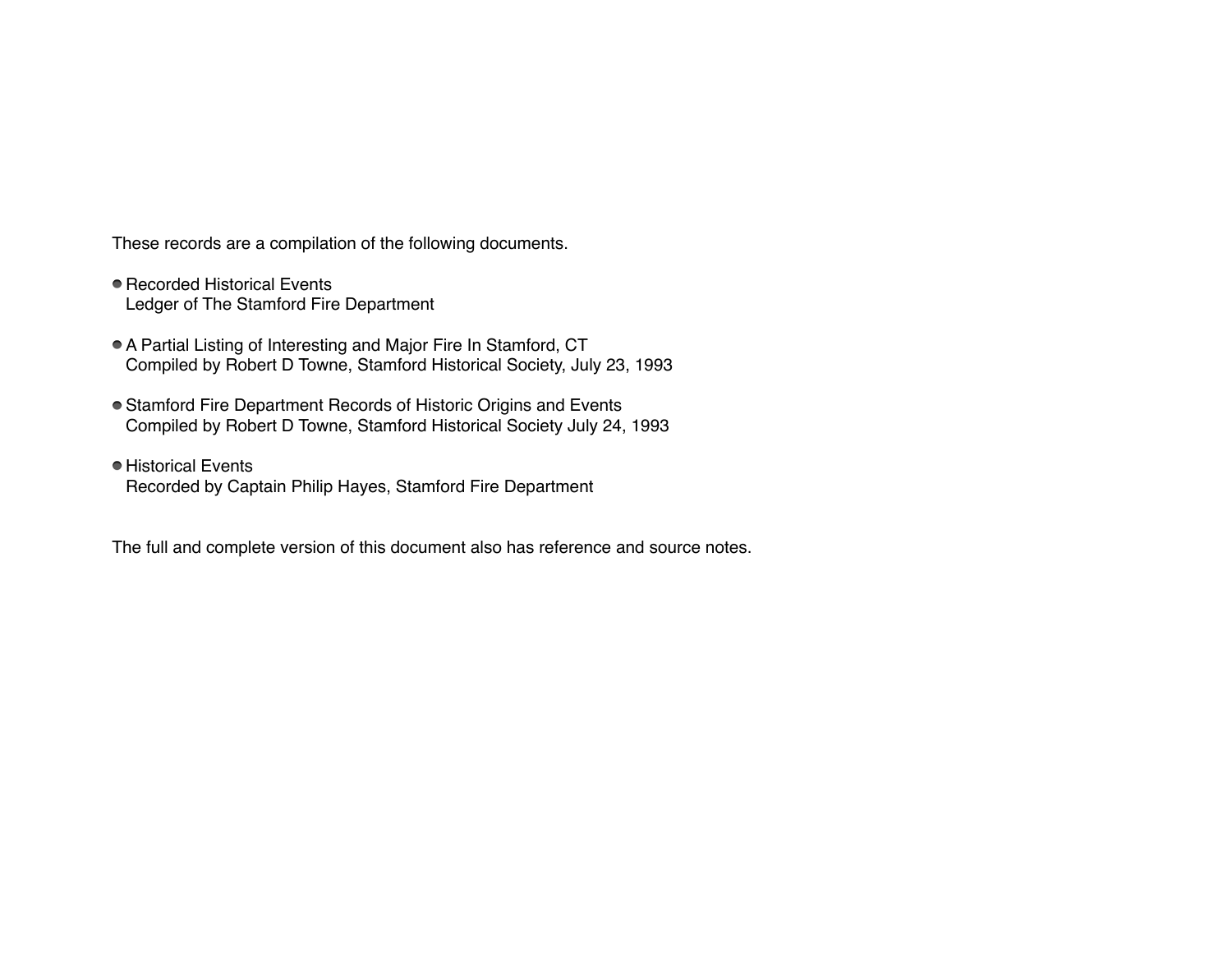| January 22, 1869  | Rippowam Engine Co. No. 1 and Gulf Stream Engine Co. No. 2 have held meetings fro the purpose of reorganization. A new set of officers have been elected<br>for Rippowam. [Names were announced in Advocate Feb. 5, 1869.] Present officers of No. 2 will remain until their annual meeting in May. On February 19, the<br>Advocate announced much hose repaired and inspected.                                                                                                                                                                                                                                                                                                                                                   |
|-------------------|-----------------------------------------------------------------------------------------------------------------------------------------------------------------------------------------------------------------------------------------------------------------------------------------------------------------------------------------------------------------------------------------------------------------------------------------------------------------------------------------------------------------------------------------------------------------------------------------------------------------------------------------------------------------------------------------------------------------------------------|
| January 29, 1869  | The carpenter shop of I.& H. Woodman, the blacksmith shop of Wm. A. Lockwood and the old Academy Building (on the site of the two later town halls on<br>Atlantic Sq.) were destroyed. All available water was consumed at the end. Losses: Woodman, \$2,500; Lockwood, \$2,000; Combs & Provost, \$1,200; James<br>Daniel, \$350.00. Only Woodman carried insurance, for \$1,000.                                                                                                                                                                                                                                                                                                                                                |
| July 4, 1869      | The Hook & Ladder Company and the Hose Company were in the parade.                                                                                                                                                                                                                                                                                                                                                                                                                                                                                                                                                                                                                                                                |
| December 3, 1869  | "We now have at least one good fire company in Stamford. A few months ago a group of young menformed thestrongest company in years. Gulf Stream<br>Co. No. 2 now has 70 membersmeetings well attendeddiscipline excellent."                                                                                                                                                                                                                                                                                                                                                                                                                                                                                                       |
| December 20, 1869 | Odd Fellows Hall suffered a gas explosion, possibly the first such accident in Stamford. Wooden gas mains were laid only four years earlier.                                                                                                                                                                                                                                                                                                                                                                                                                                                                                                                                                                                      |
| December 24, 1869 | re the fire at Waterside, the No. 2 Engine was quickly ready for operation. As for No. 1, two men and boy were seen tugging at her half an hour after the<br>alarm was given. We hope our young men will be encouraged to take hold and reorganize the old "Rippowam.' " Seven weeks later, the editor wrote: "The old<br>Rippowam company seems to have gone to the bad."                                                                                                                                                                                                                                                                                                                                                        |
| May 7, 1870       | On this date the \$50,000 steamer "Shippan" arrived, the first to use the enlarged canal. That evening the elderly engineer, his wife, the cook and the<br>chambermaid stayed aboard while the rest of the crew went off to the circus. About 9:00 P.M. fire broke out forward of the engine house. nobody sounded an<br>alarm; the firemen were probably at the circus, too. all on board escaped, but by the time the No. 2 engine arrived two hours after the fire started, the ship had<br>burned to the water line, taking a freight house on the dock with it.                                                                                                                                                              |
| June 1, 1870      | Lease of site for Rippowam engine house, June 1, 1870: "the Stamford Foundry Companydoth hereby lease untothe Borough of Stamford a certain lot<br>to be occupied by a Fire Engine House." Bounded northerly 59 ft. by Canal St.; easterly 50ft and southerly 20 ft. by land of lessors, and westerly 64 ft. by land<br>of Isaac Quintard, for the term of 10 years at he yearly rent of \$60.00 plus any taxes, assessments and impositionsalso to build a close fence not less than 7<br>ft. high on easterly and southerly sides. [This lot is the same, or very close to one of the three listed by committee Aug. 6, 1866 "opposite J. D. Warren Co."<br>Warren had changed its name to Stamford Foundry Co. Aug. 20, 1869.] |
| June 3, 1870      | On June 3, 1870, the Stamford Advocate wrote: "The old [Rippowam No. 1] engine house which has so long been a landmark on Atlantic Square is removed to<br>a location near the canal." (See also deed to this land, June 14, 1873.)                                                                                                                                                                                                                                                                                                                                                                                                                                                                                               |
| July 6, 1870      | The Charters of the Rippowam Engine Co. and the Gulf Stream Engine Co. No. 2 were both amended to allow 80 members.                                                                                                                                                                                                                                                                                                                                                                                                                                                                                                                                                                                                               |
| November 11, 1870 | The Stamford Advocated reported on two (or three) firemen's balls. Engine Co. No. 2 had a ball in Hoyt's Hall Friday, Nov. 11, 1870. Atlantic Hose Co. "are to<br>give a ball Thanksgiving Eve."<br>On Dec. 30, the Advocate reported on the Gulf Stream Engine Co. No. 2 Ball, given by honorary members. It stated: "Gulf Streamof which Richmond A.<br>Leeds is Foreman, is the model fire company of the village. It has a full complement of 80 members." Sherwood, pg. 197, called the Ball "one of the largest<br>social events ever in Seely Hallreally the social event of the season.                                                                                                                                   |
| November 12, 1870 | The Historical Society has in its files programs of many of the lavish firemen's annual banguets, starting with Nov. 28, 1855. The early balls mixed grand<br>marches, singers, and orchestral numbers with six or eight vaudeville acts, leaving time for 20 to 30 dance sets. The dancers would form for each set at the<br>sound of a fire bell. The programs show how social dancing progressed over the years from Quadrilles, Schottishes, Mazourkas and Virginia Reels through<br>Waltzes, Two-steps and Rag times, finally reaching the One-step and the Foxtrot in the lat 'teens and early 20's.                                                                                                                        |
| March 10, 1871    | The annual meeting of Relief Hook & Ladder Co. No. 1 was held at their house on March 1. F. E. Skelding was elected foreman.                                                                                                                                                                                                                                                                                                                                                                                                                                                                                                                                                                                                      |
| April 12, 1871    | The Union Fire Brick and Drain Pipe Works of Charles Anness at the Waterside just north of the foot of Atlantic St. Fire was discovered at 4:30 AM Wednesday<br>morning. Though the firemen arrived promptly, the whole building was destroyed. Loss was \$23,000. the laboratory of B. Keith & Co. was also damaged.                                                                                                                                                                                                                                                                                                                                                                                                             |
| May 5, 1871       | A meeting of Gulf Stream Engine Co. No. 2 was held at their firehouse Friday the 5th. R. A. Leeds was elected Foreman. On Tuesday May 7, 1871 Atlantic<br>Hose Company held their annual meeting and elected Wm. D. Nolan Foreman.                                                                                                                                                                                                                                                                                                                                                                                                                                                                                                |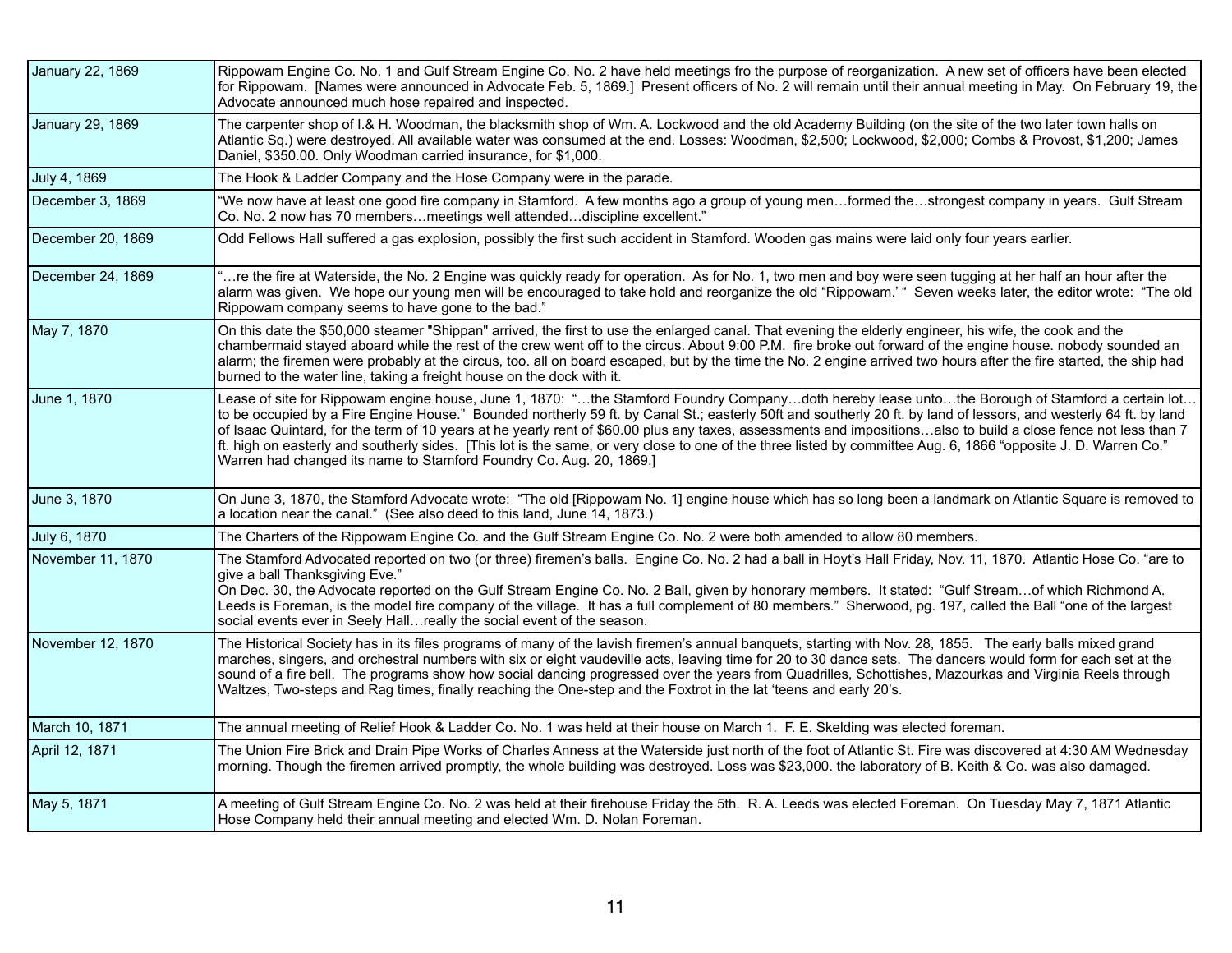| June 2, 1871      | A glance at the Roll Call registry of No. 2 Engine Company/Gulf Stream Company for the years 1866 to 1885, during the peak of the volunteer period, shows a<br>very high turn-over of members. Many were expelled for non-attendance. Apparently some men wanted the glory and excitement, not the day-to-day work.<br>Barn fires were frequent in the center of town. "Totally destroyed" was a common entry in the logs. False alarms were rare.                                                                                  |
|-------------------|-------------------------------------------------------------------------------------------------------------------------------------------------------------------------------------------------------------------------------------------------------------------------------------------------------------------------------------------------------------------------------------------------------------------------------------------------------------------------------------------------------------------------------------|
| June 10, 1871     | On Saturday morning the bell in the Congregational church signaled a fire in the storehouse of Lyman Hoyt & Sons at Canal St. the engines and hose carriages<br>were prompt, but the cistern in the park gave out so neighbors' wells were tapped. Damage was \$2,000, much of it caused by overly enthusiastic young<br>"helpers" - not firemen - who threw furniture carelessly. [Note: the Methodist bell, rung by A. M. Horton, was usually the official alarm.]                                                                |
| June 10, 1871     | In the Advocate for June 16, 1871, it was reported that Rippowam Fire Co. was reorganized and Henry Mollett elected foreman. "They propose to have a live<br>company of young men" and expected the Borough authorities to do their part. They pointed to the many good works done by "we of old No. One."                                                                                                                                                                                                                          |
| June 30, 1871     | The Gen'l assembly issued a charter for a Stamford Water Co. as early as 1856, [but] actual incorporationdid not occur until 12 years later. Not until 1870<br>was stock offered and not until 1871 did water, piped from lakes 12 miles north reach Borough mains.                                                                                                                                                                                                                                                                 |
| March 3, 1872     | P. Devine's stables south of the depot, at 4:00 AM. The horses and carriages were saved, but the building and two cats were lost in a two-hour fire. A fire<br>hydrant was used for the first time in Stamford, saving adjacent buildings. (See also March 17, 1888)                                                                                                                                                                                                                                                                |
| May 19, 1873      | The Long Ridge Congregational (Union) church, a 31-year old wooden structure on Old Long Ridge Rd., burned to the ground. The fire had been set by the<br>demented son of the pastor. The building was quickly replaced. The "new and better" Greek revival church, dedicated Feb. 23, 1874, still stands in 1993.<br>Chances are several fires in the outlying villages are not reported in this list. Often overlooked by the Advocate and other sources, they would not be found in<br>the sweep made when assembling this list. |
|                   |                                                                                                                                                                                                                                                                                                                                                                                                                                                                                                                                     |
| February 19, 1874 | A large boarding house in Henry St. belong to Burr Lockwood was totally destroyed. The firemen used only a two-wheeled, hand-drawn hose carriage called a<br>"Jumper".                                                                                                                                                                                                                                                                                                                                                              |
| December 13, 1874 | A barn in Meadow St. owned by Matthew Fagan, a contractor, was totally destroyed with a relatively high loss of \$1,000.                                                                                                                                                                                                                                                                                                                                                                                                            |
|                   | Skiddy's bar on Atlantic St. totally destroyed.                                                                                                                                                                                                                                                                                                                                                                                                                                                                                     |
| March 12, 1876    | Deacon Adams' barn on Broad St. was totally destroyed, and on April 12 of the same year his too-house was a total loss. In a third fire on Broad St that year,<br>Knapp's bar was destroyed. And then:                                                                                                                                                                                                                                                                                                                              |
| February 1877     | Edgar Studwell's barn on the south side of Broad St. west of the bridge was set on fire. Alarmed by dogs barking, local men formed a bucket brigade and<br>prevented spread to other buildings. The Fire Department arrived, but did not put a stream on the fire because, it was alleged, the fire was "outside the<br>borough." [Ws this "policy"? See April 19, 1867 above.]                                                                                                                                                     |
|                   | Three houses burned in Algiers, the section of town just west of the Main St. bridge.                                                                                                                                                                                                                                                                                                                                                                                                                                               |
| April 12, 1879    | A shed and barn on Pacific St. totally destroyed in 3:00 AM fire.                                                                                                                                                                                                                                                                                                                                                                                                                                                                   |
| April 24, 1879    | A conflagration at 1:30 AM in Mianus destroyed 7 or 8 buildings. Stamford men too the "old" engine and a jumper over to help.                                                                                                                                                                                                                                                                                                                                                                                                       |
| November 3, 1879  | The Waterbury Coal Yard at the Canal Dock                                                                                                                                                                                                                                                                                                                                                                                                                                                                                           |
| October 3, 1881   | Matt. Lambert's store [saloon] in Pacific St. [near Main] caught fire and Engine Co. No. 2 was "first stream." Damage was \$1,000.                                                                                                                                                                                                                                                                                                                                                                                                  |
| February 26, 1882 | The Union House on Main St., one of Stamford's major buildings, had a narrow escape from what later proved to be an attempt at arson on the east side of the<br>Hotel.<br>"When fire spread to Roswell Hoyt's house east of the church, Stamford firemen telegraphed an SOS to Norwalk. The Phoenix Engine Company of Norwalk<br>made a magnificent smokey entrance with a new horse-drawn steam pumper. this powerful machine was able to prevent the fire from spreading further."                                                |
| March 15, 1882    | Residence of Mrs. Horace Brooks, Hubbard's Hill, totaled.                                                                                                                                                                                                                                                                                                                                                                                                                                                                           |
| August 7, 1882    | Presbyterian Church destroyed by fire.                                                                                                                                                                                                                                                                                                                                                                                                                                                                                              |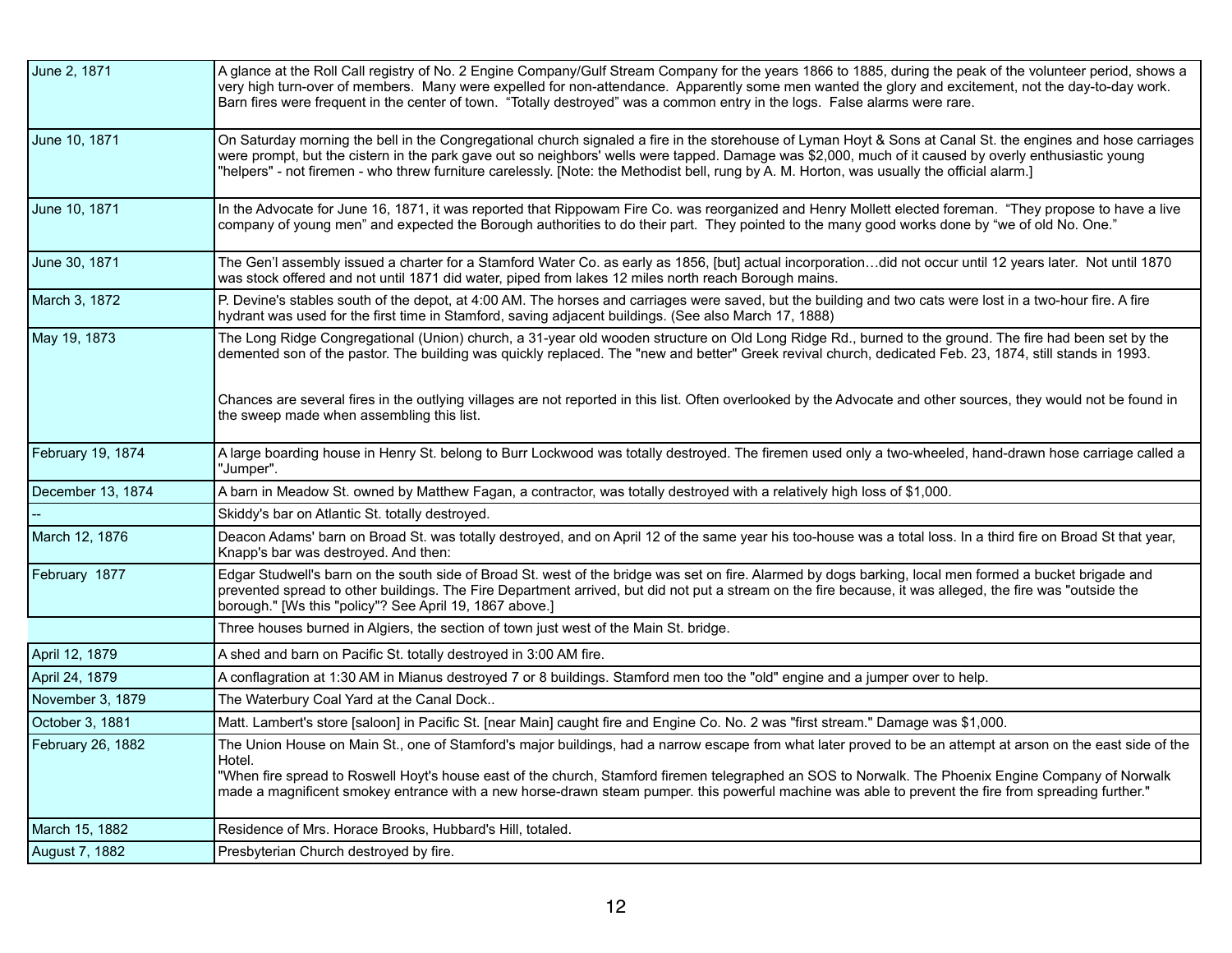| August 7, 1882          | During a violent afternoon storm, lightning struck the wooden steeple of the Presbyterian Church and set it afire. The church then was on the north side of<br>Broad St. between Bedford and Summer. Atlantic Hose Co. quickly laid hose to the belfry but hydrant pressure was not sufficient. the Gulf Stream hand engine<br>was brought up. Pumping as hard as they could, the firemen could not get up enough pressure to make a dent in the high flames. The bell crashed down,<br>nearly trapping two volunteers rescuing books in the east gallery; they slid down the balcony pillars to escape. A black volunteer, William Brown, helped one of<br>them. Later, while Brown was ripping up carpeting in the east aisle, a section of the ceiling fell and killed him. |
|-------------------------|--------------------------------------------------------------------------------------------------------------------------------------------------------------------------------------------------------------------------------------------------------------------------------------------------------------------------------------------------------------------------------------------------------------------------------------------------------------------------------------------------------------------------------------------------------------------------------------------------------------------------------------------------------------------------------------------------------------------------------------------------------------------------------|
| February 1, 1883        | <b>Button Engine Purchased</b>                                                                                                                                                                                                                                                                                                                                                                                                                                                                                                                                                                                                                                                                                                                                                 |
| Feb 14, 1883            | Collender Billiard Factory burned.                                                                                                                                                                                                                                                                                                                                                                                                                                                                                                                                                                                                                                                                                                                                             |
| February 14, 1883       | At 9 P.M., Valentine's Day, the night watchman at the five-story brick billiard-table factory of the H. W. Collender Company on Pacific St. just south of the depot,<br>discovered a fire in the varnish room. Snow on the dirt roads delayed the fireman about 10 minutes. By that time, even with the brand new steam pumper, the<br>building and its contents could not be saved. Some \$225,000 went up in smoke. The steam pumper did save all the nearby houses.<br>Later, in a letter in SHS files, Edward Hoyt asserted that the first men who showed up at the door were turned away by the watchman. (See also the<br>Advocate's "fire extra" published shortly after the fire.) The building was rebuilt in modified form, opening Dec. 1, 1885.                    |
| February 6, 1884        | W. R. Fosdick residence, at Prospect and Strawberry Hill burned in a major fire. Loss \$30,000.                                                                                                                                                                                                                                                                                                                                                                                                                                                                                                                                                                                                                                                                                |
| March 14, 1884          | The Advocate reported a fire on Pacific St.: "Firemendeluged the building with enough water to float the whole building away."                                                                                                                                                                                                                                                                                                                                                                                                                                                                                                                                                                                                                                                 |
| April 22, 1884          | Diederich Heseler's Germania Hotel and Amusement Hall in Advocate Place caught fire shortly before 3:00AM with a loss of \$10,000. The hotel was badly<br>damaged and the theatre was gutted. The theatre, or "garden" was a year-old iron-clad structure built between the hotel and the Stamford Advocate building.<br>Flames shooting from two cupolas atop the theatre started small fires on the cornice and windows of the Advocate. In reporting the fire in its April 25th issue, the<br>Advocate said: "The appearance the ruins today showsthe efficiency of the firemen's work How the fire started is a mysterya boarder was awakened by<br>the dense smoke and immediately gave the alarm"                                                                        |
| September 12, 1884      | Three barns on Pacific St. burned down. Loss \$3,000.                                                                                                                                                                                                                                                                                                                                                                                                                                                                                                                                                                                                                                                                                                                          |
| <b>January 22, 1885</b> | George Maurer's saloon, barbershop and tenements on Pacific St. burned with a loss of \$20,000.                                                                                                                                                                                                                                                                                                                                                                                                                                                                                                                                                                                                                                                                                |
| May 1, 1885             | Reorganization of Fire Department to part paid and part call force under Richard Bolster as Call Chief.                                                                                                                                                                                                                                                                                                                                                                                                                                                                                                                                                                                                                                                                        |
| May 25,1885             | Harry W. Parker appointed a member of the department.                                                                                                                                                                                                                                                                                                                                                                                                                                                                                                                                                                                                                                                                                                                          |
| June 8, 1886            | Woolen Mills burned.                                                                                                                                                                                                                                                                                                                                                                                                                                                                                                                                                                                                                                                                                                                                                           |
| June 8, 1886            | The Woolen Mills of W. C. Harding & Co., on the northeast corner of the Main St. and Mill River at the site of the old Rippowam Works, were destroyed by a fire<br>which began at 9:00 P.M. in a second-story spinning room. Loss was \$150,000. The prompt arrival of the firemen was offset by an accident: The streets were<br>being torn up for Stamford's first sewage system, and the boiler fire of the steam pumper was doused when it ran into a shallow excavation.<br>Established in 1867, the company was one of Stamford's major industries, with 225 employees, but chose not to rebuild. The site was sold to the Stamford<br>Water Company and later occupied by the Diamond Ice Company.                                                                      |
| April 18, 1887          | J. C. Nelson appointed Captain.                                                                                                                                                                                                                                                                                                                                                                                                                                                                                                                                                                                                                                                                                                                                                |
| April 18, 1887          | J. P. Mitchell appointed a member of the department.                                                                                                                                                                                                                                                                                                                                                                                                                                                                                                                                                                                                                                                                                                                           |
| May 1, 1887             | George Bowman appointed Chief of Fire Department in place of Chief Bolster, resigned.                                                                                                                                                                                                                                                                                                                                                                                                                                                                                                                                                                                                                                                                                          |
| May 1, 1887             | H. W. Parker and M. J. McIntire appointed Assistant Chiefs.                                                                                                                                                                                                                                                                                                                                                                                                                                                                                                                                                                                                                                                                                                                    |
| May 6, 1887             | A. M. Horton and M> Curran appointed Captains.                                                                                                                                                                                                                                                                                                                                                                                                                                                                                                                                                                                                                                                                                                                                 |
| May 9, 1887             | M. J. McIntire resigned.                                                                                                                                                                                                                                                                                                                                                                                                                                                                                                                                                                                                                                                                                                                                                       |
| May 9, 1887             | Seth A. Ferris appointed a member of the department.                                                                                                                                                                                                                                                                                                                                                                                                                                                                                                                                                                                                                                                                                                                           |
| May 23, 1887            | M. Curran appointed Assistant Chief.                                                                                                                                                                                                                                                                                                                                                                                                                                                                                                                                                                                                                                                                                                                                           |
| June 1, 1887            | W. J. Gonnoude appointed Captain.                                                                                                                                                                                                                                                                                                                                                                                                                                                                                                                                                                                                                                                                                                                                              |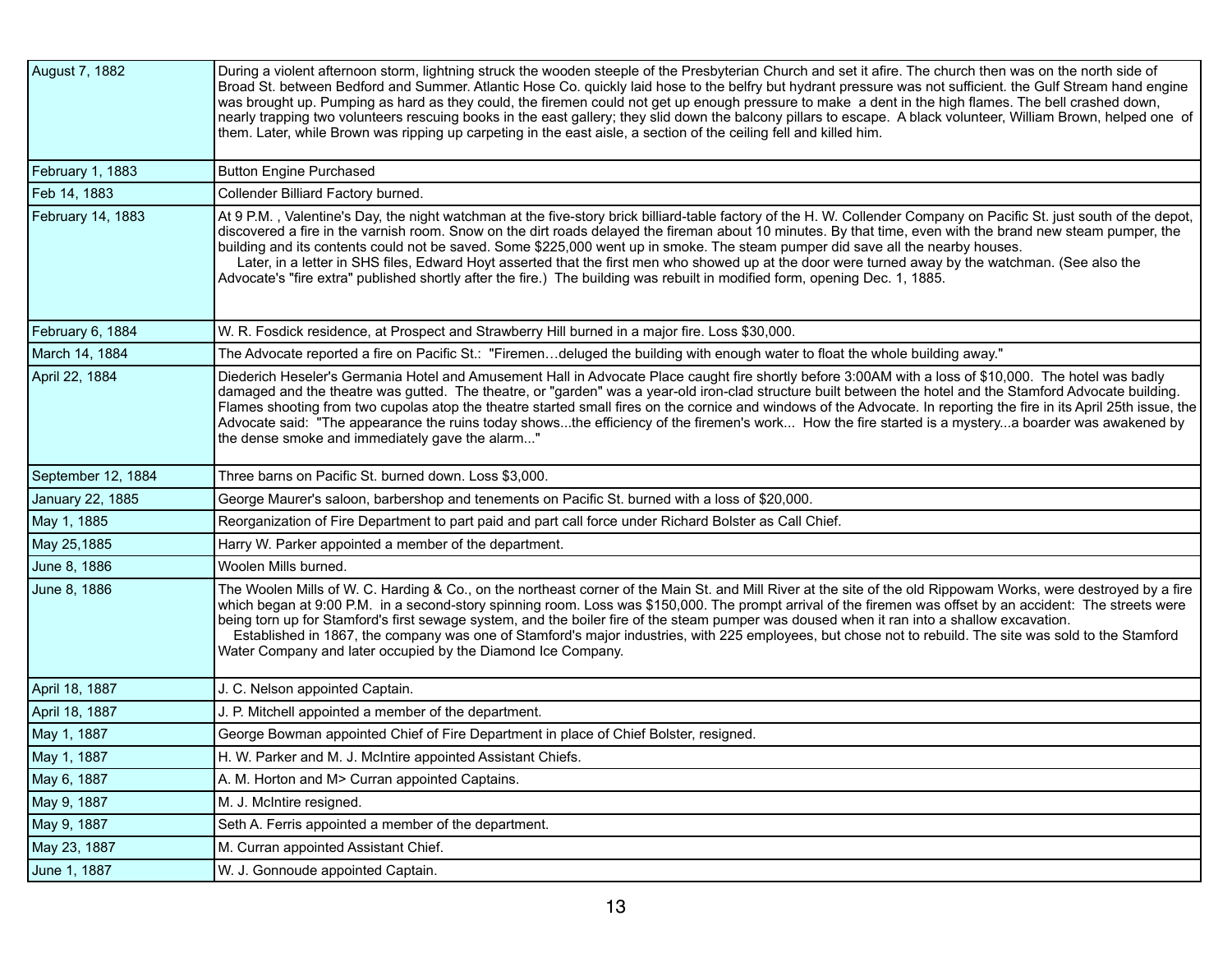| July 25, 1887      | W. J. Gonnoude resigned.                                                                                                                                                                                                                                                                                                                                                                                                                                                                                                                                                                         |
|--------------------|--------------------------------------------------------------------------------------------------------------------------------------------------------------------------------------------------------------------------------------------------------------------------------------------------------------------------------------------------------------------------------------------------------------------------------------------------------------------------------------------------------------------------------------------------------------------------------------------------|
| September 12, 1887 | W. Kaylor appointed Captain.                                                                                                                                                                                                                                                                                                                                                                                                                                                                                                                                                                     |
| October 3, 1887    | M. Curran Resigned.                                                                                                                                                                                                                                                                                                                                                                                                                                                                                                                                                                              |
| October 17,1887    | A. M. Horton appointed Assistant Chief.                                                                                                                                                                                                                                                                                                                                                                                                                                                                                                                                                          |
| November 7, 1887   | Frank Weed appointed Captain.                                                                                                                                                                                                                                                                                                                                                                                                                                                                                                                                                                    |
| March 17, 1888     | The barn of Devine & Scully's livery stable opposite the depot destroyed. Damages were \$10,000. (See also March 3, 1872.)                                                                                                                                                                                                                                                                                                                                                                                                                                                                       |
| August 1, 1888     | George F. Hyland appointed a member of the department.                                                                                                                                                                                                                                                                                                                                                                                                                                                                                                                                           |
| July 1, 1889       | John G. Schlechtweg appointed a member of the department.                                                                                                                                                                                                                                                                                                                                                                                                                                                                                                                                        |
| July 7, 1889       | Phillip Zipf's Hotel in Woodside Park burned to the ground in the early morning hours. Only three years old, this summer resort had a main building 30 x 44 ft.<br>and a dancing pavilion 34 x 60 ft., incorporating a saloon, restaurant an quarters for the family, surrounded by picnic tables.                                                                                                                                                                                                                                                                                               |
| September 16, 1889 | M. J. Mullen appointed Captain.                                                                                                                                                                                                                                                                                                                                                                                                                                                                                                                                                                  |
| October 15, 1889   | W. Kaylor resigned.                                                                                                                                                                                                                                                                                                                                                                                                                                                                                                                                                                              |
| November 1, 1889   | George Eagle appointed Captain.                                                                                                                                                                                                                                                                                                                                                                                                                                                                                                                                                                  |
| November 1, 1889   | Frank Weed resigned.                                                                                                                                                                                                                                                                                                                                                                                                                                                                                                                                                                             |
| October 1889       | First Aerial Ladder Truck purchased.                                                                                                                                                                                                                                                                                                                                                                                                                                                                                                                                                             |
| January 24, 1890   | St. John's Episcopal Church destroyed by fire.                                                                                                                                                                                                                                                                                                                                                                                                                                                                                                                                                   |
| January 24, 1890   | The St. John's Episcopal Church, a 170-ft. long building with a high spire, completed in 1843 on level ground slightly to the west of the present church complex<br>on Main St. at Grove St., burned to the ground in less than two hours. At 3:00 in the afternoon, it was noticed that the roof was on fire; the sexton had tended<br>his furnace at noon and the high winds apparently had sucked some coals up the flue. The firemen arrived promptly, but had difficulty making a proper<br>connection to the fire hydrant. Damage was \$30,000, not including the valuable church library. |
| November 10, 1891  | Fireman William Nolan died.                                                                                                                                                                                                                                                                                                                                                                                                                                                                                                                                                                      |
| January 27, 1892   | The Venetian Bloc, W. H. Taylor's building on the corner of the Canal and Pacific Sts., was destroyed (?) by fire. On February 6, 1893, there was another fire in<br>the same building.                                                                                                                                                                                                                                                                                                                                                                                                          |
| April 7, 1892      | A. M. Horton resigned.                                                                                                                                                                                                                                                                                                                                                                                                                                                                                                                                                                           |
| April 25, 1892     | Z. M. Horton appointed Captain.                                                                                                                                                                                                                                                                                                                                                                                                                                                                                                                                                                  |
| 4/27/1892          | Venetian Block, corner Canal and Pacific Streets, destroyed by fire.                                                                                                                                                                                                                                                                                                                                                                                                                                                                                                                             |
| May 1, 1892        | J. C. Nelson appointed Assistant Chief.                                                                                                                                                                                                                                                                                                                                                                                                                                                                                                                                                          |
| December 24, 1892  | The Camphor Factory (Phillips) in Glenbrook.                                                                                                                                                                                                                                                                                                                                                                                                                                                                                                                                                     |
| September 1892     | American LaFrance Steam Fire Engine purchased.                                                                                                                                                                                                                                                                                                                                                                                                                                                                                                                                                   |
| April 17, 1893     | The Hinkey house on Hubbard's Hill destroyed. \$20,000 loss.                                                                                                                                                                                                                                                                                                                                                                                                                                                                                                                                     |
| May 3, 1893        | Charles H. Speh, Sr., appointed a member of the department.                                                                                                                                                                                                                                                                                                                                                                                                                                                                                                                                      |
| May 15, 1893       | G. M. Walton appointed Captain.                                                                                                                                                                                                                                                                                                                                                                                                                                                                                                                                                                  |
| May 22, 1893       | M. J. Mullen appointed Assistant Chief.                                                                                                                                                                                                                                                                                                                                                                                                                                                                                                                                                          |
| June 1, 1893       | J. C. Nelson resigned.                                                                                                                                                                                                                                                                                                                                                                                                                                                                                                                                                                           |
| September 25, 1893 | G. W. Walton resigned.                                                                                                                                                                                                                                                                                                                                                                                                                                                                                                                                                                           |
| September 25, 1893 | W. V. Pepper appointed Captain.                                                                                                                                                                                                                                                                                                                                                                                                                                                                                                                                                                  |
| October 14, 1893   | The barn of George A. Rogers, a carpenter on Maple Ave., near Warren, burned down for \$2,500 damage.                                                                                                                                                                                                                                                                                                                                                                                                                                                                                            |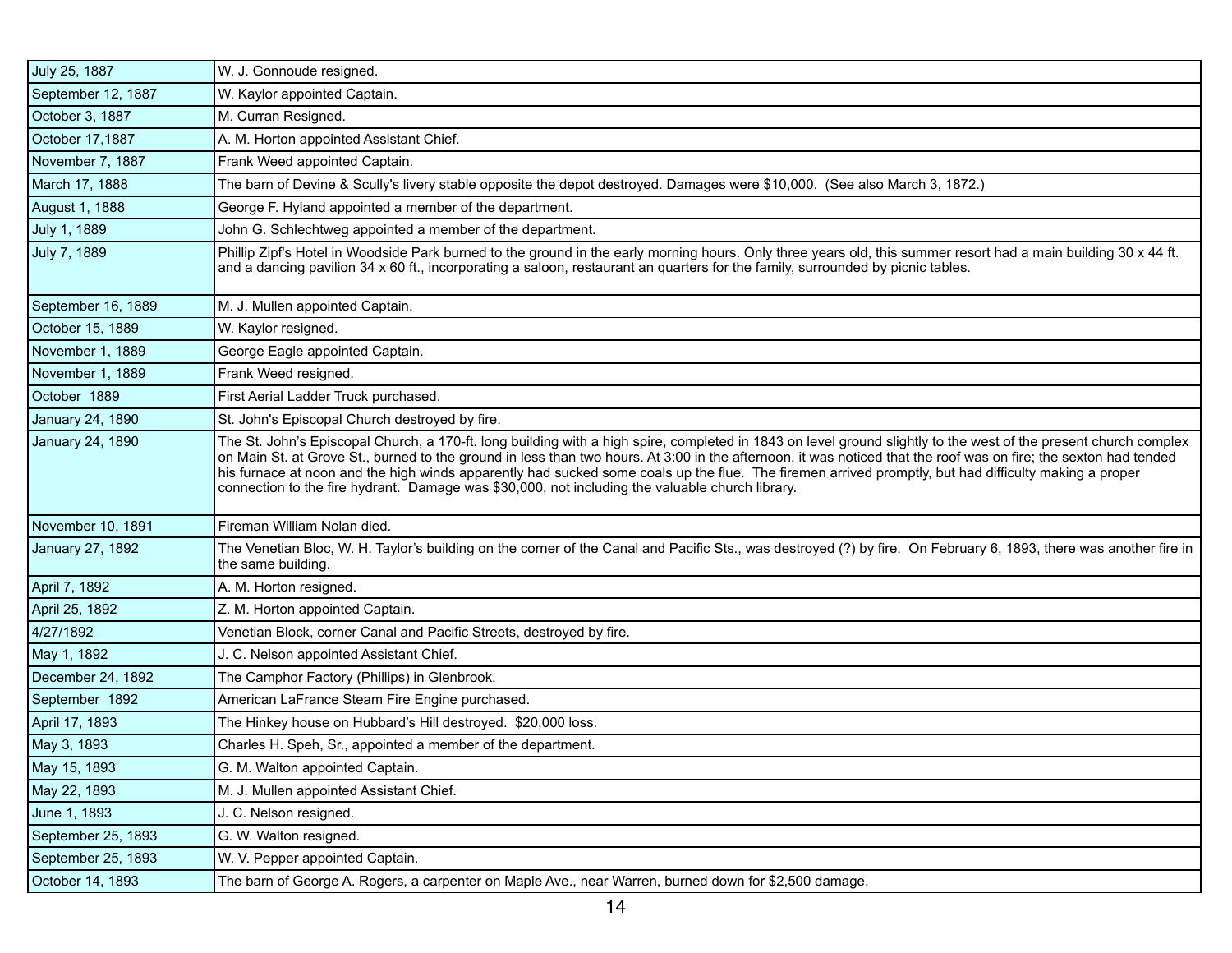| February 21, 1894  | Fire at the Town Hall building did \$3,000 damage.                                                                                                                                                                                                                                                    |
|--------------------|-------------------------------------------------------------------------------------------------------------------------------------------------------------------------------------------------------------------------------------------------------------------------------------------------------|
| May 1, 1894        | City form of government instituted, and Chief Bowman appointed Chief of Police Department and retaining his position as Call Chief of Fire Department.                                                                                                                                                |
| October 1, 1894    | J. C. Schlechtweg appointed Captain.                                                                                                                                                                                                                                                                  |
| December 1, 1894   | W. V. Pepper resigned.                                                                                                                                                                                                                                                                                |
| 1894--             | A fire at F. Schenk's Saloon and Residence at 123 Pacific St. did \$3,000 damage.                                                                                                                                                                                                                     |
| 1894--             | The historic East Mill (1792) of the Stamford Manufacturing Co. on Cove Island was destroyed by fire. John W. Holly's original grist mill, it was used in later<br>years for grinding spices, medicinal barks and specialties.                                                                        |
| January 14, 1895   | Owen McMahon, driver of hose carriage, killed while out exercising horse, by being thrown form the machine when it was struck by a street car on Atlantic<br>Street.                                                                                                                                  |
| August 1, 1896     | N. A. Phillips appointed Electrician.                                                                                                                                                                                                                                                                 |
| May 24, 1897       | James E. Wilson appointed a member of the department.                                                                                                                                                                                                                                                 |
| May 29, 1898       | Gillespie Mills, East Waterside, destroyed by fire.                                                                                                                                                                                                                                                   |
| May 29, 1898       | The Gillespie Mills, East Waterside, destroyed by fire. [Probably refers either to The Waterside Mills at the foot of Pacific St., owned by Frederick R. Gillespie, or<br>to the contiguous Gillespie Lumber Company at the foot of Pacific & South Sts. Note Waterside Mills continued in business.] |
| December 31, 1898  | Baptist Church Corner of Atlantic & Broad Sts had a bad fire.                                                                                                                                                                                                                                         |
| April 1, 1899      | James W. Smith and Frank H. Green appointed members of the department.                                                                                                                                                                                                                                |
| October 22, 1899   | N. A. Phillips discharged.                                                                                                                                                                                                                                                                            |
| November 6, 1899   | J. F. Plant appointed electrician.                                                                                                                                                                                                                                                                    |
| November 10, 1899  | Red Hose Carriage received.                                                                                                                                                                                                                                                                           |
| November 13, 1899  | M. F. Moyes appointed Captain.                                                                                                                                                                                                                                                                        |
| March 1, 1900      | South End Fire Station opened.                                                                                                                                                                                                                                                                        |
| April 4, 1900      | Captain Z. R. Horton killed while responding to an alarm by falling from Truck No. 1 and being run over by rear wheels.                                                                                                                                                                               |
| April 23, 1900     | W. Wilson appointed Captain.                                                                                                                                                                                                                                                                          |
| May 1, 1900        | J. P. Mitchell appointed Captain.                                                                                                                                                                                                                                                                     |
| June 11, 1900      | George Eagle resigned.                                                                                                                                                                                                                                                                                |
| July 23, 1900      | The laundry of A. F. Givens' Stamford Hall sanatorium on Roxbury Rd. caught fire, putting the main buildings in danger. (See also Jan. 12, 1910.)                                                                                                                                                     |
| September 2, 1900  | W. F. Foley, driver No. 2 Hose Carriage, died.                                                                                                                                                                                                                                                        |
| June 10, 1901      | V. H. Veit appointed Captain.                                                                                                                                                                                                                                                                         |
| November 27, 1901  | Assistant Chief M. J. Mullen died from the effects of exposure at a fire.                                                                                                                                                                                                                             |
| December 9, 1901   | A. B. Gully appointed Captain.                                                                                                                                                                                                                                                                        |
| December 13, 1901  | M. f. Moyes appointed Assistant Chief.                                                                                                                                                                                                                                                                |
| September 20, 1902 | The South End Yacht Club House, foot of Ludlow St., destroyed.                                                                                                                                                                                                                                        |
| September 20, 1902 | South End Yacht Club House, foot of Ludlow Street, destroyed by fire.                                                                                                                                                                                                                                 |
| September 14, 1903 | Chief George Bowman died.                                                                                                                                                                                                                                                                             |
| September 28, 1903 | Assistant Chief H. W. Parker appointed Call Chief of Fire Department.                                                                                                                                                                                                                                 |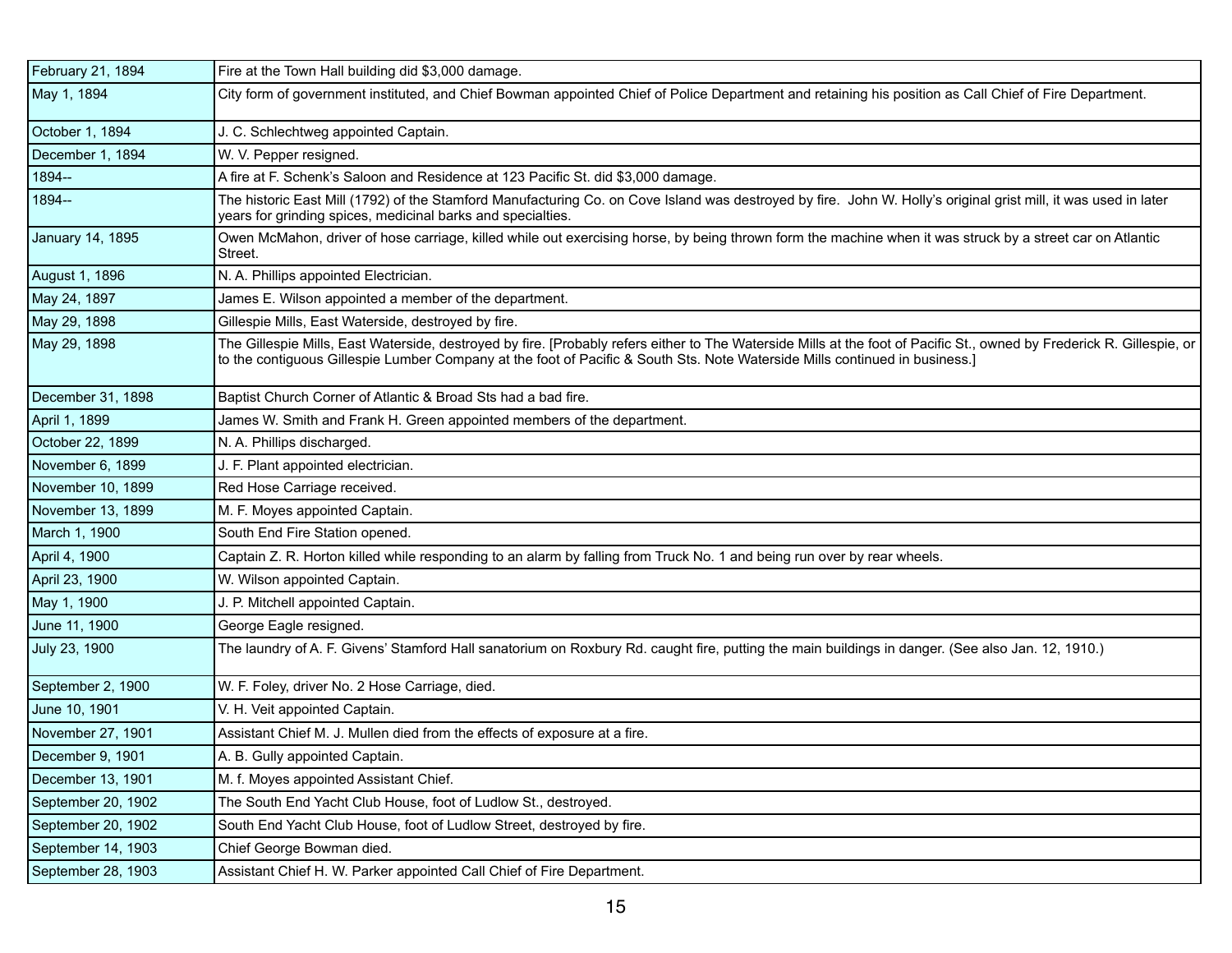| October 12, 1903   | J. P. Mitchell appointed Assistant Chief.                                                                                                                                                                                                                                                                                                                                                                                                                                                                                                                                                                                                                                                                                                                                                                                                                                                                                                                                                                                                                                                                                                                                                                                                                                                                                                                                                                                                                                                                                                                                                                                                                                                                                                                                                                                                                                                                                                                                                                                                                                                                                                                                                                                                                                                                                                                                                                                                                                                                                                                                                                                                                                                                                                                                                                                                                                                                                                                                                                                                                                                                                                                                                                 |
|--------------------|-----------------------------------------------------------------------------------------------------------------------------------------------------------------------------------------------------------------------------------------------------------------------------------------------------------------------------------------------------------------------------------------------------------------------------------------------------------------------------------------------------------------------------------------------------------------------------------------------------------------------------------------------------------------------------------------------------------------------------------------------------------------------------------------------------------------------------------------------------------------------------------------------------------------------------------------------------------------------------------------------------------------------------------------------------------------------------------------------------------------------------------------------------------------------------------------------------------------------------------------------------------------------------------------------------------------------------------------------------------------------------------------------------------------------------------------------------------------------------------------------------------------------------------------------------------------------------------------------------------------------------------------------------------------------------------------------------------------------------------------------------------------------------------------------------------------------------------------------------------------------------------------------------------------------------------------------------------------------------------------------------------------------------------------------------------------------------------------------------------------------------------------------------------------------------------------------------------------------------------------------------------------------------------------------------------------------------------------------------------------------------------------------------------------------------------------------------------------------------------------------------------------------------------------------------------------------------------------------------------------------------------------------------------------------------------------------------------------------------------------------------------------------------------------------------------------------------------------------------------------------------------------------------------------------------------------------------------------------------------------------------------------------------------------------------------------------------------------------------------------------------------------------------------------------------------------------------------|
| October 12, 1903   | S. A. Ferris appointed Captain.                                                                                                                                                                                                                                                                                                                                                                                                                                                                                                                                                                                                                                                                                                                                                                                                                                                                                                                                                                                                                                                                                                                                                                                                                                                                                                                                                                                                                                                                                                                                                                                                                                                                                                                                                                                                                                                                                                                                                                                                                                                                                                                                                                                                                                                                                                                                                                                                                                                                                                                                                                                                                                                                                                                                                                                                                                                                                                                                                                                                                                                                                                                                                                           |
| February 4, 1904   | Town Hall destroyed by fire.                                                                                                                                                                                                                                                                                                                                                                                                                                                                                                                                                                                                                                                                                                                                                                                                                                                                                                                                                                                                                                                                                                                                                                                                                                                                                                                                                                                                                                                                                                                                                                                                                                                                                                                                                                                                                                                                                                                                                                                                                                                                                                                                                                                                                                                                                                                                                                                                                                                                                                                                                                                                                                                                                                                                                                                                                                                                                                                                                                                                                                                                                                                                                                              |
| February 4, 1904   | The 1871 brick Town Hall on Atlantic Square caught fire sometime in the evening of February 4, 1904. Judge H. Stanley Finch, working in his office, noticed<br>smoke coming from upstairs, but thought it was slight. John Klinger, a letter carrier was the first to discover the flames, in company with John MacMahon and<br>Frank Greene. The fire had reached a stage which drove them out of he building. Hawley Oefinger, a special officer, got Walter Williams, a police office on the<br>telephone and he ran out of the building and called the fire department on Box 24. The time was 7:05 PM. Even then it took 16 minutes to realize the<br>seriousness of the fire. Owing to the cold weather, no water could be drawn from the nearest hydrant at Central Park.<br>The hose was shifted to the hydrant near Webb's Dry Goods store opposite the Stamford Savings Bank on Main St. Half an hour elapsed before a good<br>stream of water was pouring into the building. One fire engine was not sufficient, for now the flames were roaring through the entire structure.<br>The hose was shifted to the hydrant near Webb's Dry Goods store opposite the Stamford Savings Bank on Main St. Half an hour elapsed before a good stream<br>of water was pouring into the building. One fire engine was not sufficient, for now the flames were roaring through the entire structure. There being no horses<br>at the South End Station, the team which had drawn the Central engine was sent down to bring up the South End engine. Within the hour two streams were<br>shooting into the fiery abyss, the second being drawn from a hydrant in front of the Bell Block down Atlantic St. Prompt action saved most of the records. Town<br>Clerk William F. Waterbury, Judge Finch and a few citizens carried out the land records and whatever else they could. It is said a "bucket brigade" was formed<br>to pass the material to store fronts across the street. The Post office staff got out all the mail except for some second class. The probate vault, though it<br>smoldered for days, managed to keep its contents safe. At 8:00 the heavy bell in the clock tower "struck its own knell and fell.<br>"The water supply seemed just a drop in the bucket."<br>Spectators said pressure was sometimes so low the water barely reached beyond the hose nozzles. The wooden Cook Building behind the Hall was partially<br>destroyed. Sparks caught in the tower of the wooden Congregational Church across Bank St., and for a few minutes that building seemed doomed. The<br>extension ladder was brought into use (only the third time since it was acquired in 1889) and the flame in the church spire was subdued. Stiff fighting prevented<br>serious damage to the C. O. Miller building, though its windows cracked. Snow on the roofs of nearby structures, it is believed, saved the center of city from a<br>serious conflagration. The hand-drawn Chemical Cart of Noroton Heights was on the scene to help. Fire engines were brought from New Canaan and<br>Greenwich, but the difficulties of travel delayed their arrival so that little remained for them to do. |
| September 15, 1904 | New Fire Whistle purchased and installed on Sewage Pumping Station.                                                                                                                                                                                                                                                                                                                                                                                                                                                                                                                                                                                                                                                                                                                                                                                                                                                                                                                                                                                                                                                                                                                                                                                                                                                                                                                                                                                                                                                                                                                                                                                                                                                                                                                                                                                                                                                                                                                                                                                                                                                                                                                                                                                                                                                                                                                                                                                                                                                                                                                                                                                                                                                                                                                                                                                                                                                                                                                                                                                                                                                                                                                                       |
| December 14, 1904  | Opera House on Atlantic Street burned.                                                                                                                                                                                                                                                                                                                                                                                                                                                                                                                                                                                                                                                                                                                                                                                                                                                                                                                                                                                                                                                                                                                                                                                                                                                                                                                                                                                                                                                                                                                                                                                                                                                                                                                                                                                                                                                                                                                                                                                                                                                                                                                                                                                                                                                                                                                                                                                                                                                                                                                                                                                                                                                                                                                                                                                                                                                                                                                                                                                                                                                                                                                                                                    |
| December 14, 1904  | The Grand Opera House on upper Atlantic St., a handsome stone-front theatre only eleven years old, was completely gutted by fire for a loss of \$41,500. The<br>building also housed the Rippowam Lodge, 100F as well as street-level stores. The first alarm sounded at 7:15 AM. The Luther St. hose carriage and the<br>supply wagon arrived in three minutes, but the fire was already blazing through the roof. It had been burning, undetected because the smoke was first thought<br>to be from soft-coal stoves. Heavy going underfoot delayed the South End hose carriage and the engines. It was so cold, the Advocate reported, the engines<br>had trouble getting up to full pressure. The smoky, but not spectacular flames, stubbornly worked their way down through the building, and b 11 © 0 AM the final<br>section of the roof fell. The Advocate later explained that the hose carriages were "first due" in order to get hydrant water on the fire fast. When heavy weather<br>made the roads almost impassible, horses were "borrowed" from other apparatus to help pull the heavy carriages.<br>Upon arrival at the Opera House, the teams were unhitched and rushed back to the fire houses to bring out the engines (which were firing up while waiting) and<br>the aerial ladder truck, all according to accepted practice. The danger to the Burlington Arcade Building, just next door to the south, was a great concern.<br>Important public records, including the tax lists, that had been snatched from the Town Hall conflagration in January, were stored here. For the second time in<br>the year, a hasty evacuation of them was organized by the Town Clerk, and they were rushed to the temporary municipal building in Atlantic St. The Arcade took<br>some water damage, but fortunately did not catch fire. The Palace Theatre building in 1925-6 on the Grand Opera site still stands in 1993, and still carries the<br>same name.                                                                                                                                                                                                                                                                                                                                                                                                                                                                                                                                                                                                                                                                                                                                                                                                                                                                                                                                                                                                                                                                                                                                                                                                                               |
| April 1, 1905      | A. B. Gully resigned.                                                                                                                                                                                                                                                                                                                                                                                                                                                                                                                                                                                                                                                                                                                                                                                                                                                                                                                                                                                                                                                                                                                                                                                                                                                                                                                                                                                                                                                                                                                                                                                                                                                                                                                                                                                                                                                                                                                                                                                                                                                                                                                                                                                                                                                                                                                                                                                                                                                                                                                                                                                                                                                                                                                                                                                                                                                                                                                                                                                                                                                                                                                                                                                     |
| May 1, 1905        | First Chemical Apparatus purchased.                                                                                                                                                                                                                                                                                                                                                                                                                                                                                                                                                                                                                                                                                                                                                                                                                                                                                                                                                                                                                                                                                                                                                                                                                                                                                                                                                                                                                                                                                                                                                                                                                                                                                                                                                                                                                                                                                                                                                                                                                                                                                                                                                                                                                                                                                                                                                                                                                                                                                                                                                                                                                                                                                                                                                                                                                                                                                                                                                                                                                                                                                                                                                                       |
| July 4, 1905       | Fire in Diamond Ice Co.'s plant.                                                                                                                                                                                                                                                                                                                                                                                                                                                                                                                                                                                                                                                                                                                                                                                                                                                                                                                                                                                                                                                                                                                                                                                                                                                                                                                                                                                                                                                                                                                                                                                                                                                                                                                                                                                                                                                                                                                                                                                                                                                                                                                                                                                                                                                                                                                                                                                                                                                                                                                                                                                                                                                                                                                                                                                                                                                                                                                                                                                                                                                                                                                                                                          |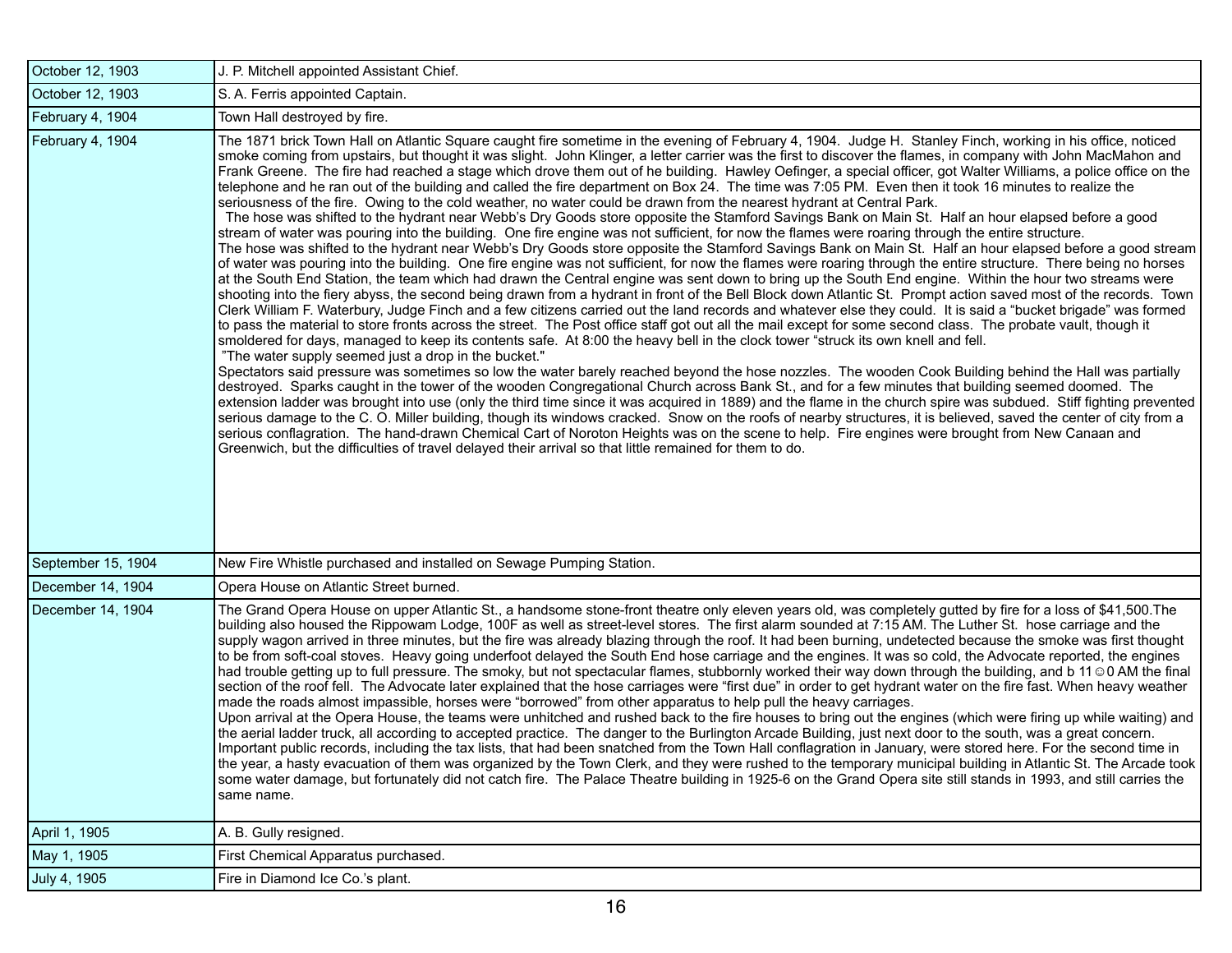| July 4, 1905      | Fire in Diamond Ice Co.'s plant on Main St. on the east bank of the river. The company remained in business at 30 Main for many decades.                                                                                                                                                                                                                                             |
|-------------------|--------------------------------------------------------------------------------------------------------------------------------------------------------------------------------------------------------------------------------------------------------------------------------------------------------------------------------------------------------------------------------------|
| July 10, 1905     | Call Chief H. W. Parker appointed Permanent Chief of Fire Department.                                                                                                                                                                                                                                                                                                                |
| August 28, 1905   | W. F. Sutton appointed first permanent Captain of Fired Department.                                                                                                                                                                                                                                                                                                                  |
| October 13, 1905  | V. H. Veit appointed Assistant Call Chief of Fire Department.                                                                                                                                                                                                                                                                                                                        |
| November 13, 1905 | S. A. Ferris appointed Call Captain.                                                                                                                                                                                                                                                                                                                                                 |
| January 22, 1906  | T. A. Brennan appointed Call Captain.                                                                                                                                                                                                                                                                                                                                                |
| April 1, 1906     | New Fire Alarm System installed.                                                                                                                                                                                                                                                                                                                                                     |
| June 25, 1906     | Walter B. Griffin appointed Assistant Engineer.                                                                                                                                                                                                                                                                                                                                      |
| October 3, 1906   | Amoskeag Steam Fired Engine purchased.                                                                                                                                                                                                                                                                                                                                               |
| November 15, 1906 | Wire Mill on Pacific St. destroyed by fire.                                                                                                                                                                                                                                                                                                                                          |
| November 15, 1906 | The wire mill of Atlantic Insulated Wire & Cable Co. at 757 Pacific St. burned. Loss was \$350,000, the largest dollar loss to that time.                                                                                                                                                                                                                                            |
| March 6, 1907     | Chief's Buggy purchased.                                                                                                                                                                                                                                                                                                                                                             |
| April 1, 1907     | M. F. Moyes resigned.                                                                                                                                                                                                                                                                                                                                                                |
| April 8, 1907     | L. Y. Krom appointed permanent Engineer.                                                                                                                                                                                                                                                                                                                                             |
| October 23, 1907  | Fire in George A. Ferris store on Main Street.                                                                                                                                                                                                                                                                                                                                       |
| October 23, 1907  | The George A. Ferris store on Main St. suffered a fire.                                                                                                                                                                                                                                                                                                                              |
| October 29, 1907  | Combination Ladder Truck No. 2 purchased.                                                                                                                                                                                                                                                                                                                                            |
|                   |                                                                                                                                                                                                                                                                                                                                                                                      |
| January 22, 1908  | Betts School destroyed by fire.                                                                                                                                                                                                                                                                                                                                                      |
| January 22, 1908  | Betts Academy at 77 Strawberry Hill Ave. a few doors north of the present Stamford High School, burned to the ground with a loss of \$36,850. The school was<br>founded in 1838. After arranging for its students to be taught at other locations until June, Betts Academy was forced to close for good. Betts' 1838 house still<br>stands at Lakeside Dr. and North Stamford Road. |
| February 10, 1908 | J. G. Schlechtweg appointed Call Assistant Engineer.                                                                                                                                                                                                                                                                                                                                 |
| November 1, 1908  | T. A. Brennan resigned.                                                                                                                                                                                                                                                                                                                                                              |
| December 21, 1908 | Ingersoll Feed Mills burned.                                                                                                                                                                                                                                                                                                                                                         |
| December 21, 1908 | Early this morning, the Ingersoll Grist Mill and warehouse at 250 Canal St. was destroyed. It was a three-story wooden building 17x36 ft. built over the old<br>canal bed. An electric grist mill occupied the second floor. Six barns were also lost, along with several wagons and three horses. Both fire companies<br>responded, laying five lines of hose.                      |
| April 1, 1909     | Old Hat Shop Crosby St. destroyed by fire.                                                                                                                                                                                                                                                                                                                                           |
| April 1, 1909     | The old hat shop on Crosby St. was destroyed by fire.                                                                                                                                                                                                                                                                                                                                |
| May 1, 1909       | Pension Fund instituted in Fire Department.                                                                                                                                                                                                                                                                                                                                          |
| May 1, 1909       | Fire Whistle transferred from Sewerage Pumping Station to Electric Light Station.                                                                                                                                                                                                                                                                                                    |
| January 12, 1910  | Dr. Givens' Stamford Hall sanatorium, on Roxbury Rd. outside the city limits, again suffered a fire, for a \$2,164 loss.                                                                                                                                                                                                                                                             |
| January 25, 1910  | G. F. Hylan appointed permanent Captain.                                                                                                                                                                                                                                                                                                                                             |
| March 1, 1910     | West Side Fire Station opened.                                                                                                                                                                                                                                                                                                                                                       |
| March 1, 1910     | J. G. Schlechtweg appointed Permanent Engineer.                                                                                                                                                                                                                                                                                                                                      |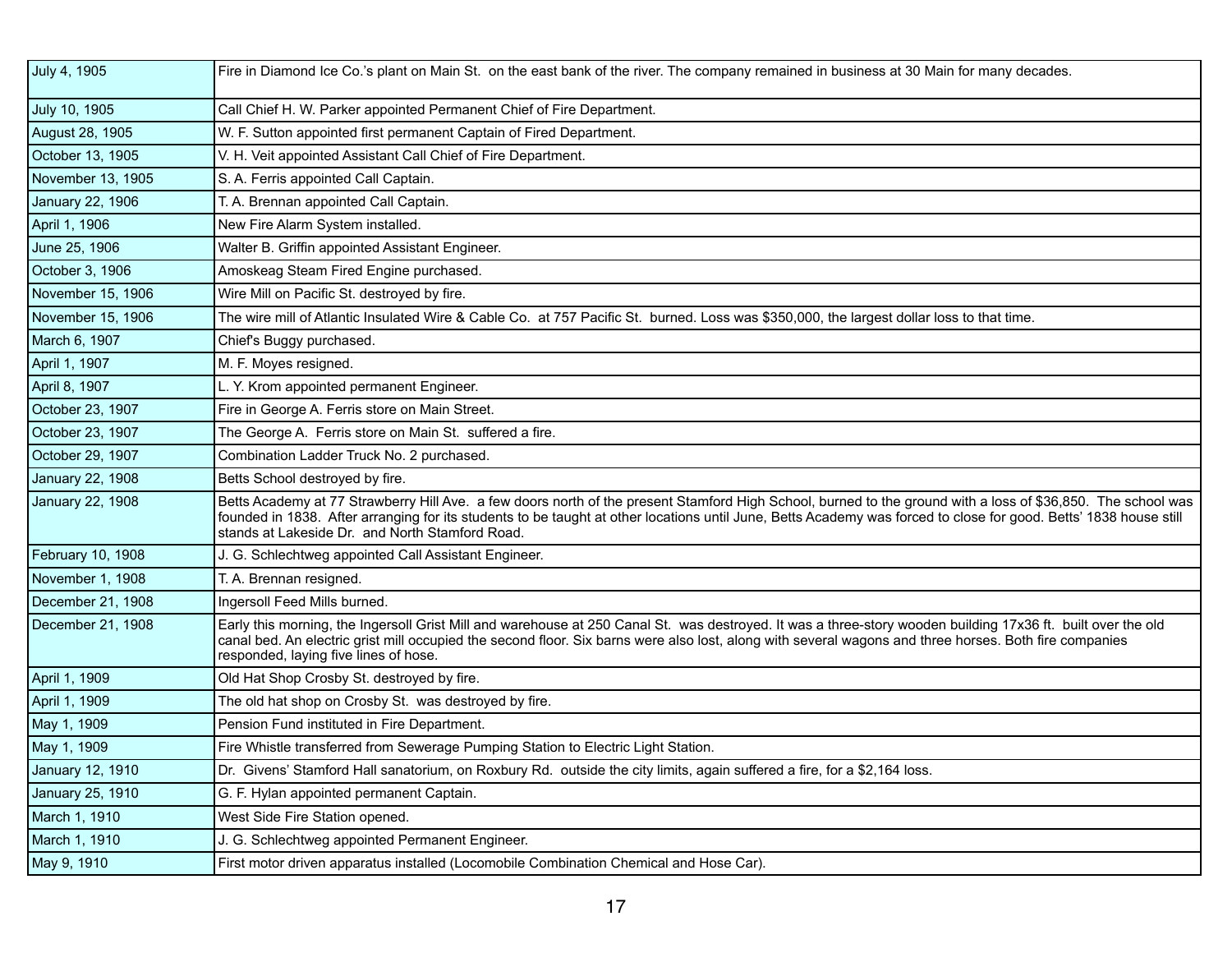| May 14, 1910      | Harris Construction Co. building on Chapel St. Two-alarm fire.                                                                                                                                                                                                                                                                                                                                        |
|-------------------|-------------------------------------------------------------------------------------------------------------------------------------------------------------------------------------------------------------------------------------------------------------------------------------------------------------------------------------------------------------------------------------------------------|
| June 6, 1910      | Captain W. F. Sutton resigned.                                                                                                                                                                                                                                                                                                                                                                        |
| June 16, 1910     | C. H. Speh, Sr., and J. W. Smith appointed permanent Captains.                                                                                                                                                                                                                                                                                                                                        |
| November 6, 1910  | Fireman E. B. Lamb's right leg run over and broken by Horse Drawn Truck No. 1 while responding to alarm from Box 52.                                                                                                                                                                                                                                                                                  |
| November 7, 1910  | Givens' Block on Atlantic St. Three-alarm fire.                                                                                                                                                                                                                                                                                                                                                       |
| March 11, 1911    | Underground alarm cable laid on Atlantic Street from Park Row to R. R. bridge.                                                                                                                                                                                                                                                                                                                        |
| August 15, 1911   | Gray horse "Dick" given to Park Department.                                                                                                                                                                                                                                                                                                                                                           |
| December 2, 1911  | First motor drive Combination Hose and Pumper purchased (American LaFrance Engine No. 2).                                                                                                                                                                                                                                                                                                             |
| December 28, 1911 | Dr. Wiley's Sanitarium on Palmer's Hill was destroyed by fire for a loss of \$100,000.                                                                                                                                                                                                                                                                                                                |
| February 11, 1912 | Bartlett's barn burned on Crystal Street.                                                                                                                                                                                                                                                                                                                                                             |
| February 11, 1912 | Bartlett's barn burned on Crystal St.                                                                                                                                                                                                                                                                                                                                                                 |
| February 13, 1912 | A wooden building on 416 Main St. Owned by Spelke & Moll caught fire. Damages were \$15,084.94.                                                                                                                                                                                                                                                                                                       |
| April 1, 1912     | Black horse "Mike" given to Park Department (in service 13 years).                                                                                                                                                                                                                                                                                                                                    |
| May 1, 1912       | Fireman Harry Snyder retired to Veteran Reserve Force with half pay.                                                                                                                                                                                                                                                                                                                                  |
| May 19, 1912      | Fireman Harry Synder died.                                                                                                                                                                                                                                                                                                                                                                            |
| December 1, 1912  | Underground alarm cable laid on Main Street from Atlantic Street to St. John's Place.                                                                                                                                                                                                                                                                                                                 |
| December 8, 1912  | Oscar H. Spahr appointed a member of the department.                                                                                                                                                                                                                                                                                                                                                  |
| 10/23             | Joseph A. Gerli's dwelling and barn on Weed Ave., both wooden structures. Damages set at \$21,232.Later believed incendiary.                                                                                                                                                                                                                                                                          |
| March 23, 1913    | The Beehler hat store in the Fessenden block on Atlantic St. opposite Bell St. caught fire. Loss \$14,776                                                                                                                                                                                                                                                                                             |
| April 15, 1913    | Givens Block on Cottage St. Damages \$11,471.                                                                                                                                                                                                                                                                                                                                                         |
| May 1, 1913       | Underground alarm cable laid on Atlantic and Main Streets from Park Row to corner of Main and South Streets.                                                                                                                                                                                                                                                                                          |
| June 12, 1913     | The second section of the Boston Express crashed into the first section near the Canal Street bridge, causing the loss of six lives and injuring twenty others.<br>The department was called to extinguish the fire caused by the crash and to aid in the rescue work.                                                                                                                                |
| June 12, 1913     | Train Wreck. The second section of the Boston Express crashed into the first section near the Canal St. Bridge, causing the loss of six lives and injuring twenty<br>others. The department was called to extinguish the fire caused by the crash and to aid in the rescue work.                                                                                                                      |
| August 19, 1913   | American LaFrance Triple Combination Hose, Pumper and Chemical Equipment Car purchased (Engine No. 3).                                                                                                                                                                                                                                                                                                |
| November 25, 1913 | Chief's Automobile purchased. (Pope Hartford).                                                                                                                                                                                                                                                                                                                                                        |
| January 3, 1914   | Stamford Yacht Club destroyed by fire.                                                                                                                                                                                                                                                                                                                                                                |
| January 13, 1914  | The Stamford Yacht Club on Ocean Drive West burned in a fierce fire which destroyed the main buildings in one hour for a loss of \$32,800.At 9:00 pm January<br>13, an oil heater explored in the cook's room. The flames were visible fro miles in the clear sub-zero weather. All contents were lost, including race trophies,<br>paintings, and records, as well as a fleet of small racing boats. |
| January 13, 1914  | C. S. Finch Building, 505 Atlantic St. Damage \$3,280.                                                                                                                                                                                                                                                                                                                                                |
| February 11, 1914 | The Celluloid Zapon Co. plant at 269 Ludlow St. east of the canal caught fire. The loss was \$15,000.                                                                                                                                                                                                                                                                                                 |
| February 21, 1914 | The H. & H. Foundry building at 776 Pacific St. burned for a loss of \$3,000.                                                                                                                                                                                                                                                                                                                         |
| March 26, 1914    | A fire at the Armour plant on Canal St. lost \$7,000.                                                                                                                                                                                                                                                                                                                                                 |
| May 7, 1914       | Underground alarm cable laid on Main Street from South to West Main Street.                                                                                                                                                                                                                                                                                                                           |
| June 27, 1914     | Ground broken for new Central Fire Station.                                                                                                                                                                                                                                                                                                                                                           |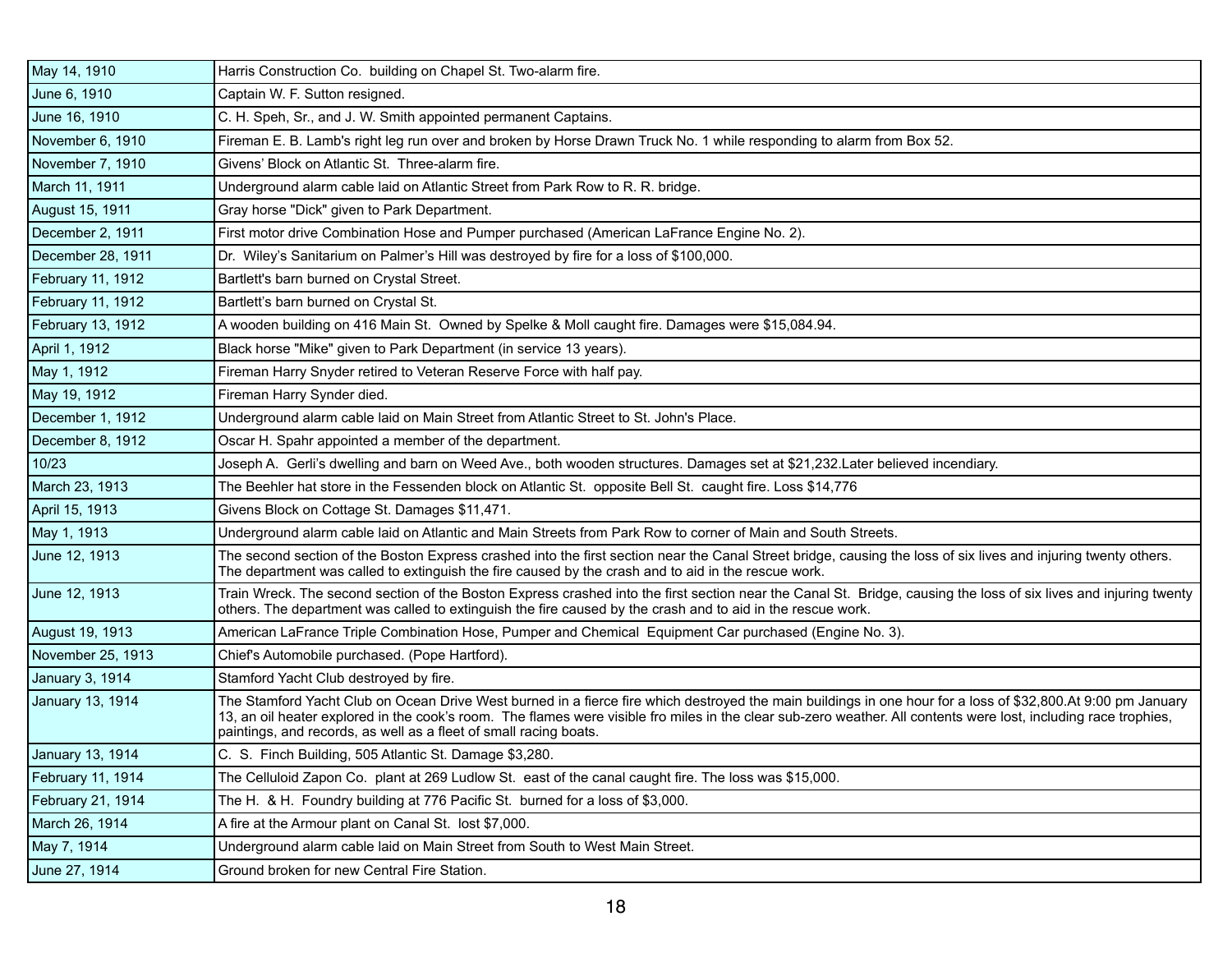| September 15, 1914 | Underground alarm cable laid on Greyrock Place from Main to Forest Street.                                                                   |
|--------------------|----------------------------------------------------------------------------------------------------------------------------------------------|
| September 16, 1914 | Underground alarm cable laid on Main Street from Greyrock Place to Central Fire Station.                                                     |
| September 17, 1914 | Six pairs underground alarm cable laid on Main Street from Central Fire Station to Atlantic Square.                                          |
| October 27, 1914   | Harris building rear of 265 Atlantic St. \$2,350.                                                                                            |
| January 24, 1915   | K. W. Carter appointed Assistant Electrician.                                                                                                |
| February 8, 1915   | J. E. Wilson, C. T. Duane, H. C. Dugdale and D. G. Ragan appointed Lieutenants.                                                              |
| March 30, 1915     | L. H. Porter's house on Noroton Hill burned.                                                                                                 |
| March 30, 1915     | L. H. Porter's residence on Noroton Hill burned. Loss was \$77,000 aggravated by wood construction, very high winds, lack of water pressure. |
| May 20, 1915       | Offices of Assistant Chiefs abolished and office of Deputy Chief created.                                                                    |
| May 21, 1915       | American LaFrance motor Aerial Ladder Truck No. 1 purchased.                                                                                 |
| June 14, 1915      | Black horse "Major" given to Park Department (in service 16 years).                                                                          |
| June 17, 1915      | Two horses, "Doc" and "Harry" give to Park Department.                                                                                       |
| June 20, 1915      | V. H. Veit appointed Permanent Deputy Chief of Fire Department.                                                                              |
| July 1, 1915       | J. P. Mitchell retired with pension.                                                                                                         |
| July 13, 1915      | New Central Fire Station opened and in commission.                                                                                           |
| November 10, 1915  | American Synthetic Color Co., Sunnyside Ave. Loss \$11,000                                                                                   |
| November 15, 1915  | Fireman M. H. Clark's right ankle broken by being run over by motor Truck No. 1 while responding to alarm from Box 141.                      |
| March 1, 1916      | Old horse drawn Aerial Truck No. 1 sold.                                                                                                     |
| May 1, 1916        | Independent Telephone System installed.                                                                                                      |
| May 9, 1916        | American LaFrance Combination Hose and Pumper purchased (Engine No. 1).                                                                      |
| May 31, 1916       | American LaFrance motor City Service Truck with chemical equipment purchased (Truck No. 2).                                                  |
| June 15, 1916      | Auction sale of horses, harness, etc., at South End station.                                                                                 |
| June 19, 1916      | Military Call sounded at 9:24 P.M. (Mexican Trouble).                                                                                        |
| June 25, 1916      | Military Call sounded at 2:52 P.M. (Battery F assembled for departure to Mexico).                                                            |
| June 27, 1916      | Black team "Homer and Jim" given to Park Department.                                                                                         |
| September 20, 1916 | Old City Service Truck, Red Hose Carriage and Chemical Wagon sold.                                                                           |
| October 1, 1916    | Captain S. A. Ferris retired with pension.                                                                                                   |
| November 27, 1916  | Office of Engineer of Steamers abolished and office of Mechanical Supervisor created.                                                        |
| December 12, 1916  | Engineer L. Y. Krom appointed Mechanical Supervisor.                                                                                         |
| December 14, 1916  | arge fire in Erskine-Danforth plant on Pacific Street.                                                                                       |
| December 14, 1916  | A large fire at Erskine-Danforth, a furniture factory at 484-90 Pacific St. did \$16,700 in damages.                                         |
| January 1, 1917    | Fireman W. H. Mullen granted leave of absence for service with A. E. F.                                                                      |
| January 30, 1917   | Warner Brothers paper box factory at 45 Cedar St. Loss \$5,600                                                                               |
| May 23, 1917       | Bath house and casino on Hobson St., Shippan\$2,500.                                                                                         |
| July 21, 1917      | American Synthetic Color Co.'s factory burned.                                                                                               |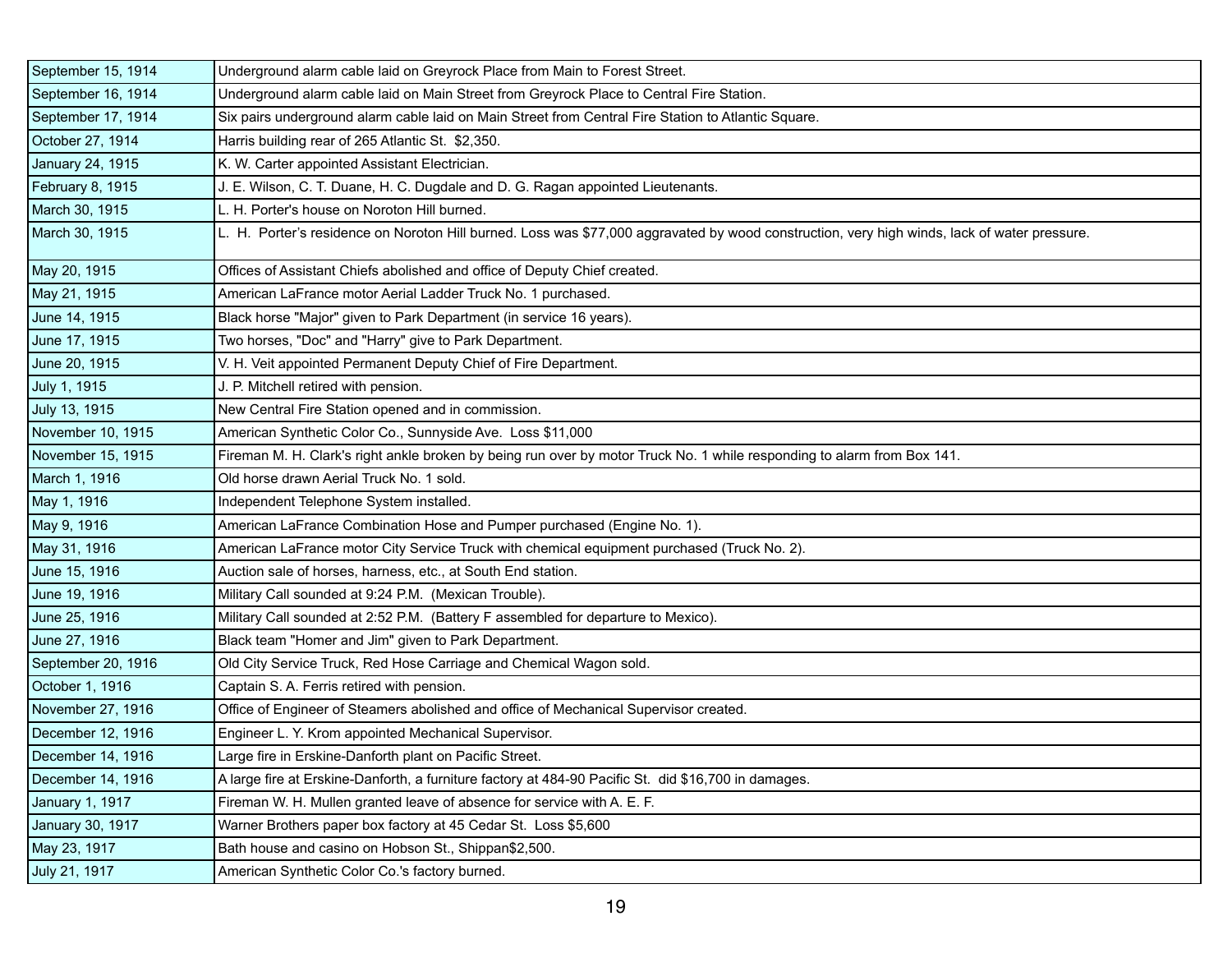| July 21, 1917      | American Synthetic Color Co.'s chemical plant on Sunnyside Ave. near Southfield Ave. Burned again.\$38,000 in damages this time.                                                                                                                                                                                                                                          |
|--------------------|---------------------------------------------------------------------------------------------------------------------------------------------------------------------------------------------------------------------------------------------------------------------------------------------------------------------------------------------------------------------------|
| July 31, 1917      | Baer Bros. factory on Canal St. destroyed by fire.                                                                                                                                                                                                                                                                                                                        |
| July 31, 1917      | Baer Bros. bronze and paint factory on Canal St. destroyed by fire. Loss \$75,000.                                                                                                                                                                                                                                                                                        |
| September 11, 1917 | Waterside Mills burned.                                                                                                                                                                                                                                                                                                                                                   |
| September 11, 1917 | The Waterside Mills of Hammill & Gillespie, grinding minerals at the foot of Pacific St., burned for a loss of \$30,000. (See also May 29, 1898 and September 11,<br>1917)                                                                                                                                                                                                |
| April 1, 1918      | K. W. Carter granted leave of absence for service with A. E. F.                                                                                                                                                                                                                                                                                                           |
| April 19, 1918     | Red Cross began work on army supplies at Central Station.                                                                                                                                                                                                                                                                                                                 |
| April 20, 1918     | The Stamford Foundry Co., a stove manufacturer at 117-119 Canal St., was damaged to the tune of \$38,843.                                                                                                                                                                                                                                                                 |
| July 28, 1918      | Large fire in Acker, Merrill, Condit store on Atlantic Street.                                                                                                                                                                                                                                                                                                            |
| July 28, 1918      | A large fire in the Acker, Merrall, Condit grocery store at 129-131 Atlantic St. caused a loss of \$23,363. Heavy smoke and fumes, which cast a pall over the city<br>for two days, left many firemen with lingering illness. So many men were incapacitated it was necessary to close the No. 3 house from Oct. 18 to Nov. 4,<br>sending its able men to other stations. |
| August 26, 1918    | Firemen granted 5 days off per month.                                                                                                                                                                                                                                                                                                                                     |
| September 18, 1918 | Garage & barns of Ed. C. Hoyt, Cove Road. Loss \$26,075.                                                                                                                                                                                                                                                                                                                  |
| October 26, 1918   | Waterside Mills destroyed by fire.                                                                                                                                                                                                                                                                                                                                        |
| October 26, 1918   | The Waterside Mills (Hammill & Gillespie) at the foot of Pacific St. were destroyed in the largest fire of the year. Loss \$100,000. (See also May 28, 1898 and<br>September 11, 1917)                                                                                                                                                                                    |
| November 7, 1918   | Military Alarm sounded at 7:55 P.M. announcing supposed signing of Armistice in World War.                                                                                                                                                                                                                                                                                |
| November 11, 1918  | Military Alarm sounded at 5:02 A.M. announcing the end of the World War.                                                                                                                                                                                                                                                                                                  |
| November 11, 1918  | Military Alarm sounded at 9:00 A.M. announcing the Liberty Parade.                                                                                                                                                                                                                                                                                                        |
| December 19, 1918  | Ocean House at Shippan burned.                                                                                                                                                                                                                                                                                                                                            |
| December 19, 1918  | Ocean House (Shippan Point Hotel) fire caused \$12,500 loss. This well-known resort hotel was located slightly south and slightly inland from the present<br>Woodway Beach Club building at the foot of Hobson St.                                                                                                                                                        |
| February 19, 1919  | Cove Mills destroyed by fire.<br>All the major factory buildings were destroyed. Among them were: A large two-and-one-half story wooden building on the northeast corner, about 200 x 75 ft.; a                                                                                                                                                                           |
|                    | three-story building 100 x 1235 ft.; and a long three-story brick building 300 x 50 ft. in size.                                                                                                                                                                                                                                                                          |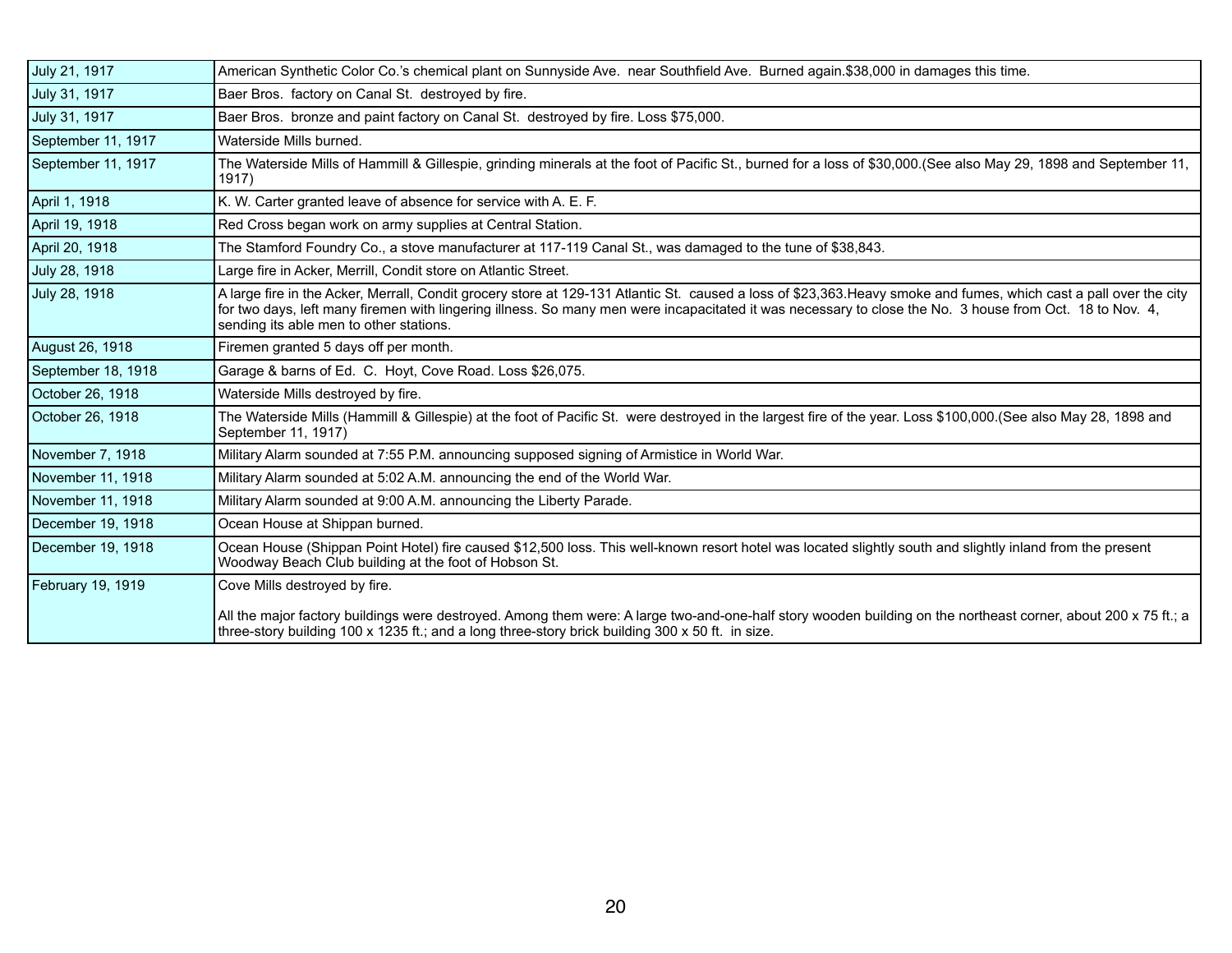| February 19, 1919  | The giant Cove Mills of the Stamford Extracts Mfg. Co. (previously the Stamford Manufacturing Co.) were destroyed by the most spectacular, most disastrous<br>fire in the Stamford history. Loss was over \$500,000 as much as \$2,000,000 according to the Advocate the next day.<br>The fire started at about 7:00 in the evening in the acid storage room, perhaps by a careless smoker. About 100 workers were in the plant. A strong, cold<br>northwest wind spread the flames quickly from building to building as firebrands leap-frogged across the giant complex. All the firefighting apparatus, all the<br>hydrants strategically placed throughout the complex, all the "fireproof" fire-walled brick construction proved powerless.<br>The flames lit up the sky with vivid colors, drawing thousands of spectators to the high ground around the plant. Fortunately, the terrifying sparks flew away<br>from the neighboring homes, though some owners moved furniture outside as a precaution.<br>Wind-driven firebrands fell on the old Holly house and on General Skiddy's Pound Rocks mansion on the island, but firemen stationed at the houses were able<br>to put out small fires and save them. Some excitement was created when two barges, loosed from their wharves to keep them from burning, were driven by the<br>wind out toward the sound with five people aboard needing rescue. All Stamford apparatus was at the scene, and a second alarm called out the Noroton<br>Heights, Glenbrook and Springdale companies. Water pressure from hydrants dropped so low it was necessary to pump salt water from Cove Pond, where by<br>good fortune the tide was high.<br>By morning, the brick office building, a few small buildings north of the island road and few wharves and warehouse on the west side of the cove were all that<br>survived. Four tall chimneysone of which was 136 ft. highstood like loyal, weary sentinels amidst the broken walls, jumbled kilns, and twisted rubble that<br>smoldered at their feet. |
|--------------------|------------------------------------------------------------------------------------------------------------------------------------------------------------------------------------------------------------------------------------------------------------------------------------------------------------------------------------------------------------------------------------------------------------------------------------------------------------------------------------------------------------------------------------------------------------------------------------------------------------------------------------------------------------------------------------------------------------------------------------------------------------------------------------------------------------------------------------------------------------------------------------------------------------------------------------------------------------------------------------------------------------------------------------------------------------------------------------------------------------------------------------------------------------------------------------------------------------------------------------------------------------------------------------------------------------------------------------------------------------------------------------------------------------------------------------------------------------------------------------------------------------------------------------------------------------------------------------------------------------------------------------------------------------------------------------------------------------------------------------------------------------------------------------------------------------------------------------------------------------------------------------------------------------------------------------------------------------------------------------------------------------------------------------------------------------|
| February 24, 1919  | B. F. Bouton appointed Lieutenant.                                                                                                                                                                                                                                                                                                                                                                                                                                                                                                                                                                                                                                                                                                                                                                                                                                                                                                                                                                                                                                                                                                                                                                                                                                                                                                                                                                                                                                                                                                                                                                                                                                                                                                                                                                                                                                                                                                                                                                                                                         |
| March 1, 1919      | Captain G. F. Hyland retired with pension.                                                                                                                                                                                                                                                                                                                                                                                                                                                                                                                                                                                                                                                                                                                                                                                                                                                                                                                                                                                                                                                                                                                                                                                                                                                                                                                                                                                                                                                                                                                                                                                                                                                                                                                                                                                                                                                                                                                                                                                                                 |
| March 24, 1919     | Lieutenant C. T. Duane appointed Captain.                                                                                                                                                                                                                                                                                                                                                                                                                                                                                                                                                                                                                                                                                                                                                                                                                                                                                                                                                                                                                                                                                                                                                                                                                                                                                                                                                                                                                                                                                                                                                                                                                                                                                                                                                                                                                                                                                                                                                                                                                  |
| September 2, 1919  | Sale of Army food started at Central Station.                                                                                                                                                                                                                                                                                                                                                                                                                                                                                                                                                                                                                                                                                                                                                                                                                                                                                                                                                                                                                                                                                                                                                                                                                                                                                                                                                                                                                                                                                                                                                                                                                                                                                                                                                                                                                                                                                                                                                                                                              |
| October 1, 1919    | Two-Platoon System instituted in Fire Department.                                                                                                                                                                                                                                                                                                                                                                                                                                                                                                                                                                                                                                                                                                                                                                                                                                                                                                                                                                                                                                                                                                                                                                                                                                                                                                                                                                                                                                                                                                                                                                                                                                                                                                                                                                                                                                                                                                                                                                                                          |
| October 1, 1919    | Lieutenants H. C. Dugdale and B. F. Bouton appointed Captains, and S. A. Ezequelle appointed Assistant Mechanical Supervisor.                                                                                                                                                                                                                                                                                                                                                                                                                                                                                                                                                                                                                                                                                                                                                                                                                                                                                                                                                                                                                                                                                                                                                                                                                                                                                                                                                                                                                                                                                                                                                                                                                                                                                                                                                                                                                                                                                                                              |
| October 1, 1919    | Assistant Electrician K. W. Carter resigned.                                                                                                                                                                                                                                                                                                                                                                                                                                                                                                                                                                                                                                                                                                                                                                                                                                                                                                                                                                                                                                                                                                                                                                                                                                                                                                                                                                                                                                                                                                                                                                                                                                                                                                                                                                                                                                                                                                                                                                                                               |
| November 10, 1919  | F. J. Fox appointed Assistant Electrician.                                                                                                                                                                                                                                                                                                                                                                                                                                                                                                                                                                                                                                                                                                                                                                                                                                                                                                                                                                                                                                                                                                                                                                                                                                                                                                                                                                                                                                                                                                                                                                                                                                                                                                                                                                                                                                                                                                                                                                                                                 |
| January 29, 1920   | Fireman Oscar H. Spahr died from effects of exposure at fire.                                                                                                                                                                                                                                                                                                                                                                                                                                                                                                                                                                                                                                                                                                                                                                                                                                                                                                                                                                                                                                                                                                                                                                                                                                                                                                                                                                                                                                                                                                                                                                                                                                                                                                                                                                                                                                                                                                                                                                                              |
| April 10, 1920     | Survey of City fire protective facilities started by National Board of Fire Underwriters.                                                                                                                                                                                                                                                                                                                                                                                                                                                                                                                                                                                                                                                                                                                                                                                                                                                                                                                                                                                                                                                                                                                                                                                                                                                                                                                                                                                                                                                                                                                                                                                                                                                                                                                                                                                                                                                                                                                                                                  |
| May 17, 1920       | Assistance sent to the fire at Wee Burn Golf Club Building at Noroton.                                                                                                                                                                                                                                                                                                                                                                                                                                                                                                                                                                                                                                                                                                                                                                                                                                                                                                                                                                                                                                                                                                                                                                                                                                                                                                                                                                                                                                                                                                                                                                                                                                                                                                                                                                                                                                                                                                                                                                                     |
| May 17, 1920       | Wee Burn Golf Club building on the Post Road in Noroton opposite ST. John's church. Assistance sent from Stamford.                                                                                                                                                                                                                                                                                                                                                                                                                                                                                                                                                                                                                                                                                                                                                                                                                                                                                                                                                                                                                                                                                                                                                                                                                                                                                                                                                                                                                                                                                                                                                                                                                                                                                                                                                                                                                                                                                                                                         |
| July 1, 1920       | Chief H. W. Parker retired with pension.                                                                                                                                                                                                                                                                                                                                                                                                                                                                                                                                                                                                                                                                                                                                                                                                                                                                                                                                                                                                                                                                                                                                                                                                                                                                                                                                                                                                                                                                                                                                                                                                                                                                                                                                                                                                                                                                                                                                                                                                                   |
| July 1, 1920       | Deputy Chief V. H. Veit appointed Chief of Fire Department.                                                                                                                                                                                                                                                                                                                                                                                                                                                                                                                                                                                                                                                                                                                                                                                                                                                                                                                                                                                                                                                                                                                                                                                                                                                                                                                                                                                                                                                                                                                                                                                                                                                                                                                                                                                                                                                                                                                                                                                                |
| July 1, 1920       | Mechanical Supervisor L. Y. Krom appointed Deputy Chief of Fire Department.                                                                                                                                                                                                                                                                                                                                                                                                                                                                                                                                                                                                                                                                                                                                                                                                                                                                                                                                                                                                                                                                                                                                                                                                                                                                                                                                                                                                                                                                                                                                                                                                                                                                                                                                                                                                                                                                                                                                                                                |
| July 1, 1920       | Assistant Mechanical Supervisor S. A. Ezequelle appointed Mechanical Supervisor, H. R. Bronson appointed Assistant Mechanical Supervisor.                                                                                                                                                                                                                                                                                                                                                                                                                                                                                                                                                                                                                                                                                                                                                                                                                                                                                                                                                                                                                                                                                                                                                                                                                                                                                                                                                                                                                                                                                                                                                                                                                                                                                                                                                                                                                                                                                                                  |
| July 1, 1920       | Lieutenants J. E. Wilson and D. G. Ragan appointed Captains.                                                                                                                                                                                                                                                                                                                                                                                                                                                                                                                                                                                                                                                                                                                                                                                                                                                                                                                                                                                                                                                                                                                                                                                                                                                                                                                                                                                                                                                                                                                                                                                                                                                                                                                                                                                                                                                                                                                                                                                               |
| September 18, 1920 | Assistance sent to Sound Beach fire in building owned by Greenwich Inn.                                                                                                                                                                                                                                                                                                                                                                                                                                                                                                                                                                                                                                                                                                                                                                                                                                                                                                                                                                                                                                                                                                                                                                                                                                                                                                                                                                                                                                                                                                                                                                                                                                                                                                                                                                                                                                                                                                                                                                                    |
| September 18, 1920 | Building owned by Greenwich Inn, Sound Beach. Assistance sent.                                                                                                                                                                                                                                                                                                                                                                                                                                                                                                                                                                                                                                                                                                                                                                                                                                                                                                                                                                                                                                                                                                                                                                                                                                                                                                                                                                                                                                                                                                                                                                                                                                                                                                                                                                                                                                                                                                                                                                                             |
| December 2, 1920   | Assistance sent to Darien, fire at Purdy's barn, Miller's Bridge.                                                                                                                                                                                                                                                                                                                                                                                                                                                                                                                                                                                                                                                                                                                                                                                                                                                                                                                                                                                                                                                                                                                                                                                                                                                                                                                                                                                                                                                                                                                                                                                                                                                                                                                                                                                                                                                                                                                                                                                          |
| December 3, 1920   | Assistance sent to Darien fire at Purdy's barn, Miller's Bridge.                                                                                                                                                                                                                                                                                                                                                                                                                                                                                                                                                                                                                                                                                                                                                                                                                                                                                                                                                                                                                                                                                                                                                                                                                                                                                                                                                                                                                                                                                                                                                                                                                                                                                                                                                                                                                                                                                                                                                                                           |
| December 26, 1920  | Combination Chemical in collision with another automobile while responding to an alarm, damaging machine and injuring Capt. C. T. Duane and Fireman N. G.<br>Gorman.                                                                                                                                                                                                                                                                                                                                                                                                                                                                                                                                                                                                                                                                                                                                                                                                                                                                                                                                                                                                                                                                                                                                                                                                                                                                                                                                                                                                                                                                                                                                                                                                                                                                                                                                                                                                                                                                                       |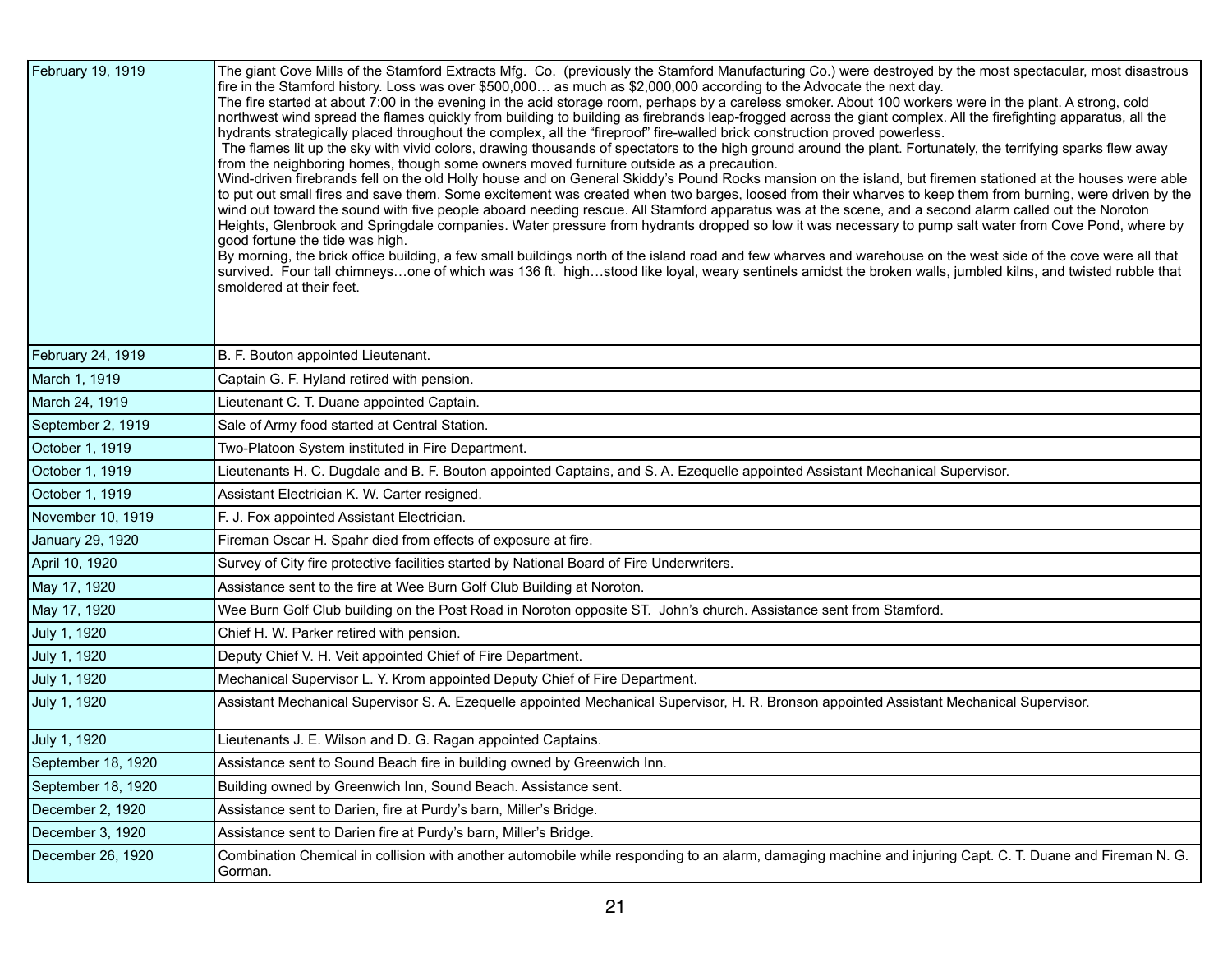| March 3, 1921     | Fireman Frank H. Greene died.                                                                                                                                                                                                                                                |
|-------------------|------------------------------------------------------------------------------------------------------------------------------------------------------------------------------------------------------------------------------------------------------------------------------|
| June 13, 1921     | Schleicher Piano Factory on Lawn Avenue destroyed by fire.                                                                                                                                                                                                                   |
| June 13, 1921     | The Geo. Schleicher piano factory building on the west side of Lawn Ave. was destroyed for a loss of \$87,000. (Schleicher started in 1892 in a large factory<br>built for them on Pacific St., moving to a site lower on Pacific St. about 1900, later moving to Lawn Ave.) |
| July 4, 1921      | H. & H. Foundry on Davenport Street partly destroyed by fire.                                                                                                                                                                                                                |
| July 4, 1921      | H. & H. Foundry & Machine Co. foundry building on Davenport St. destroyed. Loss was \$68,000.                                                                                                                                                                                |
| July 25, 1921     | Chief's Cadillac Car purchased.                                                                                                                                                                                                                                              |
| August 9, 1921    | A. Spelke stores and offices at 292 Main St. Damages \$16,803                                                                                                                                                                                                                |
| October 12, 1921  | Capt. James W. Smith died.                                                                                                                                                                                                                                                   |
| November 13, 1921 | Connecticut Shirt Co. factory, 11-13 Garden St. Loss \$27,535.                                                                                                                                                                                                               |
| January 1, 1922   | Assistance sent to Noroton, fire at Wee Burn Golf Club.                                                                                                                                                                                                                      |
| January 1, 1922   | Wee Burn Golf Club at Noroton, again. Assistance sent.                                                                                                                                                                                                                       |
| January 18, 1922  | The Belltown schoolhouse on the south side of Crescent St. was heavily damaged by fire, following which Belltown got four fire hydrants.                                                                                                                                     |
| January 23, 1922  | E. B. Lamb appointed Captain.                                                                                                                                                                                                                                                |
| February 24, 1922 | The explosion of a Tank car of Mixed Acid at Richards & Co. caused the destruction by fire of one of their storage warehouses, the partial destruction of<br>another, also the loss of two lives.                                                                            |
| February 24, 1922 | Richards & co., Canal St. The explosion of a tank car of mixed acid caused the destruction by fire of one of their storage warehouses, and the partial<br>destruction of another. Two lives were lost. Damages \$131,000                                                     |
| April 1, 1922     | W. B. Griffin retired to Veteran Reserve Force with half pay.                                                                                                                                                                                                                |
| May 8, 1922       | C. H. Speh, Jr. appointed Captain.                                                                                                                                                                                                                                           |
| May 16, 1922      | A. M. Baker resigned                                                                                                                                                                                                                                                         |
| May 22, 1922      | Assistant Mechanical Supervisor H. R. Bronson appointed Captain.                                                                                                                                                                                                             |
| May 22, 1922      | E. J. Gleason appointed Assistant Mechanical Supervisor.                                                                                                                                                                                                                     |
| May 27, 1922      | Stamford Bottling Works, 20 Court St. Loss \$8,850.                                                                                                                                                                                                                          |
| June 1, 1922      | Captain J. E. Wilson retired with pension.                                                                                                                                                                                                                                   |
| June 12, 1922     | American LaFrance Triple Combination Hose, Pumper and Chemical Equipment Car purchased (Engine No. 4).                                                                                                                                                                       |
| July 24, 1922     | E. J. Gleason at his own request resigned as Assistant Mechanical Supervisor and was returned to the regular force.                                                                                                                                                          |
| July 24, 1922     | C. B. Krom appointed Assistant Mechanical Supervisor.                                                                                                                                                                                                                        |
| October 30, 1922  | Assistance sent to Noroton, fire in dwelling owned by R. H. Love.                                                                                                                                                                                                            |
| October 30, 1922  | Assistance sent to Noroton, a fire in the house of R. H. Love.                                                                                                                                                                                                               |
| December 20, 1922 | Combined garage and dwelling at C. F. Dean Estate, 100 Strawberry Hill Avenue, destroyed by fire.                                                                                                                                                                            |
| December 20, 1922 | C. F. Dean Estate (Edith E. Dean), 100 Strawberry Hill Ave. Combined garage and dwelling were destroyed. Loss \$17,300.                                                                                                                                                      |
| February 24, 1923 | Assistance sent to South Norwalk, fire at Clifford hotel.                                                                                                                                                                                                                    |
| February 24, 1923 | Clifford Hotel, South Norwalk. Assistance sent to large fire.                                                                                                                                                                                                                |
| February 25, 1923 | R. H. Cunningham's printing establishment was partly destroyed by fire.                                                                                                                                                                                                      |
| February 25, 1923 | R. H. Cunningham's printing plant at 74 Worth St. badly damaged. Loss \$45,745.                                                                                                                                                                                              |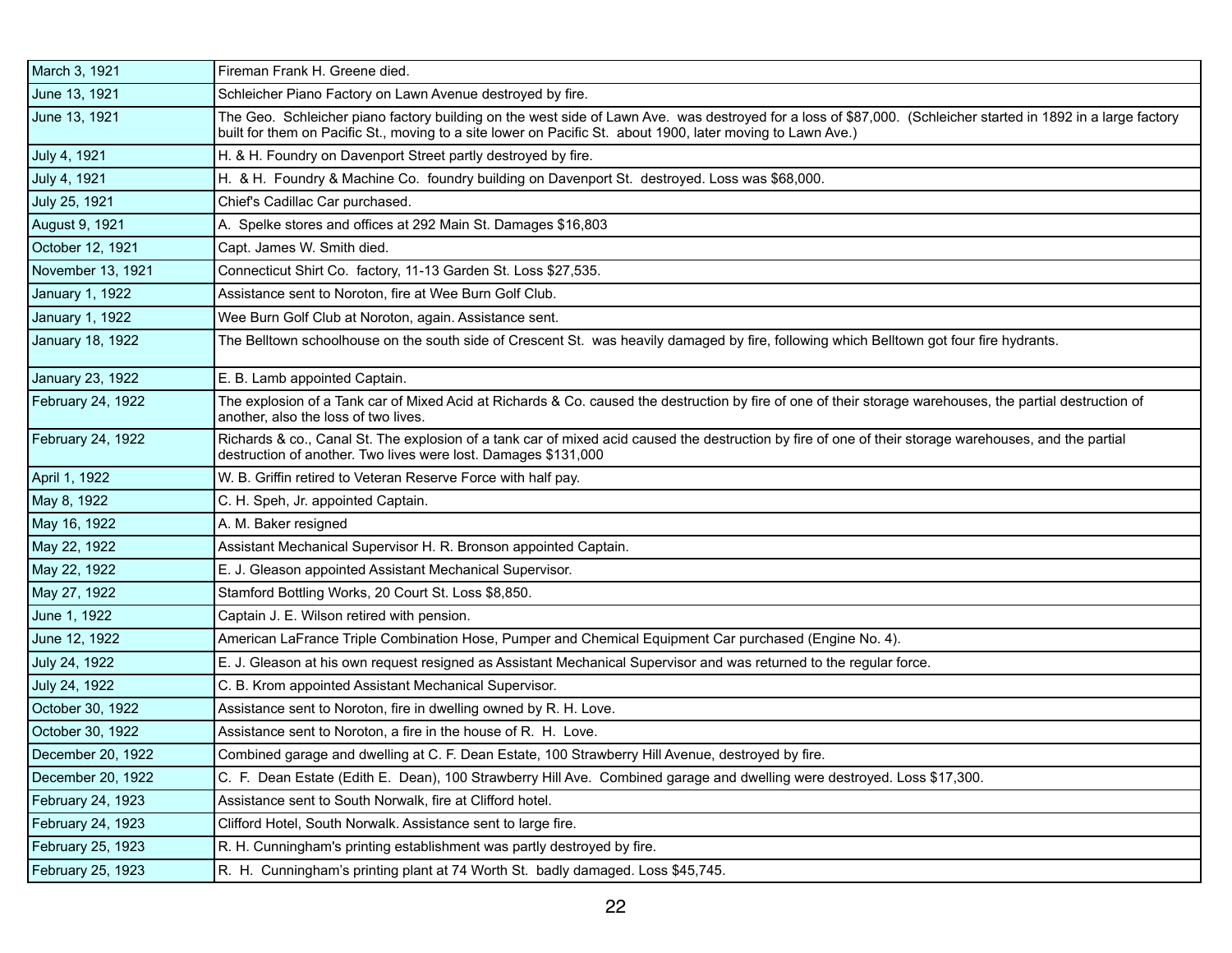| April 23, 1923     | Four additional men were appointed, making it possible to grant the members of the department a vacation, this being the first vacation the members have<br>received during the introduction of the Two-Platoon System in 1919. |
|--------------------|---------------------------------------------------------------------------------------------------------------------------------------------------------------------------------------------------------------------------------|
| July 1, 1923       | Fireman L. D. Myers, Jr., resigned.                                                                                                                                                                                             |
| August 1, 1923     | Fireman J. J. Salamon resigned.                                                                                                                                                                                                 |
| September 13, 1923 | Assistance sent to Sound Beach, fire at Inn on Shore Road.                                                                                                                                                                      |
| September 13, 1923 | The Inn owned by Arthur J. Bitlin, Shore Road, Sound Beach. Assistance sent.                                                                                                                                                    |
| October 14, 1923   | Assistance sent to Sound Beach, fire in dwelling owned by Grove Island Corp. (Riverside)                                                                                                                                        |
| October 14, 1923   | Assistance sent to Sound Beach to a fire in a dwelling owned by Grove Island Corp. of Riverside.                                                                                                                                |
| November 13, 1923  | The Sterling Bakeries, Inc. plant was partly destroyed by fire.                                                                                                                                                                 |
| November 13, 1923  | The Sterling Bakeries, Inc. plant and garage at 617Main St. badly damaged to tune of \$16,785.Owned by H. A. Sturges.                                                                                                           |
| December 29, 1923  | Captain C. H. Speh, Sr. (Retired), was crushed between two autos at 705 Main Street, and died from the effects.                                                                                                                 |
| April 14, 1924     | Captain C. T. Duane and Fireman J. J. Cooney on detached duty to attend the New York Firemen's Training School.                                                                                                                 |
| June 21, 1924      | #4 Engine skidded on the wet tar road responding to an alarm from Box 7 and machine left the road going over an embankment and the front axle landing<br>astride a stone wall, W. J. McCarthy fell off bruising his forehead.   |
| June 21, 1924      | Engine No. 4, an American-LaFrance, was wrecked. It skidded off the road while responding to a fire at Stamford Hall above Bull's Head.                                                                                         |
| August 5, 1924     | Foundation laid for Drill Tower.                                                                                                                                                                                                |
| September 17, 1924 | Fireman W. J. Densky presented with Bronze Medal by the Humane Society for risking his life to save a dog from drowning in the Mill Pond, March 1, 1924.                                                                        |
| November 11, 1924  | Captain H. C. Dugdale presented with the 1923 Valor Medal by Honorable A. N. Philips, Jr., Mayor, for services rendered at fire on April 21, 1923.                                                                              |
| December 4, 1924   | Drill Tower completed.                                                                                                                                                                                                          |
| January 27, 1925   | Tower Cottage was destroyed by fire.                                                                                                                                                                                            |
| January 27, 1925   | Tower Cottage, a dormitory at the W. W. Massee School on Shippan Ave. was destroyed by fire. Loss \$15,500.                                                                                                                     |
| January 28, 1925   | Old Franklin House on State Street was destroyed by fire while the thermometer registered below zero. Sound Beach Department responded to a call for help.                                                                      |
| January 28, 1925   | The old Franklin House, a hotel at 166-170 State St., was destroyed by fire fought at sub-zero temperatures. Loss \$20,400. The Sound Beach Fire Department<br>was called for assistance.                                       |
| February 7, 1925   | Freight Depot at North & East River Steamboat Dock was partly destroyed by fire.                                                                                                                                                |
| February 7, 1925   | The freight depot at the North & East River Steamboat dock at 670 Canal St. partially destroyed by fire. Owned by Blachly Land Co. Loss \$13,649.                                                                               |
| February 28, 1925  | Harris Constr. Co. block at 302-310 Atlantic St. Loss \$26,383.                                                                                                                                                                 |
| March 8, 1925      | Assistance sent to Sound Beach. Greenwich Inn destroyed by fire.                                                                                                                                                                |
| March 8, 1925      | The Greenwich Inn in Sound Beach on Shore Rd. at Wahneta Rd. was destroyed by fire. Stamford assistance was sent. [Note aid was also sent to two<br>previous fires here.]                                                       |
| April 25, 1925     | Assistance sent to South Norwalk. Crofut-Knapp Hat Co.'s factory destroyed by fire.                                                                                                                                             |
| April 25, 1925     | Crofut-Knapp Hat Co.'s factory on Water St., South Norwalk, destroyed by large fire. Stamford Fire Department sent help.                                                                                                        |
| May 22, 1925       | American LaFrance Combination Hose and Pumper purchased (Engine No. 2 Chemical).                                                                                                                                                |
| July 11, 1925      | Captain C. t. Duane and J. P. Kotos injured from fall while drilling on Drill Tower.                                                                                                                                            |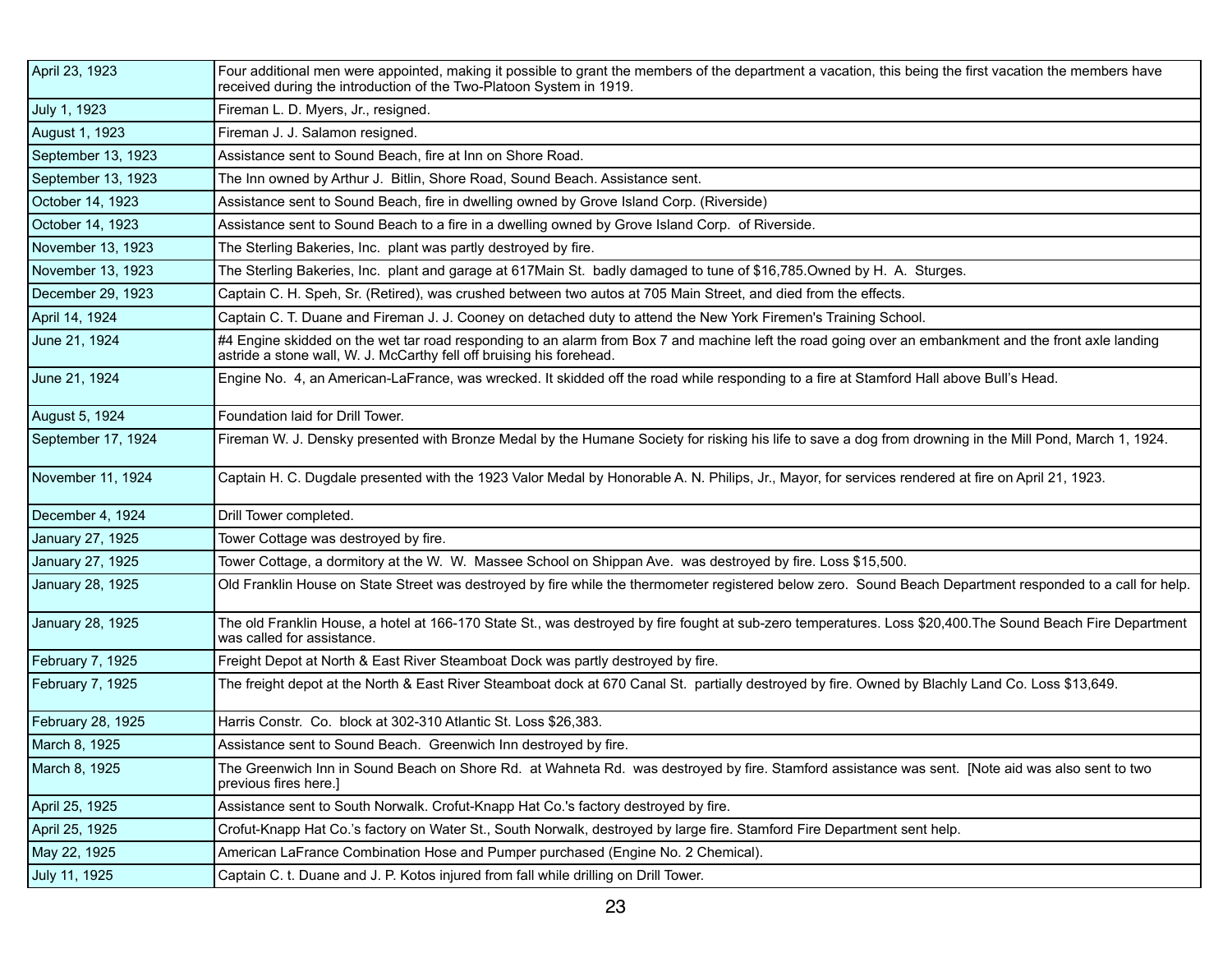| September 17, 1925 | Police and Firemen's Field Day held at Halloween Park.                                                                                                                                                                                                                                                                                                                                                                                                                                                                                                                                                                                                                                                                                                                                                                                                                                                                                                                                                                                                                                                                                                                                                                                            |
|--------------------|---------------------------------------------------------------------------------------------------------------------------------------------------------------------------------------------------------------------------------------------------------------------------------------------------------------------------------------------------------------------------------------------------------------------------------------------------------------------------------------------------------------------------------------------------------------------------------------------------------------------------------------------------------------------------------------------------------------------------------------------------------------------------------------------------------------------------------------------------------------------------------------------------------------------------------------------------------------------------------------------------------------------------------------------------------------------------------------------------------------------------------------------------------------------------------------------------------------------------------------------------|
| December 26, 1925  | Warner Bros. paper box factory at 45 Cedar St. Loss \$11,000.                                                                                                                                                                                                                                                                                                                                                                                                                                                                                                                                                                                                                                                                                                                                                                                                                                                                                                                                                                                                                                                                                                                                                                                     |
| January 25, 1926   | The William H. Jones Drug Store was partly destroyed by fire with a loss of \$37,390.92                                                                                                                                                                                                                                                                                                                                                                                                                                                                                                                                                                                                                                                                                                                                                                                                                                                                                                                                                                                                                                                                                                                                                           |
| February 28, 1926  | Assistance sent to New Canaan. Dwelling of Mrs. L. P. child nearly destroyed by fire. (No. 1 Engine responded with Capt. C. H. Speh, Asst. Mech. C. B. Krom<br>and N. G. Gorman).                                                                                                                                                                                                                                                                                                                                                                                                                                                                                                                                                                                                                                                                                                                                                                                                                                                                                                                                                                                                                                                                 |
| February 28, 1926  | Dwelling of Mrs. L. P. Child in New Canaan nearly destroyed by fire. Stamford's No. 1 Engine Co., Capt. C. H. Speh, sent to assist.                                                                                                                                                                                                                                                                                                                                                                                                                                                                                                                                                                                                                                                                                                                                                                                                                                                                                                                                                                                                                                                                                                               |
| March 17, 1926     | Rev. Harley W. Smith and Rev. John J. Kelly appointed Chaplains of the Fire Department.                                                                                                                                                                                                                                                                                                                                                                                                                                                                                                                                                                                                                                                                                                                                                                                                                                                                                                                                                                                                                                                                                                                                                           |
| March 22, 1926     | Fireman W. M. Mullens resigned.                                                                                                                                                                                                                                                                                                                                                                                                                                                                                                                                                                                                                                                                                                                                                                                                                                                                                                                                                                                                                                                                                                                                                                                                                   |
| April 1, 1926      | Electrician J. F. Plant retired with pension.                                                                                                                                                                                                                                                                                                                                                                                                                                                                                                                                                                                                                                                                                                                                                                                                                                                                                                                                                                                                                                                                                                                                                                                                     |
| May 10, 1926       | Assistance sent to Glenbrook School on Crescent Street, partly damaged by fire.                                                                                                                                                                                                                                                                                                                                                                                                                                                                                                                                                                                                                                                                                                                                                                                                                                                                                                                                                                                                                                                                                                                                                                   |
| May 10, 1926       | Glenbrook on Crescent St. damaged by fire. Assistance sent.                                                                                                                                                                                                                                                                                                                                                                                                                                                                                                                                                                                                                                                                                                                                                                                                                                                                                                                                                                                                                                                                                                                                                                                       |
| June 1, 1926       | Modern Electric Co. fire at 254 Atlantic St. with a Loss (Bldg & Cont) of \$18,977                                                                                                                                                                                                                                                                                                                                                                                                                                                                                                                                                                                                                                                                                                                                                                                                                                                                                                                                                                                                                                                                                                                                                                |
| June 1, 1926       | Harris Constr. Co. block at 254 Atlantic St. housing the Modern Electric Co. Loss of building and contents \$18,977.                                                                                                                                                                                                                                                                                                                                                                                                                                                                                                                                                                                                                                                                                                                                                                                                                                                                                                                                                                                                                                                                                                                              |
| July 22, 1926      | Harris Constr. Co. block at 310 Atlantic St. Loss \$5,943.                                                                                                                                                                                                                                                                                                                                                                                                                                                                                                                                                                                                                                                                                                                                                                                                                                                                                                                                                                                                                                                                                                                                                                                        |
| September 6, 1926  | At 9:40 at night a bolt of lightning followed wiring into the carpenter shop of the old Cove Mills and in a twinkling several wooden buildings were afire. The mills<br>were only partially rehabilitated after the disastrous 1919 fire. Firemen were slow at getting water on the fire because automobilists attracted by the spectacular<br>flames jammed the roads. The Central and South End stations responded first, followed by West Side firemen. Glenbrook firemen moved to Central Station to<br>cover the city. The Sound Beach firemen also assisted.<br>Three engines and four lines were used. One engine took water from the Cove inlet; two lines stretched 1000 ft. to the flames. So hot was the blaze, the water<br>"simply turned to steam." Firemen were successful in saving portions of a large building, the brick office building, a few sheds and stables and, of course, the<br>imperturbable smokestack. Home of local residents were threatened by the sparks. Damages were estimated at \$10,000. Later the office building was<br>converted into apartments and other buildings were razed. The smokestack came down in about 1935. Only one small storage building and the gatekeeper's<br>house remain in 1993. |
| September 8, 1926  | Police and Firemen's Field Day held at Halloween Park.                                                                                                                                                                                                                                                                                                                                                                                                                                                                                                                                                                                                                                                                                                                                                                                                                                                                                                                                                                                                                                                                                                                                                                                            |
| November 26, 1926  | Twin pair underground cable laid to replace single pair from Central Station to corner of Elm Street and Shippan Ave.                                                                                                                                                                                                                                                                                                                                                                                                                                                                                                                                                                                                                                                                                                                                                                                                                                                                                                                                                                                                                                                                                                                             |
| December 13, 1926  | F. F. Veit appointed Department Electrician.                                                                                                                                                                                                                                                                                                                                                                                                                                                                                                                                                                                                                                                                                                                                                                                                                                                                                                                                                                                                                                                                                                                                                                                                      |
|                    | During the summer months of 1926 the Hand Ball Court was built at the rear of the Drill Tower in Hdqtrs.                                                                                                                                                                                                                                                                                                                                                                                                                                                                                                                                                                                                                                                                                                                                                                                                                                                                                                                                                                                                                                                                                                                                          |
| January 25, 1927   | The Jones Block (Wm. H. Jones Est.) at 421-27 Main St.\$38,000.                                                                                                                                                                                                                                                                                                                                                                                                                                                                                                                                                                                                                                                                                                                                                                                                                                                                                                                                                                                                                                                                                                                                                                                   |
| March 20, 1927     | Electrician Joseph F. Plant (Retired) died.                                                                                                                                                                                                                                                                                                                                                                                                                                                                                                                                                                                                                                                                                                                                                                                                                                                                                                                                                                                                                                                                                                                                                                                                       |
| April 14, 1927     | Washington Ave. fire with a total loss of over \$40,000.                                                                                                                                                                                                                                                                                                                                                                                                                                                                                                                                                                                                                                                                                                                                                                                                                                                                                                                                                                                                                                                                                                                                                                                          |
| April 14, 1927     | Modern Electrical Supply Co., 254 Atlantic St. Loss \$32,435.                                                                                                                                                                                                                                                                                                                                                                                                                                                                                                                                                                                                                                                                                                                                                                                                                                                                                                                                                                                                                                                                                                                                                                                     |
| May 5, 1927        | Modern Electric Co. fire at 254 Atlantic St. with a Loss of \$37,557.50.                                                                                                                                                                                                                                                                                                                                                                                                                                                                                                                                                                                                                                                                                                                                                                                                                                                                                                                                                                                                                                                                                                                                                                          |
| July 20, 1927      | A serious explosion at the plant of Spotless Cleaners & Dyers, Inc., at 579 Pacific St. sent one worker to the Stamford Hospital.                                                                                                                                                                                                                                                                                                                                                                                                                                                                                                                                                                                                                                                                                                                                                                                                                                                                                                                                                                                                                                                                                                                 |
| August 3, 1927     | A \$35,000 blaze occurred at the Stamford Rolling Mills in Springdale.                                                                                                                                                                                                                                                                                                                                                                                                                                                                                                                                                                                                                                                                                                                                                                                                                                                                                                                                                                                                                                                                                                                                                                            |
| October 20, 1927   | F. J. O'Grady broke right leg while fighting fire at Richards and Company. This fire was in the Gun Cotton and Extracting department.                                                                                                                                                                                                                                                                                                                                                                                                                                                                                                                                                                                                                                                                                                                                                                                                                                                                                                                                                                                                                                                                                                             |
| October 20, 1927   | Fire in the gun cotton and extracting department of the Richards & Co. plant at Ludlow St. was the most destructive Stamford fire since Richards' fire in<br>1922.Loss \$167,000.                                                                                                                                                                                                                                                                                                                                                                                                                                                                                                                                                                                                                                                                                                                                                                                                                                                                                                                                                                                                                                                                 |
| December 2, 1927   | Xanthos Candy Store and others at 306 Atlantic St. Loss \$25,493.                                                                                                                                                                                                                                                                                                                                                                                                                                                                                                                                                                                                                                                                                                                                                                                                                                                                                                                                                                                                                                                                                                                                                                                 |
| February 16, 1928  | Modern Electric Co. fire at 254 Atlantic St. Slight loss.                                                                                                                                                                                                                                                                                                                                                                                                                                                                                                                                                                                                                                                                                                                                                                                                                                                                                                                                                                                                                                                                                                                                                                                         |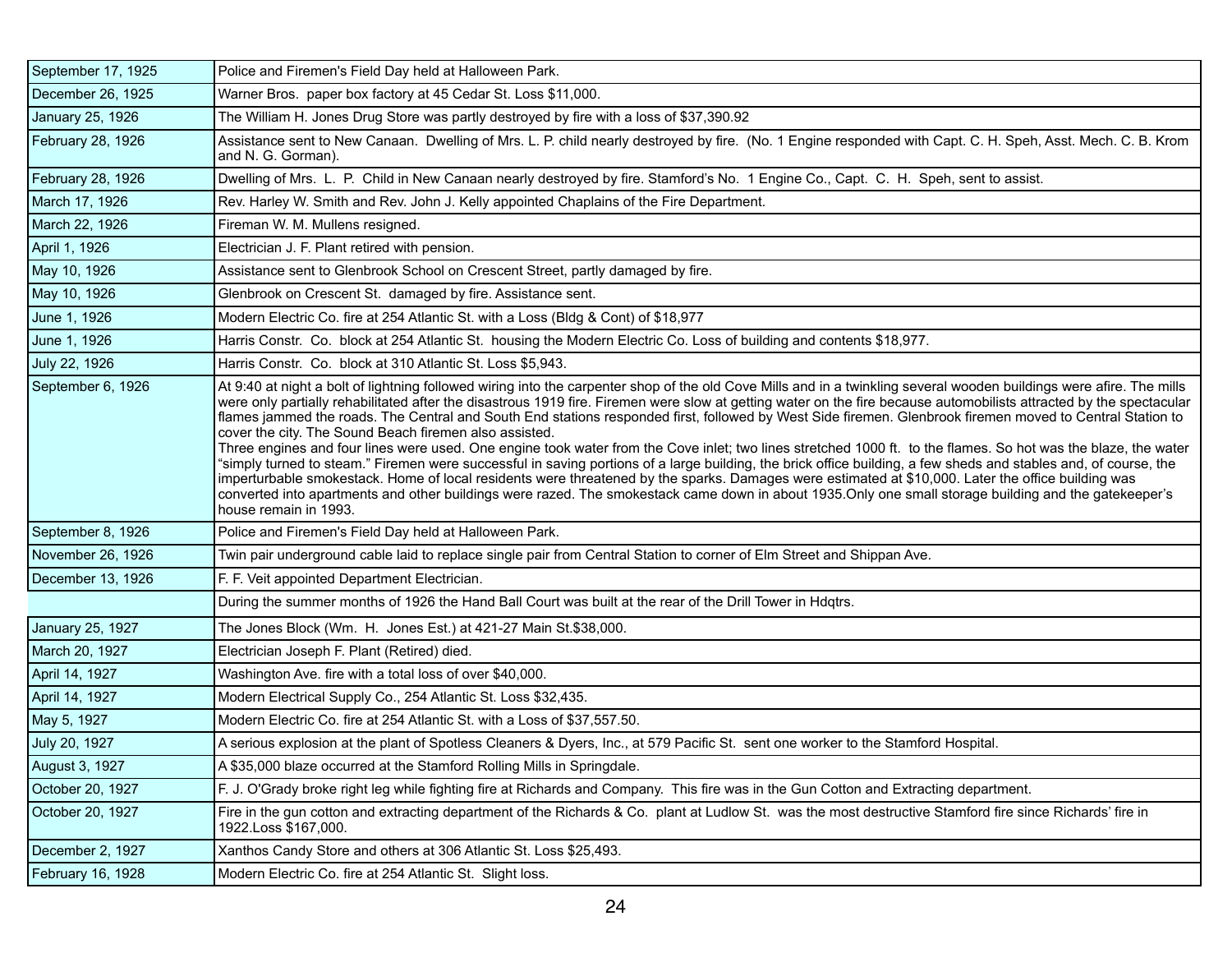| March 1, 1928     | Four new members added to the uniform force.                                                                                                                                                                                                                                      |
|-------------------|-----------------------------------------------------------------------------------------------------------------------------------------------------------------------------------------------------------------------------------------------------------------------------------|
| June 24, 1928     | Captain H. R. Bronson died.                                                                                                                                                                                                                                                       |
| July 1, 1928      | Captain D. G. Ragan transferred to the Veteran Reserve Force.                                                                                                                                                                                                                     |
| December 17, 1928 | Fireman M. W. Kennedy appointed Asst. Electrician.                                                                                                                                                                                                                                |
|                   | Assistant Electrician F. J. Fox and Fireman J. J. Cooney appointed Company Captains.                                                                                                                                                                                              |
| February 20, 1929 | Gorn-Blau Electric Co. fire at 605 Main St. with a loss of \$12,579.                                                                                                                                                                                                              |
| March 1, 1929     | S. A. Ezequelle at his own request resigned as Mechanical Supervisor and was returned to the regular force.                                                                                                                                                                       |
| March 3, 1929     | Getman & Judd Lumber Co., John St. Was partly destroyed by fire. Loss \$32,190.87                                                                                                                                                                                                 |
| March 3, 1929     | Getman & Judd Lumber Co., John St. between Manhattan and Market Sts. Partly destroyed by fire. Loss \$32,190.                                                                                                                                                                     |
| March 12, 1929    | C. B. Krom, Assistant Mechanical Supervisor, was appointed to Mechanical Supervisor.                                                                                                                                                                                              |
| March 26, 1929    | Fireman W. F. Seely was appointed Asst. Mechanical Supervisor.                                                                                                                                                                                                                    |
| May 29, 1929      | Rev. Harley W. Smith resigned as Chaplain of the Fire Department.                                                                                                                                                                                                                 |
| May 29, 1929      | Rev. Alfred Grant Walton was appointed Chaplain of the Fire Department.                                                                                                                                                                                                           |
| May 29, 1929      | J. J. Leary resigned.                                                                                                                                                                                                                                                             |
| June 1, 1929      | J. W. Wilson retired with pension.                                                                                                                                                                                                                                                |
| June 6, 1929      | Telephone Switch Board installed at Central Fire Station.                                                                                                                                                                                                                         |
| July 10, 1929     | G. C. Murphy Store fire at 268 Atlantic with a loss of \$54,022.40                                                                                                                                                                                                                |
| November 9, 1929  | Christopher Merriman died.                                                                                                                                                                                                                                                        |
| July 22, 2919     | Fire at State Armory at 115 South St.                                                                                                                                                                                                                                             |
|                   | The Chief's new Buick car was purchased and put in commission April 7, 1929. The first alarm it responded to was from Box 142 April 9, 1929 with Chief V. H.<br>Veit, Deputy Chief L. Y. Krom, Mechanical Supervisor C. B. Krom, Electrician F. F. Veit and J. R. Murray driving. |
| January 1, 1930   | Board of Public Safety took office, consisting of the following members - Kenneth W. Carter, Charles F. Guinas, Dr. J. J. Costanzo, Clarence E. Thompson,<br>Michael A. Boyle, Robert C. Montgomery.                                                                              |
| January 17, 1930  | Fire at Luders Marine Const. Co. Foot of Pacific St. Loss \$115,000.                                                                                                                                                                                                              |
| January 17, 1930  | Luders Marine Construction Co.'s shipyard at the foot of South St. had a bad fire on Friday. Loss was \$115,000.                                                                                                                                                                  |
| January 28, 1930  | Old Locomobile Chemical discarded (First motor piece of fire apparatus purchased).                                                                                                                                                                                                |
| February 14, 1930 | Fire at the Beck Hazard Shoe Store, 221 Atlantic St. Loss \$16,060.                                                                                                                                                                                                               |
| March 14, 1930    | Reo service car made over and put in commission as a chemical car to cover grass, chimney and automobile fires.                                                                                                                                                                   |
| April 1, 1930     | F. M. Hamm retired with pension.                                                                                                                                                                                                                                                  |
| April 4, 1930     | Francis J. Hogan appointed a member of the Fire Department by the Board of Public Safety.                                                                                                                                                                                         |
| May 9, 1930       | New City Service Single Bank Truck purchased and stationed at #2 Station.                                                                                                                                                                                                         |
| May 16, 1930      | Horn installed on roof of Central Station and put in commission. First box alarm received on the horn was Box 41 at 9:00 AM.                                                                                                                                                      |
| May 21, 1930      | Tape Register at #3 Station installed and in commission at 1:00 P.M. (Indicator cut out).                                                                                                                                                                                         |
| May 21, 1930      | Fire at J. P. Curry Mfg. Co. 772 Pacific St. Loss \$40,990.                                                                                                                                                                                                                       |
| May 22, 1930      | Town Hall Bell discontinued at 8:00 A.M. The last Bell Alarm received on the Bell was from Box 14 at 3:37 PM and 3:41 PM. (Double Alarm) for fire at 772<br>Pacific St. Owner & Occupant - J. P. Curry Mfg. Co.                                                                   |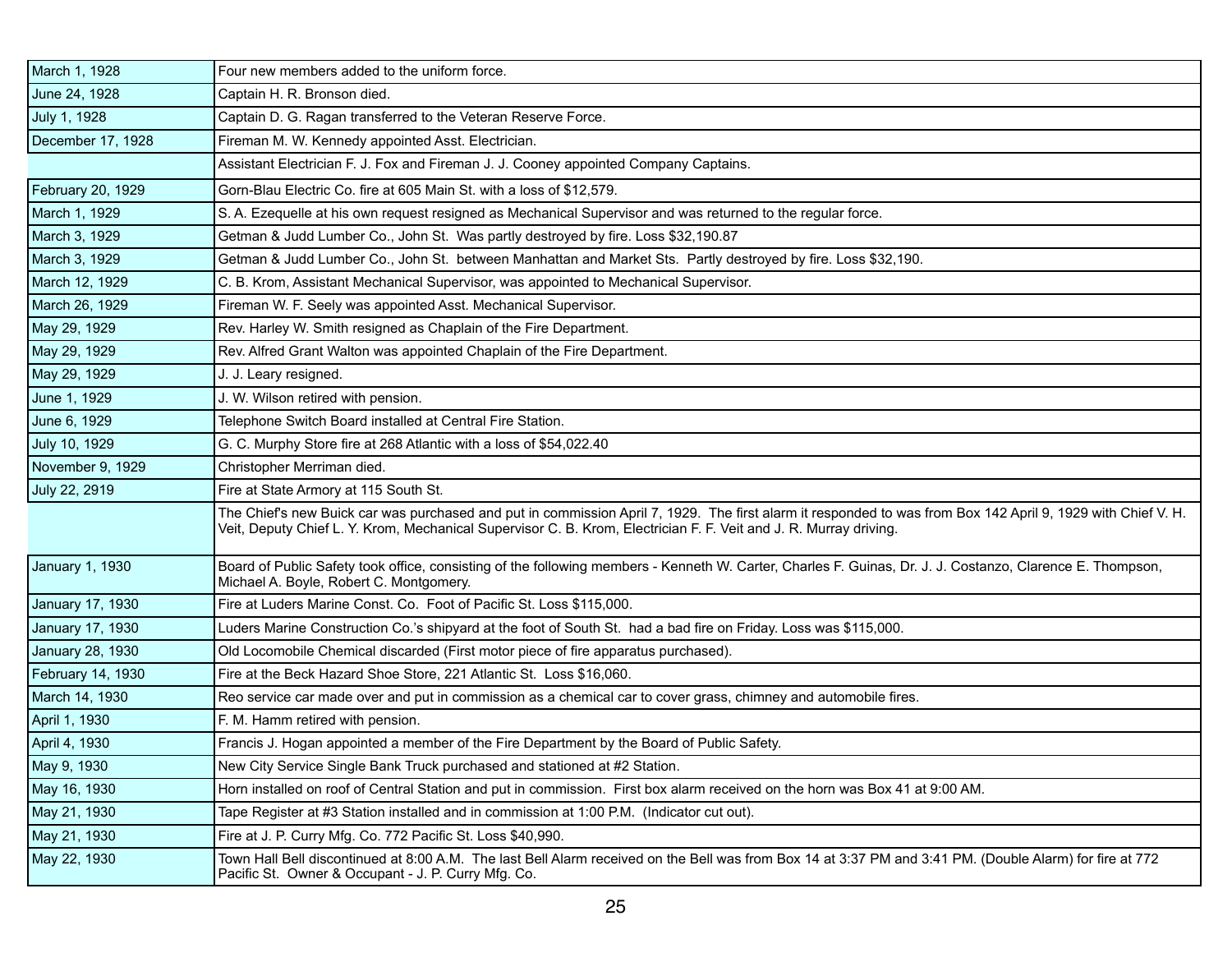| May 26, 1930       | Tape Register at #2 Station installed and in commission at 2:25 P.M. (Indicator cut out)                                                                                                                                                                                                                                                                                              |
|--------------------|---------------------------------------------------------------------------------------------------------------------------------------------------------------------------------------------------------------------------------------------------------------------------------------------------------------------------------------------------------------------------------------|
| June 2, 1930       | New 14 Circuit board and 10 Circuit Repeater put in commission at 9:00 A.M. (Old six circuit Board & Repeater disconnected)                                                                                                                                                                                                                                                           |
| June 12, 1930      | Peerless Type Fast and Slow speed signal transformer and 1929 Model Excelsior perforating register and Peerless paper take up reel put in commission at<br>8:00 A.M. First alarm received was Box 54 transmitted for fire at 439 Atlantic St. on June 17, 1930. First alarm received from street box was 216 on June 24,<br>1930 at 3:14 P.M. Fairfield & Sunnyside Aves. FALSE ALARM |
| June 12, 1930      | Old Time clock cut out and new Model M1508-1 Excelsior Automatic timing and dating stamp put in commission at 1:12 P.M. First alarm of fire received was<br>Box 53 June 17, 1930, transmitted for fire at rear of 439 Atlantic St. First alarm received from street box was 216 on June 24, 1930 at 3:14 P.M. Fairfield &<br>Sunnyside Aves. FALSE ALARM                              |
| June 17, 1930      | The time of tests was changed from 8:30 A.M. and 8:00 P.M. to 8:00 A.M. and 6:00 P.M. at which time 3 blows are sent in by the Fire Alarm Operator, (1 round)<br>on the transmitter at Headquarters, this being a signal for members in each station to line up for Roll Call. The tests from street boxes at 8:30 A.M. being<br>discontinued.                                        |
| June 17, 1930      | First Box Transmitted from New Transmitter was 10:17 A.M. for fire at rear of 439 Atlantic St.                                                                                                                                                                                                                                                                                        |
| June 20, 1930      | Robert C. Montgomery, a member of the Board of Public Safety died.                                                                                                                                                                                                                                                                                                                    |
| July 20, 1930      | First Alarm Box to be pulled from street on the new fast time was Box 141 at 8:25 P.M. by Victor A. Veit (Chief Veit's son) for a fire at 79 Garden St.                                                                                                                                                                                                                               |
| July 28, 1930      | S. Merritt Skelding appointed as a member of the Board of Public Safety to succeed Robert C. Montgomery.                                                                                                                                                                                                                                                                              |
| August 5, 1930     | Fire at Richards & Co. Foot of Ludlow St. 4 men lost their lives at this fire. Loss \$54,000.                                                                                                                                                                                                                                                                                         |
| August 24, 1930    | Assistance was sent to sound Beach for fire at Shorehame Club, Lucas Point. #1 Engine responded with Captain E. B. Lamb, T. M. Sudley, W. J. Mead, J. J.<br>O'Connor, C. Brooks and Mechanical Supervisor followed in his own car and took charge of the Engine which drafted from the Sound.                                                                                         |
| September 8, 1930  | Station Location Index Cards installed in #1-#2 and #3 Stations giving the location, machine assignment and direction numbers on street run.                                                                                                                                                                                                                                          |
| September 12, 1930 | Street Index Cards installed at #1 Station giving Station number to be set up for any given number on the Street and the machine assignment.                                                                                                                                                                                                                                          |
| September 17, 1930 | Foamite Generator purchased.                                                                                                                                                                                                                                                                                                                                                          |
| October 1, 1930    | A. C. Coon, H. A. Cartwright and J. J. O'Connor were assigned as Fire Alarm Operations working in shifts of 8 hours each, changing shifts every 10th day.<br>Their duties are to operate the telephone switchboard and transmit all alarms to the various stations. The House watch was discontinued at #1 Station.                                                                   |
| November 1, 1930   | Arthur Kelly retired with pension.                                                                                                                                                                                                                                                                                                                                                    |
| .                  | Tests sent in at 8:30 A.M. first stared in 1905 by sending in three (3) blows, later a Street Box was pulled every morning (1 round) at 8:30 A.M.                                                                                                                                                                                                                                     |
| -----------------  | Town Hall Bell installed December 7, 1906, First Bell Alarm received after installation was from Box 14 at 11:30 A.M. December 7, 1906 for fire at 16 Woodland<br>Avenue. Place owned by Grayrock Land Co.                                                                                                                                                                            |
| April 9, 1931      | Mrs. John Greleski was overcome from smoke at fire in tenement house at 38 Harbor St. She was taken out of the building by firemen J. R. Murray, D. J.<br>German and V. W. Kurth.                                                                                                                                                                                                     |
| April 16, 1931     | C. E. Schneider transferred from the Active Force to the Veteran Reserve Force with one-half pay.                                                                                                                                                                                                                                                                                     |
| April 20, 1931     | C. T. Mayes appointed a member of the Fire Department by the Board of Public Safety.                                                                                                                                                                                                                                                                                                  |
| May 1, 1931        | Mrs. Minnie C. Lockwood lost her life at the fire which destroyed her dwelling on Blackley Road.                                                                                                                                                                                                                                                                                      |
| May 5, 1931        | Dr. Edward C. Gray's Sanitarium at 22 Strawberry Hill Avenue destroyed by fire. Loss \$27,000. Miss Alice Emerson, a patient, lost her life at this fire.                                                                                                                                                                                                                             |
| May 27, 1931       | Gorn Electric Co. fire at 570 Main St. Loss \$7,055.57. 6 firemen overcome from gas fumes and smoke.                                                                                                                                                                                                                                                                                  |
| June 12, 1931      | Two H & H inhalators purchased and installed on #1 Truck.                                                                                                                                                                                                                                                                                                                             |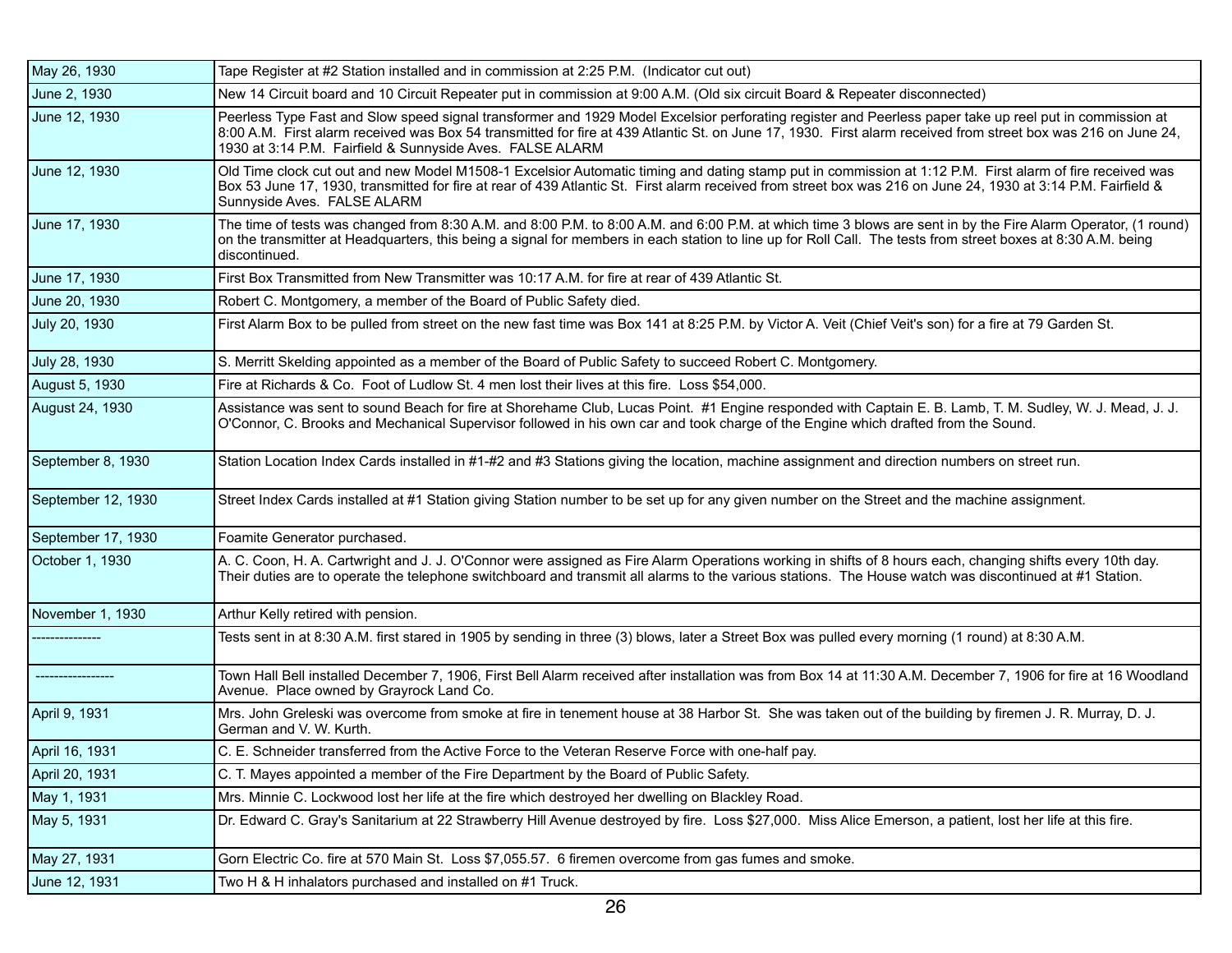| June 13, 1931     | Two Stretcher Outfits purchased and installed on #1 Truck.                                                                                                                                                                                                                                                                                                                                                                                                                                                                                                                                                                                                                                                                                                                                                                                                                                                                                                                                                                                                                                                                                                                                                                                                                                                                                                                                                                                                                                                                                                                            |
|-------------------|---------------------------------------------------------------------------------------------------------------------------------------------------------------------------------------------------------------------------------------------------------------------------------------------------------------------------------------------------------------------------------------------------------------------------------------------------------------------------------------------------------------------------------------------------------------------------------------------------------------------------------------------------------------------------------------------------------------------------------------------------------------------------------------------------------------------------------------------------------------------------------------------------------------------------------------------------------------------------------------------------------------------------------------------------------------------------------------------------------------------------------------------------------------------------------------------------------------------------------------------------------------------------------------------------------------------------------------------------------------------------------------------------------------------------------------------------------------------------------------------------------------------------------------------------------------------------------------|
| June 26, 1931     | Prest-O-Weld Heaving cutting and welding outfit purchased and installed on #1 Truck.                                                                                                                                                                                                                                                                                                                                                                                                                                                                                                                                                                                                                                                                                                                                                                                                                                                                                                                                                                                                                                                                                                                                                                                                                                                                                                                                                                                                                                                                                                  |
| September 2, 1931 | Rev. Alfred Grant Walton resigned as Chaplain of the Fire Department.                                                                                                                                                                                                                                                                                                                                                                                                                                                                                                                                                                                                                                                                                                                                                                                                                                                                                                                                                                                                                                                                                                                                                                                                                                                                                                                                                                                                                                                                                                                 |
| October 7, 1931   | Dr. James J. Costanzo resigned as a member of the Board of Public Safety.                                                                                                                                                                                                                                                                                                                                                                                                                                                                                                                                                                                                                                                                                                                                                                                                                                                                                                                                                                                                                                                                                                                                                                                                                                                                                                                                                                                                                                                                                                             |
| November 6, 1931  | Fire in block at 830 Main St. owned by Isaac Davidoff. Loss \$9,814.82.                                                                                                                                                                                                                                                                                                                                                                                                                                                                                                                                                                                                                                                                                                                                                                                                                                                                                                                                                                                                                                                                                                                                                                                                                                                                                                                                                                                                                                                                                                               |
| November 25, 1931 | (Time 9:12 P.M.) Double alarm for fire which started in a barn at 196 North St. Owned by Catherin E. Chamberlain and extend to a nearby garage and from<br>there to a dwelling, the sparks set two roofs afire. Loss \$5,886.17.                                                                                                                                                                                                                                                                                                                                                                                                                                                                                                                                                                                                                                                                                                                                                                                                                                                                                                                                                                                                                                                                                                                                                                                                                                                                                                                                                      |
| November 26, 1931 | (Time 2:09 A.M.) Double alarm for fire at the Stamford Foundry Co. at 127 Canal St. Loss \$7,204.86                                                                                                                                                                                                                                                                                                                                                                                                                                                                                                                                                                                                                                                                                                                                                                                                                                                                                                                                                                                                                                                                                                                                                                                                                                                                                                                                                                                                                                                                                   |
| December 2, 1931  | Rev. Dr. George Stewart appoint Chaplain of the Fire Department to success Rev. Alfred Grant Walton.                                                                                                                                                                                                                                                                                                                                                                                                                                                                                                                                                                                                                                                                                                                                                                                                                                                                                                                                                                                                                                                                                                                                                                                                                                                                                                                                                                                                                                                                                  |
| December 14, 1931 | Dr. Frank C. McMahon was appointed a member of the Board of Pubic Safety to succeed Dr. J. J. Costanzo.                                                                                                                                                                                                                                                                                                                                                                                                                                                                                                                                                                                                                                                                                                                                                                                                                                                                                                                                                                                                                                                                                                                                                                                                                                                                                                                                                                                                                                                                               |
| December 25, 1931 | Fire at Abraham Fordiman's Furniture Store at 451 Main St. Loss \$10,900.20.                                                                                                                                                                                                                                                                                                                                                                                                                                                                                                                                                                                                                                                                                                                                                                                                                                                                                                                                                                                                                                                                                                                                                                                                                                                                                                                                                                                                                                                                                                          |
| February 3, 1932  | The telephone switchboard was moved from the Main floor at Headquarters of the Fire Alarm Room on the top floor, the three Fire Alarm Operators being on<br>duty there in periods of eight hours each. House Watch was again maintained on the main floor at the watch desk at Headquarters.                                                                                                                                                                                                                                                                                                                                                                                                                                                                                                                                                                                                                                                                                                                                                                                                                                                                                                                                                                                                                                                                                                                                                                                                                                                                                          |
| February 4, 1932  | The Jewish Synagogue was destroyed by fire at 20 Greyrock Place. Loss \$41,084.                                                                                                                                                                                                                                                                                                                                                                                                                                                                                                                                                                                                                                                                                                                                                                                                                                                                                                                                                                                                                                                                                                                                                                                                                                                                                                                                                                                                                                                                                                       |
| February 18, 1932 | Fire at dwelling of Harold H. Burns at Wallack's Point. Loss \$8,275.                                                                                                                                                                                                                                                                                                                                                                                                                                                                                                                                                                                                                                                                                                                                                                                                                                                                                                                                                                                                                                                                                                                                                                                                                                                                                                                                                                                                                                                                                                                 |
| April 5, 1932     | #2 Engine responding to an alarm from Station 218 at 6:47 A.M. was hit by one of the City Garbage Trucks at the corner of Richmond Hill & Greenwich Aves.,<br>driving the machine against an electric light pole, the machine was badly damaged. T.J. Meehan died April 6, 1932 as the result of the injuries received.<br>Captain F. J. Fox, T. F. Clark and J. M. Maloney were all taken to the Stamford Hospital badly injured. the driver, W. J. Densky, was the only uninjured (Coroner<br>John J. Phelan of Bridgeport handed down a decision absolving the Driver, W. J. Densky, of any criminal responsibility in connection with the accident).<br>#2 Engine Reg. No. 1165 discarded after accident.                                                                                                                                                                                                                                                                                                                                                                                                                                                                                                                                                                                                                                                                                                                                                                                                                                                                         |
| April 24, 1932    | The dwelling at 10 Dryden St. owned by Abraham Moskowitz was destroyed by fire. The wife, Mrs. Rachel M. Moskowitz and her daughter, Frances, were<br>trapped in the a bedroom on the second floor when it got too hot, the mother pushed her daughter out of the window and then jumped herself. She died at<br>10:00 P.M. that night as the result of injuries received. The daughter was taken to the Hospital in a serious condition.                                                                                                                                                                                                                                                                                                                                                                                                                                                                                                                                                                                                                                                                                                                                                                                                                                                                                                                                                                                                                                                                                                                                             |
| June 30, 1932     | At a fire at 129 Gay Street Mrs. George Campbell (Age 85 years) was burned about the head, arms and legs she was taken to the Stamford Hospital where she<br>died from the effects of burns received at 10:40 A.M. July 11, 1932                                                                                                                                                                                                                                                                                                                                                                                                                                                                                                                                                                                                                                                                                                                                                                                                                                                                                                                                                                                                                                                                                                                                                                                                                                                                                                                                                      |
| November 30, 1932 | Chief Veit and Commissioner Kenneth W. Carter drove down to the fire at the residence of Edward C. Fogg, Hillcrest Park, Palmer Hill which<br>was in charge of the Sound Beach Fire Department and assisted by the CosCob Fire Department. After consulting with the Chief in charge<br>Chief Veit called Engine Co. N. 3 and ordered them to proceed at once to the above location to assist the Companies working at the fire.<br>Captain C. T. Duane and the following crew responded, J. F. Lonergan, J. P. Kotos, T. J. Riley and E. J. McLaughlin.<br>In the meantime Chief Krom received a telephone message from Asst. Chief S. M. Potter of the Sound Beach Fire Department understood as<br>follows: That if possible they would to have send some men to cover their machines as their men were in such condition from the hard work of<br>the above fire he would some fresh men to assist in the event of another call of fire to help man the machine which were understood to be at the<br>Sound Beach Fire House. Chief Krom therefore summoned the following men from the off Platoon to report at Headquarters for orders, H. F.<br>Dodd, J. R. Murray, D. W. Burke, F. C. Berg, L. J. Hogan, T. F. Richardson, C. T. Mayes, J. Kozma, W. H. Speh, V. W. Kurth, and upon arrival<br>were ordered to report to the officer in charge at the Sound Beach Fire House for orders. But the message was intended to have the men sent<br>to the scene of the fire, therefore the message being misunderstood the men were recalled by Chief Veit at discovery of mistake. |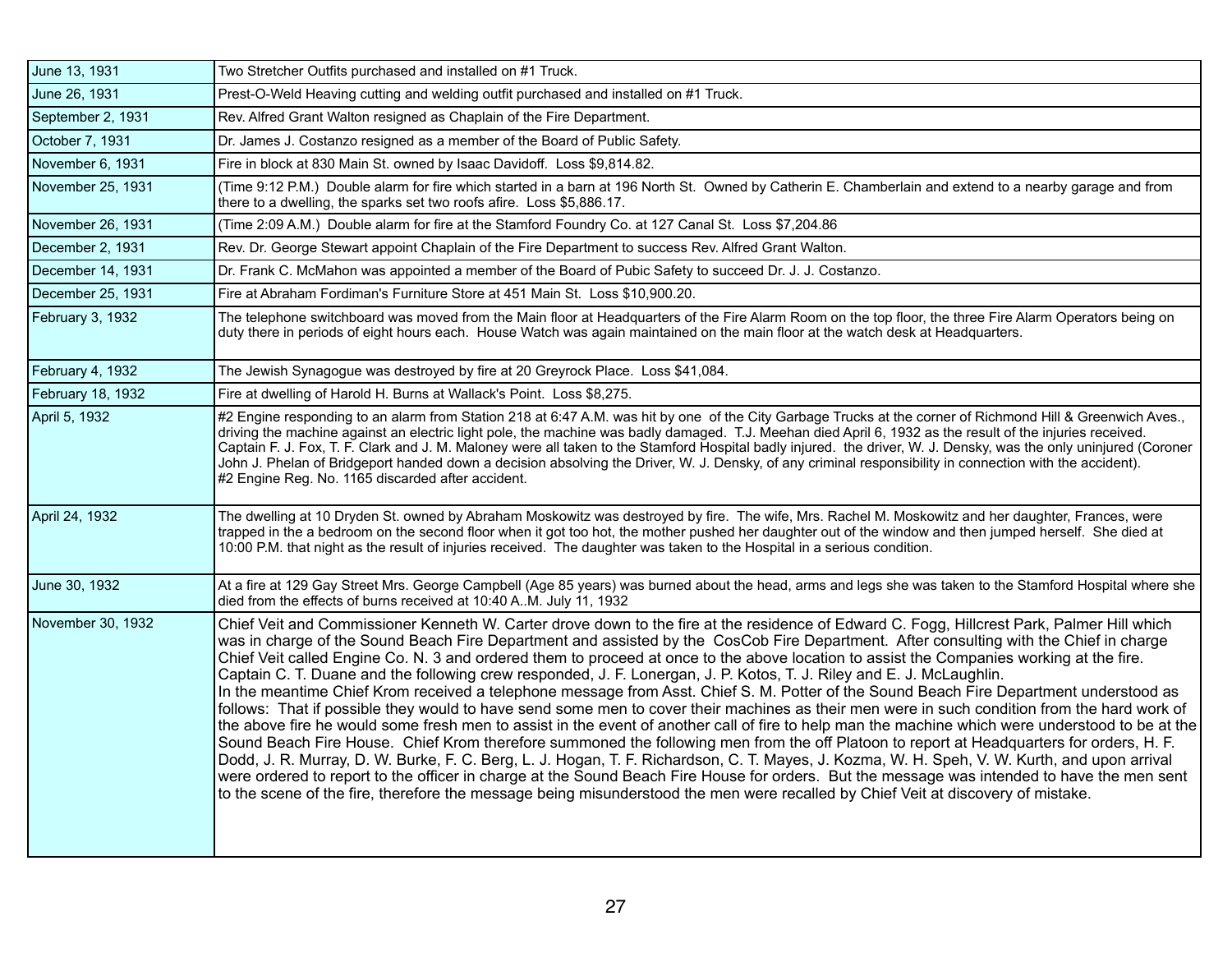| December 30, 1932  | The new design granite grave markers was adopted by the Stamford Firemen's Association. On April 25, 1933 twenty one (21) new granite<br>grave markers at the total cost of \$315 replaced old bronze markers. From this date on all markers will be of the new design.                                                                      |
|--------------------|----------------------------------------------------------------------------------------------------------------------------------------------------------------------------------------------------------------------------------------------------------------------------------------------------------------------------------------------|
| April 22, 1933     | The Department responded to a call at 9:35 P.M. for a fire at 45 Walnut Street. Mr. Charles Sienkiewicz was found in the front room on the first<br>floor back of the door badly burned and unconscious. He was taken to the Stamford Hospital in the Police Ambulance. He died the next<br>Sunday April 23, 1933 at about 7:00 o'clock P.M. |
| May 19, 1933       | Petro Oil Burner installed at Central Fire Station in boiler for heating building.                                                                                                                                                                                                                                                           |
| May 28, 1933       | In response to a Telephone Call from Ex Chief James F. Sullivan of Glenbrook for help, Captain C. H. Speh with J. J. Clark and J. Kurz<br>responded with the Repo Chemical & Foamite Car to a fire in a 18,800 gal Gasoline Tank owned by the Stamford Oil Co. at 79 Crescent St.<br>Glenbrook.                                              |
| June 12, 1933      | A weather vain was installed on Central Fire Station                                                                                                                                                                                                                                                                                         |
| August 16, 1933    | Charles E. Schneider was transferred from the Veteran Reserve Force to the Retired list by vote of the Board of Public Safety                                                                                                                                                                                                                |
| September 25, 1933 | The Aerial Telephone Wires which entered Central Station from the rear from Holly Place were done away with and cable run from Main Street<br>East of the Station to the rear of the building and then into the Vault in the Cellar.                                                                                                         |
| September 29, 1933 | James P. Mitchell (Call Asst. Chief Retired) died.                                                                                                                                                                                                                                                                                           |
| October 27, 1933   | Nicholas J. G. Abt died                                                                                                                                                                                                                                                                                                                      |
| December 7, 1933   | Fire in supply room (#20) at Central Fire Station                                                                                                                                                                                                                                                                                            |
| December 13, 1933  | In response to a Telephone Call from the Noroton Fire Department Captain J. J. Cooney sent J. Kurz and W. J. Dowling with the Reo Chemical<br>& Foamite Car to a fire in an apartment house on Hanson Road, Noroton. Cause of fire-Defective Oil Burner Owner-Wee Burn Club                                                                  |
| January 26, 1934   | Started work on building the Machine Shop at Headquarters.                                                                                                                                                                                                                                                                                   |
| February 14, 1934  | Installed charger at #2 & #3 Station for recharging batteries on apparatus.                                                                                                                                                                                                                                                                  |
| February 20, 1934  | All members held on at 8:00 A.M. Roll call on account of the heavy snow storm, Tempiture registering 10 degrees above zero. Also all<br>members held on at 6:00 P.M. (No school signal sounded at &:50 A.M. & at 12:30 P.M.                                                                                                                  |
| February 21, 1934  | Half of the off shift held on at all three stations at 8:00 A.M. Roll Call (No School signal sounded) also at 6:00 P.M. on account of Heavy snow<br>storm, streets not cleared.                                                                                                                                                              |
| February 22, 1934  | Half of off shift held on at all three stations at 8:00 A.M. Roll Call and also at 6:00 P.M. Roll Carr on account of bad traveling since snow storm.                                                                                                                                                                                         |
| February 23, 1934  | Half of the off shift held on at all three Stations at 8:00 A.M. Roll Call on account of bad road conditions and also at 6:00 P.M. Roll Call                                                                                                                                                                                                 |
| February 24, 1934  | Half of the off shift held on at all three Stations at 8:00 A.M. Roll Call on account of bad road conditions. Also at 6:00 P.M. Roll Call                                                                                                                                                                                                    |
| February 25, 1934  | Hall of all the off shifts held on at all three Stations at 8:00 A.M. and 6:00 P.M. Roll Call on account of bad road conditions.                                                                                                                                                                                                             |
| February 26, 2014  | All members at all three Stations held on at 8:00 A.M. Roll Call on account of another snow storm (No School signal sounded at 7:50 A.M. and<br>at 12:30 P.M.) also all members held on at 6:00 P.M. Roll Call                                                                                                                               |
| February 27, 2014  | All members at all three stations held on at 8:00 A.M. Roll Call on account of Road Conditions. Also at 6:00 P.M.                                                                                                                                                                                                                            |
| February 28, 2014  | One half of the off shift held on at 8:00 A.M.Roll Call at all three Stations on account of Road conditions also at 6:00 P.M. Roll Call                                                                                                                                                                                                      |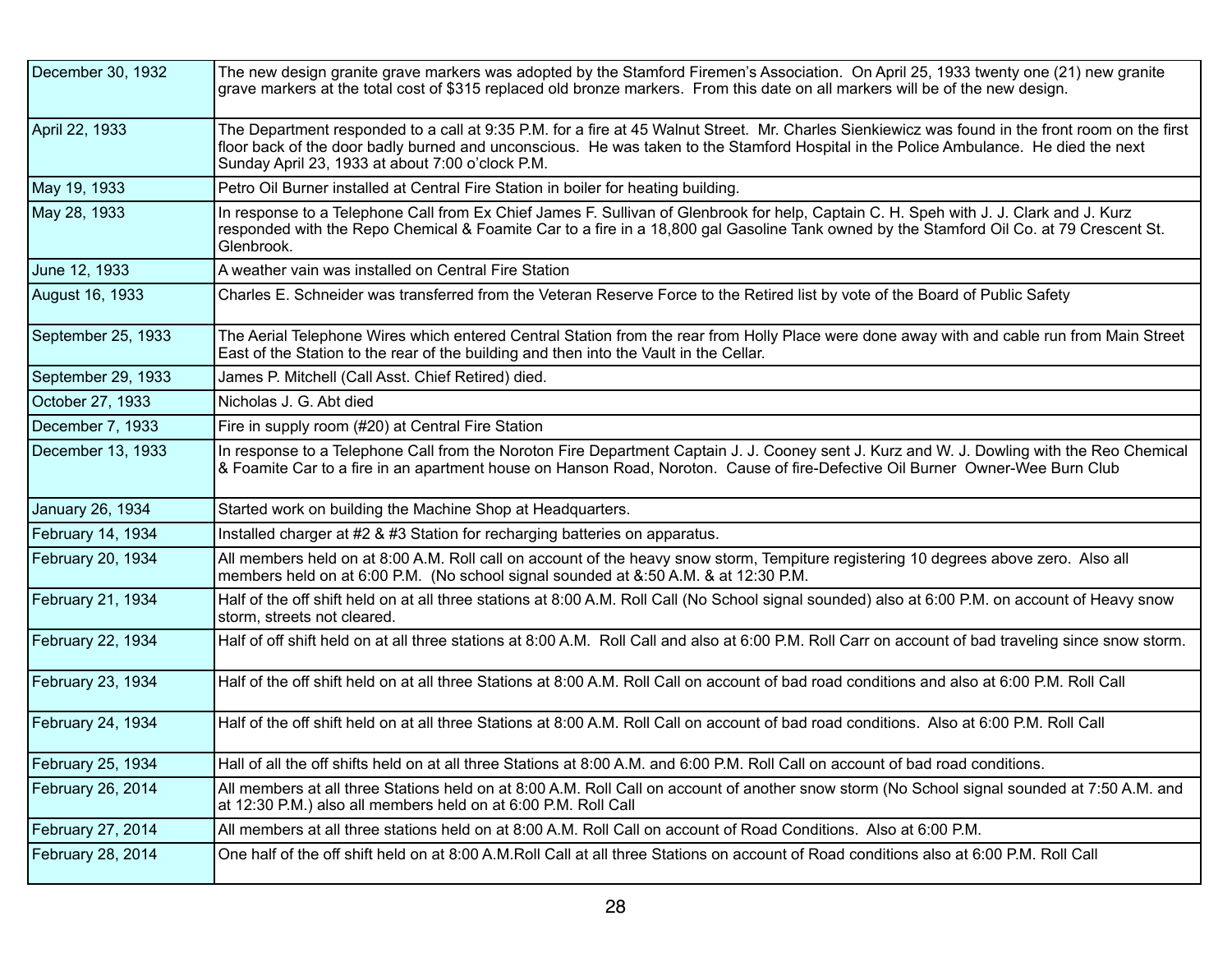| March 1, 1934     | One half of off Platoon held on at all three Stations at 8:00 A.M. Roll Call and at 6:00 P.M. Roll Call                                                                                                                                                                                        |
|-------------------|------------------------------------------------------------------------------------------------------------------------------------------------------------------------------------------------------------------------------------------------------------------------------------------------|
| March 2, 1934     | One half of off Platoon held on at all three Stations at 8:00 A.M. Roll Call and at 6:00 P.M. Roll Call                                                                                                                                                                                        |
| March 2, 1934     | One half of the off Platoon held on at 8:00 A.M. Roll Call at all three Stations at 6:00 P.M. all three Stations went back to regular duty.                                                                                                                                                    |
| May 1, 1934       | Stephen A. Ezequelle retired with pension                                                                                                                                                                                                                                                      |
| May 1, 1934       | Harold J. Gillespie appointed and on duty as a member of the Department                                                                                                                                                                                                                        |
|                   | September 17 to 22, 1934 The Department sent out #2 & #3 Engines to pump out cellars after the severe storm September 17, 1934- Pumped out 68 places was out 59<br>hours and 40 minutes, used 4950 ft. of 2 1/2" Hose 214 gallons of Gasoline and 64 gallons of Motor Oil                      |
| November 16, 1934 | #1 Engine (Reg. No. 65) Out of Commission on account of broken crank shaft. And later discarded.                                                                                                                                                                                               |
| January 1, 1935   | John P. Grumbly retired with pension                                                                                                                                                                                                                                                           |
| January 1, 1935   | City Government changed to Strong Mayor form of Government.                                                                                                                                                                                                                                    |
| January 1, 1935   | The following were appointed as members of the Board of Public Safety, Matthew E. Hanna-Chairman, Clarence E. Thompson (Police Dept.)<br>Kenneth W. Carter (Fire Dept.)                                                                                                                        |
| January 23, 1935  | Members of the off Platoon called back after 8:00 A.M. to shove snow away from hydrants throughout the City.                                                                                                                                                                                   |
| January 28, 1935  | Lawrence D. Hogan appointed and on duty as a member of the Department                                                                                                                                                                                                                          |
| February 9, 1935  | Old Pumping Engines Reg. No. 65 purchased December 2, 1911 and Reg. No. 1165 purchased by May 9, 1916 was sold to Casimer DeMott<br>(Post Road Wrecking Co.) for \$75.00                                                                                                                       |
| March 18, 1935    | At a meeting of the Board of Public Safety the following were appointed as members of the Stamford Fire Department and were sworn by<br>Mayor Alfred N. Phillips Jr. on March 19, 1935.                                                                                                        |
| March 19, 1935    | Harold Fisher and Joseph P. Donahue on Duty as members of the Stamford Fired Department.                                                                                                                                                                                                       |
| March 25, 1935    | Arthur L. Dixon on duty as a member of the Stamford Fire Department.                                                                                                                                                                                                                           |
| April 3, 1935     | New Toilet Flush Tanks were installed on 2 <sup>nd</sup> . And 3 <sup>rd</sup> . floor lavatories April 3, 1935 (6 in all) these being the first installed since the house was<br>built in 1915.                                                                                               |
| April 18, 1935    | The switches at Hdgtrs for operating the street sirens moved April 18, 1935 from the watch desk on the main floor to the fire alarm room on the<br>top floor, same to be operated by the fire alarm operators.                                                                                 |
| April 25, 1935    | The new 1250 gallon Seagrave Pumping Engine arrived here at Fire Headquarters at 1:29 P.M.                                                                                                                                                                                                     |
| May 4, 1935       | Accepted and put in commission at Fire Headquarters at 5:10 P.M. D.S.T.                                                                                                                                                                                                                        |
| August 10, 1935   | Two Officers and 16 men were granted special leave of absence to attend the American Legion Parade at Hartford, Conn. Fireman John J.<br>Biessman was injured in an Automobile accident when returning from the convention. The buss that he was on was in an accident with other<br>machines. |
| November 12, 1935 | Military Mobilization Call sounded at 6:00 P.M. and 7:00 P.M. (Test Call)                                                                                                                                                                                                                      |
| December 2, 1935  | Police Emergency Call sounded at 8:15 P.M. (Test Call)                                                                                                                                                                                                                                         |
| December 13, 1935 | Lawrence Santoro, 19 Bible St. CosCob, Conn. 26 years old died at the Stamford Hospital at 10:00 P.M. from shock and burns received on the<br>back, arms and sides at the fire at the Stamford Wall Paper Co. 153 Greenwich Ave. Stamford, Conn. On December 12, 1935.                         |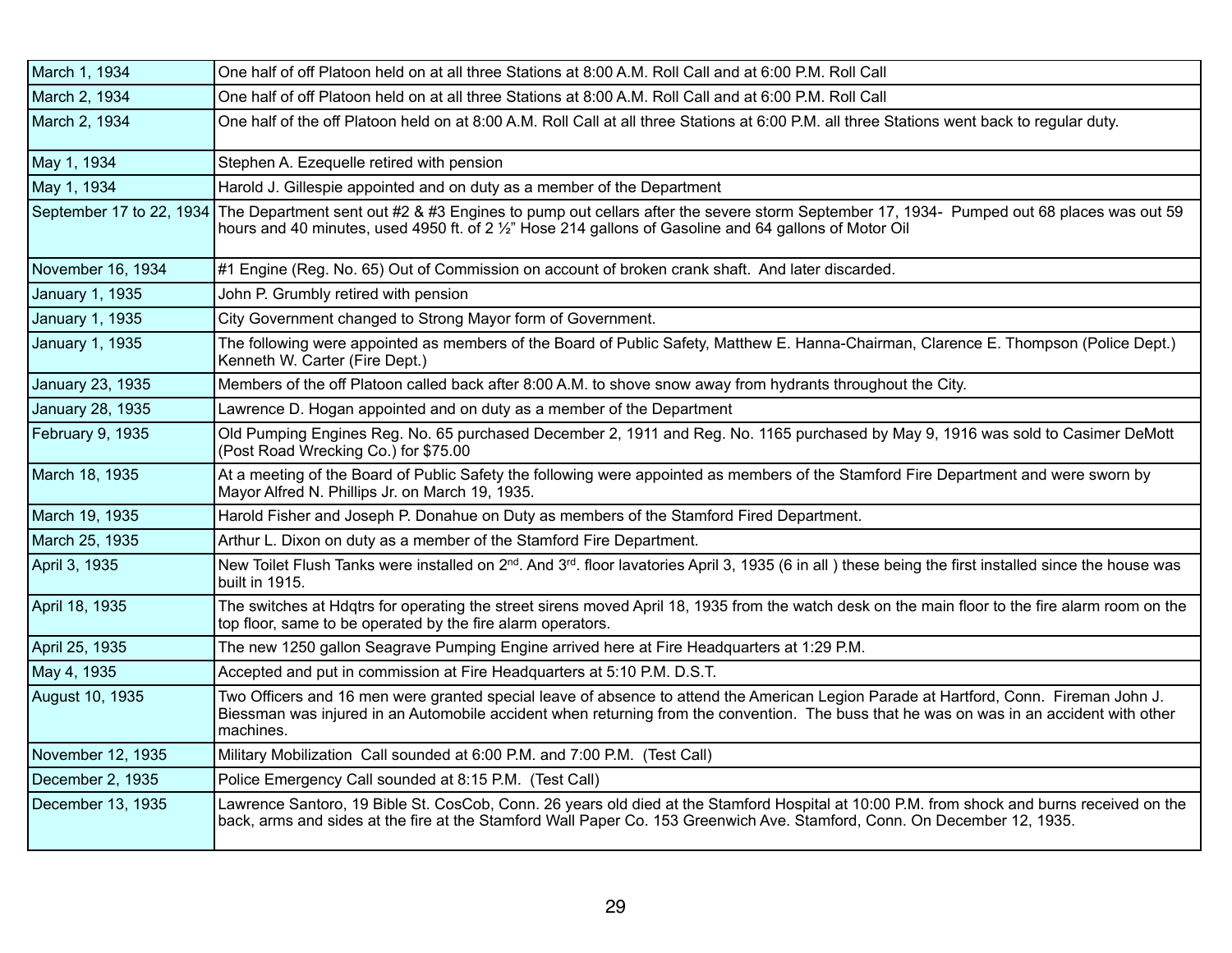| December 16, 1935 | An alarm was received from Station 211 for a fire at 107 Greenwich Avenue, where Mrs Delia Leonard and her daughter Miss Agnes Leonard<br>received burns which resulted in their death. (On June 16, 1926 an alarm was from Station 211 for a fire at the same address (107 Greenwich<br>Ave.) where the husband Mr. Patrick Leonard received burns which resulted in his death.)                                                                                                                                                                                                                                                                |
|-------------------|--------------------------------------------------------------------------------------------------------------------------------------------------------------------------------------------------------------------------------------------------------------------------------------------------------------------------------------------------------------------------------------------------------------------------------------------------------------------------------------------------------------------------------------------------------------------------------------------------------------------------------------------------|
| January 20, 1936  | All members of the off platoon were called back to shovel snow away from hydrants.                                                                                                                                                                                                                                                                                                                                                                                                                                                                                                                                                               |
| January 25, 1936  | Frederick M. Hamm died (Retired)                                                                                                                                                                                                                                                                                                                                                                                                                                                                                                                                                                                                                 |
| March 12, 1936    | March 12 to 26 <sup>th</sup> . 1936 The Department pumped water out of cellars with apparatus, a small eclectic pump and a siphon, the water in the cellars<br>was caused by heavy rains and the melting of the snow.                                                                                                                                                                                                                                                                                                                                                                                                                            |
| May 28, 1936      | Francis J. Hogan resigned as a member of the Department                                                                                                                                                                                                                                                                                                                                                                                                                                                                                                                                                                                          |
| August 29, 1936   | Captain David G. Ragan died (Veteran Reserve Force)                                                                                                                                                                                                                                                                                                                                                                                                                                                                                                                                                                                              |
| November 2, 1936  | The following were appointed members of the Board of Public Safety Frank P. Barrett-Chairman, John G. Mrus (Fire) William H. Pitt (Police)                                                                                                                                                                                                                                                                                                                                                                                                                                                                                                       |
| February 6, 1937  | Arthur J. Kelly died (Retired)                                                                                                                                                                                                                                                                                                                                                                                                                                                                                                                                                                                                                   |
| April 13, 1937    | Arthur Roberts appointed and on duty as a member of the Stamford Fire Department.                                                                                                                                                                                                                                                                                                                                                                                                                                                                                                                                                                |
| May 4, 1937       | American LaFrance Type 12 Triple Combination Engine Reg. No. 351 Purchased August 19, 1913 broke crank shaft responding to an alarm<br>from Station 325. this machine was discarded July 17, 1937                                                                                                                                                                                                                                                                                                                                                                                                                                                |
| October 18, 1937  | The New 600 gallon Triple Combination Engine Reg. No. I-926 arrived here and was unloaded, Underwriters Test - November 5, 1937,<br>Purchased November 8, 1937, Putin commission at #2 Station at 3:40 P.M. November 16, 1937.                                                                                                                                                                                                                                                                                                                                                                                                                   |
| December 21, 1938 | The Spelke Building, 432-34 Main St. burned in a very smoky 4-alarm fire which destroyed the two lower floors. Damages \$85,000.                                                                                                                                                                                                                                                                                                                                                                                                                                                                                                                 |
| February 1, 1938  | A New Pontiac Sedan purchased for a Chief's Car, Put in commission at 11:00 A.M. February 21, 1938 First alarm responded to was from<br>Station 442 on February 25, 1938 (Grass Fire)                                                                                                                                                                                                                                                                                                                                                                                                                                                            |
| February 28, 1938 | Fireman Frederick G. Berg badly burned at fire at the Zapon Division-Atlas Powder Co.                                                                                                                                                                                                                                                                                                                                                                                                                                                                                                                                                            |
| March 12, 1938    | William Wilson (Retired) died                                                                                                                                                                                                                                                                                                                                                                                                                                                                                                                                                                                                                    |
| March 22, 1938    | The Old Chief's Car (Buick) was sold to Burke Bros. and was taken away from Hdqtrs at 4:20 P.M. (\$50)                                                                                                                                                                                                                                                                                                                                                                                                                                                                                                                                           |
| March 28, 1938    | Chief Harry W. Parker (Retired) died                                                                                                                                                                                                                                                                                                                                                                                                                                                                                                                                                                                                             |
| April 7, 1938     | The following W. P. A. workers - Samuel C. Wesson, 205 Wells St. Bridgeport, Conn. Michael C. Allis, 1447 Wood Ave. Bridgeport, Conn.<br>James H. Leonard, 8 Essex St. Bridgeport, Conn. started in on April 7, 1938 to record a record of all records kept of the Fire Department that<br>have been kept and are filed away at Hdgtrs. from the beginning of the first volunteer fire Company up to the present time a similar record is<br>being taken of all Municipal Departments all over the State. They completed the work on                                                                                                             |
| April 22, 1938    | #1 Engine (Seagrave) responded to a call for help for Greenwich for a fire on Valley Road, Mianis. (Old Wollen Mills) gone from 3:00 P.M. to<br>6:00 P.M. (Members who went down with the machine - Louis A. Sandella-Driver, Victor W. Kurth, Joseph F. Lonergan, Harold Fisher, William J.<br>Dowling. And Mechanical Supervisor Charles B. Krom)                                                                                                                                                                                                                                                                                              |
| June 6, 1939      | Tel Call from Lieut John Reedy for help at the fire at the Charles H. Phillips Chemical Co. 652 Glenbrook Road, Glenbrook #1 Chemical was<br>there from 1:37 P.M. to 3:45 P.M. and #3 Engine was there from 1:45 P.M. to 8:35 P.M. Acting Capt. William Densky, Russell E. Hart (Driver)<br>William J. Hudson, Lawrence D. Hogan and Edward Kingsley responded with the Chemical. Captain J. Cooney, Thomas Maher, George W.<br>Lyons and John O'Connor responded with #3 Engine and after 6:00 P.M. Maurice H. Clark and David Burke relived the members from #3 Co.<br>Acting Deputy Chief and Mech Sup Charles B. Krom also were at the fire. |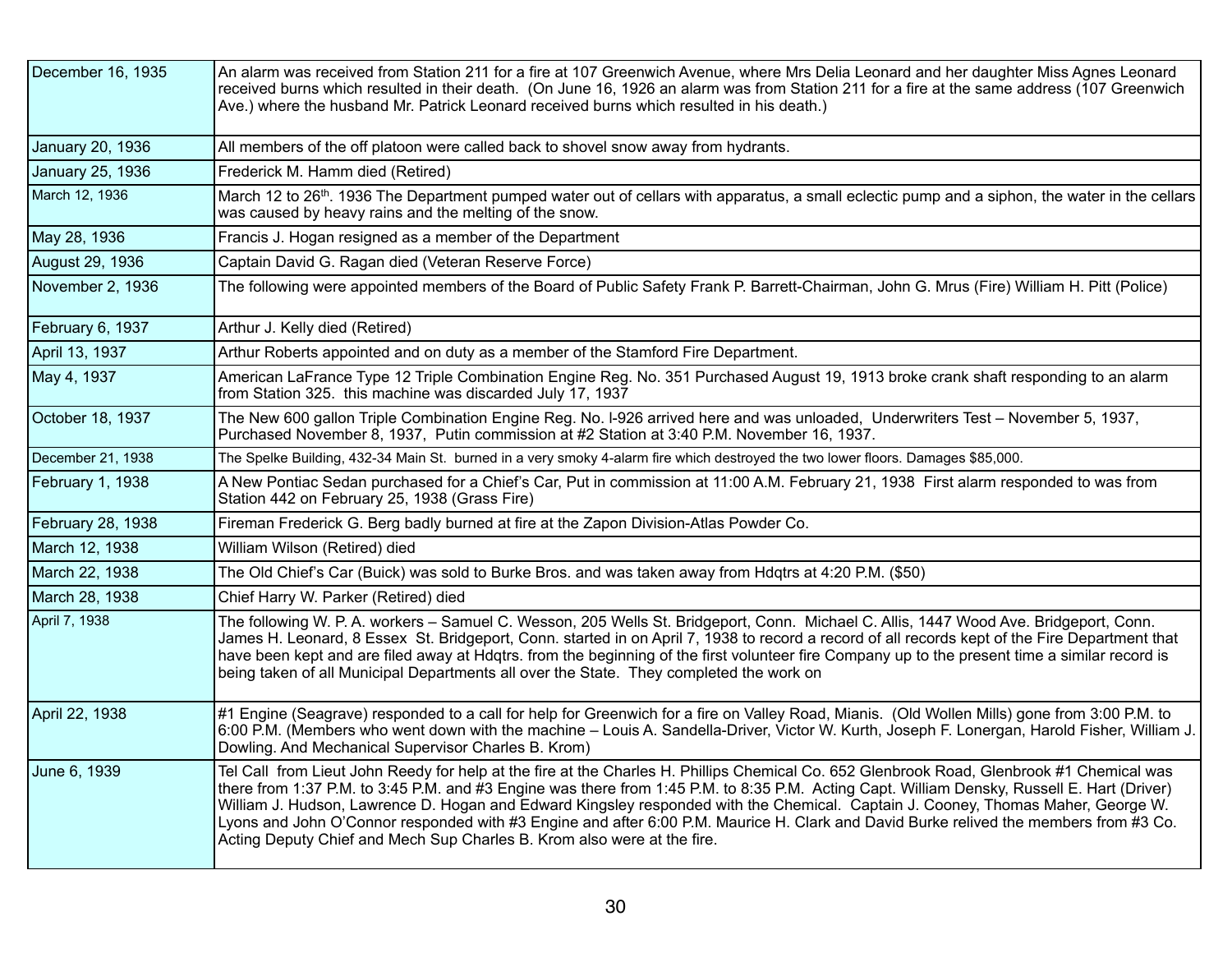| July 30, 1938     | The old #3 Engine (Reg. No. 351) was towed to Fire Hdqtrs and dismantled and all of the parts that could not be used was sole to Rabino Bros.<br>Inc. for junk (\$60 received)                                                                                                                                                                                                                                                                                                                                                                                                                                                                                                                                                                                                 |
|-------------------|--------------------------------------------------------------------------------------------------------------------------------------------------------------------------------------------------------------------------------------------------------------------------------------------------------------------------------------------------------------------------------------------------------------------------------------------------------------------------------------------------------------------------------------------------------------------------------------------------------------------------------------------------------------------------------------------------------------------------------------------------------------------------------|
| August 12, 1938   | New 1000-Gallon Ahrens-Fox Pumper arrived at Headquarters at 10:40 A.M. it was marked for #2 Station but was too wide for the doors so it<br>was put in commission at Headquarters at 10:52 A.M. Aug. 17, 1938.                                                                                                                                                                                                                                                                                                                                                                                                                                                                                                                                                                |
| August 17, 1938   | #4 Engine (Reg. No. 3847) placed in reserve at 11:15 A.M. First Alarm responded to was Station 147 at 8:10 P.M. August 27, 1938 (43 Cedar<br>St) All members of the Fire Department held on duty during the night of September 21st. 1938 on account of the flooded condition throughout<br>the City. The Engine & Truck at #2 Station were taken out of the Station and station on Atlantic St. near Henry St. at 8:30 P.M. Fireman Harry<br>Goettel was stationed in Chief Veit's house to receive alarms by phone. Machines taken back to the station at 11:10 P.M.<br>Military or Mobilization Call sounded at 6:00 P.M. September 22, 1938 to call the Military Companies to the Armory for duty at the South End<br>and Shippan Pont. (One Company was sent to Hartford) |
| November 29, 1938 | Major J. H. Howland, Edward L. Zeltner and George Bennett form the National Board of underwriters came here to make a survey of the City.<br>They completed their work on December 16, 1938                                                                                                                                                                                                                                                                                                                                                                                                                                                                                                                                                                                    |
| December 5, 1938  | Arthur S. Wright from the New England Insurance Rating Association came here to work with the members from the National Board of<br>Underwriters he completed his work also on Dec. 16, 1938.                                                                                                                                                                                                                                                                                                                                                                                                                                                                                                                                                                                  |
|                   | <b>OUT OF CITY</b>                                                                                                                                                                                                                                                                                                                                                                                                                                                                                                                                                                                                                                                                                                                                                             |
| December 12, 1938 | Tel Call at 2:39 P.M. Ret at 3:03 P.M. Post Road Owner & Occupant – American Cynamid Co. Cause – Explosion in one the experimental<br>rooms #2 Eng. & Truck and #3 Engine responded and deputy Chief Lewis Y. Krom and Mech Sup C. B. Krom responded with 2-Inhalators and<br>1-Stretcher set. Walter Glinsmann, Age 28. from 63 Hillside Ave. Mamaroneck N.Y. was killed outright. Hugo Costarella, Age 24, from 326<br>West 17th St. N.Y.C. taken to the Stamford Hospital and died at 4:30 A.M. 1/13/38. George Glackler, Age 25, injured and taken to the Stamford<br>Hospital, Address Y.M.C.A. Greenwich, Conn.                                                                                                                                                          |
| December 21, 1938 | Fire almost completely destroyed the Spelke building at 424-440 Main St. with a damage of \$85,546.73                                                                                                                                                                                                                                                                                                                                                                                                                                                                                                                                                                                                                                                                          |
| December 30, 1938 | One Row Boat complete with oars received from the Park Department to be kept at Fire Hdgtrs for emergencies                                                                                                                                                                                                                                                                                                                                                                                                                                                                                                                                                                                                                                                                    |
| Feb -- 1938       | The Weaver Public School at 16 Wall St. was set on fire by a burning arrow. Loss \$20,000."A schoolboy [11 years old] burning to emulate a radio serial hero,<br>fashioned a bow from a tree limb, an arrow from an umbrellas rib, and shot a flaming torch through an attic window." Later in 1938 another small boy burned<br>down a coal yard, with a loss of \$12,000, because he 'wanted to see the fire engines com."                                                                                                                                                                                                                                                                                                                                                    |
| June 6, 1938      | Charles H. Phillips Company on Glenbrook Road in Glenbrook required mutual aid. Many men were overcome by smoke. Damages were \$420,000.                                                                                                                                                                                                                                                                                                                                                                                                                                                                                                                                                                                                                                       |
| January 10, 1939  | New Closed Dodge Car purchased for the Electrical Department.                                                                                                                                                                                                                                                                                                                                                                                                                                                                                                                                                                                                                                                                                                                  |
| February 10, 1939 | Reo Chemical & Foamite Car discarded as unfit for further use                                                                                                                                                                                                                                                                                                                                                                                                                                                                                                                                                                                                                                                                                                                  |
| February 10, 1939 | Brockway Service Car put in commission as a Foamite Car                                                                                                                                                                                                                                                                                                                                                                                                                                                                                                                                                                                                                                                                                                                        |
| January 16, 1939  | Received a Ford Roadster from the Service Department for use in the Oil Burner Division.                                                                                                                                                                                                                                                                                                                                                                                                                                                                                                                                                                                                                                                                                       |
| January 19, 1939  | New 550 gallon gasoline tank installed on East side of building about center of work shop east of driveway. And a hand pump installed inside<br>the workshop. The old 275 gallon tank located at the North West corner of the building was filled with sand.                                                                                                                                                                                                                                                                                                                                                                                                                                                                                                                   |
| February 28, 1939 | New Dodge Truck purchased for a Service Car                                                                                                                                                                                                                                                                                                                                                                                                                                                                                                                                                                                                                                                                                                                                    |
| March 9, 1939     | John G. Schlechtweg (Retired) died                                                                                                                                                                                                                                                                                                                                                                                                                                                                                                                                                                                                                                                                                                                                             |
| March 11, 1939    | An American Flag and a Department Flag was purchased by the Stamford Firemen's Association and was received by the Department on this<br>date. American Flag - \$38 Dept. Flag - \$95 2 Stands %5.50                                                                                                                                                                                                                                                                                                                                                                                                                                                                                                                                                                           |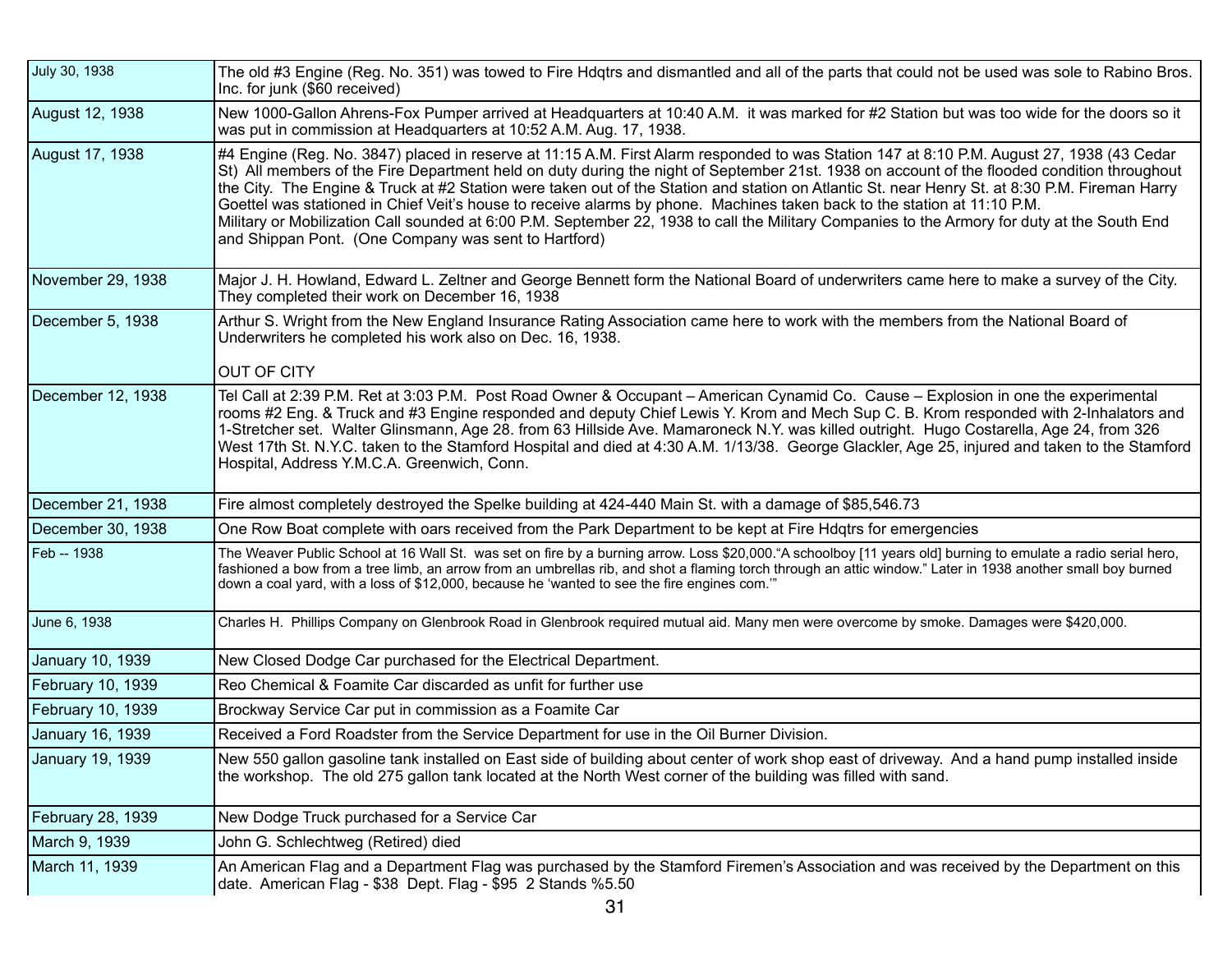| March 25, 1939     | The Boat brought to Fire Hdgtrs on December 30, 1939 from the Park Department was returned to the Park Department.                                                                                                                                                                                                                                                                                                                                                                                                                                                                                                                                                                                                                                                                                      |
|--------------------|---------------------------------------------------------------------------------------------------------------------------------------------------------------------------------------------------------------------------------------------------------------------------------------------------------------------------------------------------------------------------------------------------------------------------------------------------------------------------------------------------------------------------------------------------------------------------------------------------------------------------------------------------------------------------------------------------------------------------------------------------------------------------------------------------------|
| March 25, 1939     | Three boats built by Electrician Frank F. Veit having been completed two were taken to #2 Station to be stored there for an emergency and one<br>left at Hdgtrs.                                                                                                                                                                                                                                                                                                                                                                                                                                                                                                                                                                                                                                        |
| April 5, 1939      | Old Dodge Electricians car sold to Fireman William H. Speh for \$20.00                                                                                                                                                                                                                                                                                                                                                                                                                                                                                                                                                                                                                                                                                                                                  |
|                    | During April 1939 the lower section of the storage shed was enclosed, three sections were fitted up with garage doors and the fourth section<br>enclosed.                                                                                                                                                                                                                                                                                                                                                                                                                                                                                                                                                                                                                                               |
| May 6, 1939        | Notice of the resignation of Salvatore Catino, chairman of the Board of Public Safety was published in the Stamford Advocate and stat that it<br>has been accepted by the Mayor Charles E. Moore.                                                                                                                                                                                                                                                                                                                                                                                                                                                                                                                                                                                                       |
| May 29, 1939       | #2 Engine (Seagrave) responded to a call for help from the Darien Fire Department for the fire in the Manor House of the Cherry Lawn School -<br>Brookside Road, Darien. Mech Sup Charles B. Krom and firemen Theodore M. Studley (Driver) Alexander C. Coon, Harry Goettel, Lawrence<br>D. Hogan, Harold J. Gillespie went over with the machine later Chief Veit sent over Acting Deputy Chief Charles H. Speh.                                                                                                                                                                                                                                                                                                                                                                                       |
| June 6, 1939       | Lieut. John Reedy of the Glenbrook Fire Department phoned in for help on the Charles H. Phillips Chemical Co. Fire at 652 Glenbrook Ave.<br>Glenbrook, #1 Chemical responded at 1:37 P.M. and returned at 3:45 P.M. Acting Capital William J. Densky was in charge and had Russell E.<br>Hart (Driver) William J. Hudson, Lawrence D. Hogan, Edward Kingsley with him. Later Acting Deputy Chief Charles H. Speh went over and<br>then Mech Sup Charles B. Krom took #3 Engine with Thomas Maher, George W. Lyons, John J. Biessman, John O'Connor and went over at<br>1:45 P.M. Captain John J. Cooney went over at 3:25 P.M. this machine stayed there until 8:35 P.M. after 6:00 P.M. Maurice H. Clark, Thomas J.<br>Riley and David W. Burke went over to relieve the other members from #3 Station |
| June 26, 1939      | Simon P. McGuire (Retired) died                                                                                                                                                                                                                                                                                                                                                                                                                                                                                                                                                                                                                                                                                                                                                                         |
| July 17, 1939      | James Wright was appointed a member of the Board of Public Safety by Honorable Charles E. Moor, Mayor to fill he vacancy caused by the<br>resignation of Salvatore Catino. Commissioner John Roberts was made Chairman of the Board of Public Safety. (James Wright-Police<br>Department)                                                                                                                                                                                                                                                                                                                                                                                                                                                                                                               |
| August 19, 1939    | Received a prize of a cup for the best appearing Truck (New Aerial Ladder Truck - Peter Pirsch) in the parade at Bridgeport, Conn. (State<br>Firemen's Association convention)                                                                                                                                                                                                                                                                                                                                                                                                                                                                                                                                                                                                                          |
| August 26, 1939    | The new 85 Aerial Peter Pirsch Hook & Ladder Truck put in commission at 2:00 P.M.                                                                                                                                                                                                                                                                                                                                                                                                                                                                                                                                                                                                                                                                                                                       |
| August 30, 1939    | First alarm the new Peter Pirsch Aerial Hook & Ladder Truck responded to was Station 17 at 11:12 P.M. 700 Canal St. Baer Bros.                                                                                                                                                                                                                                                                                                                                                                                                                                                                                                                                                                                                                                                                          |
| September 14, 1939 | The Old American LaFrance Aerial Ladder Truck that was purchased in 1915 was sold to John A. Ferro Inc (\$100) and was taken down to his<br>junk yard at 1:37 P.M. by Mechanical Supervisor Charles B. Krom (Driving) and Asst Mech. Sup. Walter F. Seely (Tillering)                                                                                                                                                                                                                                                                                                                                                                                                                                                                                                                                   |
| October 14, 1939   | Twenty nine (29) men were sworn in and given badges as Supernumerary Firemen (One of he 30 members was absent)                                                                                                                                                                                                                                                                                                                                                                                                                                                                                                                                                                                                                                                                                          |
| November 2, 1939   | #1 Truck out to High School to take German Flag down from flag pole (6:55 A.M. to 7:25 A.M.)                                                                                                                                                                                                                                                                                                                                                                                                                                                                                                                                                                                                                                                                                                            |
| November 7, 1938   | Mayor Charles E. Moore appointed the following as members of the Board of Public Safety - Salvatore Catino-Chairman John Robert (Police)<br>Adam Gosciensky (Fire)                                                                                                                                                                                                                                                                                                                                                                                                                                                                                                                                                                                                                                      |
|                    | During March 1939 garage doors were put on the end of the Electricians shed so as to accommodate the new Dodge Electricians Car.                                                                                                                                                                                                                                                                                                                                                                                                                                                                                                                                                                                                                                                                        |
| December 19, 1939  | First Indian Pump bought for the Department                                                                                                                                                                                                                                                                                                                                                                                                                                                                                                                                                                                                                                                                                                                                                             |
| February 19, 1940  | G. C. Murphy Co. store at 268 Atlantic St. Damages \$142,910.                                                                                                                                                                                                                                                                                                                                                                                                                                                                                                                                                                                                                                                                                                                                           |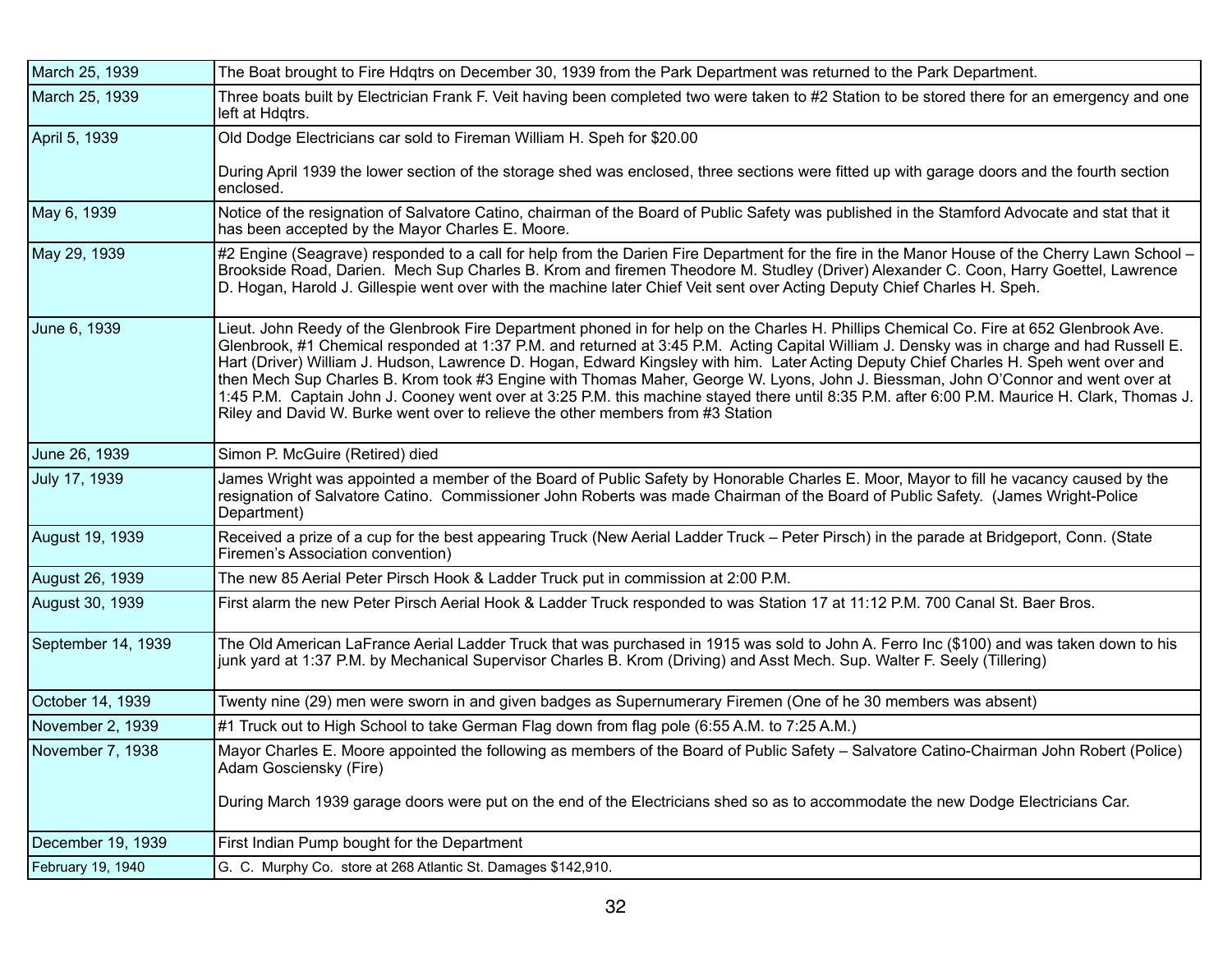| January 29, 1940  | Completed installing overhead doors on main floor at #2 Station                                                                                                                                                                                                                                                                                                                                                                                                                                                                                                                                                                                                              |
|-------------------|------------------------------------------------------------------------------------------------------------------------------------------------------------------------------------------------------------------------------------------------------------------------------------------------------------------------------------------------------------------------------------------------------------------------------------------------------------------------------------------------------------------------------------------------------------------------------------------------------------------------------------------------------------------------------|
| February 3, 1940  | Completed installing overhead doors in work shop at Hdqtrs.                                                                                                                                                                                                                                                                                                                                                                                                                                                                                                                                                                                                                  |
| February 14, 1940 | Six Supernumerary Firemen called in for duty through the night on account of the heavy snow storm. (4 located at #1 Station 1-at #2 Station<br>and 1-at #3 Station) Also on the night of the 15 <sup>th</sup> .                                                                                                                                                                                                                                                                                                                                                                                                                                                              |
| February 15, 1940 | All of the off Platoon ordered to return back to duty at 9:00 A.M. to clear the snow away from the hydrants. Dismissed at 3:15 P.M.                                                                                                                                                                                                                                                                                                                                                                                                                                                                                                                                          |
| February 15, 1940 | The Mayor issued an emergency order and the chief had 6 Supernumerary Firemen on duty the night of the February 15 <sup>th</sup> & 16 <sup>th</sup> . 3-at #1<br>Station - at #2 Station and 1- at #3 Station                                                                                                                                                                                                                                                                                                                                                                                                                                                                |
| February 19, 1940 | The building owned by J. R. Evans Co and occupied by the G. C. Murphy Co. at 268 Atlantic St. was completely destroyed by fire. The first<br>alarm was received at 4:54 A.M. and the second alarm at 5:05 A.M. (There were 11 firemen on sick leave and 2 on vacation at the time of this<br>fire, 13 Supernumerary firemen came in and worked at this fire) Glenbrook, Sound Beach and Greenwich Fire Departments responded at the<br>fire and Springdale responded and was stationed at Hdqtrs to cover any other alarm that might be received. The recall was sounded at 2:41<br>P.M. that day. There was no damage to the adjoining buildings except by smoke and water. |
| February 19, 1940 | A new 4-Door Dodge Sedan was purchased for a Deputy Chief's Car                                                                                                                                                                                                                                                                                                                                                                                                                                                                                                                                                                                                              |
| February 19, 1940 | On account of the shortage of firemen at the G. C. Murphy Co. fire the mayor issued an emergency order so that the Chief could call in the<br>Supernumerary Firemen and Civilians to help there were 13-Supernumerary Firemen and 8 Civilians. Supernumerary firemen were kept on<br>duty night up to and including February 27, 1940.                                                                                                                                                                                                                                                                                                                                       |
| March 5, 1940     | The Mayor issued an emergency order so that the Chief could hire extra men to come in and help on the Alarm System after the Ice storm of<br>March 4, 1940, when there were seven circuits out of eight out of commission on account of the storm 7-men were hired in to help.                                                                                                                                                                                                                                                                                                                                                                                               |
| March 11, 1940    | Essex turned over to the Service Department for the Garbage Inspector. (Deputy Chief's Car)                                                                                                                                                                                                                                                                                                                                                                                                                                                                                                                                                                                  |
| March 21, 1940    | Michael J. Ryan retired with pension                                                                                                                                                                                                                                                                                                                                                                                                                                                                                                                                                                                                                                         |
| March 21, 1940    | Edward J. Gleason retired with pension                                                                                                                                                                                                                                                                                                                                                                                                                                                                                                                                                                                                                                       |
| March 21, 1940    | John J. Clark transferred from the active list to the Veteran reserve force with pension                                                                                                                                                                                                                                                                                                                                                                                                                                                                                                                                                                                     |
| April 8, 1940     | Michael J. Ryan died (Retired)                                                                                                                                                                                                                                                                                                                                                                                                                                                                                                                                                                                                                                               |
| April 12, 1940    | Hawley C. Oefinger Jr on duty as a member of the Fire Department at 6:00 P.M.                                                                                                                                                                                                                                                                                                                                                                                                                                                                                                                                                                                                |
| April 15, 1940    | John J. Kokoska and Lawrence Parks on duty as a member of the Fire Department at 8:00 A.M.                                                                                                                                                                                                                                                                                                                                                                                                                                                                                                                                                                                   |
|                   | By vote of the Common Council and an appropriation of \$500 by the Board of Finance Every member (Except the last three appointed) of he<br>Fire Department underwent a Physical Examination by Dr. William Truitt Godfrey and Dr. Voyle A. Paul (Doctors appointed by the Board of<br>Public Safety during the period from April 18, 1940 to May 13, 1940.                                                                                                                                                                                                                                                                                                                  |
| July 11, 1940     | Fireman George W. Lyons died                                                                                                                                                                                                                                                                                                                                                                                                                                                                                                                                                                                                                                                 |
| August 14, 1940   | The first alarm of fire to be received by means of the Police Radio Patrol Car was the fire at 211 South St. at 4:51 A.M. - Owner & Occupant-<br>Electric Specialty Co.                                                                                                                                                                                                                                                                                                                                                                                                                                                                                                      |
| August 15, 1940   | George L. Dailey appointed and on duty at 8:00 A.M. as a member of the Fire Department                                                                                                                                                                                                                                                                                                                                                                                                                                                                                                                                                                                       |
| November 4, 1940  | Mayor Edward A. Gonnoud appointed the following as members of the Board of Public Safety: James F. Manning, Chairman, William White,<br>James M. McKeon                                                                                                                                                                                                                                                                                                                                                                                                                                                                                                                      |
| February 12, 1941 | Fireman Thomas F. Clark died                                                                                                                                                                                                                                                                                                                                                                                                                                                                                                                                                                                                                                                 |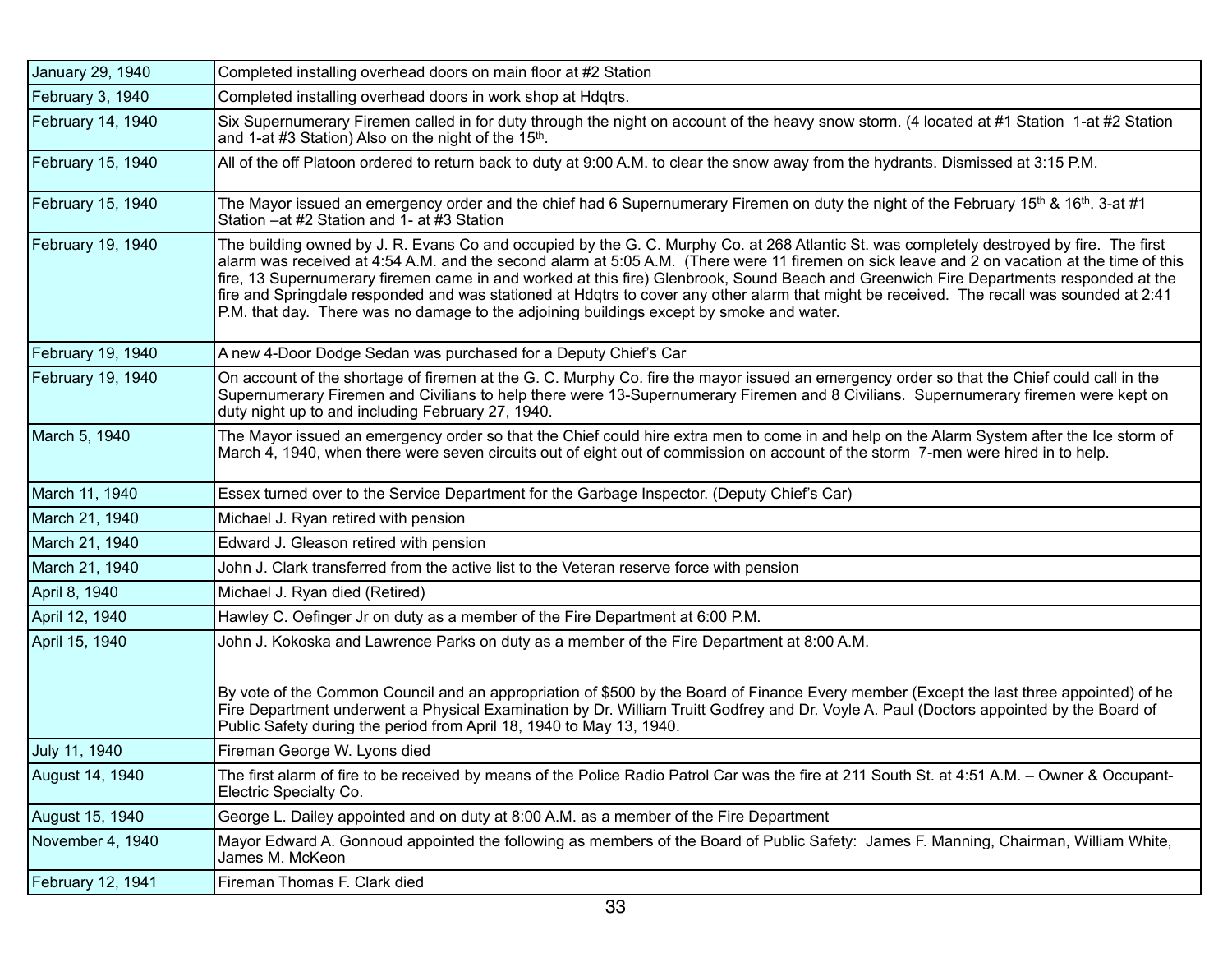| February 14, 1941 | Fireman Hawley C. Oefinger Jr called to Active Service in the Naval Reserve Force, Rated as Radioman 2 <sup>nd</sup> Class Left Stamford at noon<br>February 19, 1941 Board of Public Safety granted him leave of absence during his period of service. Also voted that the City make up the<br>difference in his pay from the amount received in the service.                                                                                                                                                                                                                                                                                                                                                                                                                    |
|-------------------|-----------------------------------------------------------------------------------------------------------------------------------------------------------------------------------------------------------------------------------------------------------------------------------------------------------------------------------------------------------------------------------------------------------------------------------------------------------------------------------------------------------------------------------------------------------------------------------------------------------------------------------------------------------------------------------------------------------------------------------------------------------------------------------|
| March 1, 1941     | Supernumerary John J. Boesen hired to work in the place of Hawley C. Oefinger Jr during the period that he is Government Service.                                                                                                                                                                                                                                                                                                                                                                                                                                                                                                                                                                                                                                                 |
| March 1, 1941     | Charles R. McRedmond, Patrick J. McAuliffe, Albert W. Petrone and Stanley Swiatowicz were appointed to the regular force and reported for<br>duty on this date.                                                                                                                                                                                                                                                                                                                                                                                                                                                                                                                                                                                                                   |
| March 22, 1941    | Patrick J. McAuliffe drafted for Military training by the Government and had to report for duty at 6:45 A.M. at the State Armory on South St.<br>Stamford, Conn. March 22, 1941 Granted leave of absence during the period of time in Service by the Board of Public Safety.                                                                                                                                                                                                                                                                                                                                                                                                                                                                                                      |
| March 24, 1941    | Supernumerary John J. O'Connor hired to work in the place of Patrick J. McAuliffe during the period that he is in the Government Service.                                                                                                                                                                                                                                                                                                                                                                                                                                                                                                                                                                                                                                         |
| June 1, 1941      | The Elimination System was put into effect at #3 Station (82 Fairfield Ave) also the Board of Public Safety voted that the members of the<br>Department would not have to do inspection duty while off duty, after this date                                                                                                                                                                                                                                                                                                                                                                                                                                                                                                                                                      |
| June 1, 1941      | Fireman Francis J. O'Grady was assigned to do Fire inspection duty throughout the City.                                                                                                                                                                                                                                                                                                                                                                                                                                                                                                                                                                                                                                                                                           |
| July 1, 1941      | The Elimination System was put into effect at #1 Station (653 Main St.) and at #2 Station (670 Pacific St.)                                                                                                                                                                                                                                                                                                                                                                                                                                                                                                                                                                                                                                                                       |
| July 28, 1941     | By order of Mayor Edward A. Gonnoud Red Cross First Aid Classes were started July 28th. 1941 for members of the Fire Department. The<br>Department was divided into three groups with the following Red Cross Instructors. Monday Nights - Dr. Bernard E. Friedman Tuesday Nights<br>- Vincent Baldassari Wednesday Nights - James Wood<br>This is Standard Red Cross First Aid Course consisting of a total of 20 hours.<br>Capitan John J. Cooney was detailed by the Mayor Edward A. Gonnoud to attend the Air Raid Warden School held at the Strathcona Hall Yale<br>University July 7, 8, 9 and 10, 1941<br>Then he attended the training course in methods of combating bombing attacks given at the Edgewood Arsenal, Md. From July 21st. to August<br>2nd inclusive 1941. |
| November 1, 1941  | Captain Charles T. Duane retired with pension<br>Captain Henry C. Douglas retired with pension<br>John Kurz transferred from the Active Force to the Veteran Reserve Force with pension                                                                                                                                                                                                                                                                                                                                                                                                                                                                                                                                                                                           |
| November 7, 1941  | Supernumerary Fireman Ralph J. Kandetzki hired to work in place of Fireman Hawley C. Oefinger Jr during the period that he is in the<br>Government Service.                                                                                                                                                                                                                                                                                                                                                                                                                                                                                                                                                                                                                       |
| November 7, 1941  | William J. Densky appointed a Captain<br>Clarence Brooks appointed a Captain<br>John J. Boesen appointed a Private on the Regular Force<br>John J. O'Connor appointed a private on the regular force                                                                                                                                                                                                                                                                                                                                                                                                                                                                                                                                                                              |
| November 7, 1941  | John F. Daly sworn in as a private on the regular force.                                                                                                                                                                                                                                                                                                                                                                                                                                                                                                                                                                                                                                                                                                                          |
| December 12, 1941 | Ralph J. Kandetzki and Raymond C. Duane were appointed by the Board of Public Safety as members of the Regular Force and were sworn in<br>as such on December 20, 1941 by the Mayor                                                                                                                                                                                                                                                                                                                                                                                                                                                                                                                                                                                               |
| December 13, 1941 | Francis J. O'Grady assigned to watch duty at #1 Station                                                                                                                                                                                                                                                                                                                                                                                                                                                                                                                                                                                                                                                                                                                           |
| December 16, 1941 | New Roof installed at #2 Station (Completed on this date)                                                                                                                                                                                                                                                                                                                                                                                                                                                                                                                                                                                                                                                                                                                         |
| December 22, 1941 | Stanley Hojnacki was appointed a member of the regular force by the Board of Public Safety at a meeting held December 12, 1941 and was<br>sworn in by the Mayor on December 22, 1941 came on duty at #3 Station December 22, 1941                                                                                                                                                                                                                                                                                                                                                                                                                                                                                                                                                 |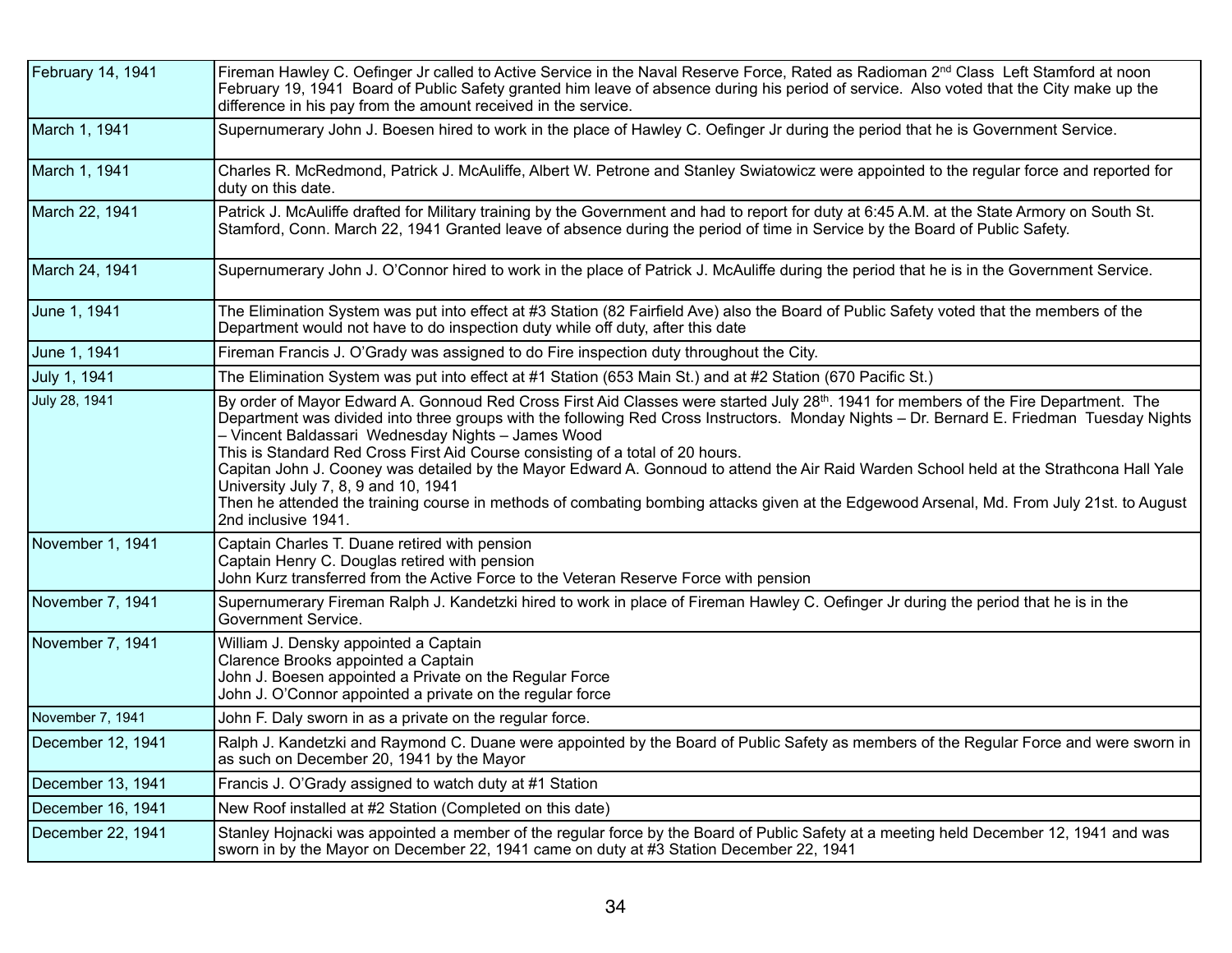| December 22, 1941 | Frank Caruso was appointed to fill in for Patrick J. McAuliffe while away in the U.S. Army he came on duty at #3 Station December 22, 1941<br>(Appointed by the Board of Public Safety - 12/12/41)                                                                                                                                                                                                                                                                                                                                     |
|-------------------|----------------------------------------------------------------------------------------------------------------------------------------------------------------------------------------------------------------------------------------------------------------------------------------------------------------------------------------------------------------------------------------------------------------------------------------------------------------------------------------------------------------------------------------|
| December 23, 1941 | Matthew S. Kowalczyk was appointed a member of the regular force by the Board of Public Safety at a meeting held December 12, 1941. He<br>was sworn in by the Mayor on December 22, 1941 he came on duty at #3 Station on December 23, 1941                                                                                                                                                                                                                                                                                            |
| December 24, 1941 | Arthur T. Betz was appointed a member of the Regular Force by the Board of Public Safety at a meeting held December 12, 1941, he was<br>sworn in by the Mayor on December 20, 1941 and came on duty at #1 Station December 24, 1941                                                                                                                                                                                                                                                                                                    |
| December 26, 1941 | Terry J. Connors Jr was appointed to fill in for Hawley C. Oefinger Jr while away in Government Service in the Naval Reserve Force. Came on<br>duty at #3 Station December 26, 1941 (Appointed by the Board of Public Safety at a meeting held December 12, 1941)                                                                                                                                                                                                                                                                      |
| January 8, 1942   | The City Service Truck at #3 Station put in commission at 8:00 A.M. (Purchased May 31, 1916)                                                                                                                                                                                                                                                                                                                                                                                                                                           |
| January 7, 1942   | Henry F. Hall was appointed a member of the regular force by the Board of Public Safety at a meeting held December 12, 1941 and was sworn<br>in by the Mayor on January 5, 1942 and came on duty at #1 Station at 8:00 A.M. January 7, 1942                                                                                                                                                                                                                                                                                            |
| February 24, 1942 | First trial blackout from 9:00 P.M. to 9:15 P.M. all members of the off shift ordered back to the stations during this blackout.                                                                                                                                                                                                                                                                                                                                                                                                       |
| March 17, 1942    | New Mack Triple Combination (Hose, Pumper & Booster) arrived here at 7:30 P.M. Purchased and in commission April 3, 1942)                                                                                                                                                                                                                                                                                                                                                                                                              |
| April 2, 1942     | Supernumerary Fireman Frank P. Caruso filling in for Fireman Patrick J. McAuliffe while in service was drafted and left for service at 6:50 A.M.                                                                                                                                                                                                                                                                                                                                                                                       |
| April 13, 1942    | Supernumerary Fireman James F. Lyle came on duty to fill in for Regular Fireman Patrick J. McAuliffe while away in service in the Army.<br>(Appointed by the Board of Public Safety at a meeting held April 1, 1942)                                                                                                                                                                                                                                                                                                                   |
| April 21, 1942    | Mrs. Hattie F. Griffin wife of the Late Walter F. Griffin died she was on pension after the death of her husband                                                                                                                                                                                                                                                                                                                                                                                                                       |
| May 12, 1942      | John J. O'Connor taken off the position as Fire Alarm Operator and assigned to ride out on the rear of #1 Engine at Hdqtrs. And Alexander C.<br>Coon assigned as Fire Alarm Operator                                                                                                                                                                                                                                                                                                                                                   |
| June 2, 1942      | Fireman John J. Boesen was drafted for Army Service and left Stamford at 6:50 A.M.                                                                                                                                                                                                                                                                                                                                                                                                                                                     |
| June 2, 1942      | Supernumerary Fireman John Frattaroli was also drafted for Army service and left Stamford at 6:50 A.M.                                                                                                                                                                                                                                                                                                                                                                                                                                 |
| June 5, 1942      | At a meeting of the Board of Public Safety Fireman John J. Dillon was appointed to fill in for Fireman John J. Boesen during his absence<br>serving in the U.S. Army.<br>He came on duty at 8:00 A.M. Jun 15, 1942<br>Captain John J. Cooney was detailed by the Mayor Edward A. Gonnoud to attend the Second Annual Fire College held at Teachers College of<br>Connecticut at New Britain, Conn. on Jun 8th, 8th, 10th, & 11th 1942 under the Connecticut State Department of Education, Division of<br>Instruction, Hartford, Conn. |
| June 25, 1942     | Captain John J. Cooney & Captain Frank J. Fox attended a lecture on Bombing held at Derby, Conn.                                                                                                                                                                                                                                                                                                                                                                                                                                       |
| July 1, 1942      | An enclosure was built on the main floor at #3 Station for a toilet and wash room                                                                                                                                                                                                                                                                                                                                                                                                                                                      |
| 7/14/1642         | July 14 & 15 1942 Captain John J. Cooney & Captain Frank J. Fox attended the Bomb Reconnaissance School held at the State Trade School<br>of Bridgeport, Conn.                                                                                                                                                                                                                                                                                                                                                                         |
| August 4, 1942    | Lawrence F. Parkes drafted for Army Service, (Examined and sworn in on this date) left Stamford for Devans on August 18, 1942                                                                                                                                                                                                                                                                                                                                                                                                          |
| September 1, 1942 | Supernumerary Fireman Joseph J. Zezima after being appointed by the Board of Public Safety to fill in for Fireman Lawrence F. Parkes during<br>his absence in the Army came on duty at 8:00 A.M.                                                                                                                                                                                                                                                                                                                                       |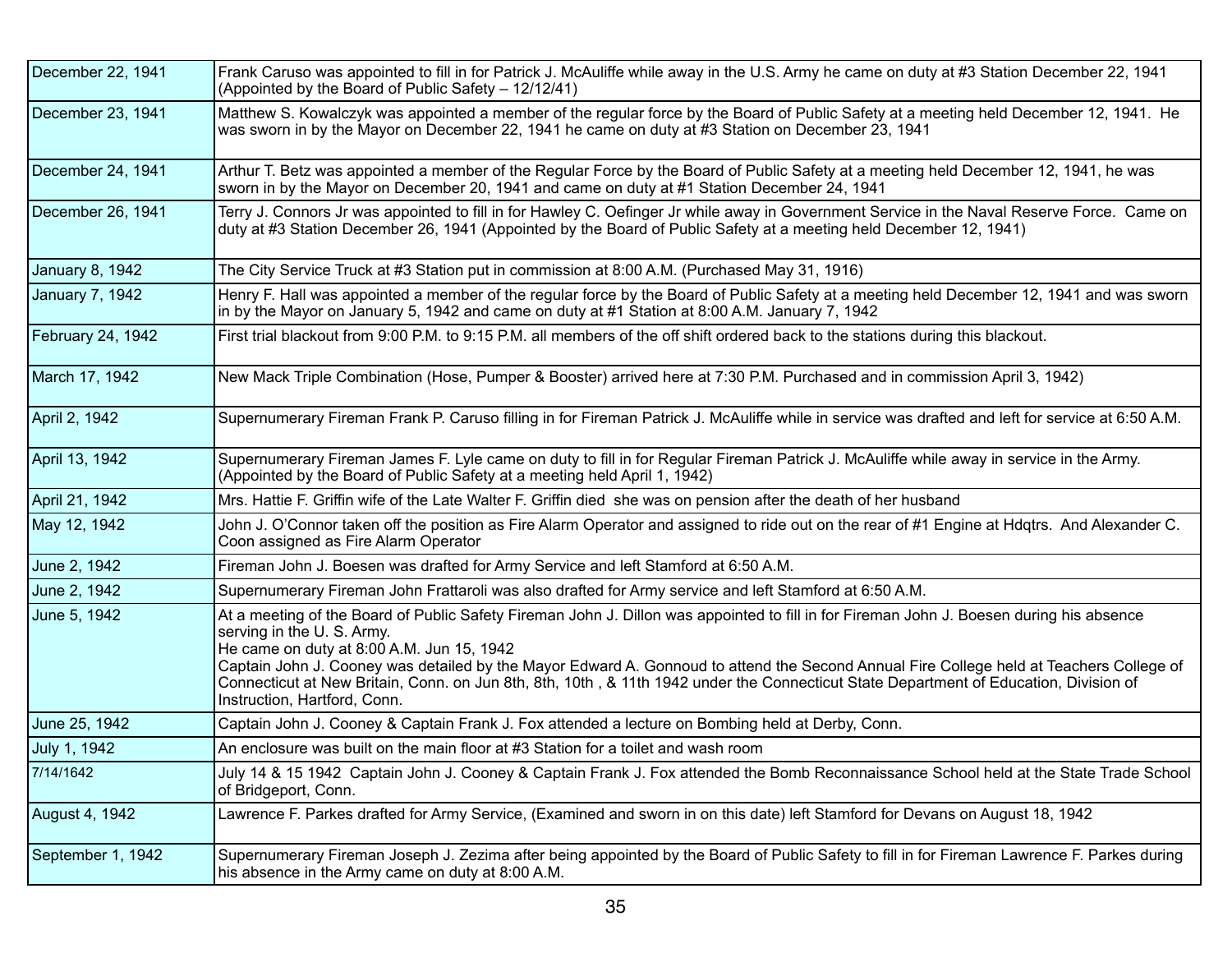| September 15, 1942 | Supernumerary Fireman James P. Smith left for Camp Devans as he had been drafted for the Army.                                                                                                                                                                                                                                                                                                                                                                                                                        |
|--------------------|-----------------------------------------------------------------------------------------------------------------------------------------------------------------------------------------------------------------------------------------------------------------------------------------------------------------------------------------------------------------------------------------------------------------------------------------------------------------------------------------------------------------------|
| September 15, 1942 | Captain Seth A. Ferris (Retired) died                                                                                                                                                                                                                                                                                                                                                                                                                                                                                 |
| October 1, 1942    | Supernumerary Fireman John M. Ostrosky volunteered for service in the Navy and left Stamford on this date.                                                                                                                                                                                                                                                                                                                                                                                                            |
| October 14, 1942   | Supernumerary Fireman John F. Epifanio drafted and left for Fort Devans                                                                                                                                                                                                                                                                                                                                                                                                                                               |
| November 10, 1942  | New Roof installed on #3 Station (Completed on this date)<br>Mayor Charles E. Moore appointed the following as members of the Board of Public Safety November 14, 1942<br>John Roberts - Chairman, 23 Third St.<br>James Wright - Police, 812 Summer St.<br>Kenneth W. Carter, Fire Dept. 107 Glenbrook Road                                                                                                                                                                                                          |
| December 2, 1942   | David W. Burke drafted for Army Service (Examined and sworn in on this date) left for Fort Devans On December 16, 1942                                                                                                                                                                                                                                                                                                                                                                                                |
| January 1, 1943    | In what became know as the "Sarner's Fire," the Harris Block on Atlantic St. was gutted by fire. Loss \$200,000.                                                                                                                                                                                                                                                                                                                                                                                                      |
| January 1, 1943    | There was a second alarm fire at 2:05 A.M. EWT for a fire at 328 Atlantic St. with an estimated loss of \$250.00 The following Companies<br>responded to a Call From the Chief Veit for help: Springdale, Glenbrook, Belltown and Turn-of-River. While this fire was burning we received<br>another alarm for a fire at 101 Richmond Hill Ave. Chief sent word to the Chief of Geenwich to come up and take care of that fire. Chief Potter<br>of Greenwich came up with the departments from CosCob and Sound Beach. |
| January 1, 1943    | Fire at 328 Atlantic St. which caused a loss of over \$191,000 it done damage to three adjoining buildings.                                                                                                                                                                                                                                                                                                                                                                                                           |
| January 5, 1944    | Kenneth W. Carter resigned from the Board of Public Safety.                                                                                                                                                                                                                                                                                                                                                                                                                                                           |
| January 12, 1943   | The heat at Central Fire Station was converted over to Coal from Oil on account of the oil shortage                                                                                                                                                                                                                                                                                                                                                                                                                   |
| January 23, 1943   | January 23, 1943 #3 Truck responding to a Call to rescue a body from Mill River skidded on the icy road at the corner of West Main St. and<br>Greenwich Ave and damaged the Truck and broke the 40' Extension Ladder and the 28' & 21' ladders. And hit four cars at the side of the road<br>between Greenwich Ave and the bridge at the Diamond Ice Co. Fireman Thomas J. Riley was driving and Acting Captain Maurice H. Clark and<br>Matthew Kowalczyk was on the Truck with him.                                  |
| January 25, 1943   | Supernumerary Fireman Henry C. Dugdale Jr was appointed by the Board of Public Safety to fill in for Fireman David W. Burke while in service.<br>Came on duty at 8:00 A.M.                                                                                                                                                                                                                                                                                                                                            |
| February 3, 1944   | Delegation of Police headed by Chief John B. Brennan and Firemen headed by Chief Victor H. Veit attended the funeral and paid their last<br>respects to the Rev. Gerald Cunningham former Rector of St. John's Episcopal Church, 628 Main Street.                                                                                                                                                                                                                                                                     |
| February 9, 1943   | Fireman Matthew S. Kowalczyk drafted by the Government for Military service and left Stamford on this date.                                                                                                                                                                                                                                                                                                                                                                                                           |
| February 12, 1943  | John Roberts Chairman Board of Public Safety died                                                                                                                                                                                                                                                                                                                                                                                                                                                                     |
| February 13, 1943  | Two second Alarms in one day –Station 214 at 3:10 am. 255 Fairfield Ave. and 119 at 1:25 P.M. 30 Main St.                                                                                                                                                                                                                                                                                                                                                                                                             |
| February 14, 1943  | Supernumerary Fireman Howard Marschall appointed and came on duty to fill in for Matthew S. Kowalczyk who was drafted for Military Service.                                                                                                                                                                                                                                                                                                                                                                           |
| April 9, 1943      | Supernumerary Fireman John J. Dillon hired to fill in for Regular Fireman John J. Boesen drafted and left for Military Service.                                                                                                                                                                                                                                                                                                                                                                                       |
| April 15, 1943     | Fireman Stanley Swiatowicz drafted and left for Military Service.                                                                                                                                                                                                                                                                                                                                                                                                                                                     |
| May 1, 1943        | Supernumerary Fireman John J. Baran appointed by the Mayor to fill in for Fireman Stanley Swiatowicz for the duration of the time he is in<br>Military Service On duly May 1 <sup>st</sup> , 1943.                                                                                                                                                                                                                                                                                                                    |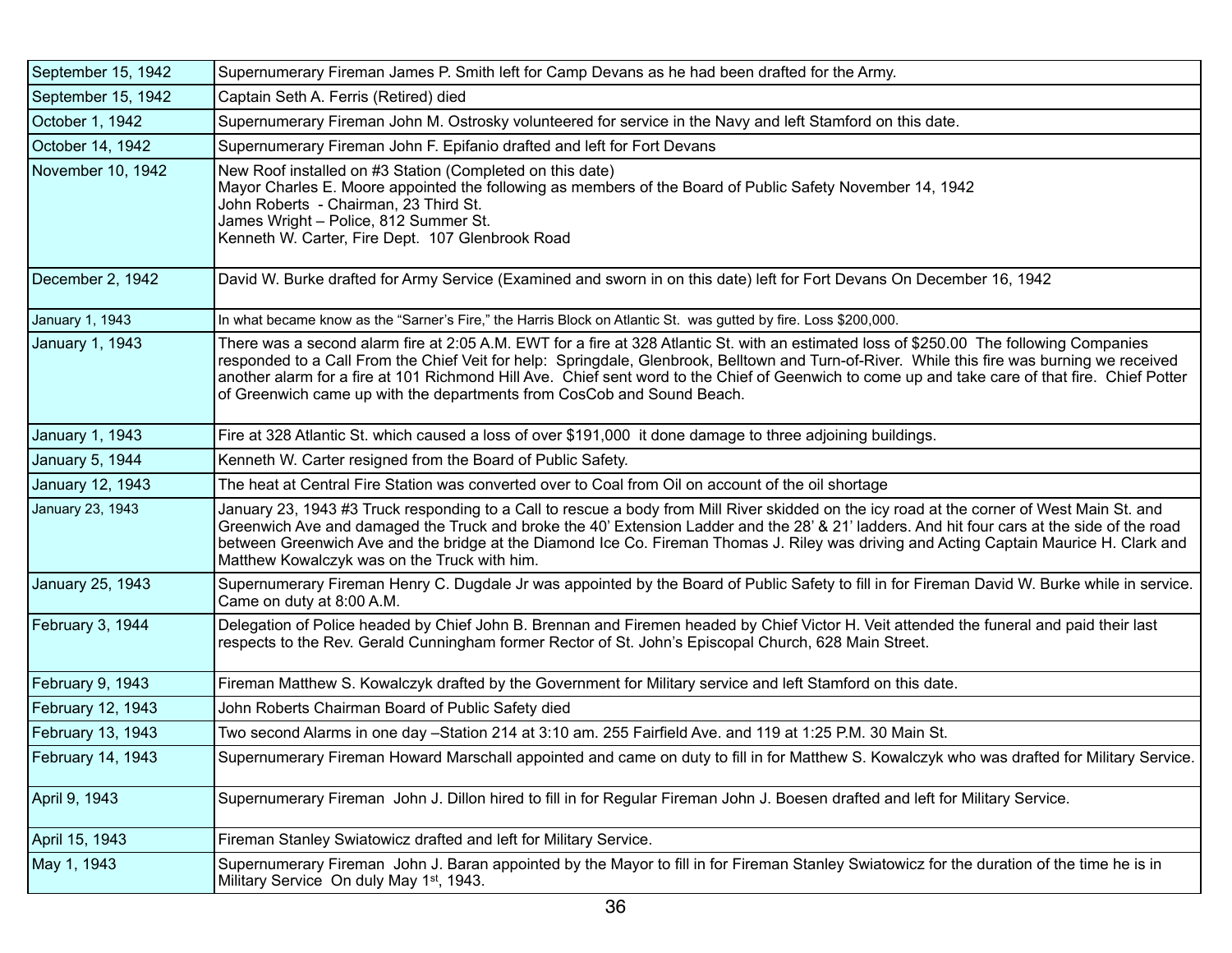| May 6, 1943       | Supernumerary Fireman Edward J. Kerrigan appointed by the Mayor to fill in for Regular Fireman John J. Boesen as Supernumerary Fireman<br>John J. Dillon left Military Service.                                                                                                                                                                                           |
|-------------------|---------------------------------------------------------------------------------------------------------------------------------------------------------------------------------------------------------------------------------------------------------------------------------------------------------------------------------------------------------------------------|
| May 11, 1943      | Fireman Raymond C. Duane left for Service in the U.S. Navy                                                                                                                                                                                                                                                                                                                |
| June 19, 1943     | Supernumerary Fireman Charles Skiba appointed by the Mayor to fill in for Fireman Raymond C. Duane while in service. Came on duty on<br>June 20, 1943                                                                                                                                                                                                                     |
| July 2, 1943      | Edward O. Jansen appointed to the Board of Public Safety by the Mayor and made Chairman of the Board.                                                                                                                                                                                                                                                                     |
| August 16, 1943   | John J. Kokoska left for Military Service (Navy) (Drafted)                                                                                                                                                                                                                                                                                                                |
| August 21, 1943   | John P. Kotos pensioned off.                                                                                                                                                                                                                                                                                                                                              |
| August 24, 1943   | Terrance J. Conners Jr hired to fill the vacancy of Fireman Hawley C. Oefinger Jr was drafted and left for military service. (Army) (He was a<br>Supernumerary Fireman)                                                                                                                                                                                                   |
| September 1, 1943 | Deputy Chief Lewis Y. Krom retired                                                                                                                                                                                                                                                                                                                                        |
| October 9, 1943   | Captain Ernest B. Lamb appointed Deputy Chief<br>Fireman James R. Murray appointed Captain<br>Supernumerary Fireman Howard Marschall appointed to the Regular Force                                                                                                                                                                                                       |
| October 11, 1943  | James Wright, Republican Members of the Board of Public Safety resigned from the Safety Board.                                                                                                                                                                                                                                                                            |
| October 13, 1943  | Thomas F. Richardson assigned to the position of Clerk of Department                                                                                                                                                                                                                                                                                                      |
| October 18, 1943  | John J. O'Connor #1 returned to regular Fire Duty and James M. Maloney assigned as Fire Alarm Operator on this date.                                                                                                                                                                                                                                                      |
| October 22, 1943  | Former Deputy Chief L. Y. Krom and Fireman John P. Kotos presented with retirement certificates from the City of Stamford and wrist watches<br>from the Stamford Firemen's Assn. This took place in the Recreation Room at Headquarters where Mayor Chas. E. Moore and the Chairman of<br>the Safety Board E. O. Jansen spoke to the entire membership of the department. |
| October 27, 1943  | Dr. Chas. E. Prange appointed a member of the Board of Public Safety to succeed James Wright.                                                                                                                                                                                                                                                                             |
| November 1, 1943  | Fireman Thomas F. Maher died at the Stamford Hospital at 3:20 A.M. Cause - Heart Trouble.                                                                                                                                                                                                                                                                                 |
| November 1, 1943  | Three men overcome with illuminating gas at a fire at 42 State St., at 9:21 P.M. Acting Deputy Chief C. H. Speh, Captain James R. Murray and<br>Fireman Harry Goettel. Capt. Murray taken to hospital where he was revived and later returned to the scene of the fire and returned to duty.                                                                              |
| November 5, 1943  | At a meeting of the Board of Public Safety held on November 5 <sup>th</sup> 1943 the following Supernumerary Firemen were appointed members of the<br>Regular Force. John J. Baran, Henry C. Dugdale, Jr.                                                                                                                                                                 |
| November 9, 1943  | John T. Baran and Henry C. Dugdale, Jr., were sworn in by Mayor Charles e. Moore as permanent members of the Fire Det. Time starts as of<br>this date.                                                                                                                                                                                                                    |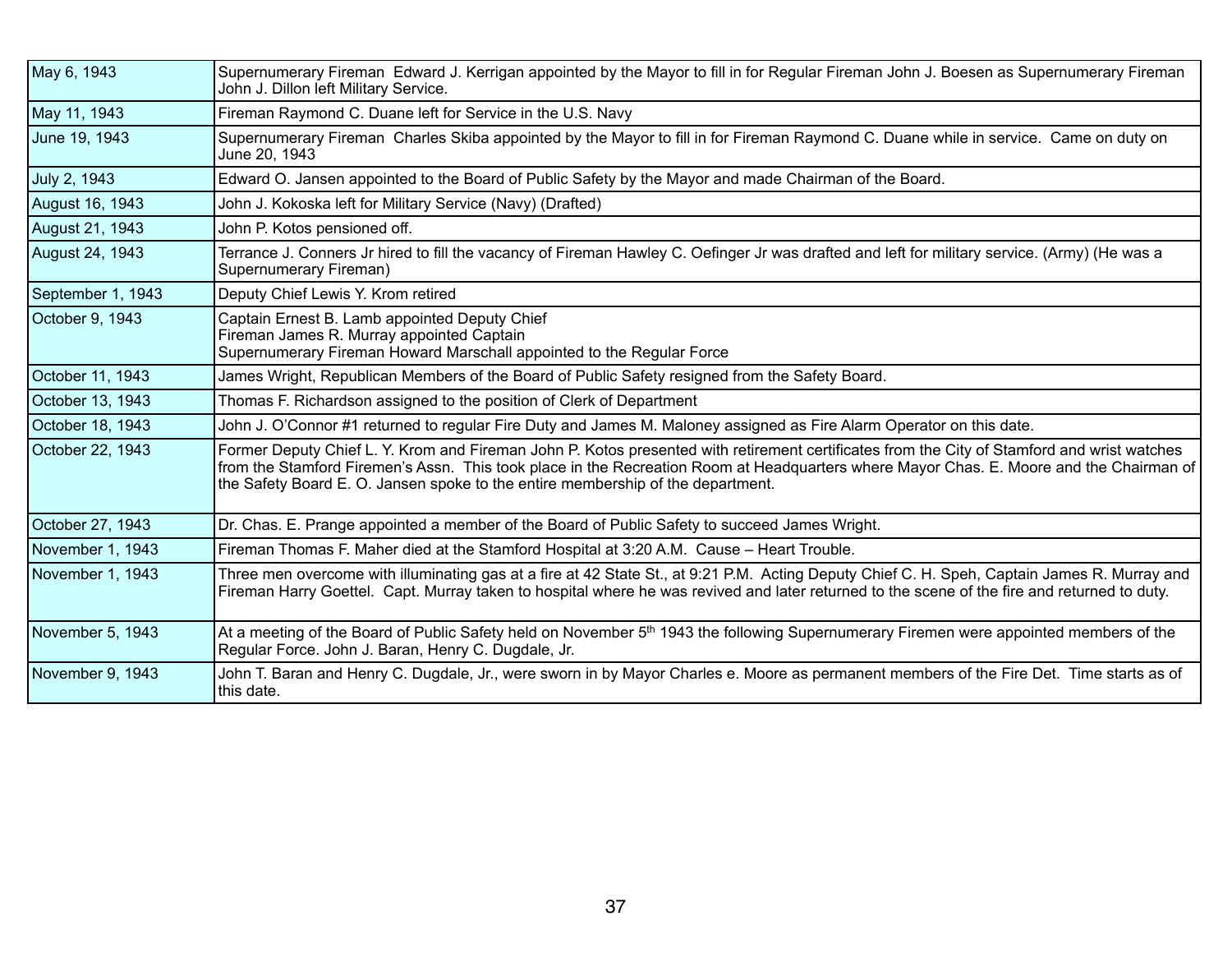| November 10, 1943 | The following list taken from the Stamford Advocate November 16, 1943 (Ten pass Exam for Fire Dept. Supernumeraries) Examinations held<br>at Central Fire Station - Wednesday, November 10, 1943<br>The following list taken from the Stamford Advocate November 16, 1943 (Ten pass Exam for Fire Dept. Supernumeraries) Examinations held<br>at Central Fire Station - Wednesday, November 10, 1943<br>Edward Goldkopf, 10 Washington Court<br>Ambrose Pleasic, 71 Willowbrook Ave.<br>William Beirne, 243 Cove Road<br>Thomas Byrne, 30 Rugby St.<br>John Egan, 53 Anderson St.<br>Walter Donovan, 16 High St.<br>James Monaco, 137 New Spruce St.<br>Louis Hojnacki, 42 Dyke Lane<br>William F. Hamm, 49 Congress St.<br>Ablert Macsata, 34 Hawthorne St.                                                                                                                                                                                                |
|-------------------|-------------------------------------------------------------------------------------------------------------------------------------------------------------------------------------------------------------------------------------------------------------------------------------------------------------------------------------------------------------------------------------------------------------------------------------------------------------------------------------------------------------------------------------------------------------------------------------------------------------------------------------------------------------------------------------------------------------------------------------------------------------------------------------------------------------------------------------------------------------------------------------------------------------------------------------------------------------|
| November 11, 1943 | Fireman David W. Burke who was held in the U.S. Army since December 16, 1942 was discharged from the army and returned to duty as a<br>First Grade Fireman at #1 Station.                                                                                                                                                                                                                                                                                                                                                                                                                                                                                                                                                                                                                                                                                                                                                                                   |
| November 16, 1943 | On this date the Common Council and the Board of Appropriation at a joint meeting approved the Amounts of \$3400. for a Second Deputy<br>Chief, and \$2600. for an additional Captain, make the total number of captains 8 instead of 7.                                                                                                                                                                                                                                                                                                                                                                                                                                                                                                                                                                                                                                                                                                                    |
| November 18, 1943 | At the final meeting of the Common Council and the Board of Appropriating Board on the 1943-44 Budget the previously passed appropriation<br>for \$3400. for the second Deputy Chief in the Fire Dept., was called back and reconsidered. On a vote of 10-2 this appropriation was denied,<br>after previously being passed on a vote of 8-5. the appropriation of \$2600. for the 8 <sup>th</sup> captain in the Fire Dept. was not recalled.                                                                                                                                                                                                                                                                                                                                                                                                                                                                                                              |
| November 23, 1943 | Captain James E. Wilson (Retired) died.                                                                                                                                                                                                                                                                                                                                                                                                                                                                                                                                                                                                                                                                                                                                                                                                                                                                                                                     |
| December 10, 1943 | Fireman Victor W. Kurth was appointed by the Board of Public Safety as the 8 <sup>th</sup> captain in the Fire Dept., and whose duties were to be a<br>Floating Captain in the three fire stations, filling in during the swing period of the captains at each station. His schedule to be as follows: First<br>day at Headquarters as an extra captain, riding and in command of either #1 Engine or #1 Truck as the case warranted. The second day, at<br>Headquarters as the only captain and taking over the regular captains duties. The third day, take over the duties of the captain at #2 Station.<br>The 4 <sup>th</sup> day, take over the duties of the captain at #3 Station. At the end of the 4 <sup>th</sup> day swing over to Night duty and repeat the same routine as<br>on day duty. After having completed four nights have a regular 24 hour tour off. Captain V. W. Kurth was sworn in and on duty as a captain on<br>Dec. 11, 1943. |
| December 10, 1943 | Supernumerary Fireman James J. Lyle was appointed by the Board of Public Safety as a permanent member to fill the vacancy made by the<br>promotion of Victor W. Kurth. Sworn in and on duty as such on Dec. 11, 1943.                                                                                                                                                                                                                                                                                                                                                                                                                                                                                                                                                                                                                                                                                                                                       |
| December 11, 1943 | Fireman Victor W. Kurth appointed and sworn in by Mayor Charles E. Moore as a captain.                                                                                                                                                                                                                                                                                                                                                                                                                                                                                                                                                                                                                                                                                                                                                                                                                                                                      |
| December 11, 1943 | Supernumerary Fireman James J. Lyle appointed as a member of the Regular Force and worn in by Mayor Charles E. Moore.                                                                                                                                                                                                                                                                                                                                                                                                                                                                                                                                                                                                                                                                                                                                                                                                                                       |
| January 31, 1944  | At a Meeting of the Board of Public Safety the following men were appointed Supernumerary Firemen:<br>James T. Monaco, Louis Jojnacki, John Egan, Walter Donovan                                                                                                                                                                                                                                                                                                                                                                                                                                                                                                                                                                                                                                                                                                                                                                                            |
| February 1, 1944  | Supernumerary Firemen Frank DeVito and Daniel Wortman resigned.                                                                                                                                                                                                                                                                                                                                                                                                                                                                                                                                                                                                                                                                                                                                                                                                                                                                                             |
| February 15, 1944 | Supernumerary Fireman James T. Monaco started working as an Active Supernumerary Fireman at Headquarters at 8:00am with group #4.                                                                                                                                                                                                                                                                                                                                                                                                                                                                                                                                                                                                                                                                                                                                                                                                                           |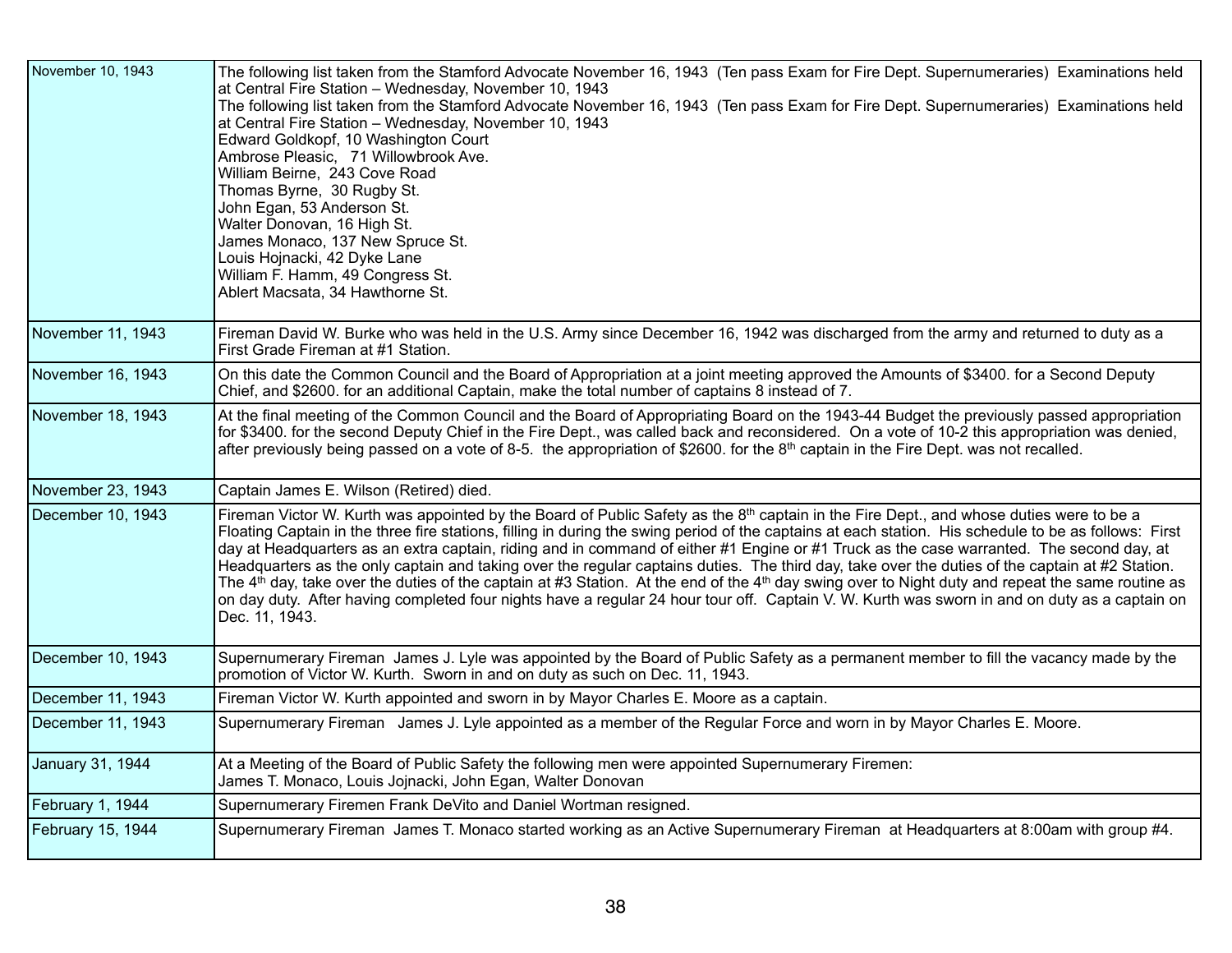| February 18, 1944 | The appointment by the Mayor Charles E. Moore of William R. Carey to be the third member of the Board of Public Safety was made public on<br>this date. This appointment was made to fill the vacancy made by the resignation of Kenneth W. Carter on January 5, 1944.                                                                                                                                                                                                                                                                                                                                                                                                                                                                                                                                                             |
|-------------------|------------------------------------------------------------------------------------------------------------------------------------------------------------------------------------------------------------------------------------------------------------------------------------------------------------------------------------------------------------------------------------------------------------------------------------------------------------------------------------------------------------------------------------------------------------------------------------------------------------------------------------------------------------------------------------------------------------------------------------------------------------------------------------------------------------------------------------|
| May 20, 1944      | Fireman Francis J. O'Grady submitted application for retirement to the Chief and Members of the Board of Public Safety, to be effective June<br>$1st$ , 1944.                                                                                                                                                                                                                                                                                                                                                                                                                                                                                                                                                                                                                                                                      |
| February 21, 1944 | Supernumerary Fireman Louis Jojnacki started working as an Active Supernumerary Fireman at Headquarters with group #2.                                                                                                                                                                                                                                                                                                                                                                                                                                                                                                                                                                                                                                                                                                             |
| February 21, 1944 | Supernumerary Fireman John Egan started working as an Active Supernumerary Fireman at Headquarters at 6:00pm with group #6.                                                                                                                                                                                                                                                                                                                                                                                                                                                                                                                                                                                                                                                                                                        |
| February 22, 1944 | On this date a 1937 Master Black Coach was turned over to the Fire Dept. from the Health Department, at the approval of the Mayor and<br>Finance Commissioner. Serial Number 2GB12-8962. Motor Number 316341. Key to Ignition & door 8135. Glove compartment - 8193. Tires<br>1709329, 12580229; 417818, 600x16USR, ZA231950.                                                                                                                                                                                                                                                                                                                                                                                                                                                                                                      |
| February 23, 1944 | On this date the Board of Public Safety appointed the following three men to the Supernumerary Force, subject to their passing physical<br>examinations: William Bierne, Edward Goldkopf, Albert Mascata<br>At this meeting it was also recommended by E. O. Jansen, Chairman of the Board of Public Safety, that the Active Supernumerary Firemen be<br>allowed to step in pay the same as a regular fireman. This was granted. See Safety Bd. Resolution of this date.                                                                                                                                                                                                                                                                                                                                                           |
| February 25, 1944 | Supernumerary Firemen Edward Goldkopf and William Bierne were Sworn in by Mayor Charles E. Moore.                                                                                                                                                                                                                                                                                                                                                                                                                                                                                                                                                                                                                                                                                                                                  |
| March 6, 1944     | Supernumerary Firemen Goldkopf and Bierne Started working Goldkopf at #2 Sta. at 8 AM---Bierne at #1 Sta. at 6 PM.                                                                                                                                                                                                                                                                                                                                                                                                                                                                                                                                                                                                                                                                                                                 |
| March 10, 1944    | William R. Palmer (Retired) died                                                                                                                                                                                                                                                                                                                                                                                                                                                                                                                                                                                                                                                                                                                                                                                                   |
| March 10, 1944    | William R. Palmer, retired since March 1, 1935, died from a Heart Attach while chopping wood at his home.                                                                                                                                                                                                                                                                                                                                                                                                                                                                                                                                                                                                                                                                                                                          |
| March 13, 1944    | Board of Public Safety passed a resolution to continue the payment of pension to the wife of William R. Palmer. The amount remained the<br>same as that which was paid to the deceased, \$1100.                                                                                                                                                                                                                                                                                                                                                                                                                                                                                                                                                                                                                                    |
| March 31, 1944    | Deputy Chief E. B. Lamb submitted application for retirement to the Chairman of the Board of Public Safety, Edward O. Jansen, to be effective<br>May 1, 1944.                                                                                                                                                                                                                                                                                                                                                                                                                                                                                                                                                                                                                                                                      |
| April 3, 1944     | At a Special Meeting of the Common Council and Board of Appropriation a request for an appropriation for the Retirement of Deputy Chief<br>Lamb was refused on a vote of 7-2.                                                                                                                                                                                                                                                                                                                                                                                                                                                                                                                                                                                                                                                      |
| April 21, 1944    | Another Special Meeting was called by Mayor Charles E. Moore and this time an appropriation for the retirement of Deputy Chief Lamb was<br>approved by a vote of 9-0.                                                                                                                                                                                                                                                                                                                                                                                                                                                                                                                                                                                                                                                              |
| April 27, 1944    | At a meeting in the Mayors Office of the Mayor, Chas E. Moore and the Board of Public Safety (Edward O. Jansen, Chairman; Dr. C. E. Prange<br>& William R. Carey) also Ben Massell of the Advocate and Julian Schwartz of Radio Station W. S. R. R. Fireman Thomas F. Richardson was<br>given a hearing during which he requested that the difference in pay between a captain and first grade fireman. Was promised that his request<br>would be given every consideration.<br>Following the same meeting Captain Charles H. Speh was appointed to the office of Deputy Chief of the Fire Department to fill the vacancy<br>made by the retirement of Deputy Chief Ernest B. Lamb on May 1944. Deputy Chief C. H. Speh was sworn in and assumed the duties of the<br>Deputy Chief of the Stamford Fire Department on May 1, 1944. |
| May 12, 1944      | At a meeting in the Mayors Office the Mayor, Chas E. Moore, & Board of Public Safety (E. O. Jansen, Chairman; Dr. C. E. Prange & W. R.<br>Carey) Fireman Joseph Kozma was appointed captain to fill the vacancy made by the promotion of Deputy Chief Chas. H. Speh. Also Frank L.<br>Caruso (in military service) was appointed as a regular member of the department.                                                                                                                                                                                                                                                                                                                                                                                                                                                            |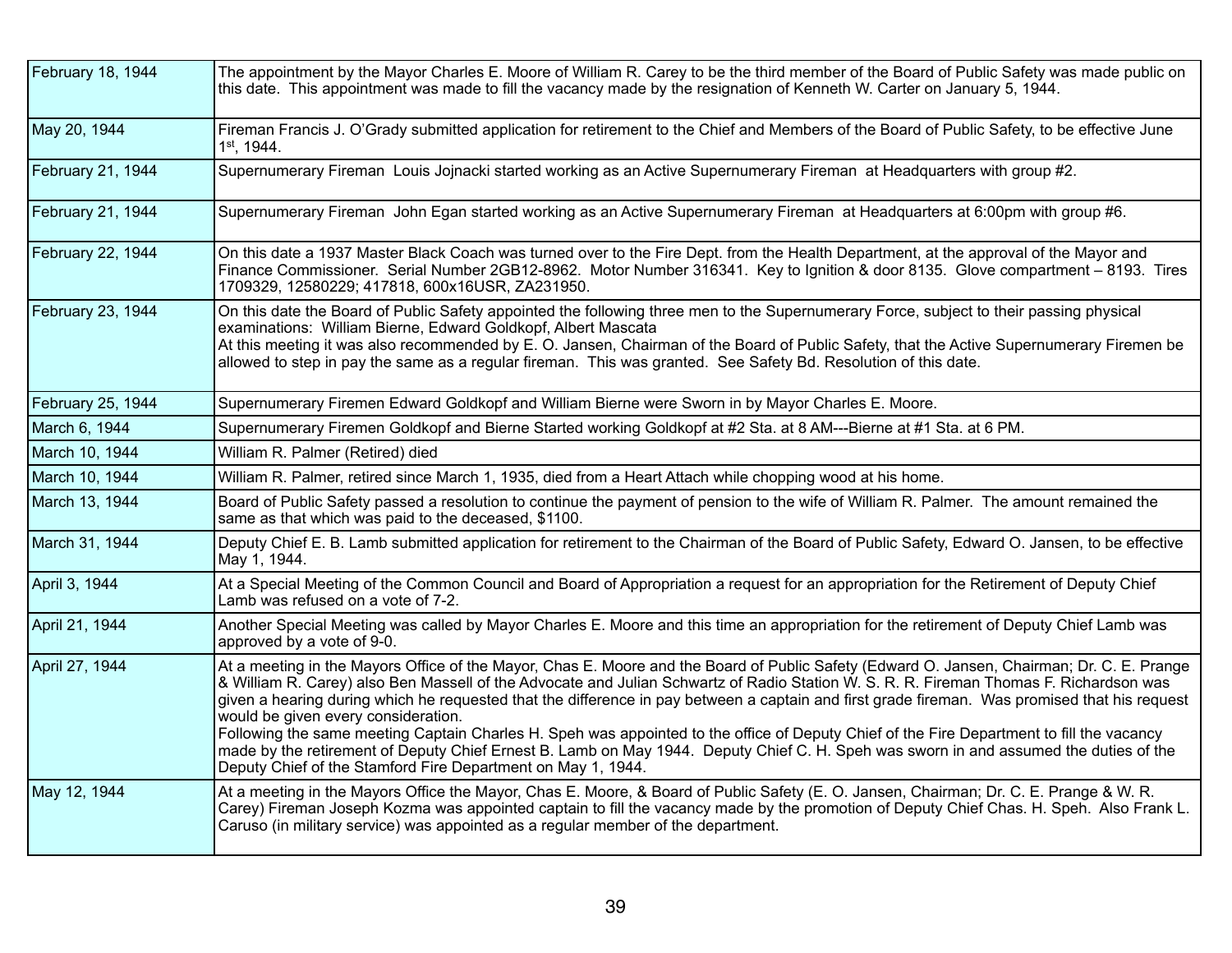| May 26, 1944       | Board of Public Safety approved retirement application of Francis J. O'Grady and referred it to the Board of Public Safety. Also at the same<br>meeting the Mayor and Board of Public Safety Approved the request of Fireman Thomas F. Richardson, that he be paid the difference between<br>a First Grade Fireman and that of a captain, retroactive to Oct. 9, 1943.                                                                                                                                                                                                                                                                                                                                                                                                                                                                                                             |
|--------------------|------------------------------------------------------------------------------------------------------------------------------------------------------------------------------------------------------------------------------------------------------------------------------------------------------------------------------------------------------------------------------------------------------------------------------------------------------------------------------------------------------------------------------------------------------------------------------------------------------------------------------------------------------------------------------------------------------------------------------------------------------------------------------------------------------------------------------------------------------------------------------------|
| June 5, 1944       | Retired Fireman Charles E. Schneider died suddenly while at work at 9:45 pm at Pitney -Bowes Factory at 583 Pacific Street.                                                                                                                                                                                                                                                                                                                                                                                                                                                                                                                                                                                                                                                                                                                                                        |
| June 12, 1944      | The Board of Appropriation by a vote of 6 against and 3 for it refused the request of the Mayor and the Safety Board to give Fireman Thomas R.<br>Richardson \$200. difference between a first grade fireman and that of a captain, retroactive to Oct. 9, 1943. The 3 favorable votes were cast by<br>Councilmen Harington, Kelly & Daddona. Of the remaining 10 members four were not present M. Genovese, Dave McGourty, M.D., Daniel<br>McInerney, Charles T. McKean. The six members that opposed this request were: James J. Costanzo, M.D., Daniel F. B. Hickey, E. Everett<br>Rowell, Paul T. Osterby, Ralph Rich and Ernest V. Troost. Rowell, Osterby, Hickey & Troost expressed the opinion that they were against the<br>appropriation because no rating was to go with the request.                                                                                   |
| June 30, 1944      | Another Meeting of the Appropriating Board was called by Mayor Charles E. Moore. requesting \$200. as extra compensation for Fire<br>Department Clerk (T.Richardson) retroactive to Nov. 1, 1943. At this meeting this item which was the first on the call was not brought up at all.<br>When pressed for an explanation Mayor Moore said the item was being withdrawn because he felt it would receive unfavorable consideration.<br>It is to be brought up again on a later date.                                                                                                                                                                                                                                                                                                                                                                                               |
| July 1, 1944       | Appointed Active Supernumeraries to replace Zezima and Egan were Albert W. Macsata and Thomas Byrne.                                                                                                                                                                                                                                                                                                                                                                                                                                                                                                                                                                                                                                                                                                                                                                               |
| July 28, 1944      | Ambrose Pleasic, 71 Willowbrook Avenue appointed Supernumerary by Board of Public Safety.                                                                                                                                                                                                                                                                                                                                                                                                                                                                                                                                                                                                                                                                                                                                                                                          |
| September 7, 1944  | Capt. John J. Cooney died at his home at 8:50am as the result of a stroke after a lingering illness.                                                                                                                                                                                                                                                                                                                                                                                                                                                                                                                                                                                                                                                                                                                                                                               |
| September 25, 1944 | At a joint meeting of the Common Council and Board of Appropriation on this date \$200. Additional Annual Compensation was voted for<br>Fireman T. F. Richardson, who acts as departmental clerk. The vote was 8 votes for it and 2 votes against it. The members for it were: M.A.<br>Genovese, Daniel F. B. Hickey, Daniel J. McInerney, Charles T. McKean, Peter E. Daddona, James W. Harrington, Ralph Rich and Ernest V.<br>Troost. Those against it were Dr. James J. Costanzo and Paul T. Osterby. Three members were absent - Dr. E. E. Rowell, Dr. D. P. McGourty<br>and S. Kelly.                                                                                                                                                                                                                                                                                        |
| October 2, 1944    | On this date Mechanical Supervisor, C. B. Krom presented his application for retirement to Mayor C. E. Moore, Chief V. H. Veit and E. O.<br>Jansen, Chairman of the Board of Public Safety, requesting retirement on October 15, 1944.                                                                                                                                                                                                                                                                                                                                                                                                                                                                                                                                                                                                                                             |
| October 6, 1944    | Fireman William J. McCarthy of Engine Company No. 1 died at the Roosevelt Hospital, New York City, after having been there since Sept. 25,<br>1944. Reported on sick leave with Asthmas & Bronchitis on Sept. 6, 1944. Buried on Monday Oct. 9, 1944.                                                                                                                                                                                                                                                                                                                                                                                                                                                                                                                                                                                                                              |
| October 10, 1944   | At a Meeting of the Board of Public Safety and the Board of Trustees of the Firemen's Pension Fund it was voted to grant the John Kurz request<br>of Sept. 28, 1944 to be taken from the Veteran Reserve Force and returned to active duty as a regular fireman. Also the retirement of<br>Mechanical Supervisor Charles B. Krom was approved to be effective Nov. 1, 1944. also Ambrose Pleasic, who was appointed to the<br>Supernumerary Force on July 28, 1944 and was to report as an Active Supernumerary on August 16, 1944 but failed to do so because a better<br>proposition being offered to him at the Noroton Post Office, wrote to the Board of Public Safety stating that he would accept a permanent<br>appointment as a fireman but would not accept an appointment as a temporary fireman. The Board voted to have him appear in person to<br>make this request. |
| October 16, 1944   | John Kurz who had been on the Veteran Reserve list started work at # Station as Fire Alarm Operator                                                                                                                                                                                                                                                                                                                                                                                                                                                                                                                                                                                                                                                                                                                                                                                |
| October 23, 1944   | Board of Appropriation approved the resignation of Mech. Sup. Charles B. Krom effective November 1, 1944.                                                                                                                                                                                                                                                                                                                                                                                                                                                                                                                                                                                                                                                                                                                                                                          |
| November 21, 1944  | At the Annual Meeting of the Common Council and Board of Appropriation the sum of \$26,100. was approved for 9 Captains in the Stamford<br>Fire Department. This will again provide for a Captain of #1 Truck Company, since there has been no Captain for that post since October 9,<br>1943. The entire personnel of the department will now be 79 members instead of 78.                                                                                                                                                                                                                                                                                                                                                                                                                                                                                                        |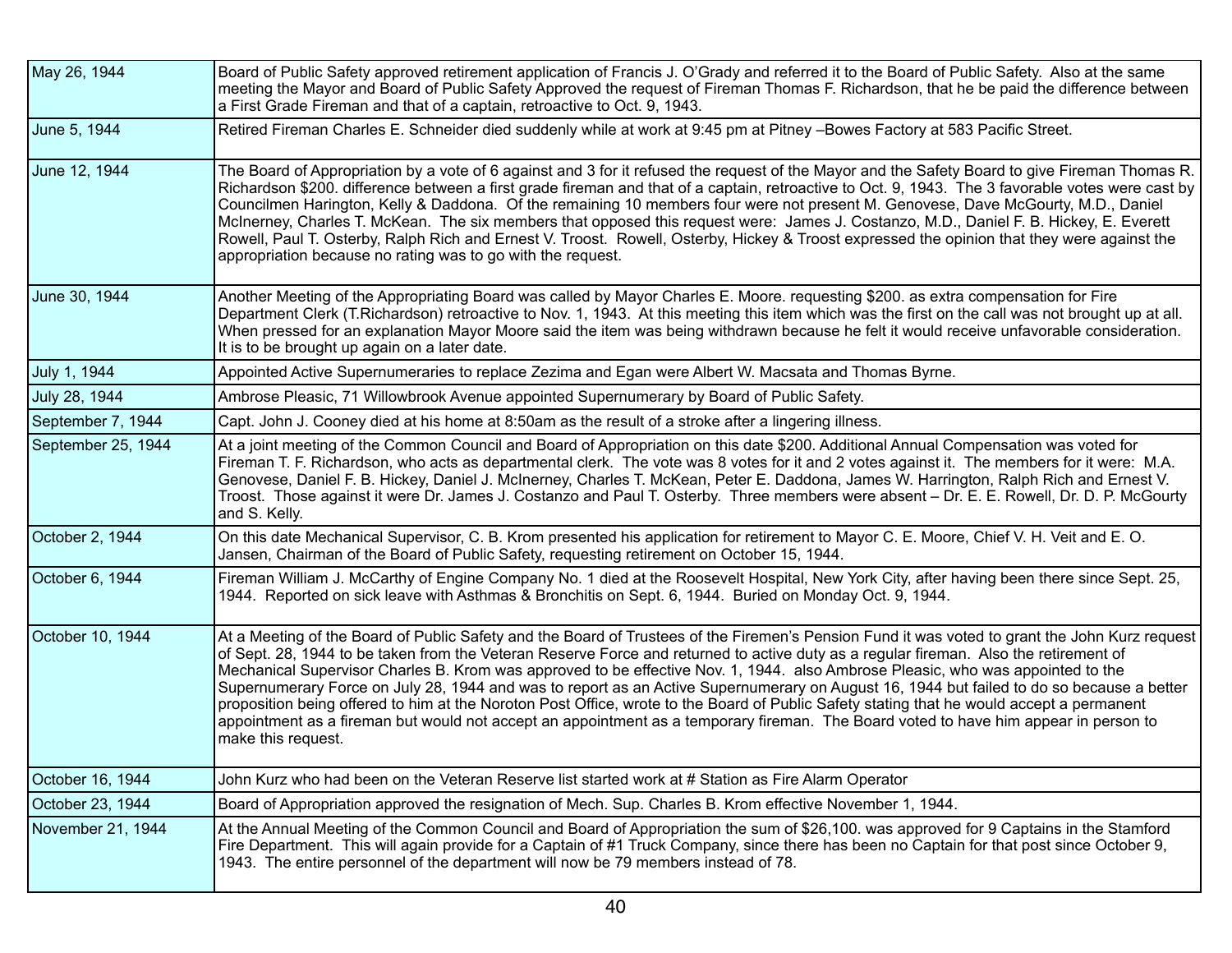| November 30, 1944 |                                                                                                                                                                                                                                                                                                                                                                                                                                                                                                                                                                                                                                                                                                                                                                                                                                                                                                                                                                                                                                                                                                                                     |
|-------------------|-------------------------------------------------------------------------------------------------------------------------------------------------------------------------------------------------------------------------------------------------------------------------------------------------------------------------------------------------------------------------------------------------------------------------------------------------------------------------------------------------------------------------------------------------------------------------------------------------------------------------------------------------------------------------------------------------------------------------------------------------------------------------------------------------------------------------------------------------------------------------------------------------------------------------------------------------------------------------------------------------------------------------------------------------------------------------------------------------------------------------------------|
| December 8, 1944  | Fireman Joseph F. Lonergan filed application for retirement with Chief V. H. Veit on this date. Retirement to be effective Jan. 1, 1945.                                                                                                                                                                                                                                                                                                                                                                                                                                                                                                                                                                                                                                                                                                                                                                                                                                                                                                                                                                                            |
| December 8, 1944  | Examination for the Supernumerary force was held at the Central Fire Station at 8PM under the direction of Commissioners Jansen, Prange<br>and Carey. The following nine men took the examination:-Thomas F. McAuliffe-Harold J. Redfern-Joseph C. Rose-Walter D. Scollard-Daniel<br>Sileo-John M. White=Daniel Remling Jr.-Benjamin Lockwood-Nunzio Lupo.                                                                                                                                                                                                                                                                                                                                                                                                                                                                                                                                                                                                                                                                                                                                                                          |
| December 16, 1944 | Fireman Nicholas J. Gorman retired. Retirement approved by the Board of Appropriation on Dec. 11, 1944. To receive one-half pay.                                                                                                                                                                                                                                                                                                                                                                                                                                                                                                                                                                                                                                                                                                                                                                                                                                                                                                                                                                                                    |
| December 17, 1944 | Captain Benjamin Bouton filed application for retirement with Chief Veit to be effective Jan. 1, 1945.                                                                                                                                                                                                                                                                                                                                                                                                                                                                                                                                                                                                                                                                                                                                                                                                                                                                                                                                                                                                                              |
| December 29, 1944 | The Board of Public Safety approved applications for retirement of Captain B. F. Bouton and Fireman Joseph F. Lonergan. Both to be effective<br>January 1, 1945.                                                                                                                                                                                                                                                                                                                                                                                                                                                                                                                                                                                                                                                                                                                                                                                                                                                                                                                                                                    |
| December 30, 1944 | The Mayor, the Board of Public Safety (Commissioners E. O. Jansen, W. R. Carey & Dr. C. E. Prange) and Chief V. H. Veit presented retirement<br>watches to M. F. Donovan, retired July 1, 1944; Mech. C. B. Krom, retired Nov. 1, 1944; N. J. Gorman, retired Dec. 16, 1944. F. J. O'Grady who<br>retired June 1, 1944 also was to have received a watch but failed to show up. The presentations were made after 6pm roll call in the recreation<br>room at Hdgts., before the entire personnel of the Fire Department.                                                                                                                                                                                                                                                                                                                                                                                                                                                                                                                                                                                                            |
| July 1, 1944      | Supernumerary Firemen Joseph J. Zezima and John F. Egan were appointed regular firemen by the Board of Public Safety to replace Fireman<br>Francis J. O'Grady, who retired June 1, and Fireman Michael F. Donovan, whose request for retirement was approved last night.                                                                                                                                                                                                                                                                                                                                                                                                                                                                                                                                                                                                                                                                                                                                                                                                                                                            |
| January 2, 1945   | On this date Chief Veit was informed by Mayor Moore that Captain B. F. Bouton and Fireman Joseph F. Lonergan were to be called back to<br>regular duty until their retirements were approved by the Board of Appropriation, what was expected to be held on January 9, 1945.                                                                                                                                                                                                                                                                                                                                                                                                                                                                                                                                                                                                                                                                                                                                                                                                                                                        |
| January 2, 1945   | The following is the text of a resolution of the Common Council to block the members of the Police & Fire Departments from receiving one half<br>of \$300. bonus granted to both departments in the annual budget. "Be it resolve that the members of the Common Council, in granting a cost of<br>living bonus of \$300. annually to City employes, did so with the understanding that this was a bonus to meet the increased cost of living to these<br>men and was to be considered an increase n salary in the granting of pension to these employes.<br>"And be it further resolved that the Council would not have granted this appropriation if they had full knowledge of the facts of the case.<br>"And be it further resolve that the Mayor be requested to direct the Commissioner of Finance not to pay the bonus to men who are retired on pension from the<br>police and fire departments during the current fiscal year.<br>"And be it further resolved that any payments on bonus made during the current fiscal year shall be considered as overpayment and adjusted at the time of the<br>next pension payments." |
| January 5, 1945   | On this date the following appointments were made by the Board of Public Safety in the ranks of the Supernumerary Force. Benjamin Burtis<br>Lockwood-Nunzio A. Lupo-Thomas Francis McAuliffe-Daniel Remling, Jr.-Walter Daniel Scollard. All appointments are subject to Physical<br>Examination.                                                                                                                                                                                                                                                                                                                                                                                                                                                                                                                                                                                                                                                                                                                                                                                                                                   |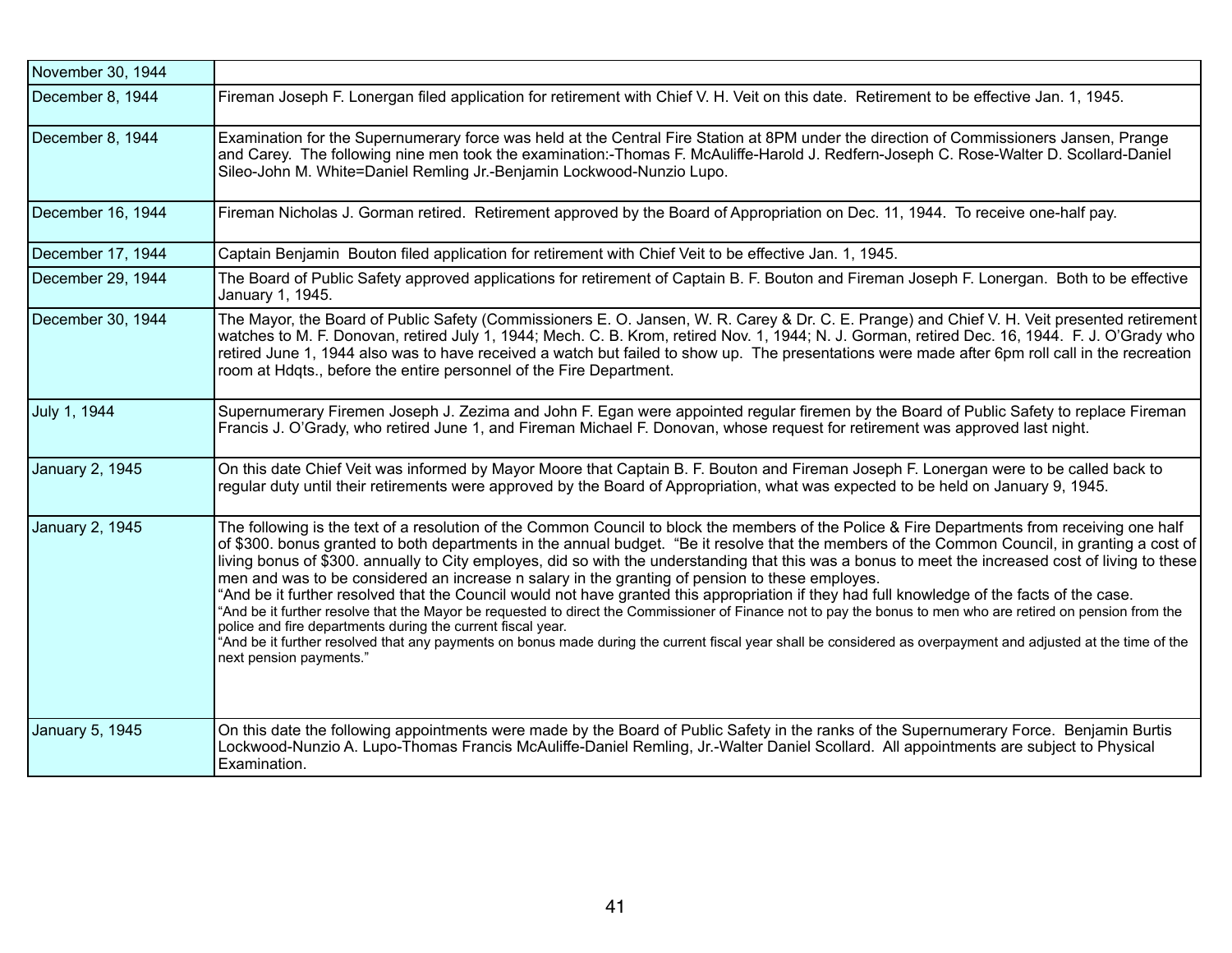| January 9, 1945   | At a joint meeting of the Common Council and Board of Appropriating on this date the attempt to pass the resolution of Jan. 2, 945 was lost by a<br>vote of 8-2. Dr. Rowell and Paul Osterby being the only dissenting votes.<br>Also on this date the retirements of Captain B. F. Bouton and Fireman Joseph F. Lonergan were approved as of Jan. 1, 1945. The effective<br>dates of these retirements was January 9th inclusive, 1945, which was changed to January 10th inclusive, 1945 because they both reported for<br>duty at their last fire Jan. 10, 1945, for a Double Alarm at 824-830 Main St., Apartment House & Stores.                                                                                       |
|-------------------|-----------------------------------------------------------------------------------------------------------------------------------------------------------------------------------------------------------------------------------------------------------------------------------------------------------------------------------------------------------------------------------------------------------------------------------------------------------------------------------------------------------------------------------------------------------------------------------------------------------------------------------------------------------------------------------------------------------------------------|
| January 23, 1945  | On this date Fireman Thomas J. Riley filed his application for retirement, effective February 15, 1945.                                                                                                                                                                                                                                                                                                                                                                                                                                                                                                                                                                                                                     |
| January 24, 1945  | On this date Fireman William P. Allen filed his application for retirement, effective February 15, 1945.                                                                                                                                                                                                                                                                                                                                                                                                                                                                                                                                                                                                                    |
| January 30, 1945  | On this date after 6:00pm Roll Call the entire personnel of the Fire Department assembled in the Recreation Room at Headquarters to honor<br>and present farewell gifts, watches, to four members of the Fire Dept. they were Captain B. F. Bouton, retired Jan. 1, 1945; Fireman J. F.<br>Lonergan, retired Jan. 1, 1945; Fireman Charles R. McRedmond of #3 Station who is leaving for Military Service on Feb. 1, 1945; and Fireman<br>Albert W. Macsata of Engine Company #1 who is leaving for Military Service on Feb. 1, 1945. Mayor Charles E. Moore, O. E. Jansen,<br>Chairman of the Board of Public Safety & Commissioner Dr. C. E. Prange made the presentations, after which all hands bid these men farewell. |
| February 7, 1945  | At a Special Meeting of the Board of Public Safety at 11am on this date the following appointments were made: Fireman Russell E. Hart of #<br>Station was appointed captain, to fill vacancy made by retirement of Capt. B. F. Bouton. Active Supernumeraries John J. Dillon and Edward J.<br>Goldkopf were appointed Regular Fireman. Joseph C. Rosa, 209 West Avenue and John M. White, 598 Fairfield Ave., were appointed<br>Supernumeraries, to start as Active Supernumeraries at once. In order to appoint the above tow Supernumerary Firemen it was necessary for<br>the Board of Public Safety to raise the age limit from 30 to 35 years for appointments to the Supernumerary Fire Force.                        |
| February 14, 1945 | A Special Meeting of the Board of Appropriation on this was postponed until Friday Night Feb. 16, 1945. Firemen Riley & Allen were ordered<br>back until final approval of this Board.                                                                                                                                                                                                                                                                                                                                                                                                                                                                                                                                      |
| February 19, 1945 | At a joint meeting of the Common Council & Board of Appropriation on this date the retirements of Firemen Thomas J. Riley & William P. Allen<br>were approved by a vote of 9-3. The effective date was set for March 1, 1945.                                                                                                                                                                                                                                                                                                                                                                                                                                                                                               |
| March 2, 1945     | At a meeting of the Board of Public Safety Supernumerary Fireman James T. Monaco and William R. Beirne were appointed Regular members<br>of the Stamford Fire Department, to fill vacancies made by the retirements of Thomas J. Riley and William P. Allen on March 1, 145.                                                                                                                                                                                                                                                                                                                                                                                                                                                |
| March 7, 1945     | Examinations were held at the Central Fire Station for the Supernumerary Fire Force at 8 PM. Those who took examination were as follows:--<br>Frank Joseph DeLeo—Joseph Francis DeLeo—Dominick Lobuglio, Jr.—Warren H. Simonsen—James Oscar Wynn—Joseph John Abbazia—<br>Harold J. Redfern—George S. Mattis-Peter A. Golino—John Hanylen. Before examinations were held Members of the department bid Farewell<br>to Benjamin B. Lockwood who was drafted into the U.S. Navy. Members of the Board of Public Safety were present for the Examination and<br>presented Supernumerary Fireman Lockwood with a Watch and Wallet.                                                                                               |
| March 27, 1945    | The following me were appointed Active Supernumerary Firemen. Joseph P. DeLeo-Dominick Lobuglio-Warren H. Simonsen-Harold J.<br>Redfern—Peter A. Golino. This group was appointed on the Supernumerary list March 23, 1945.                                                                                                                                                                                                                                                                                                                                                                                                                                                                                                 |
| April 3, 1945     | Fireman William J. Dowling suspended by Chief Veit after confessing to him and members of the Stamford Fire Department that he pulled 7<br>False Alarms in one hour and eleven minutes, from 11:59pm April 2 to 1:10am April 3, 1945.                                                                                                                                                                                                                                                                                                                                                                                                                                                                                       |
| April 16, 1945    | At a Meeting of the Board of Trustees of the Firemen's' Pension Fund on this date it was voted to increase the Pension payments of the<br>members of the Police and Fire Departments to two per cent. It has always been one per cent. And to be effective May 1, 1945.                                                                                                                                                                                                                                                                                                                                                                                                                                                     |
| April 16, 1945    | At a meeting of the Board of Public Safety on this date the request to be place don the retirement list on May 1, 1945 by Fireman Romer J.<br>Myers was approved.                                                                                                                                                                                                                                                                                                                                                                                                                                                                                                                                                           |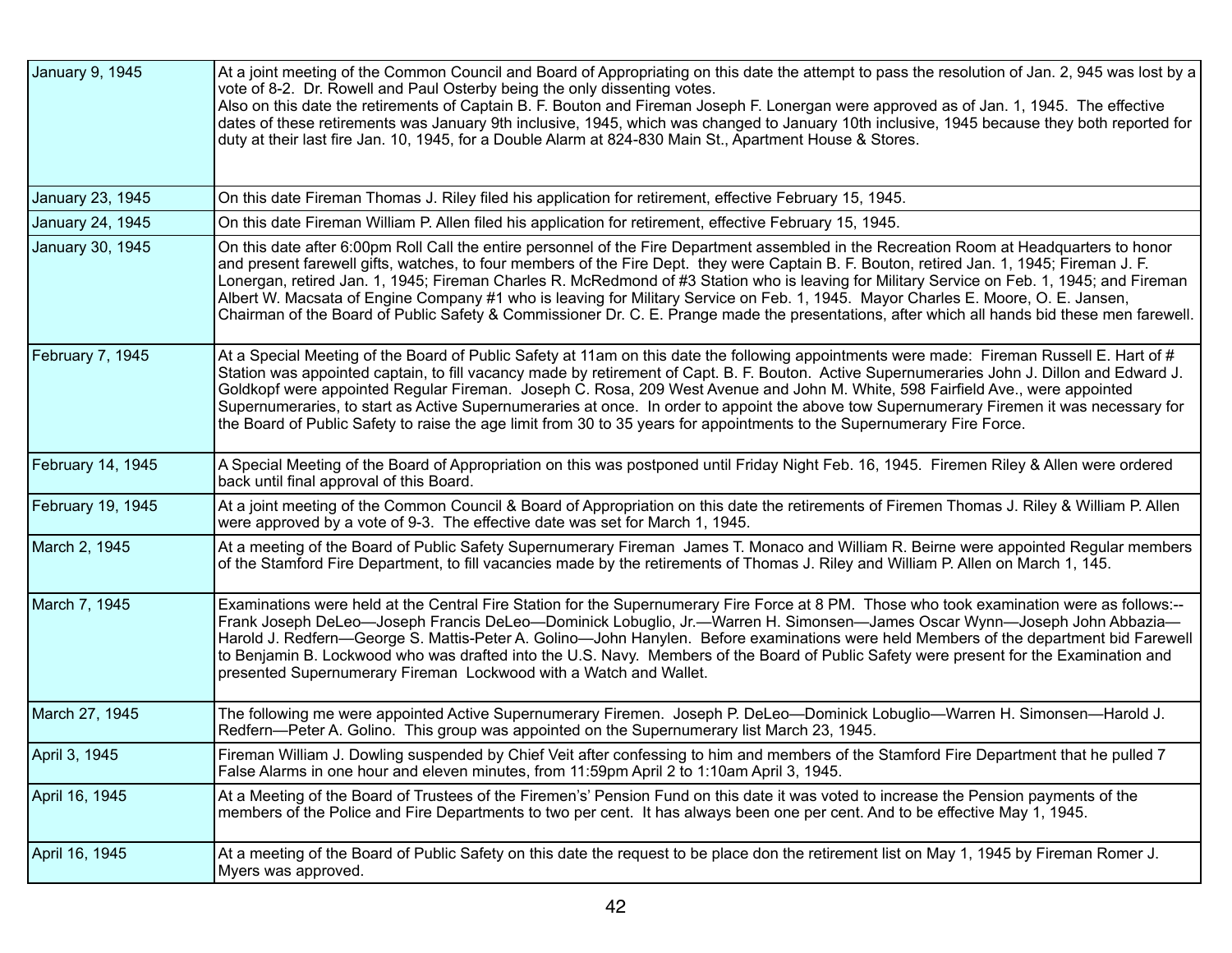| April 19, 1945  | On this date Deputy Chief Charles H. Speh and Captain James R. Murray were called before the members of the Board of Public Safety and<br>Chief V. H. Veit in the office of Chief Veit at about 7:30pm. This meeting was for the purpose of ironing out a feeling that existed between Chief<br>Speh and Captain Murray. The only report receive dafter this meeting was that it terminated in complete harmony.                                                                                                                |
|-----------------|---------------------------------------------------------------------------------------------------------------------------------------------------------------------------------------------------------------------------------------------------------------------------------------------------------------------------------------------------------------------------------------------------------------------------------------------------------------------------------------------------------------------------------|
| April 25, 1945  | On this date a new Book Cabinet was completed and put in use in the "Clerks" Office at Headquarters. Fireman Charles Skiba made it.                                                                                                                                                                                                                                                                                                                                                                                             |
| May 8, 1945     | At 9:00am on this date President Harry S. Truman went on the air on all Radio Stations to announce that "V-E" Day had Officially been<br>declared. The Unconditional Surrender of All Europe was official and the War in Europe had come to an end.                                                                                                                                                                                                                                                                             |
| June 8, 1945    | Bill providing compensation for Widows and Children of Supernumerary or Regular Policemen and Firemen was passed by the General<br>Assembly. The Bill was sponsored by Senator Vincent Giampietrao.                                                                                                                                                                                                                                                                                                                             |
| June 11, 1945   | At a meeting of the Board of Public Safety on this date the following two permanent appointments were made in the Fire Dept.: Thomas H.<br>Byrne and Peter A. Golino<br>At the same meeting the appointments were made to the Supernumerary Force in the Fire Dept.: Frank J. DeLeo Joseph J. Abbazia John<br>Hanlyen Also at the same meeting the following four (4) names were removed from the Supernumerary List in the Fire Dept.:<br>J. M. Kunsaw - Age 32 R. J. Jangro - Age 36 S. Condos - Age 33 E. W. Miller - Age 29 |
| June 20, 1945   | Resignation of Fireman William J. Dowling was turned in to Mayor Charles E. Moore by Attorney Peter J. Ryan, Dowling's lawyer.                                                                                                                                                                                                                                                                                                                                                                                                  |
| June 25, 1945   | At a meeting of the Board of Public Safety, Warren H. Simonsen was appointed a permanent member of the Fire Department.                                                                                                                                                                                                                                                                                                                                                                                                         |
| July 11, 1945   | Fireman Daniel J. Gorman presented a request for retirement as soon as the Board of Public Safety would allow it.                                                                                                                                                                                                                                                                                                                                                                                                               |
| July 27, 1945   | At a meeting of the Board of Public Safety on this date retirement request of Fireman Daniel J. Gorman was approved pending final action of<br>the Board of Appropriation. Also at this meeting was the matter of creating a title for Fireman James J. Brannigan was discussed.                                                                                                                                                                                                                                                |
| August 9, 1945  | At a meeting of the Board of Appropriation on this date the request by Fireman Daniel J. Gorman of #2 Station for retirement was approved as<br>of August 15, 1945.                                                                                                                                                                                                                                                                                                                                                             |
| August 10, 1945 | At 7:42 am on this date the news broke on all Radio Stations that Japan had accepted the Potsdam Ultimatum of the Allies - Unconditional<br>Surrender -. This was not made official until                                                                                                                                                                                                                                                                                                                                       |
| August 14, 1945 | At about 7:10pm on this date it was officially announced that World War #2 was over --- a message had been officially received from Japan that<br>they would accept the terms laid don by the Allied Nations. Wild Celebration broke out and continued throughout the all over the country.<br>President Truman will announce Official V-J Day when the Surrender Documents are signed.                                                                                                                                         |
| August 16, 1945 | Raymond C. Duane returned to duty as a fireman after being in the U. S. Navy since May 11, 9143. Was assigned to duty at #3 Station.                                                                                                                                                                                                                                                                                                                                                                                            |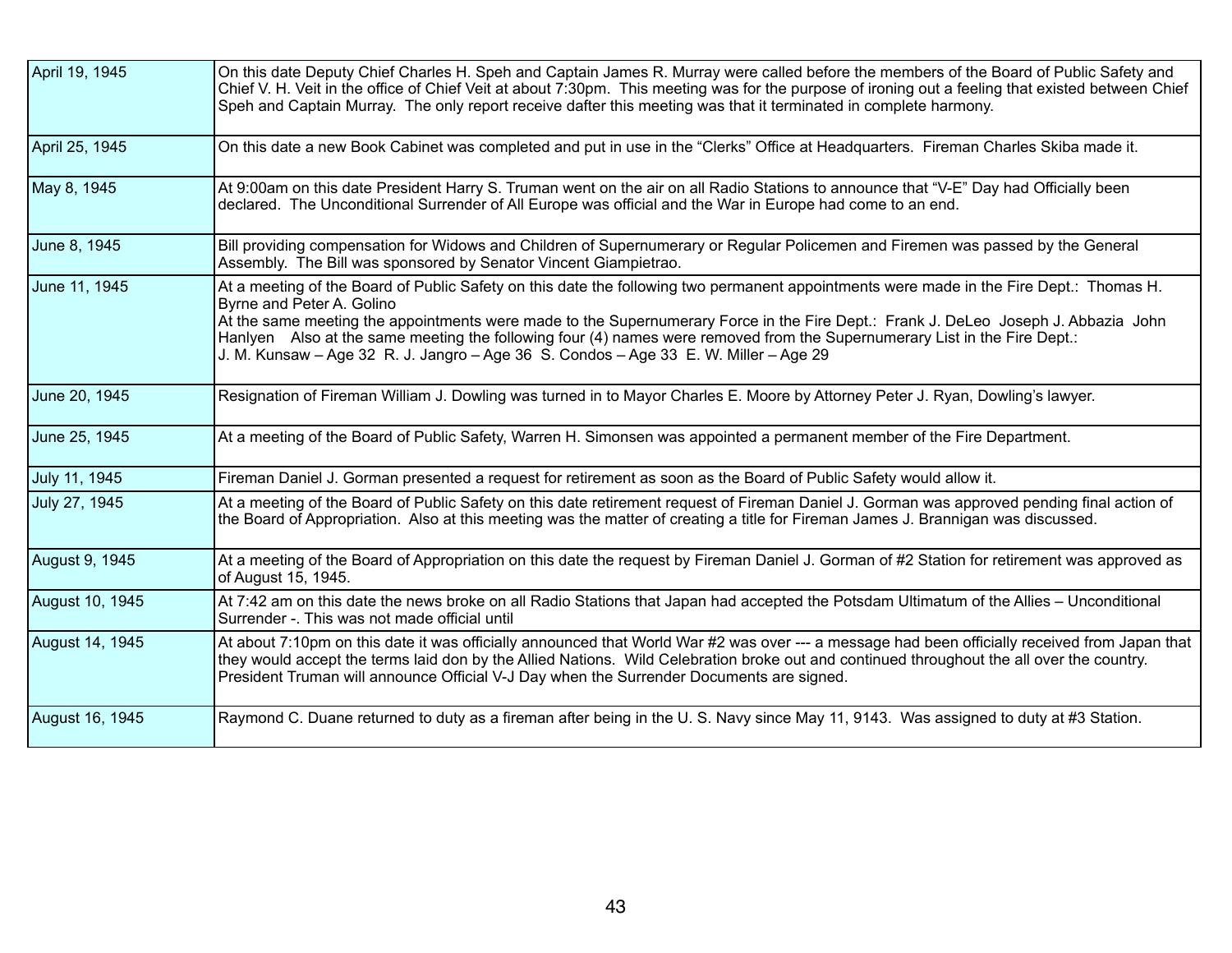| August 20, 1945        | On this date Finance Commissioner N. D. Dale called and informed Capt. Richardson that Senate Bill #9 of the General Assembly was passed<br>on July 23, 1945. The text of this bill is not now on hand but will be out at a later date. The purpose of this bill is to provide compensation for<br>the widow and children of supernumerary policemen and firemen killed in the actual performance of duty, and provide like compensation for<br>regular police and firemen. On August 21, 1945 Corporation Council was asked how to compute the time of ten members of the<br>Supernumerary firemen who will be effected by this bill. He stated that he ruled that as long as these men would receive the same pension<br>rights as any other regular fireman who was paying toward his pension that they would have to also pay toward their pension and that pension<br>payments would be retroactive to August 1, 1945. He also state that the law date on this bill was July 23, 1945 and that computation of service,<br>as regards pension rights, should be figured from that date. |
|------------------------|---------------------------------------------------------------------------------------------------------------------------------------------------------------------------------------------------------------------------------------------------------------------------------------------------------------------------------------------------------------------------------------------------------------------------------------------------------------------------------------------------------------------------------------------------------------------------------------------------------------------------------------------------------------------------------------------------------------------------------------------------------------------------------------------------------------------------------------------------------------------------------------------------------------------------------------------------------------------------------------------------------------------------------------------------------------------------------------------|
| August 20, 1945        | Working schedule of Fire Alarm Operators changed to average 48 hour week. One relief operator (D. Burke) was added to the three regular<br>operators who always done this work.                                                                                                                                                                                                                                                                                                                                                                                                                                                                                                                                                                                                                                                                                                                                                                                                                                                                                                             |
| <b>August 24, 1945</b> | At a meeting of the Board of Public Safety on this date an application for retirement on Sept. 15, 1945 was accepted from Fireman James J.<br>Branningan, who had been acting as Oil Burner Inspector.                                                                                                                                                                                                                                                                                                                                                                                                                                                                                                                                                                                                                                                                                                                                                                                                                                                                                      |
| August 31, 1945        | At a meeting of the Board of Public Safety on this date no action was taken on appointments to either the Police or Fire Depts.                                                                                                                                                                                                                                                                                                                                                                                                                                                                                                                                                                                                                                                                                                                                                                                                                                                                                                                                                             |
| September 2, 1945      | Captain B. F. Bouton, retired since Jan. 11, 1945, died as a result of a fall off a step ladder at Belltown School while washing windows.                                                                                                                                                                                                                                                                                                                                                                                                                                                                                                                                                                                                                                                                                                                                                                                                                                                                                                                                                   |
| September 3, 1945      | Captain C. T. Duane, retired since Nov. 1, 1941, died as a result of a fall while ascending cellar stairs at his home.                                                                                                                                                                                                                                                                                                                                                                                                                                                                                                                                                                                                                                                                                                                                                                                                                                                                                                                                                                      |
| September 14, 1945     | The request for Retirement on Sept. 16, 1945 by Fireman James J. Brannigan was approved by the Board of Appropriation on this date.                                                                                                                                                                                                                                                                                                                                                                                                                                                                                                                                                                                                                                                                                                                                                                                                                                                                                                                                                         |
| September 19, 1945     | Stamford Fire Department appointments made by the Board of Public Safety:<br>Supernumerary Fireman T. F. McAuliffe Appointed permanent to fill vacancy made by retirement of Daniel J. Gorman August 15, 1945. Appointments to<br>Supernumerary List: George D. Barnett Woodrow W. Broadhurst Thomas A. Petrone Michael Z. Zyara.<br>Also at the same meeting The Rev. Stanley Hemsley, rector of St. John's Episcopal Church, and the Rev. Lawrence Flanagan, Assistant at St. Mary's Church,<br>were named Chaplains of the Fire Department, succeeding the lat Rev. Gerald Cunningham and the Rev. John J. Kelley, now of Hartford, Conn.                                                                                                                                                                                                                                                                                                                                                                                                                                                |
| October 1, 1945        | Captain James R. Murray Died while fighting fire at Box 134 48 Cottage Street.                                                                                                                                                                                                                                                                                                                                                                                                                                                                                                                                                                                                                                                                                                                                                                                                                                                                                                                                                                                                              |
| October 1, 1945        | The following men were appointed Active Supernumerary Firemen by the Board of Public Safety:<br>George D. Barnett Woodrow W. Broadhurst Thomas A. Petrone Michael A. Zyara.                                                                                                                                                                                                                                                                                                                                                                                                                                                                                                                                                                                                                                                                                                                                                                                                                                                                                                                 |
| October 22, 1945       | Work started on the erection of a new fence the full length of the west boundry of the Central Fire Station property. Work was done by members of the<br>department.                                                                                                                                                                                                                                                                                                                                                                                                                                                                                                                                                                                                                                                                                                                                                                                                                                                                                                                        |
| October 22, 1945       | Work was also started on the construction of a shed on the south end of the Central Fire Station property, which is to be used to house fire department<br>equipment to be purchased from the U.S. Government later.                                                                                                                                                                                                                                                                                                                                                                                                                                                                                                                                                                                                                                                                                                                                                                                                                                                                        |
| October 23, 1945       | At a meeting of the Board of Public Safety on this date Harold J. Redfern was appointed a permanent member of the Stamford Fire Department.                                                                                                                                                                                                                                                                                                                                                                                                                                                                                                                                                                                                                                                                                                                                                                                                                                                                                                                                                 |
| October 30, 1945       | Officials of the Central Labor Union stopped work on construction of shed on the south end of the Central Fire Station property, which is to be<br>used to house fire department equipment which is to be purchased from the U. S. Government.                                                                                                                                                                                                                                                                                                                                                                                                                                                                                                                                                                                                                                                                                                                                                                                                                                              |
| November 3, 1945       | At a meeting of the Board of Public Safety on this date Fireman George L. Daily was appointed a Captain to fill vacancy made by the death of<br>Captain James R. Murray on October 1, 1945. Also, at this meeting Supernumerary Fireman Walter D. Scollard was appointed a Regular<br>Fireman.                                                                                                                                                                                                                                                                                                                                                                                                                                                                                                                                                                                                                                                                                                                                                                                              |
| November 17, 1945      | The final coat of paint (green) was put on new fence on the west boundry of the Central Fire Station.                                                                                                                                                                                                                                                                                                                                                                                                                                                                                                                                                                                                                                                                                                                                                                                                                                                                                                                                                                                       |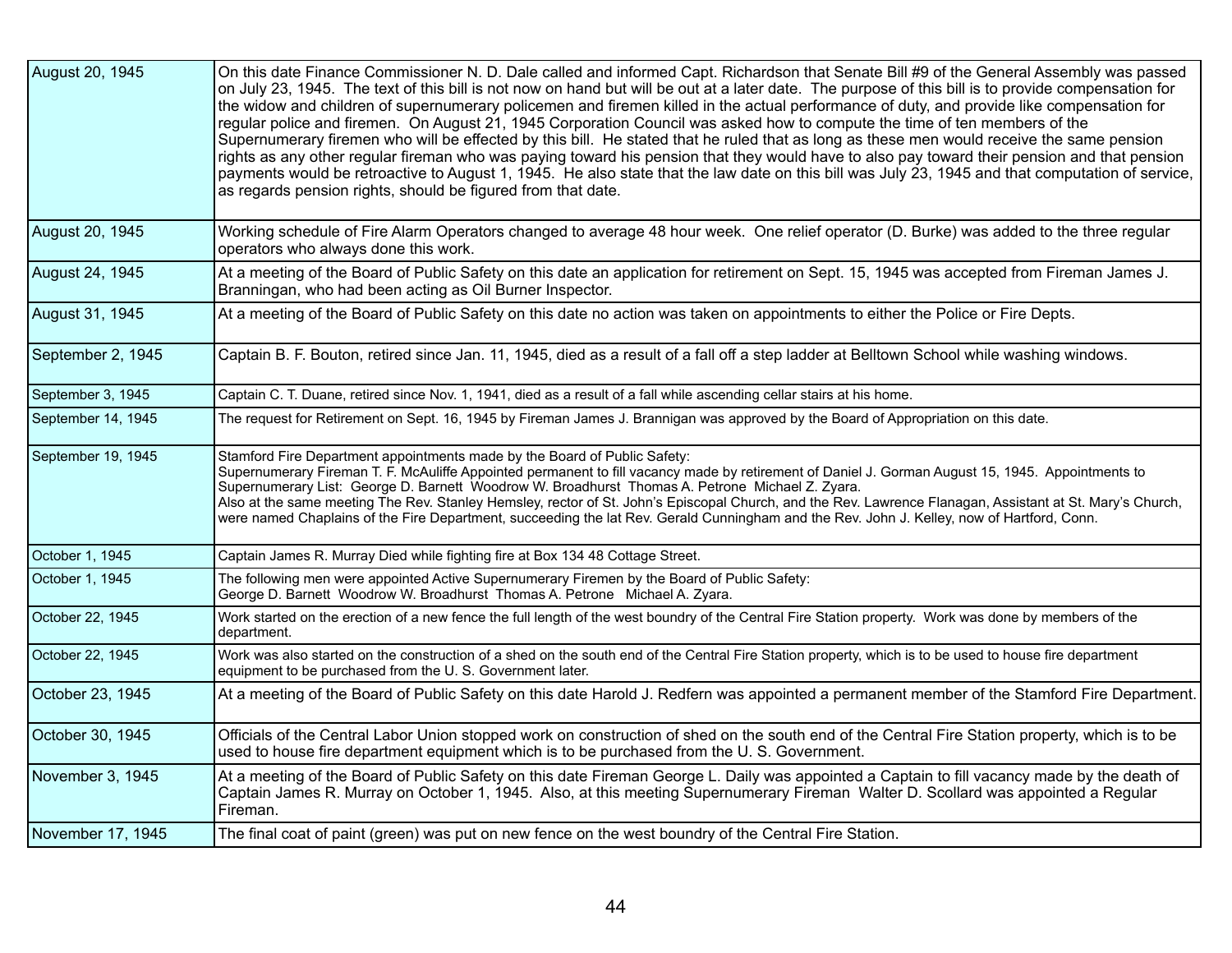| November 23, 1945 | At the Annual Meeting of the Common Council and Board of Appropriation on this date after much loud condemnation of the policies of the<br>Board of Public Safety in Fire (NEED TO LOOK AT OPPOSITE SIDE OF THIS SHEET FOR BALANCE OF INFORMATION AND FILL IN.)                                                                                                                                                                                                                                                                                                                                                                                                                                                                                                                                                                                                                                                                                                                                                                                                                                                                                                                                                                                                                                                                                                                                                   |
|-------------------|-------------------------------------------------------------------------------------------------------------------------------------------------------------------------------------------------------------------------------------------------------------------------------------------------------------------------------------------------------------------------------------------------------------------------------------------------------------------------------------------------------------------------------------------------------------------------------------------------------------------------------------------------------------------------------------------------------------------------------------------------------------------------------------------------------------------------------------------------------------------------------------------------------------------------------------------------------------------------------------------------------------------------------------------------------------------------------------------------------------------------------------------------------------------------------------------------------------------------------------------------------------------------------------------------------------------------------------------------------------------------------------------------------------------|
| November 23, 1945 | Department appointments, the Appropriating Board withheld an appropriation for an additional deputy fire chief, as requested by Chief Victor H.<br>Veit, but allowed five additional firemen in the department.                                                                                                                                                                                                                                                                                                                                                                                                                                                                                                                                                                                                                                                                                                                                                                                                                                                                                                                                                                                                                                                                                                                                                                                                   |
| December 1, 1945  | At 6pm on this date the Officers and Members of the Fire Dept. prepared and served the members of the Salvation Army Band a Ham &<br>Cabbage supper with all the trimmings. This Band was giving a Concert at the Stamford High School in conjunction with their Building Fund<br>Drive.                                                                                                                                                                                                                                                                                                                                                                                                                                                                                                                                                                                                                                                                                                                                                                                                                                                                                                                                                                                                                                                                                                                          |
| December 7, 1945  | Board of Appropriation approved the retirement of Fireman John J. O' Connor #1 as of December 15, 1945.                                                                                                                                                                                                                                                                                                                                                                                                                                                                                                                                                                                                                                                                                                                                                                                                                                                                                                                                                                                                                                                                                                                                                                                                                                                                                                           |
| December 14, 1945 | Capt. F. J. Fox, #1 Station; Fireman A. C. Coon, #3 Station and Fireman John F. Egan, #1 Station were brought before the Board of Public Safety in the Mayors<br>Office on this date. The Chairman of the Board of Public Safety, E. O. Jansen, read three statements. One from Capt. V. W. Kurth relative to the condition and<br>behavior of Capt. Fox and John Egan during and after the Helen Smith Fire at 238 Glenbrook Road on Dec. 5, 1945. One from Capt. Brooks relative to the<br>condition and behavior of A. C. Coon at the same fire. And the third statement from Deputy Chief C. H. Speh corroborating the statements of Capts Kurth &<br>Brooks. Following the reading of these statements the Mayor, Charles E. Moore, reprimanded them severely for excessive drinking, and their conduct after.<br>They were cautioned not to let his happen again. They were told they were not on charges and this reprimand would not be held against them.<br>All in attendance at the meeting were put on their honor not to divulge what went on at the meeting. When asked if the Safety Board was to officially notify the<br>Fire Dept. of the action taken against these men Chief Veit said absolutely nothing was to be put on their record. In justice to the Mayor and Members of the<br>Board of Public Safety for not taking more severe action in this matter this memorandum is being made. |
| December 31, 1945 | At a Meeting of the Board of Public Safety the Following men were appointed permanent Members of the Fire Department. Albert W. Macsata - Woodrow W.<br>Broadhurst - John M. White - Thomas A. Petrone - Michael A. Zyara.                                                                                                                                                                                                                                                                                                                                                                                                                                                                                                                                                                                                                                                                                                                                                                                                                                                                                                                                                                                                                                                                                                                                                                                        |
| December 31, 1945 | At a Meeting of the Board of Public Safety the Following men were appointed permanent Members of the Fire Department. Albert W. Macsata -<br>Woodrow W. Broadhurst - John M. White - Thomas A. Petrone - Michael A. Zyara.                                                                                                                                                                                                                                                                                                                                                                                                                                                                                                                                                                                                                                                                                                                                                                                                                                                                                                                                                                                                                                                                                                                                                                                        |
| December 31, 1945 | At a Special meeting of the Board of Public Safety this morning at the office of Chairman Edward O. Jansen the following 6 members of the<br>Stamford Fire Department were named Regular members of the Fire Department: Albert W. Macsata. John M. White. Dominick LoBuglio.<br>Woodrow W. Broadhurst. Michael A. Zyara. Thomas A. Petrone.                                                                                                                                                                                                                                                                                                                                                                                                                                                                                                                                                                                                                                                                                                                                                                                                                                                                                                                                                                                                                                                                      |
| December 31, 1945 | At a Special meeting of the Board of Public Safety this morning at the office of Chairman Edward O. Jansen the following 6 members of the<br>Stamford Fire Department were named Regular members of the Fire Department: Albert W. Macsata. John M. White. Dominick LoBuglio.<br>Woodrow W. Broadhurst. Michael A. Zyara. Thomas A. Petrone.                                                                                                                                                                                                                                                                                                                                                                                                                                                                                                                                                                                                                                                                                                                                                                                                                                                                                                                                                                                                                                                                      |
| January 14, 1946  | The Board of Public Safety directed Chief Veit to inform Active Supernumerary Firemen Joseph J. Abbazia and Frank J. DeLeo that their<br>services would not be required after January 31, 1946. This action was necessary to make room for the return from Military Service of Fireman<br>Terrance J. Conners, on January 16, 1946 and Matthew S. Kowalczyk on Feb. 1, 1946.                                                                                                                                                                                                                                                                                                                                                                                                                                                                                                                                                                                                                                                                                                                                                                                                                                                                                                                                                                                                                                      |
| January 14, 1946  | The Board of Public Safety directed Chief Veit to inform Active Supernumerary Firemen Joseph J. Abbazia and Frank J. DeLeo that their<br>services would not be required after January 31, 1946. This action was necessary to make room for the return from Military Service of Fireman<br>Terrance J. Conners, on January 16, 1946 and Matthew S. Kowalczyk on Feb. 1, 1946.                                                                                                                                                                                                                                                                                                                                                                                                                                                                                                                                                                                                                                                                                                                                                                                                                                                                                                                                                                                                                                      |
| February 19, 1946 | With reference to work being held up on OCD Temporary Building at the Rear of Central Fire Station - Gertz & Rutz, Contractors, were<br>authorized, on Requisition 4405, to resume construction of this building until it was completed. Work was scheduled to start on this date but did<br>not due to severe snow storm. Work did not start until Feb. 25, 1946.                                                                                                                                                                                                                                                                                                                                                                                                                                                                                                                                                                                                                                                                                                                                                                                                                                                                                                                                                                                                                                                |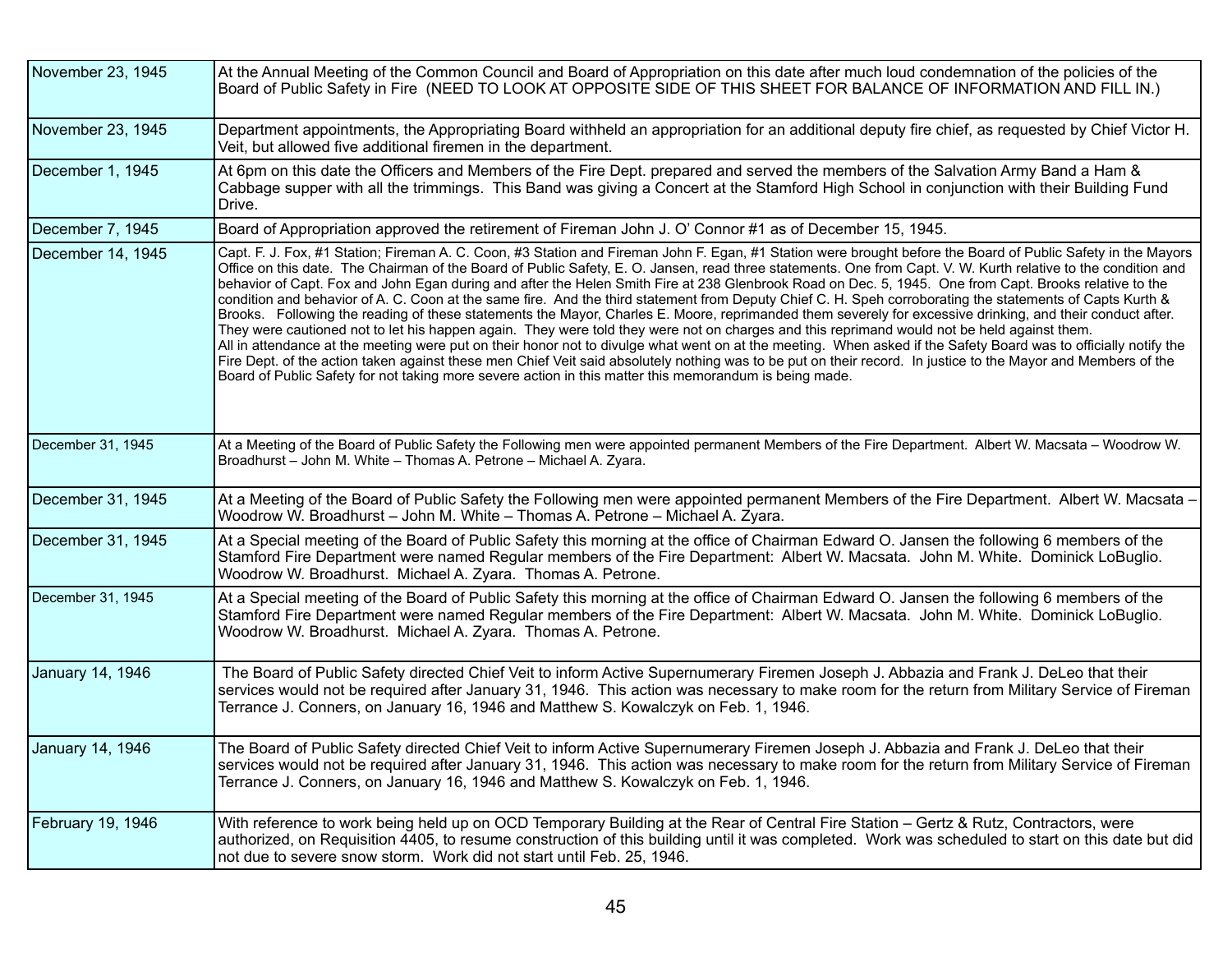| February 19, 1946 | With reference to work being held up on OCD Temporary Building at the Rear of Central Fire Station - Gertz & Rutz, Contractors, were<br>authorized, on Requisition 4405, to resume construction of this building until it was completed. Work was scheduled to start on this date but did<br>not due to severe snow storm. Work did not start until Feb. 25, 1946.                                                                                                                                                                                                                                                                                                                                                                                                                                    |
|-------------------|-------------------------------------------------------------------------------------------------------------------------------------------------------------------------------------------------------------------------------------------------------------------------------------------------------------------------------------------------------------------------------------------------------------------------------------------------------------------------------------------------------------------------------------------------------------------------------------------------------------------------------------------------------------------------------------------------------------------------------------------------------------------------------------------------------|
| March 7, 1946     | The Board of Public Safety directed Chief Veit to inform Active Supernumerary Fireman George Barnett that his services would not be required<br>after March 31, 1946. This action was to allow Fireman Charles R. McRedmond to return to active duty as a fireman. He had been in the U.S.<br>Navy. Also Active Supernumerary Fireman Joseph Rosa was to be notified that his services would not be required when Fireman Stanley<br>Swiatowicz returned on either April 1, or April 15, 1946.                                                                                                                                                                                                                                                                                                        |
| March 7, 1946     | The Board of Public Safety directed Chief Veit to inform Active Supernumerary Fireman George Barnett that his services would not be required<br>after March 31, 1946. This action was to allow Fireman Charles R. McRedmond to return to active duty as a fireman. He had been in the U.S.<br>Navy. Also Active Supernumerary Fireman Joseph Rosa was to be notified that his services would not be required when Fireman Stanley<br>Swiatowicz returned on either April 1, or April 15, 1946.                                                                                                                                                                                                                                                                                                        |
| March 8, 1946     | At a meeting of the Board of Public Safety Fireman William J. Hudson was severely reprimanded for his conduct on the night of Feb. 23, 1946,<br>at the Liedertafel Hall, 45 Greyrock Place, where he created a disturbance, misrepresented himself, and was abusive to women and other<br>members of that Club, was involved in a fight in which he received a fractured nose and face lacerations that sent him to the Hospital and put<br>him on sick leave on Feb. 24, 1946 at 7:55am, was suspended on March 4, 1946. Allowed to return to duty at #1 Station at 8am March 8, 1946.<br>Following his reprimand he was given the following penalty: Loss of 5 days pay, and no days off for three months. The days off penalty to be<br>reduced by Chief Veit if he felt Hudson conduct warranted. |
| March 25, 1946    | Mr. E. O. Jansen, Chairman of the Board of Public Safety, directed Chief Veit to inform Active Supernumerary Fireman George Barnett that he<br>would be carried an indefinite period beyond March 1, 1946.                                                                                                                                                                                                                                                                                                                                                                                                                                                                                                                                                                                            |
| April 3, 1946     | OCD Surplus Equipment Storage Shed at the rear of Central Fire Station completed. Cost \$1607.10 Labor & Material.                                                                                                                                                                                                                                                                                                                                                                                                                                                                                                                                                                                                                                                                                    |
| April 15, 1946    | Fireman Stanley Swiatowicz, in Military Service since April 15, 1943, requested to be reinstated as a member of the Fire Dept. and start work on<br>May 1, 1946.                                                                                                                                                                                                                                                                                                                                                                                                                                                                                                                                                                                                                                      |
| April 17, 1946    | Mr. Jansen, Chairman of the Board of Public Safety, directed Chief Veit to inform Active Supernumerary Fireman Joseph C. Rosa that his<br>services would not be required after April 30, 1946. This action was taken to allow Fireman Stanley Swiatowicz to return to duty as a Regular<br>Fireman on May 1, 1946 after having been in the Military Service since April 15, 1943.                                                                                                                                                                                                                                                                                                                                                                                                                     |
| May 6, 1946       | Active Supernumerary Fireman Joseph DeLeo suspended from duty for striking Fireman Matthew Kowalczyk at Double Alarm fire at Lumber<br>Yard on Pacific Street.                                                                                                                                                                                                                                                                                                                                                                                                                                                                                                                                                                                                                                        |
| May 15, 1946      | Fireman Albert W. Macsata reported to Chief Veit that he had been discharged from Military Service on May 14, 946, and that he would like to<br>go to work as soon as possible. Chief Veit called Mr. E. O. Jansen and was told to let Active Supernumerary Fireman Joseph F. DeLeo go as of<br>May 15, 1946 which would allow Albert W. Macsata to return to duty as a regular fireman on May 16, 1946 at 6pm. This move left just one more<br>man in military service (Fireman James T. Monaco) with Active Supernumerary Fireman D. Sileo covering him and Active Supernumerary<br>Fireman George D. Barnett being carried as an extra man until the salary account which his money is being taken from is exhausted.                                                                              |
| May 16, 1946      | Fireman Albert W. Macsata reported for duty at #1 Station at 6pm.                                                                                                                                                                                                                                                                                                                                                                                                                                                                                                                                                                                                                                                                                                                                     |
| May 23, 1946      | The Steam Heating System at the Central Fire Station was again converted from burning coal to burning oil                                                                                                                                                                                                                                                                                                                                                                                                                                                                                                                                                                                                                                                                                             |
| May 24, 1946      | At a Meeting of the Board of Public Safety in the Mayors office at 4pm Active Supernumerary Fireman Joseph F. DeLeo, who had been suspended since May 6,<br>1946 for striking Fireman Matthew S. Kowalczyk while working at a fire at #265 Pacific Street on May 5, 1946, was brought up to answer charges preferred by<br>Captain J. Densky. After the charges were read Fireman DeLeo was given permission to relate his side of the story. Following his description of what had<br>happened his suspension was continued and further action was postponed until May 28, 1946 at 3:00pm when witnesses could be called                                                                                                                                                                             |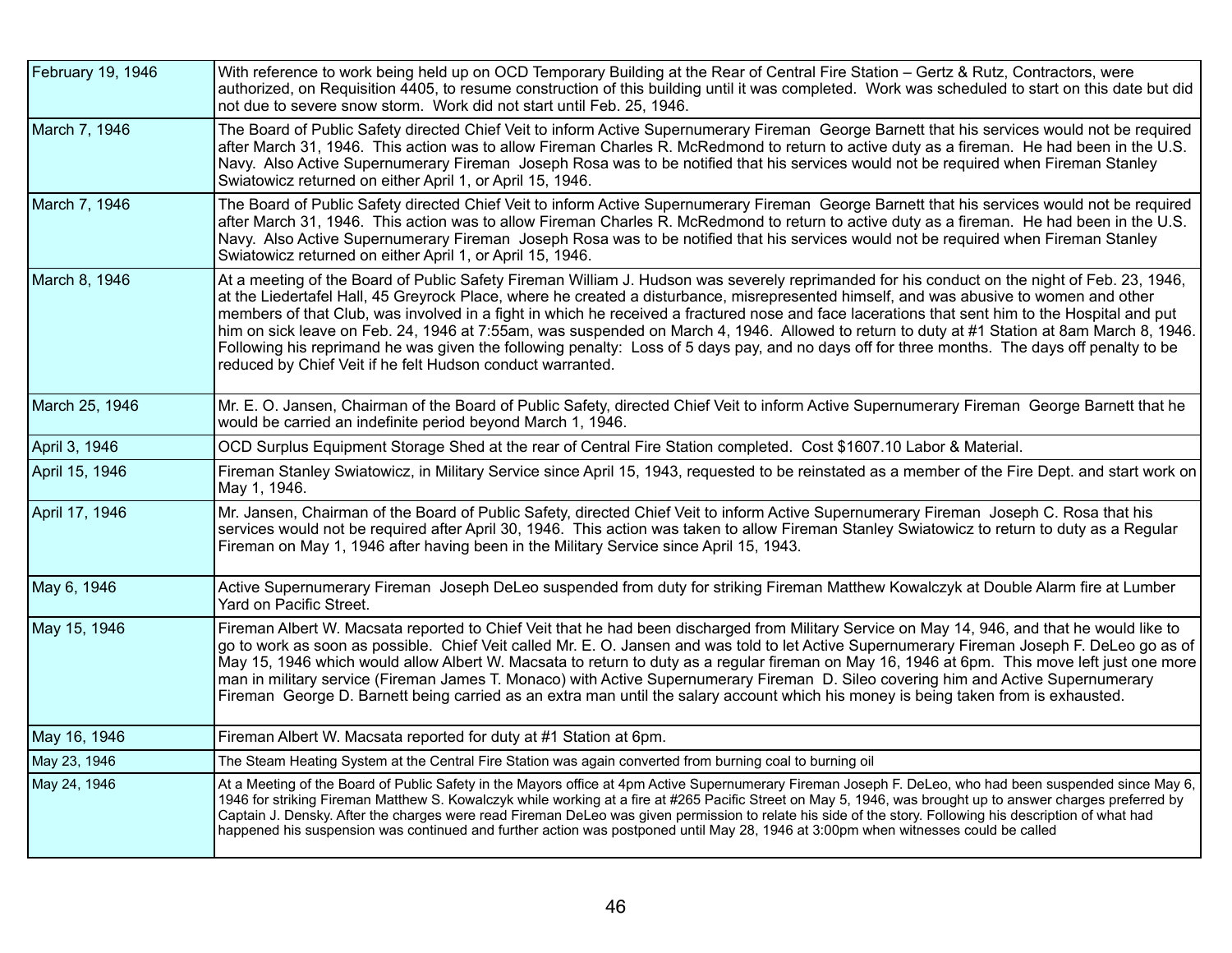| May 27, 1946       | At a Special Meeting of the Board of Public Safety at 3:30pm, which was changed by Dr. Prange from May 28, 1946 at 3:30pm, in the Mayors Office Mayor<br>Charles E. Moore present, the case between Active Supernumerary Fireman Joseph F. DeLeo and Fireman Matthew S. Kowalczyk was again resumed. DeLeo<br>was again given a chance to tell his side of the story. Then Kowalczyk related his side of the story. Captain W. Densky who preferred the charges against<br>DeLeo corroborated the Kowalczyk story and branded the DeLeo story as a lie. Fireman Arthur Roberts was also a witness for Kowalczyk. After the hearing<br>Capt. Densky, Roberts, Kowalczyk and DeLeo were dismissed. DeLeo being detained in an outer office for the Boards decision. The decision which was given<br>to Chief Veit was that Supernumerary Fireman J. F. DeLeo be suspended for 60 days starting with the first day of his original suspension which was May 6,<br>1946, without pay. DeLeo was then to be dropped back to the status of a Supernumerary Fireman and relieved from his Active status.                                                                       |
|--------------------|-------------------------------------------------------------------------------------------------------------------------------------------------------------------------------------------------------------------------------------------------------------------------------------------------------------------------------------------------------------------------------------------------------------------------------------------------------------------------------------------------------------------------------------------------------------------------------------------------------------------------------------------------------------------------------------------------------------------------------------------------------------------------------------------------------------------------------------------------------------------------------------------------------------------------------------------------------------------------------------------------------------------------------------------------------------------------------------------------------------------------------------------------------------------------|
| 6/18/1946          | Drill Tower struck by lightning, at about 1:25pm. Southwest corner near roof splintered. Repaired July 30, 1946                                                                                                                                                                                                                                                                                                                                                                                                                                                                                                                                                                                                                                                                                                                                                                                                                                                                                                                                                                                                                                                         |
| June 19, 1946      | Deputy Chief's Car (Dodge) in a collision at corner of Grove and Prospect. St. with Chrysler Sedan owned by Leonard Renfrew. Both cars badly damaged.<br>Fireman H. Oefinger rendered unconscious and Capt. Densky cut and bruised about body. Both taken to the Stamford Hospital-Oefinger was held for<br>observation and Capt. Densky released.                                                                                                                                                                                                                                                                                                                                                                                                                                                                                                                                                                                                                                                                                                                                                                                                                      |
| July 3, 1946       | Fireman John J. Clark transferred by the Board of Public Safety from the Veterans Reserve List to the Retired List. This was brought about in the following<br>manner: John J. Clark forwarded a written request for this transfer to the Members of the Board of Public Safety. This was turned over to Chief Veit, who<br>requested in a letter of May 29, 1946 to Mayor Charles E. Moore who was Chairman of the Board of Trustees of the Firemen's Pension Fund, that this change<br>be made. All facts relative to this subject in Fireman John J. Clarks record were set forth in the letter. Mayor Moore turned the request over to Mr. Charles N.<br>Wexler, Corporation Counsel. On July 3, 1946 Mr. Wexler informed the Mayor, Mr. Edward O. Jansen, Chairman of the Board of Public Safety and Chief Veit,<br>that he was of the opinion that the above transfer could be made.                                                                                                                                                                                                                                                                              |
| July 31, 1946      | Painting of Chief's bedroom, clothes closet, bathroom, two halls, and office started. Completed August 8, 1946. ---- The Rev. Lawrence Flanagan, Catholic<br>Chaplain of the Stamford Fire Department, and Curate of St. Mary's Church, assigned to another Church in the diocese.                                                                                                                                                                                                                                                                                                                                                                                                                                                                                                                                                                                                                                                                                                                                                                                                                                                                                      |
| August 19, 1946    | Common Council Grants Firemen Right to Unionize. Resolution Emposers Chief to Establish Grievance Machinery. The Common Council solved the plaguing<br>issue of recognition for the firemen's union, at least temporarily, by passing a resolution authorizing firemen to organize and requesting the Fire chief to<br>establish grievance Machinery. The Resolution:<br>(1) That the firemen of the City of Stamford are authorized and empowered to fully and freely associate themselves in organizations of their own choosing for<br>their mutual benefit and advancement.<br>(2) That the departmental head of the City of Stamford Fire Department, pursuant to the powers conferred upon him by Section 54 of the charter of the City of<br>Stamford, is hereby requested to formulate and establish in the Fire Department, effective machinery whereby grievances, complaints or suggestions may be<br>presented by said organizations and/or their duly authorized representatives.<br>(3) That any such organization, whenever formed, shall prohibit any employe from participating in a stoppage of work, or in a strike against the City of<br>Stamford. |
| August 21, 1946    | "Tippy" the Central Fire Station cat since some time in 1934 was destroyed by the Connecticut Humane Society. Tippy done a fine job for 12 years in ridding<br>the kitchen of mice. Due to old age and the wear and tear of scampering to a place of safety every time the bell hit during the night and day for 12 years Tippy<br>was pretty well worn out.                                                                                                                                                                                                                                                                                                                                                                                                                                                                                                                                                                                                                                                                                                                                                                                                            |
| September 16, 1946 | The last man of 17 men who went into Military Service from the Stamford Fire Department in World War #2 returned to regular duty in the department on this<br>date. He was Fireman James T. Monaco.                                                                                                                                                                                                                                                                                                                                                                                                                                                                                                                                                                                                                                                                                                                                                                                                                                                                                                                                                                     |
| October 1, 1946    | Moving Picture Scene taken on the apparatus floor of the Central Fire Station. Taken by the Twentieth Century-Fox Film Corporation as part of the picture<br>"BOOMARANG" which was in the process of being filmed during 5 week stay in Stamford, starting on Sept. 16, 1946.                                                                                                                                                                                                                                                                                                                                                                                                                                                                                                                                                                                                                                                                                                                                                                                                                                                                                           |
| October 16, 1946   | New Fluorescent Light installed in Fire Alarm Operators Room.                                                                                                                                                                                                                                                                                                                                                                                                                                                                                                                                                                                                                                                                                                                                                                                                                                                                                                                                                                                                                                                                                                           |
| October 23, 1946   | Fairfield County Fire Chief's Emergency Plan. The Annual Meeting was held for the second time at the Central Fire Station since the Plan's organization about<br>10 years ago.<br>151 Chief's and guests witnessed demonstrations by Mr. Donald A. Murray who demonstrated M.S.A. Chemox Oxygen Breathing Apparatus and the M.S.A.<br>Demand Type Oxygen Mask. And Mr. C. E. Grossman demonstrated Homelite Generators for lighting equipment.<br>This was followed by a business meeting. At the conclusion of the business meeting at about 10:30pm all were served with a delicious sugar cured ham dinner.                                                                                                                                                                                                                                                                                                                                                                                                                                                                                                                                                          |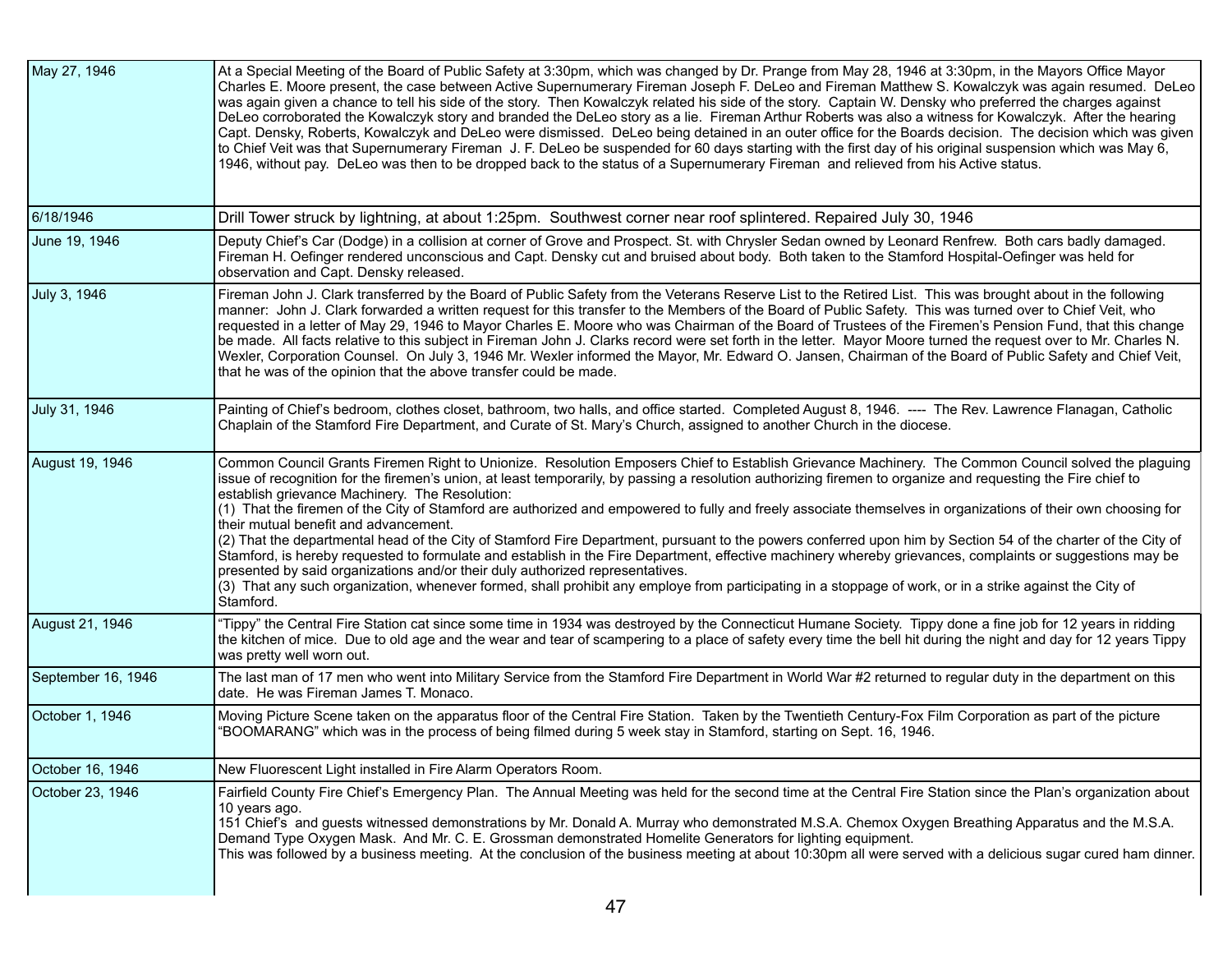| October 25, 1946  | Positions of 2 Fire Department Inspectors were approved by the Board of Public Safety. They were passed by the Common Council and the Board of<br>Appropriation.                                                                                                                                                                                                                                                                                                                                                                                                                                                                                                                                                                                                                                                                                                                                                                                                                                      |
|-------------------|-------------------------------------------------------------------------------------------------------------------------------------------------------------------------------------------------------------------------------------------------------------------------------------------------------------------------------------------------------------------------------------------------------------------------------------------------------------------------------------------------------------------------------------------------------------------------------------------------------------------------------------------------------------------------------------------------------------------------------------------------------------------------------------------------------------------------------------------------------------------------------------------------------------------------------------------------------------------------------------------------------|
| November 21, 1946 | Members of the Board of Public Safety - E. O. Jansen, Chairman; Dr. C. E. Prange and W. R. Carey, conducted mental examination for Supernumerary<br>Firemen at Central Fire Station at 8pm. 31 candidates taking examination for Supernumerary Firemen and 12 Supernumerary Police.                                                                                                                                                                                                                                                                                                                                                                                                                                                                                                                                                                                                                                                                                                                   |
| December 6, 1946  | Charles T. Mayes and Lawrence Parkes were named Fire Department Inspectors at a Regular meeting of the Board of Public Safety. Five Regular Fireman<br>were also named as follows: Daniel Sileo Joseph C. Rosa George D. Barnet Owen J. Carrier Robert Cunningham                                                                                                                                                                                                                                                                                                                                                                                                                                                                                                                                                                                                                                                                                                                                     |
| December 16, 1946 | New Cabinet in Relic Room at Headquarters completed. For the storage of OCD Medical Equipment.                                                                                                                                                                                                                                                                                                                                                                                                                                                                                                                                                                                                                                                                                                                                                                                                                                                                                                        |
| December 23, 1946 | Inspector C. T. Mayes requested to be relieved of the duties of Fire Department Inspector and be allowed to return to his former status as First Grade Fireman.<br>Returned to regular duty as first grade fireman at #1 Station on Jan. 1. 1047, which was the long day off for the group he was placed in.                                                                                                                                                                                                                                                                                                                                                                                                                                                                                                                                                                                                                                                                                          |
| May 5, 1946       | The Stamford Lumber Co., Pacific St., destroyed in a spectacular nighttime fire. Loss \$84,000.                                                                                                                                                                                                                                                                                                                                                                                                                                                                                                                                                                                                                                                                                                                                                                                                                                                                                                       |
| January 6, 1947   | Probe of Police and Fire Appointments ordered by 6-1 vote of Common Council. A full-scale investigation of appointments and promotions in the City's Police<br>and Fire Departments, as practiced by the Board of Public Safety, was ordered by the Common Council last night Jan. 6, 1947. the resolution that the seven<br>Councilmen act as a committee of the whole to undertake the investigation was introduced by Democrat John Gacher and passed by a six to one vote, Council<br>President ?Ralph Rich dissenting because, he said, it had been made a party issue.                                                                                                                                                                                                                                                                                                                                                                                                                          |
| January 16, 1947  | Red Cross First Aid Courses again started in Stamford Fire Department. Mrs. Arnold Pittman, Instructor. All members and officers to receive instructions while<br>on duty. The entire course to be completed in ten lessons. Mr. Raymond Dolan instructed at #2 Station and no instructor was available for #3 Station on this<br>date.                                                                                                                                                                                                                                                                                                                                                                                                                                                                                                                                                                                                                                                               |
| February 3, 1947  | Fireman J. Kurz taken off night watch duty at Headquarters - 10pm to 7am - and assigned to Fire Alarm Operator, relief man, at 8am. This move returned<br>Fireman Scollard back to regular duty as #1 Engine Driver. He had been filling in as relief Fire Alarm Operator for Fireman D. W. Burke on sick leave since Dec.<br>17, 1946. Members at Headquarters returned to night watches on this date.                                                                                                                                                                                                                                                                                                                                                                                                                                                                                                                                                                                               |
| February 15, 1947 | Railroad Wreck Blocks all Rail traffic. 1 Hurt as 45-dar Freight Piles up for 300 years. All lines on the New Haven Road were blocked here at<br>11 this morning as 45-car east-bound freight train was derailed at switch crossing between Atlantic Street and Canal Street bridge. The wreck<br>occurred as the train crossed from tracks four to track two. 32 cars were reported by Railroad officials to have been thrown off the tracks.<br>Thomas McCarthy, foreman of the Wire Train, which was located at the time of the accident and standing still, on State Street directly opposite<br>Pacific Street on the New Canaan side, sustained a sprained hip as a derailed freight car sideswiped the Caboose in which McCarthy and<br>another man was making coffee. The other man jumped from the caboose when he saw the freight cars leave the track. The Cos Cob Fire<br>Department Ambulance took McCarther to a Bridgeport Hospital, after Capt. Robins put splint on his leg and hip. |
| February 26, 1947 | At a meeting of the Board of Public Safety on this date Captain Victor W. Kurth of Engine Company #1 was granted a leave of absence without<br>pay to enroll in the New York Fire College from March 7, to Mary 1, 1947. it was the understanding at that meeting that the City of Stamford,<br>Conn. would be responsible in now way for any expense to Captain Kurth during his stay in New York. At the same meeting an application for<br>three months leave of absence, without pay, was denied to Fireman John F. Daly of #2 Engine Company. The name of Fireman Dominic<br>LoBuglio of #3 Engine Company, who has been in the U.S. Military Hospital, Framingham, Mass., since April 25, 1946 was the subject of<br>considerable discussion. The discussion was dropped pending further investigation of the case.                                                                                                                                                                             |
| March 3, 1947     | Big Snow Storm – Chief Veit declared a state of Emergency at 7:20am. He ordered 6 extra men at #1, Station and 3 extra men to be kept on at<br>#2 & #3 Stations until traveling conditions improved. Doubling up discontinued at 12Noon.                                                                                                                                                                                                                                                                                                                                                                                                                                                                                                                                                                                                                                                                                                                                                              |
| March 5, 1947     | Premier of Moving Picture 'BOOMERGAN" shown at the Palace Theatre.                                                                                                                                                                                                                                                                                                                                                                                                                                                                                                                                                                                                                                                                                                                                                                                                                                                                                                                                    |
| March 6, 1947     | Captain Victor W. Kurth left to Attend New York Fire and New York Firemen's' Probationary School until May 1, 1947, on his own time.                                                                                                                                                                                                                                                                                                                                                                                                                                                                                                                                                                                                                                                                                                                                                                                                                                                                  |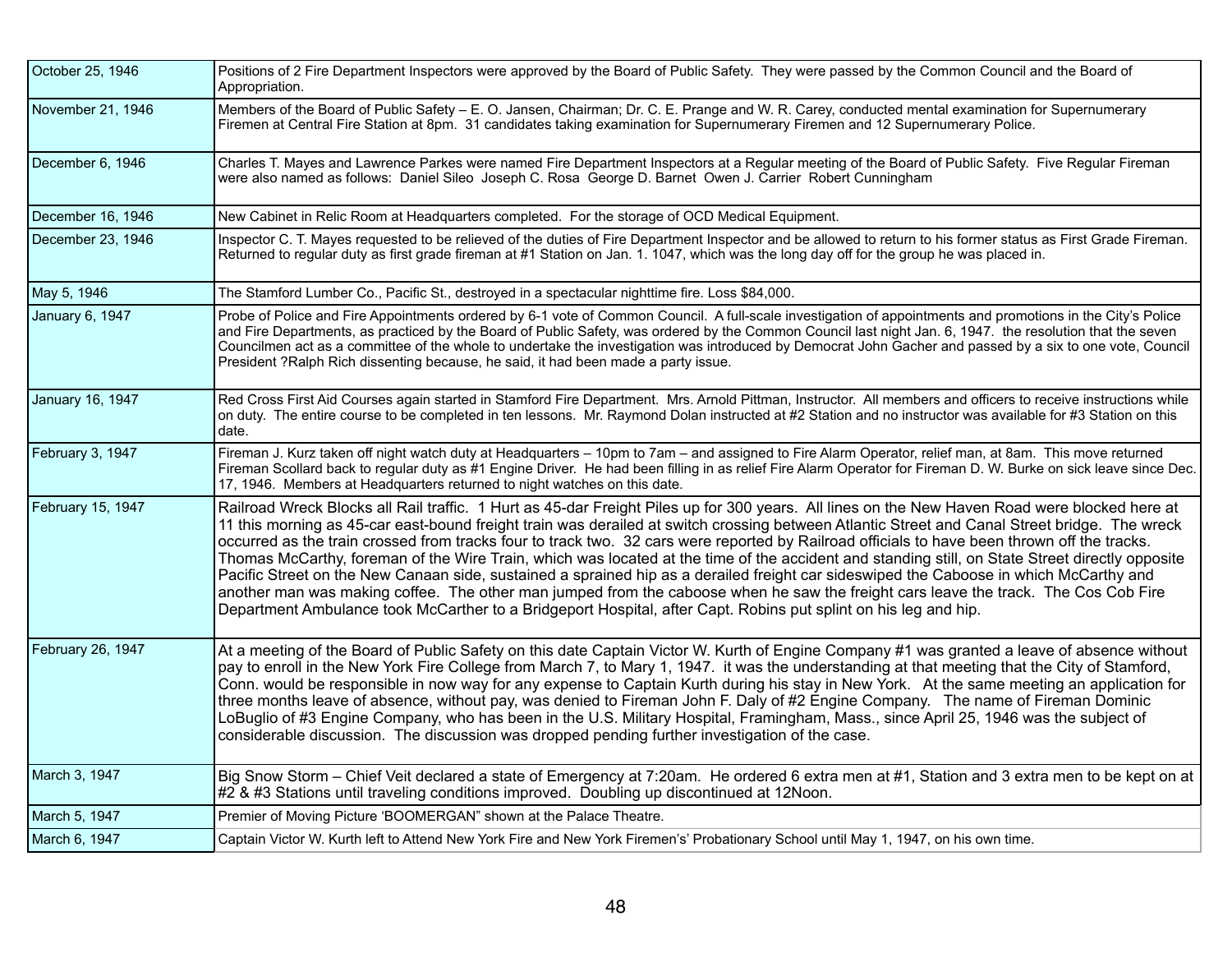| March 17, 1947     | "BRIDGER" BREECH LOADING FIRE APPARATUS LIFE GUN or LINE THROWING GUN, as it is sometimes called, was tried for the first time in the drill yard<br>at the rear of Headquarters. It was fired three times with the following results. Chief Veit acted as the Instructor. Acting Deputy Chief W. Densky, Capt. G. Daily<br>and Capt. Richardson were present, with members of groups #3, #4, #5 & #6, and the Mechanics and Electricians. Fireman Daniel Sileo shot the gun for the<br>first time after the shell failed to explode while Fireman John Kokoska was attempting to fire it. With Sileo using the gun the projectile failed to clear the drill<br>tower and stuck the side of the tower between the windows on the fifth floor, bending the projectile. This was no doubt due to the fact that cartridge did not<br>explode until the third time the trigger was pulled back causing Dan to lose his aim.<br>The second shot cleared the building with plenty to spare just over the east side of the tower, which was caused by a strong West wind which was not taken into<br>consideration. The third Projectile was shot by Fireman John Kokoska who was to have made the necessary allowances and corrections found necessary in<br>the first two shots. On this shot the projectile was never seen again after it broke away form the cord at about half way toward the tope of the drill tower. The<br>cord seemed to have been well on its way over the center of the tower but the cord broke where it was tied to the projectile. It was not burned or charred it<br>broke. |
|--------------------|----------------------------------------------------------------------------------------------------------------------------------------------------------------------------------------------------------------------------------------------------------------------------------------------------------------------------------------------------------------------------------------------------------------------------------------------------------------------------------------------------------------------------------------------------------------------------------------------------------------------------------------------------------------------------------------------------------------------------------------------------------------------------------------------------------------------------------------------------------------------------------------------------------------------------------------------------------------------------------------------------------------------------------------------------------------------------------------------------------------------------------------------------------------------------------------------------------------------------------------------------------------------------------------------------------------------------------------------------------------------------------------------------------------------------------------------------------------------------------------------------------------------------------------------------------------------------------------------------|
| March 21, 1947     | New Garbage Box completed and installed in the drill year of the Central Fire Station.                                                                                                                                                                                                                                                                                                                                                                                                                                                                                                                                                                                                                                                                                                                                                                                                                                                                                                                                                                                                                                                                                                                                                                                                                                                                                                                                                                                                                                                                                                             |
| June 6, 1947       | The Board of Public Safety on this date appointed Martin W. Kennedy to succeed Frank F. Veit as Superintendent of Fire Alarm System. Also the requested<br>retirements of Captain Harry A. Cartwright and Fireman Earl L. Edwards were approved.                                                                                                                                                                                                                                                                                                                                                                                                                                                                                                                                                                                                                                                                                                                                                                                                                                                                                                                                                                                                                                                                                                                                                                                                                                                                                                                                                   |
| June 13, 1947      | At a meeting of the Board of Public Safety in the Mayors Office Fireman Hawley C. Oefinger, Jr., and Inspector Lawrence W. Parkes were called up for<br>questioning by the Mayor and Board as to their qualifications for a position both were seeking, Assistant Superintendent of Fire Alarm System. No action was<br>taken on this date.                                                                                                                                                                                                                                                                                                                                                                                                                                                                                                                                                                                                                                                                                                                                                                                                                                                                                                                                                                                                                                                                                                                                                                                                                                                        |
| June 16, 1947      | At a meeting of the Board of Appropriation Fireman Earl L. Edward and Captain Harry A. Cartwright were retired on one half of their present salary as of this<br>date.                                                                                                                                                                                                                                                                                                                                                                                                                                                                                                                                                                                                                                                                                                                                                                                                                                                                                                                                                                                                                                                                                                                                                                                                                                                                                                                                                                                                                             |
| June 19, 1947      | At a meeting of the Board of Public Safety Fireman Harold Fisher was named Captain to succeed Captain Harry Cartwright. Also at this meeting Fireman<br>Hawley C. Oefinger was named Assistant Fire Alarm Supervisor to succeed Martin W. Kennedy who succeeded Fire Alarm Supervisor Frank F. Veit.                                                                                                                                                                                                                                                                                                                                                                                                                                                                                                                                                                                                                                                                                                                                                                                                                                                                                                                                                                                                                                                                                                                                                                                                                                                                                               |
| June 24, 1947      | At a meeting of the Board of Public Safety 3rd Grade Fireman Woodrow W. Broadhurst was named Hydrant Inspector.                                                                                                                                                                                                                                                                                                                                                                                                                                                                                                                                                                                                                                                                                                                                                                                                                                                                                                                                                                                                                                                                                                                                                                                                                                                                                                                                                                                                                                                                                    |
| August 9, 1947     | Walls & Ceiling of Clerks' Office washed.                                                                                                                                                                                                                                                                                                                                                                                                                                                                                                                                                                                                                                                                                                                                                                                                                                                                                                                                                                                                                                                                                                                                                                                                                                                                                                                                                                                                                                                                                                                                                          |
| August 13, 1947    | Edward O. Jansen, Chairman of Board of Public Safety since July 2, 1943 died on this date. Funeral at St. John's Episcopal Church on Friday Aug. 25, 1947<br>and buried at Spring Grove Cemetery, Darien, Conn. All City Officials and all available City Police and Firemen marched from the Church to the foot of Clarks<br>Hill.                                                                                                                                                                                                                                                                                                                                                                                                                                                                                                                                                                                                                                                                                                                                                                                                                                                                                                                                                                                                                                                                                                                                                                                                                                                                |
| August 16, 1947    | Rev. George V. Hamilton appointed to the Board of Public Safety by Mayor Charles E. Moore. this appointment was made to fill vacancy made by the death of<br>the late Edward O. Jansen who died on August 13, 1947.                                                                                                                                                                                                                                                                                                                                                                                                                                                                                                                                                                                                                                                                                                                                                                                                                                                                                                                                                                                                                                                                                                                                                                                                                                                                                                                                                                                |
| September 5, 1947  | Dr. E. Prange named Chairman and William R. Carey named secretary of the Board of Public Safety. Rev. George V. Hamilton is the third member of this<br>Board.                                                                                                                                                                                                                                                                                                                                                                                                                                                                                                                                                                                                                                                                                                                                                                                                                                                                                                                                                                                                                                                                                                                                                                                                                                                                                                                                                                                                                                     |
| September 12, 1947 | Paint job in #1 Kitchen. Completed.                                                                                                                                                                                                                                                                                                                                                                                                                                                                                                                                                                                                                                                                                                                                                                                                                                                                                                                                                                                                                                                                                                                                                                                                                                                                                                                                                                                                                                                                                                                                                                |
| September 16, 1947 | At a meeting in closed session of the Board of Public Safety Supernumerary Fireman Robert J. Lyons of 253 Glenbrook Road was appointed a Regular<br>Fireman. Also Fireman Warren H. Simonsen of #1 Station - Chief's driver was granted a Special Leave of Absence without pay for three months, from Oct. 23,<br>1947 to January 23, 1948.                                                                                                                                                                                                                                                                                                                                                                                                                                                                                                                                                                                                                                                                                                                                                                                                                                                                                                                                                                                                                                                                                                                                                                                                                                                        |
| September 16, 1947 | Warren H. Simonsen was granted permission by Board of Public Safety to take Three Months leave with out pay from October 23, 1947 to January 23, 1948.                                                                                                                                                                                                                                                                                                                                                                                                                                                                                                                                                                                                                                                                                                                                                                                                                                                                                                                                                                                                                                                                                                                                                                                                                                                                                                                                                                                                                                             |
| September 27, 1947 | Paint job in Deputy Chief's Office completed.                                                                                                                                                                                                                                                                                                                                                                                                                                                                                                                                                                                                                                                                                                                                                                                                                                                                                                                                                                                                                                                                                                                                                                                                                                                                                                                                                                                                                                                                                                                                                      |
| October 9, 1947    | 10-10-10 sounded on Horn at 6:48pm for General Mobilization of the National Guard. Ordered by Governor McConoughy                                                                                                                                                                                                                                                                                                                                                                                                                                                                                                                                                                                                                                                                                                                                                                                                                                                                                                                                                                                                                                                                                                                                                                                                                                                                                                                                                                                                                                                                                  |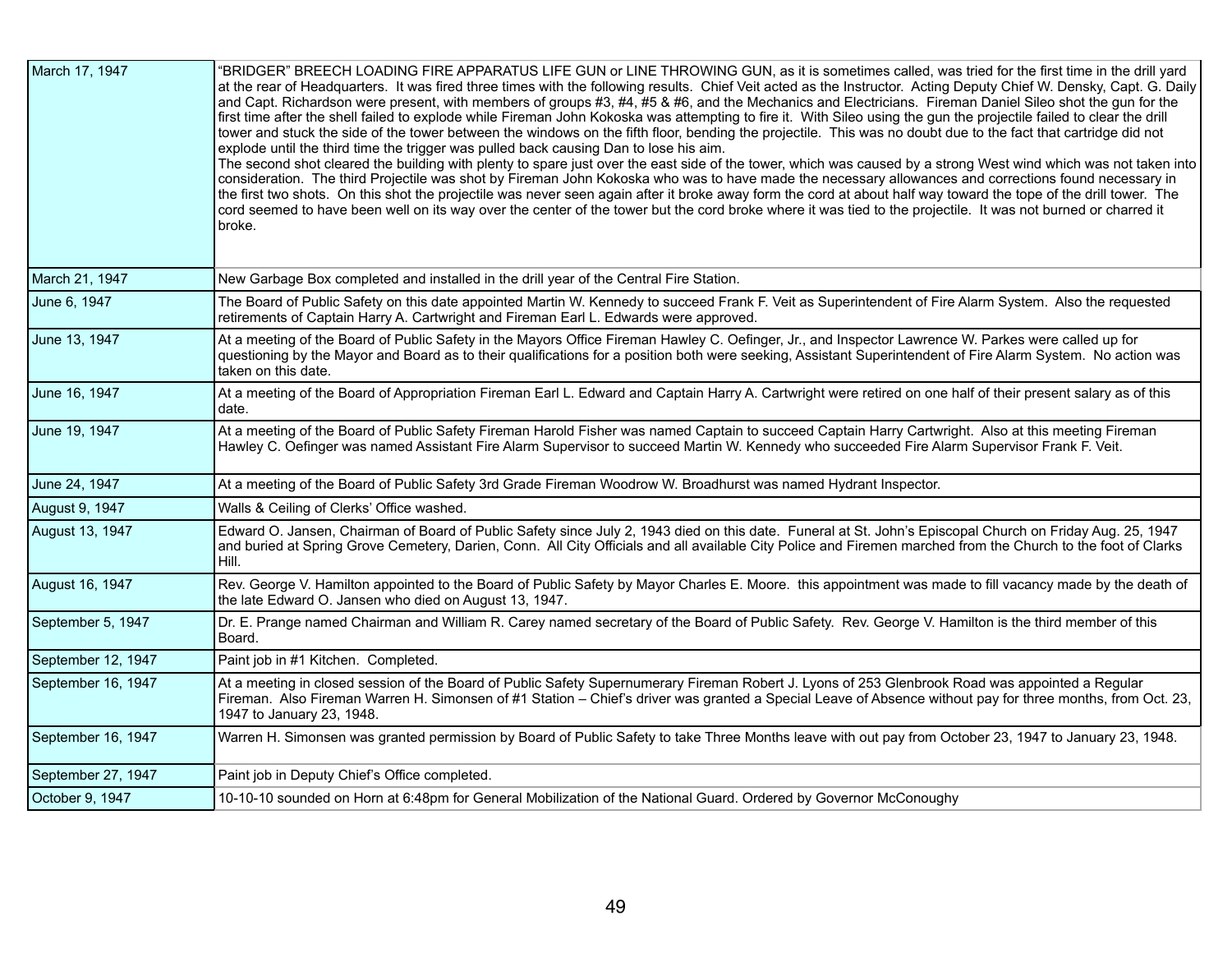| October 10, 1947  | At the conclusion of Fire Presentation Week Oct. 5th through Oct. 11, 1947 - the Stamford Fire Department staged a spectacular demonstration in the drill yard<br>at the rear of the Central Fire Station, under the Supervision of Deputy Chief Charles H. Speh and Captain Frank J. Fox, the later acting in the capacity of Drill<br>Instructor. Most of the officers and members of the entire department, both on and off duty, participated in some way in this programme which included:<br>1 RAISING, CLIMBING AND LOWERING AERIAL LADDER.<br>2 RAISING AND PLACING OF 25 ft GROUND LADDER.<br>3 JUMPING INTO LIFE NET.<br>4 SCALING LADDER CHAIN ON DRILL TOWER.<br>5 DESCENDING FROM TOP OF TOWER ON SLIDING ROPE.<br>STOPPING AT 4TH FLOOR & PICKING UP MAN.<br>6 USE OF SMOKE MASK IN RESCUE WORK, USING ARTIFICIAL RESPIRATION & INHALATOR                                                                                                                                                                                                                                                                                                                                                                                                                                                                            |
|-------------------|------------------------------------------------------------------------------------------------------------------------------------------------------------------------------------------------------------------------------------------------------------------------------------------------------------------------------------------------------------------------------------------------------------------------------------------------------------------------------------------------------------------------------------------------------------------------------------------------------------------------------------------------------------------------------------------------------------------------------------------------------------------------------------------------------------------------------------------------------------------------------------------------------------------------------------------------------------------------------------------------------------------------------------------------------------------------------------------------------------------------------------------------------------------------------------------------------------------------------------------------------------------------------------------------------------------------------------|
| October 14, 1947  | ---Picture taken of #3 Fire Station and personnel at 8am Roll Call by Sileo.                                                                                                                                                                                                                                                                                                                                                                                                                                                                                                                                                                                                                                                                                                                                                                                                                                                                                                                                                                                                                                                                                                                                                                                                                                                       |
| October 15, 1947  | ---Picture taken of #2 Fire Station and personnel at 8am Roll Call by Sileo.                                                                                                                                                                                                                                                                                                                                                                                                                                                                                                                                                                                                                                                                                                                                                                                                                                                                                                                                                                                                                                                                                                                                                                                                                                                       |
| October 15, 1947  | ---"Freckles" New Dalmatian Dog presented to the Fire Department by C. A. Harbison, Pres. S. P. C. A. from Noroton, Conn. Presentation picture taken in Chief<br>Veits office at Headquarters with Chief V. H. Veit and Captain V. W. Kurth of Headquarters representing the Fire Department.                                                                                                                                                                                                                                                                                                                                                                                                                                                                                                                                                                                                                                                                                                                                                                                                                                                                                                                                                                                                                                      |
| October 16, 1947  | ---Picture taken of #1 Fire Station and personnel at 8am Roll Call by Sileo.                                                                                                                                                                                                                                                                                                                                                                                                                                                                                                                                                                                                                                                                                                                                                                                                                                                                                                                                                                                                                                                                                                                                                                                                                                                       |
| October 27, 1947  | Received the following message from State Fire Marshal Edward J. Hickey:<br>To all Fire Chiefs and Fire Marshals:<br>"In carrying out the provisions of the Proclamation of His Excellency James L. McConaughy, Governor of Connecticut, that all woodland in the State be closed<br>because of the existence of serious fire conditions, the State Forest Fire Warden service has refused permission for the kindling of Fires in the open air outside<br>the limits of Cities, Boroughs and Fire Districts as provided for in Section 462 of the 1943 supplement to the General Statutes. It is apparent, however, that fires<br>have been kindled, some of them authorized, within the limits of Cities, Boroughs and Fire districts.<br>In view of the extremely hazardous conditions existing today, I respectfully request you to refrain from the further issuance of permits for the building of fires in<br>the open air.<br>May I also suggest that you call upon the proper Police Authority within your Municipality to enforce whatever local ordinances you may have respecting this<br>subject, and where no such ordinances exist, give due consideration to all conditions involved and seek prosecution of those who persist in creating such<br>hazards."<br>Signed ------ Edward J. Hickey State Fire Marshal. |
| November 3, 1947  | CONSOLIDATION REFERENDUM --- Consolidation Charter is Given Approval By Overwhelming Referendum Majority. Proponents Win by 2,646 Plurality as<br>18,706 Vote. Present Officeholders to Continue Until 1949; Cooperation is Urged. Voting for the fourth time in 50 years on the same issue, the people of<br>Stamford today elected to change their form of government by a vote of 10,1010 to 7,455.                                                                                                                                                                                                                                                                                                                                                                                                                                                                                                                                                                                                                                                                                                                                                                                                                                                                                                                             |
| November 20, 1947 | Radio Station WSTC recorded speeches in regards to the Friendship Train (Food to Europe). This was rebroadcast at 9pm. The following persons were<br>present: Rev. N.P. Coleman - Rev. R. McGown - Rabbi D. Pearlman - First Selectman G. Barrett - Chief of Policy J. Brennan - J. Schwartz director of Station<br>WSTC and Chief V. Veit. About 15 tons of food was collected and sent down to pier 42 in New York City.                                                                                                                                                                                                                                                                                                                                                                                                                                                                                                                                                                                                                                                                                                                                                                                                                                                                                                         |
| November 24, 1947 | First Annual Entertainment & Dance given by the Stamford Firemen's Association at the Stamford High School Gymnasium --- Music furnished by Frank Daly's<br>Laddins' Terrace Orchestra. The entire affair including the advertising programme was run off by the members of the department under the direction of Hawley<br>C. Oefinger, Assistant Superintendent of Fire Alarm and President of the Stamford Firemen's Association; Fireman John J. Boesen Vice President of the<br>Stamford Firemen's Association; Matthew Kowalczyk, Secretary; and Fireman Charles R. McRedmond, Treasurer.                                                                                                                                                                                                                                                                                                                                                                                                                                                                                                                                                                                                                                                                                                                                    |
| December 8, 1947  | Ex Chief of Lynn Mass. Conducted a Fire Hazard demonstration for the United Mutual Life Ins. Co. - This demonstration was shown at various Schools and<br>Civic Organizations all week.                                                                                                                                                                                                                                                                                                                                                                                                                                                                                                                                                                                                                                                                                                                                                                                                                                                                                                                                                                                                                                                                                                                                            |
| December 26, 1947 | State of Emergency due to severe snow storm declared by Chief Veit. All 8-8 and 6-6 leaves cancelled as of 6pm on this date until further notice. Entire Fire<br>Fighting Force of the Stamford Fire Department put on emergency two shift schedule starting at 6pm. One shift working from 8am to 6pm while the other<br>worked from 6pm to 8am with no long days on or off. This system was changed to the two-platoon system on Dec. 29, 1947. The First Platoon worked 24<br>hours on Dec. 29th to give the Second Platoon 24 hours off. The emergency was declared over as of 8am January 5, 1948. Everything returned to normal<br>(the 9 group Elimination System).                                                                                                                                                                                                                                                                                                                                                                                                                                                                                                                                                                                                                                                         |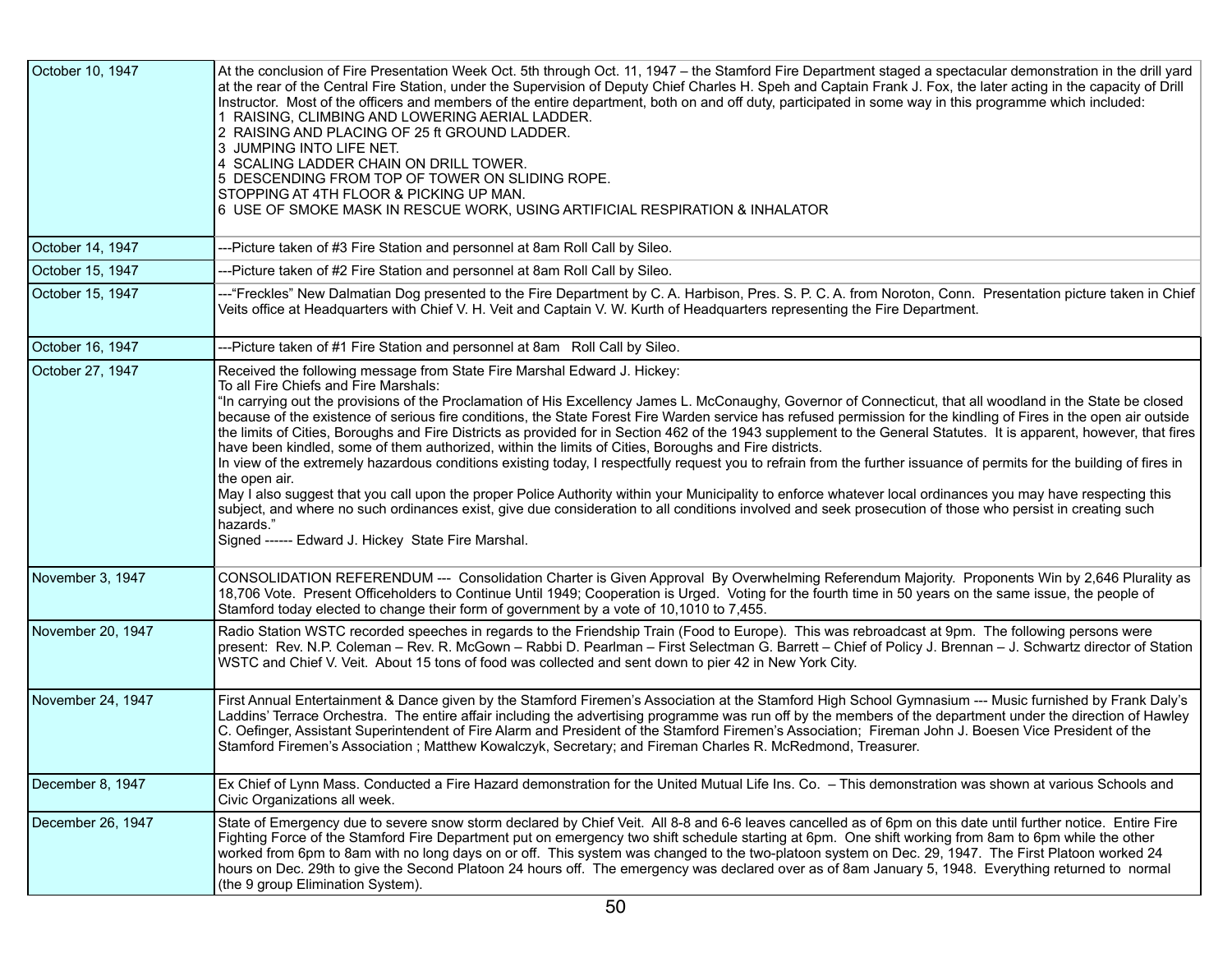| February 20-21, 1947 | Big Snow Storm. All officers and members held on for extra duty. All extra duty discontinued as of 8am Feb. 23, 1947.                                                                                                                                                                                                                                                                                                                                                                                                                                                                                                                                                                                                                                                    |
|----------------------|--------------------------------------------------------------------------------------------------------------------------------------------------------------------------------------------------------------------------------------------------------------------------------------------------------------------------------------------------------------------------------------------------------------------------------------------------------------------------------------------------------------------------------------------------------------------------------------------------------------------------------------------------------------------------------------------------------------------------------------------------------------------------|
| January 25, 1948     | Double Alarm Fire at 35-37-39 Atlantic Street, Brock Pres-Robergs Sports and Grand Central Mkt completely destroyed. 1st alarm came in at 2:37am - 2nd<br>alarm at 2:45am. Sound Beach, Glenbrook and Belltown also assisted. Fireman William Hudson injured seriously when he slipped from icy ladder into<br>building. Taken to the Stamford Hospital with possible fractured back and concussion of the Head. Recall was sounded at 12:36pm but machines were there<br>from time to time wetting down. (Estimated damage at least \$175,000.00)                                                                                                                                                                                                                       |
| February 4, 1948     | Members of the Board of Public Safety - Dr. Charles E. Prange, Chairman, W. R. Carey, and Rev. George V. Hamilton, conducted a written test for<br>Supernumerary Firemen and Supernumerary Fireman Policemen at the Central Fire Station at 8:00pm. 20 Applicants took the examination for Supernumerary<br>Policemen and 18 Applicants took the examination for Supernumerary Firemen. Supernumerary Police exams conducted by Commissioner W. R. Carey in<br>Chief Veit's and Capt. Richardson's office. Supernumerary Firemen's exams conducted by Commissioner C. E. Prange and Rev. G. V. Hamilton in the<br>Recreation Room of the Central Fire Station. Time from 8pm to 9:30pm.                                                                                  |
| February 11, 1948    | Singing Contest between Cops & Firemen at 7pm at Radio Station W. S. T. C. won by the Cops. The winning Quartet was composed of Sgt. Geo. Bates,<br>Policemen Joseph Rich, Jim Broderick & Joseph McGrath. The losing quartet was composed of Firemen Al Macsata, Joe Zezima, Charles McRedmond &<br>Ralph Kandetzki. The cops were accompanied by Policeman John Knap and the firemen were accompanied by civilian William Hyland. The losing quartet had<br>to man a Salvation Army Kettle on Atlantic for two hours. The winners won \$25. which they immediately donated to the Salvation Army.                                                                                                                                                                      |
| February 19, 1948    | COMMUNITY X-RAY SURVEY. Mrs. Anna B. Middlebrook, Miss M. Condon and Miss Richardson of the Visiting Nurses Association spoke to #1, #2 & #3<br>stations respectively, at 8am roll call. Chest X-rays would be available to everyone over 15 years of age free of charge from March 15 <sup>th</sup> to 31 <sup>st</sup> inclusive, 1948.                                                                                                                                                                                                                                                                                                                                                                                                                                |
| March 12, 1948       | At a Meeting of the Board of Public Safety - Dr. C. E. Prange, Chairman; William R. Carey, and Rev. George V. Hamilton - the following men were appointed to<br>Supernumerary Force in the Stamford Fire Department: Edward J. Andrews William J. Densky, Jr. James J. Douglas, Jr. George S. Mattis S. Verrastro                                                                                                                                                                                                                                                                                                                                                                                                                                                        |
| March 17, 1948       | At a Meeting of the Board of Public Safety at 4pm on this date the following Supernumerary Firemen were sworn in:<br>Edward J. Andrews 15 Sherman Street --- Badge #1<br>William J. Endksy, Jr., 372 Stillwater Ave. --- Badge #12<br>James J. Douglas, Jr. 55 Seaside Ave. --- Badge #14<br>Salvatore Verrastro 42 Minor Place - Did not show up<br>George S. Mattis 494 Main St. Still in Military Service.<br>Also at this meeting the Board of Safety voted to instruct Chief Veit of the Fire Dept. and Chief J. Brennan of the Police Dept. that they were to instruct the men<br>of both departments that they were to devote their full time to work in their respective departments and that they were to discontinue the practice of working on<br>extra jobs. |
| April 27, 1948       | At a meeting of the Board of Appropriation the following requests for retirement were approved to be effective as of May 1, 1948:<br>Fire Department - Mechanical Supervisor Walter F. Seely.<br>Police Department - Detective Sgt George Anderson.                                                                                                                                                                                                                                                                                                                                                                                                                                                                                                                      |
| May 14, 1948         | At a meeting of the Board of Safety made the following appointments: Mark W. O'Brien promoted form Assistant Mechanical Supervisor to Mechanical<br>Supervisor; Fireman Joseph P. McAuliffe promoted to Assistant Mechanical Supervisor; Supernumerary Fireman James P. Smith to Regular Fireman. Also<br>request for retirement by Fireman John J. Biessman as of June 1, 1948 was approved.                                                                                                                                                                                                                                                                                                                                                                            |
| May 18, 1948         | The first of two rowboats, made by Fireman Charles Skiba, for use at the boat basin at Cummings Park, was successfully launched at 10am this date. Material<br>to build these boats was requisitioned by Finance Commissioner N. D. Dale.                                                                                                                                                                                                                                                                                                                                                                                                                                                                                                                                |
| May 24, 1948         | The second of two rowboats, made by Fireman Charles Skiba, for use at the boat basin at Cummings Park, was completed on this date.                                                                                                                                                                                                                                                                                                                                                                                                                                                                                                                                                                                                                                       |
| June 2, 1948         | Fireman John J. Biessman request for retirement on June 1, 1948 approved by the Board of Appropriation                                                                                                                                                                                                                                                                                                                                                                                                                                                                                                                                                                                                                                                                   |
| June 17, 1948        | Captain Joseph Kozma request for retirement on July 1, 1948 approved by the Board of Public Safety.                                                                                                                                                                                                                                                                                                                                                                                                                                                                                                                                                                                                                                                                      |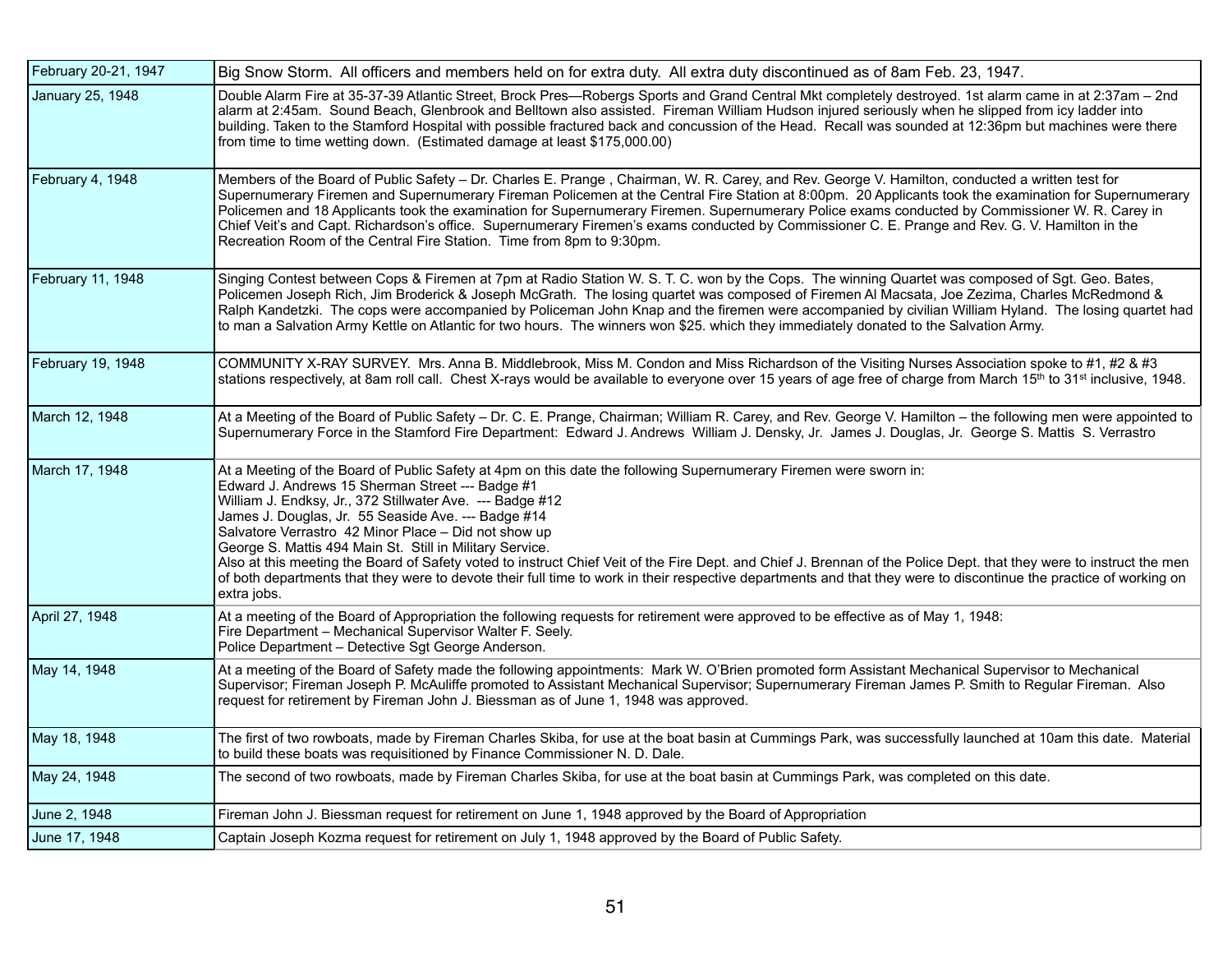| July 20, 1948      | At a meeting of the Board of Appropriation the following retirements were approved to be effective as follows:<br>Captain Joseph Kozma - - July 1, 1948<br>Fireman James M. Maloney - - July 16, 1948<br>Fireman Frederick C. Berg - - August 1, 1948                                                                                                                                                                                                                                                                                                                                                                                                                              |
|--------------------|------------------------------------------------------------------------------------------------------------------------------------------------------------------------------------------------------------------------------------------------------------------------------------------------------------------------------------------------------------------------------------------------------------------------------------------------------------------------------------------------------------------------------------------------------------------------------------------------------------------------------------------------------------------------------------|
| July 24, 1948      | Resolved by the Board of Public Safety that in accordance with statement and recommendation of Chief Veit, members of the Fire Department shall not be<br>permitted to join National Guard or any other organization, Military or otherwise, in which they would be subject to command calls and<br>Be it further resolved that this resolution shall apply with full force and effect to members of the Stamford Police Department, and it is<br>Further resolved the copy of this resolution be sent to chief Veit and Chief Brennan for publication on the Bulletin Boards of their respective Departments.<br>July 1, 1948<br>C. E. Prange<br>Chairman, Board of Public Safety |
| July 27, 1948      | Charles T. Mayes, a Regular Fireman since April 20, 1931, was named a Captain by the Board of Public Safety, replacing Captain Joseph Kozma, recently<br>retired. Also named Regular Firemen were Charles W. Robinson, Joseph Finley and Robert J. Lawler, all veterans of World War #2.                                                                                                                                                                                                                                                                                                                                                                                           |
| July 30, 1948      | The Board of Public Safety accepted application for retirement of Fire Alarm Superintendent, M. W. Kennedy, to be effective August 19, 1948.                                                                                                                                                                                                                                                                                                                                                                                                                                                                                                                                       |
| August 16, 1948    | Board of Appropriation approved retirement of Supt. Fire Alarm System, M. W. Kennedy as of Aug. 19, 1948.                                                                                                                                                                                                                                                                                                                                                                                                                                                                                                                                                                          |
| August 17, 1948    | Board of Public Safety made the following promotions: Asst. Superintendent of Fire Alarm System Hawley C. Oefinger promoted to Sup. Fire Alarm System;<br>Inspector Lawrence F. Parkes to Assistant Superintendent Fire Alarm System. Both appointments to become effective as of August 19, 1948. Inspector<br>Lawrence F. Parkes reused the appointment of Asst. Elec. Was not sworn in and done no work as Assistant Electrician.                                                                                                                                                                                                                                               |
| August 26, 1948    | Board of Public Safety appointed Supernumerary Fireman Edward J. Andrews a Regular Fireman.                                                                                                                                                                                                                                                                                                                                                                                                                                                                                                                                                                                        |
| August 27, 1948    | Dr. C. E. Prange, Chairman of the Board of Public Safety, directed Chief V. H. Veit verbally to Assign Fireman James P. Smith to the post of Assistant<br>Superintendent of Fire Alarm System on probationary basis. Probationary period not made known. No change in uniform equipment or salary to be made<br>except that if he is still on probationary when he is changing from 4th grade fireman to 3rd grade fireman he will make the usual step up in grade.                                                                                                                                                                                                                |
| August 30, 1948    | Work started on new Heating Boiler at Central Fire Station by Samuel M. Annunciato. New Furnace received from H. B. Smith & Co. 9/7/48 - See Operating<br>Budget - 1952-53.                                                                                                                                                                                                                                                                                                                                                                                                                                                                                                        |
| September 22, 1948 | Board of Public Safety appointed Supernumerary Fireman George S. Mattis a Regular Fireman.                                                                                                                                                                                                                                                                                                                                                                                                                                                                                                                                                                                         |
| September 24, 1948 | Heat turned on for the first time in the new Heating Boiler at Central Fire Station.                                                                                                                                                                                                                                                                                                                                                                                                                                                                                                                                                                                               |
| September 26, 1948 | The first of two Monkeys arrived in Chief Veits office for safe keeping for the winter from the Stamford Museum.                                                                                                                                                                                                                                                                                                                                                                                                                                                                                                                                                                   |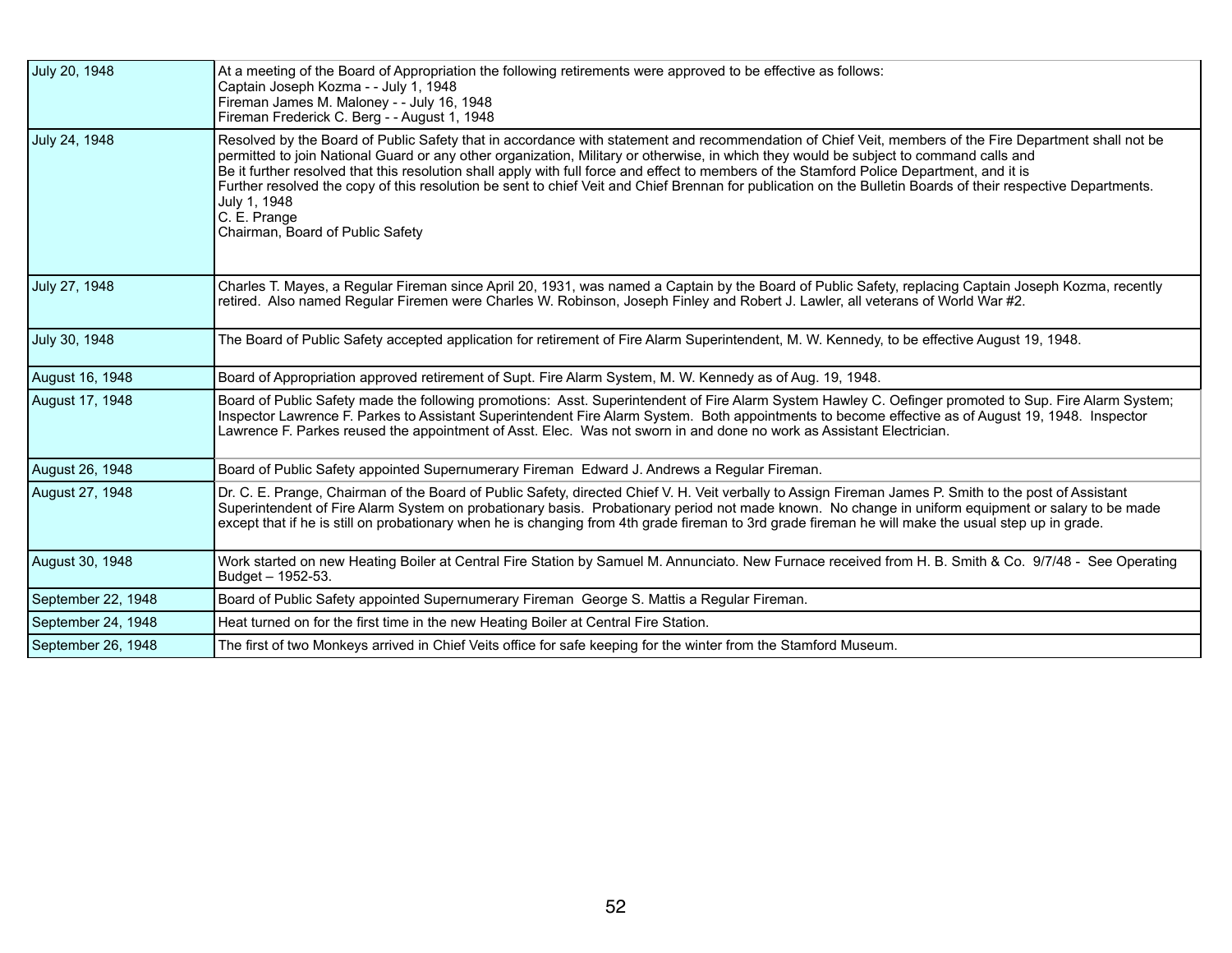| October 9, 1948   | At the conclusion of Fire Prevention Week Oct. 3 to 9th, 1948, the Stamford Fire Department again staged a spectacular demonstration in the drill yard at the<br>rear of the Central Fire Station, under the direction of Acting Deputy Chief William J. Densky and Captain Frank J. Fox, the latter acting in the capacity of Drill<br>Instructor. Most of the officers and members of the entire department, both on and off duty, participated in some way in this program which included:<br>Extinguishing oil fires (2) and one class "A" fire drenched with gasoline.<br>a. Extinguishing oil fire in dyked area with applicator.<br>b. Extinguishing oil fire in tank. Using same as above.<br>c. Extinguishing one class "A" fire drenched with gasoline. (building made specially for this purpose.)<br>2. Scaling Ladders:<br>a. Climbing from net to roof using five scaling ladders.<br>3. Rope sliding from top of tower to net.<br>4. Jumping into life net. From 34d floor doorway.<br>5. An imaginary fire is supposed to be discovered on the 4th floor of drill tower. An alarm is pulled, box 66 (special for the occasion). The assignment is #1<br>Mack and #1 Truck. In responding #1 Truck leaves quarters first, turns slightly to the right, then makes a complete circle to the left to enter the drill yard by way<br>of the east drive. Just before #1 Truck enters the east drive #1 Mack pulls out and enters drill yard by way of east drive. |
|-------------------|------------------------------------------------------------------------------------------------------------------------------------------------------------------------------------------------------------------------------------------------------------------------------------------------------------------------------------------------------------------------------------------------------------------------------------------------------------------------------------------------------------------------------------------------------------------------------------------------------------------------------------------------------------------------------------------------------------------------------------------------------------------------------------------------------------------------------------------------------------------------------------------------------------------------------------------------------------------------------------------------------------------------------------------------------------------------------------------------------------------------------------------------------------------------------------------------------------------------------------------------------------------------------------------------------------------------------------------------------------------------------------------------------------------------------------------------------------------------------|
| October 9, 1948   | new Boiler at Central Fire Station tested and approved for payment. Cost \$3,533.00.                                                                                                                                                                                                                                                                                                                                                                                                                                                                                                                                                                                                                                                                                                                                                                                                                                                                                                                                                                                                                                                                                                                                                                                                                                                                                                                                                                                         |
| October 16, 1948  | The second of two monkeys received at Chief Veits office from the Stamford Museum for winter care.                                                                                                                                                                                                                                                                                                                                                                                                                                                                                                                                                                                                                                                                                                                                                                                                                                                                                                                                                                                                                                                                                                                                                                                                                                                                                                                                                                           |
| October 22, 1948  | The Connecticut State Department of Health Bureau of Laboratories Field Unit arrived for a short stay in the drill yard at the rear of the Central Fire Station.                                                                                                                                                                                                                                                                                                                                                                                                                                                                                                                                                                                                                                                                                                                                                                                                                                                                                                                                                                                                                                                                                                                                                                                                                                                                                                             |
| November 12, 1948 | Two Monkeys returned to Stamford Museum.                                                                                                                                                                                                                                                                                                                                                                                                                                                                                                                                                                                                                                                                                                                                                                                                                                                                                                                                                                                                                                                                                                                                                                                                                                                                                                                                                                                                                                     |
| December 9, 1948  | The members of the Board of Public Safety still are:<br>Dr. C. E. Prange, Chairman<br>William R. Carey, Secretary<br>Rev. George V. Hamilton                                                                                                                                                                                                                                                                                                                                                                                                                                                                                                                                                                                                                                                                                                                                                                                                                                                                                                                                                                                                                                                                                                                                                                                                                                                                                                                                 |
| December 9, 1948  | After the above entry was made on this same date the following announcement was in the Stamford Advocate: the Rev. George V. Hamilton, long-time friend<br>and political support of Mayor Charles E. Moore, announced today that he had resigned as a member of the Board of Public Safety on Nov. 9, 1948. Rev.<br>Hamilton reported he had written the Mayor that pressure of other urgent interests made it necessary for him to resign. He asked that the resignation take<br>effect as of Nov. 9, 1948.                                                                                                                                                                                                                                                                                                                                                                                                                                                                                                                                                                                                                                                                                                                                                                                                                                                                                                                                                                 |
| December 15, 1948 | Ralph E. Martino named and wore in as a Member of the Board of Public Safety by Mayor Charles E. Moore. he take the place of Rev. Hamilton who resigned.                                                                                                                                                                                                                                                                                                                                                                                                                                                                                                                                                                                                                                                                                                                                                                                                                                                                                                                                                                                                                                                                                                                                                                                                                                                                                                                     |
| December 17, 1948 | On this date in the Mayors Office the Board of Public Safety appointed Fireman James P. Smith to the post of Assistant Superintendent of Fire Alarm System.<br>This Appointment to be effective immediately. Mayor Charles E. Moore, Dr. C. E. Prange, Mr. William R. Carey and Mr. Ralph H. Martino and Chief Victor H.<br>Veit were present at this meeting.                                                                                                                                                                                                                                                                                                                                                                                                                                                                                                                                                                                                                                                                                                                                                                                                                                                                                                                                                                                                                                                                                                               |
| December 17, 1948 | LIBERALIZED 10 GROUP ELIMINATION SYSTEM<br>On this date the members of the Board of Public Safety and the Mayor, at a meeting in the Mayors office, instructed Chief Victor H. Veit to make a change in the<br>present working hours of the firemen from 74 hours and 40 minutes (9 group elimination system) to 67 hours and 12 minutes per week. This change to be<br>made on trial basis from January 1, 1949 to April 15, 1949. no additional men to be added to the personnel of the department. The system presented to the<br>Mayor and Board of Public Safety by a committee of the Stamford Firemen's Association (C. McRedmond, Chairman; F. Caruso, N. J. DeVito, H. C. Oefinger, C.<br>T. Mayes) the last two names taking no active part, was the Liberalized 10 Group Elimination System which changes the Long Day Off from 24 hours off to 48<br>hours off.                                                                                                                                                                                                                                                                                                                                                                                                                                                                                                                                                                                                  |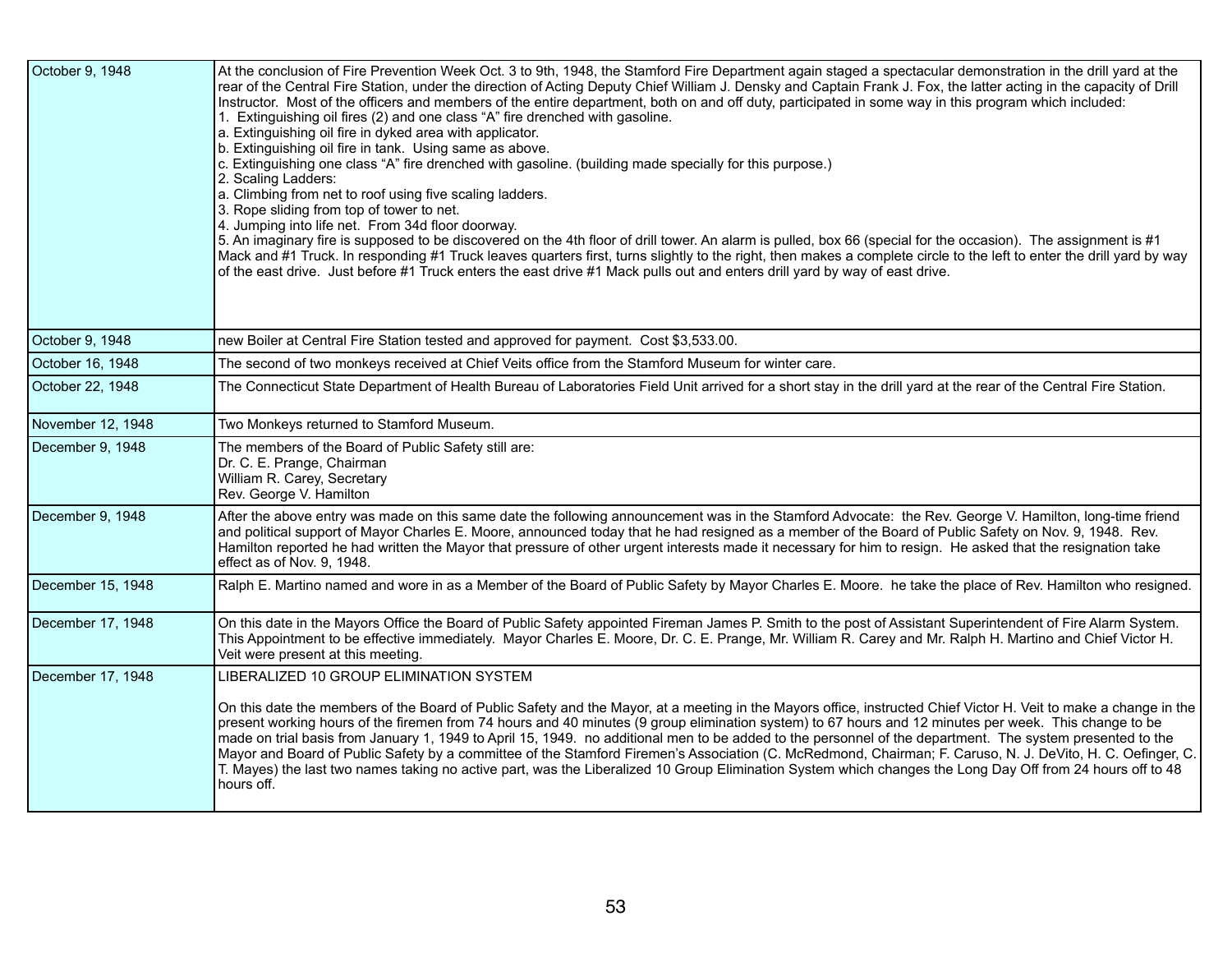| December 31, 1948 | Safety Board Hearing of 4 Firemen was held in Chief Veits office from 10am to 12:25pm. Those present were: Charles E. Moore, Mayor; Charles N. Wexler,<br>Corporation Counsel; Dr. C. E. Prange Chairman; W. R. Carey and Ralph Martino, Members of Board of Public Safety; William Brown representing the<br>Stamford Advocate; Herbert Martin representing Radio Station W. S. T. C.; Former Judge Frank E. Jamrozy representing the following Firemen who were upon<br>charges for dereliction of duty and conducting themselves while on duty on the night of December 24th and the morning December 25, 1948 so as to interfere<br>with the proper performance of duty: Firemen John J. O'Connor, H. F. Hall, Charles Skiba and Eugene P. Callahan all of #1 Station. All were found guilty and<br>fined 30 days pay each. To be taken from the 4 Pays starting on January 15, 1949.                                                                                               |
|-------------------|-----------------------------------------------------------------------------------------------------------------------------------------------------------------------------------------------------------------------------------------------------------------------------------------------------------------------------------------------------------------------------------------------------------------------------------------------------------------------------------------------------------------------------------------------------------------------------------------------------------------------------------------------------------------------------------------------------------------------------------------------------------------------------------------------------------------------------------------------------------------------------------------------------------------------------------------------------------------------------------------|
| January 1, 1949   | LIBERALIZED 10 GROUP ELIMINATION SYSTEM STARTED WITHOUT INCIDENT.                                                                                                                                                                                                                                                                                                                                                                                                                                                                                                                                                                                                                                                                                                                                                                                                                                                                                                                       |
| February 11, 1949 | Ralph H. Martino resigned from the Board of Public Safety after having served on this Board since December 15, 1948.                                                                                                                                                                                                                                                                                                                                                                                                                                                                                                                                                                                                                                                                                                                                                                                                                                                                    |
| February 11, 1949 | Board of Public Safety approved Retirement of Captain Clarence Brooks to be effective March 16, 1949.                                                                                                                                                                                                                                                                                                                                                                                                                                                                                                                                                                                                                                                                                                                                                                                                                                                                                   |
| February 27, 1949 | Fireman M. H. Clark submitted application for retirement as of April 1, 1949.                                                                                                                                                                                                                                                                                                                                                                                                                                                                                                                                                                                                                                                                                                                                                                                                                                                                                                           |
| March 22, 1949    | Board of Public Safety approved Retirement request of Fireman M. H. Clark to be effective April 1, 1949.                                                                                                                                                                                                                                                                                                                                                                                                                                                                                                                                                                                                                                                                                                                                                                                                                                                                                |
| March 25, 1949    | At a meeting of the Board of Public Safety a resolution was adopted to change the date for retirement requested by Captain c. Brooks of #3 Fire<br>Station from March 16, 949 to March 31, 1949. and that he was to be retired at one half of the salary received immediately prior to his<br>retirement.                                                                                                                                                                                                                                                                                                                                                                                                                                                                                                                                                                                                                                                                               |
| March 30, 1949    | At a meeting of the Board of Appropriation the requests for retirements of Captain Clarence Brooks and Fireman M. H. Clark both of #3 Station, as of April 1,<br>1949, were turned down by a vote of 7-2. councilmen Gacher & Osterby voted against the retirements while the following members voted for the retirements as<br>of April 1, 1949:<br>Dr. D. McGourty. Dr. James J. Costanzo Mr. Maxwell Andrews. Mr. Ralph Rich. Mr. Chas McKean. Mr. Troost Mr. George Swift.                                                                                                                                                                                                                                                                                                                                                                                                                                                                                                          |
| March 31, 1949    | Captain C. Brooks of #e Engine Company forwarded a letter to the Mayor and Board of Public Safety requesting that his application for retirement as of April 1,<br>1949 be withdrawn.                                                                                                                                                                                                                                                                                                                                                                                                                                                                                                                                                                                                                                                                                                                                                                                                   |
| April 1, 1949     | Captain Clarence Brooks and Fireman M. H. Clark of Engine Company #3 put back on the Pay Roll of the Stamford Fire Department. Captain Brooks went<br>back on duty at #3 Station and Maurice H. Clark was continued on sick leave on full pay.                                                                                                                                                                                                                                                                                                                                                                                                                                                                                                                                                                                                                                                                                                                                          |
| April 4, 1949     | Election Day - For First May of Consolidated Stamford to take effect on April 15, 1949. Mr. George T. Barrett defeated Mr. George E. Murphy<br>by a majority 3,420.                                                                                                                                                                                                                                                                                                                                                                                                                                                                                                                                                                                                                                                                                                                                                                                                                     |
| April 6, 1949     | Stamford Fire Department took part in the last Army Day Parade sponsored by the American Legion.                                                                                                                                                                                                                                                                                                                                                                                                                                                                                                                                                                                                                                                                                                                                                                                                                                                                                        |
| April 7, 1949     | On this date Chief Veit granted permission to the Mechanics (O'Brien & McAuliffe) and Electricians (Oefinger & Smith) to take one day off each, in addition to<br>Sunday, week. The men themselves were to determine the days and no two were to be off at the same time.                                                                                                                                                                                                                                                                                                                                                                                                                                                                                                                                                                                                                                                                                                               |
| April 7, 1949     | At a special Meeting of he Board of Public Safety in Mayor Charles E. Moore's office Mr. Herman (Murphy) Fertig, President of the Hudson Paper Company, 32<br>Gay Street., was appointed the third member of the Board of Public Safety to fill the vacancy made by the resignation of Ralph H. Martino on Feb. 11, 1949.<br>This appointment was made only to complete the present government term which expires on April 15, 1949.<br>At this same meeting the application of withdrawal of Captain Clarence Brooks was accepted by the Board. Application of withdrawal was date March 31, 1949<br>after Board of Appropriation turned down his application for retirement as of April 1, 1949 which was first submitted on January 31, 1949.<br>Also at this meeting the Board of Public Safety again went on record as approving the retirement of Fireman Maurice H. Clark as of April 12, 1949. this request<br>was turned down by the Board of Appropriation on March 30, 1949. |
| April 11, 1949    | #4 Engine --- American LaFrance Triple Combination – purchased June 12, 1922 --- Broke down August 30, 1948 – Mechanics started to dismantle this entire<br>machine at #3 Station on April 11, 1949. Equipment and parts usable by Chief to be stored away for the future. Tires and tubes turned over to Mr. Case of the<br>Service Dept. on Nov. 8, 1949.                                                                                                                                                                                                                                                                                                                                                                                                                                                                                                                                                                                                                             |
| April 13, 1949    | Police and Fire Department Pension Bill Change.                                                                                                                                                                                                                                                                                                                                                                                                                                                                                                                                                                                                                                                                                                                                                                                                                                                                                                                                         |
| April 13, 1949    | Both Houses of the General Assembly and Governor Bowles approved the bill which allows Stamford Police and Firemen to retire under the Charter of<br>Consolidation on an annual pension amounting to one-half their latest pay prior to retirement.                                                                                                                                                                                                                                                                                                                                                                                                                                                                                                                                                                                                                                                                                                                                     |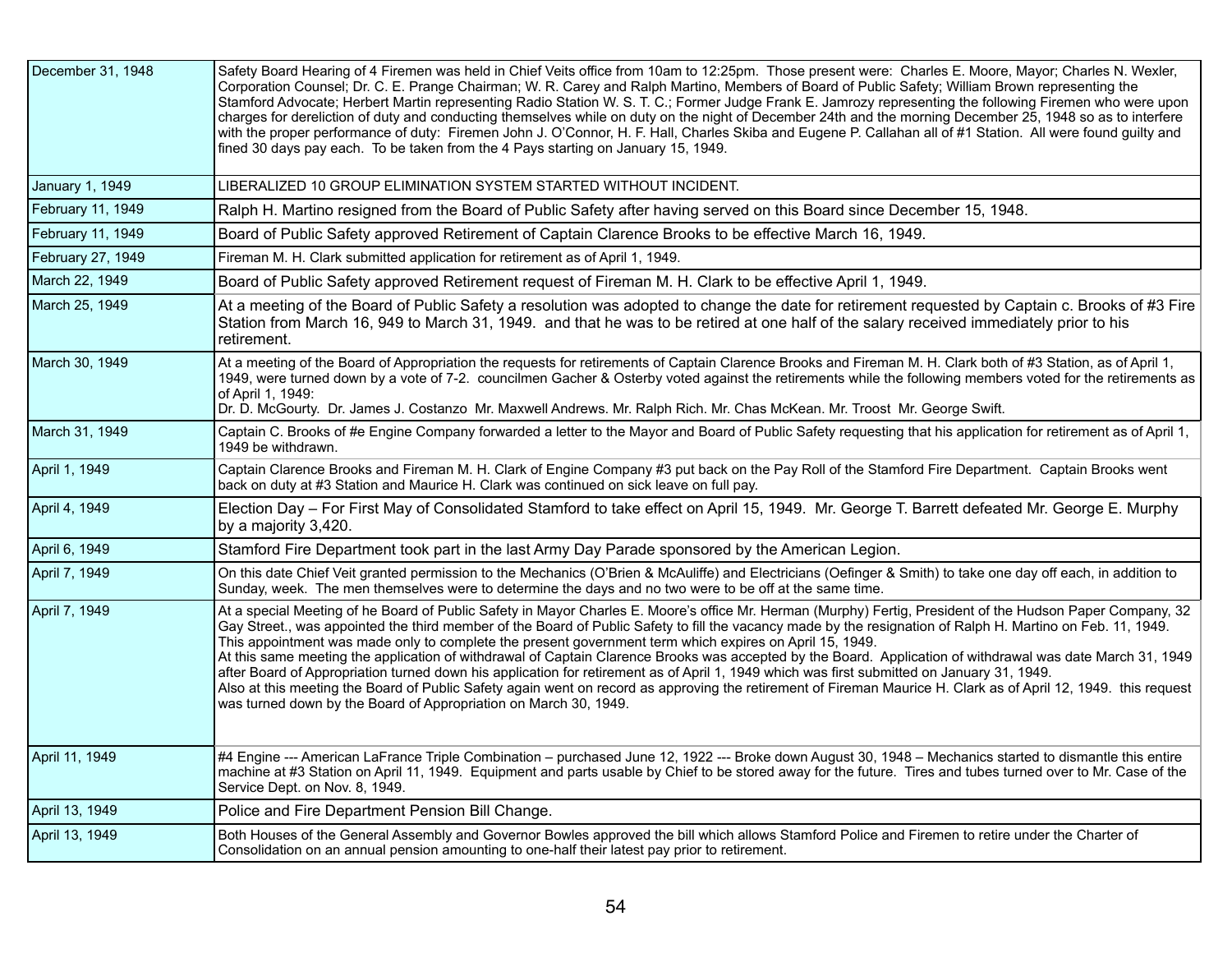| April 14, 1949 | At the last meeting of the Board of Public Safety before the Consolidation Government takes over the following appointments were made:<br>Supernumerary Fireman William J. Densky, Jr., appointed a Regular Fireman and Frank F. Hershey appointed Supernumerary Fireman.                                                                                                                                                                                                                                                                                                                                                                                                                                                                                                                                                     |
|----------------|-------------------------------------------------------------------------------------------------------------------------------------------------------------------------------------------------------------------------------------------------------------------------------------------------------------------------------------------------------------------------------------------------------------------------------------------------------------------------------------------------------------------------------------------------------------------------------------------------------------------------------------------------------------------------------------------------------------------------------------------------------------------------------------------------------------------------------|
| April 15, 1949 | On this date Mr. George T. Barrett was sworn by former Mayor Charles E. Moore as the first Mayor of Consolidated Stamford.                                                                                                                                                                                                                                                                                                                                                                                                                                                                                                                                                                                                                                                                                                    |
| April 19, 1949 | All officers and members of Stamford Fire Department assembled at Central Fire Station to formally meet the new Mayor, Honorable George T. Barrett.                                                                                                                                                                                                                                                                                                                                                                                                                                                                                                                                                                                                                                                                           |
| April 22, 1949 | On this date it was announced on the noon Radio Broadcast of Radio Station W. S. T. C. and in the Stamford Advocate that the following were appointed to the<br>Board of Public Safety:<br>Paul T. Osterby<br>Nathan E. Martin<br>Michael J. Drotar<br>They were probably appointed on April 21, 1949.                                                                                                                                                                                                                                                                                                                                                                                                                                                                                                                        |
| April 23, 1949 | The First Meeting of the new Consolidated Board of Public Safety.                                                                                                                                                                                                                                                                                                                                                                                                                                                                                                                                                                                                                                                                                                                                                             |
| April 25, 1949 | Michael J. Drotar was today name chairman of the Board of Public Safety, and Paul T. Osterby, Secretary. In a precedent-making move, Board members voted<br>to rotate the positions of chairman and secretary every eight months among the three men. The third member is Nathan E. Martin.                                                                                                                                                                                                                                                                                                                                                                                                                                                                                                                                   |
| April 25, 1949 | Police Chief John B. Brennan, Fire Chief Victor H. Veit and Capt. Edward W. Lockwood of Precinct #2 were invited to sit in, recommending and advising the<br>Board of policies they felt necessary in their respective departments. During the week-end Board members visited the headquarters of both police precincts.<br>They plan to visit all properties of the Fire Department in the near future.<br>The three man Board of Public Safety today pledged its co-operation to Police Chief John B. Brennan and Fire Chief Victor H. Veit in letters. They Read: "The<br>Administration, supervision and discipline of the Police (Fire) Department is your responsibility. You will receive the full support and co-operation of the Board to<br>assist you in providing Stamford with efficient police (fire) service." |
| May 9, 1949    | Inspector W. W. Broadhurst requested to be relieved of the duties of Fire Department Inspector and be allowed to return to the Status of First Grade Fireman.                                                                                                                                                                                                                                                                                                                                                                                                                                                                                                                                                                                                                                                                 |
| May 14, 1949   | Board of Public Safety approved request of Inspector Woodrow W. Broadhurst to be relieved of the Duties as Fire Department Inspector. This request is to be<br>effective as of May 16, 1949.                                                                                                                                                                                                                                                                                                                                                                                                                                                                                                                                                                                                                                  |
| June 1, 1949   | Board of Public Safety appointed Charles Skiba Hydrant Inspector.                                                                                                                                                                                                                                                                                                                                                                                                                                                                                                                                                                                                                                                                                                                                                             |
| July 18, 1949  | Started to take 4th & 5th stories off Drill Tower.                                                                                                                                                                                                                                                                                                                                                                                                                                                                                                                                                                                                                                                                                                                                                                            |
| July 20, 1949  | Fireman Ralph J. Kendetzky appointed to the Personnel commission by Mayor George T. Barrett.                                                                                                                                                                                                                                                                                                                                                                                                                                                                                                                                                                                                                                                                                                                                  |
| July 20, 1949  | Stamford Firemens Association originally organized in July 1, 1862 - Reorganized March 7, 1871 was formally dissolved and absorbed at 8:08pm July 20, 1949<br>by the Local 786 city of Stamford, Conn., International Ass. Federation of Labor. In the final ceremony Charter of the Stamford Firemens Association was taken<br>down from wall at Central Fire Hdgtrs., 653 Main St. and presented to Chief Victor H. Veit and Charter of Local 786 was hung up. The Stamford Local was<br>organized April 13, 1944. 100% Membership was finally achieved this date with Chief Victor H. Veit receiving Honorary Membership.                                                                                                                                                                                                  |
| July 22, 1949  | Harry F. Dodd - Fire Alarm Dispatcher at Hqtrs, died at the ST. Joseph's Hospt. At about 8:30am. He was a member of the department since October 1, 1919.                                                                                                                                                                                                                                                                                                                                                                                                                                                                                                                                                                                                                                                                     |
| July 22, 1949  | FORD AMBULANCE AND PATROL WAGON CHANGED FROM THE STAMFORD POLICE DEPARTMENT TO THE STAMFORD FIRE DEPARTMENT? To be<br>manned by Fire Department personnel.                                                                                                                                                                                                                                                                                                                                                                                                                                                                                                                                                                                                                                                                    |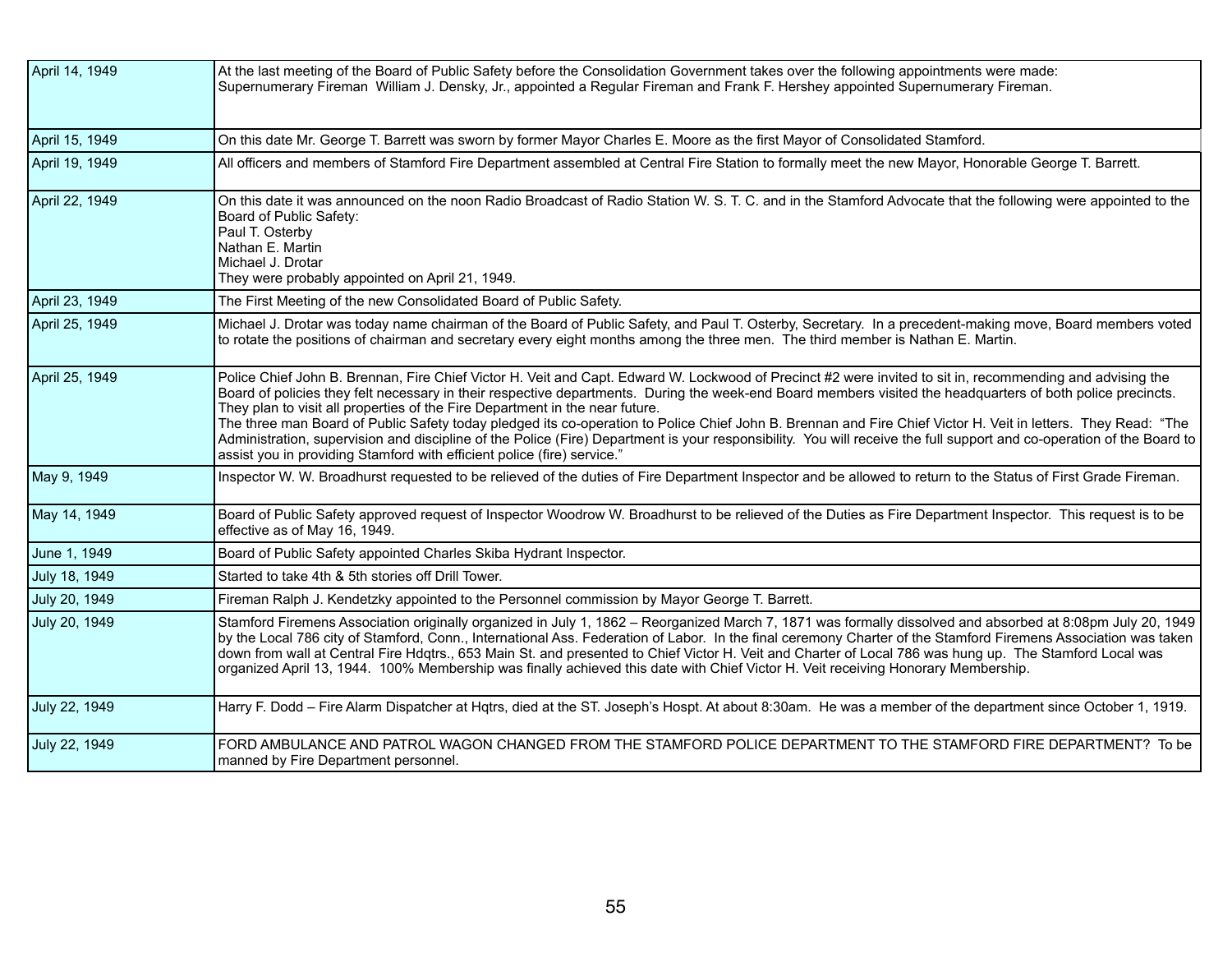| July 27, 1949      | 'Taken from the Stamford Advocate July 27, 1949"<br>Service beyond the normal responsibilities of members of the Stamford Fire and Police Departments will be rewarded henceforth by the Stamford Advocate.<br>The Board of Public Safety has approved a plan suggested by the Advocate to honor firemen and policemen for outstanding acts of heroism and service and<br>has agreed that any awards made will be credited to the record of firemen and policemen and taken into consideration for promotions and assignment.<br>The Advocate plan sets up an award board consisting of the chairman of the Board of Public Safety, the Chief of the Department of the men considered for an<br>award and the managing editor of the Advocate. Any member of the Board may nominate the candidates for the award. In addition to a citation setting forth the<br>act which won the award, the Advocate will give a \$50.00 War Bond to recipients of the honor. Mayor George T. Barrett hailed creation of the Advocate award<br>as a "real public service" He said. "I have long thought that there should be some recognition for exceptional acts of service by members of our Fire and Police<br>departments. I am happy that that Stamford Advocate has thought of this plan and heartily endorse it as a real public service." |
|--------------------|--------------------------------------------------------------------------------------------------------------------------------------------------------------------------------------------------------------------------------------------------------------------------------------------------------------------------------------------------------------------------------------------------------------------------------------------------------------------------------------------------------------------------------------------------------------------------------------------------------------------------------------------------------------------------------------------------------------------------------------------------------------------------------------------------------------------------------------------------------------------------------------------------------------------------------------------------------------------------------------------------------------------------------------------------------------------------------------------------------------------------------------------------------------------------------------------------------------------------------------------------------------------------------------------------------------------------------------|
| September 5, 1949  | John F. Daly, retired Call Member since January 1, 1922 died. He was a call Member since Mar. 1, 1910.                                                                                                                                                                                                                                                                                                                                                                                                                                                                                                                                                                                                                                                                                                                                                                                                                                                                                                                                                                                                                                                                                                                                                                                                                               |
| September 13, 1949 | Maurice H. Clark, Retired since April 13, 1949, and on sick leave since Nov. 17, 1948, died at his home on this date at about 3am.                                                                                                                                                                                                                                                                                                                                                                                                                                                                                                                                                                                                                                                                                                                                                                                                                                                                                                                                                                                                                                                                                                                                                                                                   |
| October 22, 1949   | NEW BOILER AT #2 STATION                                                                                                                                                                                                                                                                                                                                                                                                                                                                                                                                                                                                                                                                                                                                                                                                                                                                                                                                                                                                                                                                                                                                                                                                                                                                                                             |
|                    | A New #240 - S8 H.B. Smith manifold Type 8 section Mills Water Tub Steam Boiler with Taco Water Heater installed in manifold capable of Heating an 80<br>gallon hot water boiler. Boiler fired with a P-22 Petro Oil Burner with Two Spherical Cement Tanks each with capacity of 625 gallons of fuel oil. This boiler was<br>installed between Sept. 14 and Oct. 22, 1949 - by: Vincent C. Daley Company, 129 Lafayette St., Stamford, Conn. First Fire put in boiler - Oct. 22, 1949.<br>Payment on this installation which was \$1,770. was held up due to the manifold not being connected to the boiler according to directions of H. B. Smith<br>representative. Bill still not paid up by Nov. 10, 1949. Boiler was disassembled by Vincent C. Daley and re-assembled in front of Mr. Conway, Representative<br>of the H. B. Smith Co., on Nov. 14, 1949. Boiler was finally completed on Nov. 21, 1949.<br>For Further Details See Operating Budget for 1952-53.                                                                                                                                                                                                                                                                                                                                                             |
| October 25, 1949   | New Automatic Light Switch put in #3 Station #203-306                                                                                                                                                                                                                                                                                                                                                                                                                                                                                                                                                                                                                                                                                                                                                                                                                                                                                                                                                                                                                                                                                                                                                                                                                                                                                |
| October 26, 1949   | Fire Underwriters Zeltner arrived to make Survey of City. Returned again on Fri. Oct 28, Completed his survey at 4:45pm Fri Oct, 28, 1949 and<br>Departed.                                                                                                                                                                                                                                                                                                                                                                                                                                                                                                                                                                                                                                                                                                                                                                                                                                                                                                                                                                                                                                                                                                                                                                           |
| November 5, 1949   | Report of the survey of the National Board of Fire Underwriters dated Nov. 3, 1949 received by Chief Veit. This was a carbon copy of a report sent to Mayor<br>Geo. T. Barrett. It was only a Supplement to the 1938 Report No. 294.                                                                                                                                                                                                                                                                                                                                                                                                                                                                                                                                                                                                                                                                                                                                                                                                                                                                                                                                                                                                                                                                                                 |
| November 9, 1949   | Mr. Oliver Sandreuter, Representative of the Stamford Good Government made a survey of the Stamford Fire Department between 7pm and 10pm on this date<br>in company with Chief Veit and the three members of the Board of Public Safety (Mr. Michael J. Drotar, Chairman; Mr. Paul Osterby, Secretary and Mr. Nathan<br>Martin.                                                                                                                                                                                                                                                                                                                                                                                                                                                                                                                                                                                                                                                                                                                                                                                                                                                                                                                                                                                                      |
| November 14, 1949  | 65 ft Service Truck of the Glenbrook Fire Department covered #1 Truck - Stamford Fire Department - from 9:45pm Nov. 14 to 1:15pm Nov. 15, 1949.                                                                                                                                                                                                                                                                                                                                                                                                                                                                                                                                                                                                                                                                                                                                                                                                                                                                                                                                                                                                                                                                                                                                                                                      |
| November 17, 1949  | Captain W. J. Densky appointed Deputy Chief of the Stamford Fire Department by the Board of Public Safety. This appointment makes 2 Deputies in the<br>Department. Was sworn in by George Close in the Mayors Office the same day. No information was available on where the difference in salary was to come<br>from.                                                                                                                                                                                                                                                                                                                                                                                                                                                                                                                                                                                                                                                                                                                                                                                                                                                                                                                                                                                                               |
| November 19, 1949  | The City Scale – for the City Sealer of Weights and Measures – which was on the third floor hall at Hdqts. For years was removed from the Central Fire Station<br>by Mr. Frank Smith and 4 men from the City Service Department. This scale come to the Central Fire Station from the home of Jack Britton, Sealer of Weights<br>& Measures, who lived on South Street.                                                                                                                                                                                                                                                                                                                                                                                                                                                                                                                                                                                                                                                                                                                                                                                                                                                                                                                                                              |
| November 6, 1950   | A fire at the lumber yard of Diamond Match Co. [at 383 Ludlow St.] did \$206,000 damage. The company relocated at Jefferson & Meadow St.                                                                                                                                                                                                                                                                                                                                                                                                                                                                                                                                                                                                                                                                                                                                                                                                                                                                                                                                                                                                                                                                                                                                                                                             |
| January 9, 1950    | Concord, New Hampshire Man is selected for Post of Personnel Director of Stamford. Harry D. Weathers, Jr., 33, of Concord, New Hampshire appointed<br>Personnel Director. Mr. Weathers, who is supervisor of the New Hampshire Merit System Council, arrived at Stamford today and immediately entered into a<br>conference with the Personnel Commission Weldon P. Monson, Chairman, John H. Hinman and Fireman Ralph J. Kendetzki of the Stamford Fire Department.                                                                                                                                                                                                                                                                                                                                                                                                                                                                                                                                                                                                                                                                                                                                                                                                                                                                 |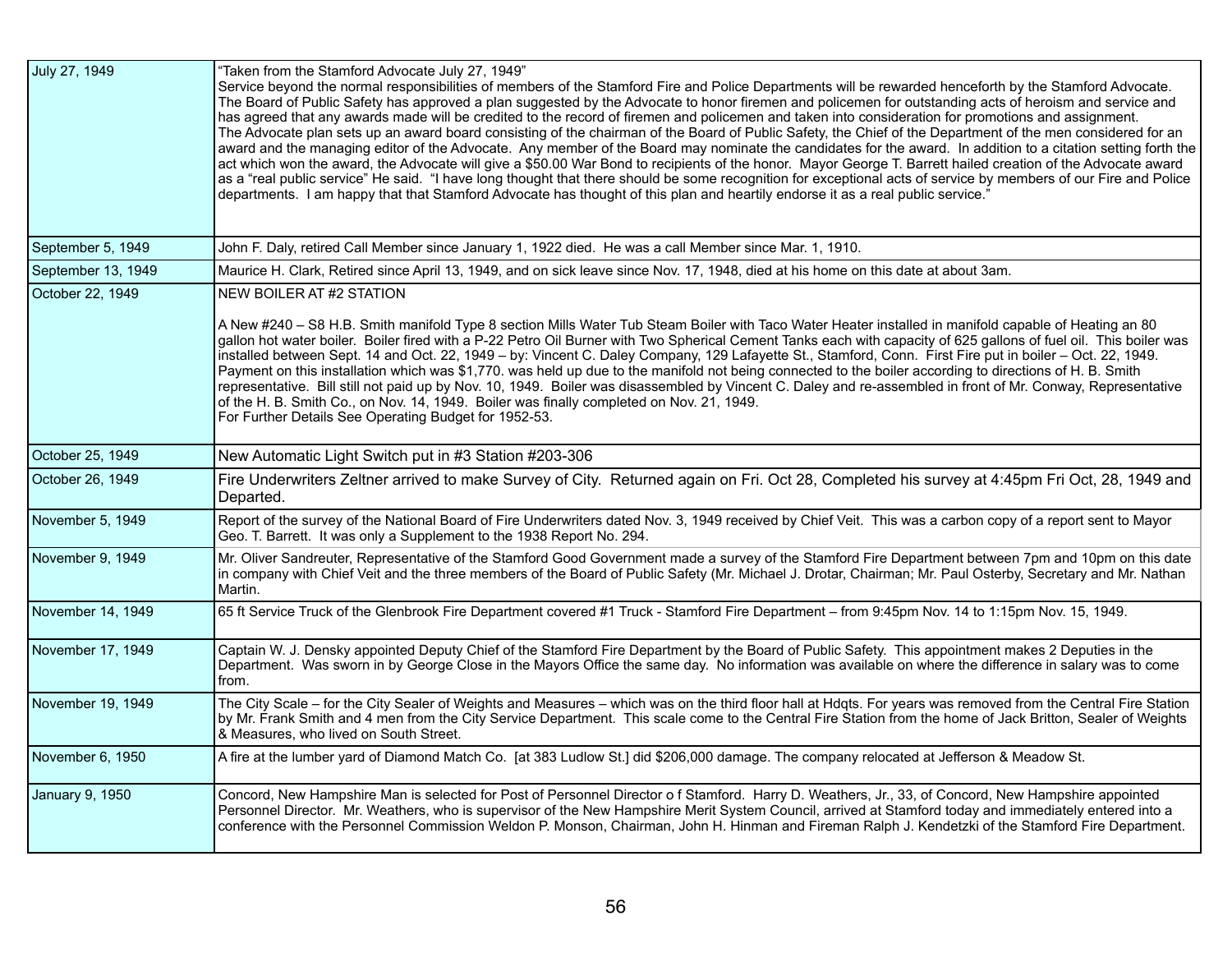| January 9, 1950  | On this date Mr. Harold S. Nichols of Nichols & Company Inc., Insurance Company in company with Mr. David L. Sherwood made an appraisal survey of #1, #2<br>& #3 Fire Stations relative to fire insurance on Stamford Fire Department property. No fire insurance had ever been carried up to this date.                                                                                                                                                                                                                                                                                                                                                                                                                                                                                                                                                                                                                                                                                                                                                                                                                                                                                                                                                                                                                                                                                                                                                                                                                                                                                                                                                                                                                              |
|------------------|---------------------------------------------------------------------------------------------------------------------------------------------------------------------------------------------------------------------------------------------------------------------------------------------------------------------------------------------------------------------------------------------------------------------------------------------------------------------------------------------------------------------------------------------------------------------------------------------------------------------------------------------------------------------------------------------------------------------------------------------------------------------------------------------------------------------------------------------------------------------------------------------------------------------------------------------------------------------------------------------------------------------------------------------------------------------------------------------------------------------------------------------------------------------------------------------------------------------------------------------------------------------------------------------------------------------------------------------------------------------------------------------------------------------------------------------------------------------------------------------------------------------------------------------------------------------------------------------------------------------------------------------------------------------------------------------------------------------------------------|
| January 30, 1950 | The Board of Appropriation approved a Dec. 19, 1949 request for a transfer of \$476.00 from Salaries 440.1 to Salaries 440.1 --- To be used for pay the<br>difference in salary between a Captain and Deputy Chief from Nov. 17, 1949 to July 1, 1950. Captain W. J. Densky was appointed Deputy Chief by the Board<br>of Public Safety on Nov. 17, 1949. This transfer will change the rate of pay of Deputy Chief W. Densky from \$3,795.00 to \$4,565.00.                                                                                                                                                                                                                                                                                                                                                                                                                                                                                                                                                                                                                                                                                                                                                                                                                                                                                                                                                                                                                                                                                                                                                                                                                                                                          |
| February 6, 1950 | By a unanimous vote the Board of Representatives adopted an ordinance given the Stamford (paid) Fire Department a 56 Hours work week.                                                                                                                                                                                                                                                                                                                                                                                                                                                                                                                                                                                                                                                                                                                                                                                                                                                                                                                                                                                                                                                                                                                                                                                                                                                                                                                                                                                                                                                                                                                                                                                                 |
| April 21, 1950   | The Board of Public Safety called a meeting of the Captains of the Stamford Fire Department at 7:15pm on this date. The meeting was held in the office of<br>Chief Victor H. Veit at the Central Fire Station. Those present at the meeting were:<br>Mr. Paul T. Osterby, Chairman.<br>Mr. Nathan E. Martin, Secretary.<br>Mr. Michael J. Drotar.<br>Chief Victor H. Veit.<br>Deputy Chief Charles H. Speh.<br>Deputy Chief William J. Densky.<br>Captain Frank J. Fox<br>Captain Clarence Brooks.<br>Captain Thomas F. Richardson.<br>Captain Victor W. Kurth.<br>Captain Russell E. Hart.<br>Captain Charles T. Mayes.<br>Captain George L. Daily was on sick leave.<br>Captain Harold Fisher was on sick leave.<br>The purpose of the meeting, as explained by each of the three members of the Board of Public Safety, was to set up a policy of mutual understanding and<br>improved cooperation between the Chief Officers, the Captains and the Men of the department. This was to be the first of a series of meetings designed to<br>promote good will and to iron out any difficulties which might arise and not be clearly understood by everyone in the Fire Department, from the Chief down to<br>the last man on the Supernumerary List.<br>Following a round table discussion in which everyone took part the Safety Board appointed Deputy Chief William J. Densky, under the supervision of Chief Veit<br>and Deputy Chief Charles H. Speh, to act as Chairman to draw up a new set of Rules and Regulations of the Stamford Fire Department. He ws to have the<br>assistance and cooperation of every captain in the department and the assistance of the Clerks office in formulating these Rules and Regulations. |
| April 26, 1950   | Demonstration of 65 ft Aerial Service Truck by the Mack Company between 12:30pm and 2pm. Mr. William F. Schmitt, Special Representative of the Mack<br>Company and Delivery Engineers Jack Davis and Fred Lewis conducted the demonstration. Those present were Mayor George T. Barrett, Chief Veit, Deputy<br>Chiefs Speh and Densky, Capt. Richardson, Mechanics O'Brien and McAuliffe and all members on duty that day.                                                                                                                                                                                                                                                                                                                                                                                                                                                                                                                                                                                                                                                                                                                                                                                                                                                                                                                                                                                                                                                                                                                                                                                                                                                                                                            |
| May 2, 1950      | The last list of Supernumerary Firemen's Applications including 106 signed applications were turned over to Mr. Harry D. Weathers Personnel Director on this<br>date. FIRST OPEN COMPETITIVE EXAMINATION BY CIVIL SERVICE MAY 19, 1950.                                                                                                                                                                                                                                                                                                                                                                                                                                                                                                                                                                                                                                                                                                                                                                                                                                                                                                                                                                                                                                                                                                                                                                                                                                                                                                                                                                                                                                                                                               |
| May 20, 1950     | Flag Pole on the Central Fire Station repaired by Inspector C. Skiba and placed back upon the roof.                                                                                                                                                                                                                                                                                                                                                                                                                                                                                                                                                                                                                                                                                                                                                                                                                                                                                                                                                                                                                                                                                                                                                                                                                                                                                                                                                                                                                                                                                                                                                                                                                                   |
| June 1, 1950     | New two-drawer Badge Box for use in Clerks office completed by Inspector C. Skiba.                                                                                                                                                                                                                                                                                                                                                                                                                                                                                                                                                                                                                                                                                                                                                                                                                                                                                                                                                                                                                                                                                                                                                                                                                                                                                                                                                                                                                                                                                                                                                                                                                                                    |
| June 7, 1950     | Supernumerary Fireman Frank Hershey, 31 of 66 Mayflower Ave. died.                                                                                                                                                                                                                                                                                                                                                                                                                                                                                                                                                                                                                                                                                                                                                                                                                                                                                                                                                                                                                                                                                                                                                                                                                                                                                                                                                                                                                                                                                                                                                                                                                                                                    |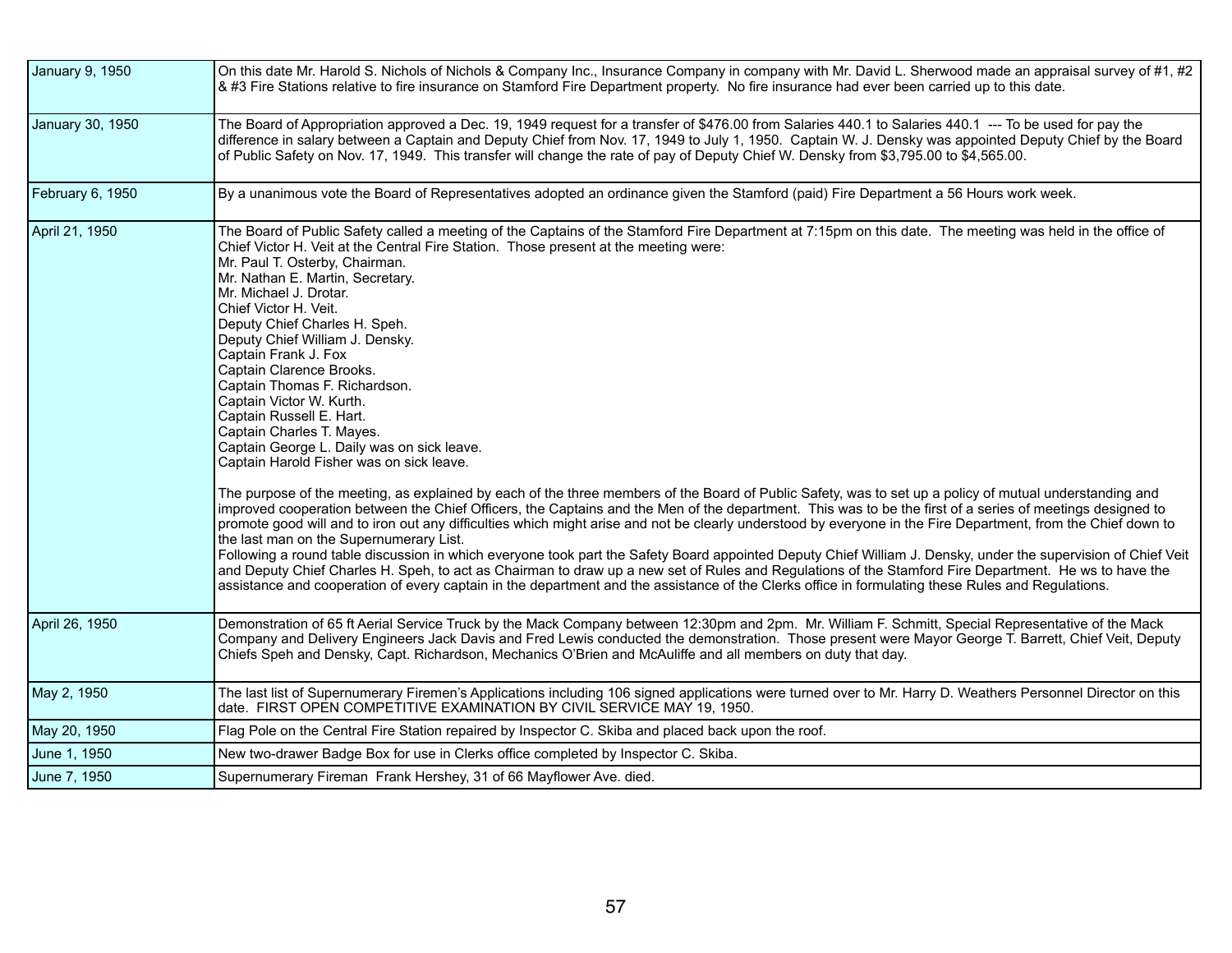| June 12, 1950  | The following 29 men were appointed Supernumerary Firemen by the Board of Public Safety and sworn in by Mayor George T. Barrett. These men are named<br>in regular order of their Civil Service Examination Rating.<br>James H. Moriarty Thomas F. Richardson Jr.<br>Anthony J. DeVito John J. Hogan<br>Thomas J. Kipphut John V. Obuchowski<br>William J. Loughlin Andrew T. Alfano<br>Richard G. Nieto Robert J. McGuinness<br>Michael Piacenza James F. Dyer<br>Rocco G. Buchetto Filex Glica<br>John F. Kerrigan John Dyas<br>Edward Jarosz Charles J. Durham<br>Robert E. Pilcher Charles W. White<br>Joseph P. Remski Francis W. Horan<br>Robert Kweskin Lawrence Nemcheck<br>Angelo P. Giordano Anthony J. Marion<br>Tony L. Zannino Kevin F. Tobin Lawrence J. Densky                                                                                                                                                                                                                                                                                                                                                                                                                            |
|----------------|----------------------------------------------------------------------------------------------------------------------------------------------------------------------------------------------------------------------------------------------------------------------------------------------------------------------------------------------------------------------------------------------------------------------------------------------------------------------------------------------------------------------------------------------------------------------------------------------------------------------------------------------------------------------------------------------------------------------------------------------------------------------------------------------------------------------------------------------------------------------------------------------------------------------------------------------------------------------------------------------------------------------------------------------------------------------------------------------------------------------------------------------------------------------------------------------------------|
| June 28, 1950  | Rex Roofing Company started repairing roof of Central Fire Station. Completed. - July 3, 1950.                                                                                                                                                                                                                                                                                                                                                                                                                                                                                                                                                                                                                                                                                                                                                                                                                                                                                                                                                                                                                                                                                                           |
| July 1, 1950   | Fire Alarm Operators started working the New Schedule. The New Schedule calls for the operators to work either of he shifts 6 days or nights whatever the<br>shift may call for and then has 72 Hours off.                                                                                                                                                                                                                                                                                                                                                                                                                                                                                                                                                                                                                                                                                                                                                                                                                                                                                                                                                                                               |
| July 7, 1950   | Three New Electric Water Coolers received in the Stamford Fire Department on Requisition 6634 - to replace old antiquated filling of water bottles from dirty<br>bottles at each of three fire stations. These coolers were installed at #1 Station - 7/8/50 - kitchen, #2 Station - 7/15/50<br>, #3 Station - 7/19/50.<br>Installations made by Fire Dept. Plumbing by H. Marschall & Asst. Mech. J. McAuliffe. Electrical end by H. Oefinger and his helper James Smith.                                                                                                                                                                                                                                                                                                                                                                                                                                                                                                                                                                                                                                                                                                                               |
| July 26, 1950  | Mayor George T. Barrett, Members of the Board of Public Safety (Paul T. Osterby, Chairman; Nathan T. Martin, Secretary; and Michael J. Drotar) conducted<br>searing in ceremonies on the Hand Ball Court at the rear of Central Fire Station Drill Tower. The following 22 new men were sworn in:<br>Roy J. Nirschel Badge 72; Albert R. Celotto Badge 73; J. J. Douglas, Jr. Badge 74; B. B. Lockwood Badge 75; S. J. Verraastro Badge 76; J. F. Yannicky Badge<br>77; A. A. Haviland Badge 78; P. J. Lee Badge 79; T. F. O'Connor Badge 80; T. J. Hanrahan Badge 81; *** N. J. Kowleski, Jr. Badge 82; E. A. Clemens Badge 83;<br>T. H. Countermash Badge 84; J. G. Varunes Badge 85; S. J. Bienkowski Badge 86; Z. J. Kozlinski Badge 87; A. B. Kelley Badge 88; W. J. Avalos Badge 89; D.<br>B. Burke Badge 90; S. S. Gonet Badge 91; A. E. Suchocki Badge 92; F. R. Passaro Badge 93; R. M. Callahan Badge 94:<br>*** this was the 23rd man who was sworn in but not present due to being at School - to be sworn in later. All above men were appointed by the Stamford Fire<br>Department as Regular Firemen in order that the 56 Hour Working Schedule could become effective on August 1, 1950. |
| July 31, 1950  | Short ceremonies were held at the rear of the Central Fire preparatory to the staring of the new 56 hour System in the Stamford Fire Department on August 1,<br>1950.                                                                                                                                                                                                                                                                                                                                                                                                                                                                                                                                                                                                                                                                                                                                                                                                                                                                                                                                                                                                                                    |
| August 1, 1950 | Stamford Fire Department Starts Short Work-Week; New Rookies Assigned. The 111 officers of the Stamford Fire Department started on a 56-hour work week<br>this morning. The 8am to 6pm trick saw three of the newly-appointed regular firemen go on duty at Central Fire Station; two, at the South End Station, and two<br>at the West Side Station. This evening at 6, four of the new men will start work at Central Fire Station; two at South End Station, and two at the West Side<br>Station.<br>The eight remaining men, appointed regulars in a group fo 23, July 26th will begin their tasks as regular firemen on Thursday evening at 6pm. At that time four<br>will be assigned to Headquarters; two to the South End Station, and two to the West Side Station. Until the appointment of the 23 men by the Board of Safety.                                                                                                                                                                                                                                                                                                                                                                 |
| August 3, 1950 | On this date Mrs. Rose Dodd, wife of the late Fireman Harry F. Dodd presented the American Flag which we put on Harrys casket when he was<br>being buried to the Stamford Fire Department to do with what they wanted. It was decided to fly this flag each Memorial Day in Honor of Harry.<br>The rim of the flag was so marked.                                                                                                                                                                                                                                                                                                                                                                                                                                                                                                                                                                                                                                                                                                                                                                                                                                                                        |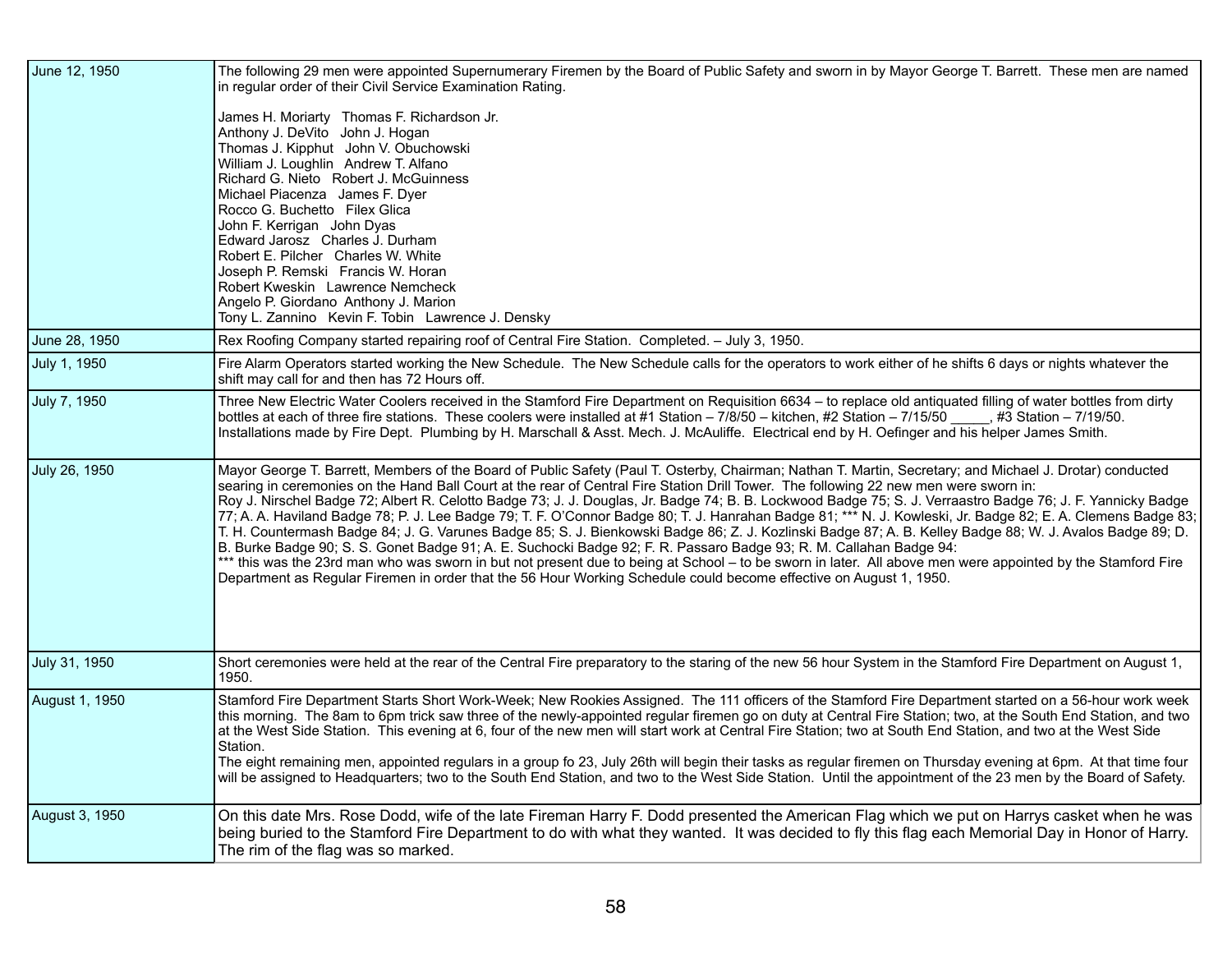| August 3, 1950     | New Slate Stair Treads installed and landing pads between first and second floors of the Central Fire Station between 8/3 and 8/5/50. Installed<br>by Frederick C. Wenzel on Requisition 4985 - \$347.50.                                                                                                                                                                                                                                                                                                                                                                                                                                                                                                                                                                                                                                                                                                                                                                                                                                                                                                                                                                                                                                    |
|--------------------|----------------------------------------------------------------------------------------------------------------------------------------------------------------------------------------------------------------------------------------------------------------------------------------------------------------------------------------------------------------------------------------------------------------------------------------------------------------------------------------------------------------------------------------------------------------------------------------------------------------------------------------------------------------------------------------------------------------------------------------------------------------------------------------------------------------------------------------------------------------------------------------------------------------------------------------------------------------------------------------------------------------------------------------------------------------------------------------------------------------------------------------------------------------------------------------------------------------------------------------------|
| September 15, 1950 | New Water Service at #3 Sta. new copper pipe from Street.                                                                                                                                                                                                                                                                                                                                                                                                                                                                                                                                                                                                                                                                                                                                                                                                                                                                                                                                                                                                                                                                                                                                                                                    |
| September 22, 1950 | Board of Public Safety met with members of Police Assoc. in Chief Veits Office from 7pm to 9:30pm.                                                                                                                                                                                                                                                                                                                                                                                                                                                                                                                                                                                                                                                                                                                                                                                                                                                                                                                                                                                                                                                                                                                                           |
| September 25, 1950 | RED CROSS FIRST AID COURSES AGAIN STARTED IN STAMFORD FIRE DEPARTMENT. ALL MEMBERS AND OFFICERS RECEIVED<br>INSTRUCTIONS WHILE ON DUTY. THE ENTIRE COURSE TO BE COMPLETED IN TEN LESSONS. INSTRUCTORS FOR #1 STATION -<br>MR. WILLIAM MITCHELL AND MISS THELMA CARLSON; #2 STATION - MR. G. O'LEARY, MR. WILLIAMS AND MR. RAYMOND DOLAN; #3<br>STATION - MRS. ARNOLD PITTMAN.                                                                                                                                                                                                                                                                                                                                                                                                                                                                                                                                                                                                                                                                                                                                                                                                                                                                |
| September 30, 1950 | FOR THE PURPOSE OF GIVING BETTER MEDICAL AND HEALTH PROTECTION, AND ADVICE, TO THE MEMBERS OF THE POLICE AND FIRE<br>DEPARTMENTS OF THE CITY OF STAMFORD, MAYOR GEORGE T. BARRETT HAS, WITH THE ADVICE AND CONSENT OF THE BOARD OF PUBLIC<br>SAFETY, DECIDED TO APPOINT THREE MEN AS HONORARY POLICE AND FIRE SURGEONS, AS EX-OFFICIO MEMBERS OF THE POLICE AND FIRE<br>DEPARTMENTS. THESE MEN WILL SERVE WITHOUT PAY. THEY WILL AT ALL TIMES BE AVAILABLE FOR CONSULTATION WITH ANY PHYSICIAN,<br>WHO IS TREATING A MEMBER OF THE FIRE DEPARTMENT, POLICE DEPARTMENT, OR THEIR SUPERNUMERARIES.<br>THE WILLINGNESS OF THESE PHYSICIANS TO SERVE IN THIS CAPACITY, IS A VERY GENEROUS GESTURE ON THEIR PART, WHICH SHOWS THEIR<br>INTEREST IN THE WELFARE OF THE MEN IN THE POLICE AND FIRE DEPARTMENTS, AND THEIR WILLINGNESS TO BE OF SERVICE OT THIS<br>COMMUNITY.                                                                                                                                                                                                                                                                                                                                                                        |
|                    | THE MEN APPOINTED TO THESE HONORARY POSITIONS ARE<br>DR. ROBERT H. ABRAHAMSON<br>DR. JAMES E. CRANE<br>DR. JOHN B. OGILVIE<br><b>GEORGE T. BARRETT, MAYOR</b>                                                                                                                                                                                                                                                                                                                                                                                                                                                                                                                                                                                                                                                                                                                                                                                                                                                                                                                                                                                                                                                                                |
| October 1, 1950    | Mayor Barrett and Comm. Drotar arrived at Hdqrts. At 8:45am left at 8:55am to attend fire drills at local Schools.                                                                                                                                                                                                                                                                                                                                                                                                                                                                                                                                                                                                                                                                                                                                                                                                                                                                                                                                                                                                                                                                                                                           |
| October 13, 1950   | New doors for cellar hatchway in rear of #1 Station.                                                                                                                                                                                                                                                                                                                                                                                                                                                                                                                                                                                                                                                                                                                                                                                                                                                                                                                                                                                                                                                                                                                                                                                         |
| October 14, 1950   | At the conclusion of Fire Prevention Week Oct. 8-14, 1950 the Stamford Fire Department again stated a spectacular demonstration in the drill yard at the rear of<br>the Central Fire Station under the direction of Deputy Chief Densky, Captain Frank J. Fox, and Capt. T. Richardson. Capt. Fox acting as Drill Master with<br>Deputy Chief Densky as Master of Ceremonies. This demonstration was along the same lines of demonstration was along the same lines of demonstrations<br>held for the past three years, except that the men who took part in the demonstration were 23 new Rookies who joined the department on August 1, 1950.<br>They were assisted by only a few key men necessary to complete the evolutions.<br>The key men who assisted were: H. Hall, drive of #1 Mack; J. Rosa, driver and G. Barnett, tillerman of #1 Truck. Ross being assisted by D. Sileo. J. Lyle, W.<br>Scollard. T. McAuliffe, J. McAuliffe, H. C. Oefinger, J. Smith, J. Kokoska, Joseph Zezima, R. Cunningham. The Glenbrook Ambulance assisted with this<br>demonstration from 7pm to 9pm. Some of the men with the Ambulance were: J. Cook, Representative from 15th district; Nippy Ferguson, driver; Robert<br>Bowes and one other man. |
| October 25, 1950   | Fireman Fourth Grade N. Koweleski drafted for Military Service. He is the First Fireman to be drafted during the Korean crisis.                                                                                                                                                                                                                                                                                                                                                                                                                                                                                                                                                                                                                                                                                                                                                                                                                                                                                                                                                                                                                                                                                                              |
| November 6, 1950   | Diamond Match Company fire at 25 Meadow Street. \$250,000.                                                                                                                                                                                                                                                                                                                                                                                                                                                                                                                                                                                                                                                                                                                                                                                                                                                                                                                                                                                                                                                                                                                                                                                   |
| November 15, 1950  | Colonial Grille fire 297-305 Atlantic Street fire \$80,000.                                                                                                                                                                                                                                                                                                                                                                                                                                                                                                                                                                                                                                                                                                                                                                                                                                                                                                                                                                                                                                                                                                                                                                                  |
| November 18, 1950  | Inspector C. Skiba completed 6 new maps for the location of Fire Hydrants and Fire Alarm Boxes.                                                                                                                                                                                                                                                                                                                                                                                                                                                                                                                                                                                                                                                                                                                                                                                                                                                                                                                                                                                                                                                                                                                                              |
| November 25, 1950  | Winds of Gale force and extraordinary High Tides flooded all of the South End section of the city - Shippan district - Cove district and many other sections of<br>the City necessitating the evacuation of families - State of Emergency declared by City officials - Damage estimated very heavy. Families were housed in the<br>State Armory and taken care of by the Red Cross and Salvation Army.                                                                                                                                                                                                                                                                                                                                                                                                                                                                                                                                                                                                                                                                                                                                                                                                                                       |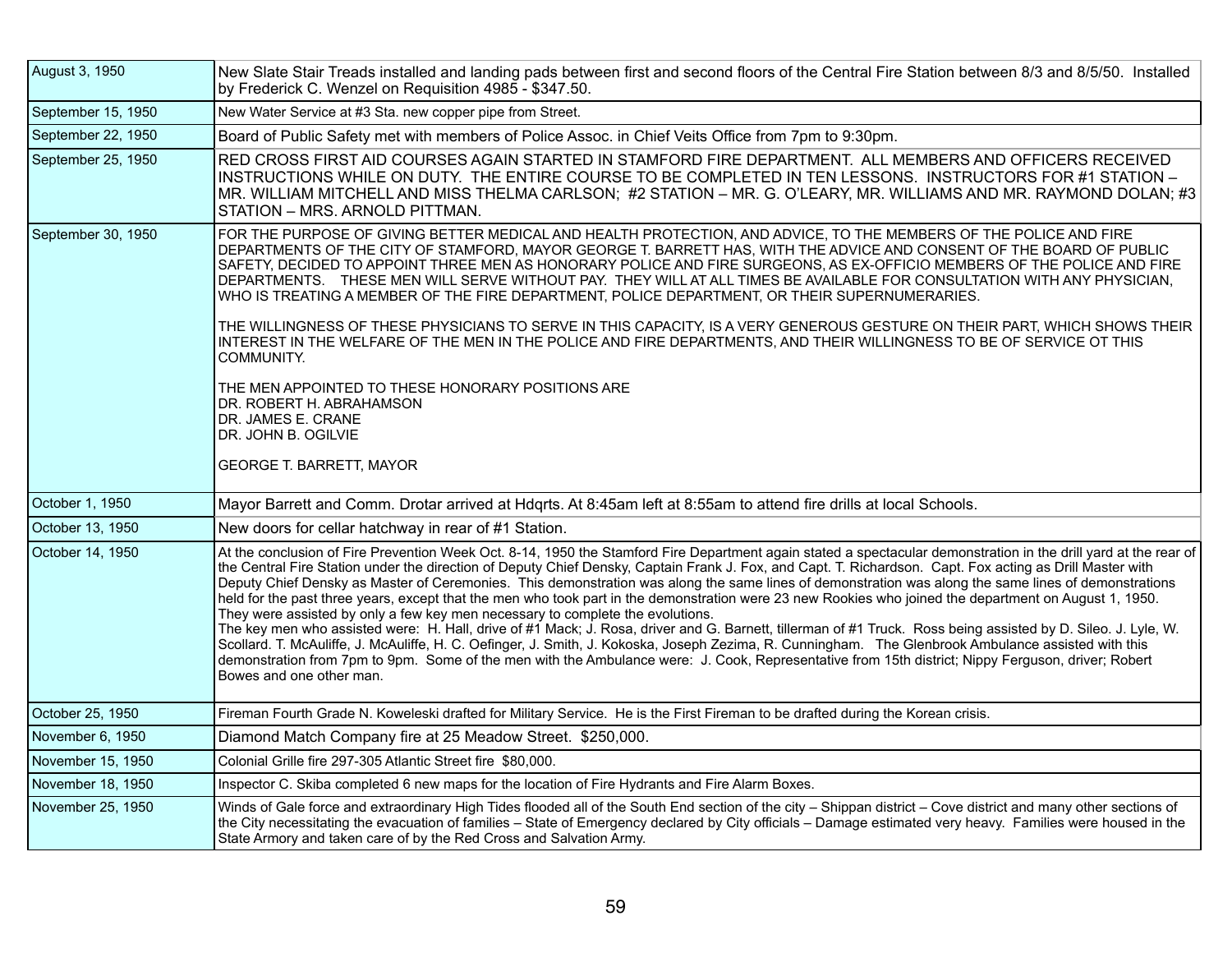| December 1, 1950  | Fireman Charles R. McRedmond Appointed Captain in Stamford Fire Department. Was the first member of the department to be promoted by Civil Service<br>Examination. Was stationed at #3 Station in group #1. Was assigned to Captains duties at #3 Station in group #3. Started to work as such at 6pm Dec. 2,<br>1950.                                                                                                                                                                                                                                                                                                                                                                                                                                                                                                                                                                                                                                                                                                                                                                                                                                                                                                                                                                                                                                                                                                                                                                                                                                                                                                                                                                                                                                                                                                                                       |
|-------------------|--------------------------------------------------------------------------------------------------------------------------------------------------------------------------------------------------------------------------------------------------------------------------------------------------------------------------------------------------------------------------------------------------------------------------------------------------------------------------------------------------------------------------------------------------------------------------------------------------------------------------------------------------------------------------------------------------------------------------------------------------------------------------------------------------------------------------------------------------------------------------------------------------------------------------------------------------------------------------------------------------------------------------------------------------------------------------------------------------------------------------------------------------------------------------------------------------------------------------------------------------------------------------------------------------------------------------------------------------------------------------------------------------------------------------------------------------------------------------------------------------------------------------------------------------------------------------------------------------------------------------------------------------------------------------------------------------------------------------------------------------------------------------------------------------------------------------------------------------------------|
|                   | Captain Frank J. Fox and Thomas F. Richardson sworn in provisional Deputy Chief<br>By Mayor Thomas F. J. Quigley - These are the first Provision appointments made in the Fire Department under Civil Ser. and along with this promotion goes<br>Deputy Chiefs salary and the priveledge of wearing Deputy Chiefs Uniform and Badges. These appointments were made in order to allow the Deputy Chiefs<br>office to have a work week of 56 Hours along with the rest of the Fire Dept. Formerly they were working 84 hours per week, with only 2 Deputies. These men<br>will work along with the Deputy Chief Densky.                                                                                                                                                                                                                                                                                                                                                                                                                                                                                                                                                                                                                                                                                                                                                                                                                                                                                                                                                                                                                                                                                                                                                                                                                                        |
| January 8, 1951   | RESOLUTION PASSED BY BOARD OF REPRESENTATIVES<br>LEAVE OF ABSENCE FOR MILITARY SERVICE<br>Whereas the present National Emergency will require that increasing numbers of our City employees will be entering the service of their Country in the Armed<br>Forces, and<br>Whereas no financial compensation which the City could reasonably provide could in any way compensate for even the financial sacrifice many of these public<br>servants will be making,<br>Be it Resolved by Stamford, through this action of the Board of Representatives, that, in token appreciation to these men and women, the Controller, the<br>Personnel Director, and any other City Officials whose action may be required, be and hereby are authorized and requested to grant, from the appropriations<br>made for salary or wages of any person in the employ of the City and who has been continuously in such employ for 90 days at the time of entrance into the<br>armed forces of the United States, a leave of absence with full pay for two weeks after entering the armed forces in addition to any right of re-employment<br>provided by law.<br>Be it Further Resolved that where such employees as paid on other than a weekly basis, or, for any other reason, interpretation of this resolution as required,<br>the personnel director be empowered to adopt rules to carry out substantially the intent of this resolution which rules, if any are required, shall be reported to<br>this board. This resolution shall continue in effect during the emergency proclaimed by the President of the United States unless amended or repealed; the<br>word "employee" shall include salaried officials; and the resolution shall apply to any qualified employee who shall have entered the armed forces since the<br>beginning of the current fiscal year. |
| January 16, 1951  | Supernumerary Fireman Anthony J. Devito starting working at #2 Sta. covering N. Kowaleski while in Military Service.                                                                                                                                                                                                                                                                                                                                                                                                                                                                                                                                                                                                                                                                                                                                                                                                                                                                                                                                                                                                                                                                                                                                                                                                                                                                                                                                                                                                                                                                                                                                                                                                                                                                                                                                         |
| January 18, 1951  | Fireman George S. Mattis, Second Grade Entered Military Service. He is the 2nd Fireman to enter during the Korean crisis.                                                                                                                                                                                                                                                                                                                                                                                                                                                                                                                                                                                                                                                                                                                                                                                                                                                                                                                                                                                                                                                                                                                                                                                                                                                                                                                                                                                                                                                                                                                                                                                                                                                                                                                                    |
| February 14, 1951 | Funds with which to give City employes a cost-of-living pay adjustment was approved by the Board of Representatives at its February meeting on this date, but<br>the board also adopted a resolution requesting the Board of Finance not levy a special tax to meet this and other appropriations. This allowed \$180, for each<br>City employe from January 1, 1951 to July 1, 1951.                                                                                                                                                                                                                                                                                                                                                                                                                                                                                                                                                                                                                                                                                                                                                                                                                                                                                                                                                                                                                                                                                                                                                                                                                                                                                                                                                                                                                                                                        |
| March 18, 1951    | Lewis Y. Krom, Retired Deputy Chief of the Stamford Fire Department died. He had served in the department for 36 years.                                                                                                                                                                                                                                                                                                                                                                                                                                                                                                                                                                                                                                                                                                                                                                                                                                                                                                                                                                                                                                                                                                                                                                                                                                                                                                                                                                                                                                                                                                                                                                                                                                                                                                                                      |
| March 19, 1951    | On this date between 8am and 9:09am Mr. Harry D. Weathers the Personnel Director appeared at the Central Fire Station at the Request of the Department<br>Representatives, Capt. H. Fisher, J. Gillespie and L. Sandella, to explain the reclassification set up in the Stamford Fire Department.                                                                                                                                                                                                                                                                                                                                                                                                                                                                                                                                                                                                                                                                                                                                                                                                                                                                                                                                                                                                                                                                                                                                                                                                                                                                                                                                                                                                                                                                                                                                                            |
| March 22, 1951    | New 750 Gallon Mack Pumper arrived from the Mack Factory at Long Island, N.Y.                                                                                                                                                                                                                                                                                                                                                                                                                                                                                                                                                                                                                                                                                                                                                                                                                                                                                                                                                                                                                                                                                                                                                                                                                                                                                                                                                                                                                                                                                                                                                                                                                                                                                                                                                                                |
| March 27, 1951    | On this date the use of the Recreation Room at the Central Fire Station for a field office for the Stamford Chapter Connecticut Heart Association Fund was<br>terminated. It had been used as such since January 15, 1951 with a private telephone being installed for this work. The work during that period was carried on<br>by: Mrs. E. R. Peterson, 129 Holmes Avenue, Darien, Conn., and Mrs. Richard Lindenfelder, 290 Sound View Ave., Stamford. The number of the phone<br>installed at Hdqts., was 3-9527                                                                                                                                                                                                                                                                                                                                                                                                                                                                                                                                                                                                                                                                                                                                                                                                                                                                                                                                                                                                                                                                                                                                                                                                                                                                                                                                          |
| March 30, 1951    | New 65 ft Mack Aerial Ladder Service Truck arrived from the Mack Factory, Long Island, N.Y.                                                                                                                                                                                                                                                                                                                                                                                                                                                                                                                                                                                                                                                                                                                                                                                                                                                                                                                                                                                                                                                                                                                                                                                                                                                                                                                                                                                                                                                                                                                                                                                                                                                                                                                                                                  |
| April 5, 1951     | The City's new 65-foot Mack Aerial Ladder Truck and 750 Gallon-per-minute Mack Pumper were officially accepted today with a picture of both machines being<br>taken in front of the Central Fire Station. The Pumper will be housed at the Central Station and the Truck will be housed at either #2 or #3 Station. Those<br>shown in the picture were: Reading from left to right: Edward Spellman, District Representative of the Mack Co., Safety Board Members Paul T. Osterby,<br>Michael J. Drotar, Mayor George T. Barrett, Safety Board Chairman Nathan E. Martin and Fire Chief Victor H. Veit.                                                                                                                                                                                                                                                                                                                                                                                                                                                                                                                                                                                                                                                                                                                                                                                                                                                                                                                                                                                                                                                                                                                                                                                                                                                     |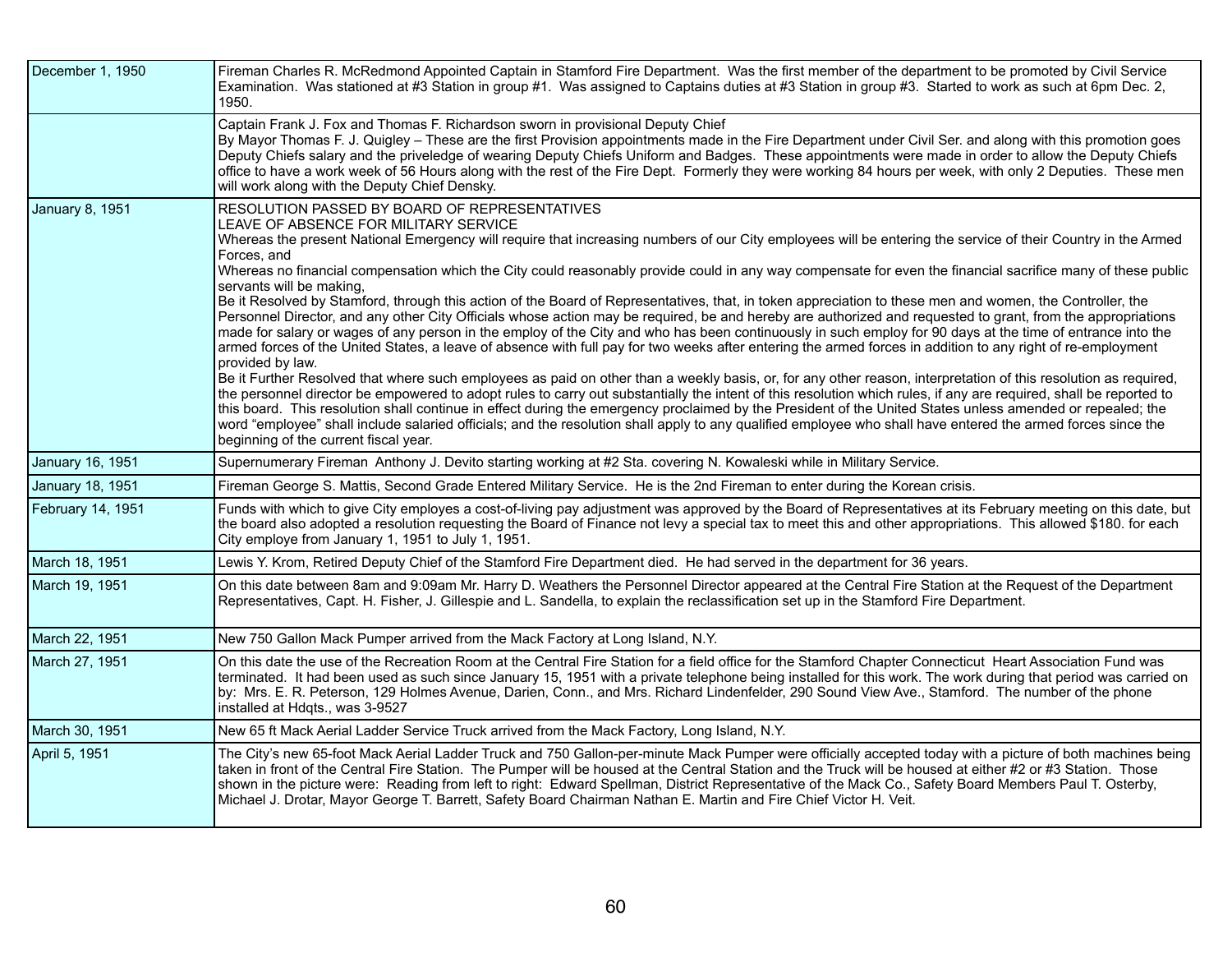| April 16, 1951 | At inauguration ceremonies at the Burdick Junior High School on this date Mayor Thomas F. J. Quigley announced the names of the new Board of Public<br>Safety:<br>Thomas P. Cassidy<br>Joseph A. Czescik<br>Clement S. Raiteri                                                                                                                                                                                                                                                                                                                                                                                                                                                                                                                                                                                                                                                                               |
|----------------|--------------------------------------------------------------------------------------------------------------------------------------------------------------------------------------------------------------------------------------------------------------------------------------------------------------------------------------------------------------------------------------------------------------------------------------------------------------------------------------------------------------------------------------------------------------------------------------------------------------------------------------------------------------------------------------------------------------------------------------------------------------------------------------------------------------------------------------------------------------------------------------------------------------|
| April 23, 1951 | The new Board of Public Safety:<br>Thomas P. Cassidy, Chairman<br>Joseph A. Czescik<br>Clement S. Raiteri<br>Made an inspection of the Central Fire Station and spent considerable time between 7:30pm and 10:15pm going over the 1951-52 fiscal year budget with Chief<br>Veit, Deputy Chief C. Speh, Deputy Chief W. Densky and Capt. T. Richardson.                                                                                                                                                                                                                                                                                                                                                                                                                                                                                                                                                       |
| May 14, 1951   | 5 New Lieutenants and 1 Assistant Clerk (Fireman James J. Lyle) approved by the Board of Representatives. This approval was made when acting on the<br>Operating Budget on above date. Effective on July 1, 1951. See fiscal year of July 1, 1951 to July 1, 1952.                                                                                                                                                                                                                                                                                                                                                                                                                                                                                                                                                                                                                                           |
| May 16, 1951   | Motion pictures taken of the Fire Dept., Personnel and equipment - Apparatus in action from 9:58am to 10:20am; #1 Mack - Engine and truck left quarters at<br>9:58am on test run, Ok in Quarters at 10:05am - Members in rear of quarters with life net, Fireman E. Callahan making a test jump from 3rd floor; Fireman<br>Kokoska with Chiefs Veit and Densky also demonstrated Scott Air Pak - Name of Movie Co. not know by Chief Veit.                                                                                                                                                                                                                                                                                                                                                                                                                                                                   |
| June 16, 1951  | Air Raid Test at 12:15pm                                                                                                                                                                                                                                                                                                                                                                                                                                                                                                                                                                                                                                                                                                                                                                                                                                                                                     |
| June 16, 1951  | 1916 American LaFrance Service Truck know s #3 Truck sold for \$175.00 to Theodore Hoisington of Kirby Lane, Rye, N.Y. The sale was negotiated by Mr.<br>William Heming, Purchasing Agent for the City of Stamford, Conn. Letter of Confirmation to Chief Veit may be found in "Purchasing Agent" file. It left<br>Headquarters at 9:50am 6/26/51 being driven by its new owner.                                                                                                                                                                                                                                                                                                                                                                                                                                                                                                                             |
| June 28, 1951  | The following firemen have applied for the Fire Lieutenant examination to be given on Thursday, June 28, 1951. John T. Baran - Frank L. Caruss - Henry C.<br>Dugdale Jr. - Edward C. Fester - Harold J. Gillespie - Edward J. Geldkopf - Harry F. Hall - Louis L. Hojnacki - Stanley G. Hojnacki - Ralph J. Kandetzki -<br>Edward J. Kerrigan - Albert W. Macsata - Howard Marschall - John J. O'Connor - Albert W. Petrone - Louis A. Sandella - Theodore M. Studley - Walter D.<br>Scollard - Charles Skiba.<br>The following fireman passed the written examination for Fire Lieutenant.<br>Henry C. Dugdale, Jr. - Harold J. Gillespie - Harry F. Hall - Stanley G. Hojnacki - Ralph J. Kandetzki - Edward J. Kerrigan - John J. Kokoska - Albert W.<br>Macsata - Howard Marschall - John J. O'Connor - Albert W. Petron - Louis A. Sandella - Theodore M. Studley - Walter D. Scollard - Charles Skiba. |
| June 30, 1951  | #1 Kitchen - Started washing side walls and ceiling preparatory to painting. New Kitchen cabinets being made. Old dish closet discarded. New Rubber Tile<br>floor to be laid.                                                                                                                                                                                                                                                                                                                                                                                                                                                                                                                                                                                                                                                                                                                                |
| July 5, 1951   | Frank Greaney of the Cadillac Company of Stamford, Conn., delivered a new Ambulance to the Stamford Fire Department. This was a Miller Body - Cadillac<br>Ambulance which cost \$6,801.97 left for demonstrating purposes with no obligation to the Stamford Fire Department until July 16, 1951.                                                                                                                                                                                                                                                                                                                                                                                                                                                                                                                                                                                                            |
| July 14, 1951  | Christy C. Mavris, Representative of the Meteor Sales of New England, 77 Summer St., Lynn, Mass., demonstrated a new Ambulance to the Safety Board and<br>Fire Dept. Officials. This was a Meteor Body - Cadillac Ambulance which cost \$7,481.00 list but could be purchased for \$6,900.00                                                                                                                                                                                                                                                                                                                                                                                                                                                                                                                                                                                                                 |
| July 17, 1951  | The following eight firemen passed both the written and oral examination for Fire Lieutenant given on July 17, 11951. Charles Skiba - Theodore M. Studley -<br>John J. Kokoska – Albert W. Macsata – Harold J. Gillespie – John J. O'Connor – Louis A. Sandella – Albert W. Petrone.                                                                                                                                                                                                                                                                                                                                                                                                                                                                                                                                                                                                                         |
| July 21, 1951  | Started painting Drill Tower - White with green trim.                                                                                                                                                                                                                                                                                                                                                                                                                                                                                                                                                                                                                                                                                                                                                                                                                                                        |
| July 21, 1951  | Started painting Shed - Same as Drill Tower                                                                                                                                                                                                                                                                                                                                                                                                                                                                                                                                                                                                                                                                                                                                                                                                                                                                  |
| July 31, 1951  | Started painting Doors & Window of Central Fire Station.                                                                                                                                                                                                                                                                                                                                                                                                                                                                                                                                                                                                                                                                                                                                                                                                                                                     |
| August 2, 1951 | William Loughlin, a Supernumerary Fireman, Resigned.                                                                                                                                                                                                                                                                                                                                                                                                                                                                                                                                                                                                                                                                                                                                                                                                                                                         |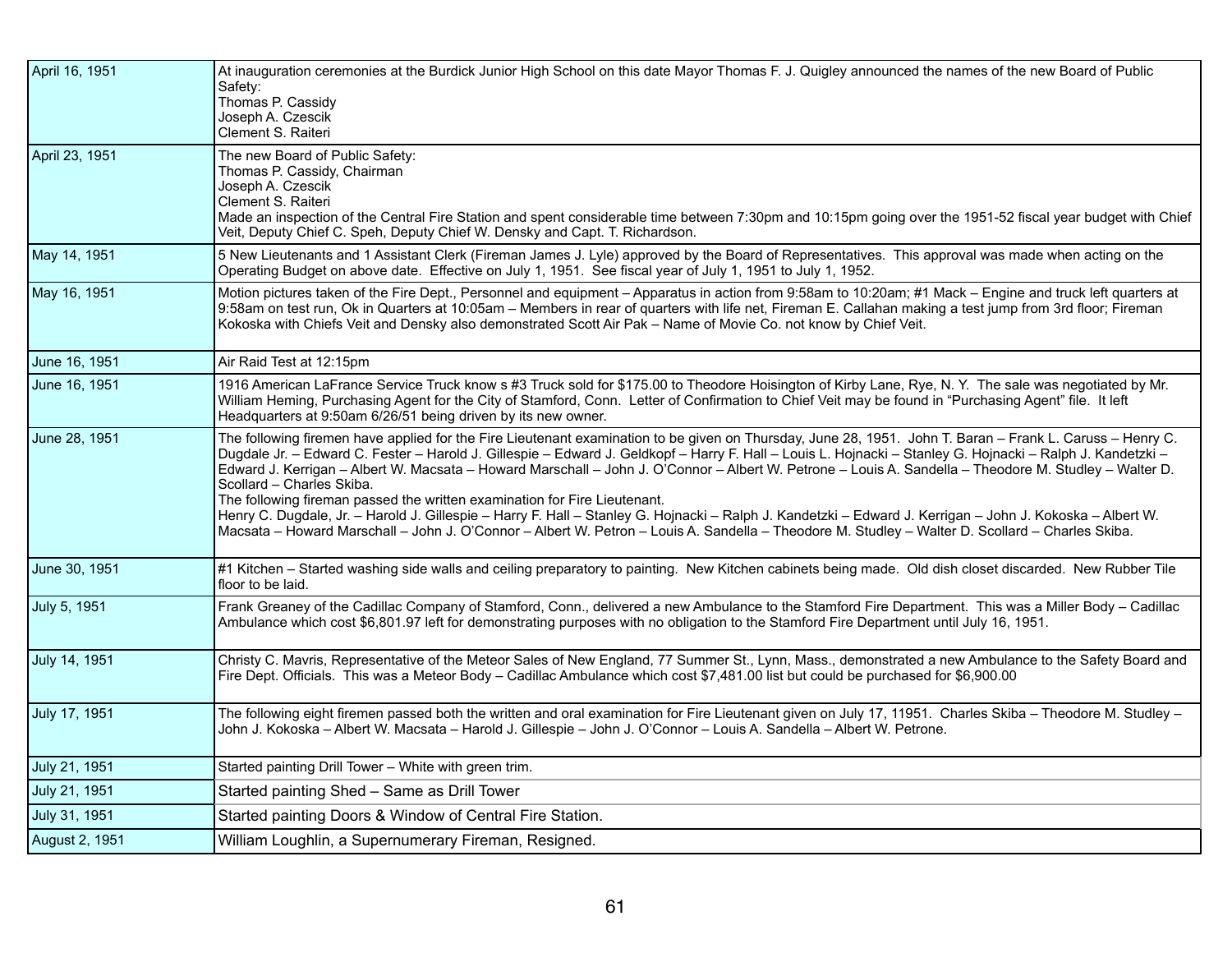| August 14, 1951    | The following five Firemen were appointed Fire Lieut. August 14, 1951. Theodore M. Studley #3 - John J. Kokoska #4 - Harold J. Gillespie #1<br>- Louis A. Sandella #5 - Albert W. Petrone #2.<br>Re: S. B. Letter of 8-11-51.                                                                                                                                                                                                                                                                                                                                                                                                                                                                                                                                                                                                                                                                       |
|--------------------|-----------------------------------------------------------------------------------------------------------------------------------------------------------------------------------------------------------------------------------------------------------------------------------------------------------------------------------------------------------------------------------------------------------------------------------------------------------------------------------------------------------------------------------------------------------------------------------------------------------------------------------------------------------------------------------------------------------------------------------------------------------------------------------------------------------------------------------------------------------------------------------------------------|
| August 24, 1951    | By authority of the Board of Public Safety the 1930 Brockway (Foamite Car) was officially turned over to the Civil Defence Authorities.                                                                                                                                                                                                                                                                                                                                                                                                                                                                                                                                                                                                                                                                                                                                                             |
| August 27, 1951    | New Fire Alarm Truck picked up at the Allegany Body Corp. by Elec. H. C. Oefinger and Chev. Sales A. Kotches. This truck was not actually delivered to the<br>Fire Department until Sept. 4, 1951. See Requisition 852 dated 3/29/51. Cost \$3,340.00 Winch and Power-Take-Off did not come with this truck, it would cost<br>\$319. more and is to be asked for at a later date, according to Chief Veit.                                                                                                                                                                                                                                                                                                                                                                                                                                                                                          |
| September 10, 1951 | Ford Ambulance --- At a Special Meeting in the Mayors Office from 2pm to 4pm it was decided to return the Fire Department Ambulance back to the Stamford<br>Police Department. The meeting was called by Acting Mayor Robert C. Shepherd. Those called to the meeting were: Safety Board Members Thomas P.<br>Casidy, Joseph Czyscik and Clement A. Raiteri, Capt. H. Herbert of the Police Department and Chief V. H. Veit and Acting Deputy Chief Richardson.<br>The exact date the Ambulance is to be returned to the Police Department is to be determined by Chief Veit and Capt. Herbert.                                                                                                                                                                                                                                                                                                     |
| September 11, 1951 | New Chevrolet Electrician's Truck accepted at 11am. In Comm. at 1pm.                                                                                                                                                                                                                                                                                                                                                                                                                                                                                                                                                                                                                                                                                                                                                                                                                                |
| September 12, 1951 | Superintendent of Fire Alarm H. C. Oefinger and his Assistant James P. Smith injured while working on their first job with new Fire Alarm Maintenance Truck.<br>Oefingers both beet were badly crushed and Smiths right arm was severely bruised. They were working on Spruce Street near Stillwater Avenue. Smith was<br>on top of the ladder tyeing in a fire alarm wire when the ladder fell to a horizontal position throwing Smith off it. Oefinger was on the truck at the base of the<br>ladder when it started to fall and his fee were caught in between the ladder mount and the step of the ladder. Both were taken to the Stamford Hospital where<br>Oefinger was kept for a long time with bones broken both feet crushed at the toes and bad lacerations. Smiths right arm was bruised and he was shaken up<br>severely but was released from the hospital after first aid treatment. |
| September 17, 1951 | Electricians Shed - Inspector C. Skiba worked on this shed on Sept. 5, 6, 11, 12, 13, & 14, 1951 enlarging the door opening, making it higher and making new<br>doors. Also poured concrete apron on outside.                                                                                                                                                                                                                                                                                                                                                                                                                                                                                                                                                                                                                                                                                       |
| September 20, 1951 | Temporary Telephone installed in Deputy Chief's Office at Fire Headquarters for use by members of Auxiliary Fire Department Harbor Patrol.                                                                                                                                                                                                                                                                                                                                                                                                                                                                                                                                                                                                                                                                                                                                                          |
| September 24, 1951 | The following directive was received from the Board of Public Safety on this date: "You are hereby directed to clear the third floor at the Central Fire Station of<br>all furniture and supplies so that this space can be made ready for occupancy by the Police Department.<br>It has also been brought to our attention that considerable parking space on the Fire Station grounds is used by individuals not connected with the department.<br>Please inform those owners that all available space on the property will be needed for the Fire and Police Departments and that they will have to park their cars<br>elsewhere.<br>Please advise the Board when the above matters are complied with."<br>Signed Joseph A. Czescik, Sec. Board                                                                                                                                                  |
| September 26, 1951 | The work started at the Central Fire Station to take the beds from the third floor and put two beds in each room on the second floor.                                                                                                                                                                                                                                                                                                                                                                                                                                                                                                                                                                                                                                                                                                                                                               |
| October 12, 1951   | At the conclusion of Fire Prevention Week Oct 7-13, 1951 the Stamford Fire Department and the Auxiliary Fire Patrol stated a spectacular demonstration in the<br>drill yard at the rear of the Central Fire Station under the direction of Dep. Chief Densky, Captain Frank J. Fox and Chief Veit. Chief Densky acted as Master of<br>Ceremonies and Capt. Fox as Drill Master. The demonstration was held from 7:30pm to 8:30pm. Glenbrook ambulance also assisted.                                                                                                                                                                                                                                                                                                                                                                                                                                |
| October 16, 1951   | New Mark for Civil Defence arrived. Jack Davis driving                                                                                                                                                                                                                                                                                                                                                                                                                                                                                                                                                                                                                                                                                                                                                                                                                                              |
| October 23, 1951   | In order to have a complete understanding with Chief Veit and the officers and members of the Stamford Fire Department Alfred F. McCarthy, Chief of the<br>Auxiliary Stamford Water Front Fire Patrol met Chief Veit in the Deputy Chief s office in the presence of Acting Deputy Chief T. Richardson. The following<br>understanding was agreed upon:<br>That on all future double alarms the Fire Patrol would report at Fire Headquarters. A crew under Chief A. McCarthy would take the Auxiliary 750 Gallon Mack<br>Pumper to the scene of the fire and receive further instructions form the Chief or Acting Chief of the Stamford Fire Department.                                                                                                                                                                                                                                          |
| October 31, 1951   | Captain Clarence Brooks submitted application for retirement to be come effective November 16, 1951.                                                                                                                                                                                                                                                                                                                                                                                                                                                                                                                                                                                                                                                                                                                                                                                                |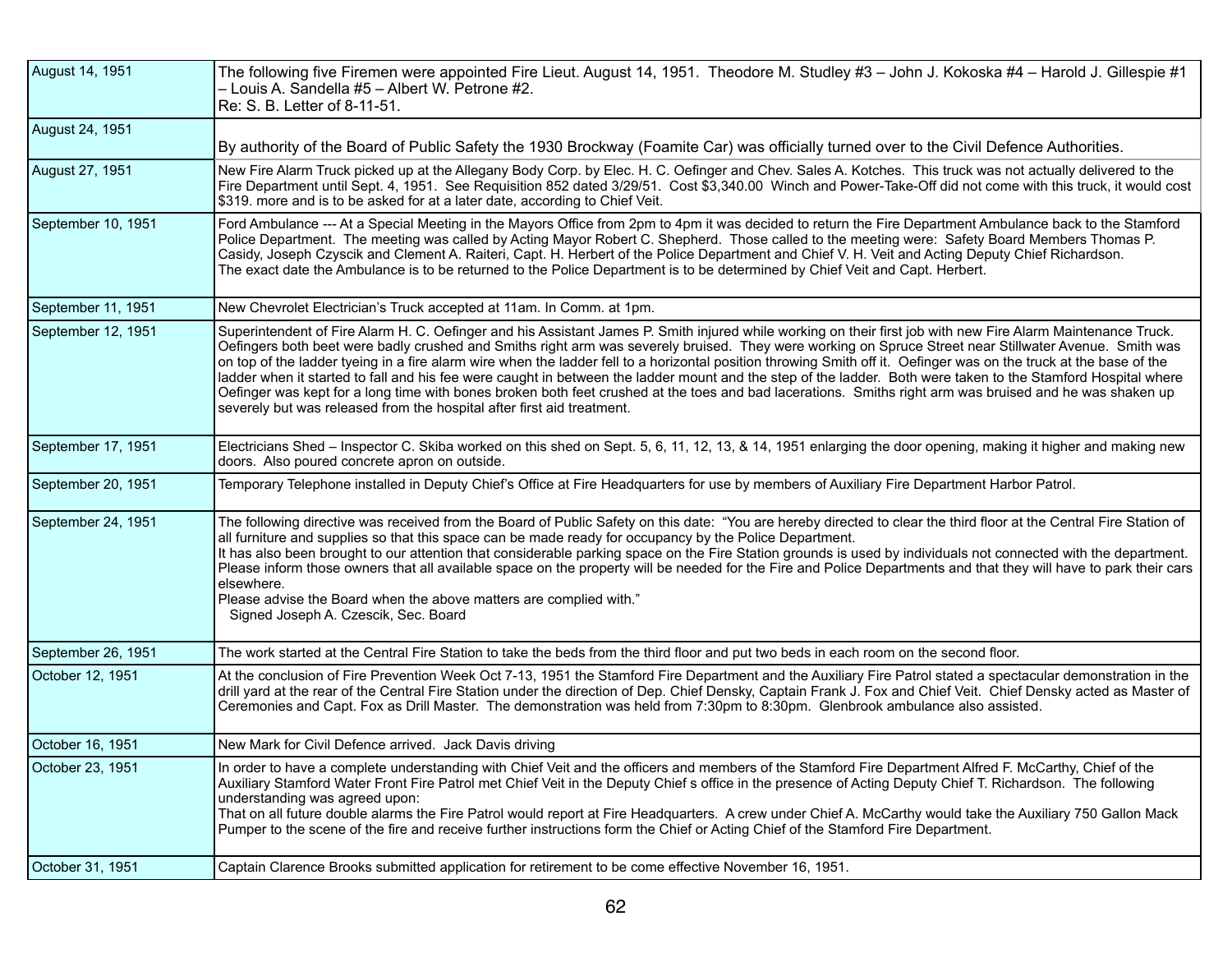| November 1, 1951  | Stamford Police Department moves from Bank Street to the Central Fire Station. To occupy the entire third floor with the exception of the Fire Alarm Room. All<br>members of the Stamford Fire Department who occupied the third floor at the Central Fire Station were moved down to the second floor to double up in the<br>room assignments. The rooms taken over by the Stamford Police Department were:<br>1. The Relic Room which formerly housed Overcoats and surplus uniform equipment in lockers originally made for OCD Equipment during World War #2,<br>Clothing box for Blankets and Bedding, equipment and anything requiring moth ball treatment, Gas Mask Canisters, Demand Type Gas Mask Cylinders,<br>Inhalator Cylinders and Resuscitator Cylinders, sliding ropes and other miscellaneous training equipment.<br>2. The Recreation Room which was used for the mens recreation like playing cards, Radio, Piano, Television, and general meeting room.<br>3. The Pool Room which was equipped with pool table and always used by the men and officers to play pool.<br>4. Room #12 - Formerly used as a bedroom.<br>5. Room #13 - Formerly used as a bedroom.<br>6. Room $#14$ – Formerly used as a bedroom.<br>7. Room #15 - Formerly used as a bedroom.<br>8. Room #16 - Formerly used as a bedroom.<br>9. Room #17 - Formerly used as a bedroom.<br>10. Room #18 - Formerly used as a bedroom.<br>11. Room #19 - Formerly used as a bedroom.<br>12. Room #20 - Formerly used as a Store-room.<br>Everything in the above rooms was moved out and disposed of or put in #3 Station attic or put in new stock room in the old coal bin at the Central Fire Station.<br>Where only bed had always been in the rooms on the second floor, two beds and two dressers were installed. The Deputy Chiefs Bath Room was taken away<br>and given to the Women doing clerical work in the Police Chief's Office. This change was ordered by Mayor Thomas F. J. Quigley and the Board of Public<br>Safety: Thomas P. Cassidy, Chairman, Joseph A. Czescik, Sec. Clement S. Raiteri.<br>The members of the Fire Department were assigned to paint the entire third floor before this floor was completely turned over to the Police Department.<br>The Central Fire Station was re-named the "Safety Building." The entire west side of the Drill Yar ws turned over to the Police Department for the Police<br>Department Cars. |
|-------------------|----------------------------------------------------------------------------------------------------------------------------------------------------------------------------------------------------------------------------------------------------------------------------------------------------------------------------------------------------------------------------------------------------------------------------------------------------------------------------------------------------------------------------------------------------------------------------------------------------------------------------------------------------------------------------------------------------------------------------------------------------------------------------------------------------------------------------------------------------------------------------------------------------------------------------------------------------------------------------------------------------------------------------------------------------------------------------------------------------------------------------------------------------------------------------------------------------------------------------------------------------------------------------------------------------------------------------------------------------------------------------------------------------------------------------------------------------------------------------------------------------------------------------------------------------------------------------------------------------------------------------------------------------------------------------------------------------------------------------------------------------------------------------------------------------------------------------------------------------------------------------------------------------------------------------------------------------------------------------------------------------------------------------------------------------------------------------------------------------------------------------------------------------------------------------------------------------------------------------------------------------------------------------------------------------------------------------------------------------------------------------------------------------------------------------------------------|
| November 1, 1951  | Deputy Chief Charles H. Speh, who reached the age of 65 on October 30, 1951 started on vacation as of Nov. 1, 1951 for 21 days plus 4 paid Holidays as show<br>on his record.                                                                                                                                                                                                                                                                                                                                                                                                                                                                                                                                                                                                                                                                                                                                                                                                                                                                                                                                                                                                                                                                                                                                                                                                                                                                                                                                                                                                                                                                                                                                                                                                                                                                                                                                                                                                                                                                                                                                                                                                                                                                                                                                                                                                                                                                |
| November 5, 1951  | At a meeting of the Board of Trustees of the Firemens Pension Fund a resolution was passed to accpe the application of Captain Clarence Brooks for<br>retirement as of November 16, 1951.                                                                                                                                                                                                                                                                                                                                                                                                                                                                                                                                                                                                                                                                                                                                                                                                                                                                                                                                                                                                                                                                                                                                                                                                                                                                                                                                                                                                                                                                                                                                                                                                                                                                                                                                                                                                                                                                                                                                                                                                                                                                                                                                                                                                                                                    |
| November 9, 1951  | Board of Finance approved a 1/2 pay retirement of Clarence Brooks.<br>The entire west side of the rear yard was reserved for Police Department Squad Cars - All Policemen were told to leave their cars home. The private cars<br>owned by the Firemen were to be parked in the center of the drill yard and the east side of the yard. Instructions were received from the Board of Safety to<br>remove grass and shurbery east of the east drive so that black top could be put there to allow for parking of cars.                                                                                                                                                                                                                                                                                                                                                                                                                                                                                                                                                                                                                                                                                                                                                                                                                                                                                                                                                                                                                                                                                                                                                                                                                                                                                                                                                                                                                                                                                                                                                                                                                                                                                                                                                                                                                                                                                                                        |
| November 17, 1951 | The thermostat in Chief Veits Office was removed and reinstalled in the Desk Sergeants quarters on the third floor.                                                                                                                                                                                                                                                                                                                                                                                                                                                                                                                                                                                                                                                                                                                                                                                                                                                                                                                                                                                                                                                                                                                                                                                                                                                                                                                                                                                                                                                                                                                                                                                                                                                                                                                                                                                                                                                                                                                                                                                                                                                                                                                                                                                                                                                                                                                          |
| November 19, 1951 | Received letter from Mayor Thomas F. J. Quigley Placing Deputy Chief Charles H. Speh on the Retired List as of October 30, 1951 as per Section 714.2 of the<br>Stamford Charter, which states, in effect, "That any Officer or member of the Police or Fire Department shall be retired upon reaching the age of 65." Chief<br>Speh is the first member of the Stamford Fire Department to be so effected.                                                                                                                                                                                                                                                                                                                                                                                                                                                                                                                                                                                                                                                                                                                                                                                                                                                                                                                                                                                                                                                                                                                                                                                                                                                                                                                                                                                                                                                                                                                                                                                                                                                                                                                                                                                                                                                                                                                                                                                                                                   |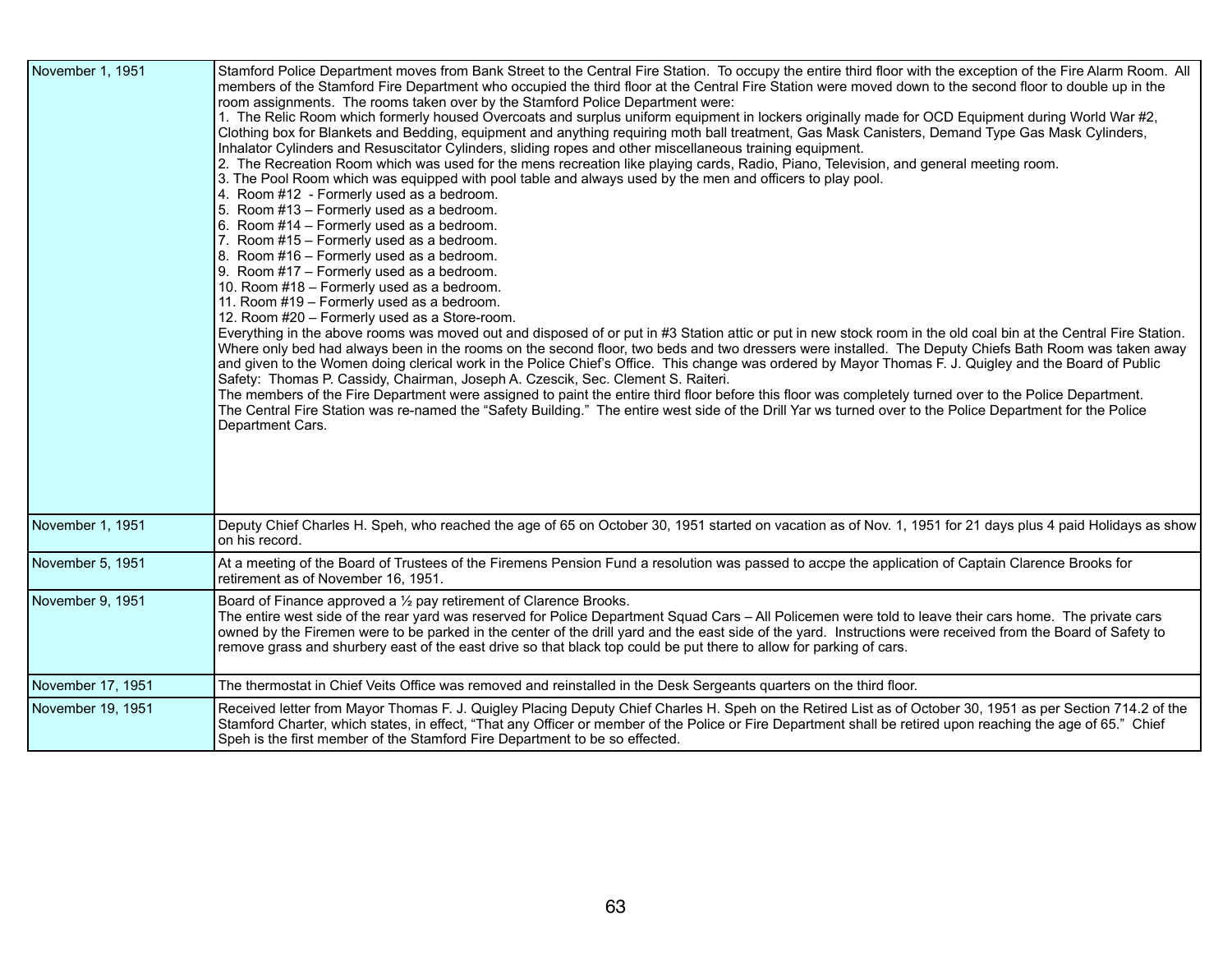| December 5, 1951  | Letter received from Department of Civil Services:<br>To Department Heads:<br>Subject: Panel of Physicians available for Employees.<br>Mayor Thomas F. J. Quigley has notified this office that a Panel of Physicians has been arranged to handle Workmens Compensation cases, i.e., accidents and<br>injuries occurring on the job for the municipal employees.<br>The panel consist of the following physicians:<br>Dr. Ralph W. Crane, 50 Glenbrook Rd. - Tel. 3-4321<br>Dr. William D. Trgy, 758 Summer St. Tel. 3-3400<br>Dr. David P. McGourty, 95 Hope St. Tel. 3-8619<br>Dr. Bernard C. Nemotin, 96 Main St. Tel. 3-6767<br>Dr. Albert P. C. Kezel, 188 Greyrock Place Tel. 3-0108<br>It is therefore requested that you bring to the attention of all employees in your department the fact that these physicians are available to the employees and an<br>employee may select any physician on this list to attend him during his disability.<br>Harry D. Weathers, Jr.<br>Personnel Director |
|-------------------|---------------------------------------------------------------------------------------------------------------------------------------------------------------------------------------------------------------------------------------------------------------------------------------------------------------------------------------------------------------------------------------------------------------------------------------------------------------------------------------------------------------------------------------------------------------------------------------------------------------------------------------------------------------------------------------------------------------------------------------------------------------------------------------------------------------------------------------------------------------------------------------------------------------------------------------------------------------------------------------------------------|
| December 11, 1951 | Safe ordered turned over to the Police dept. for their use by orders of Mayor Thomas F. J. Quigley.                                                                                                                                                                                                                                                                                                                                                                                                                                                                                                                                                                                                                                                                                                                                                                                                                                                                                                     |
| December 12, 1951 | Driveway on west of Headquarters widened about 5 feet.                                                                                                                                                                                                                                                                                                                                                                                                                                                                                                                                                                                                                                                                                                                                                                                                                                                                                                                                                  |
| December 13, 1951 | The following Relics were ordered removed from the rear yar, east of the east drive, and set up at the Stamford Museum. Mayor T. F. J. Quigley instructed<br>Chief Veit to remove them to make room for parking spaces. Pieces moved were:<br>1. Old Iron Gate.<br>2. Old Watering Trough, Iron.<br>3. 4 Hitching posts for horses.<br>4. 1 Stepping Stone.<br>5. 1 Old Street Light.                                                                                                                                                                                                                                                                                                                                                                                                                                                                                                                                                                                                                   |
| December 15, 1951 | New Maxim Snow Thrower - 4.6 HP Gasoline driven motor received in the Stamford Fire Department for the Hydrant Department. See Requisition 4104 dated<br>10/14/51. Order No. A-12326. \$427.50 Complete list of instructions and price list with Machine. Model 319 - Engine Serial No. 1743171                                                                                                                                                                                                                                                                                                                                                                                                                                                                                                                                                                                                                                                                                                         |
| December 26, 1951 | Old Horse drawn Steam Fire Engine station in the garage in the rear of #2 Sta. sold to Rubino's Junk Yard for \$325.00                                                                                                                                                                                                                                                                                                                                                                                                                                                                                                                                                                                                                                                                                                                                                                                                                                                                                  |
| January 13, 1952  | Charles B. Krom, former Mechanical Sup. Retired since Nov. 1, 1944 died.                                                                                                                                                                                                                                                                                                                                                                                                                                                                                                                                                                                                                                                                                                                                                                                                                                                                                                                                |
| January 16, 1952  | Fireman Harry Goettel retired.                                                                                                                                                                                                                                                                                                                                                                                                                                                                                                                                                                                                                                                                                                                                                                                                                                                                                                                                                                          |
| January 18, 1952  | The Murphy Lillis Productions Inc. took moving pictures on the 2nd floor, and apparatus floor of members and machines from 8:30am to 4:30pm. These<br>pictures were taken for the Am. Tel. & Tel. co. for defense on Atomic War.                                                                                                                                                                                                                                                                                                                                                                                                                                                                                                                                                                                                                                                                                                                                                                        |
| January 30, 1952  | New Cadillac - Miller Body arrived at 4:05pm. Requisition 3014                                                                                                                                                                                                                                                                                                                                                                                                                                                                                                                                                                                                                                                                                                                                                                                                                                                                                                                                          |
| January 30, 1952  | Charles H. Speh, former Deputy Chief of Department, died at 11:50pm He had been retired since October 30, 1951. He was a member of the Stamford Fire<br>Department since March 1, 1907.                                                                                                                                                                                                                                                                                                                                                                                                                                                                                                                                                                                                                                                                                                                                                                                                                 |
| February 6, 1952  | The Board of Public Safety appointed the following Active Supernumerary Firemen Regulars.<br>James H. Moriarty<br>Anthony J. DeVito<br>John J. Hogan<br>These men were covering for men in Military Service                                                                                                                                                                                                                                                                                                                                                                                                                                                                                                                                                                                                                                                                                                                                                                                             |
| February 12, 1952 | #3 Truck Broke down while en route to fire at 269 Bedford Street - Box 44 at 9:15 pm. Motor stopped running opposite #42 West Main Street. J. Donahue,<br>driver and A. Roberts were Firemen assigned to the machine. Water found in gas. About 1 gallon of water in 27 gallons of gasoline. Mayor T. F. J. Quigley<br>ordered the Safety Board and Chief Veit to make complete investigation.                                                                                                                                                                                                                                                                                                                                                                                                                                                                                                                                                                                                          |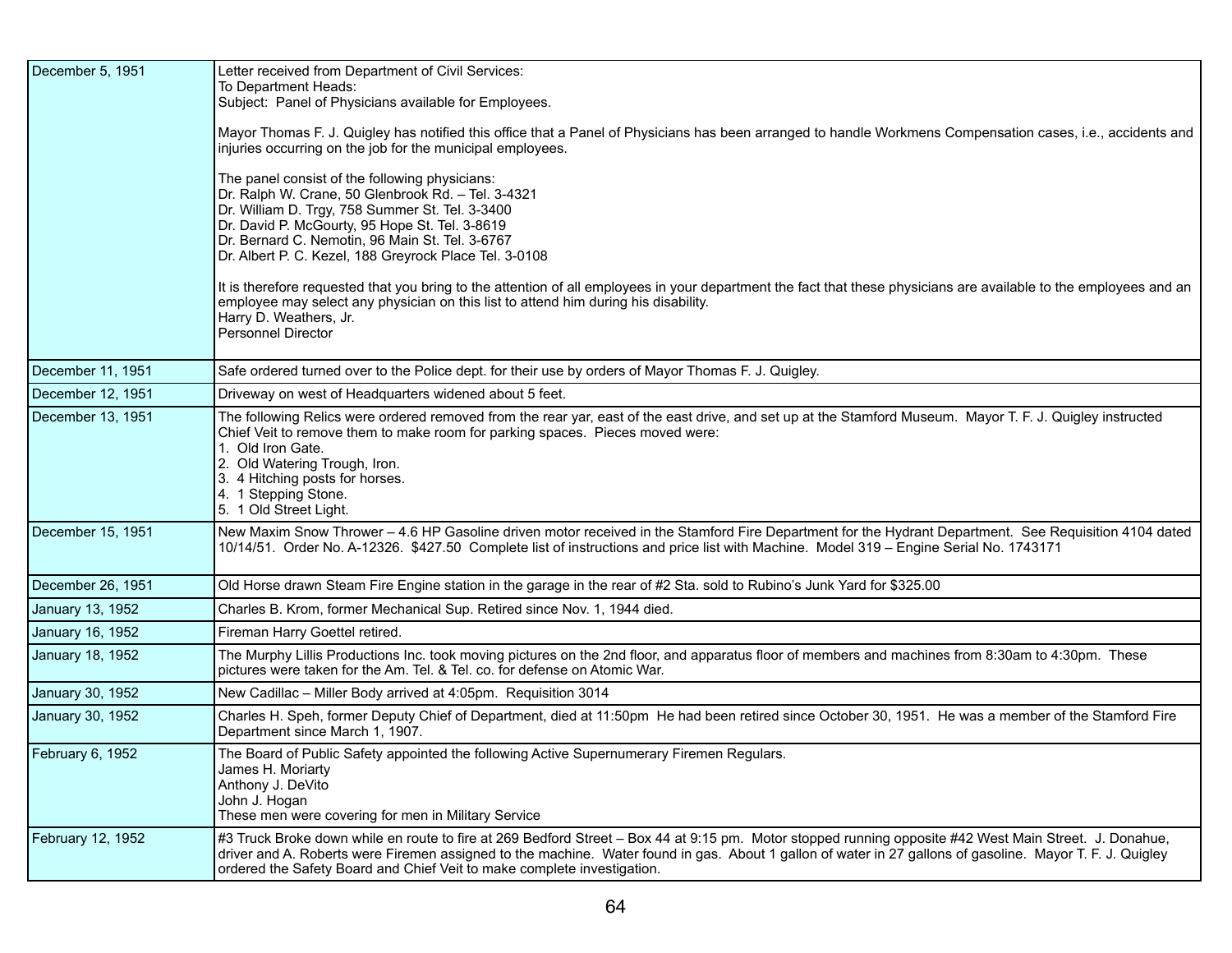| February 19, 1952 | The Board of Public Safety appointed the following Active Supernumerary Firemen as Active Supernumerary Firemen<br>Thomas J. Kipphut<br>John V. Obuchowski<br>Andrew T. Alfano                                                                                                                                                                                                                                                                                                                                                                                  |
|-------------------|-----------------------------------------------------------------------------------------------------------------------------------------------------------------------------------------------------------------------------------------------------------------------------------------------------------------------------------------------------------------------------------------------------------------------------------------------------------------------------------------------------------------------------------------------------------------|
| February 21, 1952 | The First Civil Service Examinations for Deputy Chief in the Stamford Fire Department held on this date. Seven men who took exams were:<br>Capt. F. J. Fox, Provisional Deputy Chief<br>Capt. T. F. Richardson Provisional Deputy Chief<br>Capt. V. W. Kurth - #3 Co.<br>Capt. G. L. Daily - #1 Co.<br>Capt. H. Fisher - #1 Co.<br>Lieut T. Studley - #1 Co.<br>Lieut L. Sandella - #2 Co.                                                                                                                                                                      |
| February 25, 1952 | Colored man found asleep under bed in Room #7 at Hdqts., at 1:30am.<br>Bed occupied by Z. Kozlinksi.                                                                                                                                                                                                                                                                                                                                                                                                                                                            |
| February 26, 1952 | Four (4) False Alarms within space of one hour.                                                                                                                                                                                                                                                                                                                                                                                                                                                                                                                 |
| February 27, 1952 | New 1952 Cadillac Ambulance in Commission today at 8:40am Per order of Chief Veit.                                                                                                                                                                                                                                                                                                                                                                                                                                                                              |
| March 1, 1952     | Out of City permission to all members at #3 Station lifted by Chief Veit on this date. This ban has been in force since the break-down of #3 Truck due to water<br>being found in gasoline on Feb. 12, 1952.                                                                                                                                                                                                                                                                                                                                                    |
| March 1, 1952     | New Ambulance had First run in Howling Snow Storm.<br>Firemen A. Celotto and C. Robinson on assignment.                                                                                                                                                                                                                                                                                                                                                                                                                                                         |
| March 3, 1952     | Three Supernumerary Firemen Assigned to Active Supernumerary Duty:<br>#1 Station - Andrew Alfano<br>#2 Station - John Obuchowski<br>#3 Station - Thomas Kipphut<br>These men fill vacancies made by permanent appointment of:<br>J. Moriarty<br>A. DeVito<br>J. J. Hogan, Jr.<br>Who were covering the following men in Military Service:<br>J. Kowaleski<br>N. Kowaleski<br>G. Mattis.<br>The openings in the first place were made by the following three Retirements;<br>Capt. C. Brooks 11/19/51<br>Chief C. H. Speh 10/30/51<br>Fireman H. Goettel 1/16/52 |
| March 5, 1952     | The following three men took Civil Service Oral Examinations for appointment of two Deputy Chiefs in the Stamford Fire Department: Given by Chief Dunn of<br>Middletown, Conn., and Chief Graham of Bristol Conn.<br>Capt. V. W. Kurth - 2:30pm to 3pm<br>Lt. T. M. Studley 3pm to 3:4opm<br>Capt. T. F. Richardson 3:40pm to 4:35pm<br>(Provision Deputy Chief)                                                                                                                                                                                                |
| March 12, 1952    | Retired Fireman John P. Grumbly Died. He had been a Call Man since January 14, 1901 and a Regular since Mar. 14, 1921. He had been retired since<br>January 1, 1935.                                                                                                                                                                                                                                                                                                                                                                                            |
| March 14, 1952    | New Elec. Gas Pump installed by American Oil Co.                                                                                                                                                                                                                                                                                                                                                                                                                                                                                                                |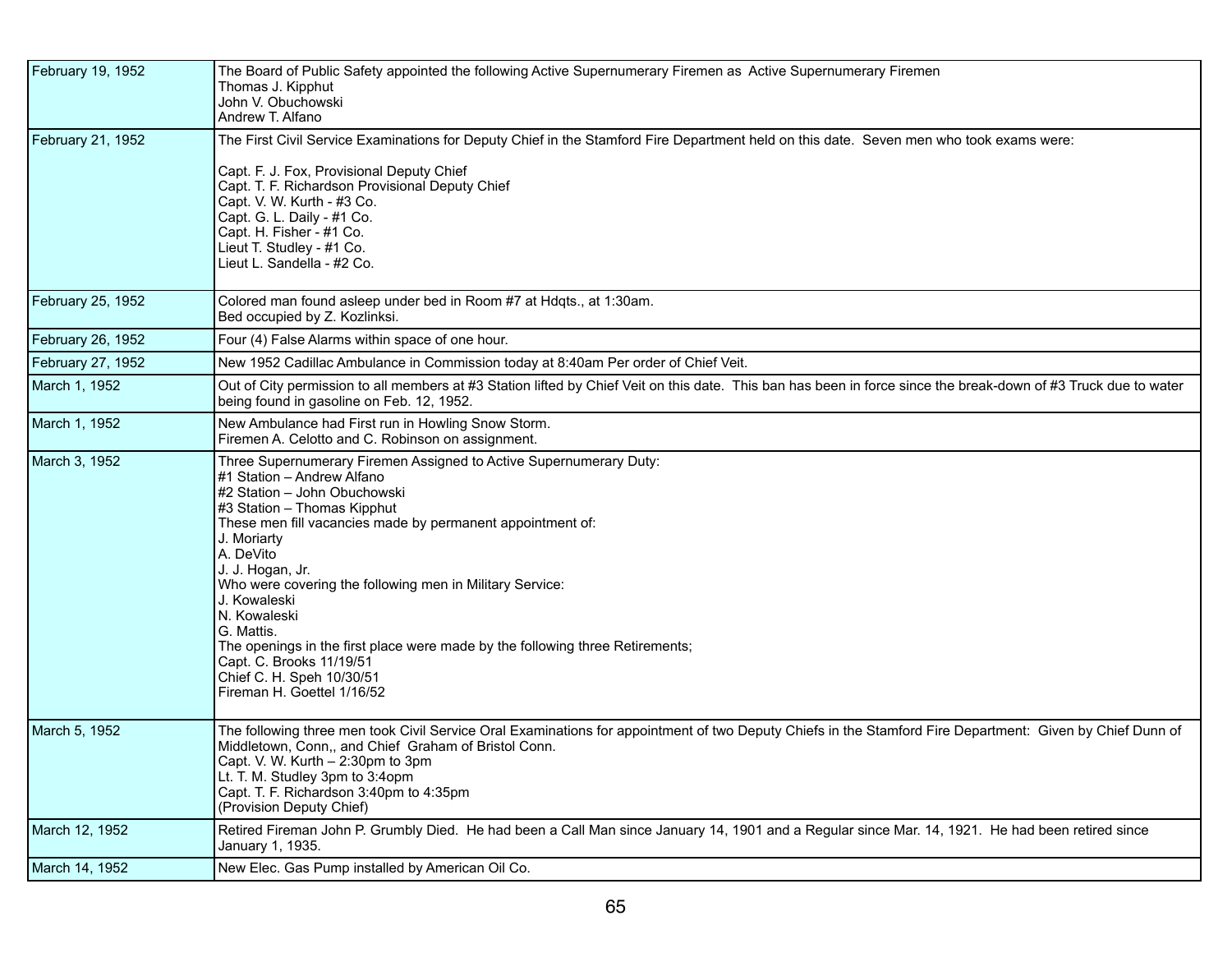| April 1, 1952      | At a meeting held by the Board of Public Safety, Captain T. F. Richardson was appointed Deputy Chief of the Department. At the same meeting Fireman Foster<br>and Lt. Sandella were named Captain and Hydrant Inspector C. Skiba was named a Lieutenant.                                                                                                                                                                                                    |
|--------------------|-------------------------------------------------------------------------------------------------------------------------------------------------------------------------------------------------------------------------------------------------------------------------------------------------------------------------------------------------------------------------------------------------------------------------------------------------------------|
| April 3, 1952      | The following men were named Supernumerary Fireman by the Board of Public Safety.<br>Angelo J. Carella<br>James F. Gorman --- Appointment was Refused<br>Larry J. Chrostowski<br>Leo Arecco<br>Thomas G. Smith                                                                                                                                                                                                                                              |
| April 10, 1952     | The following named men were sworn in by Mayor Thomas F. J. Quigley in the City Court Room: at 4pm.<br>Thomas F. Richardson - Deputy Chief.<br>Louis A. Sandella - Captain.<br>Edward C. Foster - Captain.<br>Charles Skiba - Lieutenant.<br>Angelo J. Carella - Supernumerary Fireman.<br>Larry J. Chrostowski - Supernumerary Fireman.<br>Leo Arecco - Supernumerary Fireman.<br>Thomas G. Smith - Supernumerary Fireman.                                 |
| April 24, 1952     | First 2 way General Elec. FM Radio receiver and transmitter installed in the Chiefs Car 1950 Dodge - Serial Number N-5391. Installed by Charles Ruby of<br>Fairfield Marine Co., 433 Main St. and H. C. Oefinger, Supt. Of Fire Alarm. Other units to be installed in Dep. Chiefs Car - Amb. - Fire Alarm Car - #1 Mack -<br>#1 Eng. - #2 Eng. and #3 Eng.                                                                                                  |
| April 28, 1952     | Fire Underwriters began survey of Fire Department - Mr. Peck                                                                                                                                                                                                                                                                                                                                                                                                |
| May 22, 1952       | Fire Underwriters Mr. Peck - Bicheck - Roberts and Johnson Completed Survey of City.                                                                                                                                                                                                                                                                                                                                                                        |
| June 13, 1952      | Payroll signed by All Members of Department for City Auditors.                                                                                                                                                                                                                                                                                                                                                                                              |
| June 19, 1952      | Aerial installed on roof by Electricians completing the installing of the System. After testing etc. by G. E. Engineer the Radio system will be put in Operation.<br>Call Letters are KCC 349 - 154.13 Megacycles                                                                                                                                                                                                                                           |
| July 12, 1952      | During the week of July 7, 1952 Mr. Peck, Mr. Beichek and Mr. Roberts returned to Stamford from the National Board of Fire Underwriters to recheck some<br>work in the connection with their survey of Stamford, Conn.                                                                                                                                                                                                                                      |
| August 14, 1952    | Deputy Chief Densky Appointed Fire Marshal by the Board of Public Safety.                                                                                                                                                                                                                                                                                                                                                                                   |
| August 14, 1952    | Fireman Owen J. Carrier appointed Hydrant Inspector by the Board of Public Safety.                                                                                                                                                                                                                                                                                                                                                                          |
| September 1, 1952  | Reclassified by Civil Service Comm with an increase of \$210.00 per year. From \$4,680.00 to \$4,890.00. H. C. Oefinger                                                                                                                                                                                                                                                                                                                                     |
| September 3, 1952  | At a meeting of the Personnel Commission held on Aug. 21, 1952, the salary grade for the position of Superintendent of Fire Alarms was changed from Grade<br>13 - (\$3849-4680) to Grad 14 *\$4050-4890). In accordance with this change, the salary of Hawley Oefinger shall be changed from \$4680 to \$4890 effective<br>September 1, 1952. The specifications for this position will be changed to include additional duties assigned to this position. |
| September 4, 1952  | Fireman George S. Mattis sent letter of resignation to Chief V. H. Veit - Reason - to remain in the U.S. Air Force.                                                                                                                                                                                                                                                                                                                                         |
| September 5, 1952  | Partition dividing Police Dept. from Fire Dept. installed on 2nd floor.                                                                                                                                                                                                                                                                                                                                                                                     |
| September 7, 1952  | Lieut. Studley granted permission to attend FCDA School at Olney, Maryland for Rescue. The cost of \$28.50 per week for room and board was borne by Civil<br>Defence.                                                                                                                                                                                                                                                                                       |
| September 8, 1952  | 550 Gallon Gas tank installed for Police Dept.                                                                                                                                                                                                                                                                                                                                                                                                              |
| September 9, 1952  | Painting began in #3 Station today. Ceilings in Captains office and locker room completed.                                                                                                                                                                                                                                                                                                                                                                  |
| September 22, 1952 | Deputy Chief W. J. Densky appointed Civil Defense Coordinator for all Fire Services in the City of Stamford, by Charles A. Price - Director of Civil Defense.                                                                                                                                                                                                                                                                                               |
| October 6, 1952    | Work started by Vincent Daily installing New Boiler and Burner at #3 Station                                                                                                                                                                                                                                                                                                                                                                                |
| October 15, 1952   | Oil Burner completed at #3 Station - 1000 Gal Tank - Heat turned on.                                                                                                                                                                                                                                                                                                                                                                                        |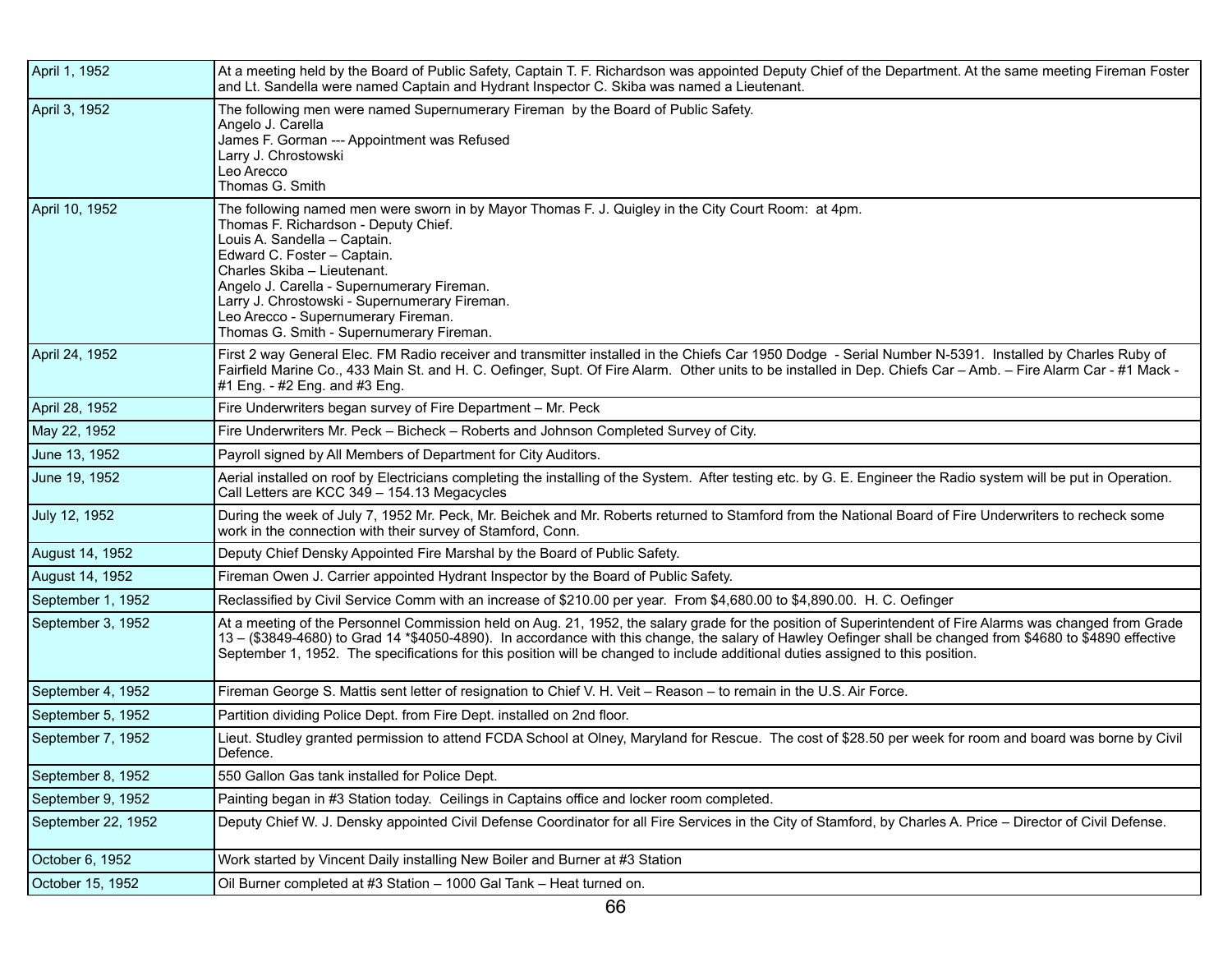| October 27, 1952  | Ambulance Drivers started wearing White Coveralls - Letter on Back - Stamford Fire Department Ambulance (Red)                                                                                                                                                                                                                                                                                                                                                                                                                                                                                                                                                                                                                                                         |
|-------------------|-----------------------------------------------------------------------------------------------------------------------------------------------------------------------------------------------------------------------------------------------------------------------------------------------------------------------------------------------------------------------------------------------------------------------------------------------------------------------------------------------------------------------------------------------------------------------------------------------------------------------------------------------------------------------------------------------------------------------------------------------------------------------|
| October 29, 1952  | Fireman Lawrence J. Hogan retirement application approved by the Board of Trustees of the Stamford Fire Department as of November 16, 1952.                                                                                                                                                                                                                                                                                                                                                                                                                                                                                                                                                                                                                           |
| November 11, 1952 | Mrs. Goldie B. Veit, Wife of Chief Victor H. Veit passed away in the early evening.                                                                                                                                                                                                                                                                                                                                                                                                                                                                                                                                                                                                                                                                                   |
| November 14, 1952 | Active Supernumerary Fireman Thomas J. Kipphut appointed a Regular Fireman by the Board of Public Safety.                                                                                                                                                                                                                                                                                                                                                                                                                                                                                                                                                                                                                                                             |
| November 20, 1952 | Active Supernumerary Fireman John V. Obuchowski appointed a Regular Fireman by the Board of Public Safety.                                                                                                                                                                                                                                                                                                                                                                                                                                                                                                                                                                                                                                                            |
| December 22, 1952 | By the orders of Mayor Thomas F. J. Quigley the Maxim Snow Thrower was turned over to the Park Department. This machine was purchased for the Hydrant<br>Department. - 1951-52 Budget. It had never been used. A. Moon from the Park Department picked it up.                                                                                                                                                                                                                                                                                                                                                                                                                                                                                                         |
| January 14, 1953  | On this date the first piece of fire fighting equipment was moved to the Lockwood Avenue Fire Station by the Stamford Waterfront Fire Patrol. The CD Patrol<br>Car (old Ford Ambulance formerly in the Policy Department, later to the Stamford Fire Department, now painted Red and in the Civilian Defense.)                                                                                                                                                                                                                                                                                                                                                                                                                                                        |
| January 30, 1953  | New Chev. Hydrant Truck delivered at 3pm by Redman Chev.                                                                                                                                                                                                                                                                                                                                                                                                                                                                                                                                                                                                                                                                                                              |
| February 20, 1953 | Conn. Diesel loaned a 15,000 Watt Generator to the Department to power Safety Center during Power Failure due to explosion at the Conn. Power Co. Plant<br>on Pacific St.                                                                                                                                                                                                                                                                                                                                                                                                                                                                                                                                                                                             |
| March 2, 1953     | Fireman Edward J. McLaughlin's application for retirement approved by the Board of Trustees of the Stamford Fire Department as of 3/16/53.                                                                                                                                                                                                                                                                                                                                                                                                                                                                                                                                                                                                                            |
| March 21, 1953    | One New Motorola Radio Receiver Model 6037 installed at #2 Station Watch desk by Supt. Fire Alarm H. C. Oefinger.                                                                                                                                                                                                                                                                                                                                                                                                                                                                                                                                                                                                                                                     |
| April 15, 1953    | Received letter from Fireman T. Hanrahan submitting resignation. Fireman Hanrahan who received special leave for 3 months to go to Florida with his wife and<br>child who was ill. While down there he took Examination for the Fire Department (Ft. Lauderdale) and passed. He was requested to report to work on April 16,<br>1953. Verbal approval from the Board of Public Safety was given thru Officer John Knapp.                                                                                                                                                                                                                                                                                                                                              |
| April 18, 1953    | While answering Tel. Alarm to 33 Irving Ave. #3 Engine was hit by a 1946 Buick Sedan at the Corner of Fairfield Ave. & Richmond Hill at about 9:20pm -<br>Fireman Coners received a fractured Spine, Fireman Boesen 2 Fractured Ribs and abrasions, Fireman Kelley injured Hip. Lt. Petrone, Driver Duane and<br>Fireman Verrastro severely shaken up. Extensive damage to #3 Engine - Left side of body damaged, 2 broken rear left main springs, 24' ladder broken, left<br>side hand rail bent, Left rear fender pulled away, left running board bent, Water valve from Main Pump to Booster hose bent, Indian pump smashed, 1 1/2"<br>Nozzle broken, hose clamp bent, Broken axe holder 7 Clamp, Left front and rear tire & Tubes damaged, Wheels out of balance. |
| April 21, 1953    | By orders from Mayor Quigley Civil Defence #1 750 Gallon Mack was put in commission temporarily at #1 Station to replace #1 Mack Engine which was put in<br>commission at #3 Station to replace damaged #3 Eng.                                                                                                                                                                                                                                                                                                                                                                                                                                                                                                                                                       |
| April 29, 1953    | At a meeting of the Board of Public Safety Active Supernumerary Fireman Andrew T. Alfano was named a Regular Fireman and John F. Dyas a Supernumerary<br>Fireman was named a Regular.<br>At this same meeting the following men were named Supernumerary Firemen: Donald F. Smith, Thomas J. O'Brien, Lawrence P. Insigna, Thaddeus J.<br>Zurkowski, James P. McAuliffe.                                                                                                                                                                                                                                                                                                                                                                                              |
| May 4, 1953       | ADT system in alarm room put in service at 5pm.                                                                                                                                                                                                                                                                                                                                                                                                                                                                                                                                                                                                                                                                                                                       |
| June 18, 1953     | NBC Television Staff arrived to interview Chief Veit. Pictures were taken and were to be showed at 6:45pm on the John Wingate program in honor of the<br>Chief's 80th Birthday June 19, 1953. Also to honor him as one of the oldest, if not the oldest active Fire Chief in the Country.                                                                                                                                                                                                                                                                                                                                                                                                                                                                             |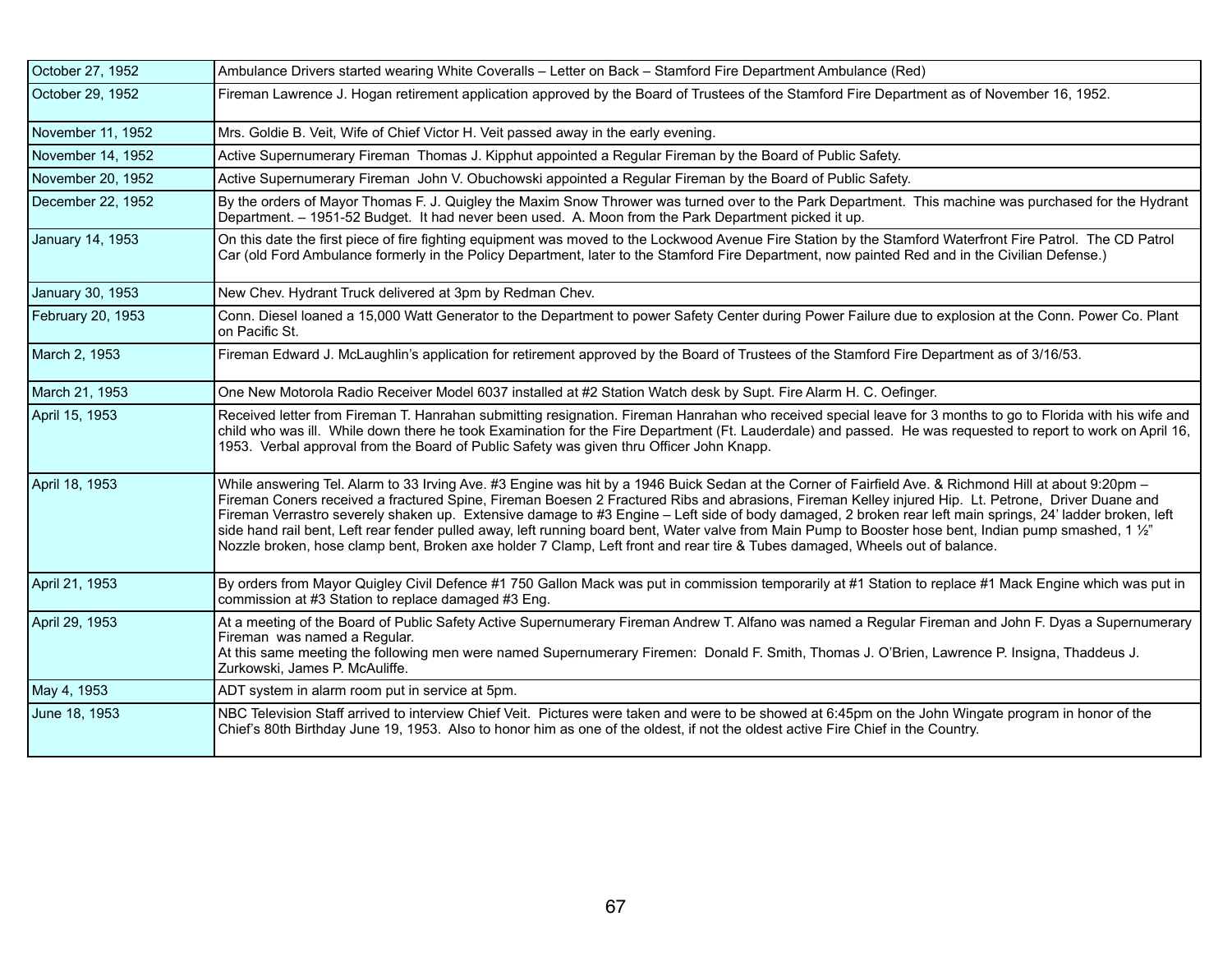| July 1, 1953       | TRUCK CRASHES HOSPITAL BOUND FIRE DEPARTMENT AMBULANCE.<br>Serafino Stoni of Catoona Lane, Stamford Conn., was issued a summons to appear in City Court July 22, 1953 following an accident at about 10:30am this<br>morning. Stoni, operating a pickup truck owned by Albert Ritz of 133 Lawn Avenue, Stamford, Conn., was reported by Police to have collided with the Stamford<br>Fire Department Ambulance at Elm and Hawthorne Street. In the Ambulance at the time was Joseph Finley, driver; Wm. Densky, Jr., assistant driver, and<br>Samuel Rothrolhles of Brooklyn, N.Y. Rothrolhles was being taken to Stamford Hospital after falling from a ladder on Saddle Rock Road. Following the<br>collision he was transferred to the Springdale Fire Department Ambulance.<br>The Ambulance was proceeding in a westerly direction on Elm Street with a Police Radio Car leading the way. Finley the Ambulance driver had just radioed to<br>Headquarters and asked that the street siren be turned on at Elm & Hawthorne Streets. This was done by the Dispatcher on duty. As they approached<br>Hawthorne Street the Police Car siren was on, the Ambulance sirens were on, and the street siren at the top of the pole on the corner of Elm & Hawthorne<br>Street was also on. As the Police Car went through the intersection a truck owned by Albert Ritz and operate by Serafino Stoni come off Hawthorne Street<br>heading north and went between the Police and the Ambulance. Finley, the Ambulance driver, immediately applied the brakes but could not stop in time to<br>avoid a collision with the truck. The front end of the Ambulance was badly damaged but the truck did not seem to be badly damaged on the right rear side. |
|--------------------|-----------------------------------------------------------------------------------------------------------------------------------------------------------------------------------------------------------------------------------------------------------------------------------------------------------------------------------------------------------------------------------------------------------------------------------------------------------------------------------------------------------------------------------------------------------------------------------------------------------------------------------------------------------------------------------------------------------------------------------------------------------------------------------------------------------------------------------------------------------------------------------------------------------------------------------------------------------------------------------------------------------------------------------------------------------------------------------------------------------------------------------------------------------------------------------------------------------------------------------------------------------------------------------------------------------------------------------------------------------------------------------------------------------------------------------------------------------------------------------------------------------------------------------------------------------------------------------------------------------------------------------------------------------------------------------------------------------------------------------------------------|
| July 10, 1953      | The following Supernumerary Firemen were named Regular Firemen by the Board of Public Safety. They are to replace the Six firemen taken from the ranks<br>and put on the Ambulance.<br>Michael F. Piacenza<br>Rocco G. Buchetta<br>Joseph P. Remski<br>Lawrence Nemcheck<br>Anthony J. Mario<br>Larry J. Chrostowski                                                                                                                                                                                                                                                                                                                                                                                                                                                                                                                                                                                                                                                                                                                                                                                                                                                                                                                                                                                                                                                                                                                                                                                                                                                                                                                                                                                                                                |
| July 16, 1953      | The above six men were sworn in as Regular Firemen by Mayor Thomas F. J. Quigley. All these men except Anthony J. Mario started to work on August 1,<br>1953. Marion Started on July 28, 1953.                                                                                                                                                                                                                                                                                                                                                                                                                                                                                                                                                                                                                                                                                                                                                                                                                                                                                                                                                                                                                                                                                                                                                                                                                                                                                                                                                                                                                                                                                                                                                      |
| July 20, 1953      | Black Top put on the Police Car Parking area east of the East Drive. Also single a strop put in drill yard around the hand ball court.                                                                                                                                                                                                                                                                                                                                                                                                                                                                                                                                                                                                                                                                                                                                                                                                                                                                                                                                                                                                                                                                                                                                                                                                                                                                                                                                                                                                                                                                                                                                                                                                              |
| July 28, 1953      | Fire Chief Victor H. Veit was married to the former Mrs. Bertha Merritt of Port Chester, N.Y.                                                                                                                                                                                                                                                                                                                                                                                                                                                                                                                                                                                                                                                                                                                                                                                                                                                                                                                                                                                                                                                                                                                                                                                                                                                                                                                                                                                                                                                                                                                                                                                                                                                       |
| September 22, 1953 | Fireman Thomas O'Connor returned a 1938 borrowed Cadillac Amb. to Lynn, Mass.                                                                                                                                                                                                                                                                                                                                                                                                                                                                                                                                                                                                                                                                                                                                                                                                                                                                                                                                                                                                                                                                                                                                                                                                                                                                                                                                                                                                                                                                                                                                                                                                                                                                       |
| October 1, 1953    | Fireman William Speh Retired - on 2/3 Pay - First Man                                                                                                                                                                                                                                                                                                                                                                                                                                                                                                                                                                                                                                                                                                                                                                                                                                                                                                                                                                                                                                                                                                                                                                                                                                                                                                                                                                                                                                                                                                                                                                                                                                                                                               |
| October 7, 1953    | STATE OF EMERGENCY DECLARED DUE TO FLOOD CAUSED BY SNOW STORM ON NOVEMBER 6, 1953 AND ABNORMALLY HIGH TIDE ON NOV.<br>6TH & 7TH, 1953. EMERGENCY DECLARED AT 9:50AM 11/7/53 BY DEPUTY CHIEF T. RICHARDSON WHO WAS ACTING CHIEF DUE TO CHIEF VEIT<br>BEING OFF FOR A FEW DAYS AND DEPUTY CHIEF W. DENSKY BEING ON SICK LEAVE. CHIEF VEIT COME ON DUTY ON THE EMERGENCY. ALL<br>OFFICERS AND MEMBERS OF THE DEPARTMENT WERE NOT CALLED BACK, ONLY GROUP #3 WAS CALLED BACK AT ALL STATIONS. GROUP #2<br>WAS ON DUTY AT THE TIME AND GROUP #1 REPORTED FOR DUTY ON THEIR USUAL TOUR AT6PM 11/7/53. GROUP #3 WAS ON A 6-6PM 11/7/53.<br>THE EMERGENCY WAS DECLARED TO GET ADDITIONAL MEN TO ASSIST THE POLICE DEPARTMENT WITH EVACUATION OF FLOODED HOMES ON<br>ALL SHORE FRONTS, AND LATER TO PUMP OUT CELLARS.                                                                                                                                                                                                                                                                                                                                                                                                                                                                                                                                                                                                                                                                                                                                                                                                                                                                                                                                        |
| October 15, 1953   | Fireman David W. Burke retired.                                                                                                                                                                                                                                                                                                                                                                                                                                                                                                                                                                                                                                                                                                                                                                                                                                                                                                                                                                                                                                                                                                                                                                                                                                                                                                                                                                                                                                                                                                                                                                                                                                                                                                                     |
| October 21, 1953   | Retired Fireman John J. O'Connor died.                                                                                                                                                                                                                                                                                                                                                                                                                                                                                                                                                                                                                                                                                                                                                                                                                                                                                                                                                                                                                                                                                                                                                                                                                                                                                                                                                                                                                                                                                                                                                                                                                                                                                                              |
| November 17, 1953  | Fireman Walter Donovan resigned.                                                                                                                                                                                                                                                                                                                                                                                                                                                                                                                                                                                                                                                                                                                                                                                                                                                                                                                                                                                                                                                                                                                                                                                                                                                                                                                                                                                                                                                                                                                                                                                                                                                                                                                    |
| November 20, 1953  | Installation of New 60 Ampere Service Meter Board at #2 Station completed this date. Board was changed from Bunk Room to Bottom of Cellar Stairs. Tested<br>and found Ok by Supt. of Fire Alarms Hawley C. Oefinger. This Board was put in by R. Peroski of High Ridge Road, Stamford.                                                                                                                                                                                                                                                                                                                                                                                                                                                                                                                                                                                                                                                                                                                                                                                                                                                                                                                                                                                                                                                                                                                                                                                                                                                                                                                                                                                                                                                              |
| November 30, 1953  | On this date Vincent J. Daley - Plumbing Contractor started to work on the hearting system at Headquarters. A few days prior to this date a crew form the City<br>Service Department drilled a hole in the Apparatus floor so that new pipes could be installed.                                                                                                                                                                                                                                                                                                                                                                                                                                                                                                                                                                                                                                                                                                                                                                                                                                                                                                                                                                                                                                                                                                                                                                                                                                                                                                                                                                                                                                                                                    |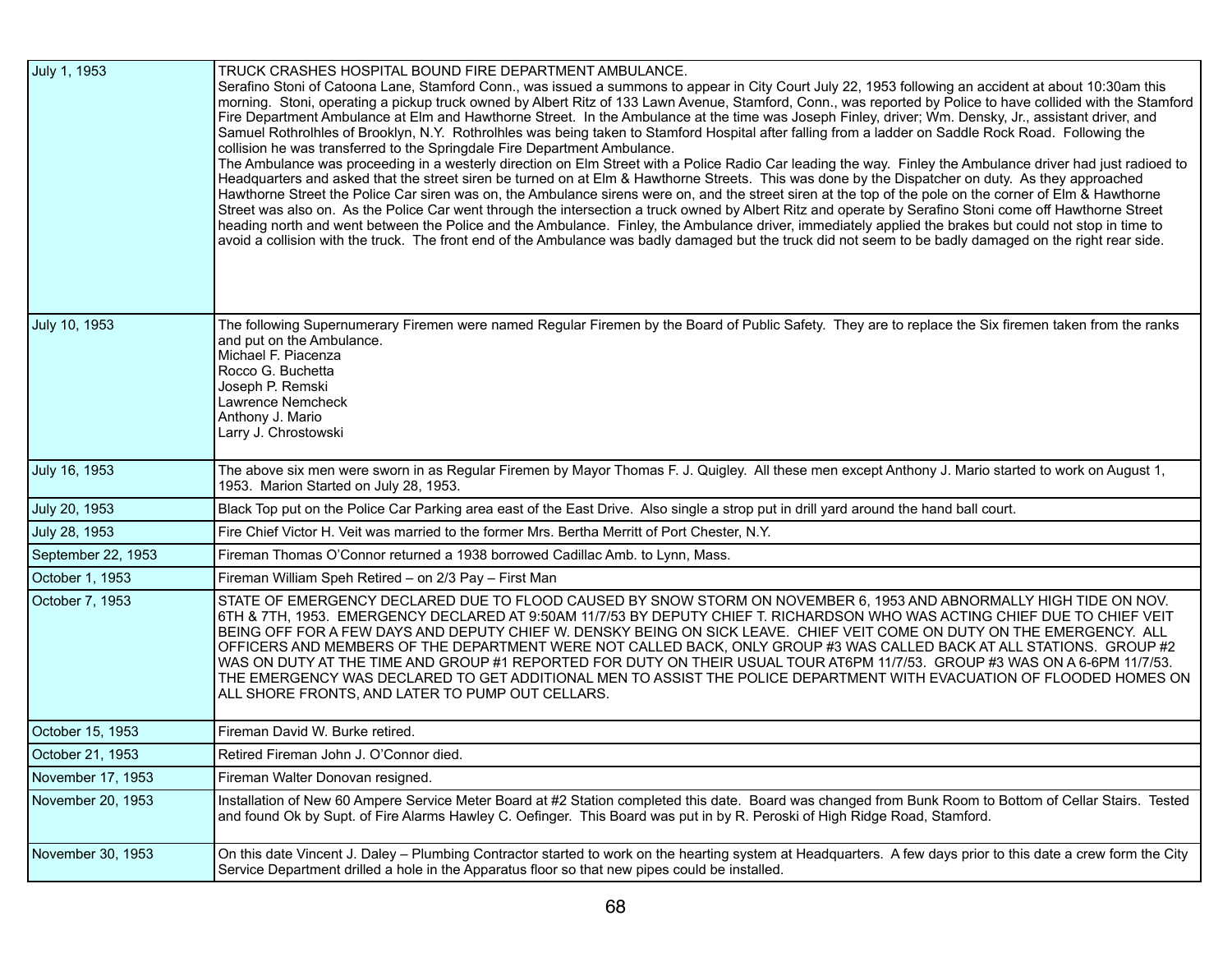| December 9, 1953  | On this date work was begun on the installation of a new Four Wire Three Phase power board in the cellar of the Safety Center - This work is being done by Mr.<br>R. Perosky and the Fire Dept. Electricians.<br>Also on this date work was started on the installation of a new 15,000 Watt Generator in the cellar of the Safety Center. This Generator is for emergency use in<br>case of power failure. It is being installed by R. Perosky and the Fire Dept. Electricians.                                                                                                                                                                                                                                                                                     |
|-------------------|----------------------------------------------------------------------------------------------------------------------------------------------------------------------------------------------------------------------------------------------------------------------------------------------------------------------------------------------------------------------------------------------------------------------------------------------------------------------------------------------------------------------------------------------------------------------------------------------------------------------------------------------------------------------------------------------------------------------------------------------------------------------|
| December 18, 1953 | Richards & Jessup worked on Safety Building Steam Boiler. Removed present defective low water cut-off and replaced it with a new #47-2 McDonell Miller<br>combination low water cut-off and Automatic Feeder. Req.                                                                                                                                                                                                                                                                                                                                                                                                                                                                                                                                                   |
| December 18, 1953 | Chief Victor H. Veit submitted his application for Retirement to Mayor Thomas F. J. Quigley and Commissioner J. Flemming Rutledge, Chairman of the Board of<br>Public Safety. Requesting that his retirement become effective Jan. 4, 1954.                                                                                                                                                                                                                                                                                                                                                                                                                                                                                                                          |
| December 31, 1953 | Wenzel Co., Inc., started on this date to replace cement troughs for floor drains at #2 Station.                                                                                                                                                                                                                                                                                                                                                                                                                                                                                                                                                                                                                                                                     |
| January 14, 1954  | Chief Victor H. Veit retired as of this date after serving 59 years in the Department - 33 years as Chief of the Department.                                                                                                                                                                                                                                                                                                                                                                                                                                                                                                                                                                                                                                         |
| January 14, 1954  | The following men were Appointed Regulars by the Board of Public Safety this date - Tonly L. Zannino - Donald E. Smith and Robert E. Pilcher.                                                                                                                                                                                                                                                                                                                                                                                                                                                                                                                                                                                                                        |
| January 15, 1954  | Deputy Fire Chiefs to Head Stamford Fire Department. The two Deputy Chiefs and the Acting Deputy Chief of the department will head the department pending<br>appointment of a Chief to replace Chief V. H. Veit who retired on 1/14/54. Mayor T. F. J. Quigley said today that Deputy Chiefs T. Richardson & W. Densky and<br>Acting Deputy Chief F. Fox will each in charge of a shift.<br>See General Order No. 193                                                                                                                                                                                                                                                                                                                                                |
| April 3, 1954     | Fireman James J. Douglas, asst. Clerk Suspended as of this date for his failure to report for duly at 8am. He had been on vacation for the past three weeks.<br>See his record for the details of his disappearance from the City.                                                                                                                                                                                                                                                                                                                                                                                                                                                                                                                                   |
| April 9, 1954     | Bloodmobile at the safety center this date - Out of 73 donors from municipal employees Firemen gave approximately 50 pints.                                                                                                                                                                                                                                                                                                                                                                                                                                                                                                                                                                                                                                          |
| May 3, 1954       | Deputy Chief Richardson name submitted to the Board of Representatives by Mayor Thomas F. J. Quigley for appointment as Chief of the Fire Department.                                                                                                                                                                                                                                                                                                                                                                                                                                                                                                                                                                                                                |
| May 7, 1954       | Policy Meeting held on the Chiefs Office by Acting Chief T. Richardson and all officers (22) of the Stamford Fire Department from 8:15pm to 9:15pm.                                                                                                                                                                                                                                                                                                                                                                                                                                                                                                                                                                                                                  |
| May 8, 1954       | Lower part of entire hall on second floor including lower part of stair hall and walls and ceiling of Deputy Chiefs Bathroom dusted off and washed down by group<br>#3.                                                                                                                                                                                                                                                                                                                                                                                                                                                                                                                                                                                              |
| May 10, 1954      | Washing of all walls in three fire stations started on this date when group #3 washed and cleaned the walls & ceiling in #1 Kitchen.                                                                                                                                                                                                                                                                                                                                                                                                                                                                                                                                                                                                                                 |
| May 15, 1954      | Walls, ceilings and woodwork washed down in Chiefs Bathroom and walls, and woodwork washed down in Chiefs Bedroom by Gr #1.                                                                                                                                                                                                                                                                                                                                                                                                                                                                                                                                                                                                                                          |
| May 17, 1954      | Group #2 started washing walls in Chiefs Office.                                                                                                                                                                                                                                                                                                                                                                                                                                                                                                                                                                                                                                                                                                                     |
| May 20, 1954      | Group #3 started painting Chiefs Office.                                                                                                                                                                                                                                                                                                                                                                                                                                                                                                                                                                                                                                                                                                                             |
| May 21, 1954      | Group #3 finished painting Chiefs Office.                                                                                                                                                                                                                                                                                                                                                                                                                                                                                                                                                                                                                                                                                                                            |
| June 15, 1954     | As of this date Frank Mercede and Sons of Stamford started work on the changing of the doors at #2 Station. Being changed from three to two large doors to<br>accommodate new aerial ladder truck.                                                                                                                                                                                                                                                                                                                                                                                                                                                                                                                                                                   |
| June 30, 1954     | The following men were given oral examination for the Post Dep. Chief (2) by Chief Andrew Flannagan, Chief E. Sylvester and Chief John Laughrey - Captain<br>Fox, Captain Fisher, Captain McRedmond, Captain Daily, Captain Foster, Captain Sandella, Captain Mayes, Captain Hart, Lt. Gilllespie, Fireman L. D. Hogan<br>and Fireman Donahue. Captain Kurth and Lt. Studley did not take the written or oral because they decided to hold their former examination marks.<br>The first five men ranked as follows: Captains McRedmond, Kurtz, Oefinger, Fisher and Mayes. Capt. Foster protected that he did not receive veterans 5 Pts<br>and was upheld placing him fourth and Capt. Fisher fifth, which took Capt. Mayes out of the first five and placed sixth. |
| July 9, 1954      | Work completed this date by Mercede and Sons at #2 Station.                                                                                                                                                                                                                                                                                                                                                                                                                                                                                                                                                                                                                                                                                                          |
| July 21, 1954     | Captain Kurth submitted retirement papers to become effective as of August 15, 1954.                                                                                                                                                                                                                                                                                                                                                                                                                                                                                                                                                                                                                                                                                 |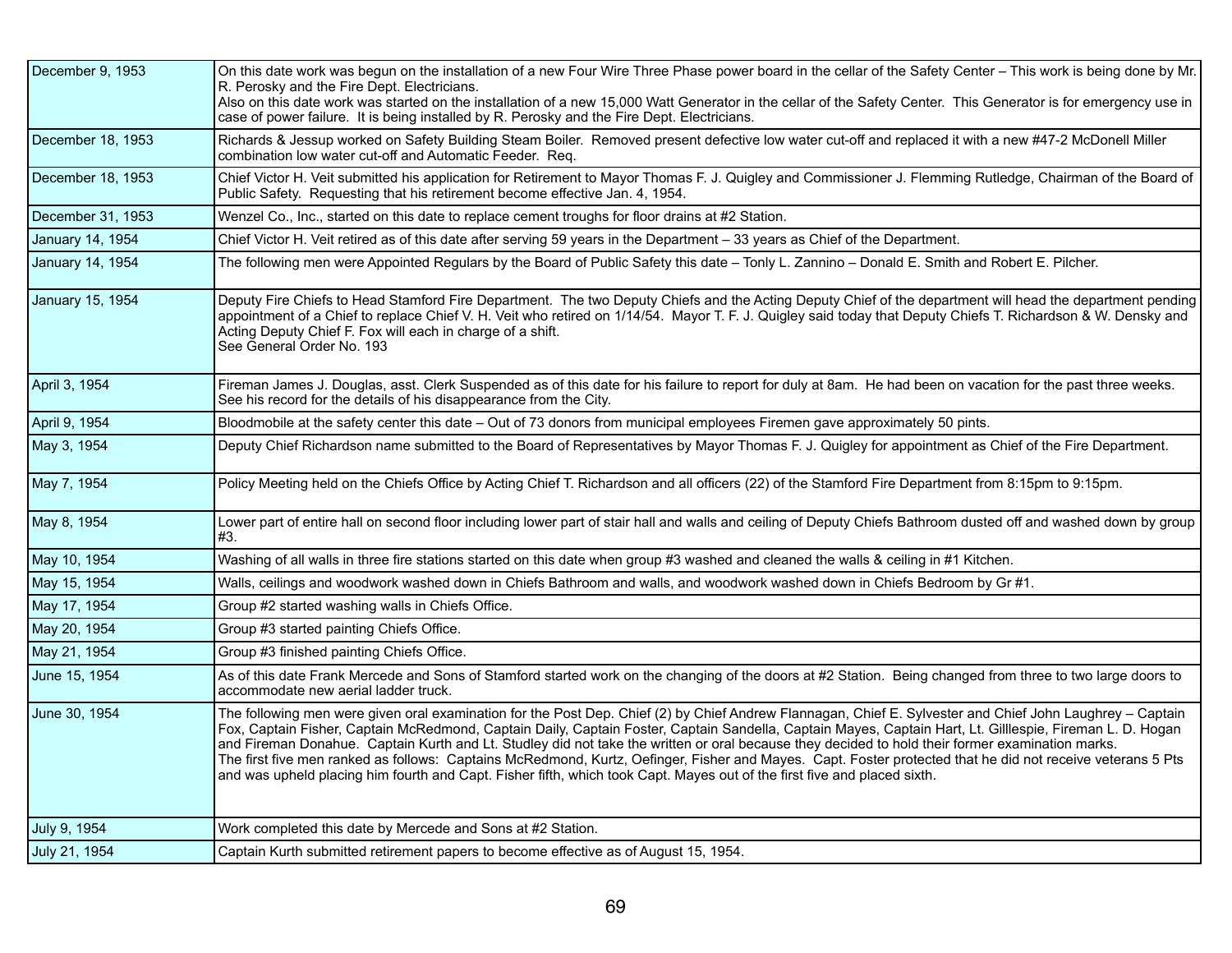| July 29, 1954      | Captains Fisher and McRedmond sworn in as Deputy Chiefs of the Stamford Fire Department by Mayor Thomas F. J. Quigley. This gives the Stamford Fire<br>Department Three Deputy Chiefs for complete supervisory coverage at all times.                                                                                                                                                                                                                                                                                                                                                                                                                                                                                                                                                                                                                                                                    |
|--------------------|----------------------------------------------------------------------------------------------------------------------------------------------------------------------------------------------------------------------------------------------------------------------------------------------------------------------------------------------------------------------------------------------------------------------------------------------------------------------------------------------------------------------------------------------------------------------------------------------------------------------------------------------------------------------------------------------------------------------------------------------------------------------------------------------------------------------------------------------------------------------------------------------------------|
| August 1, 1954     | All members of the Department started wearing New 8 Point Caps.                                                                                                                                                                                                                                                                                                                                                                                                                                                                                                                                                                                                                                                                                                                                                                                                                                          |
| August 1, 1954     | Lieutenant Theodore Studley retired                                                                                                                                                                                                                                                                                                                                                                                                                                                                                                                                                                                                                                                                                                                                                                                                                                                                      |
| August 9, 1954     | New 85' - 4 Section Aerial Ladder - Maxim - arrived.                                                                                                                                                                                                                                                                                                                                                                                                                                                                                                                                                                                                                                                                                                                                                                                                                                                     |
| August 13, 1954    | 2 New Super Duty Aluminum Row Boats (Starcraft) added to Fire Department equipment - from Goshen, Indiana -- #1 Station & #2 Sta.                                                                                                                                                                                                                                                                                                                                                                                                                                                                                                                                                                                                                                                                                                                                                                        |
| August 14, 1954    | Henry C. Dugdale retired Captain since November 1, 1941 died.                                                                                                                                                                                                                                                                                                                                                                                                                                                                                                                                                                                                                                                                                                                                                                                                                                            |
| August 15, 1954    | Captain Victor W. Kurth retired.                                                                                                                                                                                                                                                                                                                                                                                                                                                                                                                                                                                                                                                                                                                                                                                                                                                                         |
| August 16, 1954    | Joan L. Marengo started working in the office – First girl to work for the Stamford Fire Department – Clerk-Stenographer.                                                                                                                                                                                                                                                                                                                                                                                                                                                                                                                                                                                                                                                                                                                                                                                |
| August 31, 1954    | General Emergency declared by Mayor Thomas F. J. Quigley because of flood conditions - 6-6-6 sound at 2:57pm calling all men back to duty. "Hurricane<br>Carol" All men were kept on extra duty up to September 3, 1954 at 6:00pm.                                                                                                                                                                                                                                                                                                                                                                                                                                                                                                                                                                                                                                                                       |
| September 7, 1954  | Written tests for the position of Captain was given this date.                                                                                                                                                                                                                                                                                                                                                                                                                                                                                                                                                                                                                                                                                                                                                                                                                                           |
| September 8, 1954  | Written test for the position of Lieutenant was given this date. A total of forty two (42) men took these examinations.                                                                                                                                                                                                                                                                                                                                                                                                                                                                                                                                                                                                                                                                                                                                                                                  |
| September 10, 1954 | After an emergency meeting of all department heads with Mayor Thomas F. J. Quigley, it was ordered that all police and fire department personnel report back<br>for duty at 9:00pm this date in anticipation of abnormal high tide due in Stamford at 10:00pm due to Hurricane Edna. The anticipated tide did not materialize.<br>Mayor Quigley ordered the end of doubling up duty and department went on regular schedule at 2:05pm, September 11, 1954.                                                                                                                                                                                                                                                                                                                                                                                                                                               |
| September 21, 1954 | Oral examination given for the position of Captain.                                                                                                                                                                                                                                                                                                                                                                                                                                                                                                                                                                                                                                                                                                                                                                                                                                                      |
| September 23, 1954 | Oral examination given for the position of Lieutenant. Above examinations given by Captain Sweeney of Bridgeport and Captain Gleason of New Haven.                                                                                                                                                                                                                                                                                                                                                                                                                                                                                                                                                                                                                                                                                                                                                       |
| September 24, 1954 | As of this date the Stamford Fire Department started using the old incinerator and grounds on Magee Avenue as a drill field. These facilities have also been<br>offered the five volunteer departments and the Civil Defense Waterfront Patrol for use as a drill field.                                                                                                                                                                                                                                                                                                                                                                                                                                                                                                                                                                                                                                 |
| October 5, 1954    | The following men's names were submitted for appointments to the positions of Captain and Lieutenant by the Civil Service Commission: Lieutenants – John J.<br>Boesen, Lawrence Parkes, Robert Lawler.<br>Captains - John J. Boesen, Harold Gillespie, Lawrence Parkes, Charles Skiba, John J. Kokoska, John O'Connor.                                                                                                                                                                                                                                                                                                                                                                                                                                                                                                                                                                                   |
| October 5, 1954    | The following four men were sworn in as regular firemen by Mayor Thomas F. J. Quigley at City Hall at 5:00pm: Albert E. Marsden, James P. McAuliffe, Edward<br>L. Gillespie, Jeremiah                                                                                                                                                                                                                                                                                                                                                                                                                                                                                                                                                                                                                                                                                                                    |
| October 12, 1954   | Retired Fireman Edward Kingsley died this date.                                                                                                                                                                                                                                                                                                                                                                                                                                                                                                                                                                                                                                                                                                                                                                                                                                                          |
| October 14, 1954   | All City Departments alerted by Mayor Thomas F. J. Quigley at 10:00pm Hurricane "Hazel" reported to be headed toward East Coast.                                                                                                                                                                                                                                                                                                                                                                                                                                                                                                                                                                                                                                                                                                                                                                         |
| October 15, 1954   | Group 1 which was on duty from 8am to 6pm held on duty and Group 2 coming for duty at 6pm doubled the fire department personnel during Hurricane "Hazel"<br>- Group 1 dismissed at 2am 10/16/54 after emergency was over                                                                                                                                                                                                                                                                                                                                                                                                                                                                                                                                                                                                                                                                                 |
| October 29, 1954   | Double Alarm at #209 Bedford Street. Box 44 at 10:38am 2-2 at 10:46am. Building owned by Vouno-Mitchel Co. which housed the Delf Hardware Co., The<br>offices of the Vouno Construction Co. and part of all the All Stamford Club, gutted by flames. Fire started in the cellar of the Delf Hardware Co. (Oil Burner) and<br>spread through the building. Adjoining buildings and occupants suffered exposure loss. Those that were effected by the fire run from<br>#163-165-167-175-189-193-197-203 and 219. Firemen N. Kowaleski, J. Baran, D. Sileo and Robert Pilcher of the Stamford Fire Department were injured and<br>Firemen J. O'Donnel and O'Brien of the Glenbrook Fire Department also injured. This fire was fought by the Stamford Fire Department, assisted by Glenbrook,<br>Belltown, Turn of River and Springdale Volunteer Fire Departments for four hours and twenty-seven minutes. |
| November 1, 1954   | At a meeting of the Board of Public Safety this date, Lieut.'s Skiba and Kokoska and Fireman John J. O'Connor were promoted to the rank of Captain.                                                                                                                                                                                                                                                                                                                                                                                                                                                                                                                                                                                                                                                                                                                                                      |
| November 26, 1954  | New closets at #3 Station completed this date by members of the Department.                                                                                                                                                                                                                                                                                                                                                                                                                                                                                                                                                                                                                                                                                                                                                                                                                              |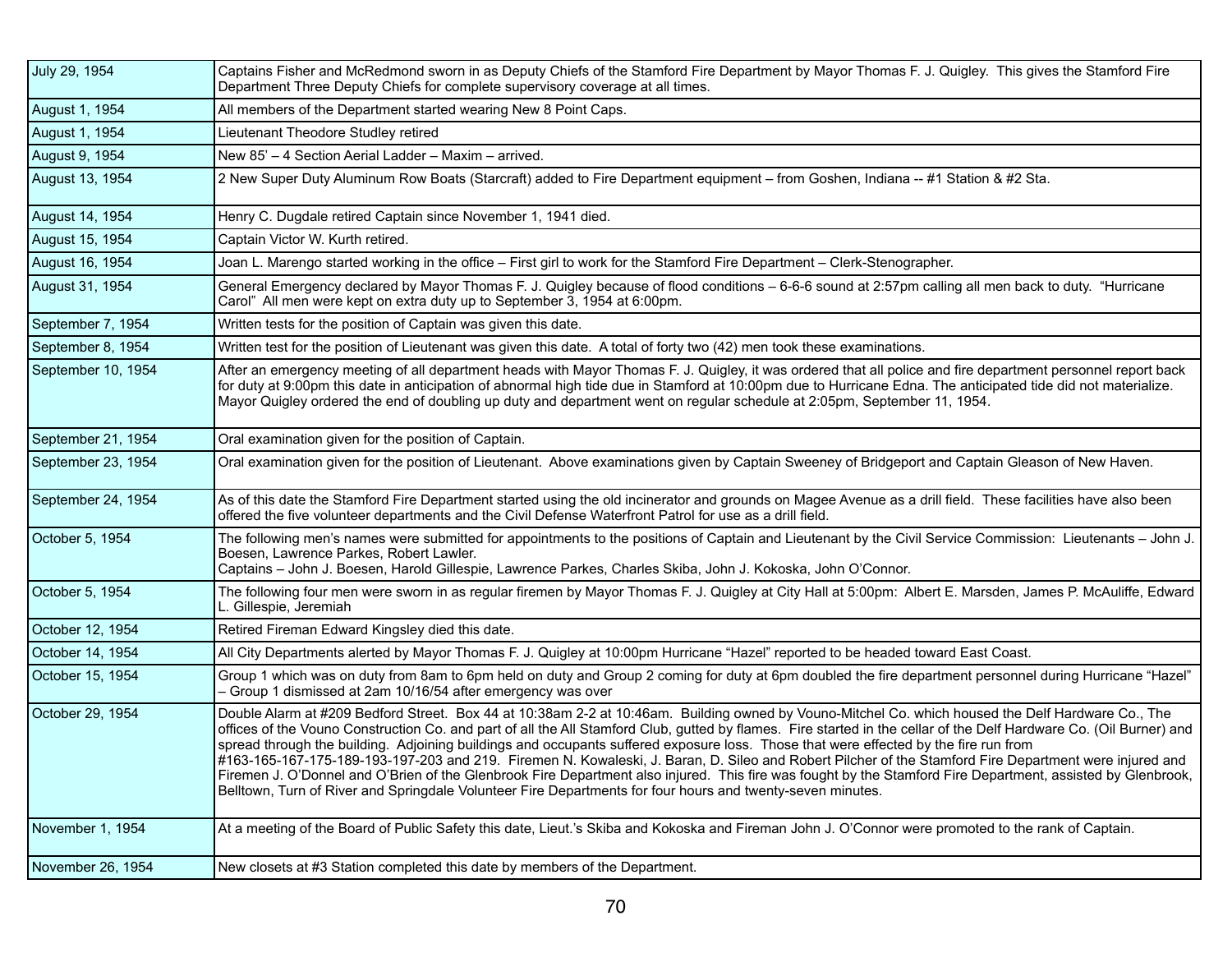| December 13, 1954 | Christmas Decorations were put up at all three stations this date for the first time in the history of the Stamford Fire Department. Decorations were purchased<br>by City Fire Fighters Local 786 International Association of Fire Fighters. Decorating at #1 Station was done by the following men of group three: Elect.<br>Oefinger, Asst. Elect. Smith and Firemen John Hogan, R. Buchetto, Passro, Rosa and Zyara.                                                                                                                                                                                                                                                                                 |
|-------------------|-----------------------------------------------------------------------------------------------------------------------------------------------------------------------------------------------------------------------------------------------------------------------------------------------------------------------------------------------------------------------------------------------------------------------------------------------------------------------------------------------------------------------------------------------------------------------------------------------------------------------------------------------------------------------------------------------------------|
| December 18, 1954 | Party given to Capt. Hart by his group - He has completed 25 years of service. Chief Richardson also attended.                                                                                                                                                                                                                                                                                                                                                                                                                                                                                                                                                                                            |
| December 22, 1954 | Double Alarm Fire at Burdick Junior High School at 12:49am 2-2 at 12:57am. Destroyed about 34 of the 4 story Brick Building. Temperature at the time was 15<br>degrees. Used 18 lines of 2 1/2" hose, - Damage estimated at this time \$3,000,000,000.00. Fire companies responded were as follows - Glenbrook -<br>Springdale - Turn of River - Belltown and Long Ridge. Old Greenwich responded and covered Stamford at Fire Hdqtrs under the command of Chief Potter.<br>Cause at this time is undetermined. (Actual Damage only \$375,000.00)                                                                                                                                                         |
| January 1, 1955   | At Box 147 for a fire at 192 Ludlow St. Mr. Hilliard Walker of that address died of burns and suffocation. Mr. Hilliard Walker was found on the second floor, rear<br>east side of apartment by Lieut. A. Petrone and Fireman J. Yanicky.                                                                                                                                                                                                                                                                                                                                                                                                                                                                 |
| January 3, 1955   | Stamford Roofing Co. started on this date to replace the roofing on the Machine Shop.                                                                                                                                                                                                                                                                                                                                                                                                                                                                                                                                                                                                                     |
| January 12, 1955  | At a meeting of the Board of Public Safety the following Firemen were named Lieutenants - Fireman John J. Boesen - Fireman Edward Kerrigan and Fireman<br>Thomas Petrone.<br>At this same meeting Fireman Walter Donovans resignation was accepted as of January 2, 1955.                                                                                                                                                                                                                                                                                                                                                                                                                                 |
| January 28, 1955  | At a meeting of the Board of Public Safety Supernumerary Fireman Lawrence J. Densky was appointed to a Regular Fireman.                                                                                                                                                                                                                                                                                                                                                                                                                                                                                                                                                                                   |
| February 1, 1955  | Captain's Skiba, Kokoska, O'Connor and Lieut.'s Boesen, Kerrigan and T. Petrone sworn in by Mayor Quigley on this date.                                                                                                                                                                                                                                                                                                                                                                                                                                                                                                                                                                                   |
| February 17, 1955 | Amelia S. L. Schlechtweg, widow of retired Fireman John G. Schlechtweg died this date.                                                                                                                                                                                                                                                                                                                                                                                                                                                                                                                                                                                                                    |
| February 21, 1955 | Retired Fireman Francis J. O'Grady died this date.                                                                                                                                                                                                                                                                                                                                                                                                                                                                                                                                                                                                                                                        |
| March 7, 1955     | At a meeting of the Board of Public Safety the following men were appointed Supernumerary Firemen.<br>Kenneth D. Hamilton<br><b>William Mocher</b><br>Pasquale Battinelli<br><b>Clement Turpin</b><br>Italo T. Tamborino<br>Joseph Cullen<br>George Matthews<br>Kenneth L. Wainwright<br><b>Edward Miller</b><br>Philip Giordano                                                                                                                                                                                                                                                                                                                                                                          |
| April 6, 1955     | Rear yard cold patched by Service Dept.                                                                                                                                                                                                                                                                                                                                                                                                                                                                                                                                                                                                                                                                   |
| April 7, 1955     | As of this date Fireman Albert A. Haviland who has been working as Asst. Adm. Clerk since April 15, 1954 has been approved as Acting Asst. Adm. Clerk by<br>Chief Richardson, Personnel Commission, the Board of Public Safety and Finance Commissioner. Salary to be retroactive to Aug. 8, 1954. This approval<br>subject to examination to be held at a later date. At this same time Fireman Joseph Zezima was approved as Acting Inspector by Chief Richardson, Personnel<br>Commission, the Board of Public Safety with the Commissioner of Finance requesting a delay for several weeks re: funds for salary.                                                                                      |
| April 7, 1955     | While responding to an alarm of fire at 77 Pacific St., Sta. 135 at 3:08pm #2 Eng. collided with a 1954 Plymouth Suburban owned by the Century Fan and<br>Ventilator Co. of 45 Cedar St. and operated by Arthur Deacon of 50 Elkan Road, Larchmont, N. Y. at the intersection of Canal and Markets Sts. After striking #2<br>Eng the vehicle operated by Deacon went into a spin and struck a parked 1950 Chevrolet Convertible owned by Eugene Dytko of 29 Albin Rd., Stamford, Conn.<br>(See Accident Report for further information)                                                                                                                                                                   |
| April 14, 1955    | Box 41-2-2-41 - Double Alarm at 4:32 a.m. - Short circuit in defective extension cord to fluorescent light at ceiling caused fire - Fire originated at 26 Atlantic<br>Street, The Coppola Shop - 30 Atlantic Street, Reading Room Christian Scientist - and Sai Wu Chinese & American Restaurant. Exposure loss extended to 34<br>Atlantic Street, P. Sabini & Co and 36 Atlantic Street, Morris Plan Bank & 4 apartments. Damage was estimated at \$150,000.00. The double alarm was turned<br>in at 4:55 a.m. Recall was sounded at 6:52 a.m. - All machines were OK at 8:11 a.m. Glenbrook Fire Department Covered Headquarters and the Civilian<br>Defense were ready at the Lockwood Avenue Station. |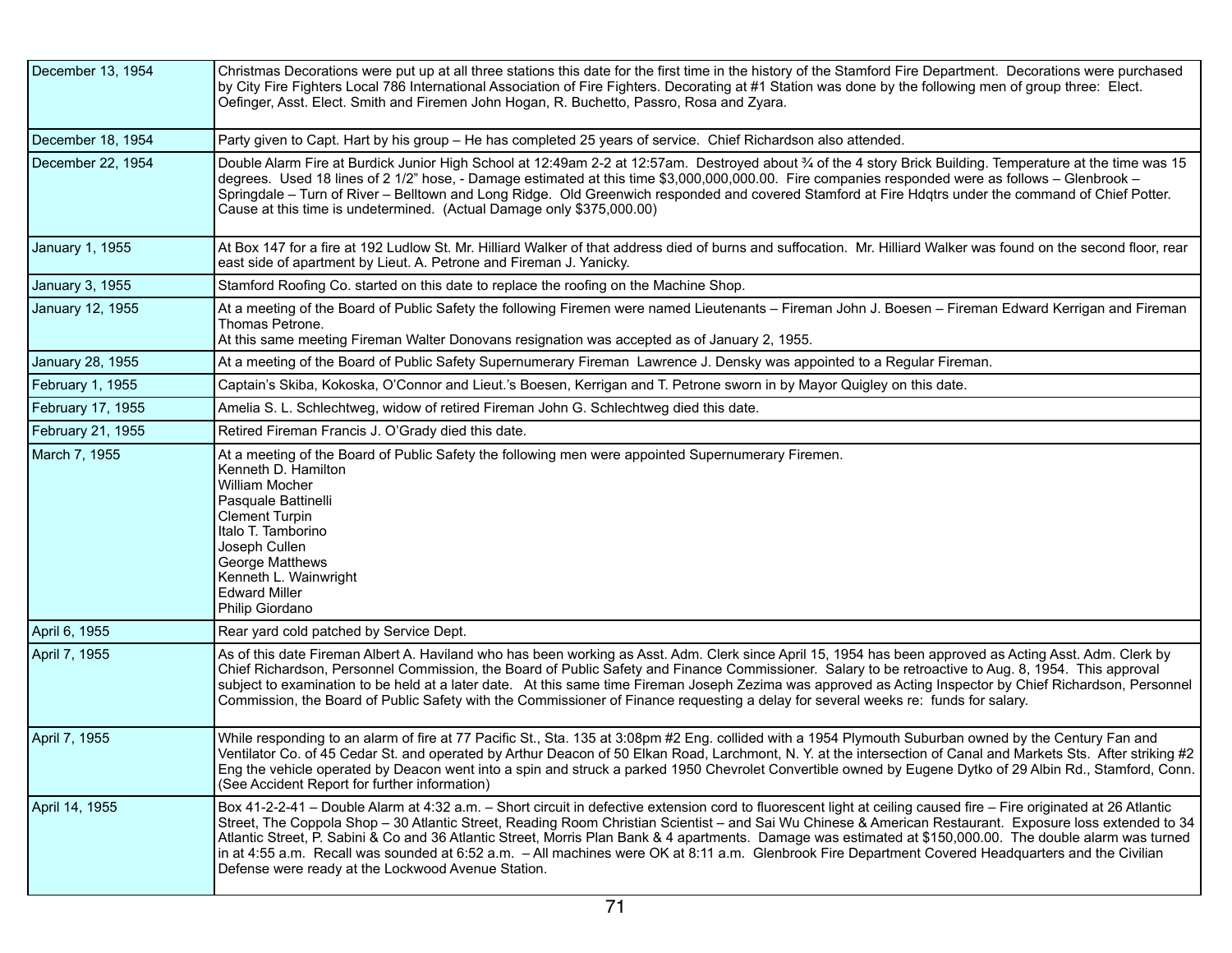| April 15, 1955 | Capt. Russell E. Hart submitted paper for retirement to become effective May 11, 1955. He had become a regular fireman August 1, 1929.                                                                                                                                                                                                                                                                                                                                                                                                                                                                                                                                                                                                         |
|----------------|------------------------------------------------------------------------------------------------------------------------------------------------------------------------------------------------------------------------------------------------------------------------------------------------------------------------------------------------------------------------------------------------------------------------------------------------------------------------------------------------------------------------------------------------------------------------------------------------------------------------------------------------------------------------------------------------------------------------------------------------|
| May 10, 1955   | New 1955 Pontiac Red Sedan Rec. (Chiefs Car)                                                                                                                                                                                                                                                                                                                                                                                                                                                                                                                                                                                                                                                                                                   |
| May 16, 1955   | As of this date the position of Acting Inspector for Fireman Joseph Zezima with salary increase retroactive to Dec. 21, 1954 has been approved by the Board of<br>Finance. At this same time the salary increase for H. C. Oefinger, Supt. Alarms was approved retroactive to the date of his appointment as Superintendent of<br>Communication, Salary Grade 17, of both the Police and Fire Departments on March 21, 1955.                                                                                                                                                                                                                                                                                                                   |
| May 26, 1955   | Fireman William Hudson submitted papers for retirement to become effective June 30, 1955. He was appointed a Regular Fireman on August 16, 1928.                                                                                                                                                                                                                                                                                                                                                                                                                                                                                                                                                                                               |
| June 2, 1955   | Commissioner J. Flemming Rutledge died at St. Josephs Hospital shortly before 11:00pm this date.                                                                                                                                                                                                                                                                                                                                                                                                                                                                                                                                                                                                                                               |
| June 10, 1955  | Bertha Bouton, Widow of the Late Capt. Benjamin Bouton Died                                                                                                                                                                                                                                                                                                                                                                                                                                                                                                                                                                                                                                                                                    |
| June 27, 1955  | At a meeting of the Board of Public Safety the following Supernumerary Firemen were appointed Regular Firemen.<br>Thaddeus Zurkowski - replacement for Hart<br>Francis T. Murphy - replacement for Hudson<br>The following twenty men were named Regulars. Re: Opening of new No. 4 Station.<br>George F. Heinlein<br>Paul V. Viggiano<br>Walter A. Rasile<br>Robert J. Hand<br>James R. Williams<br>Julius C. Robotti<br>Kenneth D. Hamilton<br>Pasquale Battinelli<br>Italo T. Tamborino<br>Kenneth L. Wainwright<br>Raymond P. Knebel<br>James N. Haggerty, Jr.<br>Karl C. Lindquist<br>Fred Augustyn<br>Frederick J. Persich<br>Robert Vernal<br><b>William Mocher</b><br><b>Clement Turpin</b><br>George Matthews<br><b>Edward Miller</b> |
| July 7, 1955   | At a meeting of the Board of Public Safety the following promotions were made:<br>Captain Charles T. Mayes appointed Deputy Chief, 4th Deputy<br>Lieut. Albert W. Petrone appointed Captain<br>Lieut. Harold Gillespie appointed Captain<br>Lieut. John J. Boesen appointed Captain<br>Lieut. E. Kerrigan appointed Captain<br>Fireman Joseph J. Zezima appointed Captain<br>(Three vacancies created by the opening of new No. 4 Fire Station. One by the promotion of Capt. Mayes and one by the retirement of Capt. Russell E. Hart)                                                                                                                                                                                                        |
| July 11, 1955  | At a meeting of the Board of Public Safety the following named men were appointed Lieutenants.<br>Harry Hall Stanley Hojnacki Albert Macsata Thomas McAuliffe                                                                                                                                                                                                                                                                                                                                                                                                                                                                                                                                                                                  |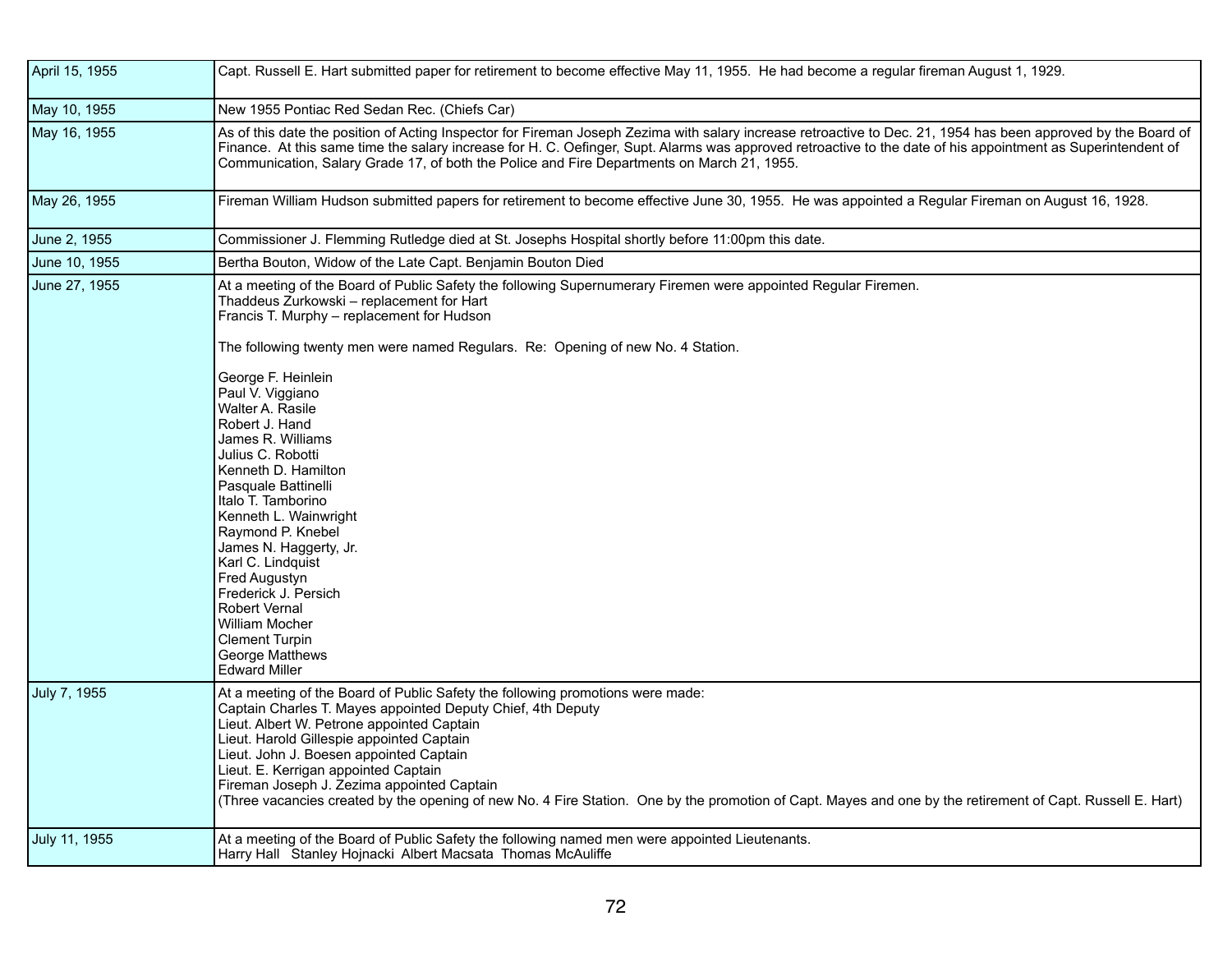| July 19, 1955  | The following men were sworn in during ceremonies in the Mayor's Office, City Hall.<br>Deputy Chief Charles T. Mayes.<br>Captain Harold Gillespie<br>Captain Edward Kerrigan<br><b>Captain Albert Petrone</b><br>Captain John Boesen<br>Captain Joseph Zezima<br>Lieut. Harry F. Hall<br>Lieut. Thomas McAuliffe<br>Lieut. Albert Macsata<br>Lieut. Stanley Hojnacki<br>The following Supernumerary Fireman were sworn in as regular firemen.<br>T. Zurkowski, F. Murphy, G. Heinlein, P. Viggiano, W. Rasile, R. Hand, J. Williams, J. Robotti, K. Hamilton, P. Battinelli, I. Tamborino, K. Wainwright, R. Knebel,<br>J. Haggerty, K. Lindquist, F. Augustyn, F. Persich, R. Vernal, W. Mocher, C. Turpin, C. Matthews, E. Miller.                                                                                                                                                                                                                                                                                                                                                                                                                                                                                                                                                                                                                                                                                                                                                                                                                                                                                            |
|----------------|---------------------------------------------------------------------------------------------------------------------------------------------------------------------------------------------------------------------------------------------------------------------------------------------------------------------------------------------------------------------------------------------------------------------------------------------------------------------------------------------------------------------------------------------------------------------------------------------------------------------------------------------------------------------------------------------------------------------------------------------------------------------------------------------------------------------------------------------------------------------------------------------------------------------------------------------------------------------------------------------------------------------------------------------------------------------------------------------------------------------------------------------------------------------------------------------------------------------------------------------------------------------------------------------------------------------------------------------------------------------------------------------------------------------------------------------------------------------------------------------------------------------------------------------------------------------------------------------------------------------------------|
| July 22, 1955  | Red Cross Blood Bank drawing at Hdqtrs.                                                                                                                                                                                                                                                                                                                                                                                                                                                                                                                                                                                                                                                                                                                                                                                                                                                                                                                                                                                                                                                                                                                                                                                                                                                                                                                                                                                                                                                                                                                                                                                         |
| July 28, 1955  | At a meeting of the Board of Public Safety the following men were appointed Regular Firemen:<br>Barclay H. Berg<br>Martin W. McNamara<br>Michael B. Coppola<br>William J. McCarthy<br>Hugh F. Winters<br>David A. Austin<br>With the above appointments the Stamford Fire Department has its first Negro member, David A. Austin<br>At this same meeting the following men were appointed Supernumerary Firemen.<br>Thomas J. Conklin and Anthony L. Orgera<br>Frank B. Page and Edward H. Smith<br>Salvatore M. Salatino and Rudolph J. Serricchio<br>Hugh F. Winters and Frank J. Maciolek<br>David A. Austin and John B. Donnelly<br>Immediately thereafter, Mayor Quigley swore in the following men as regular firemen:<br>Barclay H. Berg<br>Martin W. McNamara<br>Michael B. Coppola<br>William J. McCarthy<br>Hugh F. Winters<br>David A. Austin                                                                                                                                                                                                                                                                                                                                                                                                                                                                                                                                                                                                                                                                                                                                                                        |
| August 7, 1955 | At 8:00am this date New No. 4 Fire Station was occupied by the Stamford Fire Department with members of Group #3 reporting for duty at this time. This<br>Company will not answer alarms until 8:00am August 8, 1955 at which time the new four zone assignments will go into effect. The men of this Group are Lieut.<br>T. Petrone, and Firemen A. Betz, G. Barnett, T. Coutermash, E. Gillespie, F. Augustyn and J. Haggerty. As the two new machines on order for this station have<br>not arrived (New Maxim 750 G.P.M. Pumper and Maxim 85' Aerial Ladder) No. 2 Truck (Maxim 85' Aerial Ladder) and No. 1 Engine (750 G.P.M. Mack Pumper)<br>were temporarily assigned to No. 4 Station. During this time Old No. 2 Truck (American LaFrance City Service) was placed in commission at No. 2 Station and<br>Civil Defense Mack #1 was placed in commission at No. 1 Station as No. 1 Engine.<br>Open house was held for the general public and invited guest from 4:00pm to 7:00pm in the new building with Commissioner Czescik as toastmaster. Mayor<br>Thomas F. J. Quigley, Commissioner Raiteri and Chief Richardson being the principle speakers.<br>#4 Station on 364 Shippan Ave.<br>Refreshments were served by members of Local 786, International Association of Fire Fighters. Although no count was taken the public gathering at this formal<br>opening was large. During this period a severe electrical storm hit Stamford knocking out power in sections of the City including the Shippan Ave. section. The<br>emergency power system went into operation automatically and the festivities continued. |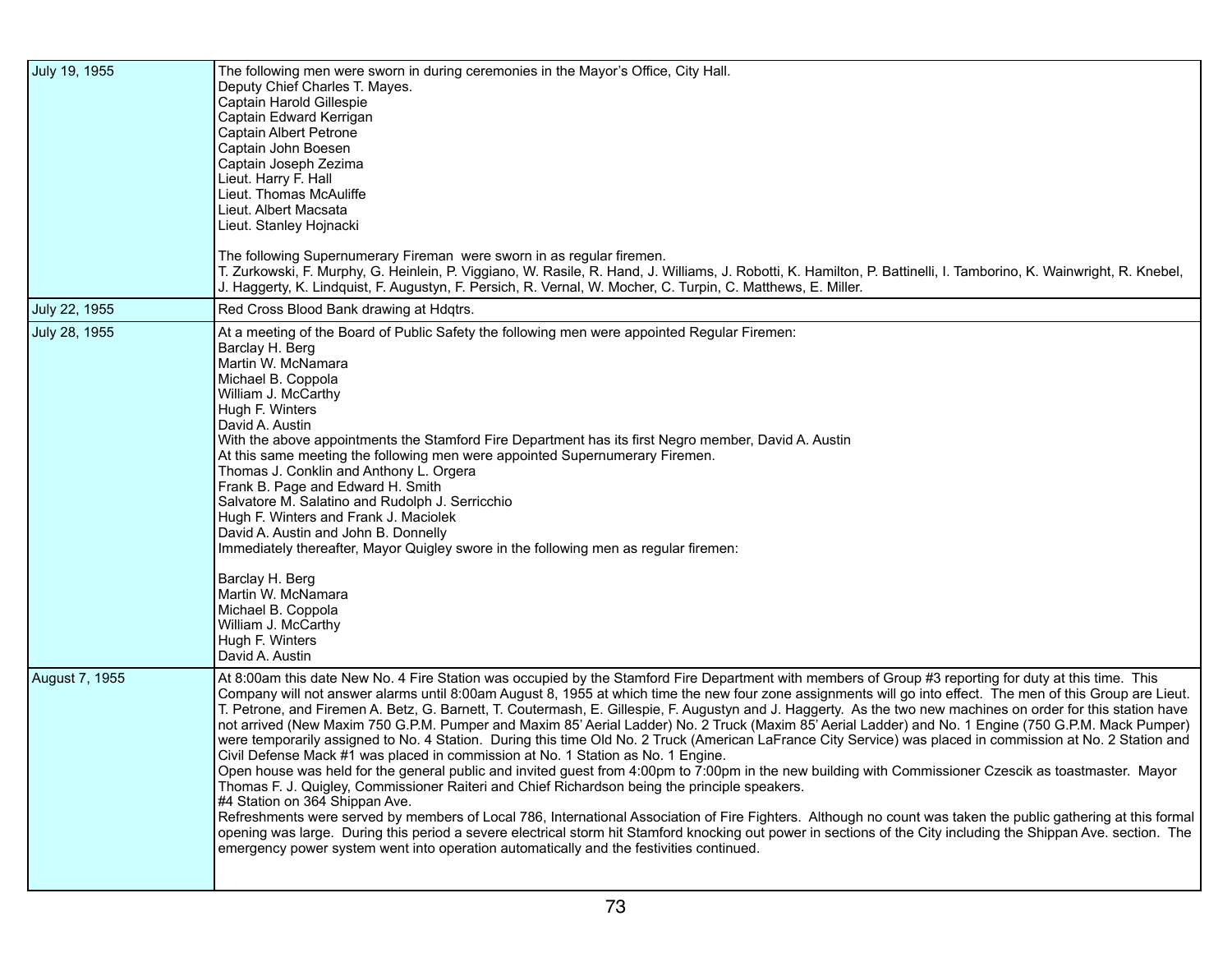| August 8, 1955     | New No. 4 Station officially open to answer alarms at 8:00am this date. Refer to General Order No. 260 for more complete details concerning the work involved<br>when adding new station to the fire service.<br>New No. 4 Station answered its first alarm at 7:28am this date and responded to 494 Elm Street, St. Mary's School. Group #1 on duty at time with Captain<br>Boesen, W. Simonsen, W. Broadhurst, T. Conners, J. Varunes, M. Piacenza and R. Knebel.                                                                                                                                                                                                                                                                                                                                                                                                          |
|--------------------|------------------------------------------------------------------------------------------------------------------------------------------------------------------------------------------------------------------------------------------------------------------------------------------------------------------------------------------------------------------------------------------------------------------------------------------------------------------------------------------------------------------------------------------------------------------------------------------------------------------------------------------------------------------------------------------------------------------------------------------------------------------------------------------------------------------------------------------------------------------------------|
| August 9, 1955     | Mayor Thomas F. J. Quigley called an emergency meeting of his "Emergency Committee" at 5:00pm in the office of Fire Chief Thomas F. Richardson at the<br>Safety Center. Preliminary ground work and formulation of plans to cope with HURRICANE "CONNIE" which was reported headed for the mainland along the<br>Eastern coast of the country. Hurricane warnings had been received. "Connie" reported to have winds of 155 M.P.H. and to be traveling 14 M.P.H. All<br>departments preparing for emergency duty. Unless further indications warrant sooner action meeting was adjourned at 6:15pm until 12:00 Noon on August 10,<br>1955.                                                                                                                                                                                                                                   |
| August 10, 1955    | Second meeting of Mayor Quigleys "Emergency Committee" held in Fire Chief Richardson's office at the Safety Center at 12:00Noon. Additional plans made to<br>cope with the high winds and expected flood conditions in the South end of the City. Plans for evacuation and temporary housing formulated. All City<br>Departments plus the Power Co., Water Co., Telephone Co., and the National Guard represented. This meeting was adjourned until 4:00pm at which time the<br>committee will meet at the Dyke.                                                                                                                                                                                                                                                                                                                                                             |
| August 10, 1955    | Third meeting, Mayor Quigley, Chief Kinsella, Chief Richardson, Commissioner of Service, Supt. of Highways and members of the Press and Radio met on<br>lower Pacific Street at Luders. Questions of blocking lower Pacific Street at Luders was brought up and it was decided to block the road with about four feet of<br>sand. Plans were then made so that in case of fire at Luder's that the Fire Department would go through the property owned by the Conn. Light and Power Co.<br>Starting at the gate at the foot of South Street and going through two more gates to parking lot at Luders which would come below road block. Chief<br>Richardson made arrangements with the Power Co. to open the gate at the foot of South St. and the other two gates to be left open for the duration of the<br>emergency. All information has been passed on the Department. |
| August 11, 1955    | Fourth meeting, Mayor's emergency committee was held in the office of Chief Richardson. As "Connie" was reported to be standing still with no expected<br>changes for 36 hrs. A "Fan Out System" of telephone calling was instituted to call members of this committee to a meeting if time was available otherwise 6-6-6<br>and 9-9-9 would be answered by members of the committee as well as police and fire.                                                                                                                                                                                                                                                                                                                                                                                                                                                             |
| August 13, 1955    | Fifth meeting, all members of May Quigleys emergency committee assembled in Chief Richardson' office at 4:45am. The 56 hour work week was abolished by<br>order of Chief Richardson and Group #2 which had been working the 6pm to 8am shift was held on duty with Group #1 to work during the emergency.                                                                                                                                                                                                                                                                                                                                                                                                                                                                                                                                                                    |
| August 13, 1955    | All extra duty personnel was dismissed and the 56 hour work schedule was resume at 8:00pm this date.                                                                                                                                                                                                                                                                                                                                                                                                                                                                                                                                                                                                                                                                                                                                                                         |
| August 18, 1955    | Work started on the replacement of hot water storage tank in boiler room by Stashenko. Heavy tank being installed.                                                                                                                                                                                                                                                                                                                                                                                                                                                                                                                                                                                                                                                                                                                                                           |
| August 19, 1955    | Work on new hot water tank completed with the exception of a second coat of asbestos covering.<br>New 750 G.P.M. Engine for #4 Station arrived at Headquarters at 4:30pm. This machine is to be #4 Engine. Factory mechanic C. N. Gifford and Mr. Russell<br>Bartholemew, of O. B. Maxwell, sales representative for Maxim Motors accompanied the machine.                                                                                                                                                                                                                                                                                                                                                                                                                                                                                                                   |
| September 6, 1955  | Tests of the new engine and driving and pumping instructions were given by C. N. Gifford to Mechanics and Drivers from #4 Station.                                                                                                                                                                                                                                                                                                                                                                                                                                                                                                                                                                                                                                                                                                                                           |
| September 7, 1955  | Tests and instructions completed this machine was accepted by W. J. Densky, Acting Chief and Clement S. Raiteri, Chairman, Board of Public Safety.                                                                                                                                                                                                                                                                                                                                                                                                                                                                                                                                                                                                                                                                                                                           |
| September 8, 1955  | New Maxim Engine officially assigned as #4 Engine and put in service at #4 Station at 10:18am.                                                                                                                                                                                                                                                                                                                                                                                                                                                                                                                                                                                                                                                                                                                                                                               |
| September 16, 1955 | At Box 216 for an alarm of fire at 336 West Avenue Mrs. Hilda Blue Taszwell age 51 and Craig Rannie age 15 months died of burns and suffocation. Although<br>firemen donned gas masks in an attempt to save victims they were driven back by intense heat and lames. Lt. Hojnacki found body of the child in the attic and<br>Fireman Battinelli found the body of the women.                                                                                                                                                                                                                                                                                                                                                                                                                                                                                                |
| September 19, 1955 | Acting Mayor George Connors called and all firemen and police were placed on a stand-by alert at 9:45am due to the approach of Hurricane "Ione". A meeting<br>of the Mayor's Emergency Committee was called for 3:00pm this afternoon. All members of their representatives were present at this meeting and all<br>departments and utilities are ready. New Maxim 750 GPM Engine for #2 Station arrived at Headquarters at about 3:00pm with Factory mechanic C. N. Gifford<br>and Mr. R. Barthoemew, of O.B. Maxwell, sales representatives for Maxim Motors.                                                                                                                                                                                                                                                                                                              |
| September 20, 1955 | Alert continues for Hurricane "lone"<br>New Maxim #2 Engine to Mill River for pumping tests with C. N. Gifford and Mechanics McAuliffe and O'Brien. This makes the second new Maxim Engine to be<br>delivered this month. Assigned drivers from #2 Station being instructed in driving and pump operations.<br>Alert for Hurricane "Ione" cancelled at 1:15pm                                                                                                                                                                                                                                                                                                                                                                                                                                                                                                                |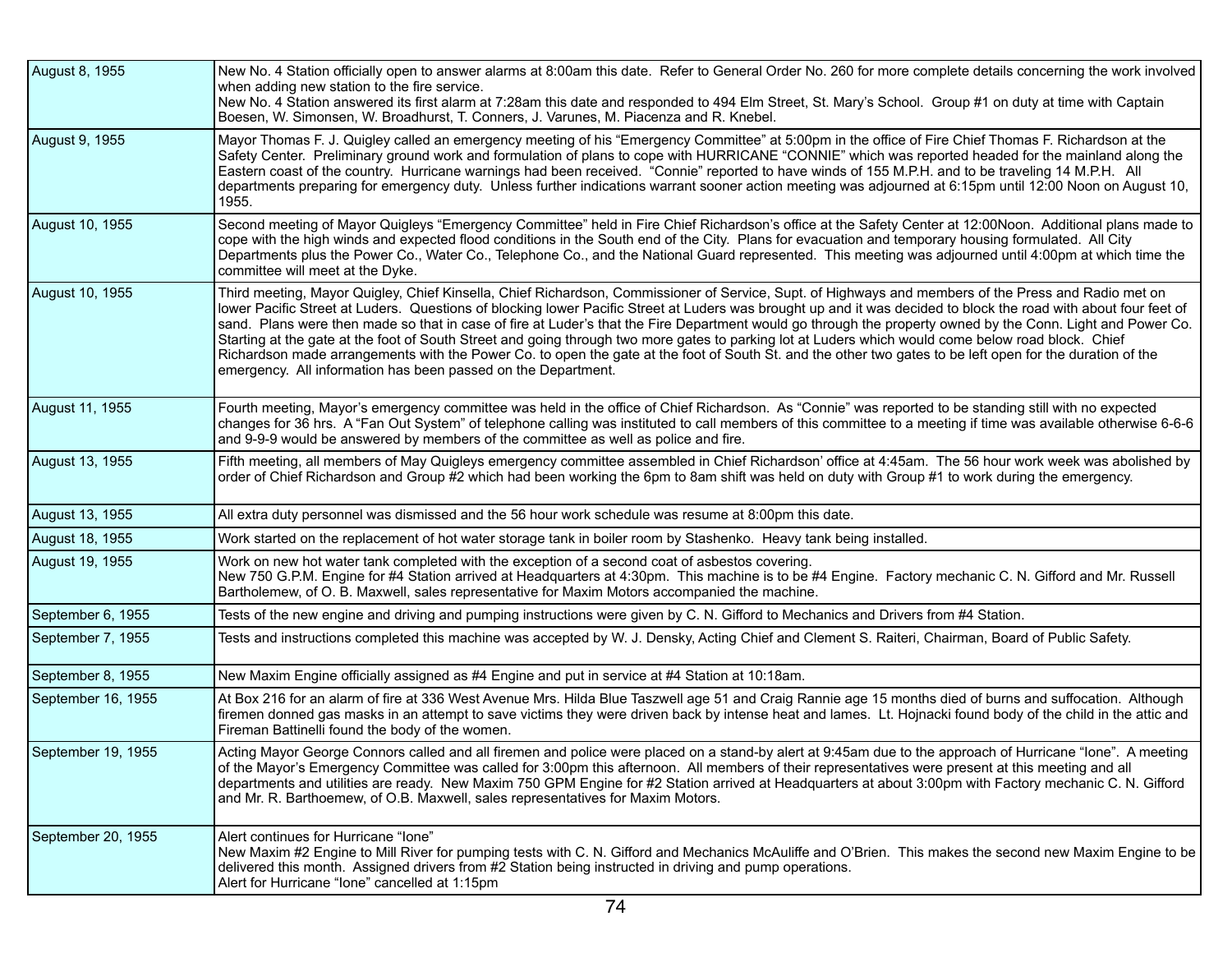| September 21, 1955 | #2 Engine (Seagrave 1250 GPM Pumper) out of service at 10:15am and New #2 Engine (Maxim 750 GPM Pumper) in service at #2 Station at 10:15am.                                                                                                                                                                                                                                                                                                                                                                                                                                                                                                                                                                                                                                                                                                                                                                                                                                                                                                                                                                                                                                                                   |
|--------------------|----------------------------------------------------------------------------------------------------------------------------------------------------------------------------------------------------------------------------------------------------------------------------------------------------------------------------------------------------------------------------------------------------------------------------------------------------------------------------------------------------------------------------------------------------------------------------------------------------------------------------------------------------------------------------------------------------------------------------------------------------------------------------------------------------------------------------------------------------------------------------------------------------------------------------------------------------------------------------------------------------------------------------------------------------------------------------------------------------------------------------------------------------------------------------------------------------------------|
| September 21, 1955 | At a meeting of the Board of Public Safety the following Supernumerary Firemen were appointed Regular Fireman: Philip Giordano and Thomas J. Conklin                                                                                                                                                                                                                                                                                                                                                                                                                                                                                                                                                                                                                                                                                                                                                                                                                                                                                                                                                                                                                                                           |
| September 21, 1955 | New Maxim 85' Aerial Ladder truck arrived from factory at 4:24pm with company engineer Fred Haskins and R. Bartholemew sales representative. This truck<br>officially #4 Truck.                                                                                                                                                                                                                                                                                                                                                                                                                                                                                                                                                                                                                                                                                                                                                                                                                                                                                                                                                                                                                                |
| September 22, 1955 | #4 Maxim Aerial Ladder Truck after testing and breaking drivers went in commission at #4 Station as #4 Truck.<br>#2 Maxim Aerial Ladder Truck which had been serving as #4 Truck out of commission at #4 Station and returned to #2 Station and put in commission as #2<br>Truck at #2 Station at 3:15pm<br>Old American LaFrance #2 Truck out of commission at 2:42pm and all equipment removed. This machine to leave Stamford.                                                                                                                                                                                                                                                                                                                                                                                                                                                                                                                                                                                                                                                                                                                                                                              |
| September 23, 1955 | American LaFrance City Service Truck, known as #2 Truck left Fire Headquarters at<br>with<br>driving going to Manchester, Conn. to be scrapped.                                                                                                                                                                                                                                                                                                                                                                                                                                                                                                                                                                                                                                                                                                                                                                                                                                                                                                                                                                                                                                                                |
| September 29, 1955 | Repaired Water leak under floor over watch desk - \$250.00 by Denahah - Plumber                                                                                                                                                                                                                                                                                                                                                                                                                                                                                                                                                                                                                                                                                                                                                                                                                                                                                                                                                                                                                                                                                                                                |
| October 3, 1955    | Firemen Philip Giordano and Thomas J. Conklin sworn in by Acting Mayor George V. Connors and Edward F. Nemchek was sworn in as a Supernumerary<br>Fireman.                                                                                                                                                                                                                                                                                                                                                                                                                                                                                                                                                                                                                                                                                                                                                                                                                                                                                                                                                                                                                                                     |
| October 6, 1955    | Telephone installer in at 8:30am to add one telephone in the Chief's Office with push buttons for both inside and outside lines with a hold button. This additional<br>phone added for the secretary. This same set up to be added to the Deputy Chiefs Office for the Fire Marshal. The telephone in the clerks office changed and<br>a switch phone added so that the Deputy Chief's outside line can be answered from the clerk's office.                                                                                                                                                                                                                                                                                                                                                                                                                                                                                                                                                                                                                                                                                                                                                                   |
| October 7, 1955    | Telephone installations completed at 3:30pm and new telephone set up in operation.                                                                                                                                                                                                                                                                                                                                                                                                                                                                                                                                                                                                                                                                                                                                                                                                                                                                                                                                                                                                                                                                                                                             |
| October 13, 1955   | Due to torrential rains, high winds and earnings of possible tidal flooding along the coastal area the tide levels in Stamford were checked constantly for fear of<br>flooding in the South End area of the city. Tides above normal with slight flooding in the shore and nearby low areas.                                                                                                                                                                                                                                                                                                                                                                                                                                                                                                                                                                                                                                                                                                                                                                                                                                                                                                                   |
| October 14, 1955   | Heavy rains and high winds continue to drench Stamford with additional warnings received for expected tidal flooding. Continual check being made on this<br>condition. This department alerted at 10:00am. Numerous streets along the waterfront and in the South End reported flooded, some passable and others<br>which were not passable. Cummings Park and some shore land areas flooded. Traffic re-routed by the Police Dept. on some roads. During this storm #1<br>Ambulance responding to an emergency call at 63 Pressprich St. at 11:45am skidded on the wet pavement at the intersection of Main St., West Main St., and<br>Mill River St. and hit a 1951 Ford two-door sedan owned and operated by Lawrence Montalto.<br>Right side of Ambulance and left side of Ford damaged. Acting Mayor George Connors called a meeting of the Mayor's Hurricane Committee for 8:00pm in<br>Chief Richardson's Office. All emergency preparations and plans checked to cope with the anticipated flooding of the South End. This committee stood by until<br>the night tide was checked and although it was slightly above normal it started to recede. Balance of members left Headquarters at 12 Midnight. |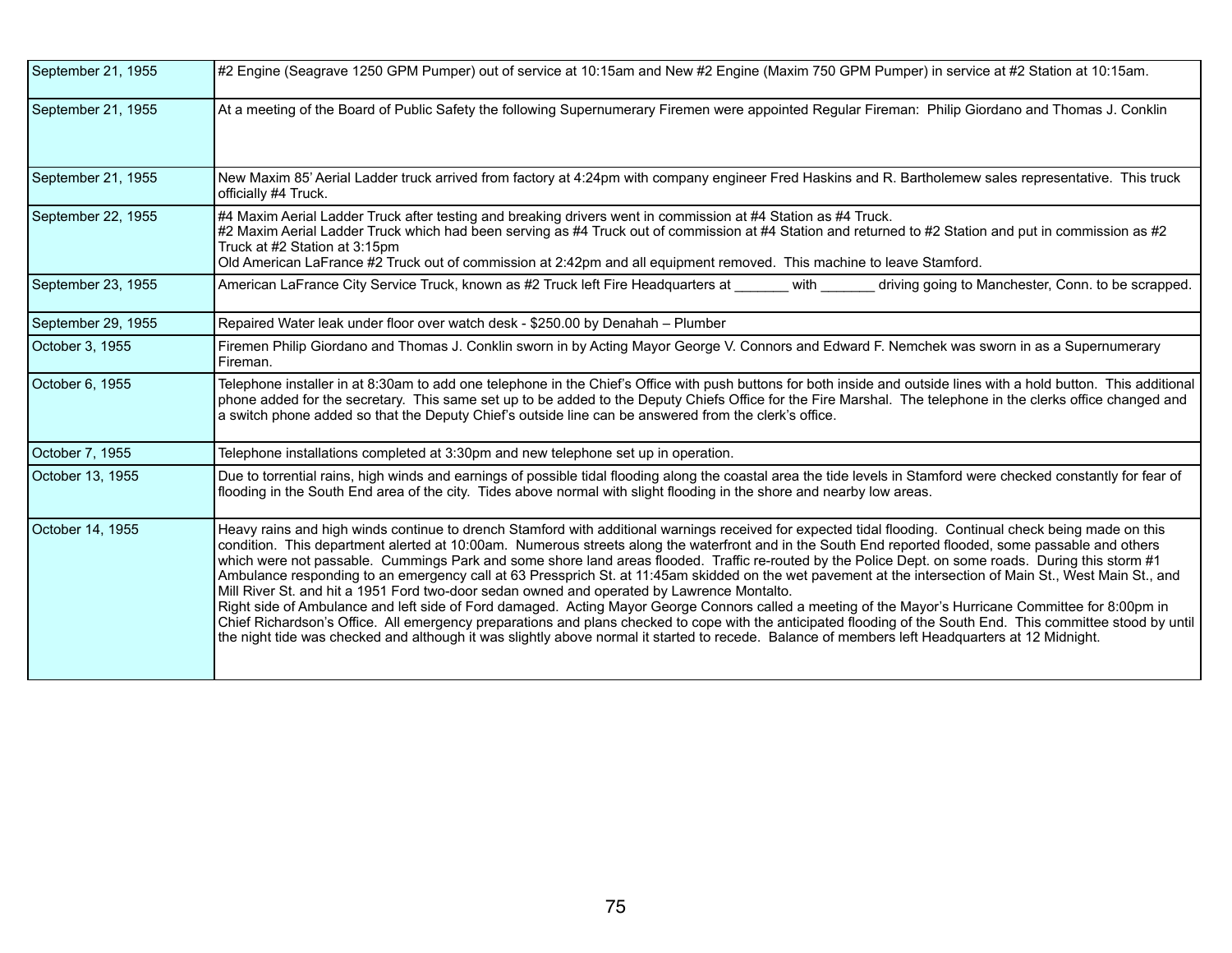| October 15, 1955 | Torrential rains continue through out the day with reports of various streets being flooded as the catch basins couldn't carry off the large amount of water being<br>deposited on the City. Rivers all reported high but not thought to be dangerous at this time. All attention focused on the South End. Check of tides continued<br>for possible flooding. Calls being received that cellars are flooding and request for pumping. RIPPOWAM RIVER REPORTED OVERFLOWING ITS BANKS<br>AND THAT AREA ALONG THE RIVER WERE BEING FLOODED. EMERGENCY RESCUES AND EVACUATIONS NEEDED. 6-6-6 ordered sounded on the<br>diaphone horn at 10:25pm calling all off duty Firemen to report at once for emergency disaster duty, all Volunteer Fire Companys and the Auxilary Fire Patrol<br>called into service to assist the Stamford Fire Department and to serve their own communities however possible. 9-9-9 Followed on the diaphone horn calling<br>all off duty Police to duty. Dangerous flooding along the entire river area reported with immediate attempts being made for the evacuations and rescues of<br>people in immediate danger.<br>Although numerous persons were evacuated the fast raising flood waters made it impossible to remove many from their homes and places of refuge until the<br>waters started to recede. Fireman Edward J. Andrews injured on Washington Ave. when struck down by floating debrie and jammed against old time hitching<br>post set in sidewalk, if this post had not been there Andrews would have been swept down into he river. After much struggling Andrews was gotten into a<br>nearby home by the crew he was with and although many attempts were made to get to him it was several hours before he could be rescued and sent to a<br>hospital. River currents running too strong in city streets and roads for the safe use of boats, many boats smashed, sunk and rendered useless. Numerous<br>firemen, and volunteer works thrown into the water, some stranded in various homes and still others carried into wooded areas from where they managed to<br>work themselves to shallow water and get out. |
|------------------|------------------------------------------------------------------------------------------------------------------------------------------------------------------------------------------------------------------------------------------------------------------------------------------------------------------------------------------------------------------------------------------------------------------------------------------------------------------------------------------------------------------------------------------------------------------------------------------------------------------------------------------------------------------------------------------------------------------------------------------------------------------------------------------------------------------------------------------------------------------------------------------------------------------------------------------------------------------------------------------------------------------------------------------------------------------------------------------------------------------------------------------------------------------------------------------------------------------------------------------------------------------------------------------------------------------------------------------------------------------------------------------------------------------------------------------------------------------------------------------------------------------------------------------------------------------------------------------------------------------------------------------------------------------------------------------------------------------------------------------------------------------------------------------------------------------------------------------------------------------------------------------------------------------------------------------------------------------------------------------------------------------------------------------------------------------------------------------------------------------------------------------------------------------|
| October 16, 1955 | From Midnight on The following streets flooded and emergency work being carried: Washington Ave., Court St., Linden St., North St., Vernon Pl., Stanley Ct.,<br>West Washington Ave., Washington Ct., Woodside St., Renwich St., Hollywood Ct., Woodside Village, Bridge St., Riverside Dr., Woodmere Rd., Hubbard Ave.,<br>Stillwater Ave., Cold Spring Rd., Forest Lawn Ave., Urban ST., part of Summer St., end of Fourth St., Fenway St., East Main St., (R.R. Bridge) Elm St., Miller<br>St. Hawthorne St., Weed Ave., Millers Bridge, West Main St., River St., South St., Clinton Ave., Richmond Hill Bridge and Bell St. During the night continuous<br>streams of evacuated people were taken to the Salvation Army, Public Schools and the Red Cross or to friends. Several large buses were stranded in the<br>center of Stamford as II bridges were under water and closed. Military mobilization call 10-10-10 sounded at 5:02am Army trucks being used for evacuations as<br>current running though most streets too strong for use of boats. Some firemen marooned for hours with people they had attempted to help.                                                                                                                                                                                                                                                                                                                                                                                                                                                                                                                                                                                                                                                                                                                                                                                                                                                                                                                                                                                                                              |
| October 16, 1955 | (Cont'd) Efforts of men hampered by depth and speed of water rushing over city streets with debris of all description in the water. Automobiles were overturned<br>and army trucks pushed sidewards down the street. U.S.C.G. Ducks arrived shortly after daylight and assisted where possible in the evacuation of some areas.<br>New York Airways Helicopters arrived over the area as soon after daylight as was practical to try to assist in areas where all other had failed but their lack of<br>pick-up slings and the absence of a dry spot or flat roof to land on curtailed their operations. Observation flights over the flooded area was made by several of<br>the Emergency Committee. Several families on Severance Drive, along with Firemen who had attempted to help them still stranded as late as 3:00pm this<br>date. Army trucks stalled and bogged down,                                                                                                                                                                                                                                                                                                                                                                                                                                                                                                                                                                                                                                                                                                                                                                                                                                                                                                                                                                                                                                                                                                                                                                                                                                                                                 |
| October 16, 1955 | (Cont'd)Ducks were not able to be controlled in the strong currents and stalled against poles, trees and other obstacles. An Army Helicopter with a sling arrived<br>over the Severance Drive area and directed by a New York Airways Helicopter in contact by radio with the Safety Center were directed to and proceeded to lift<br>out stranded persons. After removing a couple of people by air the Army trucks again got going and completed the evacuation. An expectant mother among<br>these gave birth to a daughter about twelve hours after being evacuated. Extensive flood damage along the entire Rippowam River Area, numerous bridges left<br>damaged some beyond use, roads were washed away, many homes damaged and private property washed away and some area bridges completely<br>destroyed.<br>All Firemen still doing continual duty. Even though some men were still out on emergency duty the emergency duty schedule went into effect at 12:45pm with<br>Group 2 held on fire duty and as they reported in Group 1 was sent home to rest and report for duty at 6:00pm. Half of Group 3 was held on duty for pumping<br>and various odd jobs and the second half of this Group was sent home to rest and report back for duty at 6:00pm                                                                                                                                                                                                                                                                                                                                                                                                                                                                                                                                                                                                                                                                                                                                                                                                                                                                                               |
| October 17, 1955 | Emergency duty, pumping and cleanup operations continue day and night.                                                                                                                                                                                                                                                                                                                                                                                                                                                                                                                                                                                                                                                                                                                                                                                                                                                                                                                                                                                                                                                                                                                                                                                                                                                                                                                                                                                                                                                                                                                                                                                                                                                                                                                                                                                                                                                                                                                                                                                                                                                                                           |
| October 18, 1955 | Emergency duty, pumping and cleanup operations continue day and night                                                                                                                                                                                                                                                                                                                                                                                                                                                                                                                                                                                                                                                                                                                                                                                                                                                                                                                                                                                                                                                                                                                                                                                                                                                                                                                                                                                                                                                                                                                                                                                                                                                                                                                                                                                                                                                                                                                                                                                                                                                                                            |
| October 19, 1955 | Emergency duty, pumping and cleanup operations continue day and night.                                                                                                                                                                                                                                                                                                                                                                                                                                                                                                                                                                                                                                                                                                                                                                                                                                                                                                                                                                                                                                                                                                                                                                                                                                                                                                                                                                                                                                                                                                                                                                                                                                                                                                                                                                                                                                                                                                                                                                                                                                                                                           |
| October 20, 1955 | Emergency duty, pumping and cleanup operations continue day and night.                                                                                                                                                                                                                                                                                                                                                                                                                                                                                                                                                                                                                                                                                                                                                                                                                                                                                                                                                                                                                                                                                                                                                                                                                                                                                                                                                                                                                                                                                                                                                                                                                                                                                                                                                                                                                                                                                                                                                                                                                                                                                           |
| October 21, 1955 | Emergency duty, pumping and cleanup operations continue day and night.                                                                                                                                                                                                                                                                                                                                                                                                                                                                                                                                                                                                                                                                                                                                                                                                                                                                                                                                                                                                                                                                                                                                                                                                                                                                                                                                                                                                                                                                                                                                                                                                                                                                                                                                                                                                                                                                                                                                                                                                                                                                                           |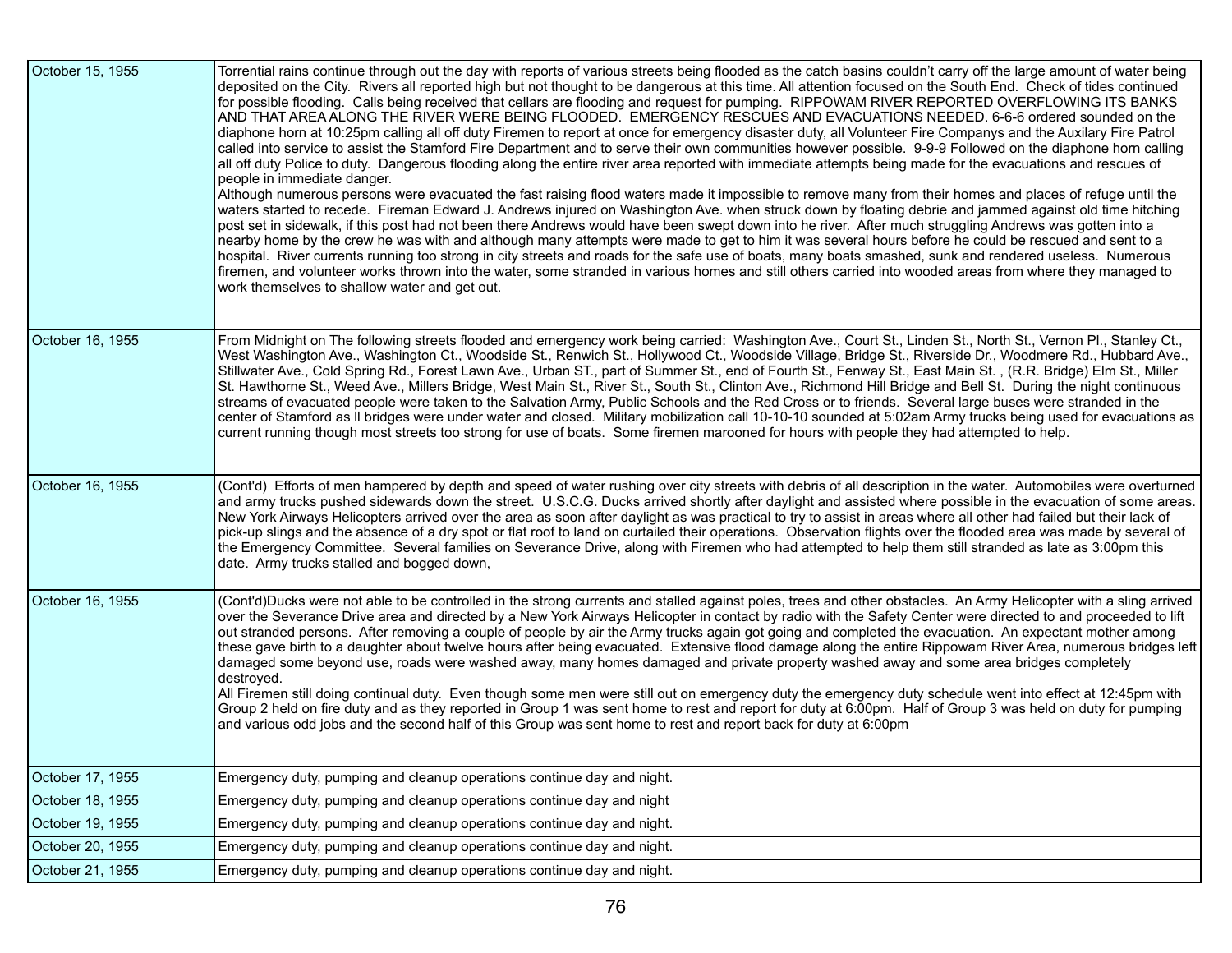| October 22, 1955  | 1935 Seagrave Pumper bought by CD - Chief A. McCarthy took machine to Lockwood Ave. Fire Station.                                                                                                                                                                                                                                                                                                                                                                                                                                                                                                                                                                                                                                                                                                                                                                                                                                                                                                                                                                                                                                                                                                                                                                                                 |
|-------------------|---------------------------------------------------------------------------------------------------------------------------------------------------------------------------------------------------------------------------------------------------------------------------------------------------------------------------------------------------------------------------------------------------------------------------------------------------------------------------------------------------------------------------------------------------------------------------------------------------------------------------------------------------------------------------------------------------------------------------------------------------------------------------------------------------------------------------------------------------------------------------------------------------------------------------------------------------------------------------------------------------------------------------------------------------------------------------------------------------------------------------------------------------------------------------------------------------------------------------------------------------------------------------------------------------|
| October 22, 1955  | Pumping operations beginning to taper off, crews still on extra duty.                                                                                                                                                                                                                                                                                                                                                                                                                                                                                                                                                                                                                                                                                                                                                                                                                                                                                                                                                                                                                                                                                                                                                                                                                             |
| October 23, 1955  | Although slowing down, calls still being received for pumping, some repeats. Chief's 1955 Pontiac hit by unknown vehicle, hit and run, on Grove St. Slight<br>damage.                                                                                                                                                                                                                                                                                                                                                                                                                                                                                                                                                                                                                                                                                                                                                                                                                                                                                                                                                                                                                                                                                                                             |
| October 24, 1955  | All Groups in the Stamford Fire Department returned to regular duty with call for pumping now being handled by crews on duty.                                                                                                                                                                                                                                                                                                                                                                                                                                                                                                                                                                                                                                                                                                                                                                                                                                                                                                                                                                                                                                                                                                                                                                     |
| November 2, 1955  | Mechanical Supervisor Mark W. O'Brien having completed 27 years and 7 months of service retired as of this date.                                                                                                                                                                                                                                                                                                                                                                                                                                                                                                                                                                                                                                                                                                                                                                                                                                                                                                                                                                                                                                                                                                                                                                                  |
| November 10, 1955 | Soda and Acid Extinguishers removed from all machines and replaced with 20 lb. Ansul Dry Chemical Extinguishers. Old #1 Chem. & Hose Wagon (American<br>LaFrance 1925) out of Comm 2:1xpm.                                                                                                                                                                                                                                                                                                                                                                                                                                                                                                                                                                                                                                                                                                                                                                                                                                                                                                                                                                                                                                                                                                        |
| November 18, 1955 | Two new air compressors for #2 and #3 Stations received and installed. Old compressors turned in for credit.                                                                                                                                                                                                                                                                                                                                                                                                                                                                                                                                                                                                                                                                                                                                                                                                                                                                                                                                                                                                                                                                                                                                                                                      |
| December 1, 1955  | Inauguration of City Officials held at the new Westover Elementary School, Stillwater Rd.<br>Hon. Thomas F. J. Quigley – Mayor<br>Hon. Joseph V. Toner - Town and City Clerk<br>Patrick J. Hogan - Board of Finance<br>Russell C. Roberts - Board of Finance<br>John Stashenko - Board of Education<br>Howard Allaway - Board of Education - 1955 to 1958<br>Frank W. LiVolsi – Board of Education - 1955 to 1958<br>Mrs. Jane W. Okie - Board of Education - 1955 to 1958<br>Francis L. Brant - Board of Education - 1955 to 1958<br>Ray H. Huhta - Board of Education - 1955 to 1958<br>Mrs. Etta J. Topping - Board of Education - 1955 to 1958<br>Selectmen:<br>Harold A. Parsons<br>J. Joseph Ryan<br>Peter A. Meli<br>Constables<br>Charles L. Barker<br>Robert W. Cook<br>Fred W. Herrman<br>Joseph A. Kunz<br>Edward W. Morrison<br>J. Joseph Hunt<br>John J. Bello<br>Registrars of Voters:<br>Lawrence W. Haggerty<br>Frank X. Burke<br>Board of Safety<br><b>Clement Raiteri</b><br>Joseph A. Czescik<br>Alphonsus J. Donahue, Jr.<br>Commissioner of Health - Dr. James J. Costanzo<br>Commissioner of Public Works – Patrick J. Scarella<br>Corporation Counsel - John M. Hanrahan<br>Board of Representatives as follows (on next page) scrivener's note – no next page with names. |
| December 22, 1955 | Zigmond J. Kozlinski resigned from the Stamford Fire Department to enter business for himself as of this date.                                                                                                                                                                                                                                                                                                                                                                                                                                                                                                                                                                                                                                                                                                                                                                                                                                                                                                                                                                                                                                                                                                                                                                                    |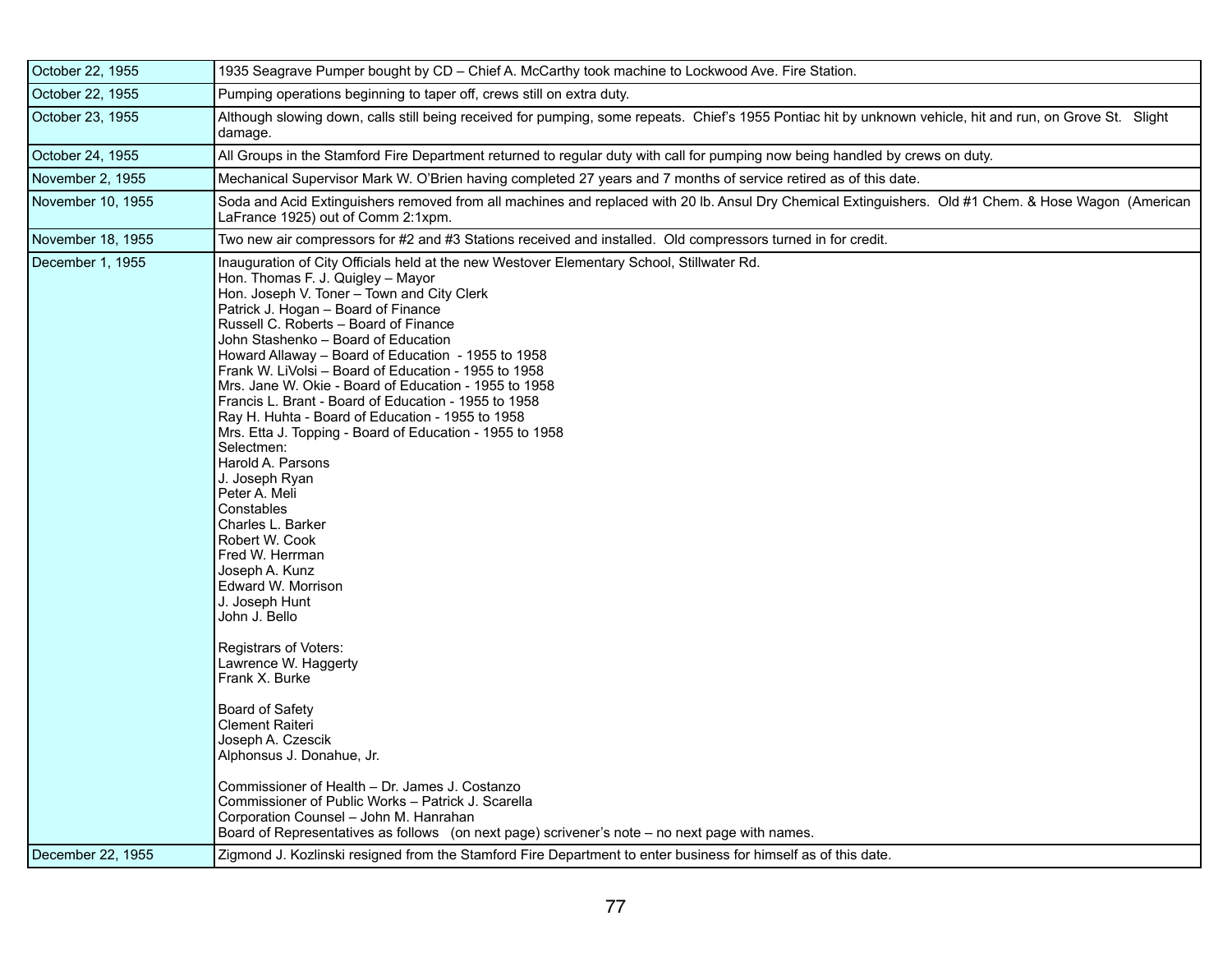| December 23, 1955 | The commanding officers of #2 - #3 - #4 Stations were given permission by Chief Richardson to change the watches from 6pm to 11pm to 6pm to 10pm as of<br>Dec. 23, 1955                                                                                                                                                                                                                                                                                                                                                                                                                                                                                                                                                                                                                                                                |
|-------------------|----------------------------------------------------------------------------------------------------------------------------------------------------------------------------------------------------------------------------------------------------------------------------------------------------------------------------------------------------------------------------------------------------------------------------------------------------------------------------------------------------------------------------------------------------------------------------------------------------------------------------------------------------------------------------------------------------------------------------------------------------------------------------------------------------------------------------------------|
|                   | Gas light lines to second and third floor cut in cellar and plugged by members of Group #1.                                                                                                                                                                                                                                                                                                                                                                                                                                                                                                                                                                                                                                                                                                                                            |
| January 12, 1956  | At a Meeting of the Board of Public Safety the following promotion was made:<br>Albert A. Haviland from Act. Asst. Clerk to Asst. Adm. Clerk.<br>Supernumerary Firemen Anthony L. Orgera and Frank J. Maciolak were named Regular Firemen.<br>The following were named Supernumerary Firemen:<br>Fred E. Johnson - Walter Lohotski - Salvatore J. Cerulli - Walter J. Rysz - Michael P. Tiscia - Anthony F. DeLuca - Frank P. Russo - William D. Santarsiero<br>At this same meeting Alphonse J. Donohue was appointed chairman of the Board of Public Safety.                                                                                                                                                                                                                                                                         |
| January 19, 1956  | First of two new Chevrolet Sedans arrived at Headquarters at approximately 3:00pm.                                                                                                                                                                                                                                                                                                                                                                                                                                                                                                                                                                                                                                                                                                                                                     |
| January 20, 1956  | First new Chevrolet sedan in commission as inspectors car at 2:50pm and old 1949 Plymouth sedan, inspectors old car left Headquarters for Redman<br>Chevrolet Co. Turned in on new cars.                                                                                                                                                                                                                                                                                                                                                                                                                                                                                                                                                                                                                                               |
| January 21, 1956  | Second of the new Chevrolets arrived at Headquarters at approximately 4:30pm. Replacement for Deputy Chief's Dodge which is to be turned over to the fire<br>marshal.                                                                                                                                                                                                                                                                                                                                                                                                                                                                                                                                                                                                                                                                  |
| January 26, 1956  | New 24 watt two-way radio installed in new D.C. car by Chief of Communications and assistants.                                                                                                                                                                                                                                                                                                                                                                                                                                                                                                                                                                                                                                                                                                                                         |
| January 27, 1956  | New Deputy Chief s Chevrolet in commission at 8:40am.                                                                                                                                                                                                                                                                                                                                                                                                                                                                                                                                                                                                                                                                                                                                                                                  |
| January 27, 1956  | Deputy Chief's old Dodge, a 1950 four door sedan turned over to the Fire Marshal at 8:40am after all equipment for Deputy Chief Car removed and put on new<br>D.C. car.                                                                                                                                                                                                                                                                                                                                                                                                                                                                                                                                                                                                                                                                |
| February 21, 1956 | The Following named men were sworn in to their respective assignments by Mayor Thomas F. J. Quigley at 5pm on this date. Ass't Administrative Clerk ---<br>Albert A. Haviland.<br>Regular Firemen --- Anthony Orgera and Frank J. Maciolek<br>Supernumeraries --- Fred E. Johnson - - Walter Lohotsky - - Salvatore Cerulli<br>Walter J. Rysz --- Michael Tiscia --- Anthony DeLuca Jr. - - Frank Russo - - William Santarsiero.                                                                                                                                                                                                                                                                                                                                                                                                       |
| February 27, 1956 | Old # Chemical and hose wagon (American LaFrance, 1925) sold to Rubino Bros. Inc., 560 Canal St., Stamford, Ct. on bid for \$125.00. This machine was<br>purchased May 22, 1925 for the City of Stamford and saw many years of active service in this department. This apparatus left fire headquarters at 3:15pm<br>driven by Mech. McAuliffe and was delivered to RUbino's Junk Yard.                                                                                                                                                                                                                                                                                                                                                                                                                                                |
| March 5, 1956     | While responding to Station 552 for alarm of fire #1 Engine involved in accident with 1955 Bel-Air Chevrolet owned and operated by Thomas J. Connors of 55<br>Quintard Ter. Reg. Conn. #2X-732. Damage to #1 Eng \$75.00 Left front fender, running board and bumper. Extensive damage to Chevrolet.                                                                                                                                                                                                                                                                                                                                                                                                                                                                                                                                   |
| March 9, 1956     | Old storage cabinet in cage in cellar being converted by Marsden, Cunningham and Orgera for use of storage of resuscitator, M.S.A., Scott, Pocketaire,<br>Inhalator tanks and Ansul Propellant cartridges.                                                                                                                                                                                                                                                                                                                                                                                                                                                                                                                                                                                                                             |
| March 10, 1956    | Tank Storage cabinet in cellar finished and painted, ready for use. Tanks to be stored when paint is dry.                                                                                                                                                                                                                                                                                                                                                                                                                                                                                                                                                                                                                                                                                                                              |
| March 16, 1956    | Severe snow and windstorm continuing throughout day and night hazardous driving conditions all roads. Traffic tied up from Darien to Greenwich line.                                                                                                                                                                                                                                                                                                                                                                                                                                                                                                                                                                                                                                                                                   |
| March 18, 1956    | A second severe snow storm started approximately 5:00pm this date and continued throughout the night. All traffic at virtual standstill. Schools both Public and<br>Private closed many shops and places of business not able to open. All Fire Department Personnel put on twenty four hour alert. Acting Mayor George<br>Connors, Chief Richardson, Chief Kinsella and Deputy Commissioner of Highways, A. Chase met in Chief Richardson's office. Truck traffic started to move at<br>9:45am but snow fall still heavy.                                                                                                                                                                                                                                                                                                             |
| March 24, 1956    | First fourth Alarm of the Stamford Fire Department since the running assignments were changed when #4 Station was put in operation. 83 Henry Street - 3<br>Story Frame Building - Fire Started in Apartment on the 3rd Floor living room of Paul Coombs. Fire extended to blind attic and thence through the roof.<br>Apartment (5 Rooms) was completely burned out. 1st Alarm was at 8:14pm - 4th Alarm at 8:37pm - Deputy Chief Fisher was in charge. Freezing temperature<br>prevailed causing hazardous conditions. First assignment was #1 & 2 Companies - 2nd and 3rd alarms were skipped and 4th alarm sounded which brought in<br>#3 & #4 Companies - All off Duty Men - Civil Defence - Glenbrook Fire Department - This was a 6 Family Apartment - Nine firemen were inured - 2 receiving<br>treatment at the Stamford Hosp. |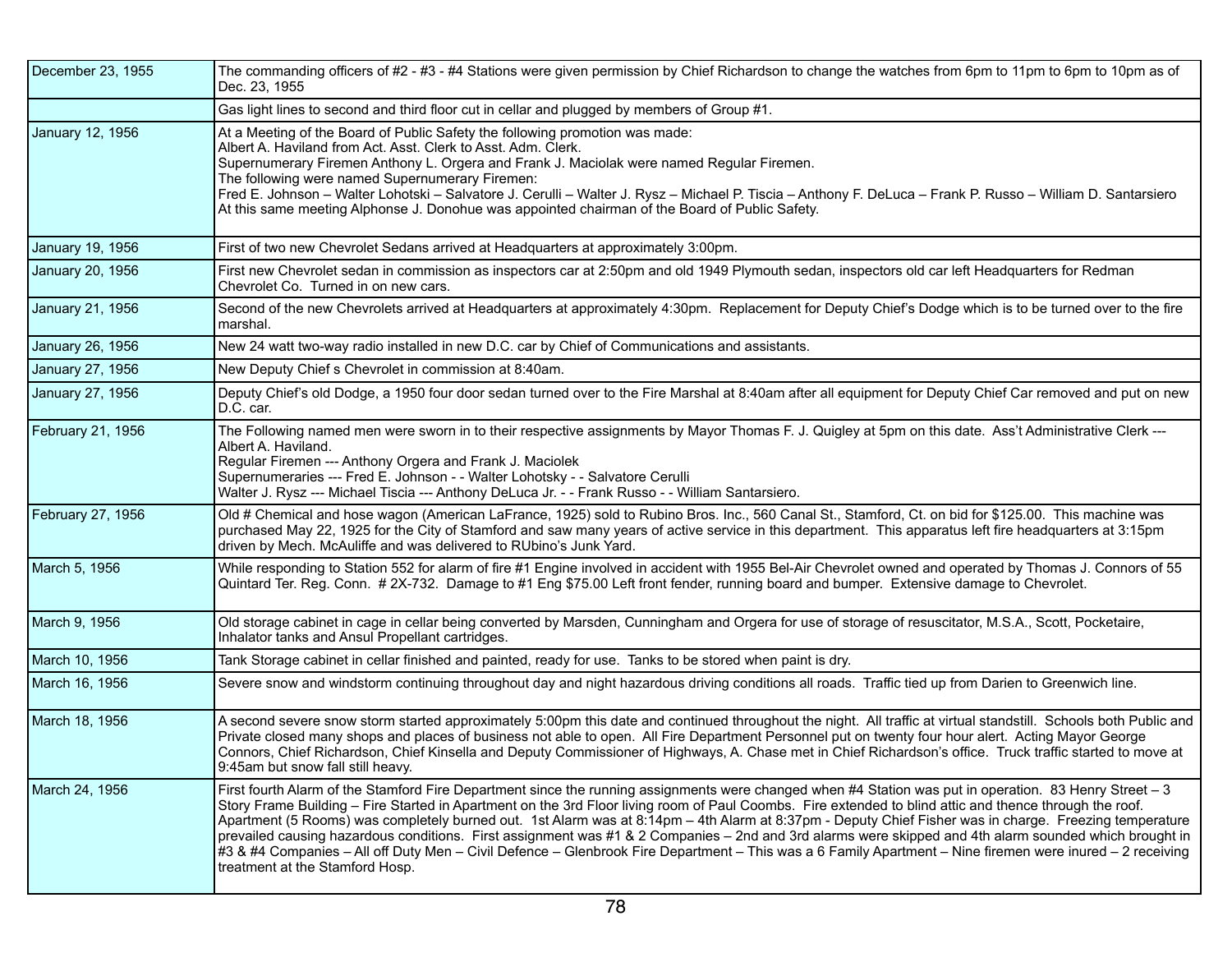| March 27, 1956     | Men form New England Masonary Co. in at 9:12am to start work on pointing up and waterproofing #2 Fire Station. Started to work on rear of building. This<br>work completed 4/1/56.                                                                                                                                                                                                                                                                                                                                                                                                                     |
|--------------------|--------------------------------------------------------------------------------------------------------------------------------------------------------------------------------------------------------------------------------------------------------------------------------------------------------------------------------------------------------------------------------------------------------------------------------------------------------------------------------------------------------------------------------------------------------------------------------------------------------|
| April 11, 1956     | Received call form Police Dept. that they had received call that a bomb was planted in the Palace Theater set to explode at 4:45pm 4:25pm Information<br>relayed to Chief Richardson who in turn set protective procedures in motion. Fire Prevention bureau under Chief Densky along with Asst. Clerk, Asst.<br>Electrician and #1 Mack Sent to theater. Theater cleared of patrons and thorough search made, no bomb found and detail was secured at 4:55pm.                                                                                                                                         |
| April 23, 1956     | Fireman Anthony Marion submitted his resignation effective as of May 16, 1956.<br>Firemen Marsden and Orgera removed wall on 3rd floor in alarm room.                                                                                                                                                                                                                                                                                                                                                                                                                                                  |
| April 24, 1956     | Top soil removed from West side of building in preparation for black topping.                                                                                                                                                                                                                                                                                                                                                                                                                                                                                                                          |
| June 16, 1956      | Received word that retired Firemen Harry A. Goettel died this morning at approximately 3:30am.                                                                                                                                                                                                                                                                                                                                                                                                                                                                                                         |
| June 21, 1956      | Jafco Iron work installed four lag bolts in overhead door of #2 Station                                                                                                                                                                                                                                                                                                                                                                                                                                                                                                                                |
| July 9, 1956       | At a meeting of the Board of Public Safety the following promotion was made: Lieut. Thomas Petrone promoted to the rank of Captain.                                                                                                                                                                                                                                                                                                                                                                                                                                                                    |
| July 9, 1956       | SNET began installing air raid warning control switches in the Fire Alarm Room.                                                                                                                                                                                                                                                                                                                                                                                                                                                                                                                        |
| July 13, 1956      | Radio Antenna reported stolen from Chevrolet Inspectors Car. Reported to Police Department, under investigation.                                                                                                                                                                                                                                                                                                                                                                                                                                                                                       |
| July 17, 1956      | At a meeting held this date the Board of Public Safety promoted Fireman 1st Grade Eugene F. Callahan to Lieut.                                                                                                                                                                                                                                                                                                                                                                                                                                                                                         |
| July 28, 1956      | Prior to this date the Civilian Defense Air Raid Warning sirens were activated from Precinct #2 by the SNET Co. As of noon this date this department assumed<br>this duty. Sirens first sounded at 12 Noon today by H. VC. Oefinger, Supt. of Communications.                                                                                                                                                                                                                                                                                                                                          |
| August 11, 1956    | All beds in department sprayed with Roach Kill by Group #2.                                                                                                                                                                                                                                                                                                                                                                                                                                                                                                                                            |
| August 13, 1956    | Mechanic from Maxim Motor Co. in at 2:13pm to work on #2 Maxim 85' Aerial Ladder Truck. #2 Truck out of commission at 2:13pm.                                                                                                                                                                                                                                                                                                                                                                                                                                                                          |
| August 20, 1956    | Police Department beginning to move off the third floor of the Central Fire Station into their new building on Bedford and Hoyt Streets. Communications<br>severed and transferred to new building at 8:45am. Public Works dept. moving police broke window on first floor landing which was replaced and charged to<br>Public Works. Bracket holding grill over window well broken when run over by P.W.D. truck.                                                                                                                                                                                     |
| August 27, 1956    | Dismantling temporary partitions, Sgts. Desk and the cleaning of third floor started. Group #3 on duty.                                                                                                                                                                                                                                                                                                                                                                                                                                                                                                |
| August 31, 1956    | Received word that Captain George L. Daily died this morning at approximately 7:30am due to injuries received the line of duty while working in the floods on<br>October 14, 1955.                                                                                                                                                                                                                                                                                                                                                                                                                     |
| September 3, 1956  | Captain Daily given Full Fire Department Funeral. Services at St. Mary's - Buried at St. John's, Springdale.                                                                                                                                                                                                                                                                                                                                                                                                                                                                                           |
| September 11, 1956 | Burglar alarm was removed from the Central Fire Station to the new Police Building.                                                                                                                                                                                                                                                                                                                                                                                                                                                                                                                    |
| September 12, 1956 | Gulf gasoline pump removed and Calso pump installed by Mr. John McAvoy of the liberty Auto. & Electric Co. Gulf pump to be returned to Gulf Oil Co. Lock<br>transferred from old pump to new one. This is for the Gas Pump that was turned over to the Police Department for their use while they occupied quarters in<br>Central Fire Hdqtrs.                                                                                                                                                                                                                                                         |
| September 25, 1956 | Rev. George V. Hamilton, past member of the Board of Public Safety, died this date.                                                                                                                                                                                                                                                                                                                                                                                                                                                                                                                    |
| October 2, 1956    | Water pipe (hot) found broken under floor of #4 station at 7:00pm.                                                                                                                                                                                                                                                                                                                                                                                                                                                                                                                                     |
| October 3, 1956    | Mr. Horner, plumber, started work on locating leak under floor this morning. Upon opening the floor it was found that a 3/4" copper tubing, hot water pipe was<br>found to be leaking at a sweated joint.                                                                                                                                                                                                                                                                                                                                                                                              |
| October 3, 1956    | Assistant Mechanical Supervisor Patrick J. McAuliffe was appointed to Mechanical Supervisor by the Board of Public Safety.                                                                                                                                                                                                                                                                                                                                                                                                                                                                             |
| October 8, 1956    | Four Alarm Fire - #99 to 103 Main St. Cause of the fire is undetermined. Originated in basement at #183 Main St. and extended throughout the entire building.<br>There was some smoke damage to the adjoining building. The first alarm was received at 10:09pm - 4th alarm at 10:16pm - Dep. Chief McRedmond was in<br>charge. First assignment was #1 & 2 Cons. #3 and 4 cos. responded on the 4th alarm. All off duty men - Civil defense Glenbrook Fire Dept. all responded.<br>This building housed a new and used car salesroom and service shop, pants factory, dress shop and dry goods store. |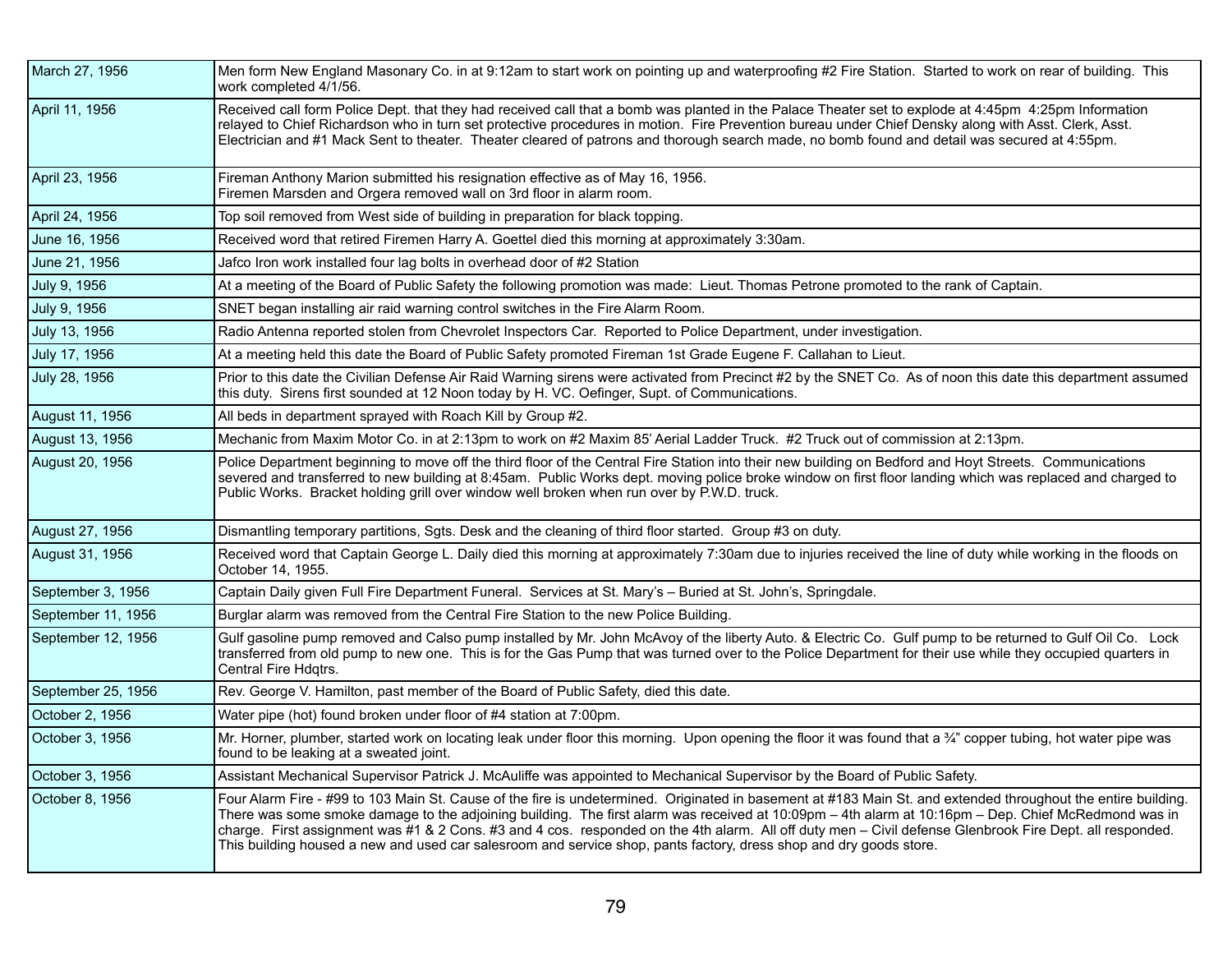| October 31, 1956  | Mechanical Supervisor P. McAuliffe contacted Sgt. L. McDonald of the Police Department garage and was informed that they were through with the electric<br>pump at fire headquarters and that it was turned back to the Fire Department for use. This was a result of conversation with Desk Sgt. At Police Headquarters<br>and Mrs. Stevens. Readings - top. 358478 bottom 383427                                                                                                                                                                                                                                                                                                                                                                                                                                                                                                                   |
|-------------------|------------------------------------------------------------------------------------------------------------------------------------------------------------------------------------------------------------------------------------------------------------------------------------------------------------------------------------------------------------------------------------------------------------------------------------------------------------------------------------------------------------------------------------------------------------------------------------------------------------------------------------------------------------------------------------------------------------------------------------------------------------------------------------------------------------------------------------------------------------------------------------------------------|
| November 4, 1956  | Four Alarm Fire - #90 Broad St. First Presbyterian Church.<br>Cause of this fire was children playing with matches. The fire originated in the basement and extends to the first floor. The first alarm was received at 2:34pm -<br>4th alarm at 2:36pm - Dep. Chief Mayes in charge. First assignment was #1 and 3 cos. - #2 and 4 cos responded on the fourth alarm. All off duty men - Civil<br>Defense - Glb'nk F.D. responded. This building was recently vacated when the church moved to new quarters on Hoty & Bedford Sts. This building was to start<br>to be demolished on Nov. 5, 1956. 3 Firemen injured.                                                                                                                                                                                                                                                                               |
| November 13, 1956 | Fireman Orgera and Marsden started second phase of remodeling of watch desk.                                                                                                                                                                                                                                                                                                                                                                                                                                                                                                                                                                                                                                                                                                                                                                                                                         |
| November 15, 1956 | Rear cellar door enclosure painted.                                                                                                                                                                                                                                                                                                                                                                                                                                                                                                                                                                                                                                                                                                                                                                                                                                                                  |
| November 15, 1956 | Fire Prevention Bureau moved from temporary quarters on 2nd floor to permanent quarters on 3rd floor.                                                                                                                                                                                                                                                                                                                                                                                                                                                                                                                                                                                                                                                                                                                                                                                                |
| November 27, 1956 | Lieut. S. Hojnacki appointed Captain by Board of Public Safety.                                                                                                                                                                                                                                                                                                                                                                                                                                                                                                                                                                                                                                                                                                                                                                                                                                      |
| December 3, 1956  | All four stations decorated for Christmas season by members of Group 3. Decorations were purchased by Local 786.                                                                                                                                                                                                                                                                                                                                                                                                                                                                                                                                                                                                                                                                                                                                                                                     |
| December 3, 1956  | Kitchen at Fire Hdqtrs. painted by members of Group #1.                                                                                                                                                                                                                                                                                                                                                                                                                                                                                                                                                                                                                                                                                                                                                                                                                                              |
| December 10, 1956 | Watch desk trim completed, new phones installed in new locations. New desk installed.                                                                                                                                                                                                                                                                                                                                                                                                                                                                                                                                                                                                                                                                                                                                                                                                                |
| December 10, 1956 | Firemen Robert J. Lyons promoted to Lieutenant by Board of Public Safety.                                                                                                                                                                                                                                                                                                                                                                                                                                                                                                                                                                                                                                                                                                                                                                                                                            |
| December 10, 1956 | New Watch Desk completed - Brick Work - New Floor -<br>New Desk                                                                                                                                                                                                                                                                                                                                                                                                                                                                                                                                                                                                                                                                                                                                                                                                                                      |
| December 31, 1956 | Twenty One (21) lockers from the Drew Sales Corporation installed this date in rooms 14-15-16-17-18-19-20, on the third floor of #1 Station by Mr. Ippolito of<br>the Joseph Boreno Co., Long Island City, N.Y. (3 lockers in each room).                                                                                                                                                                                                                                                                                                                                                                                                                                                                                                                                                                                                                                                            |
| January 9, 1957   | Telephone pole received from MacCumber Co. for parking at #4 Station.<br>On the night of Feb. 6, 1957 at 7:23pm, Box 6211 was received over the Fire Alarm system. for a false alarm at the Murphy school on George St. While<br>responding to this alarm Fireman Joseph Rosa, the driver of #1 Truck, left Headquarters without a tillerman. Fireman Rocco Buchetto had been assigned to<br>tiller the truck between the hours of 6:25pm and 8:00pm and when the alarm was received at 7:23pm he forgot where he was supposed to go and jumped on<br>#1 Engine leaving #1 Truck without a tillerman. Upon leaving hdqtrs. the rear end of the truck crashed into some traffic staunchions outside of the main doors<br>at Main & Grove. Both men were suspended by Chief Richardson for 48 hours pending a hearing before the Board of Public Safety on Feb. 8, 1957 at 4:30 pm<br>at Headquarters. |
| February 8, 1957  | Supernumerary Fireman Salvatore M. Saltino appointed Regular Fireman by Board of Public Safety. Fireman Rosa reprimanded by Board of Public Safety,<br>relived from diving assignment and ordered to do three days extra duty. (Re: Accident #1 Truck 2/7/57) Fireman Buchetto reprimanded by Board of Public<br>Safety and ordered to do three days of extra duty. (Re: Accident #1 Truck 2/7/57)                                                                                                                                                                                                                                                                                                                                                                                                                                                                                                   |
| February 10, 1957 | #2 Maxim Engine out of commission at 9:40am equipment removed and taken to Hdqtrs by Mech. McAuliffe.                                                                                                                                                                                                                                                                                                                                                                                                                                                                                                                                                                                                                                                                                                                                                                                                |
| February 11, 1957 | #2 Maxim Engine left Hdqtrs. with Mech. McAuliffe at 7:10am for Maxim Motor Co. at Middleboro, Mass.                                                                                                                                                                                                                                                                                                                                                                                                                                                                                                                                                                                                                                                                                                                                                                                                 |
| February 11, 1957 | Captain S. Hojnacki and Lieutenant R. Lyons sworn in by Mayor Thomas F. J. Quigley in the Mayor's Office at 5:00pm this date.                                                                                                                                                                                                                                                                                                                                                                                                                                                                                                                                                                                                                                                                                                                                                                        |
| February 11, 1957 | Mr. Casserly and assistant in from Gamewell Co. to begin set up for new fire alarm system. In at 3:00pm out at 10:30pm                                                                                                                                                                                                                                                                                                                                                                                                                                                                                                                                                                                                                                                                                                                                                                               |
| February 12, 1957 | #2 Maxim Engine returned from Maxim Motor Co. at 9:00pm. While at the factory they raised front of pump 5/16" with shims installed new bearings on pump<br>drive and new drive flange on front of pump.                                                                                                                                                                                                                                                                                                                                                                                                                                                                                                                                                                                                                                                                                              |
| February 13, 1957 | Southern New England Telephone Crew in at 1:15 pm to prepare for new terminal board in cellar out at 4:00pm.                                                                                                                                                                                                                                                                                                                                                                                                                                                                                                                                                                                                                                                                                                                                                                                         |
| February 19, 1957 | On 1/28/57 3 Maple tables and 12 Maple chairs were received from Sabini furniture co. These tables were paid for this date (2/19/15& by check from Mr.<br>Alphonsus J. Donahue, Chairman Board of Safety.                                                                                                                                                                                                                                                                                                                                                                                                                                                                                                                                                                                                                                                                                            |
| March 1, 1957     | Fireman Salvatore Salatino Reported for duty with Group #1 Station at 8:00am this date.                                                                                                                                                                                                                                                                                                                                                                                                                                                                                                                                                                                                                                                                                                                                                                                                              |
| March 13, 1957    | Firemen Battinelli, Lindquist, McAuliffe, Lee, Byrne, started constructing new garbage bin at rear of #3 Fire Station.                                                                                                                                                                                                                                                                                                                                                                                                                                                                                                                                                                                                                                                                                                                                                                               |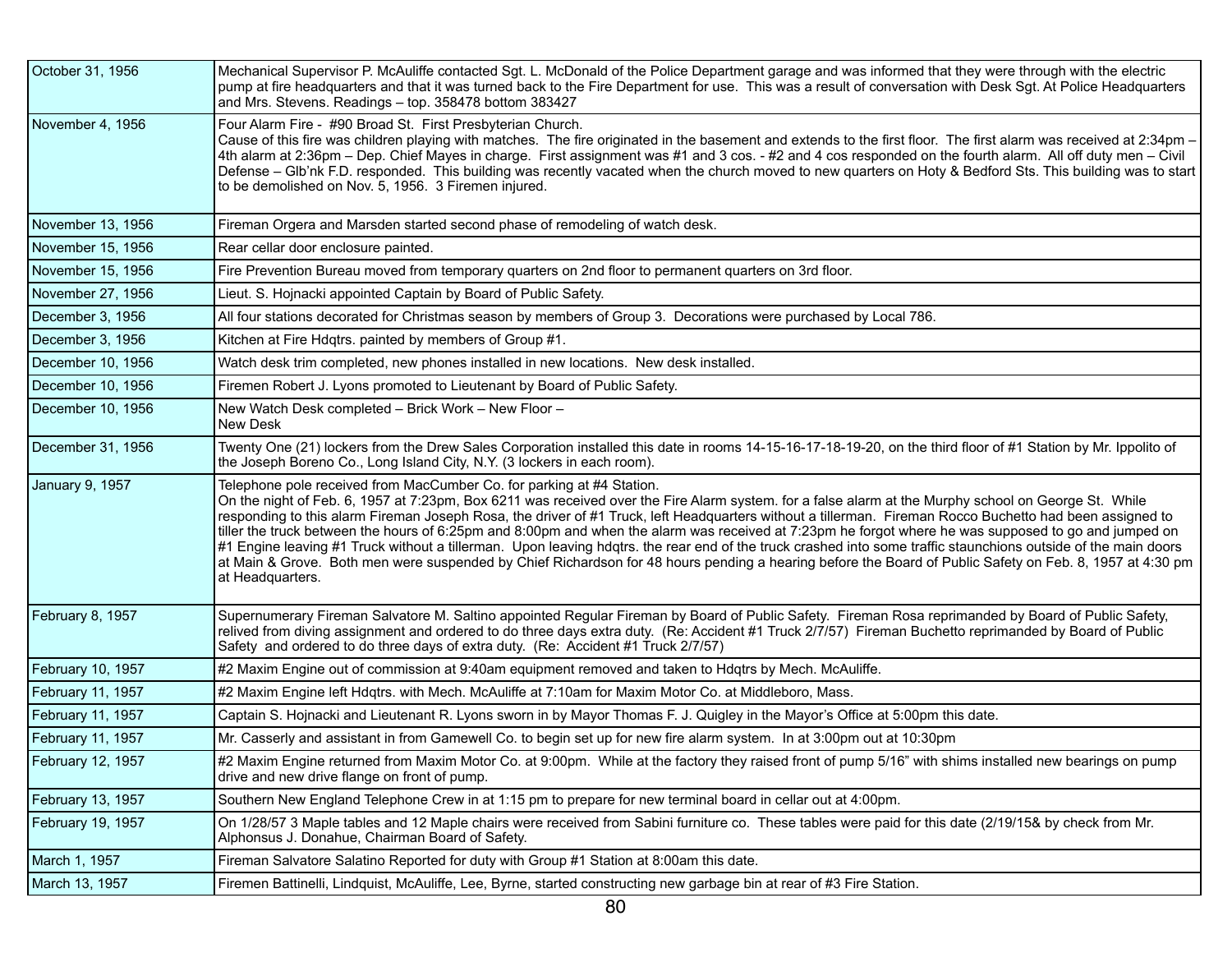| March 14, 1957 | Firemen Orgera, Salatino, and Tamborino repairing doors and windows in rear shed.                                                                                                                                                                                                                                                                                                                                                                                                                                                                                                                                                                                                           |
|----------------|---------------------------------------------------------------------------------------------------------------------------------------------------------------------------------------------------------------------------------------------------------------------------------------------------------------------------------------------------------------------------------------------------------------------------------------------------------------------------------------------------------------------------------------------------------------------------------------------------------------------------------------------------------------------------------------------|
| March 25, 1957 | Firemen Marsden and Orgera started work on new garbage bins at rear of fire hdqtrs. Drew Sales personnel in to assemble and install 37 new metal lockers on<br>2nd floor and in alarm room. Deputy Chiefs and Captains Office also to receive lockers.                                                                                                                                                                                                                                                                                                                                                                                                                                      |
| March 26, 1957 | Completed installation of new lockers.                                                                                                                                                                                                                                                                                                                                                                                                                                                                                                                                                                                                                                                      |
| March 28, 1957 | Mechanical Supervisor P. J. McAuliffe and Fireman Salvatore Salatino Sworn in by Acting Mayor George Connors this date.                                                                                                                                                                                                                                                                                                                                                                                                                                                                                                                                                                     |
| April 5, 1957  | Red Cross Blood Mobile in at 8am for blood drawing held at Central Fire Hdqtrs. Stamford Firemen donated a total of 40 pints during this drawing.                                                                                                                                                                                                                                                                                                                                                                                                                                                                                                                                           |
| April 8, 1957  | New Fire Alarm Installation completed and in operation as of 2:07pm. All circuits have been checked by the actual use of circuits in the field and in<br>headquarters. This is only a notice and is not to be considered an O.K. for the installation.                                                                                                                                                                                                                                                                                                                                                                                                                                      |
| April 9, 1957  | Mr. Casserly of Gamewell Co. in at 8:00am for final installation and ch3eck of New Fire Alarm System. Mr. Perowski of Town and Country Electrical Contractors<br>in for work in Fire Alarm Room.                                                                                                                                                                                                                                                                                                                                                                                                                                                                                            |
| April 10, 1957 | First Alarm of Fire transmitted over new alarm system. Sta. 14 for fire at 497 S. Pacific St. - Operator L. D. Hogan. Transmitted at 6:23am.                                                                                                                                                                                                                                                                                                                                                                                                                                                                                                                                                |
| April 10, 1957 | Mr. Gilbertie & Mr. Famiglien of Overhead Door Co. in at 8:30AM to start installing new doors at Central Fire Station.                                                                                                                                                                                                                                                                                                                                                                                                                                                                                                                                                                      |
| April 19, 1957 | Fireman William J. Avalos appointed Superintendent of Fire Alarms by Board of Public Safety this date.                                                                                                                                                                                                                                                                                                                                                                                                                                                                                                                                                                                      |
| April 19, 1957 | Fireman Thomas Kipphut appointed Assistant Mechanical Supervisor by Board of Public Safety this date.                                                                                                                                                                                                                                                                                                                                                                                                                                                                                                                                                                                       |
| April 20, 1957 | New Electric Water Cooler installed and connected on third floor by Fireman E. Clemens.                                                                                                                                                                                                                                                                                                                                                                                                                                                                                                                                                                                                     |
| April 23, 1957 | Members of Group #3 started painting new doors at #1 Station. Being painted Aluminum.                                                                                                                                                                                                                                                                                                                                                                                                                                                                                                                                                                                                       |
| April 25, 1957 | Completed painting of trim at #3 Station                                                                                                                                                                                                                                                                                                                                                                                                                                                                                                                                                                                                                                                    |
| April 30, 1957 | Fireman Dixon started dismantling lockers at #3 Station for re-location.                                                                                                                                                                                                                                                                                                                                                                                                                                                                                                                                                                                                                    |
| May 9, 1957    | Overhead Door Co. and Mechanic from Indiana completed installation and wiring of doors. Job completed and out at 2:18pm.                                                                                                                                                                                                                                                                                                                                                                                                                                                                                                                                                                    |
| May 10, 1957   | New telephone switchboard in Fire Alarm Room completed installation this date. In service at 2:45pm.                                                                                                                                                                                                                                                                                                                                                                                                                                                                                                                                                                                        |
| May 10, 1957   | Dr. Costanzo and Health Dept. personnel in at 9:10am to administer Polio shots to 86 of the 108 men signed up to receive same. Balance of 22 men to report<br>to Health Dept. Mondays or Wednesdays after 3:30pm for shots.                                                                                                                                                                                                                                                                                                                                                                                                                                                                 |
| May 13, 1957   | Gateway City Laundry, lost contract for laundry from the Stamford Fire Department. Towel and linen service contract awarded to Consolidated Laundries and<br>initial installation and service started as of this date. 2 Terry cloth hand towels, 198 sheets and 86 pillow cases picked up by Consolidated for washing and<br>return to Fire Hdqtrs. for storage. #1 Station was supplied with 120 sheets, 60 pillow cases, 25 hand towels, huck and 25 towels Turkish. #2 Station supplied<br>with 60 sheets and 30 pillow cases. #3 Station supplied with 60 sheets and 30 pillow cases and #4 Station with 60 sheets and 30 pillow cases. See laundry<br>folder for further information. |
| May 15, 1957   | Newly made screens for offices installed by Marsden. Siren at corner of Myrtle Ave. & Jefferson St. relocated to intersection of Hill St. and Elm St. (Temporarily<br>for thru-way)                                                                                                                                                                                                                                                                                                                                                                                                                                                                                                         |
| May 22, 1957   | Switchboard in Fire Alarm Room reported dead at 4:55pm Tel. Co. Repair man in at 5:20pm to repair wires broken on attending jack.                                                                                                                                                                                                                                                                                                                                                                                                                                                                                                                                                           |
| May 22, 1957   | Impeller assembly for Ahrens-Fox Hale Pump picked up by Associated Transport Co. for shipment to Hale Fire Pump Co., 308 Spring Mill Ave., Conshohocken,<br>Pa. for rebuilding. Receipt t from truck driver on file.                                                                                                                                                                                                                                                                                                                                                                                                                                                                        |
| May 23, 1957   | City Workers, Dept. of Public Works started work on rear yard in preparation for black topping Group #1 started painting of ceiling.                                                                                                                                                                                                                                                                                                                                                                                                                                                                                                                                                        |
| June 4, 1957   | Group #1 finished painting of ceiling.                                                                                                                                                                                                                                                                                                                                                                                                                                                                                                                                                                                                                                                      |
| June 5, 1957   | Group #2 Started painting of interior trim and preparing floor for painting. Captain Joseph J. Zezima sworn in by Town Clerk J. Toner as Deputy Fire Marshal.<br>Old style round hats issued to all personnel. Change back to round caps from eight point caps to be effective 8:00am, Monday, June 10, 1957.                                                                                                                                                                                                                                                                                                                                                                               |
| June 6, 1957   | Safe driving pins awarded to drivers of all apparatus who had earned same                                                                                                                                                                                                                                                                                                                                                                                                                                                                                                                                                                                                                   |
| June 7, 1957   | Installation of new lights on apparatus floor completed.                                                                                                                                                                                                                                                                                                                                                                                                                                                                                                                                                                                                                                    |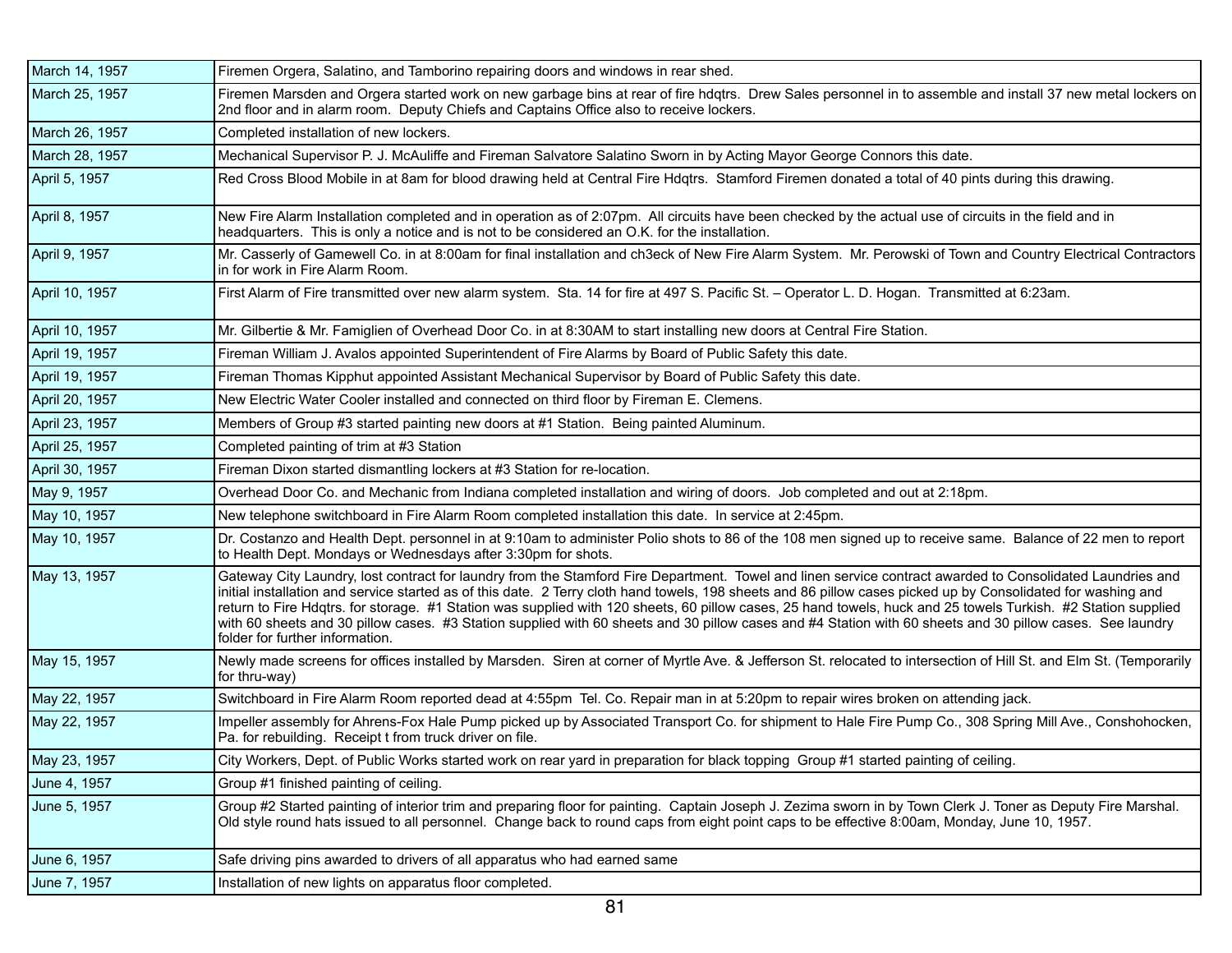| June 8, 1957       | On duty personnel, Members of Group #2 at all Stamford Fire Department fire stations participated in Civil Defense Air Field Test. All Auxiliaries and volunteers<br>also participated.                                                                                                                                                                                                                                                                                                                                                                                                                                                                                                                                                |
|--------------------|----------------------------------------------------------------------------------------------------------------------------------------------------------------------------------------------------------------------------------------------------------------------------------------------------------------------------------------------------------------------------------------------------------------------------------------------------------------------------------------------------------------------------------------------------------------------------------------------------------------------------------------------------------------------------------------------------------------------------------------|
| July 8, 1957       | Peckham Construction Co. in at 8:00am - Rear yard from building line to play yard fence completed black topped. Job completed at 5:00pm                                                                                                                                                                                                                                                                                                                                                                                                                                                                                                                                                                                                |
| August 2, 1957     | United Oil Co., City Service, men in at 11:05am to change gas pump.                                                                                                                                                                                                                                                                                                                                                                                                                                                                                                                                                                                                                                                                    |
| August 13, 1957    | United Oil Co. service men in at 10:00am to repair gas pump.                                                                                                                                                                                                                                                                                                                                                                                                                                                                                                                                                                                                                                                                           |
| August 19, 1957    | Group #2 at Headquarters started painting drill tower. Light grey with green trim. Broken section of east wing being repaired.                                                                                                                                                                                                                                                                                                                                                                                                                                                                                                                                                                                                         |
| August 23, 1957    | Group #3 completed painting of Drill Tower, this date.                                                                                                                                                                                                                                                                                                                                                                                                                                                                                                                                                                                                                                                                                 |
| August 28, 1957    | New door closer installed on kitchen door.                                                                                                                                                                                                                                                                                                                                                                                                                                                                                                                                                                                                                                                                                             |
| September 6, 1957  | Firemen Heinlein and Hamilton started 24 hour fire watch with 750 GMP C. D. Mack Pumper at Lawn Ave. Apartments. One (1) 2 1/2" hose line laid siamised<br>into two (2) 1 1/2" lines. Set up completed and in operation at 3:00pm this date. Mayor Quigley ordered the emergency due to the hazardous conditions existing                                                                                                                                                                                                                                                                                                                                                                                                              |
| September 12, 1957 | Lock City Oil in at 1:30pm - Cleaned Furnace and Overhauled Burner.                                                                                                                                                                                                                                                                                                                                                                                                                                                                                                                                                                                                                                                                    |
| September 16, 1957 | Local 786, City Fire Fighters granted permission by Chief Richardson to install rubber mat around pool table on 3rd floor.                                                                                                                                                                                                                                                                                                                                                                                                                                                                                                                                                                                                             |
| September 18, 1957 | Lock city Oil in at 10:15am Cleaned, overhauled and started burner at #1 Station.                                                                                                                                                                                                                                                                                                                                                                                                                                                                                                                                                                                                                                                      |
| September 23, 1957 | American Red Cross Blood Bank in at 8:00am to set up for blood drawing. Out at 3:30pm. George Deenihan (Plumber) in at 8:30am out at 4:30pm Repaired<br>sink waste in cellar.                                                                                                                                                                                                                                                                                                                                                                                                                                                                                                                                                          |
| September 24, 1957 | One used Leonard refrigerator loaned to #4 Station while regular refrigerator is being repaired by Sabini's. at 2:25pm                                                                                                                                                                                                                                                                                                                                                                                                                                                                                                                                                                                                                 |
| September 24, 1957 | As of this date it has been ascertained that the original issue of diapers for wiping machines that hd been issued to each group have been lost by one means or<br>another. Since this each group has been issued diapers as follows:<br>Group #1 at #1 Station - 31<br>Group #2 at #1 Station - 31<br>Group #3 at #1 Station - 31<br>Group #1 at #2 Station - 13<br>Group #2 at #2 Station - 13<br>Group #3 at #2 Station - 13<br>Group #1 at #3 Station - 13<br>Group #2 at #3 Station - 13<br>Group #3 at #3 Station - 13<br>Group #1 at #4 Station - 13<br>Group #2 at #4 Station - 13<br>Group #3 at #4 Station - 13<br>Total on hand ---------------210<br>Total received from laundry 300<br>Total on hand<br><u>-210</u><br>90 |
| September 30, 1957 | Mr. Ehrismann of overhead door company at #2 and #3 Stations re: modernatization of doors.                                                                                                                                                                                                                                                                                                                                                                                                                                                                                                                                                                                                                                             |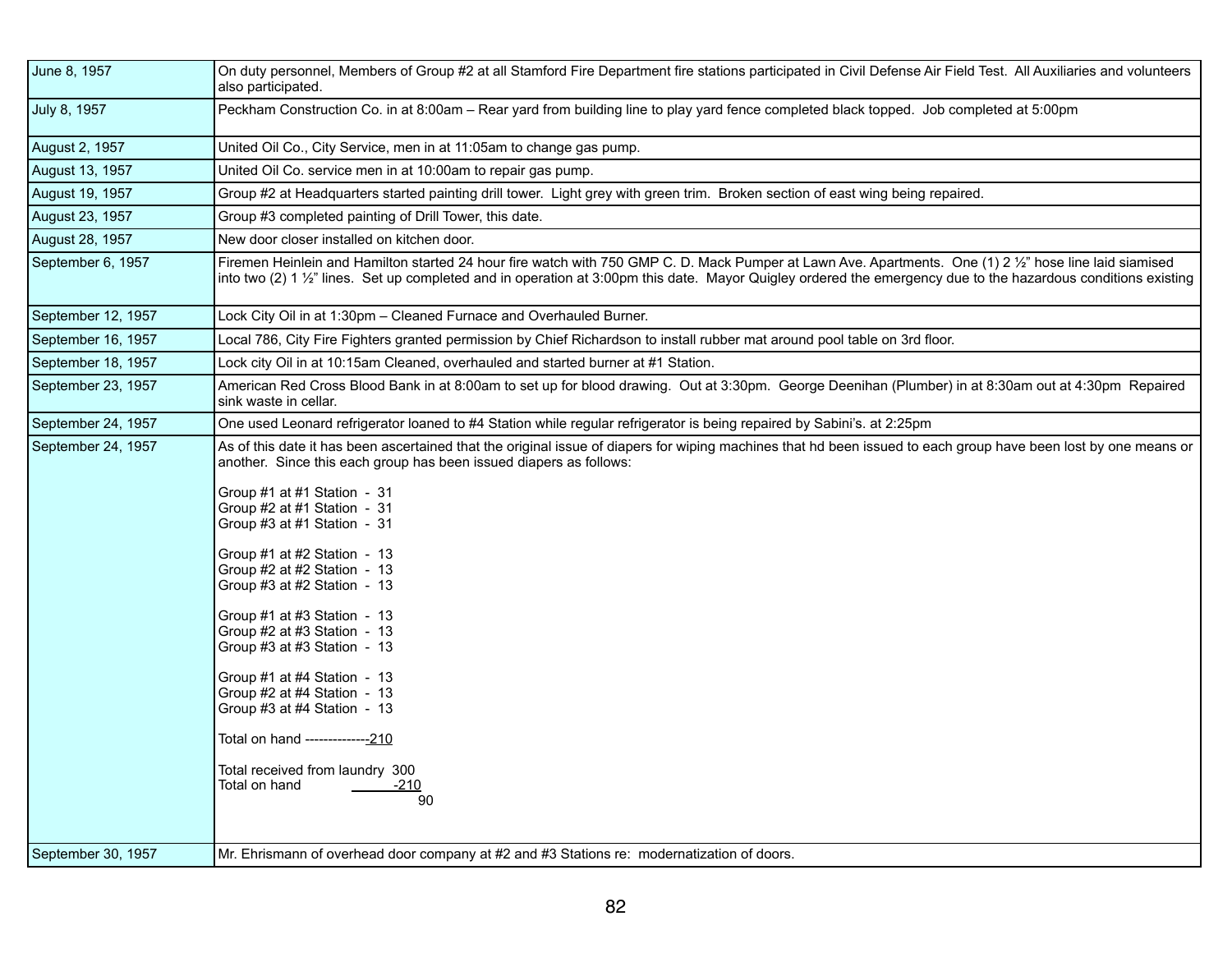| October 1, 1957   | Stamford Health Commissioner - Dr. Constanzo in at 9am with Doctors Anthony Komninos and Arthur Harrisson to administer Assian Flu Shots to Fire<br>Department personnel requesting same. Out at 11:00am                                                                                                                                                                                                                                                                                                                                                                                                         |
|-------------------|------------------------------------------------------------------------------------------------------------------------------------------------------------------------------------------------------------------------------------------------------------------------------------------------------------------------------------------------------------------------------------------------------------------------------------------------------------------------------------------------------------------------------------------------------------------------------------------------------------------|
| October 2, 1957   | Electricians installed new Monitor Radios at #3 and #4 Stations.                                                                                                                                                                                                                                                                                                                                                                                                                                                                                                                                                 |
| October 3, 1957   | Electricians installed new Monitor Radio at #2 Station                                                                                                                                                                                                                                                                                                                                                                                                                                                                                                                                                           |
| October 7, 1957   | Kelvinator Refrigerator returned by Stolfi's at 4:15pm                                                                                                                                                                                                                                                                                                                                                                                                                                                                                                                                                           |
| October 18, 1957  | Fireman Anthony J. DeVito resigned.                                                                                                                                                                                                                                                                                                                                                                                                                                                                                                                                                                              |
| October 24, 1957  | At 1:30am this date received several calls from various residents that fire hydrants in various sections of the city and town areas that fire hydrants were turned<br>on and flooding streets. Deputy Chief Mayes out at 2:08am to check the following hydrants, found open with caps missing. Steamer caps replaced and<br>hydrants shut down. Barrett St., Ocean Dr. West at Stamford Ave., Ocean Dr. West and Saddle Rock Rod., Magee Ave. opposite drill field. Hydrant at Ocean<br>Dr. West and Rodgers Rd. found open but cap was found and replaced by Water Co. man.                                     |
| October 26, 1957  | Hot water storage tank at #3 Station reported to be leaking. Checked by Mech. McAuliffe found to be small leak in base.                                                                                                                                                                                                                                                                                                                                                                                                                                                                                          |
| October 27, 1957  | Water leak reported in oil burner at #4 Station.                                                                                                                                                                                                                                                                                                                                                                                                                                                                                                                                                                 |
| November 1, 1957  | Hot water circulator reported leaking. Hot water turned off, circulator removed, repaired and replaced by mechanics.                                                                                                                                                                                                                                                                                                                                                                                                                                                                                             |
| November 5, 1957  | Due to 42 hour work week referendum all members of Group #1 relived members of Group #2 at all stations at 5:45am. All off duty men to be working at polls<br>handing out literature. All members of Group #1 relived at 5pm by members of Group #2. Men to work at polls during referendum.                                                                                                                                                                                                                                                                                                                     |
| November 9, 1957  | Fireman Orgera made repairs to roof around flag pole at #1 Station with roofing cement.                                                                                                                                                                                                                                                                                                                                                                                                                                                                                                                          |
| November 11, 1957 | Fireman Marsden working on repairs to fire brick at #1 Station with roofing cement.<br>Officers Reference Guides issued to all officers of he Stamford Fire Department by Deputy Chief Mayes.<br>Asst. Adm. Clerk A. Haviland appointed Asst. Supt. Fire Alarms by Board of Public Safety.                                                                                                                                                                                                                                                                                                                       |
| November 14, 1957 | Mr. Hal Quick of H. B. Smith Co. at #4 Station to check leak in boiler, reported to D. C. McRedmond. Supernumerary Firemen Fred Johnson and Walter<br>Lahotsky appointed Regular Firemen by Board of Public Safety.                                                                                                                                                                                                                                                                                                                                                                                              |
| November 19, 1957 | Fireman Rudolph Serricchio resigned from Stamford Fire Department effective this date. Serricchio to enter business.                                                                                                                                                                                                                                                                                                                                                                                                                                                                                             |
| November 21, 1957 | Newly appointed Asst. Supt. Fire Alarms A. Haviland and Firemen F. Johnson and W. Lahotski sworn in during ceremonies at Mayor's Office by Mayor Thomas<br>F. J. Quigley.<br>Representatives of Gamewell Co. working on alarm system. System in al houses out of service from 1:40pm to 4:30pm all alarms to be received by telephone<br>from operator. Several blows received during this time.                                                                                                                                                                                                                 |
| November 22, 1957 | Box 114 - at 9:43pm - 45-51 Pacific St. - George Scrivens taken to Stamford Hosp with burns about entire body - Later Died. Several other persons with burns<br>and smoke inhalation taken out of building.                                                                                                                                                                                                                                                                                                                                                                                                      |
| January 6, 1958   | Members of Fire Dept. rec. 3rd Polio Shots.                                                                                                                                                                                                                                                                                                                                                                                                                                                                                                                                                                      |
| January 19, 1958  | Four Alarm Fire at 313 Atlantic St. To 327 Atlantic St. - Sta. 127 at 1:15am, 8-4 at 1:20am - Cause of the Fire Undetermined. Fire originated in Front of Cellar,<br>Under The King's Arms Restaurant And Bar. Considerable Damage To the King's Arm Restaurant Floor. Smoke Damages To Adjoining Stores, And Upstairs<br>Apts. Building Had Be Completely Evacuated. All of Duty Personnel Were Called Back, And reported to Fire. Glenbrook Fire Dept. and Civil Defense Corp<br>Covered The City. This Building Consisted of 6 Stores and Thirteen Apts. Three Firemen were Injured While Fighting This Fire. |
| January 22, 1958  | AC Stanley Generators for emergency power installed - Work started 12/23/57 - Completed as of this date.                                                                                                                                                                                                                                                                                                                                                                                                                                                                                                         |
| January 24, 1958  | Red Cross Blood Bank in Quarters from 2pm to 7pm - Out of 105 Quarts of blood given in the City of Stamford 44 were from Firemen.                                                                                                                                                                                                                                                                                                                                                                                                                                                                                |
| February 16, 1958 | State of Emergency declared by Chief Richardson - Snow Storm                                                                                                                                                                                                                                                                                                                                                                                                                                                                                                                                                     |
| February 18, 1958 | Emergency duty at Lawn Ave. Department discontinued 24 Hour Fire Watch Duty                                                                                                                                                                                                                                                                                                                                                                                                                                                                                                                                      |
| March 5, 1958     | Elect. Avalos & Haviland with one man from Bell Television, checked intercom system at #4 Station                                                                                                                                                                                                                                                                                                                                                                                                                                                                                                                |
| March 5, 1958     | Elect. Avalos & Haviland with one man from Bell Television, checked P. A. system, system in service at 1:15pm (#4 Station)                                                                                                                                                                                                                                                                                                                                                                                                                                                                                       |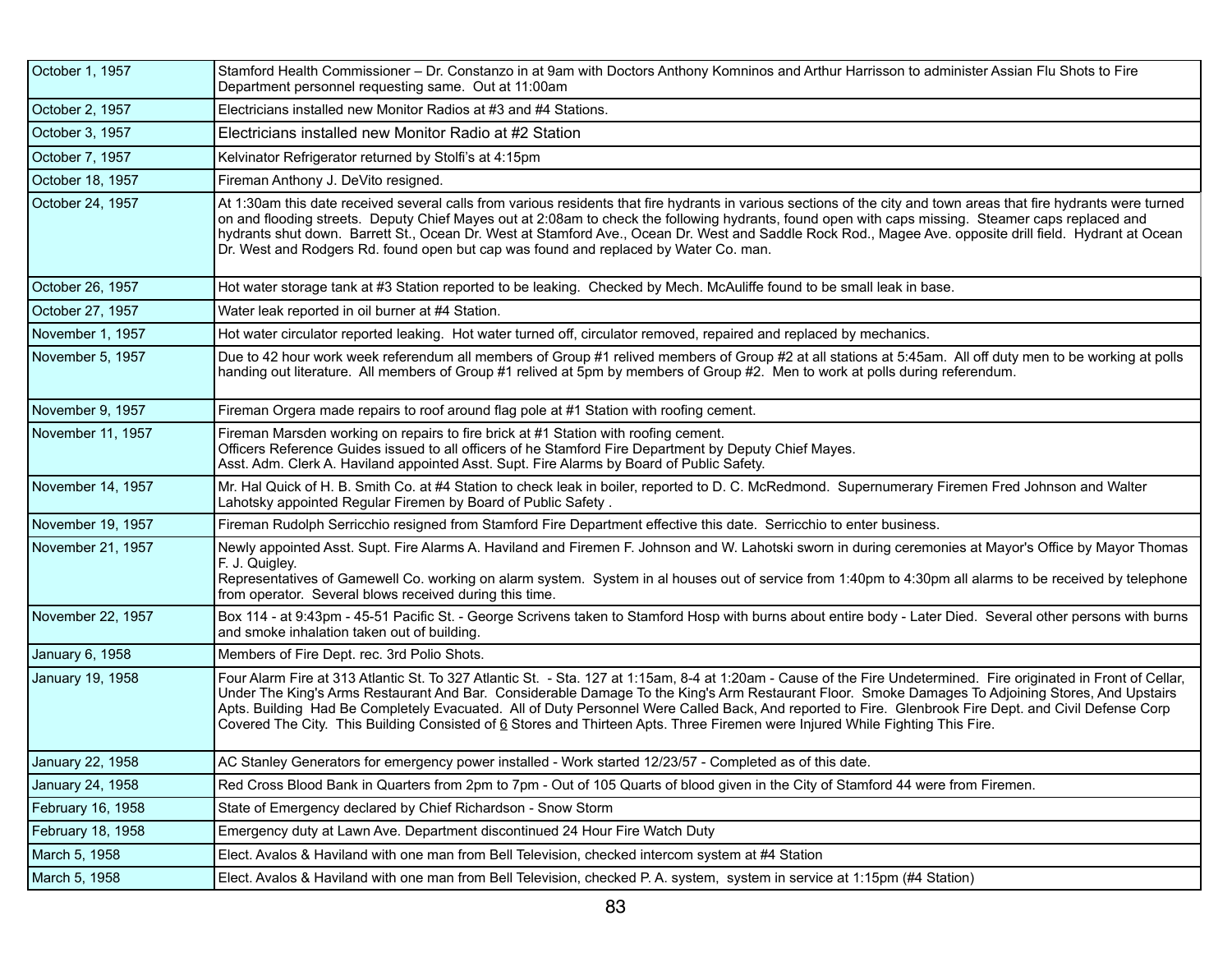| March 26, 1958 | Capt. Boesen and Firemen Verrastro Sworn in by Mayor Givens at Mayor Offices, @ 4:45pm- Capt. Boesen to offices of Trustee to Pension Fund. Fireman<br>Verrastro To Offices of Asst. Admst. Clerk.                                                                                                                                                                     |
|----------------|------------------------------------------------------------------------------------------------------------------------------------------------------------------------------------------------------------------------------------------------------------------------------------------------------------------------------------------------------------------------|
| April 1, 1958  | Started Demolition of shed @ #2-Station - All Salvageable Material to be used by Dept.                                                                                                                                                                                                                                                                                 |
| April 2, 1958  | Demolition of Shed Completed today -                                                                                                                                                                                                                                                                                                                                   |
| April 11, 1958 | New Fire Marshal Car delivered by Hayden Auto Co., (1958 Plymouth, 4-Door Sedan, Model Plaza.) was picked up by Mech. McAuliffe. The old Fire Marshal<br>Car (1950 Dodge, 4-Door Sedan, Meadowbrook) Was turned in on trade @ a value of 4100.00. New Fire Marshal Car placed in comm. 4/14/58 @ 9:am                                                                  |
| April 15, 1958 | Rear Fence removed @ #2-Station in preparation for new fence-                                                                                                                                                                                                                                                                                                          |
| April 17, 1958 | Erection of pipe fence started as of this date - also 1-bag of cement and 1/3 yard of gravel mix sent to #3-Station                                                                                                                                                                                                                                                    |
| April 17, 1958 | Began installation of New Fence @ #2-Station. Worked being done by Dept. members. Installation of New Fence completed this Date 4/24/58                                                                                                                                                                                                                                |
| April 21, 1958 | Hydrant frost jackets installed as bumper stops @ #2-Staion.                                                                                                                                                                                                                                                                                                           |
| May 3, 1958    | Fireman John Kurz Retired from the Dept. of this date after completion of thirty-nine (39) Years of service. Reached the Mandatory age of Sixty-Five (65).                                                                                                                                                                                                             |
| May 13, 1958   | Salvatore J. Cerulli was appointed a regular Fireman, 5/13/58, from the supernumerary roster, replacing Fireman John Kurz who retired 5/3/58 bring the Fire<br>Dept. complement to full strength of 147.                                                                                                                                                               |
| May 14, 1958   | Worked was started and completed today on relocation of water meter in cellar of #3- Station - Worked done by Dept. Members.                                                                                                                                                                                                                                           |
| May 16, 1958   | 263 Used Sheets - 22 New Sheets - 132 Used P. Cases - 67 New P. Cases sent to Sunset Home - At the present time the Stamford Fire Department is using<br>Laundry furnished by Cons. Laundries and have no use for this material which was being stored in the storeroom and going to waste.                                                                            |
| May 20, 1958   | Group #2 @ #3 Station began to dismantle gas pipe system feeding old gas lights that were installed with construction of building in 1910.                                                                                                                                                                                                                             |
| May 21, 1958   | Installed drain pipe at #3- Station - Group #2-                                                                                                                                                                                                                                                                                                                        |
| May 27, 1958   | Placed on Chiefs Car a Black Ray False Alarm lamp for use in detecting the culprit who is pulling False Alarms in the South End District. Detecting power<br>placed on handles of Box 153, 155, 156, and 217 -                                                                                                                                                         |
| May 28, 1958   | Four doctors - Robert H. Abrahamson, James E. Crane, Frederick F. McIntyre and John B. Oglivie - were sworn in as Police and Fire Department physicians<br>last night by Mayor Webster C. Givens and presented with honorary badges. These doctors will serve without pay, will be available for nay disaster, and will not<br>conflict with the city paid physicians. |
| June 2, 1958   | All Members of dept. sign pay roil before Auditors at 8:am this date. Approx. 20 members were absent                                                                                                                                                                                                                                                                   |
| June 2, 1958   | Elec. Avalos & Haviland installed new bathroom Fixture on 2nd Floor at No. 2 Station. (Fluorescent)                                                                                                                                                                                                                                                                    |
| June 2, 1958   | Elec. Avalos & Haviland installed new bathroom Fixture on 2nd Floor at No. 3 Station. (Fluorescent)                                                                                                                                                                                                                                                                    |
| June 3, 1958   | New Alarm bell installed on rear wall of Bldg. @ #1-Station to sound alarm during drill Instructions.                                                                                                                                                                                                                                                                  |
| June 11, 1958  | Fireman Cerulli sworn in as a regular this date at 10:am in the Mayors office, Bring the complement to 146.                                                                                                                                                                                                                                                            |
| June 21, 1958  | Eight (8) Cans of Foamite powder sent to Siberline Mfg. Co. for use by #3 Engine Co.                                                                                                                                                                                                                                                                                   |
| June 21, 1958  | No. 3 Engine personnel relieved at Silberline Mfg. Co. by on coming crew (Nights 6:pm to 8:am). The above fire was fought for 7 1/2 Hours.                                                                                                                                                                                                                             |
| July 3, 1958   | At a meeting of the Board of Public Safety the following appointments were made:<br>James J. Condon was made a Supernumerary Fireman - Refused<br>To Regular Fireman - Robert G. Davidson Walter E. Smith                                                                                                                                                              |
| July 12, 1958  | At a meeting of the Board of Public Safety Alfred F. Vagnone was named a Supernumerary Fireman and immediately after named a Regular Fireman.                                                                                                                                                                                                                          |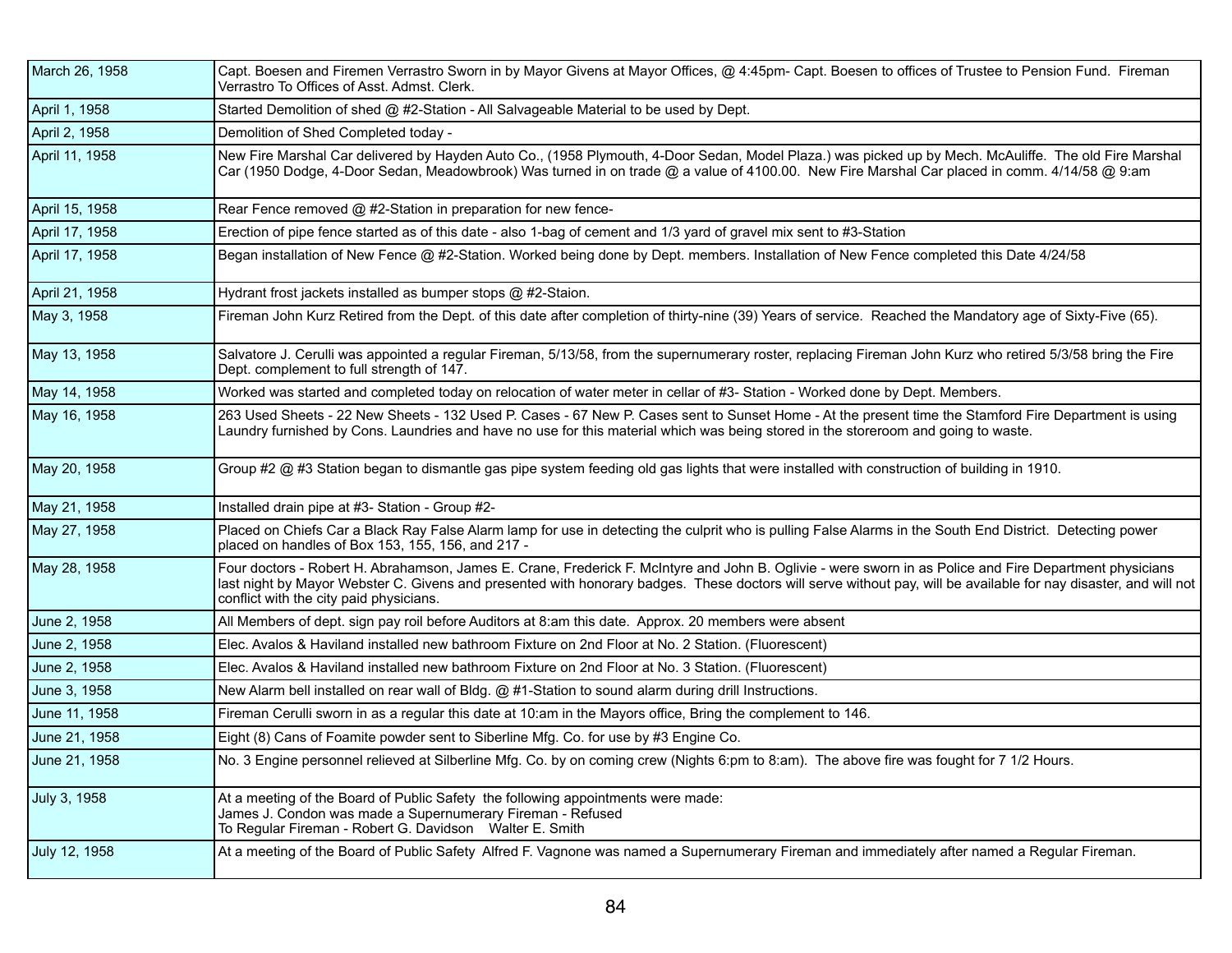| July 12, 1958      | Informed by the Board of Public Safety the listing of the Supernumerary Fire Force is as follows:<br>1. Michael P. Tiscia<br>2. Frank P. Russo<br>3. Edward J. Condon<br>4. Harry Gluz<br>5. Robert C. Gilleski                                                                                                                                                                                                                                                                                                                                                                                                                                                                                                                                                                                                                                                                                                                                                                                                                                                                                                                                                                                                                                                                                                                |
|--------------------|--------------------------------------------------------------------------------------------------------------------------------------------------------------------------------------------------------------------------------------------------------------------------------------------------------------------------------------------------------------------------------------------------------------------------------------------------------------------------------------------------------------------------------------------------------------------------------------------------------------------------------------------------------------------------------------------------------------------------------------------------------------------------------------------------------------------------------------------------------------------------------------------------------------------------------------------------------------------------------------------------------------------------------------------------------------------------------------------------------------------------------------------------------------------------------------------------------------------------------------------------------------------------------------------------------------------------------|
| July 18, 1958      | Fireman Thomas L. Rosso resigned.                                                                                                                                                                                                                                                                                                                                                                                                                                                                                                                                                                                                                                                                                                                                                                                                                                                                                                                                                                                                                                                                                                                                                                                                                                                                                              |
| July 19, 1958      | Liberty Auto Elec. Co. in @ 9:30am to removed old electric gas pump belonging to United Oil co. and replacing it with an elec. Gas pump belonging to Tydol Oil<br>Co. the new receiver of gas contract for fiscal year 1958-1959.                                                                                                                                                                                                                                                                                                                                                                                                                                                                                                                                                                                                                                                                                                                                                                                                                                                                                                                                                                                                                                                                                              |
| July 30, 1958      | At a meeting of the Board of Public Safety the following Supernumerary were advanced to the grade of Regular Firemen:<br>Walter J. Rysz Anthony F. DeLuca William D. Santarsiero<br>At this same meeting the following men were made Supernumerary Firemen:<br>Edward J. Condon Henry L. Strock Theodore Farfaglia Donald W. Ryan Charles W. Haggerty Robert C. Gilleski<br>Henry J. Wozniak Joseph M. Mankewicz Julian J. Nosenzo<br>William R. Wood James J. McCann Richard G. Woods<br>Dennis S. Behunick Carmine Frangione Robert D. Wetmore<br>Arthur J. Leary George T. Searles Anthony T. Tomczyk<br>Donald M. Woods James D. Harrington Gerald LaBlanc<br>John A. Ginolfi John R. LaBati Francis J. Osker<br>John R. Hogan Thomas L. Rosso Edward J. Malarkey<br>At this same meeting the following supp Firemen were named Regular Firemen:<br>Henry L. Strock Theodore Farfaglia Donald W. Ryan<br>Charles W. Haggerty Henry J. Wozniak Joseph M. Minkiewicz<br>Julian J. Nosznzo William r. Wood James J. McCann<br>Richard G. Woods Dennis S. Behunick Carmine Frangione<br>Robert D. Wetmore Arthur J. Leary George T. Searles<br>Anthony T. Tomczyk Donald M. Woods James D. Harrington<br>Gerald LaBlanc John A. Ginolfi John R. LaBati<br>Francis j. Osker John R. Hogan Thomas L. Rosso<br>Edward J. Malarkey |
| September 4, 1958  | Notified by Civil Service the following Firemen are on the Fire Lieutenants List:<br>Robert Callahan Ralph Petrone James Moriarty Robert Lawler<br>John J. Hogan Albert Kelley George Barnett Stanley Bienkowski<br>Perley Lee Daniel Burke Robert Cunningham Ellsworth Clemens<br>Roy Nireschel John Kowaleski John Varunes Andrew Sushocki<br>James Smith Benjamin Lockwood Michael Zyara Thomas O'Connor<br><b>Walter Scollard</b>                                                                                                                                                                                                                                                                                                                                                                                                                                                                                                                                                                                                                                                                                                                                                                                                                                                                                          |
| September 10, 1958 | Three A to Z Street Metal Files received in the Fire Alarm Room from Chief Tom Ritchie of the Turn of River Fire Department. This file was made up by Chief<br>Ritchie for the Big Five Suburban Fire Companies. The purpose of the files are to assist the Fire Alarm Operator to determine just what fire district any street is<br>located in. The file covers the entire City of Stamford. Each Suburban Volunteer Fire Department will be responsible for keeping the list in their district up to<br>date.                                                                                                                                                                                                                                                                                                                                                                                                                                                                                                                                                                                                                                                                                                                                                                                                               |
| September 16, 1958 | Members began receiving Cold Shots from Dr. Constanzo.                                                                                                                                                                                                                                                                                                                                                                                                                                                                                                                                                                                                                                                                                                                                                                                                                                                                                                                                                                                                                                                                                                                                                                                                                                                                         |
| September 17, 1958 | Metal Lockers received for #2 Sta.                                                                                                                                                                                                                                                                                                                                                                                                                                                                                                                                                                                                                                                                                                                                                                                                                                                                                                                                                                                                                                                                                                                                                                                                                                                                                             |
| September 24, 1958 | Box 12 was rec'd @ 9:18pm -Upon arrival at Fire Chief Mayes in Command Chief Mayes ordered an 8-2 Bring out all Company's on Duty at that time. Time of<br>the 8-2 was 9:21pm- The fire was located at 12 Garden St. - Owner and Ocpt is the Danerak Craftsman Inc. Fire originated in the rear of the First Floor and<br>extended to the second and third Floors, Damages Was Considerable to Danerak Craftsman and to the Czecik Bldg. Two (2) Officer and Six (6) Men made<br>themselfs available From the Civil Defense Corp.                                                                                                                                                                                                                                                                                                                                                                                                                                                                                                                                                                                                                                                                                                                                                                                              |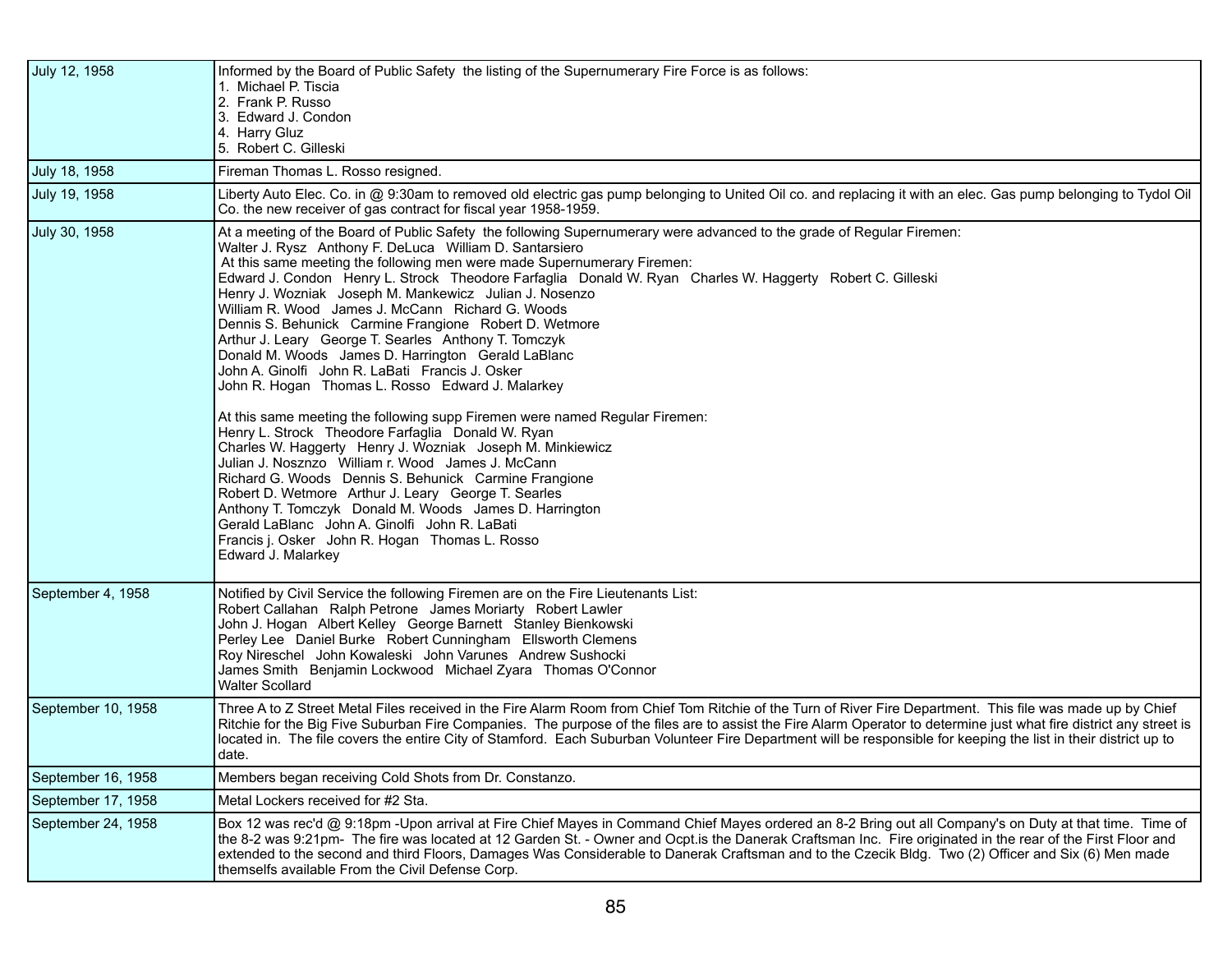| October 3, 1958   | Park Dept. Removed Tree From in Front of #4-Station and Replaced Tree with three Evergreens.                                                                                                                                                                                                                                                                                                                                                                                                                                                                                                                                                                                                                                                                                                                                                                                                                                                                                                                                                                                      |
|-------------------|-----------------------------------------------------------------------------------------------------------------------------------------------------------------------------------------------------------------------------------------------------------------------------------------------------------------------------------------------------------------------------------------------------------------------------------------------------------------------------------------------------------------------------------------------------------------------------------------------------------------------------------------------------------------------------------------------------------------------------------------------------------------------------------------------------------------------------------------------------------------------------------------------------------------------------------------------------------------------------------------------------------------------------------------------------------------------------------|
| October 14, 1958  | Fireman Robert M. Callahan appointed a Lieutenant by the Board of Public Safety - He was 1st on the Eligible List.                                                                                                                                                                                                                                                                                                                                                                                                                                                                                                                                                                                                                                                                                                                                                                                                                                                                                                                                                                |
| October 24, 1958  | John J. Boshka appointed a Supernumerary Fireman and Regular Fireman by the Board of Public Safety.                                                                                                                                                                                                                                                                                                                                                                                                                                                                                                                                                                                                                                                                                                                                                                                                                                                                                                                                                                               |
| November 9, 1958  | Mrs. Maxine R. Mindlin, age 44 burnt to death - Smoking in Bed. Box 56-50 Stafford Road.                                                                                                                                                                                                                                                                                                                                                                                                                                                                                                                                                                                                                                                                                                                                                                                                                                                                                                                                                                                          |
| December 12, 1958 | Tidewater Oil Co repaired gasoline pump- replaced Motor by Serviceman -                                                                                                                                                                                                                                                                                                                                                                                                                                                                                                                                                                                                                                                                                                                                                                                                                                                                                                                                                                                                           |
| December 20, 1958 | Box 214 was rec'd By Telegraph @ 10:39pm - Upon arrival at Fire, Deputy Chief McRedmond ordered an 8-2 Bring out all Company's on duty at that time.<br>Time of 8-2 was 10:49 - The Fire was located at 67 Ally--Place - The building had to be laddered to evacuate and rescue some of it's Occupants- Fireman Ralph  <br>Kandetzki entered the building with a mask to further investigate for Occupants, Could not find none - During the course of extinguishment the fireman came<br>across Two (2) victims of the fire, the dead were Eddie Pyror and Mary Walker - Mr. Pyror Age Estimated to Be between 42 to 48 and Mary Walker 38 - The<br>Two (2) bodies were ordered removed to Leo P. Gallagher Funderal Parlor by Dr. Colmers County Coroner.<br>Injuries received by Fireman Seven (7) - Chief William Densky and Anthony DeLuca rec'd treatment at Stamford Hospital for injuries - Densky Nail in Left Foot -<br>DeLuca lacertaion of Left Palm and Bruised Elbow C.D. Units under Command of Chief Alfred McCarthy reported to this Alarm and Covered the City. |
| December 29, 1958 | Blood drawing at Central fire Sta. for Municipal employees                                                                                                                                                                                                                                                                                                                                                                                                                                                                                                                                                                                                                                                                                                                                                                                                                                                                                                                                                                                                                        |
| January 1, 1959   | Box 644 8-2 644 at 4:38am - 91 Rogers Road - Owner Kingsley Gillespie Considerable Damage                                                                                                                                                                                                                                                                                                                                                                                                                                                                                                                                                                                                                                                                                                                                                                                                                                                                                                                                                                                         |
| January 6, 1959   | At a meeting of the Board of Public Safety the following Supernumerary Fireman was appointed as Regular Fireman.<br>Harry Gluz<br>the following were appointed Supernumerary & Regular Firemen:<br>Bruce W. Butler Robert D. LaBlanc Joseph J. Vitti Edward J. Mehan<br>Robert J. Hennessey John M. Kotosky James P. Rank Patsy J. Lombardo<br>Donald E. Mitchell James J. Lynch Michael C. Colabella<br>The following were made Supernumerary Firemen:<br>William L. Schmidt James F. Lipscomb Arthur L. Deschnow Frederick Darling<br>Edmond Catino Jospeh Malizia Karol J. Dec Michael J. Conte<br>Harold B. Fisher George Russo Ralph J. Vagnone Bruce R. Saunders<br>Frank Martinelli Salvatore Perretta Henry P. Guzda Jospeh M. Boginski<br>John E. Kaldon<br>The following Supernumerary Fireman Resigned:<br>Michael T. Tiscia                                                                                                                                                                                                                                           |
| January 10, 1959  | Sta. 28 - 8-3 - 13 at Atlantic Street Bridge - Railroad Wreck. At 5:34 am Train M-7 bound from Worcester, Mass. To Harlem River derailed and smashed into<br>Passenger Train on side track - 4 cars went over embankment and bridge onto North Frontage Road - Several cars caught afire - Cars were loaded with tires.<br>Damage estimated at \$500,000.00                                                                                                                                                                                                                                                                                                                                                                                                                                                                                                                                                                                                                                                                                                                       |
| January 13, 1959  | Lydia M. Krom widow of deceased Chief Lewis Y. Krom Died.                                                                                                                                                                                                                                                                                                                                                                                                                                                                                                                                                                                                                                                                                                                                                                                                                                                                                                                                                                                                                         |
| January 13, 1959  | Harry A. Cartwright died - He had been retired since June 16, 1947.                                                                                                                                                                                                                                                                                                                                                                                                                                                                                                                                                                                                                                                                                                                                                                                                                                                                                                                                                                                                               |
| January 17, 1959  | Box 134 8-4 134 at 4:30pm - 115 - 1212 Pacific Street - Apartments & Stores - Estimated 47 People evacuated - 2 Apt. Buildings gutted - Temperature at about<br>10 degrees - On Jan 19, 1959 Body of Henretta Harris, age 62 and partially blind found in ruins of 4th floor. 21 Firemen injured - 1 Hospitalized - Damage est.<br>at \$150,000.00. Glenbrook & Aux. CD Fire Department also responded.                                                                                                                                                                                                                                                                                                                                                                                                                                                                                                                                                                                                                                                                           |
| January 28, 1959  | Effective this Date the working schedule of Fire Alarm Operators has been changed to include another Man. - Compliment of Fire Alarm Operators are now Five<br>(5)                                                                                                                                                                                                                                                                                                                                                                                                                                                                                                                                                                                                                                                                                                                                                                                                                                                                                                                |
| January 30, 1959  | Effective this Date the working schedule of Day Workers has been Changed. This is to include, 1 Day off every other week, Per Gen. Ord. #535                                                                                                                                                                                                                                                                                                                                                                                                                                                                                                                                                                                                                                                                                                                                                                                                                                                                                                                                      |
| February 1, 1959  | Clarence Brooks died - Retired since Nov. 15, 1951                                                                                                                                                                                                                                                                                                                                                                                                                                                                                                                                                                                                                                                                                                                                                                                                                                                                                                                                                                                                                                |
| February 4, 1959  | Captains Examination held for 4 Captains                                                                                                                                                                                                                                                                                                                                                                                                                                                                                                                                                                                                                                                                                                                                                                                                                                                                                                                                                                                                                                          |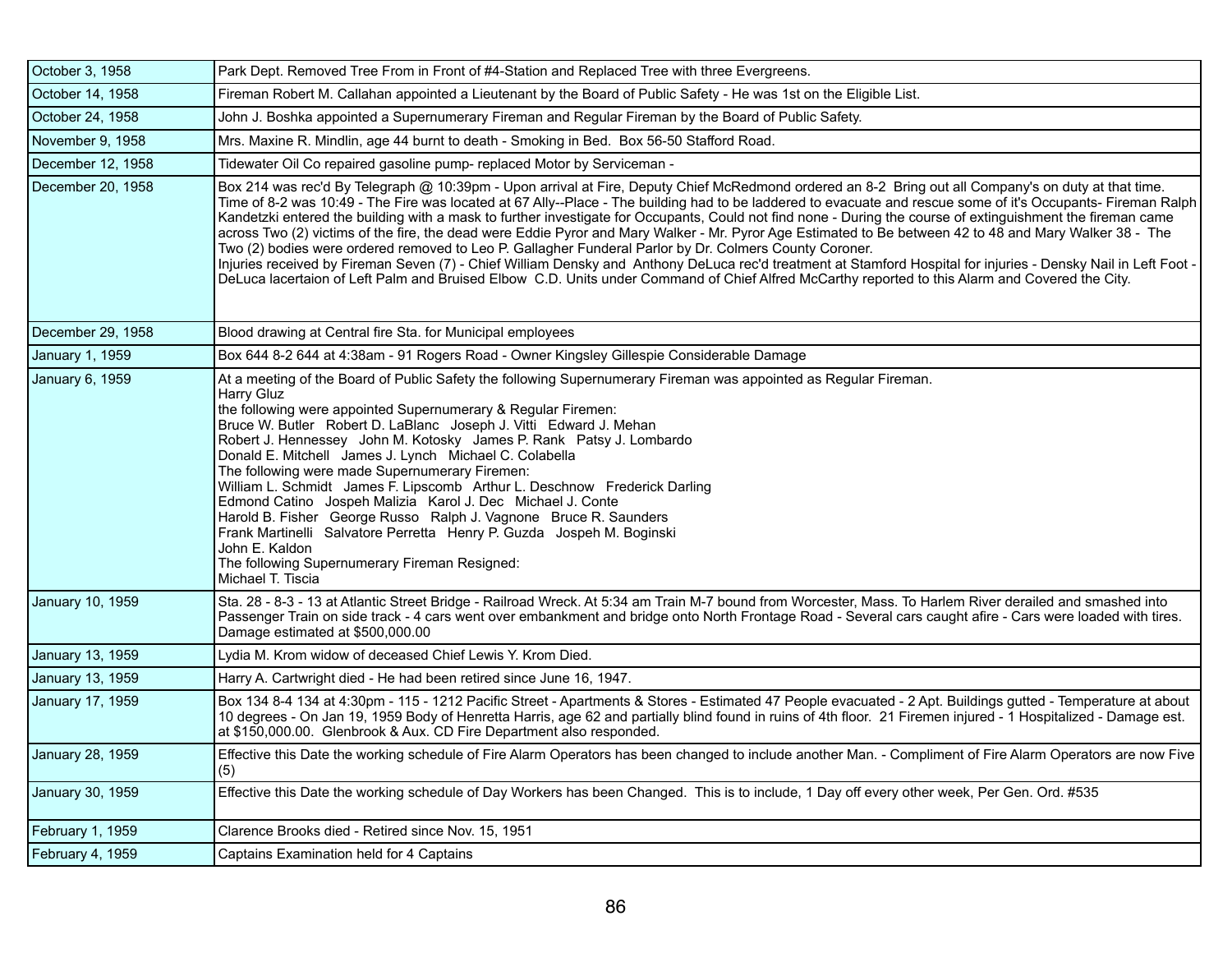| February 11, 1959  | At a Meeting of the Board of Safety on this date Captain Louis A. Sandella was made a Provisional Deputy Chief. This appointmetn was made to comply with<br>an amendment to the Civil Service Regulartions relative to Provisional Appointments. Up to this point Captain Sandella had been Acting Deputy Chief in<br>accordance with the Civil Service Policy. This assignment being made by the Chief of Departmetn for a period of six months., three months without additional<br>pay and three months with pay - top grade. And at the end of six months the cpatains were being rotated according to seniority. Captain E. Foster had already<br>completed six months in accordance with this policy and Captain Sandella had started in accordance with the Civil Service Policy on January 15, 1959. The<br>vacancy which makes this appointment necessary was brought about at the start of the 42 Hour Work Week on July 1, 1959 and the Deputy Chief who was<br>approved to head the gorup not having been appointed due to the Civil Service scheudle being so crowded that they have not yet held the Examination. |
|--------------------|---------------------------------------------------------------------------------------------------------------------------------------------------------------------------------------------------------------------------------------------------------------------------------------------------------------------------------------------------------------------------------------------------------------------------------------------------------------------------------------------------------------------------------------------------------------------------------------------------------------------------------------------------------------------------------------------------------------------------------------------------------------------------------------------------------------------------------------------------------------------------------------------------------------------------------------------------------------------------------------------------------------------------------------------------------------------------------------------------------------------------------|
| February 15, 1959  | Ernest B. Lamb retired Deputy Chief died - Retired May 1, 1944                                                                                                                                                                                                                                                                                                                                                                                                                                                                                                                                                                                                                                                                                                                                                                                                                                                                                                                                                                                                                                                                  |
| February 17, 1959  | Effective Feb. 11, 1959 The Board of Public Safety Appointed Capt. Louis Sandella a, "Provisional Deputy Chief, of Group #2" until a Deputy Chief is Appointed,<br>By The Civil Service Comm. -                                                                                                                                                                                                                                                                                                                                                                                                                                                                                                                                                                                                                                                                                                                                                                                                                                                                                                                                 |
| March 24, 1959     | <b>Captains Oral Examinations Held</b>                                                                                                                                                                                                                                                                                                                                                                                                                                                                                                                                                                                                                                                                                                                                                                                                                                                                                                                                                                                                                                                                                          |
| March 26, 1959     | Deputy Chiefs Written Examination to be held                                                                                                                                                                                                                                                                                                                                                                                                                                                                                                                                                                                                                                                                                                                                                                                                                                                                                                                                                                                                                                                                                    |
| March 26, 1959     | New Compressor received for Hydrant Dept.                                                                                                                                                                                                                                                                                                                                                                                                                                                                                                                                                                                                                                                                                                                                                                                                                                                                                                                                                                                                                                                                                       |
| March 28, 1959     | John J. Biessman Died - He had been retired since June 1, 1948                                                                                                                                                                                                                                                                                                                                                                                                                                                                                                                                                                                                                                                                                                                                                                                                                                                                                                                                                                                                                                                                  |
| April 7, 1959      | New 750 Gallon Mack received to replace #3 Engine                                                                                                                                                                                                                                                                                                                                                                                                                                                                                                                                                                                                                                                                                                                                                                                                                                                                                                                                                                                                                                                                               |
| April 23, 1959     | Capt. Louis Sandella Died - He was Acting Deputy Chief by Provisional appointment since Feb. 11, 1959 - He was appointed to the Fire Department Feb. 28,<br>1928.                                                                                                                                                                                                                                                                                                                                                                                                                                                                                                                                                                                                                                                                                                                                                                                                                                                                                                                                                               |
| April 29, 1959     | At a meeting of the Board of Public Safety the following lieutenants were named Captains:<br>Robert M. Callahan<br>Thomas P. McAuliffe<br>Eugene P. Callahan<br>Albert W. Macsata                                                                                                                                                                                                                                                                                                                                                                                                                                                                                                                                                                                                                                                                                                                                                                                                                                                                                                                                               |
| May 1, 1959        | Fireman Robert Lawler appointed a Lieutenant and immediately after a Captain by the Board of Public Safety.                                                                                                                                                                                                                                                                                                                                                                                                                                                                                                                                                                                                                                                                                                                                                                                                                                                                                                                                                                                                                     |
| May 1, 1959        | The following Firemen were appointed Lieutenants by the Board of Public Safety:<br>Ralph Petrone<br>James Moriarty<br>John J. Hogan<br><b>Albert Kelley</b>                                                                                                                                                                                                                                                                                                                                                                                                                                                                                                                                                                                                                                                                                                                                                                                                                                                                                                                                                                     |
| May 14, 1959       | Edward J. Gleason Died - He had been retired since March 21, 1940.                                                                                                                                                                                                                                                                                                                                                                                                                                                                                                                                                                                                                                                                                                                                                                                                                                                                                                                                                                                                                                                              |
| June 9, 1959       | Lieut. R. Petrone appointed a Captain by the Board of Public Safety and Fireman George Barrett appointed a Lieutenant.                                                                                                                                                                                                                                                                                                                                                                                                                                                                                                                                                                                                                                                                                                                                                                                                                                                                                                                                                                                                          |
| August 23, 1959    | Thomas J. Riely Died - He had been Retired Since March 1, 1945                                                                                                                                                                                                                                                                                                                                                                                                                                                                                                                                                                                                                                                                                                                                                                                                                                                                                                                                                                                                                                                                  |
| September 14, 1959 | Fence Taken up on North Side of Bldg. and Ground Prepared for Black Topping                                                                                                                                                                                                                                                                                                                                                                                                                                                                                                                                                                                                                                                                                                                                                                                                                                                                                                                                                                                                                                                     |
| September 16, 1959 | Black Topping Completed Around #2-Station By Paul Bacco & Son, During Operation of Construction of Storm Sewers                                                                                                                                                                                                                                                                                                                                                                                                                                                                                                                                                                                                                                                                                                                                                                                                                                                                                                                                                                                                                 |
| September 21, 1959 | Frank Mercede & Sons, Contractors Began Renovating Stairs @ #3-Station. New Stairs to Run From Cellar to Second (2nd) Floor. This job was \$2,060.<br>Starting in May 1958 the cost was spread over three budgets. See Requisition 50901, 57784 & 50116                                                                                                                                                                                                                                                                                                                                                                                                                                                                                                                                                                                                                                                                                                                                                                                                                                                                         |
| November 20, 1959  | Mr. Norris Brown, Supt. of Bldg. for the Board of Education gave the Stamford Fire Department a Black Board for use in Glass Work. The Black Board came<br>from Waterside School & went to #4-Station.                                                                                                                                                                                                                                                                                                                                                                                                                                                                                                                                                                                                                                                                                                                                                                                                                                                                                                                          |
| December 1, 1959   | The following Men were appointed to the Board of Public Safety by Mayor J. Walter Kennedy:<br>Nathan E. Martin - Chairman<br>Joseph A. Czescik - Secretary<br>Frank J. Robotti                                                                                                                                                                                                                                                                                                                                                                                                                                                                                                                                                                                                                                                                                                                                                                                                                                                                                                                                                  |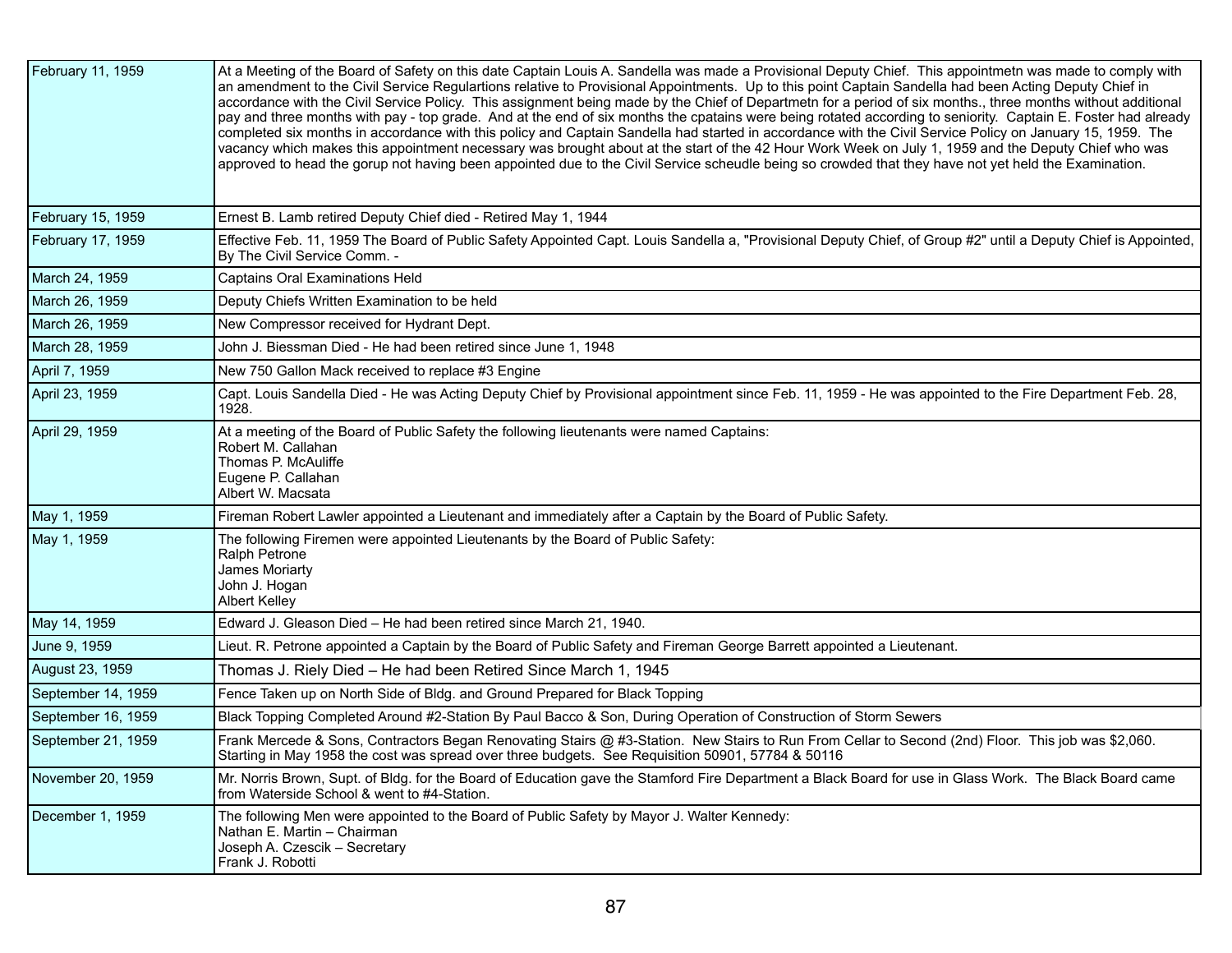| January 1, 1960    | Additional Clerk Typist granted by the Board of Finance and Board of Representatives - Total Personnel in the Dept. 189 Firemen and 1 Ex. Sec. & 1 Clerk<br>Typist - Total 1919                                                                                                                                                                                                                                                                                                                                                                                                                                                                                                              |
|--------------------|----------------------------------------------------------------------------------------------------------------------------------------------------------------------------------------------------------------------------------------------------------------------------------------------------------------------------------------------------------------------------------------------------------------------------------------------------------------------------------------------------------------------------------------------------------------------------------------------------------------------------------------------------------------------------------------------|
| February 8, 1960   | Mrs. Janet Davis, age 42 of 24 Willow St. died from burns received at Fire on 2/2/60 - 2nd & 3rd Degree Burns about entire body.                                                                                                                                                                                                                                                                                                                                                                                                                                                                                                                                                             |
| February 9, 1960   | Miss Marengo Sec. to the Chief applied for and was granted back pay from July 1, 1959 as Exec. Sec. to the Chief - Ruling handed down that no examination<br>need be held as there is no one in the Fire Dept. qualified.                                                                                                                                                                                                                                                                                                                                                                                                                                                                    |
| February 9, 1960   | Appeal by the Fire Alarm Operators to be upgraded upheld - Retroactive to July 1, 1959 -                                                                                                                                                                                                                                                                                                                                                                                                                                                                                                                                                                                                     |
| February 18, 1960  | Father John Gonzales appointed Chaplain for Fire & Police Depts. Replacing Father B. Rarus who was transferred                                                                                                                                                                                                                                                                                                                                                                                                                                                                                                                                                                               |
| February 18, 1960  | Dr. C. E. Prange, former member of the Board of Public Safety died.                                                                                                                                                                                                                                                                                                                                                                                                                                                                                                                                                                                                                          |
| March 1, 1960      | Apparatus Floor @ #2-Station Shorted-Up With Tapco Floor Jacks (Columns) and 8x8x15' Oak Planking - Floor Sinking and Dropping with Movement of<br>Machines. Completed 11/7/60                                                                                                                                                                                                                                                                                                                                                                                                                                                                                                               |
| March 5, 1960      | 13.5 inch Snow Storm struck Stamford on March 3rd and 4th, 1960.                                                                                                                                                                                                                                                                                                                                                                                                                                                                                                                                                                                                                             |
| March 23, 1960     | Mr. Joseph Zikies, State Boiler Inspector in to Inspect All Boiler and Compressors @ All Fire Houses, Sta., 2, 3, & 4's - All Found to Be Satisfactory -                                                                                                                                                                                                                                                                                                                                                                                                                                                                                                                                     |
| March 24, 1960     | Acting Inspectors Duane & Caruso frozen in as Inspectors with back pay from July 1, 1959 until decision is reached by Personnel Comm. for a examination or<br>not.                                                                                                                                                                                                                                                                                                                                                                                                                                                                                                                           |
| April 4, 1960      | 10 Week course completed by Officers of the Department (30 Hrs.) Training Course was given by Retired Chief Flannigan of New Haven, now the Conn. State<br>Dept. of Education. Mayor W. Kennedy gave graduate certificates to all those completed the Course.                                                                                                                                                                                                                                                                                                                                                                                                                                |
| May 26, 1960       | The following men were appointed as Chaplains of the Police and Fire Departments by Mayor J. Wlater Kennedy:<br>Rabbi David Pearlman<br><b>Father John Gonzales</b>                                                                                                                                                                                                                                                                                                                                                                                                                                                                                                                          |
| June 20, 1960      | Supernumerary Fireman Frank Russo was appointed a Regular Fireman by the Board of Public Safety at a regular meeting.                                                                                                                                                                                                                                                                                                                                                                                                                                                                                                                                                                        |
| July 18, 1960      | Esso Oil Co. changed Gas Pump as they were awarded the Gas Contract for 1960-1961 – Removed Tidewater Oil Co. Gas Pump.                                                                                                                                                                                                                                                                                                                                                                                                                                                                                                                                                                      |
| July 25, 1960      | Miss Virginia w. Gill started working s a Clerk-Typist I in the Clerks' Office at Headquarters.                                                                                                                                                                                                                                                                                                                                                                                                                                                                                                                                                                                              |
| August 8, 1960     | Mrs. Janet E. Williams started working as a Clerk-Typist I in the Clerks' office at Headquarters.                                                                                                                                                                                                                                                                                                                                                                                                                                                                                                                                                                                            |
| August 10, 1960    | Workers in from Stamford Iron Works to start work on apparatus floor. #2 Station. Captain Edward C. Foster retired, September 1, 1960 Deputy Chief<br>Charles T. Mayes retired, October 1, 960                                                                                                                                                                                                                                                                                                                                                                                                                                                                                               |
| September 12, 1960 | Hurricane "Donna" arrived in Stamford with strong winds and bringing abnormally high tides. Mayor Kennedy called an emergency meeting o fall department<br>heads at 9:00am to make preparations to meet any disaster which might occur. Three sixes were sounded shortly after Noon bringing all off-duty firemen back<br>to their stations, but "Donna" seemed to lose its strength later in the day and these men were dismissed at 6:00pm. Flooding was reported in the Sound End<br>and Shippan areas as was expected and pumping operations are due to start tomorrow. Other results were mainly fallen power wires and blown over trees<br>which were attended to as soon as possible. |
| September 20, 1960 | At a meeting of the Board of Public Safety the following promotions were made:<br>Capt. Charles Skiba appointed Deputy Chief - Effective 10/1/60<br>Asst. Supt. Fire Alarm A. Haviland appointed Captain - Effective 10/1/60<br>Lieut. A. Kelley appointed Captain - Effective 9/20/60<br>Supernumerary Firemen Lipscomb and Deschnow appointed Regular Firemen                                                                                                                                                                                                                                                                                                                              |
| October 28, 1960   | James M. Maloney died October 28, 1960. Retired since July 16, 1948. Appointed April 23,1923.                                                                                                                                                                                                                                                                                                                                                                                                                                                                                                                                                                                                |
| December 12, 1960  | Olga E. Krom Widow of the Lade Charles B. Krom (Mech Supt.) Died.                                                                                                                                                                                                                                                                                                                                                                                                                                                                                                                                                                                                                            |
| December 22, 1960  | Workers in from Pimpinella Const. Co. putting up scaffolding in front of #1 Sta. preparing for repair of parapet & roof.                                                                                                                                                                                                                                                                                                                                                                                                                                                                                                                                                                     |
| February 6, 1961   | First Aid instructions started fro all officers at #1 Sta. Mr. Milton Smith of Am. Nat. Red Cross - Instructor.                                                                                                                                                                                                                                                                                                                                                                                                                                                                                                                                                                              |
| February 10, 1961  | Miss Alba E. DeLuca started working as a Clerk Typist I in the Clerks' office at Headquarters.                                                                                                                                                                                                                                                                                                                                                                                                                                                                                                                                                                                               |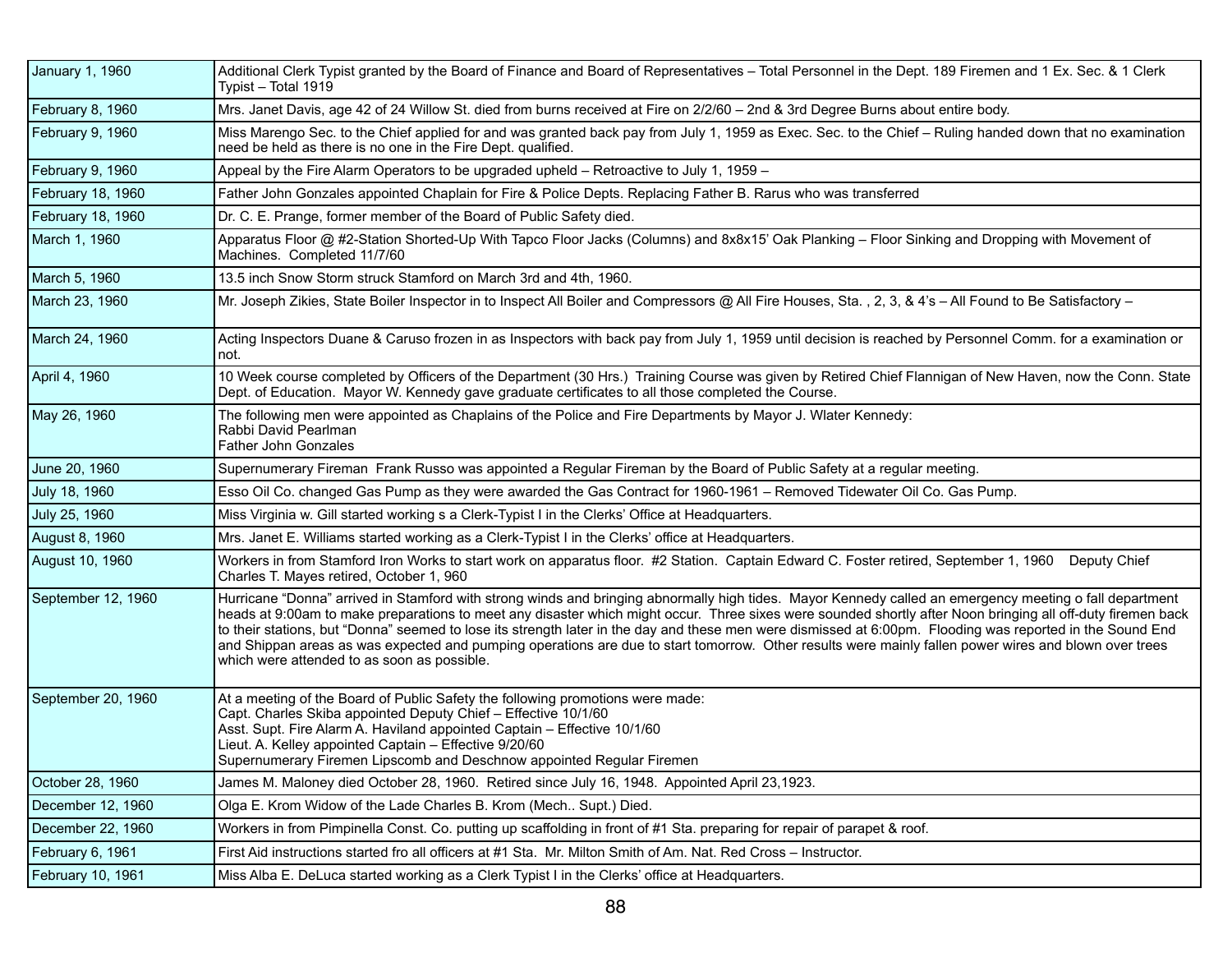| March 20, 1961  | Hammond Roofing Co. started to repair & tar #1 Station Roof. Completed on 3/21/61.                                                                                                                                                                                                                                                                                                                                                                                                                                                                                                                                                                                                                                                                             |
|-----------------|----------------------------------------------------------------------------------------------------------------------------------------------------------------------------------------------------------------------------------------------------------------------------------------------------------------------------------------------------------------------------------------------------------------------------------------------------------------------------------------------------------------------------------------------------------------------------------------------------------------------------------------------------------------------------------------------------------------------------------------------------------------|
| March 24, 1961  | Deputy Chief Harold Fisher dies today at 10:30am from Heart Trouble after artery operation                                                                                                                                                                                                                                                                                                                                                                                                                                                                                                                                                                                                                                                                     |
| March 24, 1961  | Lt. Harry F. Hall died at 6:00pm after a lingering Illness of over a year - Throat Trouble.                                                                                                                                                                                                                                                                                                                                                                                                                                                                                                                                                                                                                                                                    |
| March 24, 1961  | The Following men were Pall Bearers for the funeral of the late Harold Fisher, Deputy Chief Stamford Fire Department Capt. J. Kokoska, Capt. T. O'Connor,<br>Capt. H. Gillespie, Capt. A. Petrone, Capt. E. Kerrigan, Capt. T. Petrone, Capt. S. Hojnacki, Capt. A. Macsata. The following men acted as Color Bearers<br>Fireman Andrew Suchocki, Fireman Daniel Burke, Fireman William McCarthy. The following men as Color Guards: Fireman James Hogan, Fireman Rocco<br>Buchetto. The following men acted as Honor Guards and reported to the Gallagher Funeral Home, 20 Suburban Ave. 3/25/61: M. Kowalczyk, M. Zyara, J.<br>Finley, W. Densky, Jr., B. Lockwood, E. Goldkopf, N. Kowaleski, R. Vernal, R. Kandetzki, J. White, J. Varunes, S. Bienkowski. |
| March 25, 1961  | The Following men were Pall Bearers for the Funeral of the late Harry Hall, Lieutenant, Stamford Fire Department: Capt. A. Kelley, Capt. A. Haviland, Lieut. R.<br>Lyons, Lieut J. Moriarty, Lieut. J. Hogan, Lieut. G. Barnett. The following men acted as Color Bearers: Fireman Andrew Suchocki, Fireman Daniel Burke,<br>Fireman William McCarthy. The following men acted as Color Guards: Fireman James Hogan, Fireman Rocco Buchetto. The following men acted as Honor<br>Guards and reported to the Gallagher Funeral Home, 20 Suburban Avenue. 3/25/61 J. Egan, R. Cunningham, C. Robinson, T. O'Connor, E. Clemens, A.<br>Marsden, P. Golino, J. Kowaleski, A. Dixon, P. Lee, L. Hojnacki, E. Andrews.                                               |
| March 26, 1961  | D. Austin, R. Nirschel, R. Pilcher, P. Viggiano, F. Passaro, F. Augustyn, J. Williams, M. Coppola, R. Rysz, R. Woods, T. Zurkowski, A. Leary, E. Miller, D. Mitchell,<br>W. Lohotsky, F. Russo, S. Cerulli, R. Davidson, J. Minkiewicz, E. Mehan,                                                                                                                                                                                                                                                                                                                                                                                                                                                                                                              |
| March 26, 1961  | J. Robboti, B. Berg, a. Alfano, G. Matthews, J. McAuliffe, K. Lindquist, T. Zannino, C. Haggerty, T. Conklin, s. Salatino, W. Wood, A. Tomzyk, H. Strock, J. Labati,<br>E. Nemcheck, J. Harrington, P. Battinelli, G. G. LaBlanc, R. LaBlanc, J. Boshka                                                                                                                                                                                                                                                                                                                                                                                                                                                                                                        |
| March 31, 1961  | Mrs. Anna Bailey of 172 Ludlow St. claims to have tripped over a piece of wire and fell while carrying her daughter Ingrid - Sidewalk front of ramp. Mrs. Bailey<br>injured right wrist and left knee, daughter bumped right ear. Fall occurred at approximately 4:35pm. Capt. Haviland has wire. Mrs. Bailey didn't want to go for<br>examination at time.                                                                                                                                                                                                                                                                                                                                                                                                    |
| April 7, 1961   | Captain Thomas A. Petrone - Appointed Deputy Chief on April 7, 1961<br>Lieutenant Robert J. Lyons - Appointed Captain on April 7, 1961.                                                                                                                                                                                                                                                                                                                                                                                                                                                                                                                                                                                                                        |
| April 8, 1961   | Deputy Chief Thomas A. Petrone and Captain Robert J. Lyons were sworn in on April 8, 1961.                                                                                                                                                                                                                                                                                                                                                                                                                                                                                                                                                                                                                                                                     |
| April 22, 1961  | Mrs. Nora Gleason widow of the late Edward Gleason Died.                                                                                                                                                                                                                                                                                                                                                                                                                                                                                                                                                                                                                                                                                                       |
| April 24, 1961  | Chief's Office, Deputy Chief, Captains and Clerks Office were all painted.                                                                                                                                                                                                                                                                                                                                                                                                                                                                                                                                                                                                                                                                                     |
| May 12, 1961    | Supernumerary Fireman Edmond J. Catino and Fireman Joseph O. Malizia were appointed Regular Firemen by the Board of Public Safety a regular meeting.                                                                                                                                                                                                                                                                                                                                                                                                                                                                                                                                                                                                           |
| May 23, 1961    | Supernumerary Fireman Edmond J. Catino and Fireman Joseph O. Malizia were sworn in.                                                                                                                                                                                                                                                                                                                                                                                                                                                                                                                                                                                                                                                                            |
| June 19, 1961   | At a meeting of the personnel Commission the following change was made in Civil Service Regulations: Article XIII, Section 1, Part 2" Member of the Police &<br>Fire Departments shall be granted eleven (11) paid holidays per year: New Years Day - Lincolns Birthday-Washingtons Birthday, Good Friday-Memorial Day-<br>Independence Day - Labor Day - Columbus Day - Veterans Day - Thanksgiving Day & Christmas - Members of the Police & Fire Dept. shall be allowed to<br>take this holiday time off within a period not to exceed 1 year from such holiday." This is an increase of Five (5) additional holidays - As follows Lincoln's<br>Birthday - Washington's Birthday - Good Friday - Columbus Day - Veterans Day.                               |
| June 26, 1961   | Repairing and recovering of #3 Station roof completed.                                                                                                                                                                                                                                                                                                                                                                                                                                                                                                                                                                                                                                                                                                         |
| July 6, 1961    | Fireman Fred Johnson Resigned                                                                                                                                                                                                                                                                                                                                                                                                                                                                                                                                                                                                                                                                                                                                  |
| August 9, 1961  | Fireman Larry Densky appointed Asst. Supt. of Fire Alarms.                                                                                                                                                                                                                                                                                                                                                                                                                                                                                                                                                                                                                                                                                                     |
| August 9, 1961  | Fireman s. Bienkowski, J. Varunes, D. Burke appointed Lieutenants of the Stamford Fire Department                                                                                                                                                                                                                                                                                                                                                                                                                                                                                                                                                                                                                                                              |
| August 9, 1961  | Michael T. Conte appointed regular fireman of the Stamford Fire Department.                                                                                                                                                                                                                                                                                                                                                                                                                                                                                                                                                                                                                                                                                    |
| August 17, 1961 | Box #18 8-4 @ 9:24pm rear of 507 Canal Street estimated damge at \$75,000.00 4 firemen injured slightly.                                                                                                                                                                                                                                                                                                                                                                                                                                                                                                                                                                                                                                                       |
| August 18, 1961 | Roof at #1 Station completed                                                                                                                                                                                                                                                                                                                                                                                                                                                                                                                                                                                                                                                                                                                                   |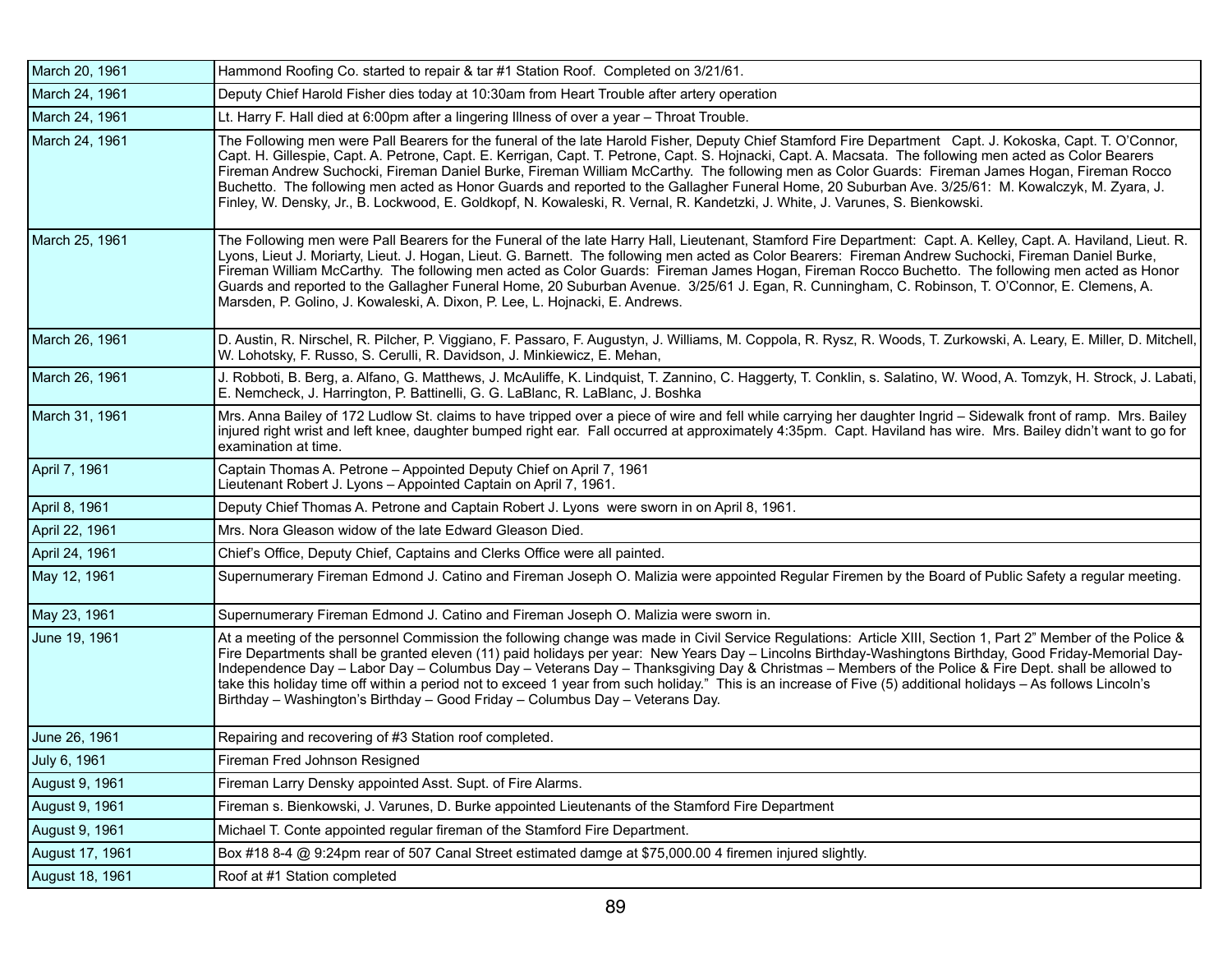| August 19, 1961   | Box #123 @ 4:59a.m. Conn. State Thruway Westbound under the Fairfield Ave. truck accident & fire 2 person died James Welch age 43 and R. J. Green age<br>15                                                                                                                                                                                                                                                                                                                                                                                                           |
|-------------------|-----------------------------------------------------------------------------------------------------------------------------------------------------------------------------------------------------------------------------------------------------------------------------------------------------------------------------------------------------------------------------------------------------------------------------------------------------------------------------------------------------------------------------------------------------------------------|
| August 27, 1961   | Rev. John B. Hossan appointed Catholic Chaplain of the Stamford Fire Department replacing Rev. John Gonzalez                                                                                                                                                                                                                                                                                                                                                                                                                                                          |
| October 15, 1961  | Fireman Robert Wetmore is first Fireman to be called into Active Military Service with the National Guard due to the Berlin Crisis declared by Pres. Kennedy.<br>Fireman Wetmore was in the Reserve Unit and will serve up to 12 Months of Service.                                                                                                                                                                                                                                                                                                                   |
| October 18, 1961  | Examination announcement for the above position we posted. Since the incumbents were the only persons filing and meet all qualifications the Personnel<br>Commission approved (on Oct. 16, 1961) of their being given a permanent status form the present acting position of Fire Alarm Operator. Harold J. Redfern -<br>John T. Baran- Raymond C. Duane - Anthony L. Orgera - Robert J. Hand                                                                                                                                                                         |
| November 1, 1961  | These men were sworn in on this date:<br>Fire Prevention Inspectors:<br>Frank L. Caruso - Effective June 22, 1960<br>Salvatore J. Verrastro - Effective June 22, 1960<br>Fire Alarm Operators:<br>Harold J. Redfern - Effective October 16, 1961<br>John T. Baran - -<br>Raymond C. Duane -<br>Anthony Orgera -<br>Robert J. Hand -<br>These men have all been receiving this pay for further reference see their pink sheets.                                                                                                                                        |
| November 15, 1961 | Mrs. Edna Nelson started as a temporary employee as a clerk-typist.                                                                                                                                                                                                                                                                                                                                                                                                                                                                                                   |
| November 22, 1961 | #1 Station 1 Radiator relief valve installed in alarm room, by Mech. Kipphut.                                                                                                                                                                                                                                                                                                                                                                                                                                                                                         |
| December 14, 1961 | #1 Station Shut off valve installed in gas line on emergency generator on roof of building. Mech. Kipphut worked 1/2 hour.                                                                                                                                                                                                                                                                                                                                                                                                                                            |
| December 18, 1961 | Notification was received verbally this date from Safety Board Chairman Nathan Martin that Rabbi David Pearlman was also a chaplain of the Fire and Police<br>Departments.                                                                                                                                                                                                                                                                                                                                                                                            |
| December 27, 1961 | In a letter dated Dec. 22, 1961 from Mayor J. Walter Kennedy Rabbi David Pearlman was officially appointed a Chaplain of the Police and Fire Departments.<br>The letter stated that this appointment was made about two years ago and should be carried as such on the Fire Dept. official rolls.                                                                                                                                                                                                                                                                     |
| January 3, 1962   | Mrs. Edna Nelson transferred from temporary to permanent employee.                                                                                                                                                                                                                                                                                                                                                                                                                                                                                                    |
| January 3, 1962   | Box #5521 Mrs. Alice Parish perished in fire.                                                                                                                                                                                                                                                                                                                                                                                                                                                                                                                         |
| January 13, 1962  | Box #134 8-2 Mrs. Rose Lee Myers succumbed due to fire.                                                                                                                                                                                                                                                                                                                                                                                                                                                                                                               |
| January 15, 1962  | Supernumerary Fireman Karol Dec on duty this date at 6:00 P.M. replacing Regular Fireman Robert Wetmore who is on active duty with Army Reserve.                                                                                                                                                                                                                                                                                                                                                                                                                      |
| February 14, 1962 | Box #127 8-4 300-35 Atlantic St. Estimate Damage \$150,000.00 33 Firemen were injured with Smoke & Gas Poisoning. Started in the Cellar and spread<br>through the entire Building.                                                                                                                                                                                                                                                                                                                                                                                    |
| March 4, 1962     | Mrs. Susan Tynes fell in front of Fire Headquarters at 7:10PM, Fireman Barclay Berg assisted her up. Address-49 Frank St., Stamford Conn.                                                                                                                                                                                                                                                                                                                                                                                                                             |
| May 11, 1962      | Box 548 transmitted for fire at 1:27am - 102 Custer Street. Owner - City Housing Auth. - Occpt. Mr. & Mrs. Charles Murray and Five Children, Maria age 6 -<br>Charles age 4 Ronald & Donald Age 3 and Michael age 1. Mrs. Helen Murray (Charles) and Four children perished in fire from burns about entire body.<br>Donald one of the twins taken to Stamford Hosp. with 1st & 2nd degree burns about 40% of entire body. Attempted rescue of Mrs. Murray and children first by<br>neighbors and then by firemen were defeated by intense heat and flames and smoke. |
| July 1, 1962      | Box553 66-68 William St. City of Stamford Vacant Dwelling                                                                                                                                                                                                                                                                                                                                                                                                                                                                                                             |
| August 1, 1962    | Box 159 8-4 Pacific St. - Luders Marine<br>Box 13 8-2 3 John St. - Stamford Craftsman Inc.                                                                                                                                                                                                                                                                                                                                                                                                                                                                            |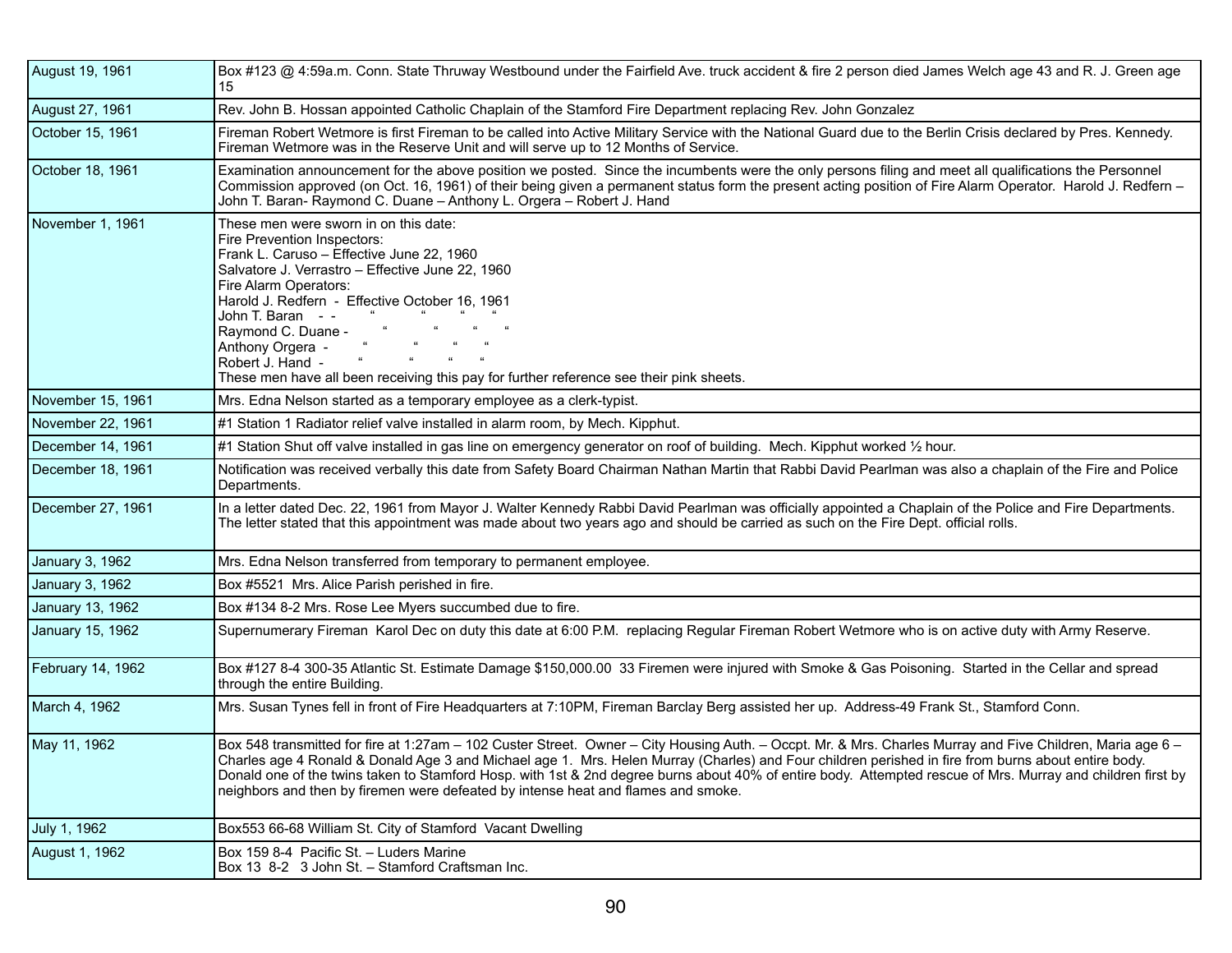| August 7, 1962     | Fireman Robert Wetmore started Regular Duty, who had been on Active Duty with The Army Reserve, replacing Supernumerary Fireman Karol Dec.                                                                                                                                                                                                                                                                                                                                                                                                                                                                                                                                                                                                                                                                                           |
|--------------------|--------------------------------------------------------------------------------------------------------------------------------------------------------------------------------------------------------------------------------------------------------------------------------------------------------------------------------------------------------------------------------------------------------------------------------------------------------------------------------------------------------------------------------------------------------------------------------------------------------------------------------------------------------------------------------------------------------------------------------------------------------------------------------------------------------------------------------------|
| August 17, 1962    | Mrs. Minnie J. Hamm, widow of the late Frederick M. Hamm Died at 11:00am - Fred Hamm was appointed call man on May 23, 1898 - Appointed permanent<br>Feb. 14, 1916 – He died on Jan. 25, 1936.                                                                                                                                                                                                                                                                                                                                                                                                                                                                                                                                                                                                                                       |
| August 20, 1962    | Mr. Peck, Mr. J. J. Meade and Mr. John E. Sacher – Fire Underwriters in to start Survey of the City.                                                                                                                                                                                                                                                                                                                                                                                                                                                                                                                                                                                                                                                                                                                                 |
| September 14, 1962 | Mr. Peck, Mr. J. J. Meade and Mr. John E. Sacher - Fire Underwriters Completed Their Survey of the City of Stamford.                                                                                                                                                                                                                                                                                                                                                                                                                                                                                                                                                                                                                                                                                                                 |
| October 2, 1962    | 1962 Mack 750 Gallon Pumper replacing 1942 Mack Pumper. Arrived at Central Fire Station at 11:00 A.M. QUALIFIED DRIVERS: Albert Marsden, George<br>Heinlein, Frank Maciolek, Julian Nosenzo, William Mocher, Italo Tamborino, Martin McNamara, Thomas Conklin, Barcaly Berg, Harry Gluz, William Densky, Jr.,<br>Thaddeus Zurkowski, Robert Davidson, Michael Coppola and James Williams.                                                                                                                                                                                                                                                                                                                                                                                                                                            |
| October 8, 1962    | #1 Truck in accident at ;Elm & South Frontage Road - Truck driven by Fireman Cunningham responded to Fire Alarm from Box 573 at 7:46PM - False Alarm.<br>Truck responded without Tillerman Fireman Salatino - Fireman Robinson was riding the front seat. The right rear end of #1 Truck whipped and struck 1960<br>Valiant 4 door sedan driven by Geraldine Palucci. Miss Geraldine Palucci was taken to Stamford Hospital with Neck Injury and shock.                                                                                                                                                                                                                                                                                                                                                                              |
| October 19, 1962   | First Still Alarm for the New 750 GPM Mack. Tel. Alarm #62 Location-Rear of Stamford High School On Fri. Oct. 19, 1962 At: 6:22PM - Returned: -6:35PM<br>Owner-City of Stamford Occpt. - Same Fire Orig. Rubbish Extended to-Same Cause-Children & Matches Ex. By-Brooms Time worked-13 min. Miles<br>Traveled-1.5 Running Miles-7.7 Apparatus Present-\$1 Mack Driver-Marsden Firemen Present-Salatino, Wood, Wetmore, Officer in Command-Lt. Bienkowski<br>First Box Alarm for the New 750 GPM Mack. At Alarm #116 From Box #153 at 9:34 PM Recall-9:36PM Friday Oct. 19, 1962 Street-Dyke Lane Owner-Hart.<br>Electric Light Co. Occupant-Vacant Land Fire Originated-Brush Ext. to Same. Ext. by-Water Cause-Children with Matches. Road Mileage-2.5 Running<br>Mileage-4.7 Damage-None #1 Co. & #2 Co's. responded to this Box. |
| October 24, 1962   | GENERAL ORDER NO. 749<br>TO: ALL STAMFORD FIRE DEPARTMENT PERSONNEL<br>SUBJECT: OUT OF CITY LEAVES<br>Effective immediately and for the duration of the present international emergency all officers as well as firemen of the Stamford Fire Department shall receive<br>approval for out of City leave from the Deputy Chief in their group and be recorded in the Deputy Chief's Office.<br>Approval for out of City leave by Deputy Chiefs and all personnel not connected with groups shall be obtained from the Chief of Department.                                                                                                                                                                                                                                                                                            |
| November 6, 1962   | In accordance with the Referendum Vote (Charter Change of district covered by the Stamford Fire Dept. (Paid) the attached sheets show the Streets, Buildings<br>and Hydrants that have been taken over by this department.                                                                                                                                                                                                                                                                                                                                                                                                                                                                                                                                                                                                           |
| November 14, 1962  | Gas Stove exploded in kitchen of #1 Station.<br>Fireman J. Dillon injured right side.<br>Fireman J. Robotti injured left side.<br>Fireman C. Frangione received burns right side.                                                                                                                                                                                                                                                                                                                                                                                                                                                                                                                                                                                                                                                    |
| November 24, 1962  | Box 126 @7:37PM 8-4 284-286 Atlantic Street<br>Hamburger Nest Owner-B.T. Harris Corp.<br>32 Firemen-Smoke Inhalation & Injuries. Cause-Undetermined<br>Worked 11 hours and 32 minutes at this fire.                                                                                                                                                                                                                                                                                                                                                                                                                                                                                                                                                                                                                                  |
| December 12, 1962  | Three Chaplains appointed by Mayor J. Walter Kennedy and The Board of Public Safety are as followed:<br>Rabbi David W. Pearlman of Temple Beth El<br>Rev. Donald F. Campbell, minister of the First Presbyterian Church<br>Rev. Daniel J. Foley, St. Leo's Roman Catholic Church.<br>Rev. George P. Poulos-Greek Orthodox Church of the Archangels                                                                                                                                                                                                                                                                                                                                                                                                                                                                                   |
| December 17, 1962  | Fireman William McCarthy awarded The Valor Medal of the City of Stamford for his heroism in saving the life of Mrs. Geraldine Watson at a fire on Jan. 25,<br>1962 @785 Atlantic St. This award is the first received in the Stamford Fire Department.                                                                                                                                                                                                                                                                                                                                                                                                                                                                                                                                                                               |
| January 6, 1963    | Mrs. Annie Ryan widow of Michael J. Ryan died. Michael J. Ryan was appointed March 1, 1910 and he died on April 8, 1940.                                                                                                                                                                                                                                                                                                                                                                                                                                                                                                                                                                                                                                                                                                             |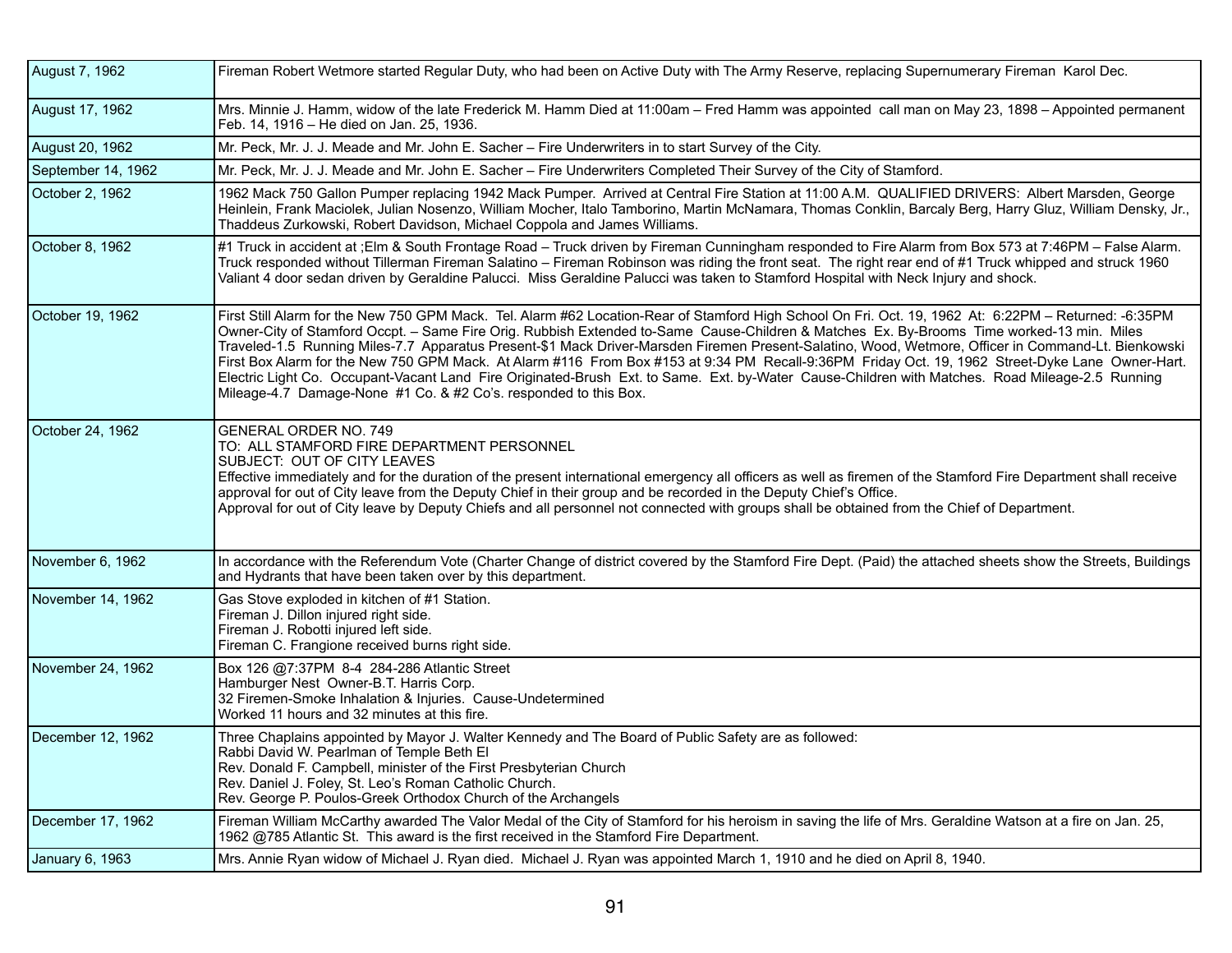| March 21, 1963     | Box #31 Mrs. Hazel Kellner - Age 62 - died at Stamford Hospital from second and third degree burns at fire at 611 Main St. on March 16, 1963.                                                                                                                                                                                                                                                                                |
|--------------------|------------------------------------------------------------------------------------------------------------------------------------------------------------------------------------------------------------------------------------------------------------------------------------------------------------------------------------------------------------------------------------------------------------------------------|
| April 29, 1963     | Fireman E. Andrews appointed Inspector by the Board of Public Safety as of May 5, 1963 - He will take the Place of Inspector S. Verrastro who resigned as<br>Inspector to return to the ranks as 1st Grade Fireman.                                                                                                                                                                                                          |
| May 3, 1963        | Box #36 @ 3:57PM, 8-4 - 24 to 34 Quintard Terrace- Estimate damage \$100,000.00, worked 5 hrsStarted between garages and spread throughout entire<br>area. Three firemen received slight injuries, Cause - children with matches.                                                                                                                                                                                            |
| June 1, 1963       | Mrs. Emelia Ragan widow of the late Capt. David G. Ragan Died, in Florida.                                                                                                                                                                                                                                                                                                                                                   |
| July 1, 1963       | City of Stamford in lieu of a raise in pay gave all employees Paid Hospitalization.                                                                                                                                                                                                                                                                                                                                          |
| August 12, 1963    | Fireman Fred Johnson was Reinstated by The Board of Public Safety, he was Sworn in on August 22, 1963.                                                                                                                                                                                                                                                                                                                       |
| August 14, 1963    | Fireman Arthur Dixon Retired.                                                                                                                                                                                                                                                                                                                                                                                                |
| September 13, 1963 | Boiler broke at Central Fire House.                                                                                                                                                                                                                                                                                                                                                                                          |
| October 7, 1963    | Appropriation of \$8,000.00 for New Boiler to be installed.                                                                                                                                                                                                                                                                                                                                                                  |
| October 8, 1963    | Started to tear out old Boiler. Mr. Charles S. Horner will install new boiler.                                                                                                                                                                                                                                                                                                                                               |
| October 11, 1963   | Chief Thomas Richardson gave Fireman Pasquale Battinelli<br>8-Trumpets<br>3-Old Badges<br>3-Old Helments<br>3-Old Pair of Boots<br>1-Old Lantern<br>With the understanding that if anyone wants to borrow this Trumpets they can.                                                                                                                                                                                            |
| October 14, 1963   | H. B. Smith Boiler from Charles Horner received at Central Fire Station.                                                                                                                                                                                                                                                                                                                                                     |
| October 14, 1963   | H. B. Smith Boiler from Charles Horner received at Central Fire Station.                                                                                                                                                                                                                                                                                                                                                     |
| October 26, 1963   | Boiler was put into operation.                                                                                                                                                                                                                                                                                                                                                                                               |
| November 22, 1963  | President John F. Kennedy was Assassinated in Dallas, Texas at 12:35PM on Friday. All Flags were ordered at half mast for a period of thirty-days.                                                                                                                                                                                                                                                                           |
| November 24, 1963  | Memorial Services were held in honor of President John Kennedy at City Hall Plaza at 2:30 PM about 5,000 persons attended.                                                                                                                                                                                                                                                                                                   |
| November 25, 1963  | National Holiday President John F. Kennedy's funeral was held at St. Matthews Cathedral in Washington, D.C. at 12:00 Noon. President John F. Kennedy was<br>buried in Arlington National Cemetery, Arlington, Va. A Torch was lit by Mrs. Kennedy at his Grave side which will burn all the time.                                                                                                                            |
| December 2, 1963   | The following men were appointed to The Board of Public Safety by Mayor Thomas C. Mayers:<br>Samuel F. Pierson - Chairman<br>Donald F. Zezima<br>Chester A. Addison                                                                                                                                                                                                                                                          |
| December 19, 1963  | 1964 Chevrolet Station Wagon replacing 1956 Chevrolet Sedan - Deputy Chief's Car.                                                                                                                                                                                                                                                                                                                                            |
| December 20, 1963  | 1964 Chevrolet Station Wagon replacing 1958 Plymouth Sedan - Fire Marshals Car.                                                                                                                                                                                                                                                                                                                                              |
| December 31, 1963  | Box #32 @5:46AM - #4 Truck involved in Accident with Sealtest Milk Truck @ Elm St. & North Frontage Road. Fireman Arthur Betz - Injured Right arm &<br>Shoulder, Back & Shock<br>Fireman Walter Donovan - Injured Right Shoulder, Back & Shock<br>Nelson Van Popering-Driver of Sealtest Milk Truck was admitted to St. Joseph's Hospital with a possible concussion. An estimate of \$17,000.00 damage done<br>to #4 Truck. |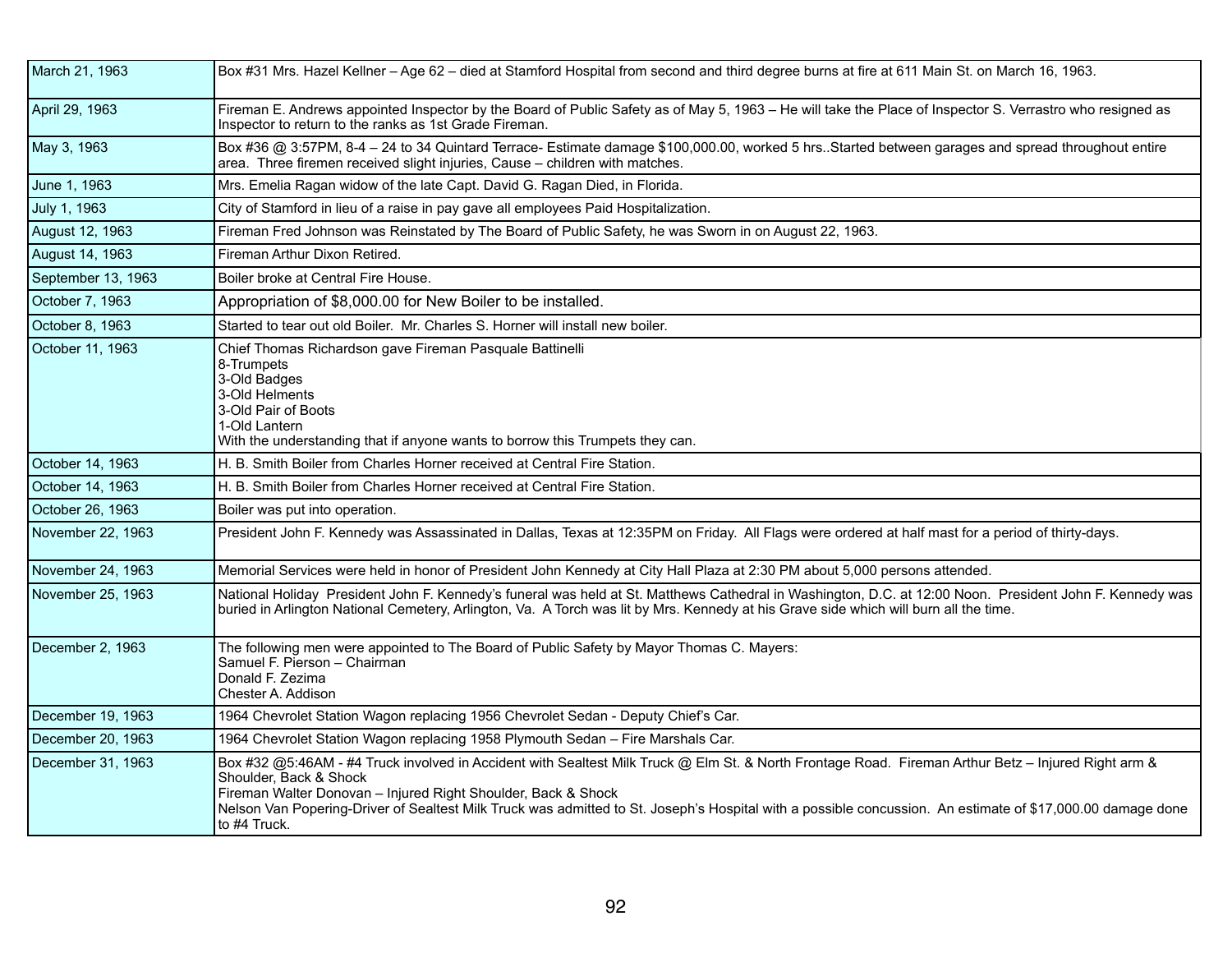| January 11, 1964   | 1964 Chevrolet Utility Ladder Truck replacing 1951 Chevrolet Utility Ladder Truck-Electricians Car.<br>The Deputy Chiefs Station Wagon was responding to a routine call. Fireman Charles Robinson, the driver who was alone, was traveling north on Suburban<br>Avenue. When crossing the intersection of Broad St. was struck on the left side by a 1956 Plymouth Station Wagon driven by Carmine Tamburro, 14 Lincoln<br>Avenue, So. Norwalk Conn. The estimate damage to the Fire Department Station Wagon was \$579.85.                                                                             |
|--------------------|---------------------------------------------------------------------------------------------------------------------------------------------------------------------------------------------------------------------------------------------------------------------------------------------------------------------------------------------------------------------------------------------------------------------------------------------------------------------------------------------------------------------------------------------------------------------------------------------------------|
| January 15, 1964   | James Simms-Age 4 Months died at Stamford Hospital from second & third degree burns he received at a Fire Box #147 @4:16PM on 1/14/64<br>at 194 Ludlow St.                                                                                                                                                                                                                                                                                                                                                                                                                                              |
| January 17, 1964   | Box #327 @2:06AM 8-2 -49 Grove Street.                                                                                                                                                                                                                                                                                                                                                                                                                                                                                                                                                                  |
| February 17, 1964  | Subject: Mayor's Inspection Team For Enforcement of Ordance No. 65 Supplement.<br>In accordance with a directive from Mayor Thomas C. Mayers on February 7, 1964 the following special assignment will become effective in the Fire Prevention<br>Bureau on Monday Feb. 17, 1964 at 8:00 A.M.<br>Inspector Edward Andrews will be on special assignment to work as the fire department member of a three member inspection team made up of members form<br>the Health Department, Building Department, and Fire Department. Inspector Andrews shall report daily at 8:00 A.M. to the Health Department. |
| April 2, 1964      | King School - Newfield Ave. At 7:10AM - Returned 8:04AM Aid from The Stamford Fire Dept. made by request of Superintendent of Communications Hawley<br>Oefinger. 1200' 2/12" Hose left to the Springdale Fire Dept. Estimate Damage \$200,000.                                                                                                                                                                                                                                                                                                                                                          |
| April 9, 1964      | The Board of Trustees of the Stamford Firemen's Pension Fund voted unanimously to retire Deputy Chief William J. Densky on July 7, 1964. To be removed<br>from Sick Leave on April 21, 1964. To be placed on terminal leave April 21, 1964 to July 7, 1964.                                                                                                                                                                                                                                                                                                                                             |
| April 9, 1964      | The Board of Trustees of the Stamford Firemen's Pension Fund voted unanimously to have Dr. William Resnik, a heart specialist, check the condition of<br>Fireman W. W. Broadhurst, who has been on sick leave since March 13, 1963, regarding his fitness for duty as a fireman. Office appointment made for April 28,<br>1964 at 1:30pm.                                                                                                                                                                                                                                                               |
| June 7, 1964       | Three (3) FBI men in @ 10:00AM out @ 4:50PM. Reason, unknown. #1 Station 3rd floor pool room.                                                                                                                                                                                                                                                                                                                                                                                                                                                                                                           |
| June 17, 1964      | Retired Fireman James J. Brannigan died.                                                                                                                                                                                                                                                                                                                                                                                                                                                                                                                                                                |
| July 7, 1964       | Deputy Chief William J. Densky Sr. retired from the The Stamford Fire Department after serving 41 years of service.                                                                                                                                                                                                                                                                                                                                                                                                                                                                                     |
| August 4, 1964     | Box 119 & 21 - 8-2 - 22 Main St. - Old Ice House destroyed                                                                                                                                                                                                                                                                                                                                                                                                                                                                                                                                              |
| August 21, 1964    | Supernumerary Fireman Karol J. Dec. appointed a Regular Fireman                                                                                                                                                                                                                                                                                                                                                                                                                                                                                                                                         |
| August 31, 1964    | New Pitman-Snorkel 85' received at 9:30pm - this machine will replace #4 Truck which was wrecked in an accident on 12/31/63.                                                                                                                                                                                                                                                                                                                                                                                                                                                                            |
| September 5, 1964  | Mabel G. Clark, Widow of the last Thomas F. Clark died.                                                                                                                                                                                                                                                                                                                                                                                                                                                                                                                                                 |
| September 9, 1964  | The following men have filed an application for examination for Fire Deputy Chief. Date of examination September 10, 1964 @ 2:00PM Supt of Fire Alarm,<br>Wm. Avalos, Captains, E. Callahan, R. Callahan, A. Haviland, S. Hojnacki, E. Kerrigan, J. Kokoska, R. Lawler, R. Lyons, T. McAuliffe, A. Macsata, J. O'Connor,<br>A. Petrone, R. Petrone and J. Zezima.                                                                                                                                                                                                                                       |
| September 10, 1964 | The following men taken examination for Fire Deputy Chief: Supt. of Alarms William Avalos, and Capts. Eugene Callahan, Robert Callahan, Alfred Haviland,<br>Stanley Hojnacki, Edward Kerrigan, John Kokoska, Robert Lawler, Robert Lyons, Thomas McAuliffe, Albert Macsata, John O'Connor, Albert Petrone, Ralph<br>Petrone, and Deputy Fire Marshal Joseph Zezima.                                                                                                                                                                                                                                     |
| September 23, 1964 | Fireman Karol Dec on Regular Duty at 8:00 A.M.                                                                                                                                                                                                                                                                                                                                                                                                                                                                                                                                                          |
| October 13, 1964   | The following men passed the examination for Fire Dept. Deputy Chief: Captains, E. Callahan, R. Callahan, R. Lawler, R. Lyons, A. Macsata, A. Petrone and<br>R. Petrone.                                                                                                                                                                                                                                                                                                                                                                                                                                |
| October 15, 1964   | The following men passed the Written & Oral examination for Fire Dept. Deputy Chief: Robert Callahan, Albert Macsata and Ralph Petrone. Also Robert<br>Lawler, Albert Petrone, Robert Lyons, and Eugene Callahan.                                                                                                                                                                                                                                                                                                                                                                                       |
| October 22, 1964   | The Board of Public Safety interviewed the three Captains: Robert Callahan, Albert Macsata and Ralph Petrone for Fire Dept. Deputy Chief.                                                                                                                                                                                                                                                                                                                                                                                                                                                               |
| October 27, 1964   | #4 SNORKEL – The First Snorkel In Service In The Stamford Fire Department, Effective October 27, 1964 at 8:00 A.M. in place of #4 Truck.                                                                                                                                                                                                                                                                                                                                                                                                                                                                |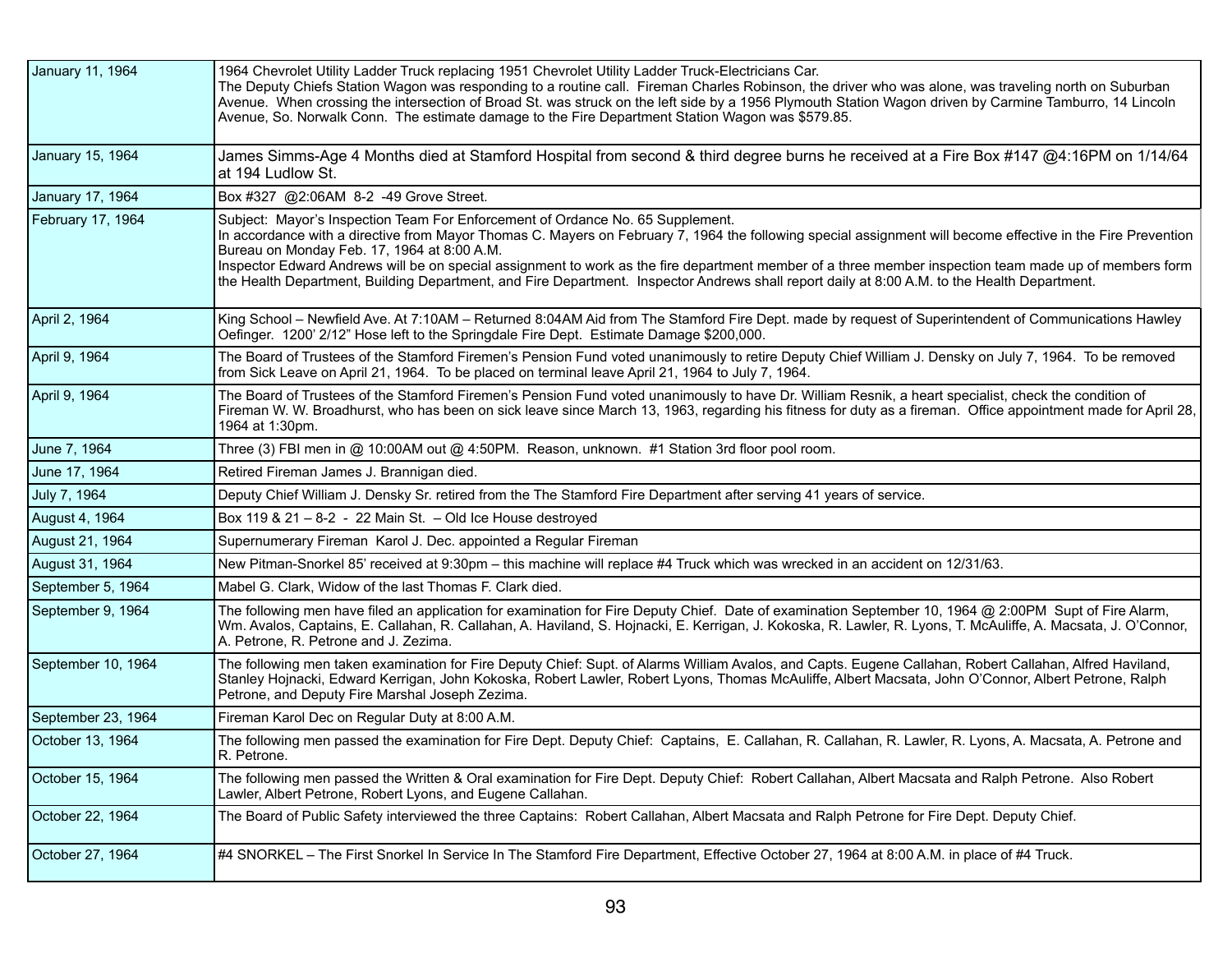| November 9, 1964  | New 1965 Ford 6 Passenger Station Wagon received to replace the 1956 Inspectors Sedan.                                                                                                                                                                                                                                                                                                                                                                                                                                                                                                                                                   |
|-------------------|------------------------------------------------------------------------------------------------------------------------------------------------------------------------------------------------------------------------------------------------------------------------------------------------------------------------------------------------------------------------------------------------------------------------------------------------------------------------------------------------------------------------------------------------------------------------------------------------------------------------------------------|
| November 10, 1964 | Fireman Karol J. Dec sworn in as a regular Fireman by Mayor Mayes.                                                                                                                                                                                                                                                                                                                                                                                                                                                                                                                                                                       |
| December 2, 1964  | Capt. Albert Macsata appointed Deputy Chief for the Stamford Fire Department.                                                                                                                                                                                                                                                                                                                                                                                                                                                                                                                                                            |
| January 25, 1965  | The following men taken examination for Captain: G. Barnett, S. Bienkowski, D. Burke, F. Caruso, L. Chrostowski, E. Clemens, T. Conklin, T. Coutermash, R.<br>Cunningham, L. Densky, W. Donovan, H. Dugdale, J. Dyas, E. Gillespie, S. Gonet, K. Hamilton, James Hogan, J. J. Hogan, R. Knebel, J. Kowaleski, N.<br>Kowaleski, P. Lee, B. Lockwood, H. Marschall, J. McAuliffe, W. McCarthy, J. Moriarty, L. Nemchek, R. Nirschel, T. O'Connor, J. Ormond, L. Parkes, R. Pilcher,<br>W. Rasile, W. Scollard, D. Smith, J. Smith, A. Suchocki, I. Tamborino, J. Varunes, P. Viggiano, K. Wainwright, J. William T. Zannino, T. Zurkowski. |
| February 7, 1965  | Box #347 8-2 Glenbrook-24 Colonial Rod. Bowling Alley, completely gutted. Extended to Shoe Repair Shop and Luncheonette on Hope St. Cause-<br>Undetermined. Smoke damage to Glenbrook Laundromat-264 Hope St. Glenbrook Wine & Liquor-268 Hope St. 2/1/2 Story frame dwelling on 30 Colonial Rd.<br>owner, Michael Colella-smoke damage and paint blister "Box alarm was put on by the discression of the Fire Alarm Operator when and Capt. E. Callahan<br>heard of the seriousness of the fire and the close proximity of our district line. Deputy Chief Boesen notified and ok'd same. Estimated damage \$350,000.00                 |
| February 12, 1965 | Frank J. Fox retired Captain of The Stamford Fire Department since July 1, 1956 died in Stamford, Conn. Frank J. Fox was appointed May 1, 1918.                                                                                                                                                                                                                                                                                                                                                                                                                                                                                          |
| February 12, 1965 | The following men passed the Written Examination for Fire Dept. Captain: James H. Moriarty, John G. Varunes, Stanley J. Bienkowski. - T. O'Connor, T.<br>Conklin, E. Clemens- Lt. Burke-L. Chrostowski- N. Kowaleski and L. Nemchek.                                                                                                                                                                                                                                                                                                                                                                                                     |
| March 11, 1965    | Lt. John G. Varunes named Captain by the Board of Public Safety. Capt. Varunes replaces Capt. Macsata who was appointed Deputy Chief replacing Deputy<br>Chief W. Densky who retired.                                                                                                                                                                                                                                                                                                                                                                                                                                                    |
| March 15, 1965    | Capt. & Deputy Fire Marshal Joseph Zezima reclassified by the Civil Service Commission to Supervisor of Fire Prevention Bureau. His Classification will<br>change from Grade PF-3 to PF-3A. His Salary will start at the 2nd Grade of PF-3A \$8,395. This is a New Grade in The Fire Dept. and will range from the 5th<br>grade of \$7,540.00 - 4th Grade \$7,825.00 - 3rd Grade \$8,110.00 2nd Grade \$8,395.00 - 1st Grade \$8,690. Effective Date 4/1/65.                                                                                                                                                                             |
| March 24, 1965    | The following were sworn in by Mayor Thomas Mayers: Capt. J. Varunes Dep. Chief: Albert Macsata                                                                                                                                                                                                                                                                                                                                                                                                                                                                                                                                          |
| March 29, 1965    | George S. Mattis, age 45 died. He was a Member of the Fire Dept. from Mar. 12,1948 (Supernumerary) and Regular from Sept. 12, 1948 to Jan. 18, 1951. He<br>received Special Leave from Jan. 18, 1951 to Sept. 3, 1952 while serving in the U.S. Army AF. He Resigned to stay in Service with the U.S. Army on Sept. 3,<br>1952.                                                                                                                                                                                                                                                                                                          |
| April 7, 1965     | New Chiefs Car in Commission @10:00A.M.                                                                                                                                                                                                                                                                                                                                                                                                                                                                                                                                                                                                  |
| April 28, 1965    | Rose M. Dodd Widow of Fireman Harry F. Dodd (Retired) died in Stamford, Conn.                                                                                                                                                                                                                                                                                                                                                                                                                                                                                                                                                            |
| April 30, 1965    | To: All Department Heads<br>From: Mayor Thomas C. Mayers (Cancelled on July 2, 1965) to Bi-Weekly<br>Subject: Change-Over from Bi-Weekly to Weekly Pay Basis<br>Effective July 1, 1965, all City employees will be paid on a weekly basis, on a day to be determined at a later date.                                                                                                                                                                                                                                                                                                                                                    |
| May 22, 1965      | Fireman Larry Chrostowski – While he was on Duty at The Central Fire House at an approximately 10:00PM-Fireman Edmond Catino surprised a culprit in<br>action of committing vandalism to a 1957 Ford Custom 4 door Sedan, which was parked in the Fire Dept. parking lot. Total estimate damage to car \$200.52.<br>For further information see his file where letter is kept.                                                                                                                                                                                                                                                           |
| June 25, 1965     | The following men passed the written Examination for The Fire Dept. Lieutenant: T. O'Connor, L. Chrostowski, T. Conklin, James Hogan, N. Kowaleksi, R.<br>Davidson, T. Farfaglia, J. Kowaleski, A. Suchocki, E. Clemens, J. Smith, R. Nirschel, K. Hamilton, P. Lee, W. Donovan, J. Vitti, J. Williams, H. Strock, R.<br>Hennessey, J. Dyas, L. Nemcheck, E. Gillespie, R. LaBlanc, W. McCarthy, I. Tamborino, E. Nemcheck, H. Gluz, R. Wetmore, A. Deschnow.                                                                                                                                                                            |
| June 27, 1965     | Box 177 8-4 271 Main St. Damage \$103,000.00                                                                                                                                                                                                                                                                                                                                                                                                                                                                                                                                                                                             |
| July 22, 1965     | New Hydrant Truck in Commission at 8:00 A.M.                                                                                                                                                                                                                                                                                                                                                                                                                                                                                                                                                                                             |
| August 9, 1965    | At a meeting of The Board of Public Safety, Fireman Thomas F. O'Connor was appointed Lieutenant of The Stamford Fire Department, replacing Lieut. John<br>Varunes who was appointed Captain. Supernumerary Fireman Harold B. Fisher appointed a Regular Fireman.                                                                                                                                                                                                                                                                                                                                                                         |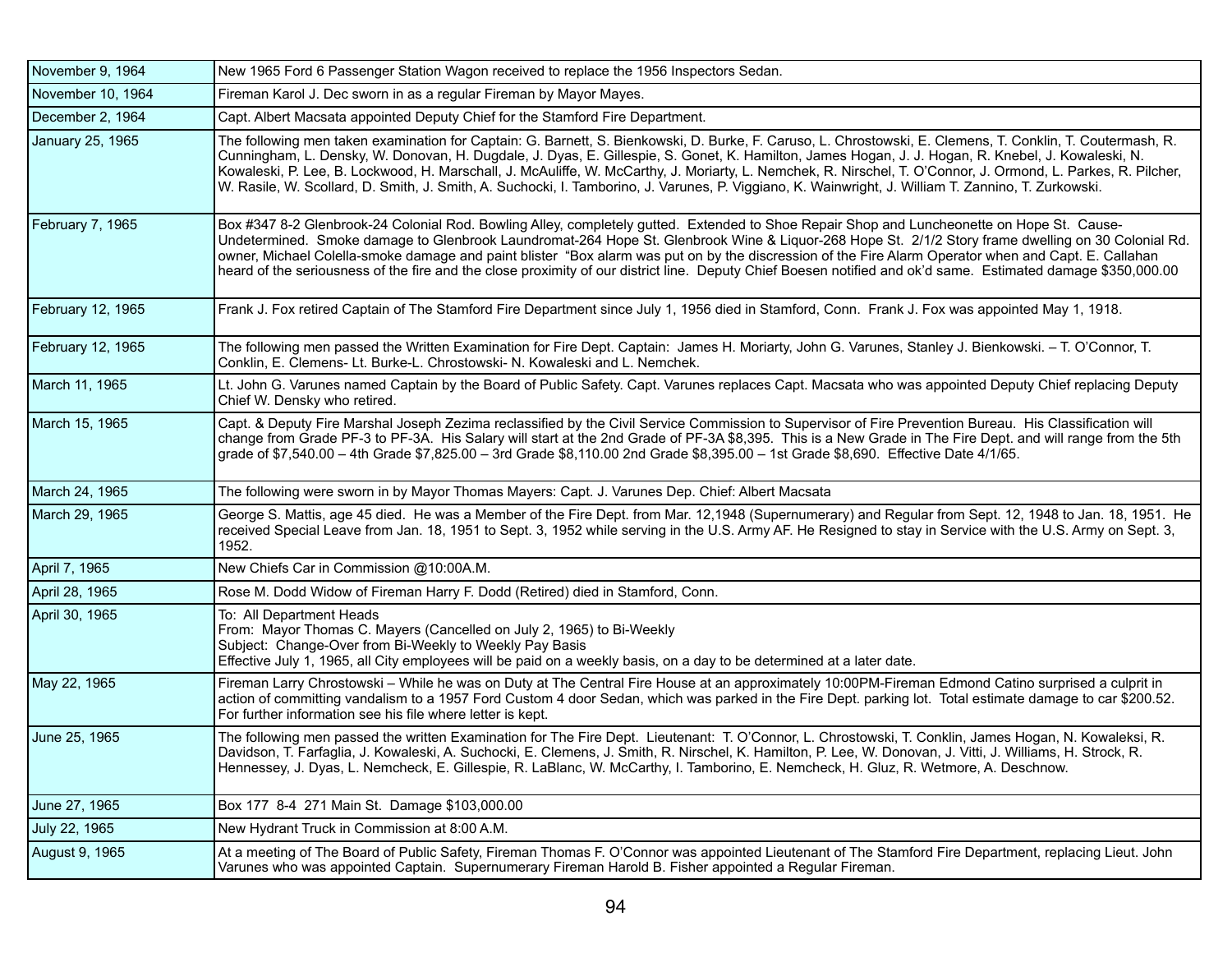| August 12, 1965    | Fireman Harold B. Fisher on Regular Duty at 6:00 P.M.                                                                                                                                                                                                                                                                                                                                                                                                                                                                               |
|--------------------|-------------------------------------------------------------------------------------------------------------------------------------------------------------------------------------------------------------------------------------------------------------------------------------------------------------------------------------------------------------------------------------------------------------------------------------------------------------------------------------------------------------------------------------|
| August 14, 1965    | Mayor Thomas C. Mayers has directed Police Chief Joseph W. Kinsella to lower all City Flags to half-staff during the funeral of PFC. Richard E. Broadhurst,<br>Stamford's first victim of the war in Viet Nam. PFC. Broadhurst, the son of Stamford Fireman and Mrs. Woodrow Broadhurst.                                                                                                                                                                                                                                            |
| September 7, 1965  | Fireman Joseph P. Donahue Retired from The Stamford Fire Department after serving over 40 years of Service.                                                                                                                                                                                                                                                                                                                                                                                                                         |
| September 27, 1965 | Mary L. Schneider, Widow of the late Charles E. Schneider (Retired) died in Stamford, Conn.                                                                                                                                                                                                                                                                                                                                                                                                                                         |
| September 27, 1965 | Box #116 8-4 @7:34PM 142-144 Atlantic Street Damage estimated at \$500,000.00 Cause-Undetermined                                                                                                                                                                                                                                                                                                                                                                                                                                    |
| December 13, 1965  | Box #33 @10:49PM- 39 Glenbrook Road - Mrs. Florence Fergerson Age-76 Died from Burns and Smoke Inhalation                                                                                                                                                                                                                                                                                                                                                                                                                           |
| December 24, 1965  | Box #117 8-2 @8:29AM - 274-276 Main St Damage estimated at Cause-Undetermined                                                                                                                                                                                                                                                                                                                                                                                                                                                       |
| December 27, 1965  | At a Meeting of the Board of Public Safety Lt. S. Bienkowski was appointed a Captain replacing Capt. J. Zezima who had been made a Dep. Fire Marshal and<br>Supervisor of Fire Prevention in a upgrade of classification by the Civil Service Dept. At the same meeting Fireman T. Conklin was named a Lieut. By the Board<br>to replace the elevation in rank of Capt. Bienkowski.                                                                                                                                                 |
| December 28, 1965  | Box #24 8-2 @2:07AM-249 West Main St. Damage estimate at Cause-Undetermined                                                                                                                                                                                                                                                                                                                                                                                                                                                         |
| December 29, 1965  | The following men were sworn in by Mayor Thomas C. Mayers:<br>Captain Stanley Bienkowski<br>Lieut. Thomas O'Connor<br>Lieut. Thomas Conklin<br>Fireman Harold Fisher                                                                                                                                                                                                                                                                                                                                                                |
| December 31, 1965  | Furnished and installed Stair Treads at Central Fire Station 15 Stairs & 2 Platforms precast granite cap - Workmanship & Materials Gauaranteed for 10 Years -<br>Reg. 7871-Order A-42525. \$400.00                                                                                                                                                                                                                                                                                                                                  |
| February 9, 1966   | Mrs. Mary Antonelli started as a temporary employee as a Clerk-Typist I.                                                                                                                                                                                                                                                                                                                                                                                                                                                            |
| February 14, 1966  | Mrs. Mary Antonelli resigned as Clerk-Typist I.                                                                                                                                                                                                                                                                                                                                                                                                                                                                                     |
| March 14, 1966     | Mrs. Jean Fine started as a temporary employee as a Clerk-Typist I.                                                                                                                                                                                                                                                                                                                                                                                                                                                                 |
| March 15, 1966     | Mrs. Virginia Haviland - Clerk Typist II on Leave of Absence.                                                                                                                                                                                                                                                                                                                                                                                                                                                                       |
| April 29, 1966     | Thomas Kipphut resigned as Assistant Mechanic to become Fireman First Grade.                                                                                                                                                                                                                                                                                                                                                                                                                                                        |
| April 29, 1966     | Rocco Buchetto was promoted to Assistant Mechanic replacing Thomas Kipphut who returned to the ranks of First Grade Fireman.                                                                                                                                                                                                                                                                                                                                                                                                        |
| May 25, 1966       | NEW MAXIM LADDER TRUCK (100' Tractor Trailer Aerial Ladder) purchased from Maxim Motor Co., Middleboro, Mass. on Purchase Order #A39252 - June 7,<br>1965. Price \$58,780.00 1st Diesel Truck for Stamford Fire Department Trade In \$7,000.00 Amount Due \$51,780.00 Delivered @ 4:05PMon April 4, 1966<br>Detroit Diesel Model 6 171N - Eng 138804 Serial 2519<br>Shipping Weight 32,900<br>Radio Installed 4/19/66<br>In Commission on May 25, 1966 @ 2:00 P.M.<br>First Box Alarm for new #1 Truck - Box 616 @ 9:52 AM -5/26/66 |
| June 3, 1966       | Mrs. Sophie Jermantowicz age 75 of 1 Fairfield Ave. fell on sidewalk new fire hydrant 18' North of West Main St. Received cut over left eye @ 12:15PM. Taken<br>to Stamford Hospital in Police car by Patrolmen Cook and Harrington. D.C. Skiba in @ 1:40PM with Fireman Hamilton who took pictures of sidewalk out<br>@2:02PM.                                                                                                                                                                                                     |
| June 5, 1966       | Captain Carrigan and (7) seven men from West Haven Fire Dept. out with Peter-Pirsch 85' Aerial Truck @ 10:30AM.                                                                                                                                                                                                                                                                                                                                                                                                                     |
| June 21, 1966      | At a meeting of The Board of Public Safety Lt. James h. Moriarty was appointed Captain, replacing Captain Harold J. Gillespie who retired July 1, 1966.                                                                                                                                                                                                                                                                                                                                                                             |
| June 24, 1966      | Charlotte J. Donovan died.                                                                                                                                                                                                                                                                                                                                                                                                                                                                                                          |
| July 1, 1966       | Captain Harold J. Gillespie retired from The Stamford Fire Department after serving 32 years.                                                                                                                                                                                                                                                                                                                                                                                                                                       |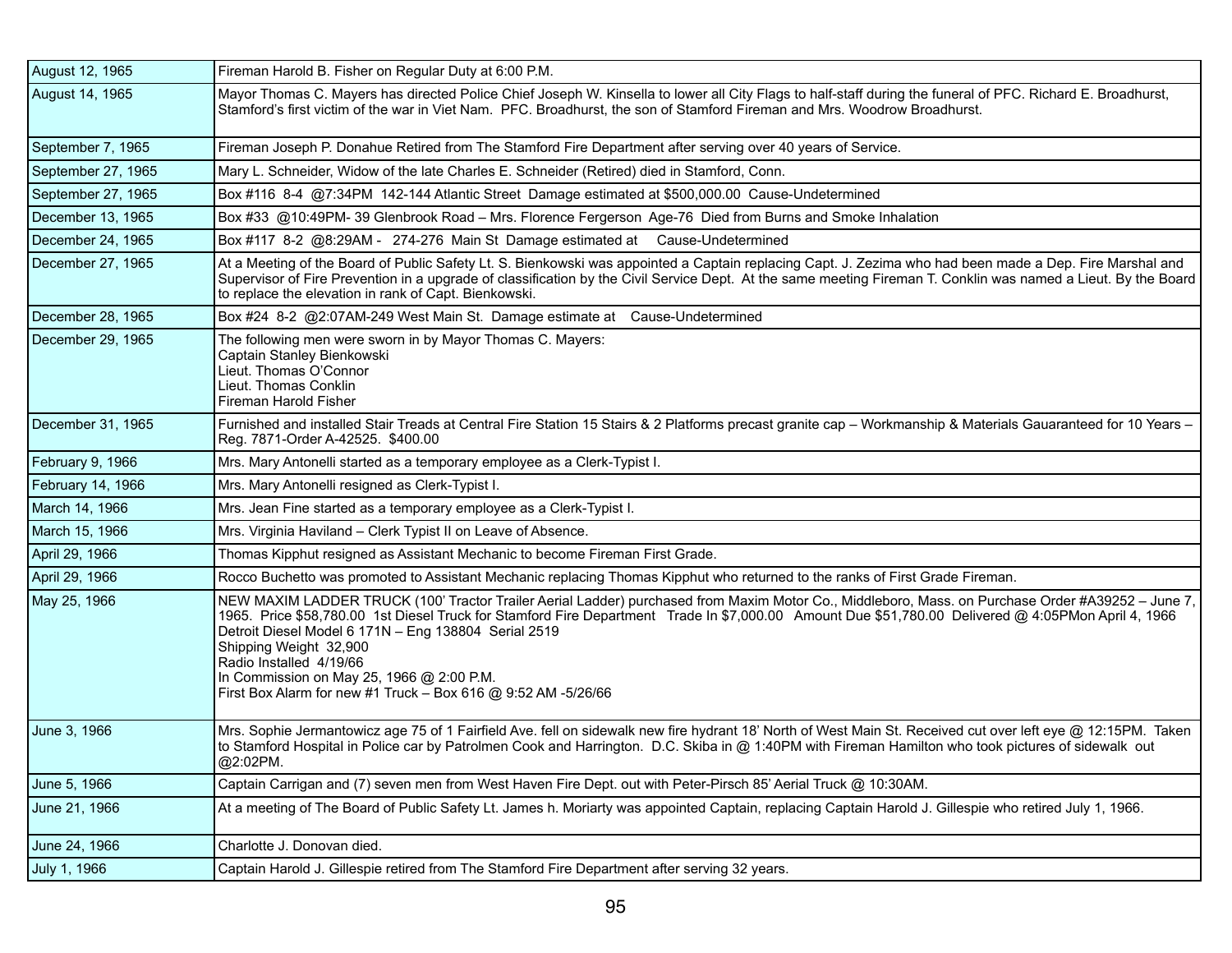| July 8, 1966       | Weekly Payroll started.                                                                                                                                                                                                                                                                                                                                                                                                                                                                                                                                                                                                                                                                                                      |
|--------------------|------------------------------------------------------------------------------------------------------------------------------------------------------------------------------------------------------------------------------------------------------------------------------------------------------------------------------------------------------------------------------------------------------------------------------------------------------------------------------------------------------------------------------------------------------------------------------------------------------------------------------------------------------------------------------------------------------------------------------|
| July 16, 1966      | At a meeting of The Board of Public Safety Fireman Larry J. Chrostowski was appointed Lieutenant, to replace the elevation of Capt. James Moriarty.                                                                                                                                                                                                                                                                                                                                                                                                                                                                                                                                                                          |
| August 12, 1966    | Mrs. Jean Fine temporary employee left the Fire Dept.                                                                                                                                                                                                                                                                                                                                                                                                                                                                                                                                                                                                                                                                        |
| August 15, 1966    | Mrs. Virginia Haviland Clerk-Typist II returned from her Leave of Absence.                                                                                                                                                                                                                                                                                                                                                                                                                                                                                                                                                                                                                                                   |
| August 27, 1966    | At a meeting of The Board of Public Safety, Supernumerary Fireman Frank Martinelli appointed a Regular Fireman. On Regular Duty - 8-29-66.                                                                                                                                                                                                                                                                                                                                                                                                                                                                                                                                                                                   |
| September 20, 1966 | New 1966 Miller Meteor Cadillac Ambulance was put in Service at 3:00 P.M. in The Stamford Fire Department, replacing a 1960 Miller Meteor Ambulance.<br>Turned in 1960 Cadillac Ambulance for \$5,400.00. Cost for 1966 Ambulance - \$15,400.00                                                                                                                                                                                                                                                                                                                                                                                                                                                                              |
| October 6, 1966    | New Gas Stove for Kitchen at #1 Station purchased by The City of Stamford.                                                                                                                                                                                                                                                                                                                                                                                                                                                                                                                                                                                                                                                   |
| October 18, 1966   | Estella F. Maher, Widow of Fireman Thomas J. Maher (Retired) died in Stamford, Conn.                                                                                                                                                                                                                                                                                                                                                                                                                                                                                                                                                                                                                                         |
| October 27, 1966   | A Memorial Mass was held at Out Lade of Monseret Church at 5:00 P.M. in Memory of the 12 deceased members of the New York City Fire Department who<br>died on Oct. 17, 1966.                                                                                                                                                                                                                                                                                                                                                                                                                                                                                                                                                 |
| November 19, 1966  | Chief Thomas F. Richardson submitted letter to Mayor Thomas Mayers and The Board of Public Safety for application for Retirement from The Stamford Fire<br>Department to become effective January 2, 1967 and having completed more than 43 years service and Chief since 1954.                                                                                                                                                                                                                                                                                                                                                                                                                                              |
| November 28, 1966  | A Memorial Mass was held at St. Cecilia's Church in Memory of the 12 deceased members of The New York City Fire Department. Battallion Chief Charles<br>Stressler and guests of the New York City Fire Department Engine Co. 18 attended.<br>12/23<br>Mayor Thomas C. Mayers appointed Deputy Chief Charles R. McRedmond for Chief of the Stamford Fire Department, replacing Chief Thomas F. Richardson<br>who will retired on January 2, 1967.<br>Mayors Committee for to select a Chief as follows:<br>D. Campbell<br>C. Addison<br>C. Raiteri<br>A. Donahue<br>J. Yeager<br>Delaney<br>S. Pearson<br>D. Zezima - Resigned the Committee<br>N. Martin - Resigned from the Committee<br>Rich - Resigned from the Committee |
| January 2, 1967    | Chief Thomas F. Richardson retired from The Stamford Fire Department                                                                                                                                                                                                                                                                                                                                                                                                                                                                                                                                                                                                                                                         |
| January 4, 1967    | Hydrant Inspector Owen J. Carrier Died.                                                                                                                                                                                                                                                                                                                                                                                                                                                                                                                                                                                                                                                                                      |
| January 7, 1967    | The following men were Pall Bearers for the funeral of the late Owen J. Carrier, Hydrant Inspector for The Fire Department- Mech. P. McAuliffe, Supt. Alarms W.<br>Avalos, Asst. Supt. Alarms L. Densky, Insp. L. Parkes, Insp. F. Caruso, Capt. A. Haviland                                                                                                                                                                                                                                                                                                                                                                                                                                                                 |
| January 7, 1967    | The following men as Color Bearers: Firemen- W. Smith, J. Vitti, J. Nosenzo, The following men as Color Guards: Firemen James Hogan-W. McCarthy<br>The following men were Honor Guards and will report to the Bouton & Reynolds Funeral Home, 545 Bedford St.<br>1/5/67: P. Lombardo, H. Fisher, B. Butler, W. Santarsiero, J. Rank, A. Vagnone, E. Mehan, E. Malarkey<br>1/6/67: R. LaBlanc, C. Haggerty, J. Boshka, G. LaBlanc, D. Behuncik, M. Coppola, J. Williams, A. DeLuca, J. Lynch, E. Catino, R. Knebel, J. Ormond, D. Ryan,<br>F. Maciolek, G. Searles, H. Marschall<br>1/7/67: B. Berg, C. Frangione                                                                                                             |
| January 9, 1967    | The Stamford Board of Representatives confirmed the name of Charles R. McRedmond submitted by Mayor Thomas C. Mayers to be Chief of the Stamford<br>Fire Department.                                                                                                                                                                                                                                                                                                                                                                                                                                                                                                                                                         |
| January 19, 1967   | Chief Charles R. McRedmond was Sworn In by Mayor Thomas C. Mayers at Central Fire Station at 5:00 P.M.                                                                                                                                                                                                                                                                                                                                                                                                                                                                                                                                                                                                                       |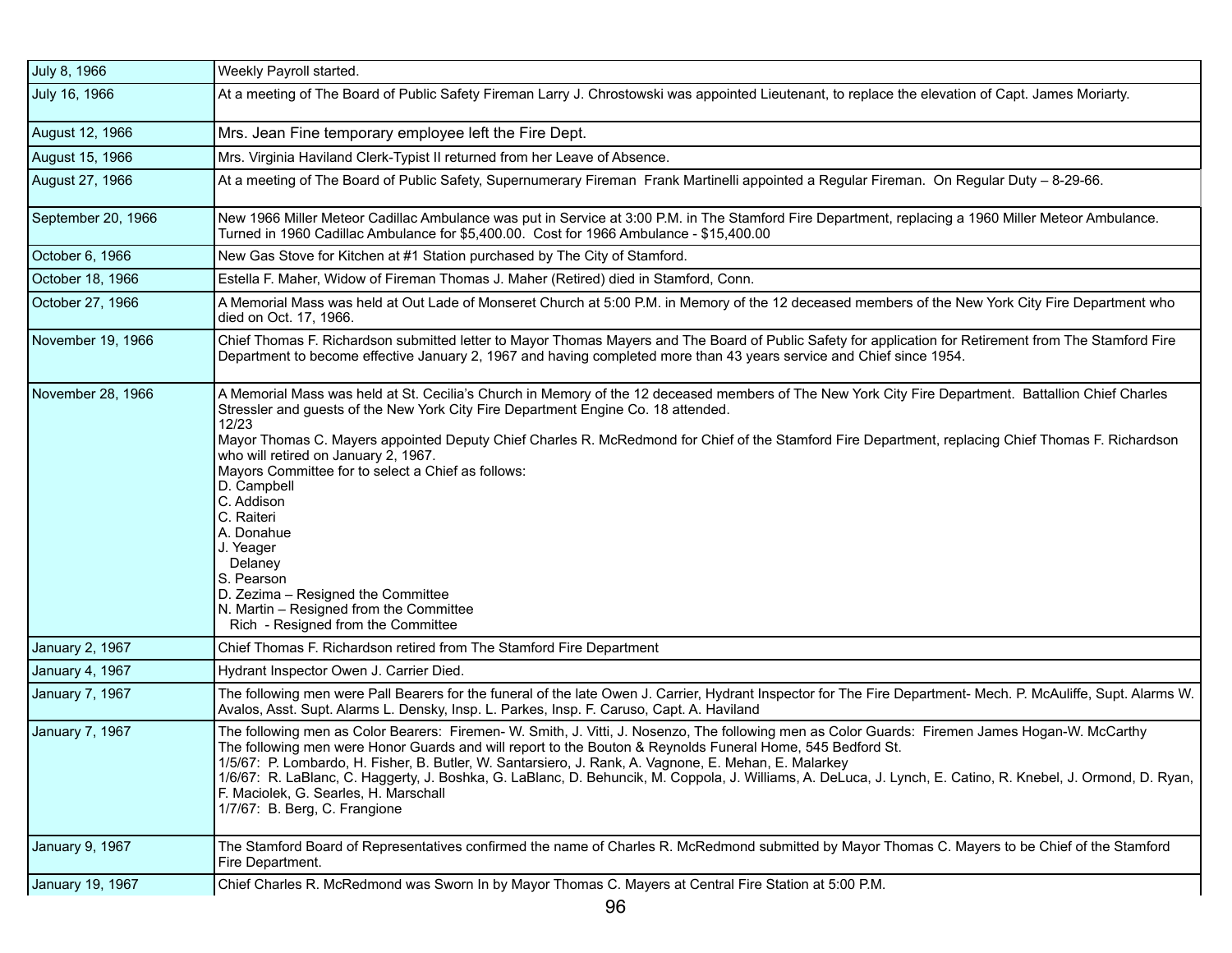| January 23, 1967  | Chief Charles R. McRedmond assigned Deputy Chief Charles Skiba to Deputy Chief of Training and Education.                                                                                                                                                                                                                                                                                                                                                                                                                                                                                                                                                                                                                                                                                                                                     |
|-------------------|-----------------------------------------------------------------------------------------------------------------------------------------------------------------------------------------------------------------------------------------------------------------------------------------------------------------------------------------------------------------------------------------------------------------------------------------------------------------------------------------------------------------------------------------------------------------------------------------------------------------------------------------------------------------------------------------------------------------------------------------------------------------------------------------------------------------------------------------------|
| January 29, 1967  | Box #134 8-4 @3:25 A.M. 13 Wall Street Damage estimated at \$150,000.00 Cause-Undetermined.                                                                                                                                                                                                                                                                                                                                                                                                                                                                                                                                                                                                                                                                                                                                                   |
| February 3, 1967  | Box #223 8-2 @4:17AM 254 Greenwich Avenue Damage estimated at \$50,000.00 Cause-Undetermined.                                                                                                                                                                                                                                                                                                                                                                                                                                                                                                                                                                                                                                                                                                                                                 |
| February 3, 1967  | Bertha M. Cooney, Widow of Capt. John Cooney (Retired) died in Stamford, Conn.                                                                                                                                                                                                                                                                                                                                                                                                                                                                                                                                                                                                                                                                                                                                                                |
| February 4, 1967  | Box #114 @ 12:34 AM - 67 Pacific Street Albertha Fields Age-55 Died from Burns Mr. Joseph Andrews Died at Stamford Hospital a few hours after<br>admittance from Burns.                                                                                                                                                                                                                                                                                                                                                                                                                                                                                                                                                                                                                                                                       |
| February 4, 1967  | Supv. Of Fire Prevention Bureau Joseph J. Zezima Died.                                                                                                                                                                                                                                                                                                                                                                                                                                                                                                                                                                                                                                                                                                                                                                                        |
| February 4, 1967  | The following men will act as Honor Guards and will report to Leo P. Gallagher's Funeral Home:<br>Capt. A. Haviland -Capt. T. McAuliffe-F. J. R. Hogan- F. K. Wainwright-Lt. D. Burke-Capt. R. Lyons-F.J. Smith- F. W. Beirne<br>2/5/67 - Capt. R. Petrone-Capt. A. Petrone-F. F. Murphy-F. J. Hagger- Capt. J. Kokoska-Capt. A. Kelley- F. K. Hamilton-F. H. Wozniak-Capt. J. Varunes-Capt. E.<br>Kerrigan-F. I. Tamborino-F. A. Alfano-Capt. J. Moriarty-Capt. S. Bienkowski-F. P. Battinelli-F. E. Gillespie<br>2/6/67 - Lt. T. Conklin-Lt L. Chrostowski                                                                                                                                                                                                                                                                                  |
| February 6, 1967  | The following men were Pall Bearers fro the funeral of the late Joseph J. Zezima- Deptuy Fire Marshall and Supv. Of Fire Prevention Bureau for The Stamford<br>Fire Department - D.C. J. Boesen-Supt. of Alarms-W. Avalos - Insp. F. Caruso-F.D. Sileo-F.S.Salatino-F. J. Kotosky. The following men will act as Color<br>Guards: F.W. Smith-FJ. Vitti-F.J. Nosenzo-F.J.J. Hogan-F. W. McCarthy                                                                                                                                                                                                                                                                                                                                                                                                                                               |
| February 10, 1967 | Maud R. Ezequelle, Widow of Fireman Steven Ezequelle died.                                                                                                                                                                                                                                                                                                                                                                                                                                                                                                                                                                                                                                                                                                                                                                                    |
| March 2, 1967     | The following men will be taking the Deputy Chiefs examination on March 10, 1967 at 2:00PM: Supt. of Alarms William Avalos, and Capts. Stanley Bienkowski,<br>Eugene Callahan, Robert Callahan, Albert Haviland, Stanley Hojnacki, Albert Kelley, John Kokoska, Robert Lawler, Robert Lyons, Thomas McAulife, James<br>Moriarty, Albert Petrone, Ralph Petrone and John Varunes.                                                                                                                                                                                                                                                                                                                                                                                                                                                              |
| March 10, 1967    | The following men are on the Supernumerary List:<br>Dennis Stevenson-Anthony Milone-David Roberts-Roger Petrone-Ryder Simmel and John O'Connor                                                                                                                                                                                                                                                                                                                                                                                                                                                                                                                                                                                                                                                                                                |
| March 17, 1967    | The following men passed the examination for Fire Dept. Deputy Chief:<br>Eugene Callahan, Robert Callahan, Robert Lyons, John Varunes, Robert Lawler and Stanley Bienkowski.                                                                                                                                                                                                                                                                                                                                                                                                                                                                                                                                                                                                                                                                  |
| April 13, 1967    | The following men are scheduled to take the examination of Supv. Fire Prevention Bureau: Edward Andrews, William Avalos, Robert Callahan, Frank Caruso,<br>Lawrence Densky, Albert Haviland, John J. Hogan Jr., Lawrence Parkes, Albert Petrone and John Varunes on April 19, 1967 at 2:00 P.M.                                                                                                                                                                                                                                                                                                                                                                                                                                                                                                                                               |
| April 18, 1967    | At a meeting of The Board of Public Safety, Supernumerary Firemen-Dennis Stevenson, Anthony Milone and John O'Connor were appointed Regular Firemen.                                                                                                                                                                                                                                                                                                                                                                                                                                                                                                                                                                                                                                                                                          |
| April 24, 1967    | Capt. Robert Callahan appointed Deputy Chief for The Stamford Fire Department replacing Deputy Chief Charles McRedmond who was appointed Chief of the<br>Department.                                                                                                                                                                                                                                                                                                                                                                                                                                                                                                                                                                                                                                                                          |
| April 27, 1967    | The following men passed the examination of Supv. Fire Prevention Bureau: Albert Haviland and John Varunes.                                                                                                                                                                                                                                                                                                                                                                                                                                                                                                                                                                                                                                                                                                                                   |
| May 1, 1967       | Fireman John O'Connor on Regular Duty at 6:00 P.M.                                                                                                                                                                                                                                                                                                                                                                                                                                                                                                                                                                                                                                                                                                                                                                                            |
| May 4, 1967       | Fireman Anthony Milone on Regular Duty at 6:00 P.M.                                                                                                                                                                                                                                                                                                                                                                                                                                                                                                                                                                                                                                                                                                                                                                                           |
| May 7, 1967       | Fireman Dennis Stevenson on Regular Duty at 6:00 P.M.                                                                                                                                                                                                                                                                                                                                                                                                                                                                                                                                                                                                                                                                                                                                                                                         |
| May 8, 1967       | Fireman Karol Dec Resigned.                                                                                                                                                                                                                                                                                                                                                                                                                                                                                                                                                                                                                                                                                                                                                                                                                   |
| May 24, 1967      | The following men will take examination for Fire Captain on Wednesday, May 31m, 1967: Andrew Alfano, George Barnett, Daniel Burke, Frank Caruso, Larry<br>Chrostowski, Ellsworth Clemens, Thomas Conklin, Thomas Coutermash, Robert Davidson Lawrence Densky, Henry Dugdale, John Dyas, Theodore Farfaglia,<br>Edward Gillespie, Harry Gluz, Stanley Gonet, Kenneth Hamilton, Robert Hennessey, James Hogan, John Hogan, Raymond Knebel, John Kowaleski, Nikodem<br>Kowaleski, Robert LaBlanc, Perley Lee, Benjamin Lockwood, James McAuliffe, William McCarthy, Lawrence Nemchek, Roy Nirschel, thoamws O'Connor,<br>Jeremiah Ormond, Walter Rasile, Walter Scollard, Donald Smith, James Smith, Henry Strock, Andrew Suchocki, Italo Tamborino, Joseph Vitti, Kenneth<br>Wainwright, Robert Wetmore, James Williams and Thaddeus Zurkowski. |
| June 8, 1967      | At a meeting of The Board of Public Safety, Supernumerary Fireman Ryder Simmel was appointed Regular Fireman.                                                                                                                                                                                                                                                                                                                                                                                                                                                                                                                                                                                                                                                                                                                                 |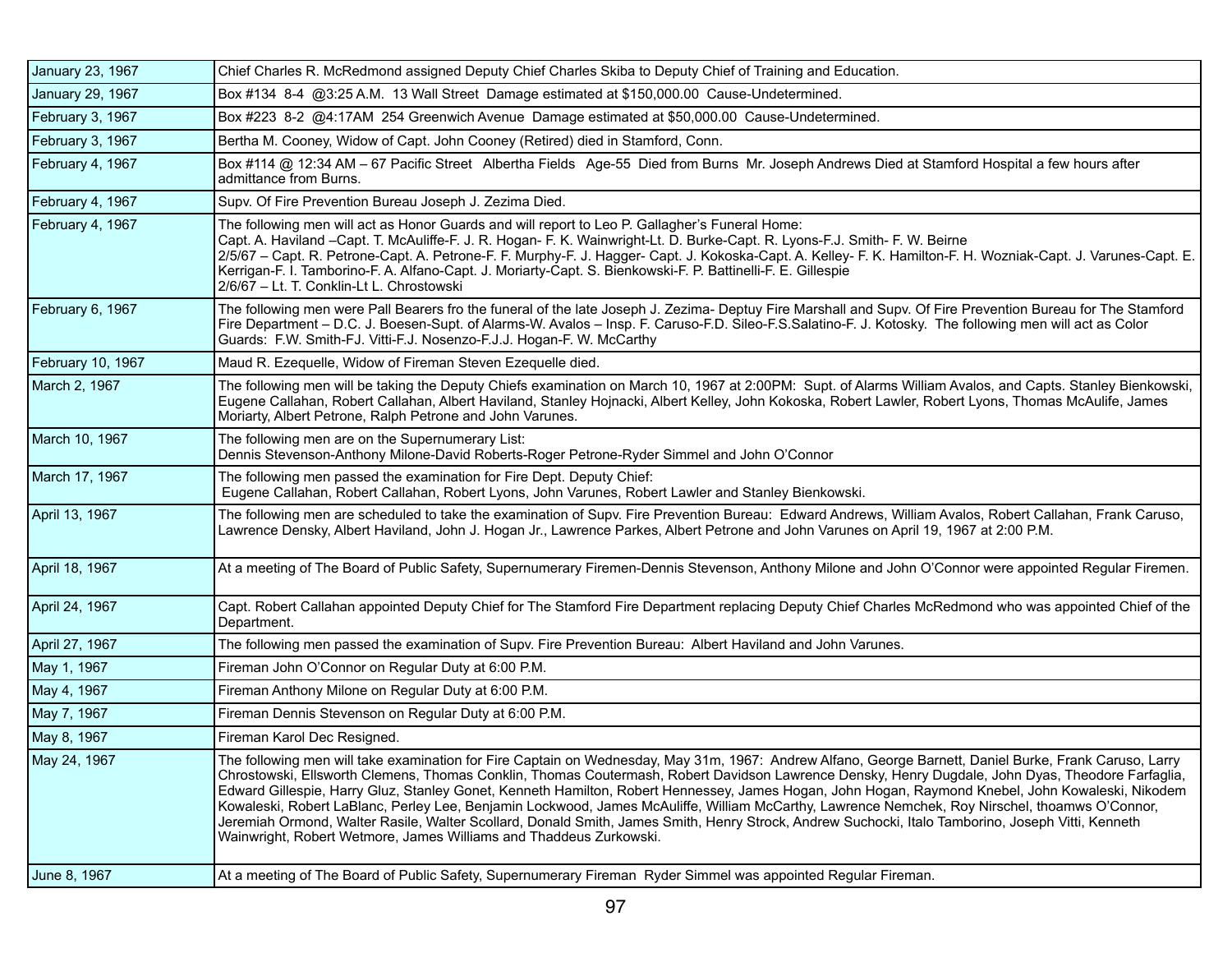| June 15, 1967      | The following men passed the examination for Fire Dept. Captain: James Smith, Joseph Vitti, Larry Chrostowski, Thomas Conklin, Lawrence Nemchek,<br>Lawrence Nemchek, Theodore Farfaglia, John Kowaleski, Andrew Suchocki, Thomas O'Connor, Ellsworth Clemens, Robert Hennessey, Daniel Burke, Edward<br>Gillespie, Nikodem Kowaleski, James Hogan, John Dyas, Robert LaBlanc, Henry Strock, Kenneth Hamilton and James Williams. |
|--------------------|-----------------------------------------------------------------------------------------------------------------------------------------------------------------------------------------------------------------------------------------------------------------------------------------------------------------------------------------------------------------------------------------------------------------------------------|
| June 27, 1967      | Fireman Ryder Simmel on Regular Duty at 8:00 A.M.                                                                                                                                                                                                                                                                                                                                                                                 |
| July 10, 1967      | Joseph F. Lonergan Retired Fireman died.                                                                                                                                                                                                                                                                                                                                                                                          |
| July 13, 1967      | The following men were Pall Bearers for the funeral of Joseph F. Lonergan: Supt. A. Haviland, Supt. F.A. - W. Avalos, Asst. Supt. FA. - L. Densky, Insp.-F.<br>Caruso, Insp.-J. Monaco and Adm. Clerk J. Lyle.                                                                                                                                                                                                                    |
| July 14, 1967      | Revised Captain's List - James Smith, Joseph Vitti, Thomas Conklin, Larry Chrostowski, Lawrence Nemchek, Thomas O'Connor, John Kowaleski, Theodore<br>Farfaglia, Andrew Suchocki, Robert Hennessey, Daniel Burke, Ellsworth Clemens, Nikodem Kowaleski, Edward Gillespie, James Hogan, Robert LaBlanc, John<br>Dyas, Henry Strock, James Williams, and Kenneth Hamilton.                                                          |
| July 17, 1967      | Box 116 @2:44AM 8-4 106-184 Atlantic St. Estimate Damage \$250,000.00 Revised to \$500,000.00 Stores                                                                                                                                                                                                                                                                                                                              |
| July 18, 1967      | Capt. Albert A. Haviland was Sworn in as Deputy Fire Marshall of City of Stamford by Town Clerk Louis Clapes at 3:000 P.M. The following men were Sworn in<br>by Mayor Thomas Mayers at 4:00 P.M. - Capt. Albert A. Haviland as Supv. of Fire Prev. Bureau, Robert Callahan as Deputy Chief, Regular Firemen-Anthony<br>Milone, Dennis Stevenson, John O'Connor and Ryder Simmel.                                                 |
| August 10, 1967    | At a meeting of The Board of Public Safety Firemen James Smith and Joseph Vitti were appointed Captains of The Stamford Fire Department.                                                                                                                                                                                                                                                                                          |
| August 11, 1967    | Fire Alarm Operator Raymond Duane retired from The Stamford Fire Department after 26 years of Service.                                                                                                                                                                                                                                                                                                                            |
| August 12, 1967    | Fireman Dominic LoBuglio was put on Veterans Reserve.                                                                                                                                                                                                                                                                                                                                                                             |
| September 1, 1967  | Fireman James Monaco appointed Hydrant Inspector.                                                                                                                                                                                                                                                                                                                                                                                 |
| September 1, 1967  | At a meeting of The Board of Public Safety, Supernumerary Firemen David Roberts and John Ferguson were appointed Regular Firemen.                                                                                                                                                                                                                                                                                                 |
| September 16, 1967 | Fireman David Roberts and Fireman John Ferguson on Regular Duty at 6:00 P.M.                                                                                                                                                                                                                                                                                                                                                      |
| September 22, 1967 | Notified by The Board of Public Safety, Fireman Salvatore Cerulli appointed Fire Alarm Operator effective Sept. 5, 1967.                                                                                                                                                                                                                                                                                                          |
| October 6, 1967    | The following men were sworn in by Mayor Thomas Mayers at 4:00 P.M. - Capt. James Smith, Capt. Joseph Vitti, Hydrant Insp. James Monaco, Fireman David<br>Roberts and Fireman John Ferguson and Fire Alarm Opr. Salvatore Cerulli                                                                                                                                                                                                 |
| October 25, 1967   | The Fire Department gave a Compressor to The Public Works Department cost \$2,200.00. They Black Topped the Driveway. Received 6 Hydrants from The<br>Town Yard.                                                                                                                                                                                                                                                                  |
| November 11, 1967  | Anna C. Brannigan, Widow of Fireman James Brannigan died.                                                                                                                                                                                                                                                                                                                                                                         |
| November 25, 1967  | Mrs. Catherine Daily got married her name was removed from The Pension List. Mrs. Vincent Hoffman                                                                                                                                                                                                                                                                                                                                 |
| February 5, 1968   | Fireman Pasquale Battinelli resigned from The Stamford Fire Department after 12 years and 8 months.                                                                                                                                                                                                                                                                                                                               |
| February 14, 1968  | Retired Fireman John J. Clark died.                                                                                                                                                                                                                                                                                                                                                                                               |
| February 16, 1968  | Fireman Tony L. Zannino resigned from The Stamford Fire Department after 14 years of Service.                                                                                                                                                                                                                                                                                                                                     |
| February 23, 1968  | Retired Fireman David W. Burke died in Hollywood, Fla.                                                                                                                                                                                                                                                                                                                                                                            |
| February 25, 1968  | Fireman Curtis R. Darragh on Regular Duty at 6:00 P.M.                                                                                                                                                                                                                                                                                                                                                                            |
| March 2, 1968      | Fireman Thomas Hadden on Regular Duty at 6:00 P.M.                                                                                                                                                                                                                                                                                                                                                                                |
| March 7, 1968      | Lieut. Larry Chrostowski appointed Captain for The Stamford Fire Department, replacing Capt. John J. O'Connor who retired on March 8, 1968.                                                                                                                                                                                                                                                                                       |
| March 8, 1968      | Captain John J. O'Connor retired from The Stamford Fire Department after serving over 26 years. The following men were sworn in by Mayor Bruno Giordano<br>at 11:30 A.M. - Capt. Larry Chrostowski, Firemen Curtis Darragh, Thomas Hadden and Albert Rich.                                                                                                                                                                        |
| March 9, 1968      | Fireman Albert Rich on Regular Duty at 6:00 P.M.                                                                                                                                                                                                                                                                                                                                                                                  |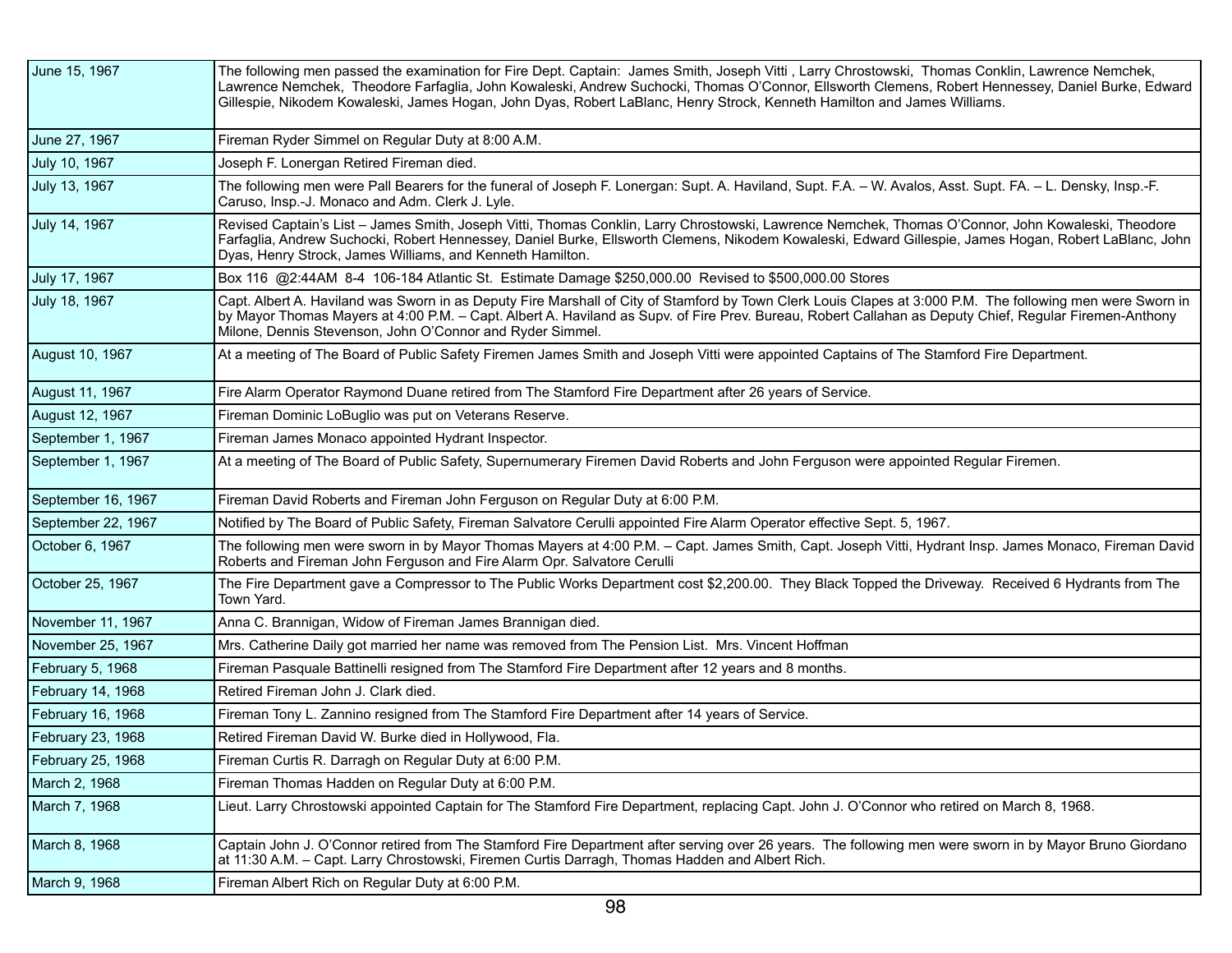| March 29, 1968    | The following men will take examination for Fire Lieutenant:<br>Fred Augustyn John Boshka Frank Caruso Edmond Catino<br>Ellsworth Clemens Michael Colabella Michael Conte Michael Coppola<br>Thomas Coutermash Robert Davidson Anthony DeLuca Arthur Deschnow<br>John Dyas Theodore Farfaglia Carmine Frangione Edward Gillespie<br>Harry Gluz Stanley Gonet Kenneth Hamilton James Harrington<br>Robert Hennessey James J. Hogan Fred Johnson Thomas Kipphut<br>Raymond Knebel John Kotosky John Kowaleski Nikodem Kowaleski<br>Gerald LaBlanc Robert LaBlanc Arthur Leary Perley Lee<br>James Lipscomb Benjamin Lockwood Patsy Lombardo<br>James Lynch Frank Maciolek Edward Malarkey Joseph Malizia<br>James P. McAuliffe William McCarthy Martin McNamara<br>Edward Miller Joseph Minkiewicz Donald Mitchell Francis Murphy<br>Lawrence Nemchek Roy Nirschel Julian Nosenzo Jeremiah Ormond<br>Francis Passaro James Rank Julius Robotti Frank Russo<br>Donald Ryan Salvatore Salatino William Santarsiero<br>Walter Scollard George Searles Donald Smith Henry Strock<br>Andrew Suchocki Italo Tamborino Anthony Tomczyk Clement Turpin<br>Robert Vernal Robert Wetmore James Williams William Wood<br>Donald Woods Henry Wozniak Thaddeus Zurkowski |
|-------------------|-----------------------------------------------------------------------------------------------------------------------------------------------------------------------------------------------------------------------------------------------------------------------------------------------------------------------------------------------------------------------------------------------------------------------------------------------------------------------------------------------------------------------------------------------------------------------------------------------------------------------------------------------------------------------------------------------------------------------------------------------------------------------------------------------------------------------------------------------------------------------------------------------------------------------------------------------------------------------------------------------------------------------------------------------------------------------------------------------------------------------------------------------------------------------------------------------------------------------------------------------------------|
| April 1, 1968     | Chief Charles R. McRedmond submitted retirement papers to be effective May 1, 1968. He was made a Supernumerary Fireman Oct. 14, 1939 - Regular<br>Fireman 2/2141 - Captain 12/1/50 - Dep. Chief 7/21/54 and Chief 12/23/66.                                                                                                                                                                                                                                                                                                                                                                                                                                                                                                                                                                                                                                                                                                                                                                                                                                                                                                                                                                                                                              |
| April 17, 1968    | The following men passed the examination for Lieutenants Test: James Hogan, Theodore Farfaglia, Robert Hennessey, Ellsworth Clemens, Nikodem<br>Kowaleski, Gerald LaBlanc, Robert LaBlanc, Lawrence Nemchek, John Kowaleski, William McCarthy, John Dyas and Robert Wetmore.                                                                                                                                                                                                                                                                                                                                                                                                                                                                                                                                                                                                                                                                                                                                                                                                                                                                                                                                                                              |
| April 18, 1968    | Retired Fireman Alexander C. Coon died in St. Petersburg, Fla.                                                                                                                                                                                                                                                                                                                                                                                                                                                                                                                                                                                                                                                                                                                                                                                                                                                                                                                                                                                                                                                                                                                                                                                            |
| May 14, 1968      | Fireman Theodore Farfaglia appointed Lieutenant of the Stamford Fire Department.                                                                                                                                                                                                                                                                                                                                                                                                                                                                                                                                                                                                                                                                                                                                                                                                                                                                                                                                                                                                                                                                                                                                                                          |
| July 17, 1968     | Plectron protective shields issued to all officers and Firemen for Civil Disturbances.                                                                                                                                                                                                                                                                                                                                                                                                                                                                                                                                                                                                                                                                                                                                                                                                                                                                                                                                                                                                                                                                                                                                                                    |
| July 17, 1968     | The Pension Board met and the following firemen were put on Pension and one resignation:<br>Fireman Woodrow W. Broadhurst – effective July 18, 1968 – Disability.<br>Fireman George A. Matthews resignation effective July 30, 1968.<br>Fireman Joseph E. Finley effective -August 29, 1968 - Disability.                                                                                                                                                                                                                                                                                                                                                                                                                                                                                                                                                                                                                                                                                                                                                                                                                                                                                                                                                 |
| July 18, 1968     | Fireman Woodrow W. Broadhurst retired on disability.                                                                                                                                                                                                                                                                                                                                                                                                                                                                                                                                                                                                                                                                                                                                                                                                                                                                                                                                                                                                                                                                                                                                                                                                      |
| July 30, 1968     | Fireman George Matthews resigned from The Stamford Fire Department after 13 years of Service.                                                                                                                                                                                                                                                                                                                                                                                                                                                                                                                                                                                                                                                                                                                                                                                                                                                                                                                                                                                                                                                                                                                                                             |
| August 1, 1968    | Fireman Philip Giordano resigned from The Stamford Fire Department after 13 years of Service.                                                                                                                                                                                                                                                                                                                                                                                                                                                                                                                                                                                                                                                                                                                                                                                                                                                                                                                                                                                                                                                                                                                                                             |
| August 14, 1968   | The following Supernumerary Firemen were appointed Regular Firemen at a Meeting of The Board of Public Safety<br>Thomas J. Mardi<br>John L. DeMaio<br><b>Richard Miller</b><br>Joseph A. Tarzia                                                                                                                                                                                                                                                                                                                                                                                                                                                                                                                                                                                                                                                                                                                                                                                                                                                                                                                                                                                                                                                           |
| August 17, 1968   | Fireman Mardi reported for duty at #1 Sta.                                                                                                                                                                                                                                                                                                                                                                                                                                                                                                                                                                                                                                                                                                                                                                                                                                                                                                                                                                                                                                                                                                                                                                                                                |
| August 23, 1968   | Fireman DeMaio Reported for duty at #1 Sta.                                                                                                                                                                                                                                                                                                                                                                                                                                                                                                                                                                                                                                                                                                                                                                                                                                                                                                                                                                                                                                                                                                                                                                                                               |
| August 26, 1968   | Fireman Miller reported for Duty at #1 Sta.                                                                                                                                                                                                                                                                                                                                                                                                                                                                                                                                                                                                                                                                                                                                                                                                                                                                                                                                                                                                                                                                                                                                                                                                               |
| August 29, 1968   | Fireman Finley retired on disability                                                                                                                                                                                                                                                                                                                                                                                                                                                                                                                                                                                                                                                                                                                                                                                                                                                                                                                                                                                                                                                                                                                                                                                                                      |
| September 4, 1968 | Fireman Tarzia reported for duty at # Sta.                                                                                                                                                                                                                                                                                                                                                                                                                                                                                                                                                                                                                                                                                                                                                                                                                                                                                                                                                                                                                                                                                                                                                                                                                |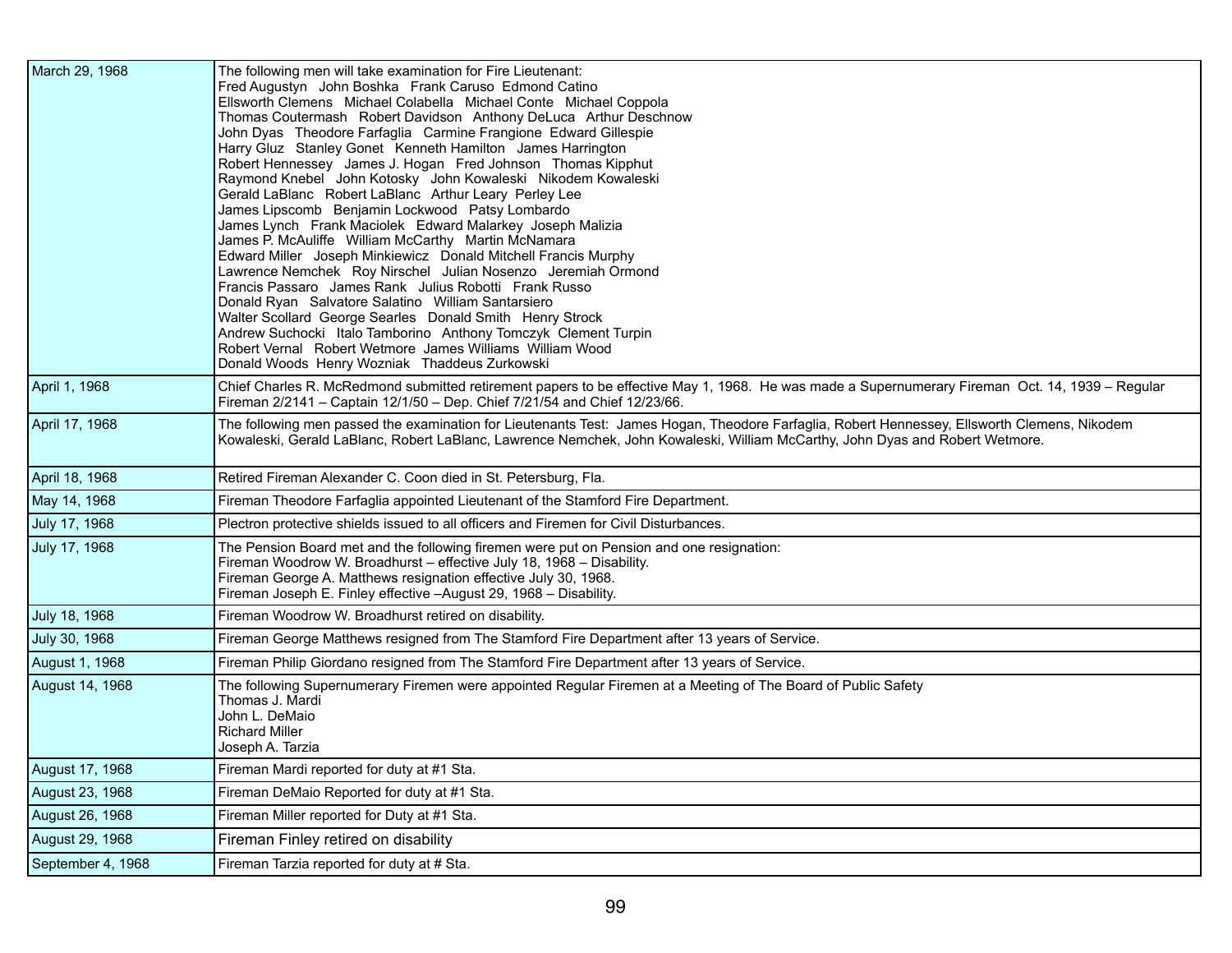| September 4, 1968  | Supernumerary Fireman Peter Stokes was appointed a Regular Fireman at a Meeting of The Board of Public Safety.                                                                                                                                                                                                       |
|--------------------|----------------------------------------------------------------------------------------------------------------------------------------------------------------------------------------------------------------------------------------------------------------------------------------------------------------------|
| September 19, 1968 | Fireman Peter Stokes reported for duty at #1 Sta.                                                                                                                                                                                                                                                                    |
| September 19, 1968 | Fireman Stanley Swiatowicz retired from The Stamford Fire Department after 27 years of Service.                                                                                                                                                                                                                      |
| September 24, 1968 | The following me were Sworn In by Mayor Bruno Giordano at 10:30 A.M. - Firemen Thomas Mardi, John DeMaio, Joseph Tarzia, Richard Miller and Peter<br><b>Stokes</b>                                                                                                                                                   |
| October 16, 1968   | Julia Lonergan Died - Widow of the late Fireman J. Lonergan.                                                                                                                                                                                                                                                         |
| November 1, 1968   | Fireman Walter Donovan retired from The Stamford Fire Department on disability under Secion 713 of the City Charter.                                                                                                                                                                                                 |
| December 16, 1968  | Mrs. Juli Kohut started working in Clerks Office as Clerk-Typist I.                                                                                                                                                                                                                                                  |
| December 18, 1968  | The following Supernumerary Firemen were appointed Regular Firemen at a Meeting of the Board of Public Safety Louis C. Moavero Charles C. Lord                                                                                                                                                                       |
| October 8, 1969    | Lieutenant George Barnett assigned to Clerks Office.                                                                                                                                                                                                                                                                 |
| December 7, 1969   | Fireman Hennessey Resigned from The Stamford Fire Department after serving nine years.                                                                                                                                                                                                                               |
| January 1, 1970    | Retired Fireman Wm. P. Allen died.                                                                                                                                                                                                                                                                                   |
| January 2, 1970    | Retired Fireman Mark W. O'Brien died.                                                                                                                                                                                                                                                                                |
| January 8, 1970    | Fireman Louis C. Moavero reported for duty at 8:00 A.M. at #1 Station.<br>Fireman Charles E. Lord reported for duty at 8:00 A.m. at #1 Station.                                                                                                                                                                      |
| January 15, 1970   | At a meeting of The Board of Public Safety the following Firemen appointed Fire Alarm Dispatchers: Fireman Kenneth Hamilton, Fireman Edward Malarkey,<br>Fireman Joseph Rosa, Fireman William Wood and Fireman Fred Johnson also the Reinstatement of Fireman Philip Giordano.                                       |
| January 20, 1970   | Fireman Philip Giordano Reinstated to The Stamford Fire Department.                                                                                                                                                                                                                                                  |
| January 22, 1970   | At a meeting of the Board of Public Safety the following Supernumerary Firemen were appointed Regular Firemen: Howard Donnelly-Robert Vennere-George<br>Barron-Harry Bode.                                                                                                                                           |
| January 22, 1970   | New Chevrolet Service Car in commission 8:00am (Unit 245)                                                                                                                                                                                                                                                            |
| January 29, 1970   | Fireman Howard Donnelly reported for duty at 6:00 P.M> at #1 Station (Group #4)                                                                                                                                                                                                                                      |
| January 30, 1970   | Box 416 @ 5:26am - Fire located at 21 West Washington Avenue. Zaida Calera, age 33, died at this fire form smoke and heat inhalation. Taken to Stam.<br>Hosp. In #1 Amb. Pronounced D/O/A at hospital. Dep. Ch. Boessen in charge - Capt E. Callahan in command #1 Co. and Lieut. T. O'Connor in command #3<br>Co.   |
| January 30, 1970   | New Chevrolet Service Car in commission 8:00am (Unit 225)                                                                                                                                                                                                                                                            |
| February 4, 1970   | Fireman Robert Venerri reported for duty at 8:00am at #1 Station (Group #4)                                                                                                                                                                                                                                          |
| February 4, 1970   | Fireman George Barron reported for duty at 6:00pm at #1 Station. (Group #2)                                                                                                                                                                                                                                          |
| February 8, 1970   | Fireman George Barron reported for duty at 6:00pm at #1 Station. (Group #3)                                                                                                                                                                                                                                          |
| February 16, 1970  | Three Alarm Fire at 100 Southfield Avenue owned by Chevron Oil Company and Occupied by Hoffman Fuel Co.                                                                                                                                                                                                              |
| February 17, 1970  | Bernice Elliott started to work in Clerks Office as a Clerk-Typist I.                                                                                                                                                                                                                                                |
| February 23, 1970  | Jennie Coon widow of the late Ally Coon died.                                                                                                                                                                                                                                                                        |
| March 7, 1970      | Retired Chief Victor Veit died.                                                                                                                                                                                                                                                                                      |
| March 17, 1970     | Julie Kohut quite the City of Stamford Employmenet.                                                                                                                                                                                                                                                                  |
| March 21, 1970     | 4 children killed by smoke inhalation at 85 Pressprich street. @ 12:44am on Box 217. They were taken from apartment by neighbors and given mouth to<br>mouth resuscitation but were pronounced D.O.A. at Stam. Hosp. Children were Marylene, Frankline, Ileane & Elizabeth. The parents are George & Betty<br>Moore. |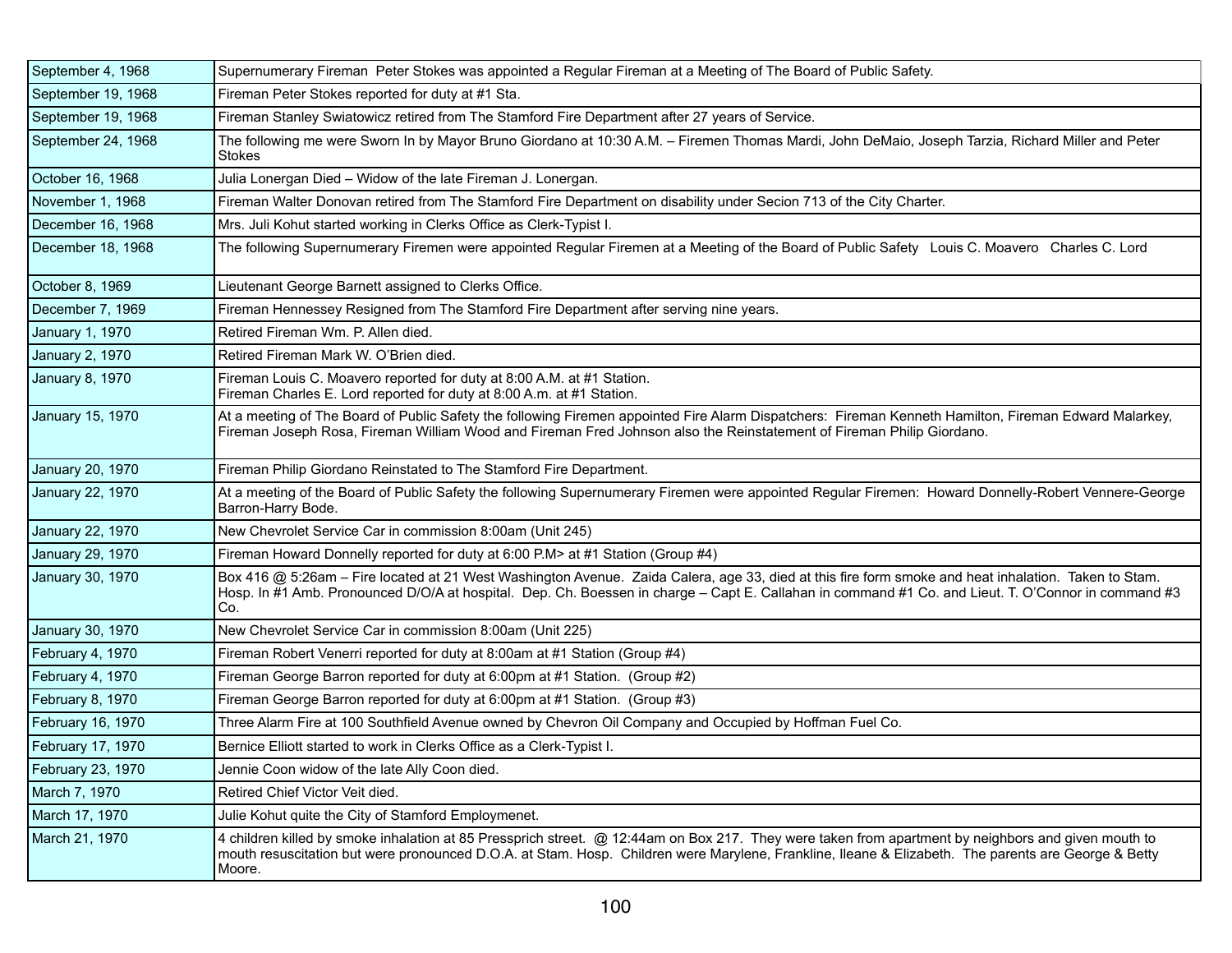| April 7, 1970  | Blanche Jacobson Clerk-Typist I started to work in Clerks Office – Part Time.                                                                                                                                                      |
|----------------|------------------------------------------------------------------------------------------------------------------------------------------------------------------------------------------------------------------------------------|
| April 8, 1970  | Mrs. Mildred Bria burned to death in a fire on second floor of dwelling at 935 Shippan Ave. Box 616 @ 3:59am. Dwelling owned by Mr. George Redin.                                                                                  |
| April 10, 1970 | Retired Dep. Ch. & Fire Marshall William J. Densky died this date from natural causes.                                                                                                                                             |
| April 10, 1970 | 1970 Brookwood Station Wagon - CHEVROLET - Replacing - 1964 Biscayne Station Wagon - CHEVROLET. DEPUTY'S CHIEF'S CAR. In comm at<br>$1:45$ pm.                                                                                     |
| April 13, 1970 | Florence M. Mitchell widow of James Mitchell died.                                                                                                                                                                                 |
| April 16, 1970 | 1970 Pontiac went into commission at 11:00am. Chiefs Car. Unit #21                                                                                                                                                                 |
| April 18, 1970 | Blanche Jacobson quite the City of Stamford Employment.                                                                                                                                                                            |
| April 21, 1970 | Brenda Ware Clerk-Typist I started to work in Clerks Office.                                                                                                                                                                       |
| May 21, 1970   | Following men sworn in as Dispatchers by Mayor Giordano: J. Rosa - K. Hamilton - E. Malarkey - W. Wood - F. Johnson                                                                                                                |
| May 21, 1970   | Following men sworn in as Supernumerary Firemen then regular firemen by Mayor Giordano:<br>H. Bode - G. Barron - L. Moavero - C. Lord - H. Donnelly - R. Venerri                                                                   |
| May 30, 1970   | Pansy Hall mother of Harry Hall died this date. (Removed from pension list.)                                                                                                                                                       |
| June 3, 1970   | Retired Fire Fight Joseph Finley died this date.                                                                                                                                                                                   |
| June 8, 1970   | Fire Fighter Martin W. McNamara died this date. (Suicide)                                                                                                                                                                          |
| June 11, 1970  | The following men were appointed regular firemen by the Board of Public Safety: Peter Chirimbes - Gerald Pacelli - Carmine Speranza. Fireman Robert<br>Hennessey was reinstated by the Board of Public Safety on this date.        |
| June 13, 1970  | Fire Fighter Robert Morris, John Scalise, Edward Fitzgerald, Walter Finch Jr., Aruthur McElvery, Stanley Cackowski, Thomas Hurley & John McCabe appointed<br>regular Fire Fighters by Fire Board.                                  |
| June 17, 1970  | Fire Fighter Robert Morris reported for duty 8:00am. #1 Station                                                                                                                                                                    |
| June 20, 1970  | Fire Fighter John Scalise reported for duty 8:00am. #1 Station                                                                                                                                                                     |
| June 23, 1970  | Fire Fighter Edward Fitzgerald reported for duty 8:00am. #1 Station                                                                                                                                                                |
| July 1, 1970   | Fireman Peter Chirimbes reported on duty at #1 Station at 8:00A.M. - Group #1.<br>Fireman Robert Hennessey will report for duty at #1 Station, Group #3 at 6:00P.M. tonight.                                                       |
| July 4, 1970   | Fireman G. Pacelli reported for duty at #1 Station, Group #2. 8a<br>Fireman C. Speranza reported for duty at #1 Station, Group #4.6                                                                                                |
| July 5, 1970   | Fire Fighter Arthur McElvery, Thomas Hurley, reported for duty 6pm. #1 Station.                                                                                                                                                    |
| July 5, 1970   | Fire Fighter Walter Finch reported for duty 8:00am. #1 Station                                                                                                                                                                     |
| July 5, 1970   | Fireman Warren Simonsen retired from The Stamford Fire Department after over 25 years of service.                                                                                                                                  |
| July 8, 1970   | Fire Fighter Stanley Cackowski reported for duty 8:00am. #1 Station                                                                                                                                                                |
| July 8, 1970   | Fireman Peter A. Golino retired from The Stamford Fire Department after over 25 years of service.                                                                                                                                  |
| July 18, 1970  | Four alarm fire at 81 Southfield Ave-Owned & Occupied by Plotkin Lumber Co.                                                                                                                                                        |
| July 20, 1970  | Captain Edward Kerrigan retired from the Stamford Fire Department after over 26 years of service.                                                                                                                                  |
| July 23, 1970  | Fire Fighter John McCabe reported for duty 8:00am. #1 Station                                                                                                                                                                      |
| August 1, 1970 | Mech. Supv. Patrick J. McAuliffe retired from The Stamford Fire Department after 29 years of service.                                                                                                                              |
| August 6, 1970 | 1970 Miller Cadillac Ambulance put in Commission @ 1:41pm. Purchased from Eastern Coach Sales, Inc. 115 Edison Ave. Mt. Vernon, N.Y. Price \$18,700.00<br>- Trade In, 1966 Miller Amb. Cadillac- \$8,200.00 - Balance -\$10,500.00 |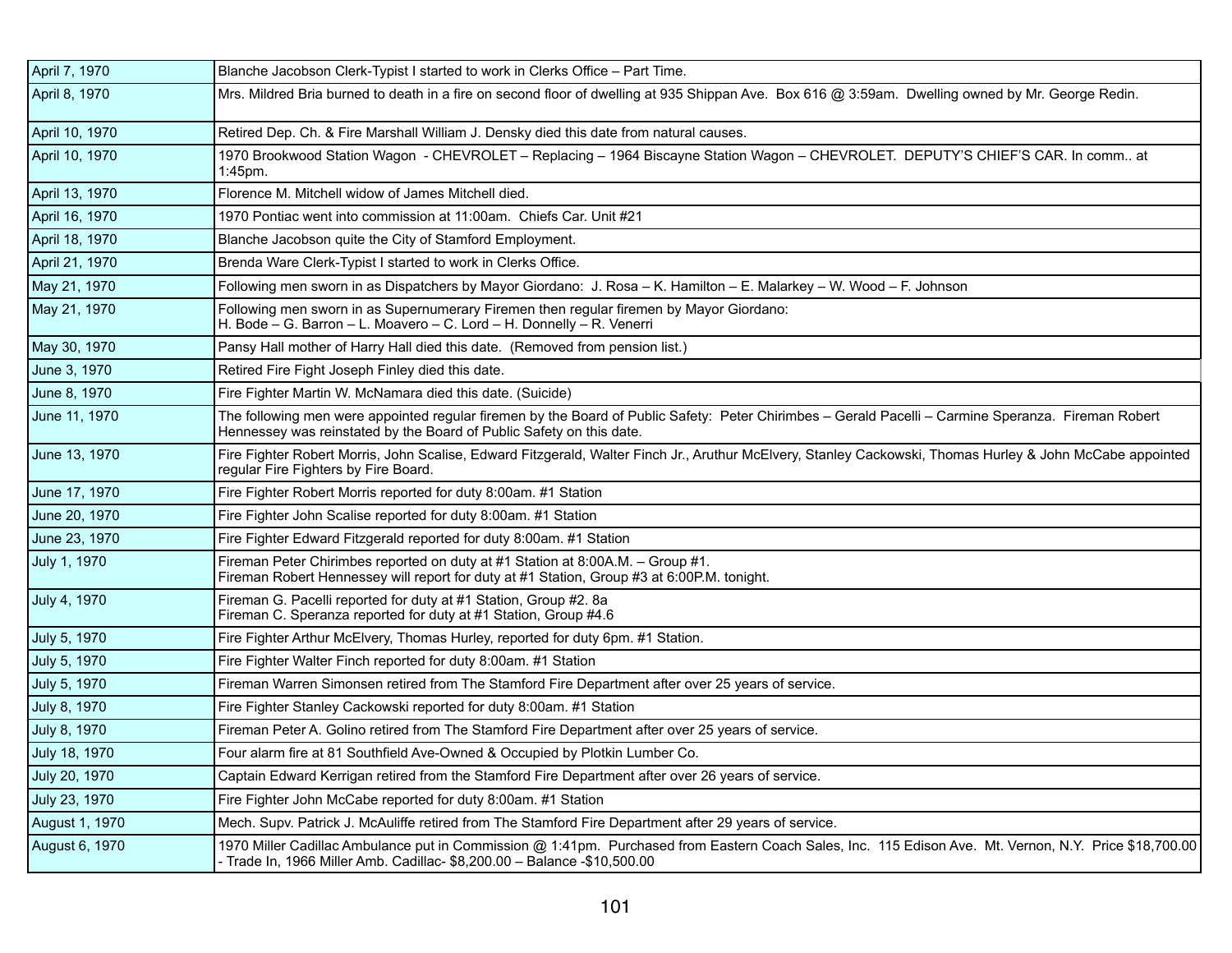| August 13, 1970    | Eligible list for Mechanical Supervisor:<br>Thomas Kipphut<br>Rocco G. Buchetto<br>Raymond P. Knebel                                                                                                                                                             |
|--------------------|------------------------------------------------------------------------------------------------------------------------------------------------------------------------------------------------------------------------------------------------------------------|
| August 16, 1970    | Captain John J. Kokoska retired from the Stamford Fire Department after 30 years of service.                                                                                                                                                                     |
| September 3, 1970  | Capt. Eugene Callahan assigned as Training Officer.                                                                                                                                                                                                              |
| September 5, 1970  | Rocco G. Buchetto appointed Mechanical Supervisor.                                                                                                                                                                                                               |
| September 6, 1970  | Fireman Philip Giordano resigned as of 8am this date.                                                                                                                                                                                                            |
| September 6, 1970  | Box 526 @ 2:42am. - Fire located at 146 & 148 Myrtle Ave. Mr. George Cuddy received smoke inhalation and excessive heat. Pronounced DOA at hospital.                                                                                                             |
| September 9, 1970  | Thomas Kipphut appointed Act. Assistant Mechanical Supervisor.                                                                                                                                                                                                   |
| September 10, 1970 | The following Supernumerary Fireman was appointed Regular Fireman at a Meeting of the Board of Public Safety - Vincent J. DePreta                                                                                                                                |
| September 27, 1970 | Administrative Clerk James J. Lyle retired from The Stamford Fire Department after serving over 25 years.                                                                                                                                                        |
| September 29, 1970 | Lieutenant John J. Hogan assigned to Administrative Clerk.                                                                                                                                                                                                       |
| October 7, 1970    | Fireman Harold J. Redfern retired from the Stamford Fire Department after 25 years of service.                                                                                                                                                                   |
| October 13, 1970   | Firefight Joseph Zezima Jr. reported for duty 8am #1 Station                                                                                                                                                                                                     |
| October 22, 1970   | Supernumerary Fireman Frederic Padgett appointed Regular Fireman.                                                                                                                                                                                                |
| October 29, 1970   | Fireman Robert Hennessey appointed Lieutenant, and Supernumerary Fireman Andrew Hagymasi appointed Regular Fireman.                                                                                                                                              |
| November 1, 1970   | Fireman John J. Ginolfi resigned under the Veteran's Reserve after 11 years of service.                                                                                                                                                                          |
| November 4, 1970   | Fireman Frederic Padgett and Fireman Andrew Hagymasi reported for duty @ 8AM, Group #3 @ #1 Station.                                                                                                                                                             |
| November 7, 1970   | The following Firemen were sworn in by Mayor Bruno E. Giordano<br>Fireman Peter Chirimbes<br>Fireman Gerald Pacelli<br>Fireman Carmine Speranza<br>Fireman Vincent DePreta<br>Fireman Frederic Padgett<br>Fireman Andrew Hagymasi<br>Lieutenant Robert Hennessey |
| November 7, 1970   | 15 New Firemen were sworn in by Mayor Julius M. Wilensky at the drill field, rear of Hdqtrs. (As Supernumerary)                                                                                                                                                  |
| November 16, 1970  | Fireman Thomas H. Byrne died this date.                                                                                                                                                                                                                          |
| December 1, 1970   | Mayor Wilensky appointed the following men to the Board of Fire Commission:<br>Daniel Remling - Chairman-419 Strawberry Hill Ave.<br>Gaynor Brennan Jr. - 241 Fairview Ave.<br>John Fusaro - 303 West Broad St.                                                  |
| December 8, 1970   | Capt. Eugene Callahan Captain Group #4 @ #1 Station.                                                                                                                                                                                                             |
| December 11, 1970  | Fireman Arthur Cronkright reported for duty 6pm @ #1 Station - Group #3                                                                                                                                                                                          |
| December 14, 1970  | Fireman S. Elumba and Fireman R. McGrath reported for duty at 8am #1 Station - Group #2.                                                                                                                                                                         |
| 1970--             | The Rockland Hotel at 691-695 Atlantic St. on the northwest corner of Henry St., was burned out by a determined arsonist. Formerly the mansion of Henry R.<br>Towne, completed in 1879, the building had been moved to the street side and modified.             |
| January 4, 1971    | Fireman Kipphut left the Mech. Shop as Act. A/Mech. And went back to the ranks.                                                                                                                                                                                  |
| January 4, 1971    | Fireman Clemens started as Act. A/Mech. 8am.                                                                                                                                                                                                                     |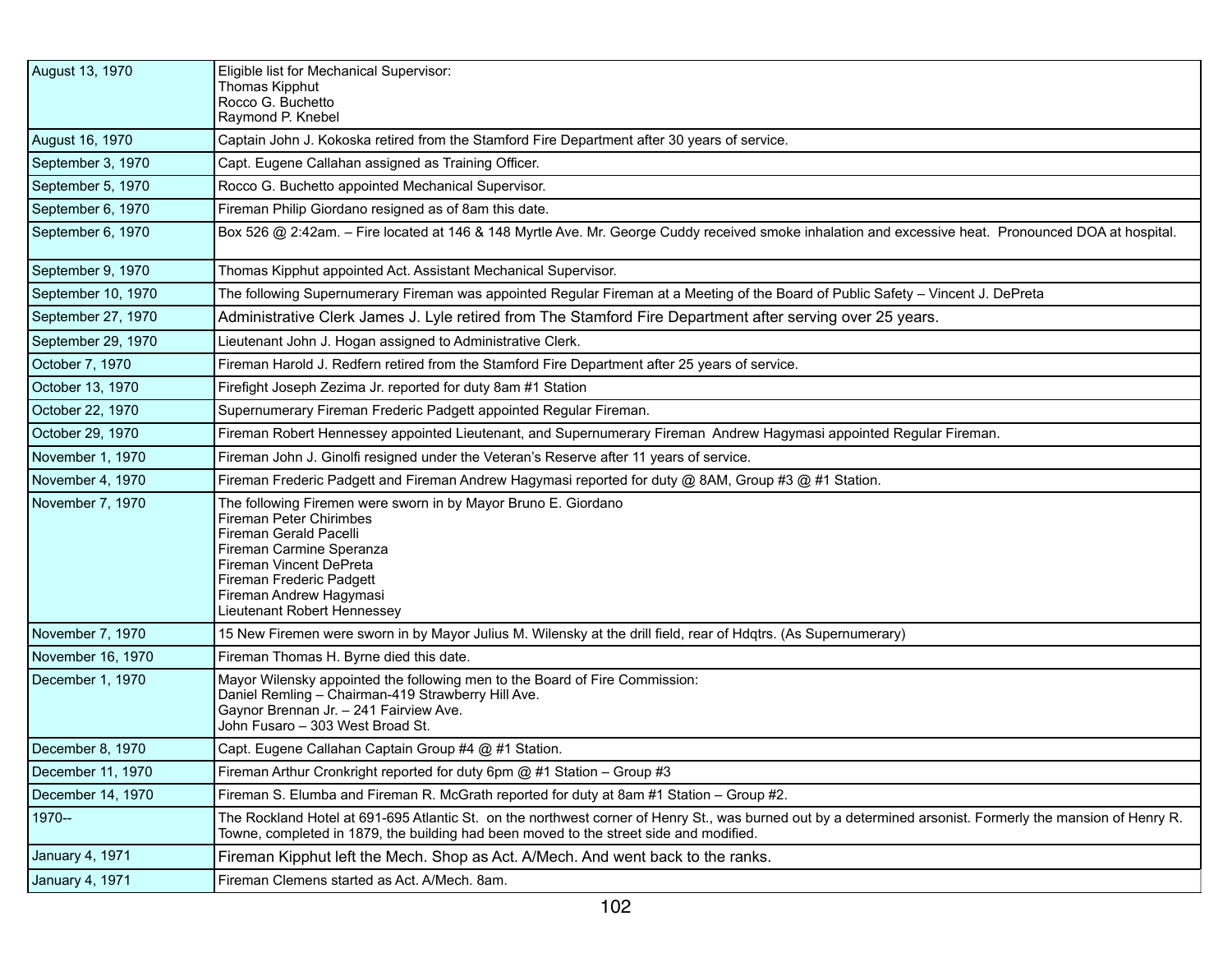| January 4, 1971    | Fireman Henry Dugdale assigned to Light Duty in the alarm room to January 19 then assigned to regular duty in the Alarm Room. Until further notice.                                                                                                                                                                                                                                                                                                                                                                                                                                                                                                                                                    |
|--------------------|--------------------------------------------------------------------------------------------------------------------------------------------------------------------------------------------------------------------------------------------------------------------------------------------------------------------------------------------------------------------------------------------------------------------------------------------------------------------------------------------------------------------------------------------------------------------------------------------------------------------------------------------------------------------------------------------------------|
| January 12, 1971   | 8-3-2 Fire at 449 to 461 Main St.                                                                                                                                                                                                                                                                                                                                                                                                                                                                                                                                                                                                                                                                      |
| January 19, 1971   | Fireman Donald Lindquist reported for duty 8am, Group #2 @ #1 Station.                                                                                                                                                                                                                                                                                                                                                                                                                                                                                                                                                                                                                                 |
| January 22, 1971   | Firemen John Donch and Robert Simko reported for duty 8am, Group #3 @ #1 Station.                                                                                                                                                                                                                                                                                                                                                                                                                                                                                                                                                                                                                      |
| January 27, 1971   | Retired Fireman Joseph Donahue died this date.                                                                                                                                                                                                                                                                                                                                                                                                                                                                                                                                                                                                                                                         |
| January 29, 1971   | The 1970 - 1971 Stamford Fire Department Contract was approved by the Board of Representatives this date.                                                                                                                                                                                                                                                                                                                                                                                                                                                                                                                                                                                              |
| February 3, 1971   | Fireman Clemens assigned as Provisional Ass't. Mech as of February 12, 1971.                                                                                                                                                                                                                                                                                                                                                                                                                                                                                                                                                                                                                           |
| February 19, 1971  | Rec'd. retro Active pay also Overtime pay, under new contract from July 1, 1970 to February 12, 1971. New weekly pay rates also rec'd this date.                                                                                                                                                                                                                                                                                                                                                                                                                                                                                                                                                       |
| March 5, 1971      | Rec'd retro active pay from July 1, 1970 to February 12, 1971 under new contract for Night Differential, Sundays, and Holidays.                                                                                                                                                                                                                                                                                                                                                                                                                                                                                                                                                                        |
| March 8, 1971      | Capt. E. Callahan assigned as Acting Training Officer until further notice.                                                                                                                                                                                                                                                                                                                                                                                                                                                                                                                                                                                                                            |
| March 10, 1971     | In Compliance with Article XX, Section 10 of the contract (1970-1972) between the City of Stamford and Stamford Fire Fighters Local 786 the following<br>members of the Stamford Fire Department have made the following contributions to the Firemens Pension Fund in order that they shall received credit for time<br>served as an Active Supernumerary Fireman. - Howard Marschall #13.93 - Frank Caruso 4.92 - John Egan 8.56- Terrance Conners 11.48- Charles Skiba<br>35.48- John Dillon 13.9- James Monaco 21.75- Walter Scollard 13.50- Albert Macsata 12.84- Daniel Sileo 13.50- Joseph Rosa 11.20- Louis Hojnacki 19.26-<br>John Boesen 12.00- Benjamin Lockwood 2.25- Ralph Kandetzki 1.50 |
| April 1, 1971      | The following Firemen were Sworn In by Mayor Julius M. Wilensky:<br>Fireman Robert Simko<br>Fireman Robert McGrath<br>Fireman Donald Lindquist<br>Fireman John Donch<br>Fireman Sean Elumba<br>Fireman Arthur Cronkright                                                                                                                                                                                                                                                                                                                                                                                                                                                                               |
| May 6, 1971        | Lieutenants Thomas O'Connor and Theodore Farfalia were appointed Captains on this date.                                                                                                                                                                                                                                                                                                                                                                                                                                                                                                                                                                                                                |
| June 1, 1971       | Robert Cunningham and Henry Dugdale were appointed Fire Alarm Operators on this date.                                                                                                                                                                                                                                                                                                                                                                                                                                                                                                                                                                                                                  |
| June 1, 1971       | Ellsworth Clemens was appointed Asst. Mech. Supv. on this date.                                                                                                                                                                                                                                                                                                                                                                                                                                                                                                                                                                                                                                        |
| June 15, 1971      | Ground breaking Ceremony was held at this date for construction of New Central Fire Hdqtrs.                                                                                                                                                                                                                                                                                                                                                                                                                                                                                                                                                                                                            |
| June 24, 1971      | Richard Daniels Started to work under the STEP Program.                                                                                                                                                                                                                                                                                                                                                                                                                                                                                                                                                                                                                                                |
| July 8, 1971       | Jose Ceballos, Sergio Martinez, Hernando Miller started to work under the NYC Program. Also Roberto Charris.                                                                                                                                                                                                                                                                                                                                                                                                                                                                                                                                                                                           |
| August 16, 1971    | Firemen Julian Nosenzo and Gerald LaBlanc were appointed Lieutenants on this date.                                                                                                                                                                                                                                                                                                                                                                                                                                                                                                                                                                                                                     |
| September 18, 1971 | Retired Fireman Earl L. Edwards died.                                                                                                                                                                                                                                                                                                                                                                                                                                                                                                                                                                                                                                                                  |
| September 18, 1971 | Deputy Chief Charles Skiba retired from The Stamford Fire Department on a disability pension after serving 28 years, 2 months and 27 days.                                                                                                                                                                                                                                                                                                                                                                                                                                                                                                                                                             |
| October 16, 1971   | Firefighter Edward Goldkopf retired from the Stamford Fire Department after serving more than 27 years.                                                                                                                                                                                                                                                                                                                                                                                                                                                                                                                                                                                                |
| October 18, 1971   | Michael Marschall, 28 Orchard St. reported for work as a civilian employee under the emergency Manpower Employment Act, he will assist in the hydrant dept.                                                                                                                                                                                                                                                                                                                                                                                                                                                                                                                                            |
| November 1, 1971   | Firefighter Howard Marschall retired from the Stamford Fire Department after serving more than 28 years.                                                                                                                                                                                                                                                                                                                                                                                                                                                                                                                                                                                               |
| November 4, 1971   | Captains John Varunes & Eugene Callahan Appointed Deputy Chief. Lieutenants Thomas Conklin & Robert Hennessey appointed Captain. Firefighter Robert<br>LaBlanc appointed Lieutenant.                                                                                                                                                                                                                                                                                                                                                                                                                                                                                                                   |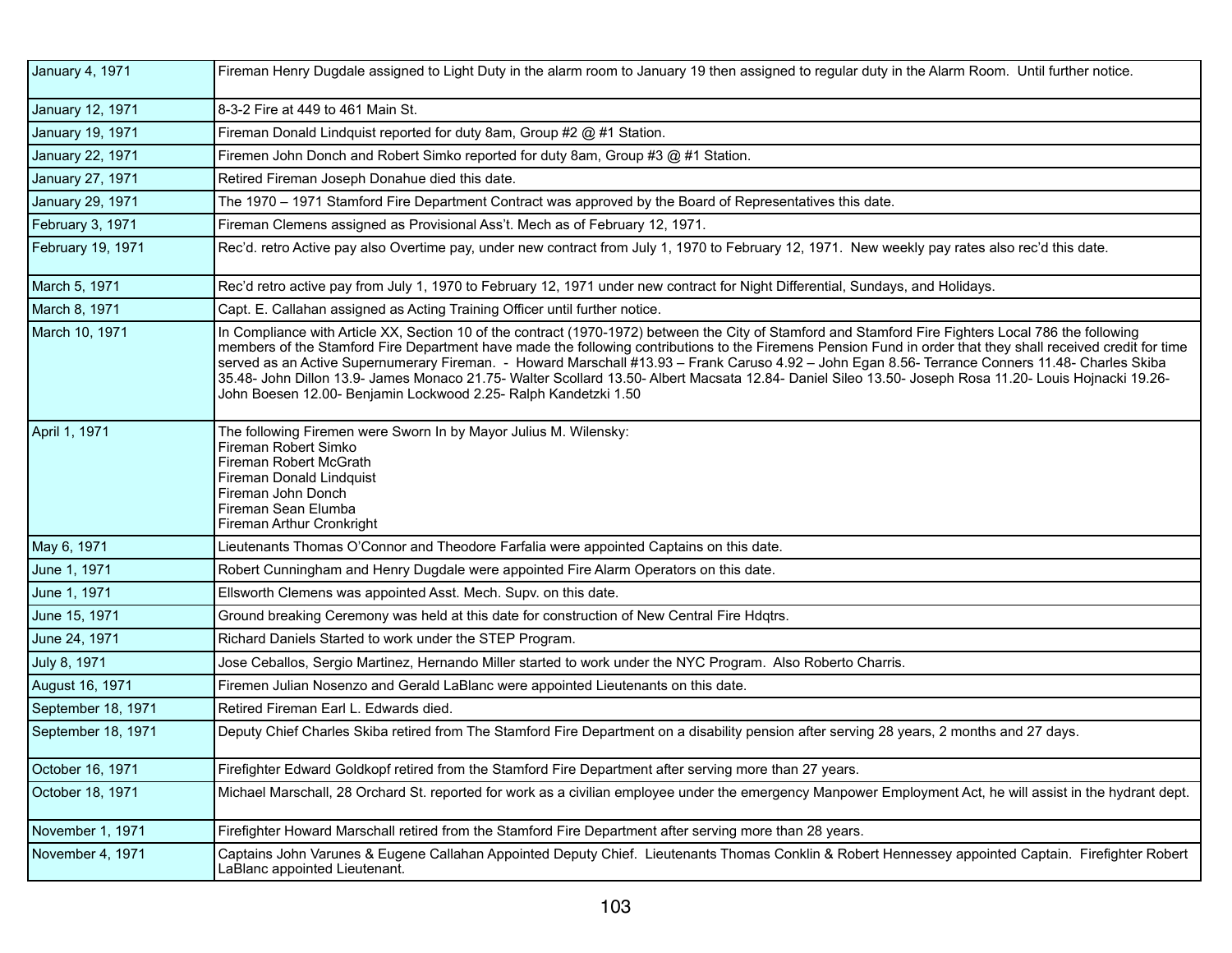| November 9, 1971  | Captains John Varunes & Eugene Callahan were sworn in as Deputy Chiefs. Lieutenants Thomas Conklin & Robert Hennessey were sworn in as Captains.<br>Firefighter Robert LaBlanc was sworn in Lieutenant.                                                                                                                                                            |
|-------------------|--------------------------------------------------------------------------------------------------------------------------------------------------------------------------------------------------------------------------------------------------------------------------------------------------------------------------------------------------------------------|
| November 10, 1971 | New snow plow installed on Mech. Ser. Car by Hobb Equip. Co.                                                                                                                                                                                                                                                                                                       |
| November 10, 1971 | New foam trailer in comm. - Mfg. by Neptune Equip. co. Norwalk.                                                                                                                                                                                                                                                                                                    |
| December 1, 1971  | Mayor Julius M. Wilensky was sworn in for a second term at Rippowam High School Auditorium.                                                                                                                                                                                                                                                                        |
| December 1, 1971  | William N. Kennedy, Jeffrey J. Koproski, and James Pearson were appointed regular firefighters by the Board of Fire Commissioners E. Gaynor Brennan Jr., J.<br>Czescik, and John Cassone.                                                                                                                                                                          |
| January 1, 1972   | Firefighters William J. McCarthy, Robert D. Wetmore, Harry Gluz, and Lawrence Nemcheck appointed Lieutenant.                                                                                                                                                                                                                                                       |
| January 31, 1972  | Joseph Mocarski of 15 Burwood Avenue reported for work as a civilian employee under the Emergency Manpower Employment Act. He will assist in the<br>mechanical hydrant or alarm division as needed.                                                                                                                                                                |
| February 3, 1972  | Andrew G. Moffat was appointed regular fireman by the Board of Fire Commisioners E. Gaynor Brennan Jr., J. Czescik, and John Cassone.                                                                                                                                                                                                                              |
| February 14, 1972 | New 1972 Maxim 1000 GPM Pumper arrived at Central Fire Headquarters at 4pm from The Maxim Motor Division of The Seagrave Corp. 170<br>Wareham St. Middleboro, Mass. (Diesel Fuel)                                                                                                                                                                                  |
| April 5, 1972     | Mr. James Walsh of 15 St. Mary's Street died at Stamford Hospital form burns and injuries received in fire at above address on April 4, 1972 at 12:13am.                                                                                                                                                                                                           |
| April 6, 1972     | 1951 Mack Engine put in reserve at 4:30pm at Central Fire Headquarters.                                                                                                                                                                                                                                                                                            |
| April 10, 1972    | Ulysses Johnson, 45 Stillwater Ave. reported for work as a civilian employee under the Emergency Manpower Employment Act. He will assist in the Electrical<br>Dept.                                                                                                                                                                                                |
| April 10, 1972    | Deputy Chief John J. Boesen retired from The Stamford Fire Department after serving more than 31 years.                                                                                                                                                                                                                                                            |
| June 1, 1972      | Mrs. Hanna Speh, wife of retired Deputy Chief Charles Speh deceased, died on this date.                                                                                                                                                                                                                                                                            |
| June 6, 1972      | Pension adjustments for 12 pensioneers approved by Board of Fire Commissioners in compliance with ruling from Corp. Counsel. Pensioneers affected:<br>Arthur Dixon, Harold Gillespie, Thomas F. Richardson, John O'Connor, Stanley Swiatowicz, Patrick McAuliffe, John Kokoska, Arthur Betz, Charles Skiba,<br>Edeward Goldkopf, Howard Marschall and John Boesen. |
| September 1, 1972 | Amb. involved in slight accident with Volkswagen driven by Vita Squllace of 18 Robin St. Stamford. Amb. Driver DePreta claimed even though his foot was on<br>the brake the ambulance was creeping. There as a small amount of damage to right rear fender. No damage to ambulance. Location front of Fidelity Bank on<br>Atlantic St. @ 1:30 P.M.                 |
| October 12, 1972  | Fireman Louis Hojnacki was honored as the Fireman of the Year at Lions Club. He received a \$50.00 Bond.                                                                                                                                                                                                                                                           |
| October 29, 1972  | Dedication Ceremonies Was Held At The New Fire Department Headquarters, 629 Main St.                                                                                                                                                                                                                                                                               |
| November 29, 1972 | Ground breaking ceremonies was held for new Fire Drill Tower at Magee Ave.                                                                                                                                                                                                                                                                                         |
| December 12, 1972 | Official opening and Flag raising ceremonies was held at new Central Fire Headquarters. Present were Mayor Julius Wilensky, Fire Chief Charles R.<br>McRedmond, Chairman of the Fire Commission member Joseph A. Czescik, John E. Cooper Comm. of Public Works.                                                                                                    |
| December 13, 1972 | Ribbon Cutting was held in the Communication Center at the new Fire Department Headquarters. Present were Mayor Julius Wilensky Fire Chief Charles R.<br>McRedmond, Members of the Fire commission E. Gaynor Brennan Jr., Joseph A. Czescik, John Cssone and members of the Board of Representative's.                                                             |
| December 31, 1972 | Joseph Zezima Jr. was terminated by the Fire Commission as of 8am December 31, 1972.                                                                                                                                                                                                                                                                               |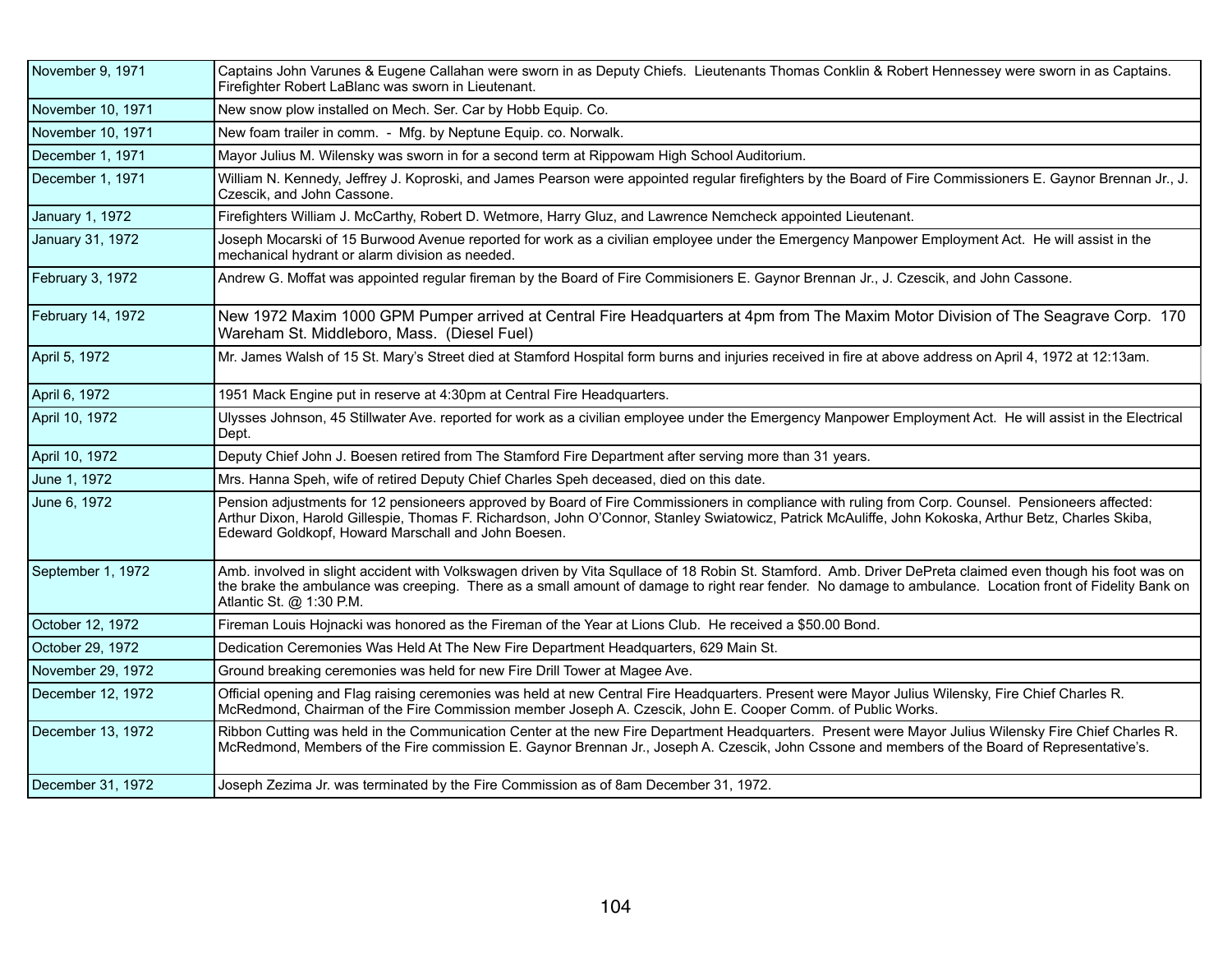| January 4, 1973  | On this date the following men were appointed to the Supernumerary List by the Fire Commission. Addison VanNess, Christopher Bienkowski, Barry E.<br>Callahan, Thomas R. Morgan, Peter M. Brown, Joseph F. Cwalinksi, Daniel G. Chichester, James P. Smith, Keith W. Callahan, Dennis J. Conners, Jr., Richard<br>O. June, Donald T. Whyko, Edward S. Begel, Frank J. Tassitano, Raymond J. Kowalczy, Chester W. Buttery, III, Brian S. Lietch, William B. Berry, Harold C.<br>Knudsen, Robert F. Herrman, John S. Tamburri, Charles R. McRedmond Jr., Rocco G. Buchetto, Jr., Antonio Conte, Joseph L. Avalos, Kevin M. Corbo, James<br>G. Ferguson, Eugene W. Passaro, Stanley A. Barosky, Jr., Also on this date the Fire Commission approved terminal leave for Francis Murphy until March 17,<br>1973, after which time he will be retired. |
|------------------|--------------------------------------------------------------------------------------------------------------------------------------------------------------------------------------------------------------------------------------------------------------------------------------------------------------------------------------------------------------------------------------------------------------------------------------------------------------------------------------------------------------------------------------------------------------------------------------------------------------------------------------------------------------------------------------------------------------------------------------------------------------------------------------------------------------------------------------------------|
| January 17, 1973 | New 1973 Maxim 100' Aerial Ladder Truck arrived at Stamford Fire Department 1pm. from the Maxim Motor Division, 170 Wareham St., Middleboro, Mass.<br>Model #FCC-82L-100 - Serial #3071 (Diesel Fuel)                                                                                                                                                                                                                                                                                                                                                                                                                                                                                                                                                                                                                                            |
| January 23, 1973 | Carey Palmer, 49 Tommuck Lane reported to work as an civilian employee under the Emergency Manpower Employment Act-He will assist in the Electrical<br>Dept.                                                                                                                                                                                                                                                                                                                                                                                                                                                                                                                                                                                                                                                                                     |
| January 24, 1973 | 2,1000 Tanks installed in rear of Fire Hdgtrs. 1 Gasoline, 1 Diesel.                                                                                                                                                                                                                                                                                                                                                                                                                                                                                                                                                                                                                                                                                                                                                                             |
| February 7, 1973 | The Board of Trustees of the Firemens Pension Fund took the following action at its regular meeting.<br>1. Approved pension for Dispatcher Henry C. Dugdale after 30 years of service.<br>2. Approved back pension payments for widow of retired Fireman David W. Burke since February 23, 1968. The Alabama divorce which retiree Burke obtained<br>on Nov. 13, 1958 in Birmingham, Alabama is not recognized in Conn. Judge John Hanrahan, at a pretrial hearing, indicted tht the city was liable for back<br>pension payments. Annual pension \$2115.<br>3. Denied a request for a disability pension for Joseph J. Zezima Jr.whose services were terminated on Dec. 31, 1972.<br>4. Fire Commission appointed Fireman Charles W. Robinson to Dispatcher Capt. Robert J. Hennessey appointed Deputy Fire Marshal by Fire Commission.         |
| March 6, 1973    | Captain Albert Petrone and Firefighter Daniel Sileo started terminal leave and will be on the retirement list 7/6/73.                                                                                                                                                                                                                                                                                                                                                                                                                                                                                                                                                                                                                                                                                                                            |
| March 6, 1973    | On this date work was started by the City Demolishing Company of Stamford to demolish old Central Fire Headquarters and the mechanic's garage. Old<br>Central Fire Headquarters was built July 13, 1915 and served the City of Stamford for 57 years.                                                                                                                                                                                                                                                                                                                                                                                                                                                                                                                                                                                            |
| March 7, 1973    | The Board of Trustees of the Firemens Pension Fund took the following action at its regular meeting.<br>1. Approved pension for Captain Albert Petrone after 32 years of service.<br>2. Approved pension for Fireman Daniel Sileo after 28 years of service.<br>3. Appointed Lieutenants G. LaBlanc and W. McCarthy to Captains.<br>Appointed Firemen S. Salatino and P. Lombardo to Lieutenants.<br>Appointed Frank Koproski Jr. Fireman. Appointed by Fire Commission.                                                                                                                                                                                                                                                                                                                                                                         |
| March 17, 1973   | On this date Francis T. Murphy Firefighter, retired from the Stamford Fire Department after serving 17 1/2 years.                                                                                                                                                                                                                                                                                                                                                                                                                                                                                                                                                                                                                                                                                                                                |
| March 20, 1973   | Retired Administrative Clerk James J. Lyle died this date.                                                                                                                                                                                                                                                                                                                                                                                                                                                                                                                                                                                                                                                                                                                                                                                       |
| March 20, 1973   | Retired Firefighter Nicholas J. DeVito died this date.                                                                                                                                                                                                                                                                                                                                                                                                                                                                                                                                                                                                                                                                                                                                                                                           |
| April 1, 1973    | On this date Fire Alarm Dispatcher Henry Dugdale, retired from the Stamford Fire Department after serving the Department for 30 years.                                                                                                                                                                                                                                                                                                                                                                                                                                                                                                                                                                                                                                                                                                           |
| April 2, 1973    | New 24' x 12' Overhead door installed in #3 Station                                                                                                                                                                                                                                                                                                                                                                                                                                                                                                                                                                                                                                                                                                                                                                                              |
| April 13, 1973   | New 100" Maxim Ladder in commission t#3 Station                                                                                                                                                                                                                                                                                                                                                                                                                                                                                                                                                                                                                                                                                                                                                                                                  |
| April 13, 1973   | 1951 65' Mack Ladder Truck transferred to Belltown Fire Dept.                                                                                                                                                                                                                                                                                                                                                                                                                                                                                                                                                                                                                                                                                                                                                                                    |
| May 5, 1973      | Firefighter Peter R. Stokes resigned from Stamford Fire Department.                                                                                                                                                                                                                                                                                                                                                                                                                                                                                                                                                                                                                                                                                                                                                                              |
| May 17, 1973     | Firefighter Robert R. Morris resigned from Stamford Fire Department.                                                                                                                                                                                                                                                                                                                                                                                                                                                                                                                                                                                                                                                                                                                                                                             |
| May 22, 1973     | On this date, William J. McCarthy and Gerald J. LaBlanc were sworn in as Captains. Charles W. Robinson sworn in as Dispatcher. Patsy J. Lombardo and<br>Salvatore M. Salatino were sworn in as Lieutenants. Frank S. Kroposki Jr. was sworn in as Fireman.                                                                                                                                                                                                                                                                                                                                                                                                                                                                                                                                                                                       |
| June 9, 1973     | At the annual meeting of The Board of Trustees of the Firemens Pension Fund - Thomas H. Coutermash was appointed Dispatcher. Also Raymond Stockman<br>appointed regular Fireman at this meeting.                                                                                                                                                                                                                                                                                                                                                                                                                                                                                                                                                                                                                                                 |
| July 1, 1973     | On this day Fireman Henry J. Wozniak passed away form Heart Attack, he suffered on 6/19/73 at Headquarters.                                                                                                                                                                                                                                                                                                                                                                                                                                                                                                                                                                                                                                                                                                                                      |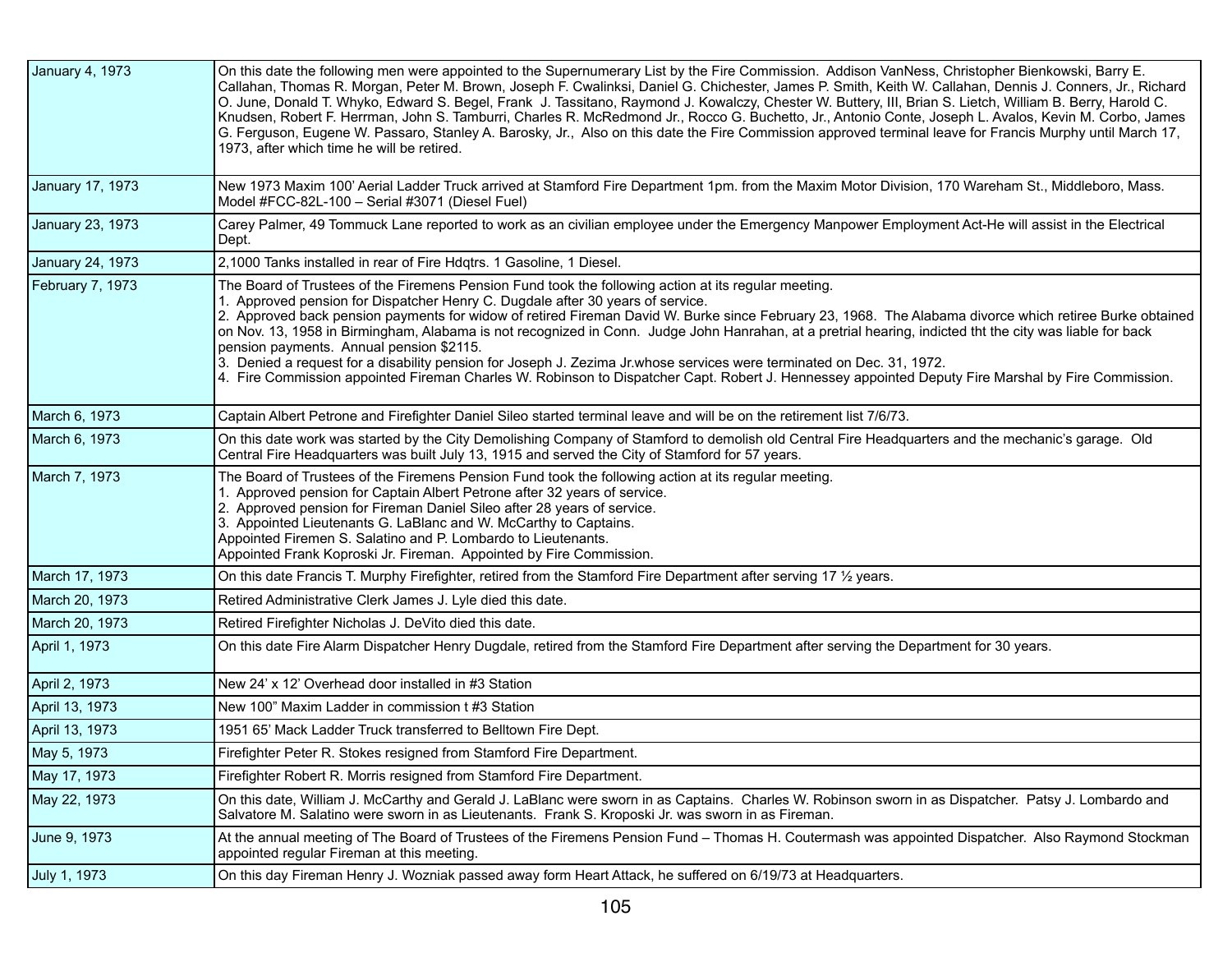| July 5, 1973      | On this date Fire Prevention Inspector Lawrence Parkes, retired from the Department after serving 33 years.                                                                                                                                                                                                                                                                                                                                                                              |
|-------------------|------------------------------------------------------------------------------------------------------------------------------------------------------------------------------------------------------------------------------------------------------------------------------------------------------------------------------------------------------------------------------------------------------------------------------------------------------------------------------------------|
| July 6, 1973      | On this date Captain Albert Petrone retired from the Department after serving 32 years.<br>On this date Firefighter Daniel Sileo retired from the Department after serving the Department for 28 years.                                                                                                                                                                                                                                                                                  |
| July 8, 1973      | On this date Dispatcher John T. Baran retired from the Department after serving 30 years.                                                                                                                                                                                                                                                                                                                                                                                                |
| July 10, 1973     | At the monthly meeting of the Fire Commission the following men were appointed to the Fire Department, Addison VanNess, Richard Wolk, Barry E. Callahan.<br>William R. Wood was appointed Inspector in the Fire Prevention Bureau. Also the Board of Trustees of the Firemens Pension Fund approved the Pension of<br>Doris Wozniak widow of Henry Wozniak who died on 7/1/73, effective 7/18/73. Also the Board approved Pension for Arthur Roberts effective 8/16/73.                  |
| August 16, 1973   | As of this date Firefighter Arthur Roberts retired after serving 36 years.                                                                                                                                                                                                                                                                                                                                                                                                               |
| August 22, 1973   | At the monthly meeting of the Fire Commission the Following men were appointed to the Fire Department, Thomas R. Morgan, Joseph F. Cwalinksi, Daniel G.<br>Chichester. Also the Board of Trustees of the Firemens Pension Fund Approved the pension for Deputy Chief Albert Macsata effective Nov. 3, 973. Also The<br>pension of Capt. Thomas McAuliffe effective Nov. 10, 1973. Also the Board approved the refund of pension contribution to Peter Stokes who left the<br>department. |
| August 24, 1973   | At a meeting of the Fire Commission Capt. Joseph Vitti was appointed Deputy Fire Chief and Fire Fighters Nikodem Kowaleski and Thaddeus Zurkowski were<br>appointed provisional Lieutenants.                                                                                                                                                                                                                                                                                             |
| August 24, 1973   | Deputy Chief Eugene Callahan assigned to Group #3 At #1 Station. Deputy Chief Joseph Vitti assigned as Training Officer.                                                                                                                                                                                                                                                                                                                                                                 |
| August 30, 1973   | On this date Retired Fireman John Kotos Died.                                                                                                                                                                                                                                                                                                                                                                                                                                            |
| September 5, 1973 | At a meeting of the Fire Commission approved a pension for Fire Fighter Jack White effective Nov. 18, 1973 and appointed Supernumerary Fire Fighters Keith<br>W. Callahan, Dennis J. Conners, Jr. and Richard O. June as regular Fire Fighters effective 11/24/73.                                                                                                                                                                                                                       |
| October 1, 1973   | On this date Firefighter Albert Marsden was named Fireman of the Year.                                                                                                                                                                                                                                                                                                                                                                                                                   |
| October 9, 1973   | Retired Fireman Lawrence J. Hogan Died on this date.                                                                                                                                                                                                                                                                                                                                                                                                                                     |
| October 10, 1973  | At the monthly meeting of The Fire Commission Fireman Benjamin Lockwood was appointed dispatcher - Also on this date Edward Begel, Richard Whyko,<br>Chester Buttery appointed Fireman.                                                                                                                                                                                                                                                                                                  |
| October 24, 1973  | Retired Captain Edward C. Foster died on this date.                                                                                                                                                                                                                                                                                                                                                                                                                                      |
| October 27, 1973  | Dedication ceremonies were held at the New Maintenance Garage and Drill Tower on this day.                                                                                                                                                                                                                                                                                                                                                                                               |
| November 3, 1973  | Deputy Chief Albert Macsata retired after serving 29 years. (Disability)                                                                                                                                                                                                                                                                                                                                                                                                                 |
| November 6, 1973  | On this day The new Maxim fo r#2 Station (100ft.) went into commission.                                                                                                                                                                                                                                                                                                                                                                                                                  |
| November 10, 1973 | Capt. Thomas McAuliffe retired after serving 28 years.                                                                                                                                                                                                                                                                                                                                                                                                                                   |
| November 13, 1973 | Chief Thomas F. Richardson died on this date.                                                                                                                                                                                                                                                                                                                                                                                                                                            |
| November 17, 1973 | On this date the Fire Commission appointed Lt. Robert LaBlanc and Lt. Robert Wetmore to Captains. Also Provisional Lts Zurkowski and N. Kowaleski were<br>appointed Lts.                                                                                                                                                                                                                                                                                                                 |
| November 17, 1973 | Firefighter John White retired after serving 28 years.                                                                                                                                                                                                                                                                                                                                                                                                                                   |
| January 16, 1974  | Deputy Fire Marshal Albert Haviland was appointed Fire Marshal at the Fire Commission Meeting.                                                                                                                                                                                                                                                                                                                                                                                           |
| February 28, 1974 | On this date Chief Charles R. McRedmond died of a Heart Attack at Stamford Hospital. 2:20am. Deputy Chief Thomas A. Petrone will be acting Chief of<br>Department until further notice.                                                                                                                                                                                                                                                                                                  |
| March 6, 1974     | At their annual meeting the Fire Commission voted to name the training center, The Charles R. McRedmond Training Center.                                                                                                                                                                                                                                                                                                                                                                 |
| March 14, 1974    | On this date the Deputy Chiefs Car, 1974 Plymouth went into commission at 10:am. Unit #2.                                                                                                                                                                                                                                                                                                                                                                                                |
| April 20, 1974    | Marion Hogan Widow of Lawrence J. Hogan died on this date.                                                                                                                                                                                                                                                                                                                                                                                                                               |
| April 22, 1974    | At a special meeting of the Fire Commission-Frank J. Tassitano was appointed Fireman.                                                                                                                                                                                                                                                                                                                                                                                                    |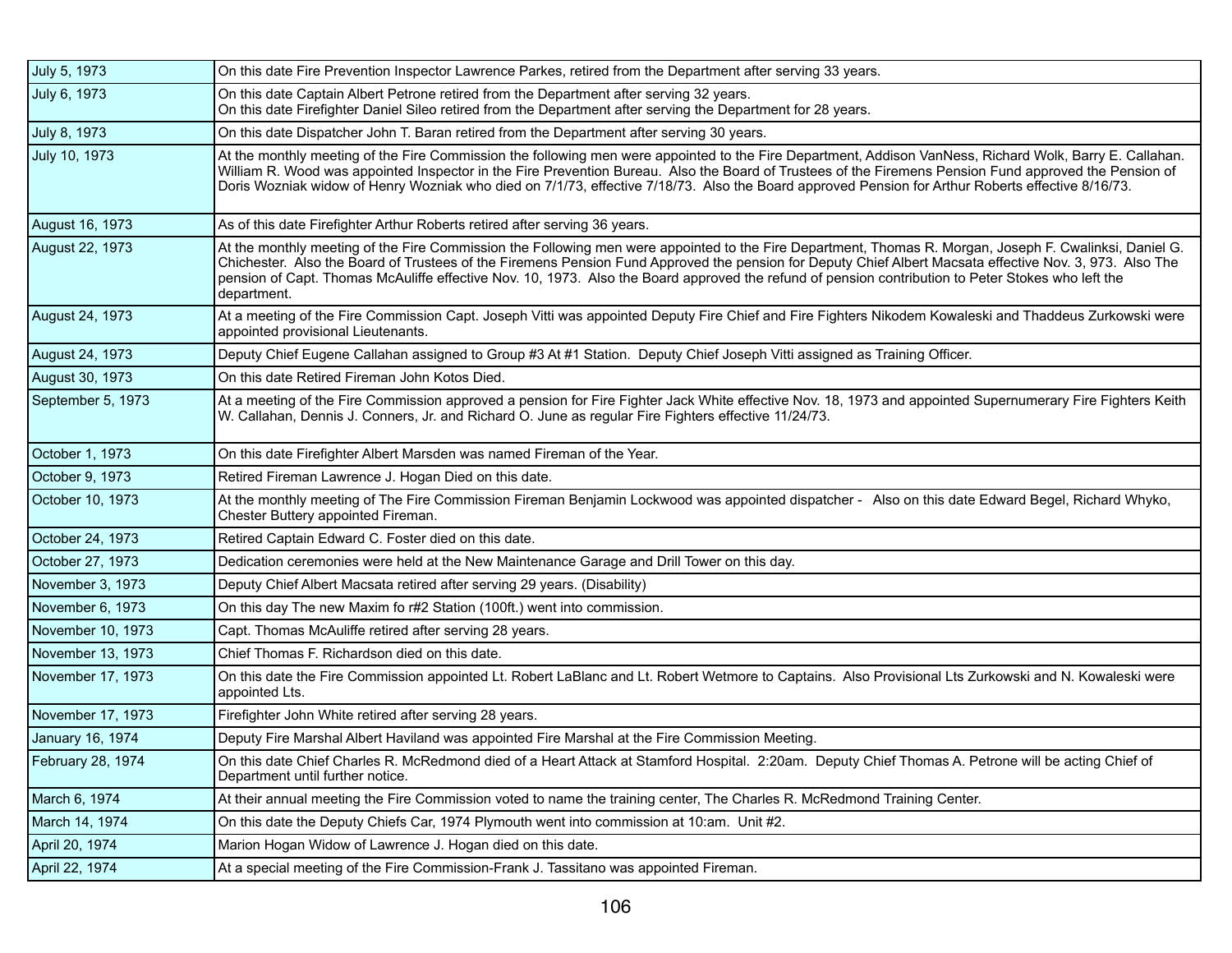| May 8, 1974        | The Board of Fire Commissioners consisting of , Commissioners Curtin, Kaswer, Deegan interviewed the following men for the position of Fire Chief-,<br>Deputy Chief T. Petrone<br>Deputy Chief R. Callahan<br>Deputy Chief E. Callahan<br>Deputy Chief J. Varunes<br>Deputy Chief J. Vitti<br>Fire Marshal A. Haviland<br>Supt. Of. Comm. H. Oefinger<br>Capt. T. Farfaglia<br>Lt. J. Hogan Jr.<br>P. Battinelli<br>R. Weber<br>P. Canzano<br>A. Horner |
|--------------------|---------------------------------------------------------------------------------------------------------------------------------------------------------------------------------------------------------------------------------------------------------------------------------------------------------------------------------------------------------------------------------------------------------------------------------------------------------|
| May 14, 1974       | Firefighter Tassitano sworn in as of this date. On duty 5/15/74.                                                                                                                                                                                                                                                                                                                                                                                        |
| May 20, 1974       | On this date Deputy Chief Joseph Vitti was appointed Chief of the Department by Mayor Frederick Lenz and Fire Commission.                                                                                                                                                                                                                                                                                                                               |
| June 3, 1974       | Chief Vitti's appointment approved by Board of Representatives.                                                                                                                                                                                                                                                                                                                                                                                         |
| June 4, 1974       | Chief Vitti sworn in by Mayor Lenz.                                                                                                                                                                                                                                                                                                                                                                                                                     |
| June 12, 1974      | Firefighter Henry L. Strock was appointed as Hydrant Inspector, at a monthly meeting of the Board of Fire Commissioners, T. Curtin, J. Kaswer, H. Deegan.                                                                                                                                                                                                                                                                                               |
| June 13, 1974      | Hydrant Inspector Monaco retired from The Stamford Fire Department after 30 years of service.                                                                                                                                                                                                                                                                                                                                                           |
| June 26, 1974      | At the annual meeting of the Board of Fire Commissions Lt. T. Zurkowski was appointed Captain and assigned to Group 2 at #2 Station on 6/27/74.                                                                                                                                                                                                                                                                                                         |
| July 8, 1974       | Fireman Thomas Kipphut retired from The Stamford Fire Department after 22 years of service.                                                                                                                                                                                                                                                                                                                                                             |
| July 10, 1974      | At the regular meeting of The Fire Commission the following were appointed regular firemen: Rocco G. Buchetto, Jr., Antonio Conte, Robert Herrman.                                                                                                                                                                                                                                                                                                      |
| July 13, 1974      | Hydrant Inspector James Monaco retired from the Stamford Fire Department after 29 years of service.                                                                                                                                                                                                                                                                                                                                                     |
| July 14, 1974      | Fireman Ralph Kandetzki retired from The Stamford Fire Department after 33 years of service.                                                                                                                                                                                                                                                                                                                                                            |
| July 15, 1974      | The following Firefighters started regular duty: Rocco G. Buchetto, Jr., Antonio Conte and Robert Herrman.                                                                                                                                                                                                                                                                                                                                              |
| July 26, 1974      | At the meeting of the Fire Commission John Kotosky was appointed Lt.                                                                                                                                                                                                                                                                                                                                                                                    |
| August 1, 1974     | Capt. Stanley Bienkowski retired after 26 years of service.                                                                                                                                                                                                                                                                                                                                                                                             |
| August 14, 1974    | At The Regular meeting of the Fire Commission Anthony Milone was appointed Lt. Also John S. Tamburri, Joseph L. Avalos, Kevin M. Cork and Eugene W.<br>Passaro were appointed Firemen.                                                                                                                                                                                                                                                                  |
| September 5, 1974  | Firefighter Roy Nirschel retired after 24 yrs service.                                                                                                                                                                                                                                                                                                                                                                                                  |
| September 6, 1974  | Ass. Supt. of Fire Alarms Lawrence Densky retired after 25 years of service. Also Inspector Edward Andrews retired after 28 yrs.                                                                                                                                                                                                                                                                                                                        |
| September 11, 1974 | At a special meeting of the Fire Commission Theodore Farfaglia, was appointed Deputy Chief (Training Officer), Nikodem Kowaleski was appointed Capt. John<br>Ferguson was appointed Lt. Andrew Suchocki was appointed to Fire Prevention.                                                                                                                                                                                                               |
| September 12, 1974 | Dispatcher Charles Robinson retired after serving the Dept for 28 yrs.                                                                                                                                                                                                                                                                                                                                                                                  |
| September 27, 1974 | On this date retired Fireman Warren Simonsen died.                                                                                                                                                                                                                                                                                                                                                                                                      |
| October 3, 1974    | At the regular meeting of Fire Commissioners james Ferguson and Stanley Baresky were appointed Firefighters. On Duty 11/4/74.                                                                                                                                                                                                                                                                                                                           |
| October 14, 1974   | Capt. Ralph Petrone retired after 27 yrs of service.                                                                                                                                                                                                                                                                                                                                                                                                    |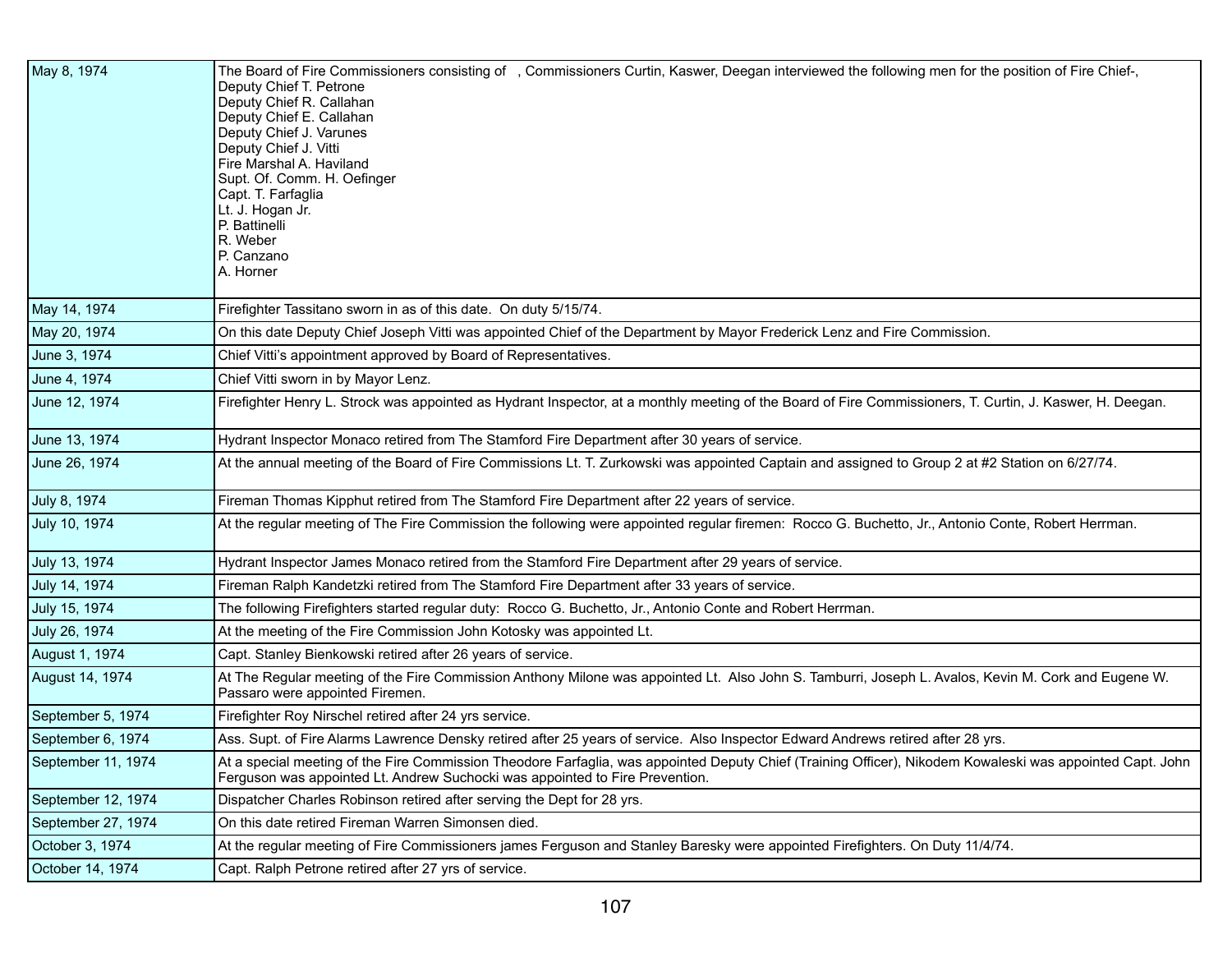| October 18, 1974   | Fireman Joseph Rosa retired after 28 yrs of service.                                                                                                                                                                                     |
|--------------------|------------------------------------------------------------------------------------------------------------------------------------------------------------------------------------------------------------------------------------------|
| November 4, 1974   | The following firemen started regular duty on this date, James Ferguson and Stanley Barosky.                                                                                                                                             |
| November 6, 1974   | At the regular Fire Commission Meeting, William Densky and Donald Mitchell were appointed Dispatchers. Also interview for the position of Ass. Supt. of Fire<br>Alarms were, Albert Marsden, Kenneth Hamilton and Harry Bode.            |
| November 23, 1974  | On this date retired Fireman Ralph Kandetzki died.                                                                                                                                                                                       |
| December 4, 1974   | Firefighter Albert Marsden was appointed Ass. Supt. of Fire Alarms on this date.                                                                                                                                                         |
| January 19, 1975   | On this date Unit #10 was pulling foam wagon. Foam Wagon became disconnected from Unit 10 running into fence- There were no injuries Property damage<br>was to two lateral fence rails which were repaired by Fire Department Personnel. |
| January 21, 1975   | Lt. John J. Hogan was assigned to acting administrative Officer until further notice.                                                                                                                                                    |
| January 27, 1975   | At a special meeting of the Fire Commission, Lt. John J. Hogan was appointed Administrative Officer with the rank of Battalion Chief.                                                                                                    |
| January 29, 1975   | Administrative Officer - Battalion Chief John J. Hogan was sworn in on this date.                                                                                                                                                        |
| February 10, 1975  | Inspector Frank L. Caruso retired on this date.                                                                                                                                                                                          |
| February 11, 1975  | Roger Hess, Boy Scouts of America, was "Acting Chief" of the dept. for the day - Sponsored by Rotary Club.                                                                                                                               |
| March 6, 1975      | On this date Chief Joseph J. Vitti suffered a Heart Attach- D.C. Thomas Petrone will be acting Chief until further notice.                                                                                                               |
| March 31, 1975     | On this date retired Fireman Russell E. Hart Died.                                                                                                                                                                                       |
| April 8, 1975      | Dispatcher Fred Johnson was appointed to Fire Prevention Bureau as Inspector. On Duty 4/14/75. Sworn in 4/15/75.                                                                                                                         |
| April 16, 1975     | Capt. R. Hennessey, Inspectors W. Wood, A. Suchocki, and Fred Johnson were sworn in as Deputy Fire Marshals by Louis Clapes, Town Clerk.                                                                                                 |
| May 2, 1975        | Dispatching of Glenbrook Fire and Ambulance vehicles taken over by Stam. Fire Dept. @ 6:00 P.M. this date.                                                                                                                               |
| June 3, 1975       | Chief Joseph Vitti returned to work on this date. (Heart Attack)                                                                                                                                                                         |
| June 7, 1975       | James Lunch appointed Dispatcher on this date.                                                                                                                                                                                           |
| June 24, 1975      | Retired Captain Victor Kurth died on this date.                                                                                                                                                                                          |
| July 21, 1975      | Fireman Terence Conners retired on this date after 30 yrs of service.                                                                                                                                                                    |
| August 1, 1975     | Fireman Eddie Miller retired after 20 yrs of service.                                                                                                                                                                                    |
| August 6, 1975     | At the regular meeting of the Stamford Fire Commission the following men were appointed to the Fire Dept.: S. Czupkowski, K. Tappe, J. Henchar, M. Cuddy,<br>M. Brozska, D. Koch. They were on duty on 8/25.                             |
| September 3, 1975  | The following men were appointed at the regular meeting of the Fire Commission - James P. Bailey, Robert G. Lehn, Frederick J. Murphy. They were on duty<br>on 9/22/75.                                                                  |
| September 8, 1975  | On this date retired dispatcher Raymond Duane died.                                                                                                                                                                                      |
| September 13, 1975 | Firefighter Michael Coppola retired as of this date after 20 yrs of service.                                                                                                                                                             |
| September 19, 1975 | The new Rescue Ambulance went into commission as of 4PM this date.                                                                                                                                                                       |
| October 3, 1975    | On this date Firefighter David Austin retired at 20 years of service.                                                                                                                                                                    |
| November 10, 1975  | On this date Firefighter William Santarsiero was appointed Lt. at the regular meeting of the Fire Commission.                                                                                                                            |
| November 11, 1975  | Lt. Santarsiero was sworn in as Lt. on this date- Assigned to Administrative Office until further notice.                                                                                                                                |
| November 21, 1975  | Dispatching of Turn of river apparatus was taken over by the Stamford Fire Department @ 0800 this date.                                                                                                                                  |
| November 22, 1975  | Retired Fireman Edward McGlaughlin died on this date.                                                                                                                                                                                    |
| November 29, 1975  | Lt. George D. Barnett retired from the Fire Department after 30 Years of service.                                                                                                                                                        |
| January 7, 1976    | New Telsqurt put in commission on this date.                                                                                                                                                                                             |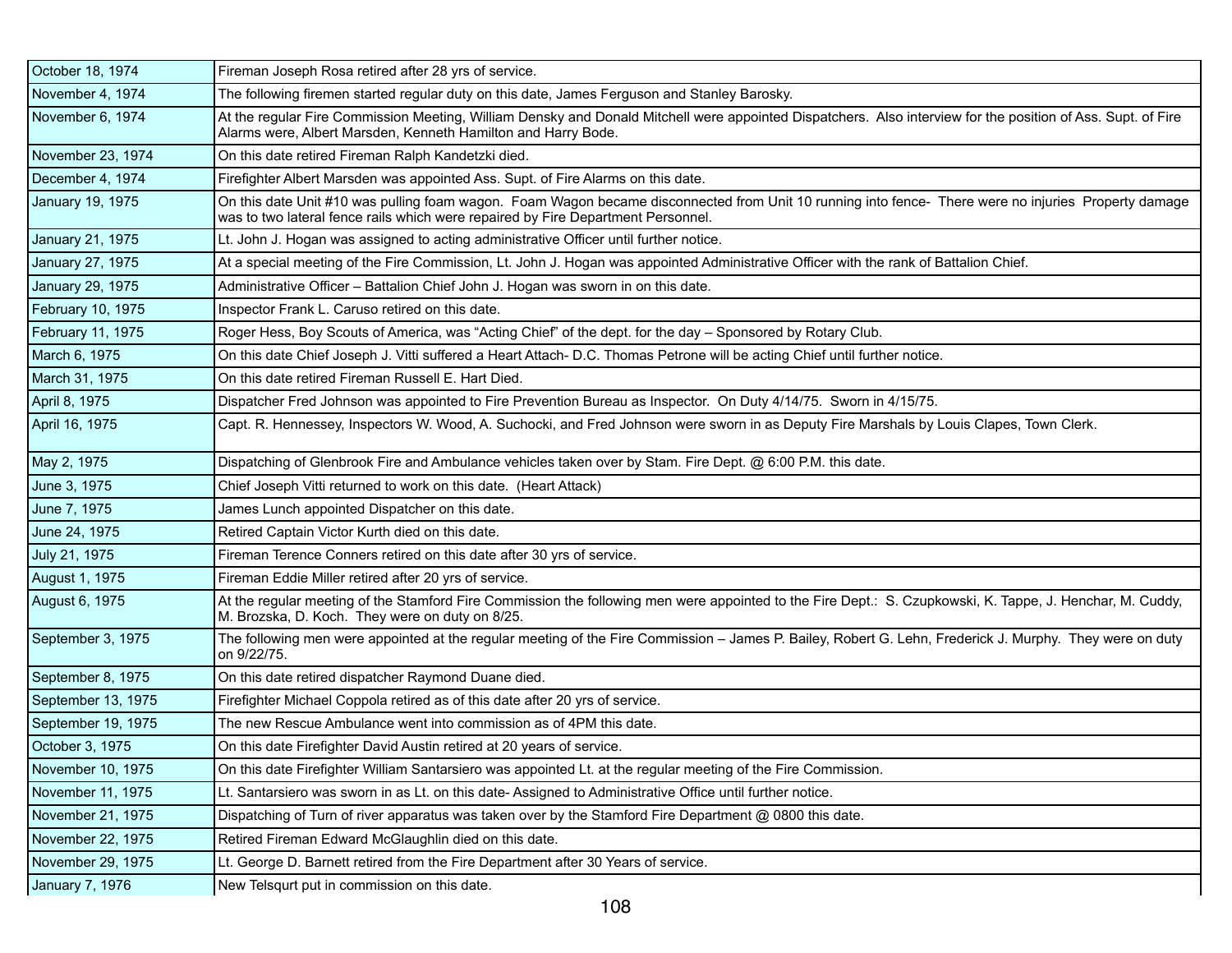| April 12, 1976     | Mrs. Eva Lewington died from fire relation causes on this date- Fire was on 4/1/76 – Box 341 – 70 Strawberry Hill Ave.                                       |
|--------------------|--------------------------------------------------------------------------------------------------------------------------------------------------------------|
| May 4, 1976        | On this date Firefighter Carmine Frangione died at Stamford Hospital- He served the department for 18 years.                                                 |
| July 12, 1976      | On this date Dispatcher William J. Densky, retired from the Fire Department after serving 26 years.                                                          |
| August 6, 1976     | On this date Fire Marshal Albert A. Haviland retired from the Fire Department after serving 26 years.                                                        |
| August 13, 1976    | On this date Firefighter K.C. Lindquist retired from the Fire Department after serving 21 years.                                                             |
| September 17, 1976 | On this date Firefighter J.V. Obuchowski retired from the Fire Department after serving 24 years.                                                            |
| September 27, 1976 | On this date #1 Truck was picked up from Middleboro Conn after having a automatic transmission installed.                                                    |
| October 7, 1976    | Captain Robert Wetmore was chosen as a Firefighter of the year for 1976.                                                                                     |
| October 14, 1976   | On this date Mrs. Thelma Landow started as Clerk Typist I at the Stamford Fire Department.                                                                   |
| October 15, 1976   | On this date Mrs. Bernice Elliott left the Stamford Fire Department after 6 1/2 years.                                                                       |
| November 7, 1976   | On this date "The Charles R. McRedmond Firefighters Training Center" was dedicated.                                                                          |
| December 21, 1976  | Retired Fireman Walter Seeley died.                                                                                                                          |
| December 24, 1976  | Lt. J. Nosenzo appointed Captain                                                                                                                             |
| December 31, 1976  | Firefighter Donnelly resigned after 7 yrs. Service                                                                                                           |
| January 31, 1977   | Firefighter J. Dillon retired.                                                                                                                               |
| February 7, 1977   | Dispatcher Kenneth Hamilton retired.                                                                                                                         |
| February 11, 1977  | Captain J. Moriarty retired.                                                                                                                                 |
| March 7, 1977      | The following appointed regulars and started to work - Daniel Wortman, Mark Roche, Daniel Hunsberger, John Martin, Nickolas Paturnyski.                      |
| March 9, 1977      | Deputy Fire Marshal Robert Hennessey promoted to Fire Marshal.                                                                                               |
| March 11, 1977     | Dispatcher A. Orgera retired and Firefighter J. Remski                                                                                                       |
| March 15, 1977     | Captain R. Lyons retired.                                                                                                                                    |
| March 21, 1977     | Captain Robert Lawler died. All members paid last respects.                                                                                                  |
| March 31, 1977     | Battalion Chief J. Hogan retired.                                                                                                                            |
| April 29, 1977     | Deputy Chief J. Varunes retired.                                                                                                                             |
| May 6, 1977        | Firefighter L. Hojnacki retired.                                                                                                                             |
| June 9, 1977       | Captain Larry Chrostowski promoted to Deputy Fire Chief                                                                                                      |
| June 17, 1977      | Firefighter Michael Zyara retired.                                                                                                                           |
| June 23, 1977      | Lieutenant John B. Ferguson promoted to Captain<br>Firefighter Arthur Deschnow promoted to Lieutenant<br>Firefighter Dennis Stevenson promoted to Lieutenant |
| July 1, 1977       | Lieutenant Salvatore Salatino promoted to Captain<br>Lieutenant William Santarsiero promoted to Captain<br>Lieutenant Anthony Milone promoted to Captain     |
| July 29, 1977      | Firefighter Robert Vernal retired.                                                                                                                           |
| August 1, 1977     | Retired Firefighter Terrance Conners died.                                                                                                                   |
| September 6, 1977  | Firefighter Arthur Betts died. He was retired.                                                                                                               |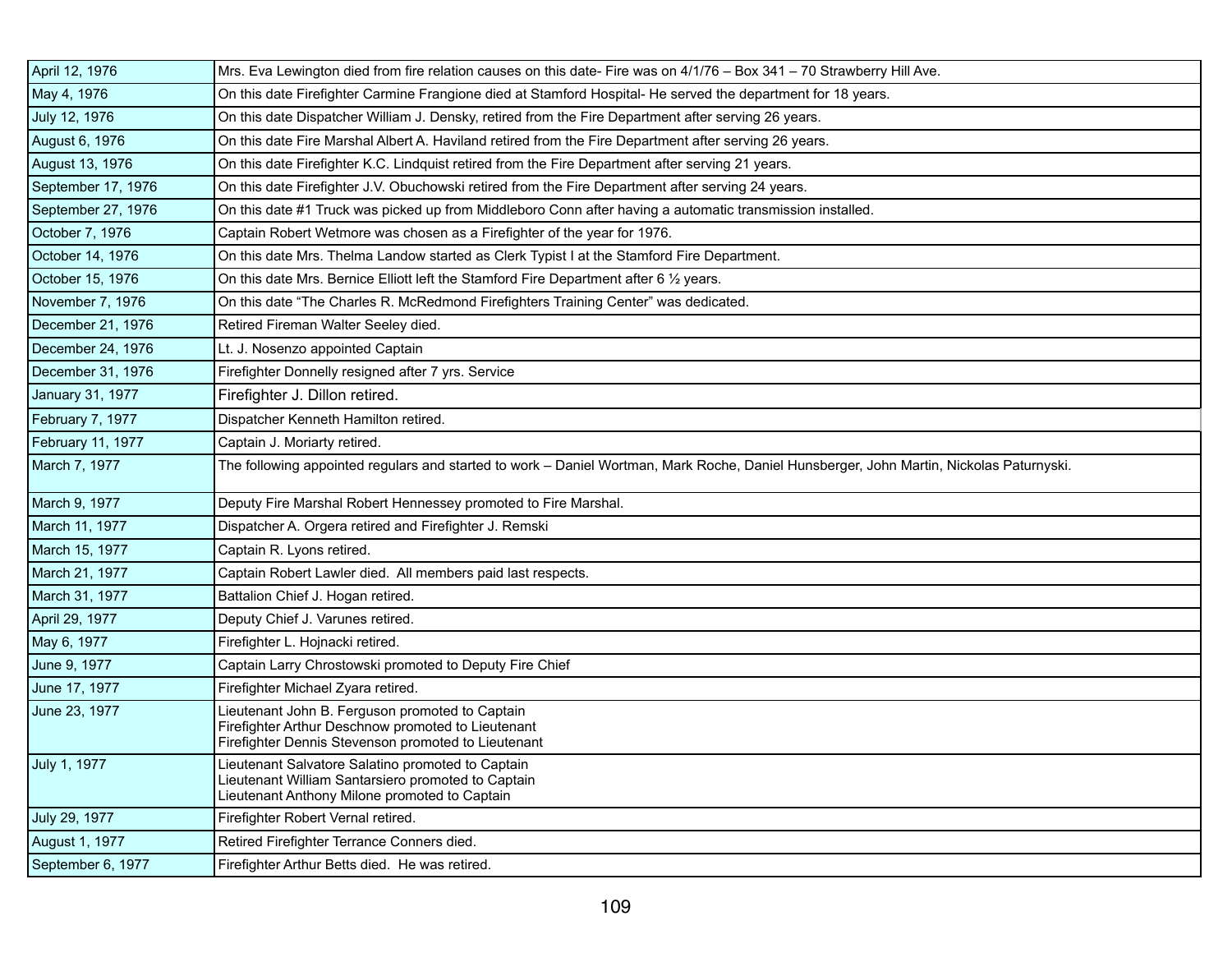| September 7, 1977  | The following appointed regulars - Brian s. Leitch, Michael A. Zyara, William H. Berhnhard, William J. Smith III, David W. Jones, Kevin M. Kennedy.                                                                                                                                                                                                                                    |
|--------------------|----------------------------------------------------------------------------------------------------------------------------------------------------------------------------------------------------------------------------------------------------------------------------------------------------------------------------------------------------------------------------------------|
| October 6, 1977    | Amb. Call #806 Parents came to #4 Station with child, Nicole Costas, age-3 Weeks, child was blue and had aspirated, Captain Santarsiero cleared out mucus<br>and gave baby a few breaths of mouth to mouth and baby regained color.                                                                                                                                                    |
| October 6, 1977    | Lieutenant Larry Nemchek promoted to Captain.<br>Lieutenant John Kotosky promoted to Captain.<br>Lieutenant Arthur Deschnow promoted to Captain.                                                                                                                                                                                                                                       |
| October 7, 1977    | Firefighter John Donch was selected fireman of the year for 1977.                                                                                                                                                                                                                                                                                                                      |
| October 14, 1977   | New No. 5 Station officially opened on this date.                                                                                                                                                                                                                                                                                                                                      |
| November 16, 1977  | Firefighter Italo Tamborino promoted to Fire Alarm Dispatcher.<br>Firefighter James Pearson promoted to Fire Alarm Dispatcher.                                                                                                                                                                                                                                                         |
| January 30, 1978   | Firefighter A. Rich appointed Lieutenant on January 30, 1978.<br>Firefighter C. Speranza appointed Lieutenant on January 30, 1978.<br>Firefighter W. Finch appointed Lieutenant on January 30, 1978.<br>Firefighter J. Lipscomb appointed Lieutenant on January 30, 1978.<br>Firefighter F. Padgett appointed Lieutenant on January 30, 1978.                                          |
| April 30, 1978     | The Fodi Furniture store at Main St. and Relay Pl. burned in a spectacular conflagration.<br>Through these 2 or 3 decades, barn fires were numerous throughout town. "Totally destroyed" was the most description of them in The Gulf Stream Fire Engine<br>Company's log. And the most commonly perceived cause was arson. (The Advocate editors constantly complained about tramps.) |
| May 1, 1978        | Deputy Chief Farfaglia promoted to Assistant Chief of the Fire Department.                                                                                                                                                                                                                                                                                                             |
| June 19, 1978      | The following appointed regulars and started to work: Donald Corrigan Harold Knudsen Gerald Kuchyt Terrance McGrath William Miller Tom Martinsen and<br>Lawrence Walewski.                                                                                                                                                                                                             |
| June 29, 1978      | Retired Fireman Lawrence Hogan died.                                                                                                                                                                                                                                                                                                                                                   |
| July 5, 1978       | Lieut. James Lipscomb appointed to Captain.                                                                                                                                                                                                                                                                                                                                            |
| July 15, 1978      | Inspector William Wood & Asst. Supt. of Fire Alarms Albert Marsden Retired from The Stamford Fire Department.                                                                                                                                                                                                                                                                          |
| July 28, 1978      | Inspector Andrew Suchocki retired from the Stamford Fire Department.                                                                                                                                                                                                                                                                                                                   |
| August 11, 1978    | Fire Alarm Dispatcher Italo Tamborino retired from the Stamford Fire Department.                                                                                                                                                                                                                                                                                                       |
| September 5, 1978  | Larry A. Bowler was appointed regular and started to work on this date.                                                                                                                                                                                                                                                                                                                |
| September 6, 1978  | Assistant Mech. Supervisor Ellsworth Clemens retired from the Stamford Fire Department.                                                                                                                                                                                                                                                                                                |
| September 22, 1978 | Retired Fireman David Austin died on this date.                                                                                                                                                                                                                                                                                                                                        |
| September 23, 1978 | Firefighter John Yanicky retired from the Stamford Fire Department.                                                                                                                                                                                                                                                                                                                    |
| October 4, 1978    | Firefighter Andrew Alfano was appointed Fire Prevention Inspector on this date.                                                                                                                                                                                                                                                                                                        |
| October 4, 1978    | Firefighter James Williams was appointed Fire Prevention Inspector on this date.                                                                                                                                                                                                                                                                                                       |
| October 11, 1978   | Firefighter John McCabe was appointed Lieutenant on 10/4/78.                                                                                                                                                                                                                                                                                                                           |
| October 13, 1978   | Firefighter Frederick Persich retired from The Stamford Fire Department.                                                                                                                                                                                                                                                                                                               |
| December 7, 1978   | Firefighter Stanley Gonet was appointed Assistant Superintendent of Fire Alarms. Effective 8:00 AM.                                                                                                                                                                                                                                                                                    |
| January 26, 1979   | Firefighter Kenneth L. Wainwright retired from the Stamford Fire Department.                                                                                                                                                                                                                                                                                                           |
| February 24, 1979  | Fire Alarm Dispatcher James Lynch retired from the Stamford Fire Department.                                                                                                                                                                                                                                                                                                           |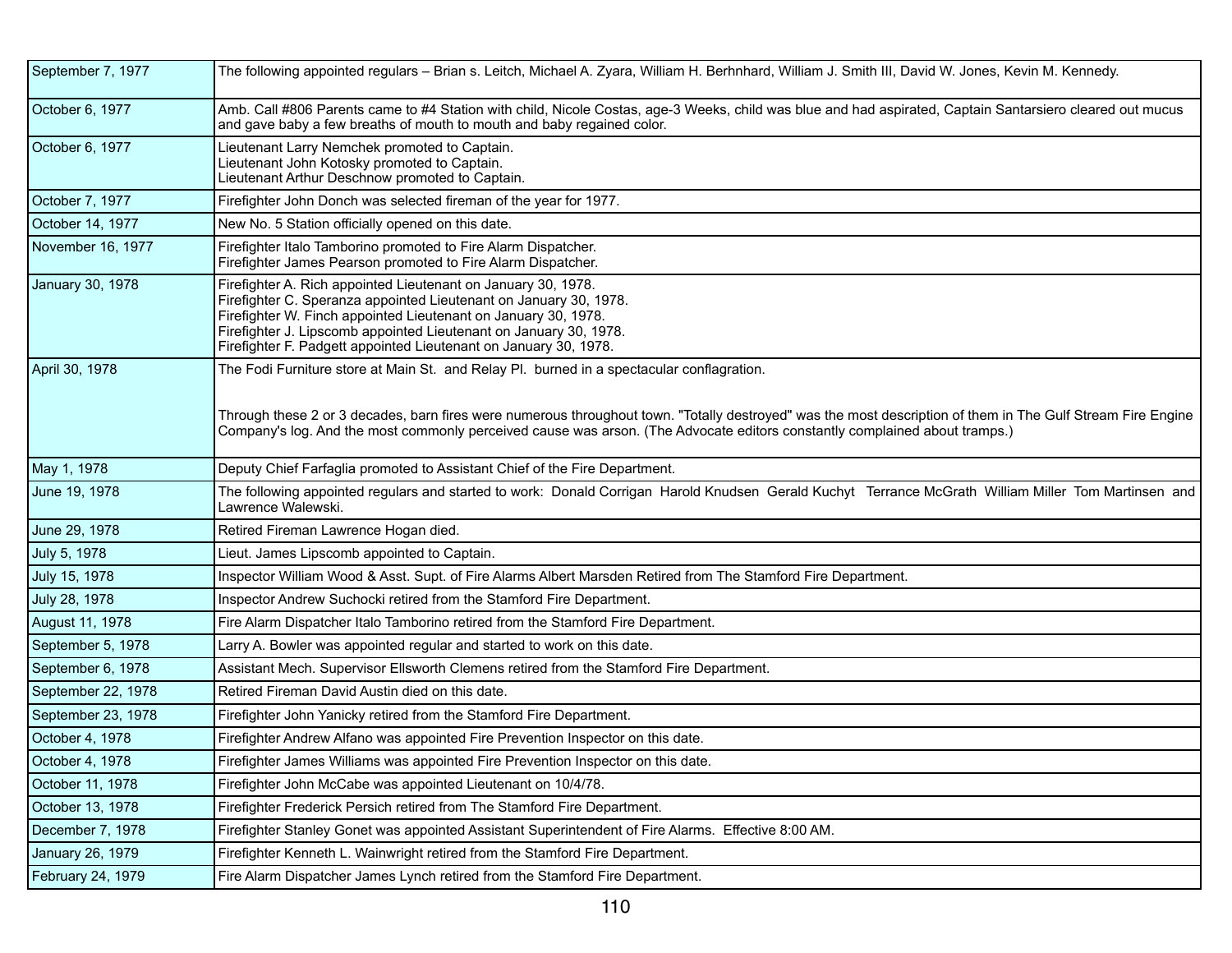| April 6, 1979     | Firefighter Bruce Butler retired from The Stamford Fire Department.                                                                                                                                                                                                                                                                                                                                                                                                                                                                                                                                                                                                                                     |
|-------------------|---------------------------------------------------------------------------------------------------------------------------------------------------------------------------------------------------------------------------------------------------------------------------------------------------------------------------------------------------------------------------------------------------------------------------------------------------------------------------------------------------------------------------------------------------------------------------------------------------------------------------------------------------------------------------------------------------------|
| June 21, 1979     | Lt. Speranza & Lt. Lombardo have been promoted to Fire Captains on this date.                                                                                                                                                                                                                                                                                                                                                                                                                                                                                                                                                                                                                           |
| July 2, 1979      | F.F. Peter Brown & F.F. Barry Callahan have been promoted to Lieutenants effective this date.                                                                                                                                                                                                                                                                                                                                                                                                                                                                                                                                                                                                           |
| July 27, 1979     | Firefighter Raymond J. Stockman resigned from The Stamford Fire Department.                                                                                                                                                                                                                                                                                                                                                                                                                                                                                                                                                                                                                             |
| September 2, 1979 | Fire Marshal Robert Hennessey retired from The Stamford Fire Department.                                                                                                                                                                                                                                                                                                                                                                                                                                                                                                                                                                                                                                |
| September 5, 1979 | Firefighter Gerald J. Kuchtt resigned from The Stamford Fire Department.                                                                                                                                                                                                                                                                                                                                                                                                                                                                                                                                                                                                                                |
| October 2, 1979   | Firefighter Walter Lohotsky has been selected as Firefighter of the Year for 1979.                                                                                                                                                                                                                                                                                                                                                                                                                                                                                                                                                                                                                      |
| November 20, 1979 | Firefighter Frank Faski died on this date.                                                                                                                                                                                                                                                                                                                                                                                                                                                                                                                                                                                                                                                              |
| November 30, 1979 | John Boshka Retired<br>Jack Dyas Retired<br>Francis Passaro Retired<br><b>Clement Turpin Retired</b>                                                                                                                                                                                                                                                                                                                                                                                                                                                                                                                                                                                                    |
| December 10, 1979 | James Lipscomb was sworn in as Captain on this date.<br>Patsy Lombardo was sworn in as Captain on this date.<br>Carmine Speranza was sworn in as Captain on this date.<br>Frank Tassitano was sworn in as Lieutenant on this date.<br>Peter Brown was sworn in as Lieutenant on this date.<br>Barry Callahan was sworn in as Lieutenant on this date.<br>John McCabe was sworn in as Lieutenant on this date.<br>Andrew Alfano was sworn in as Fire Prevention Inspector on this date.<br>Frank Tassitano was sworn in as Lieutenant on this date.<br>James Williams was sworn in as Fire Prevention Inspector on this date.<br>Stanley Gonet was sworn in as Ass't. Supt. of Fire alarms on this date. |
| December 15, 1979 | Lt. Harold Gluz retired from the Stamford Fire Department as of this date.                                                                                                                                                                                                                                                                                                                                                                                                                                                                                                                                                                                                                              |
| December 17, 1979 | The following men were on Duty as of December 17, 1979:<br>Larry Askew David Langrin Michael Terenzio<br>William Avalos Jr. Henry Lawson David Walker<br>Ronald Bray Neal Leary Gregory Weathers<br>Kenneth Byzbee Jerrol Moore<br>Hubert Caldwell Robert Ofiero<br>Timothy Conroy Michel Pelchat<br>Anthony Davis Terrence Shay<br>Douglas Henley Charles Spaulding                                                                                                                                                                                                                                                                                                                                    |
| December 18, 1979 | The following men were Sworn In as Firefighters:<br>Walter J. Brzoska Daniel M. Wortmann<br>Michael D. Cuddy Kevin M. Kennedy<br>Stanley G. Czupkowski Michael A. Zyara Jr.<br>John G. Henchar Jr. William J. Smith III<br>Donald M. Koch Brian S. Leitch<br>Kevin B. Tappe David W. Jones<br>James Bailey William T. Miller<br>Robert Lehn Donald H. Corrigan<br>Frederick Murphy Terrance J. McGrath<br>Daniel Hunsberger Harold C. Knudsen<br>John R. Martin Lawrence W. Walewski<br>Nicholas Paturynski Tom A. Martinsen<br>Mark J. Roche Larry A. Bowler                                                                                                                                           |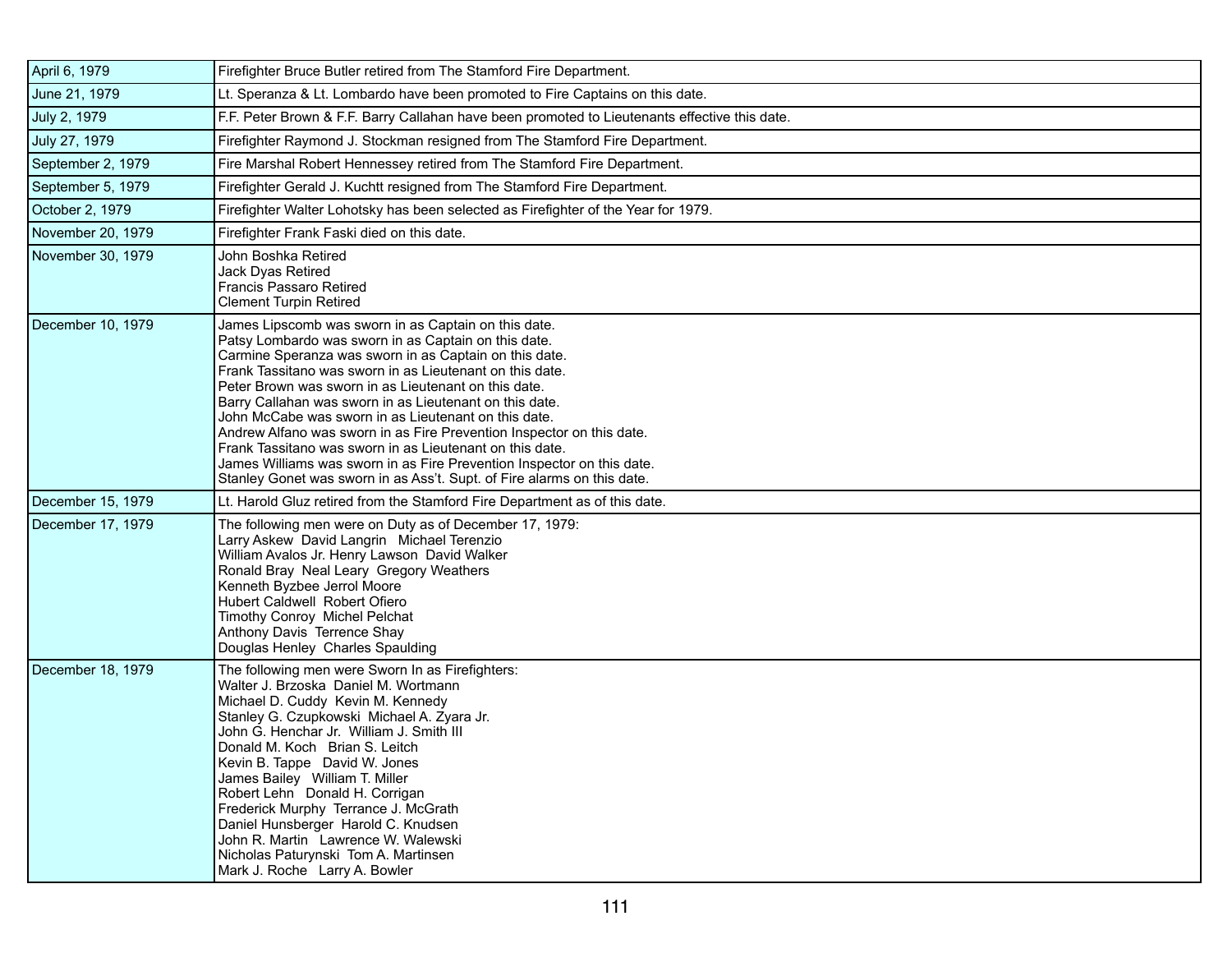| April 7, 1980      | The following firemen were on Duty as of April 7, 1980:<br>Willie Baldwin Robert Murray<br>Antonio Cosme Gerald Valentine<br>David Lightburne                                            |
|--------------------|------------------------------------------------------------------------------------------------------------------------------------------------------------------------------------------|
| April 19, 1980     | <b>Edward Malarkey Retired</b>                                                                                                                                                           |
| July 19, 1980      | Capt. James Smith retired from the Stamford Fire Department.                                                                                                                             |
| July 19, 1980      | Dispatcher Donald Ryan retired from the Stamford Fire Department.                                                                                                                        |
| July 26, 1980      | Inspector Andrew Alfano retired from the Stamford Fire Department.                                                                                                                       |
| August 16, 1980    | Lt. Stevenson was promoted to Captain on this date.                                                                                                                                      |
| August 18, 1980    | F.F. Richard Woods was appointed Fire Prevention Inspector.                                                                                                                              |
| August 28, 1980    | Dispatcher Cunningham retired from the Stamford Fire Department.                                                                                                                         |
| September 12, 1980 | Capt. T. F. O'Connor retired from the Stamford Fire Department.                                                                                                                          |
| September 12, 1980 | Lt. A. Rich was appointed Captain on this date.                                                                                                                                          |
| September 30, 1980 | Retired Firefighter Roy Nirschel died on this date.                                                                                                                                      |
| October 3, 1980    | Ass't. Supt. of Fire Alarms Stanley Gonet Retired on this date.                                                                                                                          |
| October 8, 1980    | Firefighters Arthur Cronkright and Jeffrey Koproski have been jointly selected to receive the Firefighter of the Year Award for 1980.                                                    |
| October 22, 1980   | F.F. Kevin Tappe and Robert Lehn have been appointed Lieutenant on this date.                                                                                                            |
| October 29, 1980   | note - check date - obscured on pdf<br>10/29<br>Fire Alarm Dispatcher Ben Lockwood retired on this date.                                                                                 |
| November 17, 1980  | The following Firemen were on Duty as of November 17, 1980:<br>Michael E. Brown - George M. Clarke - James W. Davis - Daniel F. Kennedy - David T. Mathis - Peter R. Olavarria.          |
| November 19, 1980  | Firefighter John Kowaleski retired on this date.                                                                                                                                         |
| December 28, 1980  | Supervisor Rocco Buchetto died on this date.                                                                                                                                             |
| January 7, 1981    | The following Firemen were on Duty as of January 7, 1981:<br>E. Brereton G. Robinson<br>R. DeBlasi G. Santarsiero<br>J. Lagares R. Schreck<br>D. Mitchell Jr. R. Simmel<br>J. Ormond III |
| February 28, 1981  | Capt. L. Nemchek retired on this date.                                                                                                                                                   |
| March 13, 1981     | Firefighter George Russo has been promoted to Fire Captain.                                                                                                                              |
| March 16, 1981     | Connie Redfield assigned to Administrative Office.                                                                                                                                       |
| March 30, 1981     | Lt. Peter Brown, assigned to acting Ass't. Supv. of Fire Prevention.                                                                                                                     |
| March 30, 1981     | Following Civilians Assigned to Alarm Room Dispatchers:<br>David Francis Sharon Ann Rendi<br>Sharon Ann Tappe Patricia Petrone                                                           |
| April 3, 1981      | Firefighter Mathis resigned on this date.                                                                                                                                                |
| May 15, 1981       | Firefighter Frank Maciolek retired on this date.                                                                                                                                         |
| May 17, 1981       | Dedication of the New West Side Station:                                                                                                                                                 |
| June 3, 1981       | Lt. Frank Tassitano was appointed Mechanical Supervisor on this Date.                                                                                                                    |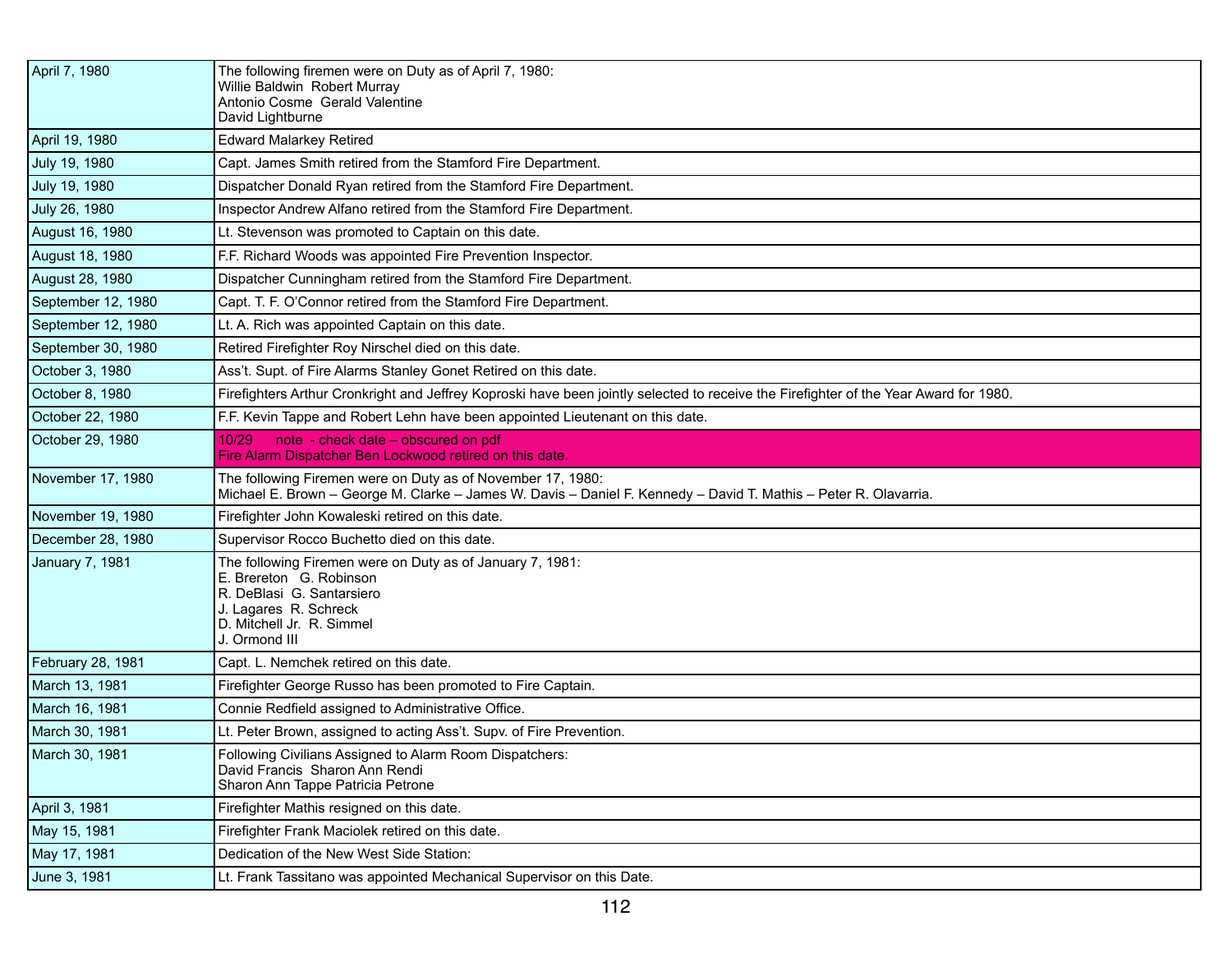| July 11, 1981      | Firefighter Heinlein retired on this date.                                                                                |
|--------------------|---------------------------------------------------------------------------------------------------------------------------|
| July 24, 1981      | Firefighter Anthony F. DeLuca has retired on this date.                                                                   |
| August 14, 1981    | Firefighter Michael Cuddy resigned from the Stamford Fire Department on this date.                                        |
| August 14, 1981    | Firefighter Charles Haggerty retired on this date.                                                                        |
| August 24, 1981    | Firefighter Donald Lindquist resigned on this date.                                                                       |
| September 14, 1981 | Carmine Speranza was appointed to Supervisor of Fire Prevention Bureau on this date.                                      |
| September 14, 1981 | Lee Strock was appointed to Assistant Mechanical Supervisor on this date.                                                 |
| September 14, 1981 | Following Civilians assigned to Alarm Room Dispatchers: Harold F. Burns and Kenneth Kulis.                                |
| October 13, 1981   | Firefighter Frank Russo was selected as "Firefighter of the Year" for 1981.                                               |
| November 4, 1981   | Carole Bernardo Clerk Typist I started working in The Administrative Office.                                              |
| January 4, 1982    | The following Firemen were on Duty as of January 4, 1982:<br>A. Aguilar R. J. Simmel J. Coughlin<br>G. Cloud S. Gill      |
| March 3, 1982      | The following Firefighters were appointed Lieutenants:<br>James Bailey Robert Herrman<br>Eugene Passaro Robert McGrath    |
| March 26, 1982     | Firefighter Donald J. Smith retired from The Stamford Fire Department on this date.                                       |
| May 15, 1982       | On this date a fire on 3 Daly Street killed 2 people. The cause of this fire is undetermined.                             |
| July 10, 1982      | Disp. Donald Mitchell retired from The Stamford Fire Department.                                                          |
| July 26, 1982      | Civilian Dispatcher Anthony Camaron started working in the Alarm Room.                                                    |
| August 1, 1982     | Asst. Chief T. Farfaglia retired from The Stamford Fire Department.                                                       |
| September 13, 1982 | On this date Angela Odums started working Temporarily                                                                     |
| September 18, 1982 | Firefighter Anthony Tomczyk retired form The Stamford Fire Department.<br>Supt. of Fire Alarms William J. Avalos retired. |
| October 4, 1982    | Firefighter of the Year 1982 was rewarded to Firefighter Thomas Mardi.                                                    |
| November 28, 1982  | Firefighter Albert Celotto retired from The Stamford Fire Department.                                                     |